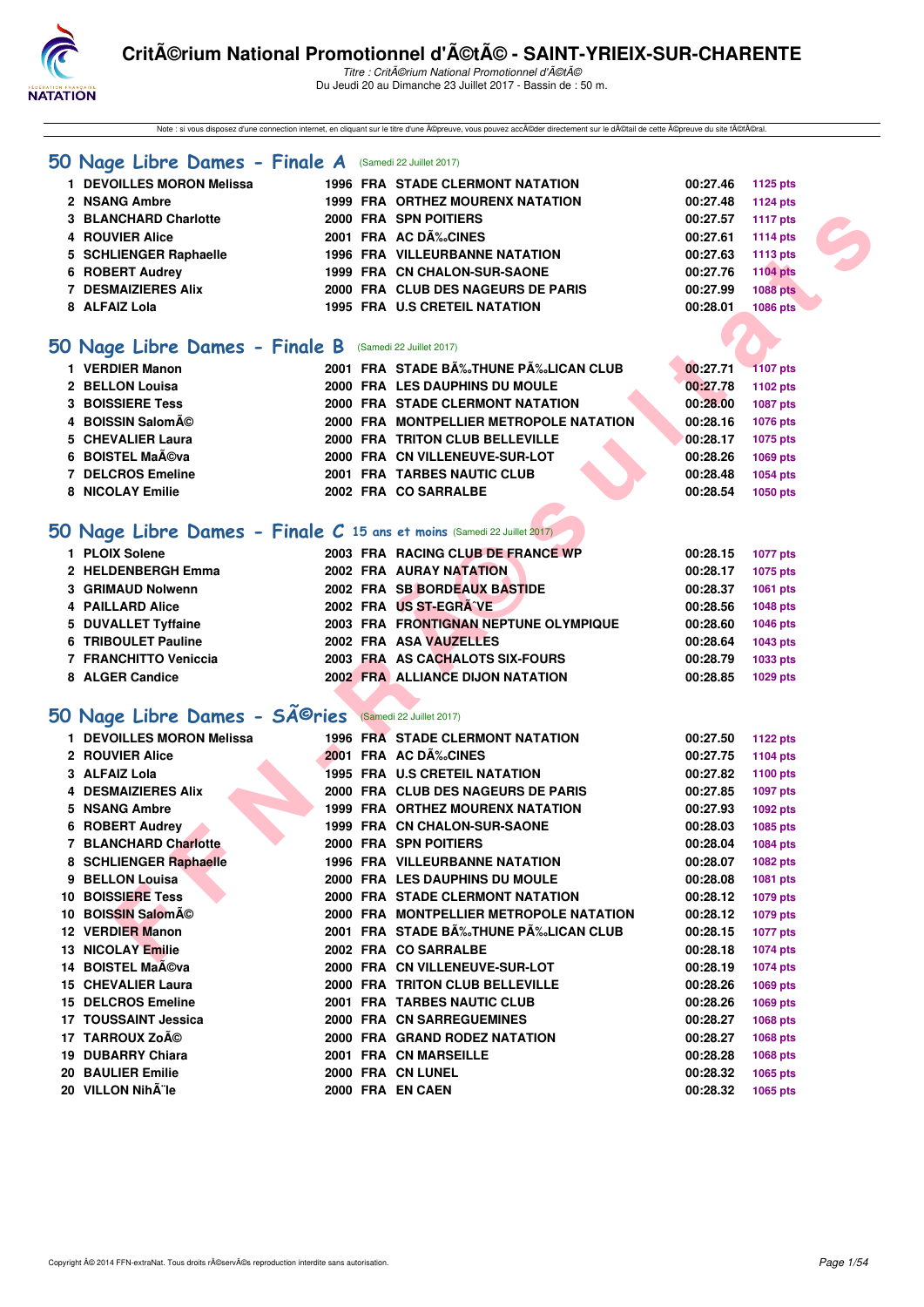

#### **50 Nage Libre Dames - Séries (suite)**

| 22 PLOIX Solene                                        |  | 2003 FRA RACING CLUB DE FRANCE WP                    | 00:28.46                                                     | 1055 pts        |
|--------------------------------------------------------|--|------------------------------------------------------|--------------------------------------------------------------|-----------------|
| 23 BARDON Emmie                                        |  | 2001 FRA EP MANOSQUE                                 | 00:28.47                                                     | 1054 pts        |
| 24 HELDENBERGH Emma                                    |  | 2002 FRA AURAY NATATION                              | 00:28.51                                                     | 1052 pts        |
| 25 FICHAUX Ambre                                       |  | 2001 FRA STADE B‰THUNE P‰LICAN CLUB                  | 00:28.61                                                     | 1045 pts        |
| 26 DUVALLET Tyffaine                                   |  | 2003 FRA FRONTIGNAN NEPTUNE OLYMPIQUE                | 00:28.69                                                     | 1039 pts        |
| 27 GRIMAUD Nolwenn                                     |  | 2002 FRA SB BORDEAUX BASTIDE                         | 00:28.71                                                     | 1038 pts        |
| 28 DRESSAYRE Laura                                     |  | 1999 FRA SO MILLAU N                                 | 00:28.78                                                     | 1033 pts        |
| 28 ALGER Candice                                       |  | 2002 FRA ALLIANCE DIJON NATATION                     | 00:28.78                                                     | <b>1033 pts</b> |
| <b>30 CASTELAN Leana</b>                               |  | 2001 FRA STADE B‰THUNE P‰LICAN CLUB                  | 00:28.84                                                     | 1029 pts        |
| <b>31 MONTCHALIN Laura</b>                             |  | 2000 FRA ST-ETIENNE NATATION                         | 00:28.89                                                     | <b>1026 pts</b> |
| <b>32 PAILLARD Alice</b>                               |  | 2002 FRA US ST-EGRÃ^VE                               | 00:28.96                                                     | 1021 pts        |
| 33 TRIBOULET Pauline                                   |  | 2002 FRA ASA VAUZELLES                               | 00:28.98                                                     | <b>1020 pts</b> |
| 34 FRANCHITTO Veniccia                                 |  | 2003 FRA AS CACHALOTS SIX-FOURS                      | 00:29.01                                                     | 1018 pts        |
| 35 BENLEKBIR Kah©na                                    |  | 2002 FRA AS BONDY                                    | 00:29.05                                                     | <b>1015 pts</b> |
| 36 BARBOUCH Inà s                                      |  | 2001 FRA U.S CRETEIL NATATION                        | 00:29.16                                                     | 1008 pts        |
| 37 RUCKERT Chloé                                       |  | <b>2002 FRA USB LONGWY NATATION</b>                  | 00:29.21                                                     | 1004 pts        |
| 38 CUNHA-FERREIRA Léonie                               |  | 2000 FRA CN VIRY-CHÂ, TILLON                         | 00:29.24                                                     | 1002 pts        |
| 38 PAGANELLI Sarah                                     |  | <b>2000 FRA USB LONGWY NATATION</b>                  | 00:29.24                                                     | 1002 pts        |
| 40 CONTARDO Anth©a                                     |  | 2002 FRA NAUTIC CLUB SORBIERS                        | 00:29.26                                                     | 1001 pts        |
| 41 COMBETTES Oceane                                    |  | 2002 FRA MONTAUBAN NATATION                          | 00:29.27                                                     | 1000 pts        |
| 42 MURAT Dana                                          |  | 2002 FRA AQUATIC CLUB FIDESIEN                       | 00:29.34                                                     | 996 pts         |
| 43 ROY CAOcile                                         |  | <b>2000 FRA ALLIANCE NATATION BESANCON</b>           | 00:29.40                                                     | 992 pts         |
| 44 COLLINS Naira                                       |  | 2002 FRA RACING CLUB DE FRANCE WP                    | 00:29.41                                                     | 991 pts         |
| <b>44 CREMAS Claire</b>                                |  | 2001 FRA CERGY PONTOISE NATATION                     | 00:29.41                                                     | 991 pts         |
| <b>46 PAULET Lilou</b>                                 |  | 2002 FRA CN LUNEL                                    | 00:29.42                                                     | 990 pts         |
| <b>47 POTIER Coline</b>                                |  | 2001 FRA COULOMMIERS NATATION                        | 00:29.47                                                     | <b>987 pts</b>  |
| <b>48 SICHEL Lisa</b>                                  |  | 2002 FRA GIRONDINS BORDEAUX                          | 00:29.51                                                     | <b>984 pts</b>  |
| <b>48 BELLAHCENE Ines</b>                              |  | 2001 FRA AC VILLEPINTE                               | 00:29.51                                                     | 984 pts         |
| 50 FERGUENE Ines                                       |  | <b>2001 FRA ES MASSY NATATION</b>                    | 00:29.57                                                     | <b>980 pts</b>  |
| 50 BEUVE Julie                                         |  | <b>2001 FRA COTENTIN NATATION</b>                    | 00:29.57                                                     | 980 pts         |
| 52 TORCIA CIémence                                     |  | 2002 FRA AMSL FRA%JUS                                | 00:29.69                                                     | 972 pts         |
| 53 HELLARD Emeline                                     |  | 2002 FRA CERCLE DES NAGEURS ST-BRIEUC                | 00:29.94                                                     | 956 pts         |
| 54 BELBACHIR Aliya                                     |  | <b>2002 FRA ES MASSY NATATION</b>                    | 00:30.85                                                     | 898 pts         |
| --- CESAR Justine                                      |  | 2001 FRA MARSOUINS HA‰ROUVILLE                       | <b>DNS Nd</b>                                                |                 |
|                                                        |  |                                                      |                                                              |                 |
| 00 Nage Libre Dames - Finale A (Jeudi 20 Juillet 2017) |  |                                                      |                                                              |                 |
| 1 VERDIER Manon                                        |  | 2001 FRA STADE BÉTHUNE PÉLICAN CLUB                  | 00:59.32                                                     | 1133 pts        |
| 2 SCHLIENGER Raphaelle                                 |  | 50 m: 29.41<br><b>1996 FRA VILLEURBANNE NATATION</b> | $(29.41)$ 100 m : 59.32 $(29.91)$<br>00:59.35                | 1132 pts        |
|                                                        |  | 50 m : 28.65                                         | $(28.65)$ 100 m : 59.35 $(30.70)$                            |                 |
| 3 DEVOILLES MORON Melissa                              |  | <b>1996 FRA STADE CLERMONT NATATION</b>              | 00:59.75                                                     | <b>1118 pts</b> |
| 4 DESMAIZIERES AIIX                                    |  | 50 m : 28.47<br>2000 FRA CLUB DES NAGEURS DE PARIS   | $(28.47)$ 100 m : 59.75 $(31.28)$<br>00:59.82                | <b>1115 pts</b> |
| 5 CARETTE-NOORI Anabelle                               |  | 50 m: 28.56<br>2000 FRA CN MARSEILLE                 | (28.56) 100 m: 59.82 (31.26)<br>01:00.02                     | 1108 pts        |
|                                                        |  | 50 m: 29.23                                          | (29.23) 100 m : 1:00.02 (30.79)                              |                 |
| <b>6 CARMIGNIANI Marie</b>                             |  | 1998 FRA SA MÉRIGNAC                                 | 01:00.17                                                     | 1103 pts        |
| 7.740001147.18                                         |  | 0000 FBA CRAND BOBEZ NATATION                        | 50 m : 29.55 (29.55) 100 m : 1:00.17 (30.62)<br>$0.4 - 0.00$ | -440            |

# [100 Nage Libre Dames - Finale A](http://www.ffnatation.fr/webffn/resultats.php?idact=nat&go=epr&idcpt=47489&idepr=2) (Jeudi 20 Juillet 2017)

| 1 VERDIER Manon                  | 2001 FRA STADE BÉTHUNE PÉLICAN CLUB     |                | 00:59.32                                  | 1133 $pts$                 |
|----------------------------------|-----------------------------------------|----------------|-------------------------------------------|----------------------------|
| 2 SCHLIENGER Raphaelle           | <b>1996 FRA VILLEURBANNE NATATION</b>   | $50 m$ : 29.41 | $(29.41)$ 100 m :<br>00:59.35             | 59.32 (29.91<br>1132 $pts$ |
| <b>3 DEVOILLES MORON Melissa</b> | <b>1996 FRA STADE CLERMONT NATATION</b> | $50 m$ : 28.65 | $(28.65)$ 100 m :<br>00:59.75             | 59.35 (30.70<br>1118 $pts$ |
| 4 DESMAIZIERES Alix              | 2000 FRA CLUB DES NAGEURS DE PARIS      | $50 m$ : 28.47 | $(28.47)$ 100 m :<br>00:59.82             | 59.75 (31.28<br>1115 $pts$ |
| 5 CARETTE-NOORI Anabelle         | 2000 FRA CN MARSEILLE                   | $50 m$ : 28.56 | (28.56) 100 m: 59.82 (31.26<br>01:00.02   | 1108 $pts$                 |
| 6 CARMIGNIANI Marie              | 1998 FRA SA MÉRIGNAC                    | $50 m$ : 29.23 | (29.23) 100 m: 1:00.02 (30.79<br>01:00.17 | 1103 pts                   |
| 7 TARROUX Zoé                    | 2000 FRA GRAND RODEZ NATATION           | $50 m$ : 29.55 | (29.55) 100 m: 1:00.17 (30.62<br>01:00.22 | 1101 $pts$                 |
| 8 BLANCHARD Charlotte            | 2000 FRA SPN POITIERS                   | $50 m$ : 29.22 | (29.22) 100 m: 1:00.22 (31.00<br>01:00.26 | 1100 $pts$                 |
|                                  |                                         | $50 m$ : 29.15 | $(29.15)$ 100 m : 1:00.26 $(31.11)$       |                            |

#### **[100 Nage Libre Dames - Finale B](http://www.ffnatation.fr/webffn/resultats.php?idact=nat&go=epr&idcpt=47489&idepr=2)** (Jeudi 20 Juillet 2017)

| <b>1 BOISSIERE Tess</b> |  | 2000 FRA STADE CLERMONT NATATION |  | 00:59.61 1123 pts                         |  |
|-------------------------|--|----------------------------------|--|-------------------------------------------|--|
|                         |  |                                  |  | 50 m : 29.08 (29.08) 100 m : 59.61 (30.53 |  |
| 2 BELLON Louisa         |  | 2000 FRA LES DAUPHINS DU MOULE   |  | $00:59.88$ 1113 pts                       |  |
|                         |  |                                  |  | 50 m: 29.44 (29.44) 100 m: 59.88 (30.44)  |  |
| 3 DUBARRY Chiara        |  | 2001 FRA CN MARSEILLE            |  | 00:59.90 1112 pts                         |  |
|                         |  |                                  |  | 50 m : 28.89 (28.89) 100 m : 59.90 (31.01 |  |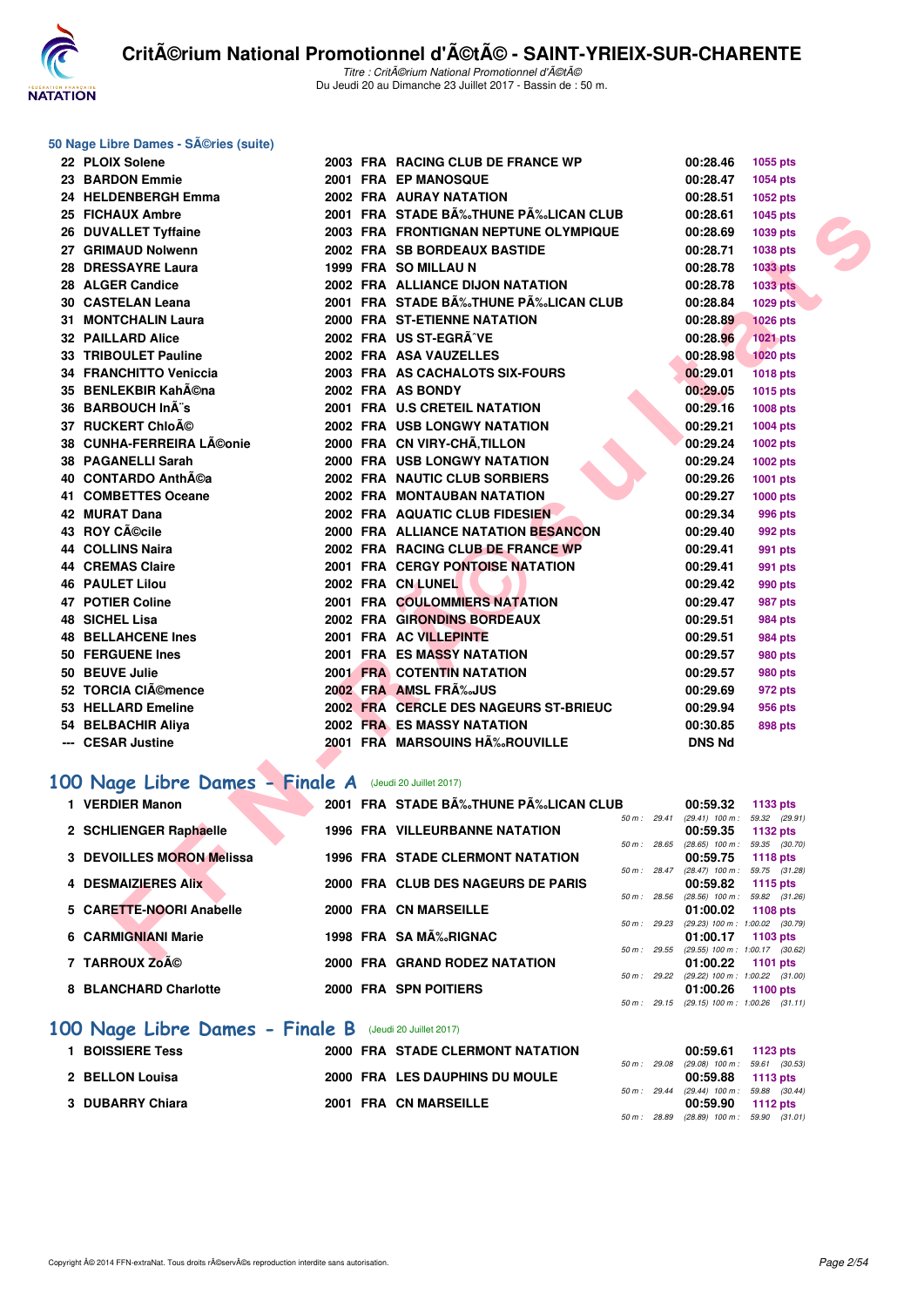

Titre : CritA©rium National Promotionnel d'A©tA© Du Jeudi 20 au Dimanche 23 Juillet 2017 - Bassin de : 50 m.

| 100 Nage Libre Dames - Finale B (suite) |  |
|-----------------------------------------|--|
|                                         |  |

| 4 FERNANDEZ LA©a  |  | 2000 FRA CN CA‰VENNES ALA^S             |  | 01:00.05 1107 pts                            |            |  |
|-------------------|--|-----------------------------------------|--|----------------------------------------------|------------|--|
|                   |  |                                         |  | 50 m: 29.38 (29.38) 100 m: 1:00.05 (30.67)   |            |  |
| 5 ROUVIER Alice   |  | 2001 FRA AC DÉCINES                     |  | 01:00.30 1099 pts                            |            |  |
|                   |  |                                         |  | 50 m: 28.92 (28.92) 100 m: 1:00.30 (31.38)   |            |  |
| 6 CHEVALIER Laura |  | 2000 FRA TRITON CLUB BELLEVILLE         |  | $01:00.84$ 1080 pts                          |            |  |
|                   |  |                                         |  | 50 m : 29.87 (29.87) 100 m : 1:00.84 (30.97) |            |  |
| 7 ALFAIZ Lola     |  | <b>1995 FRA U.S CRETEIL NATATION</b>    |  | $01:01.26$ 1066 pts                          |            |  |
|                   |  |                                         |  | 50 m: 29.48 (29.48) 100 m: 1:01.26 (31.78)   |            |  |
| 8 BOISSIN Salomé  |  | 2000 FRA MONTPELLIER METROPOLE NATATION |  | 01:01.29                                     | $1065$ pts |  |
|                   |  |                                         |  | 50 m : 29.24 (29.24) 100 m : 1:01.29 (32.05) |            |  |

## **[100 Nage Libre Dames - Finale C](http://www.ffnatation.fr/webffn/resultats.php?idact=nat&go=epr&idcpt=47489&idepr=2) 15 ans et moins** (Jeudi 20 Juillet 2017)

| 1 PLOIX Solene        |  | 2003 FRA RACING CLUB DE FRANCE WP      |                        | 01:00.95                            | <b>1076 pts</b> |  |
|-----------------------|--|----------------------------------------|------------------------|-------------------------------------|-----------------|--|
|                       |  |                                        | $50 m$ : $30.16$       | $(30.16)$ 100 m : 1:00.95 $(30.79)$ |                 |  |
| 2 BENLEKBIR Kah©na    |  | 2002 FRA AS BONDY                      |                        | 01:01.41                            | $1061$ pts      |  |
|                       |  |                                        | 50 m: 29.63            | $(29.63)$ 100 m : 1:01.41 $(31.78)$ |                 |  |
| 3 ROBERT Pearl        |  | 2003 FRA LA JEANNE NATATION PORT       |                        | 01:02.01                            | $1040$ pts      |  |
|                       |  |                                        | $50 \text{ m}$ : 30.04 | $(30.04)$ 100 m : 1:02.01 $(31.97)$ |                 |  |
| 4 GERVASI Justine     |  | 2002 FRA STADE OLYMPIQUE CHAMB‰RY      |                        | 01:02.16                            | 1035 pts        |  |
|                       |  |                                        | 50 m: 30.16            | $(30.16)$ 100 m : 1:02.16 $(32.00)$ |                 |  |
| 5 HOUAL Solene        |  | <b>2002 FRA ES MASSY NATATION</b>      |                        | 01:02.40                            | <b>1027 pts</b> |  |
|                       |  |                                        | 50 m: 30.34            | $(30.34)$ 100 m : 1:02.40 $(32.06)$ |                 |  |
| 6 DALLE Aliénor       |  | 2002 FRA S.M MONTROUGE                 |                        | 01:03.11                            | 1004 $pts$      |  |
|                       |  |                                        | 50 m : 30.19           | $(30.19)$ 100 m : 1:03.11 $(32.92)$ |                 |  |
| 7 BEAUDOU Graziella   |  | 2002 FRA CAPO CSL RVI LIMOGES NATATION |                        | 01:03.31                            | 997 pts         |  |
|                       |  |                                        | 50 m: 29.94            | (29.94) 100 m: 1:03.31 (33.37)      |                 |  |
| --- DUVALLET Tyffaine |  | 2003 FRA FRONTIGNAN NEPTUNE OLYMPIQUE  |                        | <b>DSQ Da</b>                       |                 |  |
|                       |  |                                        |                        |                                     |                 |  |

# 100 Nage Libre Dames - SÃ<sup>©</sup>ries (Jeudi 20 Juillet 2017)

| 6 CHEVALIER Laura                                                      |  | 2000 FRA TRITON CLUB BELLEVILLE         |              | 01:00.84                                                          | <b>1080 pts</b>                                        |  |
|------------------------------------------------------------------------|--|-----------------------------------------|--------------|-------------------------------------------------------------------|--------------------------------------------------------|--|
| 7 ALFAIZ Lola                                                          |  | 1995 FRA U.S CRETEIL NATATION           | 50 m : 29.87 | (29.87) 100 m : 1:00.84 (30.97)<br>01:01.26                       | <b>1066 pts</b>                                        |  |
| 8 BOISSIN Salomé                                                       |  | 2000 FRA MONTPELLIER METROPOLE NATATION | 50 m : 29.48 | 01:01.29                                                          | (29.48) 100 m: 1:01.26 (31.78)<br>1065 pts             |  |
|                                                                        |  |                                         | 50 m : 29.24 | $(29.24)$ 100 m : 1:01.29 $(32.05)$                               |                                                        |  |
| 00 Nage Libre Dames - Finale C 15 ans et moins (Jeudi 20 Juillet 2017) |  |                                         |              |                                                                   |                                                        |  |
| 1 PLOIX Solene                                                         |  | 2003 FRA RACING CLUB DE FRANCE WP       |              | 01:00.95                                                          | <b>1076 pts</b>                                        |  |
| 2 BENLEKBIR KahA©na                                                    |  | 2002 FRA AS BONDY                       |              | 50 m : 30.16 (30.16) 100 m : 1:00.95 (30.79)<br>01:01.41          | <b>1061 pts</b>                                        |  |
| 3 ROBERT Pearl                                                         |  | 2003 FRA LA JEANNE NATATION PORT        |              | 50 m: 29.63 (29.63) 100 m: 1:01.41 (31.78)<br>01:02.01            |                                                        |  |
|                                                                        |  |                                         | 50 m : 30.04 |                                                                   | <b>1040 pts</b><br>$(30.04)$ 100 m : 1:02.01 $(31.97)$ |  |
| 4 GERVASI Justine                                                      |  | 2002 FRA STADE OLYMPIQUE CHAMB‰RY       | 50 m : 30.16 | 01:02.16                                                          | <b>1035 pts</b><br>$(30.16)$ 100 m : 1:02.16 $(32.00)$ |  |
| 5 HOUAL Solene                                                         |  | 2002 FRA ES MASSY NATATION              | 50 m : 30.34 | 01:02.40                                                          | <b>1027 pts</b><br>$(30.34)$ 100 m : 1:02.40 $(32.06)$ |  |
| 6 DALLE Aliénor                                                        |  | 2002 FRA S.M MONTROUGE                  |              | 01:03.11                                                          | <b>1004 pts</b>                                        |  |
| 7 BEAUDOU Graziella                                                    |  | 2002 FRA CAPO CSL RVI LIMOGES NATATION  | 50 m : 30.19 | 01:03.31                                                          | $(30.19)$ 100 m : 1:03.11 $(32.92)$<br>997 pts         |  |
| --- DUVALLET Tyffaine                                                  |  | 2003 FRA FRONTIGNAN NEPTUNE OLYMPIQUE   | 50 m: 29.94  | (29.94) 100 m: 1:03.31 (33.37)<br><b>DSQ Da</b>                   |                                                        |  |
|                                                                        |  |                                         |              |                                                                   |                                                        |  |
| 00 Nage Libre Dames - SÃ <sup>@</sup> ries (Jeudi 20 Juillet 2017)     |  |                                         |              |                                                                   |                                                        |  |
| 1 DEVOILLES MORON Melissa                                              |  | <b>1996 FRA STADE CLERMONT NATATION</b> |              | 00:59.58                                                          | <b>1124 pts</b>                                        |  |
| 2 SCHLIENGER Raphaelle                                                 |  | 1996 FRA VILLEURBANNE NATATION          |              | 50 m: 28.67 (28.67) 100 m: 59.58 (30.91)<br>00:59.68              | 1120 pts                                               |  |
|                                                                        |  |                                         | 50 m : 28.97 | $(28.97)$ 100 m : 59.68 $(30.71)$                                 |                                                        |  |
| <b>3 DESMAIZIERES Alix</b>                                             |  | 2000 FRA CLUB DES NAGEURS DE PARIS      | 50 m : 28.93 | 00:59.92<br>(28.93) 100 m : 59.92 (30.99)                         | 1112 pts                                               |  |
| 4 VERDIER Manon                                                        |  | 2001 FRA STADE BA‰THUNE PA‰LICAN CLUB   | 50 m: 29.33  | 01:00.06<br>(29.33) 100 m : 1:00.06 (30.73)                       | <b>1107 pts</b>                                        |  |
| 5 CARETTE-NOORI Anabelle                                               |  | <b>2000 FRA CN MARSEILLE</b>            |              | 01:00.38                                                          | 1096 pts                                               |  |
| <b>6 BLANCHARD Charlotte</b>                                           |  | 2000 FRA SPN POITIERS                   |              | 50 m: 29.45 (29.45) 100 m: 1:00.38 (30.93)<br>01:00.40            | 1095 pts                                               |  |
| 7 CARMIGNIANI Marie                                                    |  | 1998 FRA SA MA‰RIGNAC                   | 50 m : 29.48 | 01:00.43                                                          | (29.48) 100 m : 1:00.40 (30.92)<br><b>1094 pts</b>     |  |
| 8 TARROUX Zoé                                                          |  | 2000 FRA GRAND RODEZ NATATION           | 50 m : 29.42 |                                                                   | (29.42) 100 m: 1:00.43 (31.01)                         |  |
|                                                                        |  |                                         | 50 m: 29.25  | 01:00.46                                                          | 1093 pts<br>(29.25) 100 m: 1:00.46 (31.21)             |  |
| 9 ROUVIER Alice                                                        |  | 2001 FRA AC DÉCINES                     | 50 m : 29.55 | 01:00.52<br>(29.55) 100 m : 1:00.52 (30.97)                       | 1091 pts                                               |  |
| 10 DUBARRY Chiara                                                      |  | 2001 FRA CN MARSEILLE                   |              | 01:00.55                                                          | <b>1090 pts</b>                                        |  |
| <b>11 BOISSIERE Tess</b>                                               |  | 2000 FRA STADE CLERMONT NATATION        | 50 m: 29.02  | 01:00.57                                                          | $(29.02)$ 100 m : 1:00.55 $(31.53)$<br>1089 pts        |  |
| <b>12 CHEVALIER Laura</b>                                              |  | <b>2000 FRA TRITON CLUB BELLEVILLE</b>  | 50 m: 29.01  | 01:00.58                                                          | (29.01) 100 m: 1:00.57 (31.56)<br>1089 pts             |  |
| 13 BOISSIN Salomé                                                      |  | 2000 FRA MONTPELLIER METROPOLE NATATION | 50 m : 29.04 | 01:00.84                                                          | (29.04) 100 m: 1:00.58 (31.54)<br>1080 pts             |  |
|                                                                        |  |                                         |              | 50 m: 29.45 (29.45) 100 m: 1:00.84 (31.39)                        |                                                        |  |
| <b>14 BELLON Louisa</b>                                                |  | 2000 FRA LES DAUPHINS DU MOULE          |              | 01:00.98 1075 pts<br>50 m : 29.60 (29.60) 100 m : 1:00.98 (31.38) |                                                        |  |
| 15 ALFAIZ Lola                                                         |  | <b>1995 FRA U.S CRETEIL NATATION</b>    |              | 01:01.01<br>50 m: 29.15 (29.15) 100 m: 1:01.01 (31.86)            | 1074 pts                                               |  |
| 16 FERNANDEZ Léa                                                       |  | 2000 FRA CN CÉVENNES ALÃ^S              |              | 01:01.02                                                          | 1074 pts                                               |  |
| 17 CASTELAN Leana                                                      |  | 2001 FRA STADE B‰THUNE PÉLICAN CLUB     |              | 50 m: 29.10 (29.10) 100 m: 1:01.02 (31.92)<br>01:01.03            | 1074 pts                                               |  |
| <b>18 TOUSSAINT Jessica</b>                                            |  | 2000 FRA CN SARREGUEMINES               |              | 50 m : 29.84 (29.84) 100 m : 1:01.03 (31.19)<br>01:01.11          | <b>1071 pts</b>                                        |  |
|                                                                        |  |                                         | 50 m : 29.34 | (29.34) 100 m: 1:01.11 (31.77)                                    |                                                        |  |
| 19 ROVIROLA Manon                                                      |  | <b>1998 FRA ROGNAC NATATION</b>         | 50 m : 29.61 | 01:01.18                                                          | 1068 pts<br>(29.61) 100 m: 1:01.18 (31.57)             |  |
| 20 MONNET Anais                                                        |  | 1999 FRA ASPTT ORL‰ANS                  | 50 m : 29.31 | 01:01.35                                                          | 1063 pts<br>(29.31) 100 m: 1:01.35 (32.04)             |  |
| 21 FICHAUX Ambre                                                       |  | 2001 FRA STADE BÉTHUNE PÉLICAN CLUB     |              | 01:01.40                                                          | <b>1061 pts</b>                                        |  |
|                                                                        |  |                                         |              | 50 m: 29.95 (29.95) 100 m: 1:01.40 (31.45)                        |                                                        |  |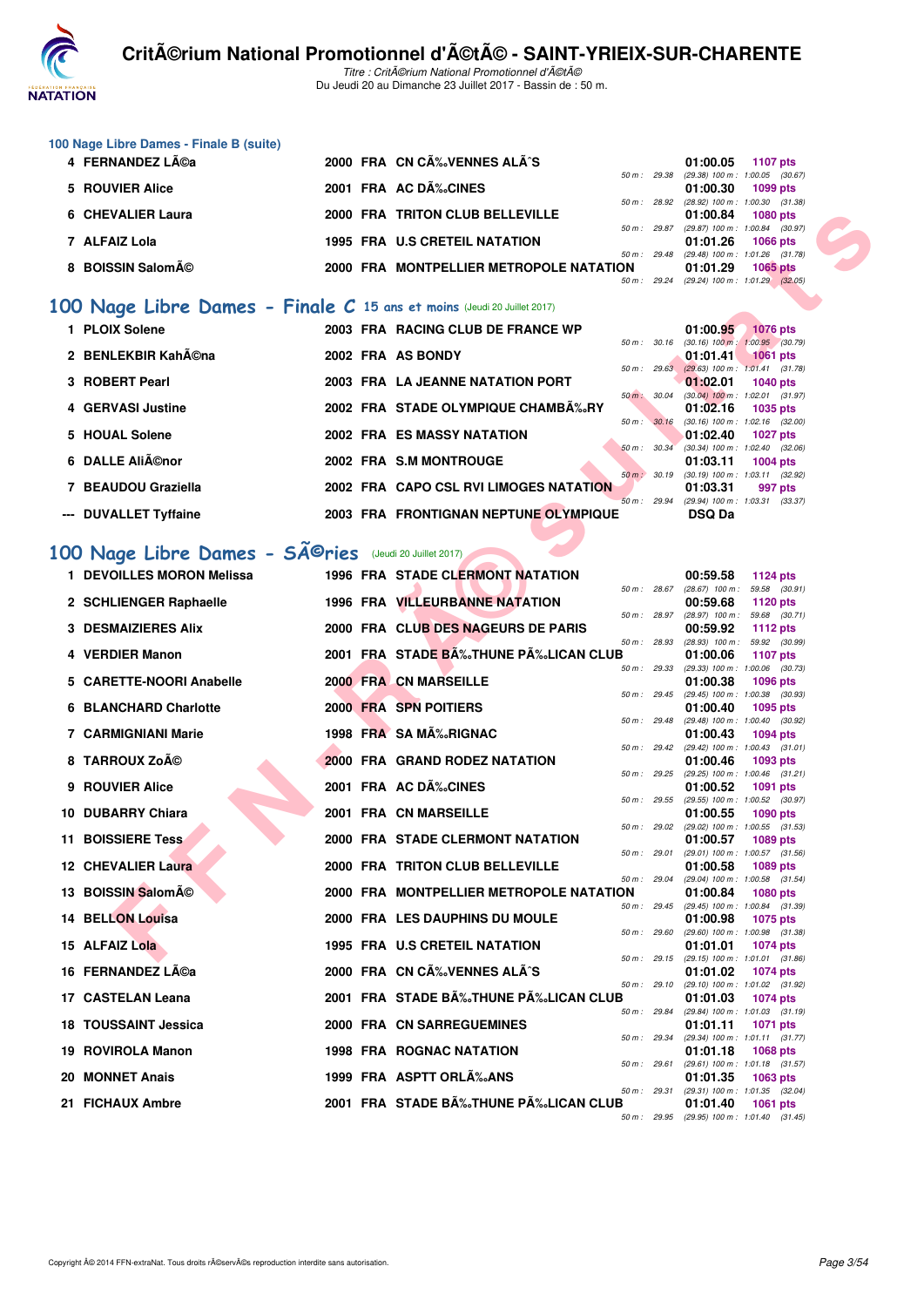

Titre : CritA©rium National Promotionnel d'A©tA© Du Jeudi 20 au Dimanche 23 Juillet 2017 - Bassin de : 50 m.

|     | 100 Nage Libre Dames - SA©ries (suite)<br>22 DELCROS Emeline |  | <b>2001 FRA TARBES NAUTIC CLUB</b>                                                                                         |              |              | 01:01.48<br><b>1058 pts</b>                                                 |
|-----|--------------------------------------------------------------|--|----------------------------------------------------------------------------------------------------------------------------|--------------|--------------|-----------------------------------------------------------------------------|
|     |                                                              |  |                                                                                                                            | 50 m : 29.59 |              | (29.59) 100 m: 1:01.48 (31.89)                                              |
| 23. | <b>DE PAOLI Fiona</b>                                        |  | 2000 FRA RACING CLUB ARRAS                                                                                                 | 50 m: 30.12  |              | 01:01.50<br>1058 pts<br>$(30.12)$ 100 m : 1:01.50 $(31.38)$                 |
|     | 24 BARBOUCH InA"s                                            |  | 2001 FRA U.S CRETEIL NATATION                                                                                              | 50 m : 30.15 |              | 01:01.86<br>1045 pts<br>$(30.15)$ 100 m : 1:01.86 $(31.71)$                 |
| 25  | <b>CUNHA-FERREIRA Léonie</b>                                 |  | 2000 FRA CN VIRY-CHÂ, TILLON                                                                                               | 50 m : 29.83 |              | 01:01.95<br><b>1042 pts</b><br>(29.83) 100 m: 1:01.95 (32.12)               |
| 26  | <b>PLOIX Solene</b>                                          |  | 2003 FRA RACING CLUB DE FRANCE WP                                                                                          |              |              | 01:01.97<br><b>1042 pts</b>                                                 |
|     | 27 GERVASI Justine                                           |  | 2002 FRA STADE OLYMPIQUE CHAMBÉRY                                                                                          | 50 m: 30.33  |              | $(30.33)$ 100 m : 1:01.97 $(31.64)$<br>01:02.08<br><b>1038 pts</b>          |
|     | 28 DUVALLET Tyffaine                                         |  | 2003 FRA FRONTIGNAN NEPTUNE OLYMPIQUE                                                                                      | 50 m: 30.17  |              | $(30.17)$ 100 m : 1:02.08 $(31.91)$<br>01:02.12<br><b>1037 pts</b>          |
|     | 29 BARRAULT Mona                                             |  | 2001 FRA SN OYONNAX                                                                                                        | 50 m: 29.91  |              | $(29.91)$ 100 m : 1:02.12 $(32.21)$<br>01:02.29<br><b>1031 pts</b>          |
|     | 30 HENRY Agathe                                              |  | 2000 FRA ALLIANCE DIJON NATATION                                                                                           |              | 50 m: 30.43  | $(30.43)$ 100 m : 1:02.29 $(31.86)$<br>01:02.31<br>1030 pts                 |
|     |                                                              |  |                                                                                                                            | 50 m : 30.34 |              | $(30.34)$ 100 m : 1:02.31 $(31.97)$                                         |
|     | 31 BENLEKBIR Kah©na                                          |  | 2002 FRA AS BONDY                                                                                                          | 50 m: 29.65  |              | 01:02.35<br>1029 pts<br>(29.65) 100 m: 1:02.35 (32.70)                      |
|     | 32 ROBERT Pearl                                              |  | 2003 FRA LA JEANNE NATATION PORT                                                                                           |              |              | 01:02.40<br>1027 pts                                                        |
| 33  | VILLON Nih le                                                |  | 2000 FRA EN CAEN                                                                                                           |              |              | 50 m : 29.97 (29.97) 100 m : 1:02.40 (32.43)<br>01:02.41<br><b>1027 pts</b> |
|     | 34 BEAUDOU Graziella                                         |  | 2002 FRA CAPO CSL RVI LIMOGES NATATION                                                                                     | 50 m : 29.55 |              | (29.55) 100 m: 1:02.41 (32.86)<br>01:02.43<br><b>1026 pts</b>               |
|     |                                                              |  |                                                                                                                            | 50 m: 29.94  |              | (29.94) 100 m: 1:02.43 (32.49)                                              |
| 35  | <b>HOUAL Solene</b>                                          |  | <b>2002 FRA ES MASSY NATATION</b>                                                                                          | 50 m: 29.93  |              | 01:02.45<br><b>1026 pts</b><br>(29.93) 100 m: 1:02.45 (32.52)               |
|     | <b>URBANIAK Anastasia</b>                                    |  | 2000 FRA ND VILLEFRANCHE-EN-BEAUJOLAIS                                                                                     |              |              | 01:02.60<br>1021 pts                                                        |
| 37. | <b>DALLE Aliénor</b>                                         |  | 2002 FRA S.M MONTROUGE                                                                                                     | 50 m: 29.82  |              | (29.82) 100 m : 1:02.60 (32.78)<br>01:02.61<br><b>1020 pts</b>              |
|     | <b>38 PAULET Lilou</b>                                       |  | 2002 FRA CN LUNEL                                                                                                          |              | 50 m : 30.47 | $(30.47)$ 100 m : 1:02.61 $(32.14)$<br>01:02.82<br>1013 pts                 |
| 39  | <b>LEPOITTEVIN Zoe</b>                                       |  | 2002 FRA CN LE MANS                                                                                                        | 50 m : 30.01 |              | $(30.01)$ 100 m : 1:02.82 $(32.81)$<br>01:02.86<br>1012 pts                 |
|     |                                                              |  |                                                                                                                            | 50 m: 29.82  |              | (29.82) 100 m : 1:02.86 (33.04)                                             |
|     | <b>40 ALOUANE Zoe</b>                                        |  | 2001 FRA DAUPHINS OBERNAI                                                                                                  | 50 m : 30.74 |              | 01:02.90<br>1011 pts<br>$(30.74)$ 100 m : 1:02.90 $(32.16)$                 |
|     | 41 COMBETTES Oceane                                          |  | <b>2002 FRA MONTAUBAN NATATION</b>                                                                                         | 50 m: 30.41  |              | 01:02.95<br>1009 pts<br>$(30.41)$ 100 m : 1:02.95 $(32.54)$                 |
|     | 42 LE CORGUILLE Ambre                                        |  | 2001 FRA CA ORSAY                                                                                                          |              |              | 01:03.17<br>1002 pts                                                        |
|     | 43 BIAVA Marie                                               |  | <b>2002 FRA USB LONGWY NATATION</b>                                                                                        | 50 m : 30.04 |              | $(30.04)$ 100 m : 1:03.17 $(33.13)$<br>01:03.33<br>997 pts                  |
|     |                                                              |  | 2002 FRA RACING CLUB DE FRANCE WP                                                                                          | 50 m : 30.40 |              | $(30.40)$ 100 m : 1:03.33 $(32.93)$<br>01:03.71                             |
| 44  | <b>COLLINS Naira</b>                                         |  |                                                                                                                            |              |              | 984 pts<br>50 m: 31.17 (31.17) 100 m: 1:03.71 (32.54)                       |
|     | 45 ALGER Candice                                             |  | <b>2002 FRA ALLIANCE DIJON NATATION</b>                                                                                    | 50 m : 30.39 |              | 01:03.79<br>981 pts<br>$(30.39)$ 100 m : 1:03.79 $(33.40)$                  |
|     | 46 SICHEL Lisa                                               |  | 2002 FRA GIRONDINS BORDEAUX                                                                                                |              |              | 01:03.97<br>976 pts                                                         |
|     | 47 BARDON Emmie                                              |  | <b>2001 FRA EP MANOSQUE</b>                                                                                                | 50 m : 30.71 |              | $(30.71)$ 100 m : 1:03.97 $(33.26)$<br>01:04.21<br>968 pts                  |
|     |                                                              |  |                                                                                                                            |              |              | 50 m: 30.81 (30.81) 100 m: 1:04.21 (33.40)                                  |
|     | 48 DEBENEY CIémence                                          |  | 2000 FRA USM VIROFLAY                                                                                                      |              |              | 01:04.97<br>943 pts<br>50 m: 31.20 (31.20) 100 m: 1:04.97 (33.77)           |
|     | 49 NICOLAY Emilie                                            |  | 2002 FRA CO SARRALBE                                                                                                       |              |              | 01:05.50<br>926 pts<br>50 m: 31.32 (31.32) 100 m: 1:05.50 (34.18)           |
|     | 50 RUCKERT Chloé                                             |  | <b>2002 FRA USB LONGWY NATATION</b>                                                                                        |              |              | 01:05.62<br>923 pts                                                         |
|     |                                                              |  |                                                                                                                            |              |              | 50 m: 31.32 (31.32) 100 m: 1:05.62 (34.30)                                  |
|     | 200 Nage Libre Dames - Finale A (Vendredi 21 Juillet 2017)   |  |                                                                                                                            |              |              |                                                                             |
|     | 1 DUBARRY Chiara                                             |  | 2001 FRA CN MARSEILLE<br>50 m: 29.61 (29.61) 100 m: 1:01.73 (32.12) 150 m: 1:34.62 (32.89) 200 m: 2:07.64 (33.02)          |              |              | 02:07.64<br><b>1166 pts</b>                                                 |
|     | 2 DRESSAYRE Laura                                            |  | 1999 FRA SO MILLAU N                                                                                                       |              |              | 02:07.74<br>1164 pts                                                        |
|     | 3 SCHI IENGER Ranhaelle                                      |  | 50 m: 30.33 (30.33) 100 m: 1:02.26 (31.93) 150 m: 1:35.86 (33.60) 200 m: 2:07.74 (31.88)<br>1996 FRA VILLEHRRANNE NATATION |              |              | $02.08$ $66$ $1150$ nte                                                     |

| 50 m: 30.33 (30.33) 100 m: 1:02.26 (31.93) 150 m: 1:35.86 (33.60) 200 m: 2:07.74 (31.88)<br>3 SCHLIENGER Raphaelle<br><b>1996 FRA VILLEURBANNE NATATION</b><br>02:08.66 1150 pts<br>50 m: 30.02 (30.02) 100 m: 1:02.20 (32.18) 150 m: 1:35.63 (33.43) 200 m: 2:08.66 (33.03)<br>2000 FRA CN CÉVENNES ALÃ^S<br>4   FERNANDEZ Léa<br>02:08.74 1149 pts<br>50 m: 29.84 (29.84) 100 m: 1.02.14 (32.30) 150 m: 1.35.71 (33.57) 200 m: 2.08.74 (33.03)<br>5 CARMIGNIANI Marie<br>1998 FRA SAMA‰RIGNAC<br>$02:10.29$ 1125 pts<br>50 m : 30.60 (30.60) 100 m : 1:02.56 (31.96) 150 m : 1:36.32 (33.76) 200 m : 2:10.29 (33.97)<br>6 CABO Amelie<br>2001 FRA RACING CLUB ARRAS<br>$02:10.37$ 1123 pts<br>50 m: 30.59 (30.59) 100 m: 1:03.30 (32.71) 150 m: 1:37.21 (33.91) 200 m: 2:10.37 (33.16) | 2 DRESSAYRE Laura |  | 1999 FRA SO MILLAU N |  | 02:07.74 1164 pts |  |
|------------------------------------------------------------------------------------------------------------------------------------------------------------------------------------------------------------------------------------------------------------------------------------------------------------------------------------------------------------------------------------------------------------------------------------------------------------------------------------------------------------------------------------------------------------------------------------------------------------------------------------------------------------------------------------------------------------------------------------------------------------------------------------------|-------------------|--|----------------------|--|-------------------|--|
|                                                                                                                                                                                                                                                                                                                                                                                                                                                                                                                                                                                                                                                                                                                                                                                          |                   |  |                      |  |                   |  |
|                                                                                                                                                                                                                                                                                                                                                                                                                                                                                                                                                                                                                                                                                                                                                                                          |                   |  |                      |  |                   |  |
|                                                                                                                                                                                                                                                                                                                                                                                                                                                                                                                                                                                                                                                                                                                                                                                          |                   |  |                      |  |                   |  |
|                                                                                                                                                                                                                                                                                                                                                                                                                                                                                                                                                                                                                                                                                                                                                                                          |                   |  |                      |  |                   |  |
|                                                                                                                                                                                                                                                                                                                                                                                                                                                                                                                                                                                                                                                                                                                                                                                          |                   |  |                      |  |                   |  |
|                                                                                                                                                                                                                                                                                                                                                                                                                                                                                                                                                                                                                                                                                                                                                                                          |                   |  |                      |  |                   |  |
|                                                                                                                                                                                                                                                                                                                                                                                                                                                                                                                                                                                                                                                                                                                                                                                          |                   |  |                      |  |                   |  |
|                                                                                                                                                                                                                                                                                                                                                                                                                                                                                                                                                                                                                                                                                                                                                                                          |                   |  |                      |  |                   |  |
|                                                                                                                                                                                                                                                                                                                                                                                                                                                                                                                                                                                                                                                                                                                                                                                          |                   |  |                      |  |                   |  |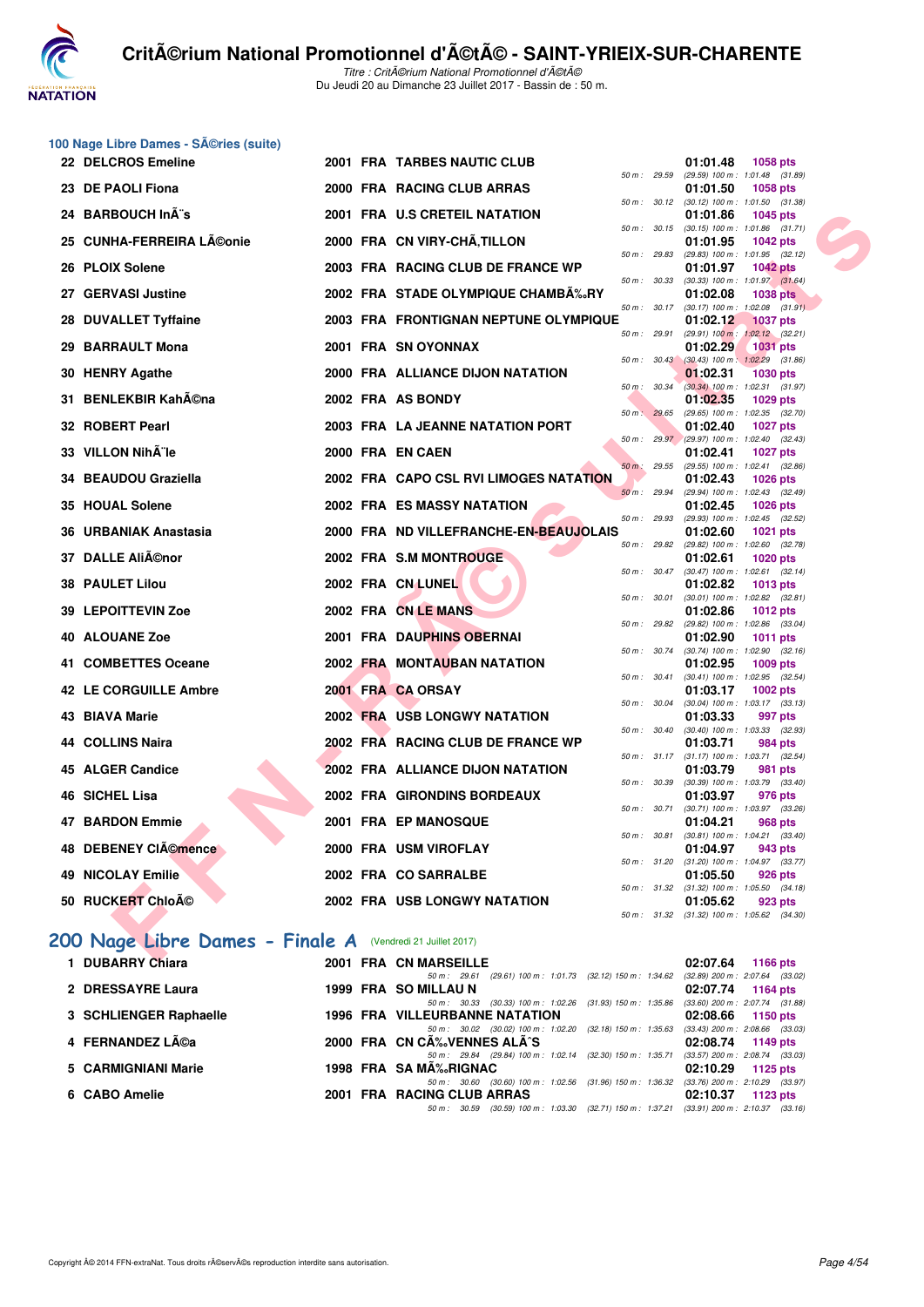

Titre : CritA©rium National Promotionnel d'A©tA© Du Jeudi 20 au Dimanche 23 Juillet 2017 - Bassin de : 50 m.

|     | 200 Nage Libre Dames - Finale A (suite)                                    |  |                                                                                                                                    |                                                                    |
|-----|----------------------------------------------------------------------------|--|------------------------------------------------------------------------------------------------------------------------------------|--------------------------------------------------------------------|
|     | 7 HAJDER-NAEYE Tamlyne                                                     |  | 2000 FRA AC BOULOGNE-BILLANCOURT                                                                                                   | 02:10.89<br>1115 pts                                               |
|     | 8 LESURTEL Romane                                                          |  | 50 m: 30.56 (30.56) 100 m: 1:02.83 (32.27) 150 m: 1:36.78 (33.95) 200 m: 2:10.89 (34.11)<br>2002 FRA LYON NATATION METROPOLE       | 02:13.37<br><b>1078 pts</b>                                        |
|     |                                                                            |  | 50 m: 30.94 (30.94) 100 m: 1:04.28 (33.34) 150 m: 1:38.65 (34.37) 200 m: 2:13.37 (34.72)                                           |                                                                    |
|     | 200 Nage Libre Dames - Finale B (Vendredi 21 Juillet 2017)                 |  |                                                                                                                                    |                                                                    |
|     | 1 VERDIER Manon                                                            |  | 2001 FRA STADE BÉTHUNE PÉLICAN CLUB                                                                                                | 02:09.67<br>1134 pts                                               |
|     | 2 DESMAIZIERES Alix                                                        |  | 50 m: 29.39 (29.39) 100 m: 1:01.22 (31.83) 150 m: 1:35.28 (34.06) 200 m: 2:09.67 (34.39)<br>2000 FRA CLUB DES NAGEURS DE PARIS     | 02:10.46<br><b>1122 pts</b>                                        |
|     | <b>3 BOISSIERE Tess</b>                                                    |  | 50 m: 30.76 (30.76) 100 m: 1:03.56 (32.80) 150 m: 1:37.59 (34.03) 200 m: 2:10.46 (32.87)<br>2000 FRA STADE CLERMONT NATATION       | 02:12.00<br><b>1098 pts</b>                                        |
|     |                                                                            |  | 50 m: 30.12 (30.12) 100 m: 1:03.49 (33.37) 150 m: 1:38.06 (34.57) 200 m: 2:12.00 (33.94)                                           |                                                                    |
|     | 4 CASTEL Margaux                                                           |  | 2000 FRA S.M MONTROUGE<br>50 m: 30.49 (30.49) 100 m: 1:03.96 (33.47) 150 m: 1:38.51 (34.55) 200 m: 2:12.14 (33.63)                 | 02:12.14<br><b>1096 pts</b>                                        |
|     | 5 GUILLAUME Margaux                                                        |  | 2001 FRA ASPTT TOULOUSE<br>50 m: 31.13 (31.13) 100 m: 1:04.04 (32.91) 150 m: 1:38.58 (34.54) 200 m: 2:12.43 (33.85)                | 02:12.43<br>$1092$ pts                                             |
|     | 6 CASTELAN Leana                                                           |  | 2001 FRA STADE B‰THUNE P‰LICAN CLUB                                                                                                | 02:13.79<br><b>1071 pts</b>                                        |
|     | 7 CESAR Justine                                                            |  | 50 m: 30.29 (30.29) 100 m: 1:03.82 (33.53) 150 m: 1:38.76 (34.94) 200 m: 2:13.79 (35.03)<br>2001 FRA MARSOUINS HA%.ROUVILLE        | 02:14.19<br><b>1065 pts</b>                                        |
|     |                                                                            |  | 50 m: 30.81 (30.81) 100 m: 1:04.19 (33.38) 150 m: 1:39.37 (35.18) 200 m: 2:14.19 (34.82)                                           |                                                                    |
|     | 8 HENRY Agathe                                                             |  | 2000 FRA ALLIANCE DIJON NATATION<br>50 m: 30.74 (30.74) 100 m: 1:04.27 (33.53) 150 m: 1:39.74 (35.47) 200 m: 2:15.39 (35.65)       | 02:15.39<br><b>1047 pts</b>                                        |
|     | 200 Nage Libre Dames - Finale C 15 ans et moins (Vendredi 21 Juillet 2017) |  |                                                                                                                                    |                                                                    |
|     | 1 PEREIRA Lili                                                             |  | 2003 FRA SETE NATATION E.D.D                                                                                                       | 02:13.57<br><b>1074 pts</b>                                        |
|     |                                                                            |  | 50 m: 31.77 (31.77) 100 m: 1:04.99 (33.22) 150 m: 1:39.68 (34.69) 200 m: 2:13.57 (33.89)                                           |                                                                    |
|     | 2 LEPOITTEVIN Zoe                                                          |  | 2002 FRA CN LE MANS<br>50 m: 31.54 (31.54) 100 m: 1.05.37 (33.83) 150 m: 1.39.89 (34.52) 200 m: 2.14.10 (34.21)                    | 02:14.10<br><b>1067 pts</b>                                        |
|     | 3 OSVALD Eva                                                               |  | 2002 FRA SETE NATATION E.D.D<br>50 m: 31.76 (31.76) 100 m: 1:05.84 (34.08) 150 m: 1:40.64 (34.80) 200 m: 2:14.65 (34.01)           | 02:14.65<br><b>1058 pts</b>                                        |
|     | 4 PROUVOST Mathilde                                                        |  | 2002 FRA CN POISSY                                                                                                                 | 02:14.97<br>1053 pts                                               |
|     | 5 HOUAL Solene                                                             |  | 50 m: 32.62 (32.62) 100 m: 1:06.16 (33.54) 150 m: 1:40.96 (34.80) 200 m: 2:14.97 (34.01)<br>2002 FRA ES MASSY NATATION             | 02:15.13<br><b>1051 pts</b>                                        |
|     |                                                                            |  | 50 m : 31.49 (31.49) 100 m : 1:05.41 (33.92) 150 m : 1:40.28 (34.87) 200 m : 2:15.13 (34.85)                                       |                                                                    |
|     | 6 OUARTI Ilyana                                                            |  | 2003 FRA CERCLE DES NAGEURS DU BOURGET<br>50 m: 31.47 (31.47) 100 m: 1:05.52 (34.05) 150 m: 1:41.42 (35.90) 200 m: 2:16.13 (34.71) | 02:16.13<br>1036 pts                                               |
|     | 7 CAPOLINI Marie-Lorella                                                   |  | 2002 FRA MARLINS BL TROIS-RIVIERE<br>50 m : 31.63 (31.63) 100 m : 1:06.07 (34.44) 150 m : 1:41.49 (35.42) 200 m : 2:16.89 (35.40)  | 02:16.89<br>1025 pts                                               |
|     | 8 BLANLOEIL Magdalena                                                      |  | <b>2003 FRA DAUPHINS ROMANAIS PA%AGEOIS</b>                                                                                        | 02:17.72<br>1013 pts                                               |
|     |                                                                            |  | 50 m: 31.93 (31.93) 100 m: 1:06.37 (34.44) 150 m: 1:42.12 (35.75) 200 m: 2:17.72 (35.60)                                           |                                                                    |
|     | 200 Nage Libre Dames - SÃ <sup>@</sup> ries (Vendredi 21 Juillet 2017)     |  |                                                                                                                                    |                                                                    |
|     | 1 DUBARRY Chiara                                                           |  | 2001 FRA CN MARSEILLE<br>50 m: 29.83 (29.83) 100 m: 1:02.01 (32.18) 150 m: 1:35.26 (33.25) 200 m: 2:08.53 (33.27)                  | 02:08.53<br>1152 pts                                               |
|     | 2 DRESSAYRE Laura                                                          |  | 1999 FRA SO MILLAU N                                                                                                               | 02:09.79<br>1132 pts                                               |
|     | 3 FERNANDEZ Léa                                                            |  | 50 m: 30.94 (30.94) 100 m: 1:03.73 (32.79) 150 m: 1:36.98 (33.25) 200 m: 2:09.79 (32.81)<br>2000 FRA CN CA‰VENNES ALA^S            | 02:09.96<br>1130 pts                                               |
|     | 4 CARMIGNIANI Marie                                                        |  | 50 m: 30.44 (30.44) 100 m: 1.02.62 (32.18) 150 m: 1.36.51 (33.89) 200 m: 2.09.96 (33.45)<br>1998 FRA SA MA‰RIGNAC                  | 02:10.35<br>1124 pts                                               |
|     |                                                                            |  | 50 m : 31.12 (31.12) 100 m : 1:03.85 (32.73) 150 m : 1:37.61 (33.76) 200 m : 2:10.35 (32.74)                                       |                                                                    |
|     | 5 CABO Amelie                                                              |  | 2001 FRA RACING CLUB ARRAS<br>50 m: 30.49 (30.49) 100 m: 1:03.32 (32.83) 150 m: 1:37.37 (34.05) 200 m: 2:10.53 (33.16)             | 02:10.53<br>1121 pts                                               |
|     | 6 SCHLIENGER Raphaelle                                                     |  | 1996 FRA VILLEURBANNE NATATION<br>50 m: 30.27 (30.27) 100 m: 1:02.85 (32.58) 150 m: 1:37.20                                        | 02:10.80<br><b>1117 pts</b><br>$(34.35)$ 200 m : 2:10.80 $(33.60)$ |
|     | 7 LESURTEL Romane                                                          |  | <b>2002 FRA LYON NATATION METROPOLE</b>                                                                                            | 02:11.37<br><b>1108 pts</b>                                        |
|     | 8 HAJDER-NAEYE Tamlyne                                                     |  | 50 m: 31.12 (31.12) 100 m: 1:04.18 (33.06) 150 m: 1:37.91<br>2000 FRA AC BOULOGNE-BILLANCOURT                                      | $(33.73)$ 200 m : 2:11.37 $(33.46)$<br>02:11.42<br>1107 pts        |
|     | 9 CASTELAN Leana                                                           |  | 50 m: 31.10 (31.10) 100 m: 1:03.52 (32.42) 150 m: 1:37.54 (34.02) 200 m: 2:11.42 (33.88)<br>2001 FRA STADE BĉTHUNE PĉLICAN CLUB    | 02:11.45<br>1107 pts                                               |
|     |                                                                            |  | 50 m : 31.35 (31.35) 100 m : 1:04.47 (33.12) 150 m : 1:38.51 (34.04) 200 m : 2:11.45 (32.94)                                       |                                                                    |
| 10. | <b>DESMAIZIERES Alix</b>                                                   |  | 2000 FRA CLUB DES NAGEURS DE PARIS<br>50 m: 31.19 (31.19) 100 m: 1:04.43 (33.24)<br>$150 m: -$                                     | 02:11.70<br>1103 pts<br>200 m: 2:11.70 (1:07.27)                   |
|     | <b>11 BOISSIERE Tess</b>                                                   |  | 2000 FRA STADE CLERMONT NATATION<br>50 m: 31.08 (31.08) 100 m: 1:04.53 (33.45) 150 m: 1:38.46 (33.93) 200 m: 2:11.95 (33.49)       | 02:11.95<br>1099 pts                                               |
|     | 12 VERDIER Manon                                                           |  | 2001 FRA STADE BĉTHUNE PĉLICAN CLUB                                                                                                | 02:12.01<br>1098 pts                                               |
|     | 13 CASTEL Margaux                                                          |  | 50 m: 31.54 (31.54) 100 m: 1:04.68 (33.14) 150 m: 1:38.60<br>2000 FRA S.M MONTROUGE                                                | $(33.92)$ 200 m : 2:12.01 $(33.41)$<br>02:12.51<br>1091 pts        |
|     |                                                                            |  | 50 m: 31.01 (31.01) 100 m: 1:03.72 (32.71) 150 m: 1:38.57                                                                          | $(34.85)$ 200 m : 2:12.51 $(33.94)$                                |
|     | 14 HENRY Agathe                                                            |  | 2000 FRA ALLIANCE DIJON NATATION<br>50 m: 31.56 (31.56) 100 m: 1:05.02 (33.46) 150 m: 1:38.96 (33.94) 200 m: 2:12.62 (33.66)       | 02:12.62<br>1089 pts                                               |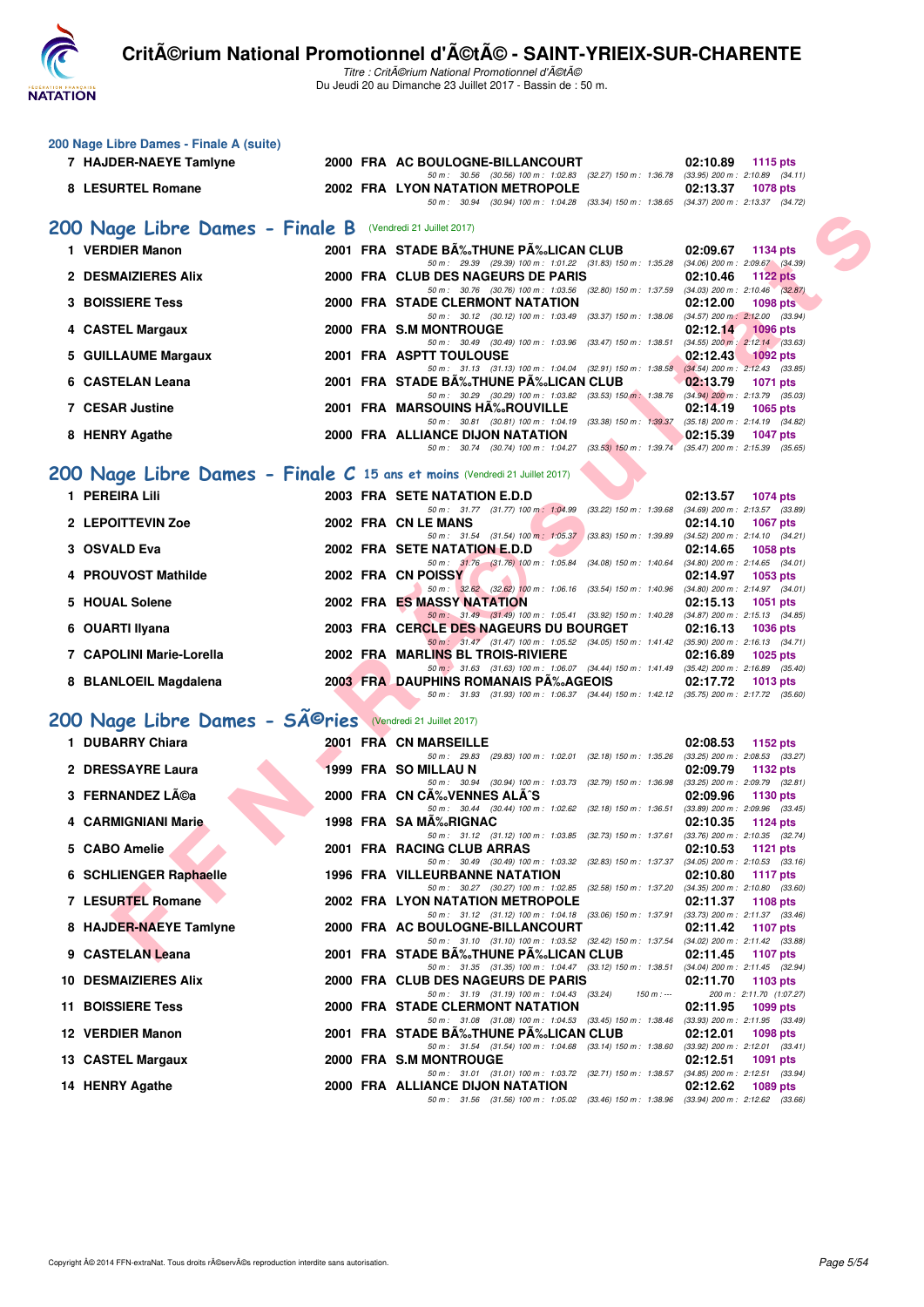

Titre : CritA©rium National Promotionnel d'A©tA© Du Jeudi 20 au Dimanche 23 Juillet 2017 - Bassin de : 50 m.

# **200 Nage Libre Dames - Séries (suite)**<br>15. CUIU LAUME Margaux

| 15 GUILLAUME Margaux      |  | 2001 FRA ASPTT TOULOUSE                                                                                                                | 02:12.67 1088 pts                                          |
|---------------------------|--|----------------------------------------------------------------------------------------------------------------------------------------|------------------------------------------------------------|
| 16 CESAR Justine          |  | 50 m: 31.35 (31.35) 100 m: 1:04.34 (32.99) 150 m: 1:38.73 (34.39) 200 m: 2:12.67 (33.94)<br>2001 FRA MARSOUINS HA%ROUVILLE             | 02:12.93<br>1084 pts                                       |
| 17 TOUSSAINT Jessica      |  | 50 m: 31.59 (31.59) 100 m: 1:05.05 (33.46) 150 m: 1:39.75 (34.70) 200 m: 2:12.93 (33.18)<br>2000 FRA CN SARREGUEMINES                  | 02:13.47<br>1076 pts                                       |
| 18 CHEVALIER Laura        |  | 50 m: 30.84 (30.84) 100 m: 1:04.34 (33.50) 150 m: 1:39.34 (35.00) 200 m: 2:13.47 (34.13)<br>2000 FRA TRITON CLUB BELLEVILLE            | 02:14.13<br>1066 pts                                       |
| 19 BLANCHARD Charlotte    |  | 50 m: 31.63 (31.63) 100 m: 1:05.58 (33.95) 150 m: 1:39.91 (34.33) 200 m: 2:14.13 (34.22)<br>2000 FRA SPN POITIERS                      | 02:14.29<br>1064 pts                                       |
| 20 BLANLOEIL Magdalena    |  | 50 m: 30.95 (30.95) 100 m: 1:04.62 (33.67) 150 m: 1:39.52 (34.90) 200 m: 2:14.29 (34.77)<br>2003 FRA DAUPHINS ROMANAIS PA‰AGEOIS       | 02:14.94<br>1054 pts                                       |
| 21 LEPOITTEVIN Zoe        |  | 50 m: 31.37 (31.37) 100 m: 1:05.51 (34.14) 150 m: 1:40.24 (34.73) 200 m: 2:14.94 (34.70)<br>2002 FRA CN LE MANS                        | 02:15.02<br>$1053$ pts                                     |
| 22 PEREIRA Lili           |  | 100 m : 1:04.16 (1:04.16) 150 m : ---<br>$50 m : -$<br>2003 FRA SETE NATATION E.D.D                                                    | 200 m: 2:15.02 (1:10.86)<br>02:15.71<br><b>1042 pts</b>    |
| 23 CARETTE-NOORI Anabelle |  | 50 m: 31.11 (31.11) 100 m: 1:04.89 (33.78) 150 m: 1:40.73 (35.84) 200 m: 2:15.71 (34.98)<br>2000 FRA CN MARSEILLE                      | 02:15.88<br>1040 pts                                       |
| 24 PROUVOST Mathilde      |  | 50 m: 31.25 (31.25) 100 m: 1:04.78 (33.53) 150 m: 1:40.32 (35.54) 200 m: 2:15.88 (35.56)<br>2002 FRA CN POISSY                         | 02:15.94<br>1039 pts                                       |
| 25 HOUAL Solene           |  | 50 m: 32.05 (32.05) 100 m: 1:05.94 (33.89) 150 m: 1:41.18 (35.24) 200 m: 2:15.94 (34.76)<br>2002 FRA ES MASSY NATATION                 | 02:15.99<br>1038 pts                                       |
| 26 DE PAOLI Fiona         |  | 50 m: 31.05 (31.05) 100 m: 1:05.04 (33.99) 150 m: 1:40.62 (35.58) 200 m: 2:15.99 (35.37)<br>2000 FRA RACING CLUB ARRAS                 | 02:16.10<br>1037 pts                                       |
| 27 DARTHOUT Elisa         |  | 50 m: 30.58 (30.58) 100 m: 1:04.27 (33.69) 150 m: 1:39.84 (35.57) 200 m: 2:16.10 (36.26)<br>2001 FRA ASPTT LIMOGES                     | 02:16.14<br>1036 pts                                       |
| 28 OUARTI Ilyana          |  | 50 m: 31.89 (31.89) 100 m: 1:06.61 (34.72) 150 m: 1:42.07 (35.46) 200 m: 2:16.14 (34.07)<br>2003 FRA CERCLE DES NAGEURS DU BOURGET     | 02:16.17<br>1036 pts                                       |
| 29 CUNHA-FERREIRA Léonie  |  | 50 m: 31.78 (31.78) 100 m: 1:05.74 (33.96) 150 m: 1:41.05 (35.31) 200 m: 2:16.17 (35.12)<br>2000 FRA CN VIRY-CHA, TILLON               | 02:16.47<br><b>1031 pts</b>                                |
| 30 CAPOLINI Marie-Lorella |  | 50 m: 30.75 (30.75) 100 m: 1:03.96 (33.21) 150 m: 1:39.92 (35.96) 200 m: 2:16.47 (36.55)<br>2002 FRA MARLINS BL TROIS-RIVIERE          | 02:16.86<br>1025 pts                                       |
| 31 OSVALD Eva             |  | 50 m: 32.07 (32.07) 100 m: 1:06.71 (34.64) 150 m: 1:42.43 (35.72) 200 m: 2:16.86 (34.43)<br>2002 FRA SETE NATATION E.D.D               | 02:17.09<br>1022 pts                                       |
| 32 MOREL Luna             |  | 50 m: 30.82 (30.82) 100 m: 1:05.41 (34.59) 150 m: 1:41.49 (36.08) 200 m: 2:17.09 (35.60)<br>2002 FRA CANET 66 NATATION                 | 02:17.16 1021 pts                                          |
| 32 GERVASI Justine        |  | 50 m: 32.36 (32.36) 100 m: 1:06.62 (34.26) 150 m: 1:42.32 (35.70) 200 m: 2:17.16 (34.84)<br>2002 FRA STADE OLYMPIQUE CHAMBA‰RY         | 02:17.16<br>1021 pts                                       |
| 34 TAVERNET Emma          |  | 50 m: 32.12 (32.12) 100 m: 1:06.73 (34.61) 150 m: 1:42.71 (35.98) 200 m: 2:17.16 (34.45)<br>2003 FRA CN LUNEL                          | 02:17.34<br>1018 pts                                       |
| 35 FOURMY Marina          |  | 50 m: 31.57 (31.57) 100 m: 1:05.99 (34.42) 150 m: 1:41.94 (35.95) 200 m: 2:17.34 (35.40)<br><b>2003 FRA ES MASSY NATATION</b>          | 02:17.55<br>1015 pts                                       |
| 36 BEAUDOU Graziella      |  | 50 m : 32.03 (32.03) 100 m : 1:07.02 (34.99) 150 m : 1:42.70 (35.68) 200 m : 2:17.55 (34.85)<br>2002 FRA CAPO CSL RVI LIMOGES NATATION | 02:17.60<br>1015 pts                                       |
| 37 MECHIN Lora            |  | 50 m: 30.91 (30.91) 100 m: 1:04.45 (33.54) 150 m: 1:40.23 (35.78) 200 m: 2:17.60 (37.37)<br>2003 FRA ANGERS NATATION                   | 02:17.84<br>1011 pts                                       |
| <b>38 BONHOMME Alice</b>  |  | 50 m: 32.04 (32.04) 100 m: 1:06.70 (34.66) 150 m: 1:42.52 (35.82) 200 m: 2:17.84 (35.32)<br><b>2002 FRA NAUTIQUE ENTENTE CHA,LONS</b>  | $02:18.17$ 1006 pts                                        |
| <b>39 QUEDRUE Flavie</b>  |  | 50 m: 31.97 (31.97) 100 m: 1:07.33 (35.36) 150 m: 1:43.37 (36.04) 200 m: 2:18.17 (34.80)<br>2002 FRA CN BEAUNE                         | 02:18.31<br>1004 pts                                       |
| 40 BERNARD Camille        |  | 50 m: 31.54 (31.54) 100 m: 1:05.97 (34.43) 150 m: 1:42.04 (36.07) 200 m: 2:18.31 (36.27)<br>2002 FRA NAUTIC CLUB SORBIERS              | 02:18.38<br>1003 pts                                       |
| 41 MOREL Mathilde         |  | 50 m: 31.68 (31.68) 100 m: 1:06.57 (34.89) 150 m: 1:43.04 (36.47) 200 m: 2:18.38 (35.34)<br>2002 FRA ASA VAUZELLES                     | 02:18.76<br>998 pts                                        |
| 42 DUVALLET Tyffaine      |  | 50 m: 32.56 (32.56) 100 m: 1:07.64 (35.08)<br>$150 m : -$<br>2003 FRA FRONTIGNAN NEPTUNE OLYMPIQUE                                     | 200 m: 2:18.76 (1:11.12)<br>02:18.86<br>996 pts            |
| 43 ASTIER Lise            |  | 50 m: 31.58 (31.58) 100 m: 1:06.03 (34.45) 150 m: 1:42.68 (36.65) 200 m: 2:18.86 (36.18)<br>2002 FRA E.P SEMEAC TARBES NAT             | 02:19.35<br>989 pts                                        |
| 43 SUTEAU Soraya          |  | 50 m: 31.73 (31.73) 100 m: 1:07.10 (35.37) 150 m: 1:43.58 (36.48) 200 m: 2:19.35 (35.77)<br>2003 FRA CLUB DES NAGEURS DE PARIS         | 02:19.35<br>989 pts                                        |
| 45 BIAVA Marie            |  | 50 m: 31.44 (31.44) 100 m: 1:06.30 (34.86) 150 m: 1:42.79 (36.49) 200 m: 2:19.35 (36.56)<br><b>2002 FRA USB LONGWY NATATION</b>        | 02:19.51<br>987 pts                                        |
| 46 ROBERT Pearl           |  | 50 m: 31.44 (31.44) 100 m: 1:06.89 (35.45) 150 m: 1:43.71<br>2003 FRA LA JEANNE NATATION PORT                                          | $(36.82)$ 200 m : 2:19.51 $(35.80)$<br>02:19.87<br>982 pts |
| 47 PAILLARD Alice         |  | 50 m: 32.16 (32.16) 100 m: 1:07.82 (35.66) 150 m: 1:44.75 (36.93) 200 m: 2:19.87 (35.12)<br>2002 FRA US ST-EGRA^VE                     | 02:20.81<br>968 pts                                        |
| 48 D'AMBROSIO Anna        |  | 50 m: 31.91 (31.91) 100 m: 1:07.26 (35.35) 150 m: 1:44.34 (37.08) 200 m: 2:20.81 (36.47)<br>2002 FRA OLYMPIC NICE NATATION             | 02:21.37<br>960 pts                                        |
| 49 COMBETTES Oceane       |  | 50 m: 32.92 (32.92) 100 m: 1:08.35 (35.43) 150 m: 1:45.07 (36.72) 200 m: 2:21.37 (36.30)<br>2002 FRA MONTAUBAN NATATION                | 02:21.57<br>957 pts                                        |
| 50 ALGER Candice          |  | 50 m: 32.23 (32.23) 100 m: 1:08.03 (35.80) 150 m: 1:45.17 (37.14) 200 m: 2:21.57 (36.40)<br>2002 FRA ALLIANCE DIJON NATATION           | 02:21.71<br>955 pts                                        |
|                           |  | 50 m: 32.61 (32.61) 100 m: 1:07.97 (35.36) 150 m: 1:44.97 (37.00) 200 m: 2:21.71 (36.74)                                               |                                                            |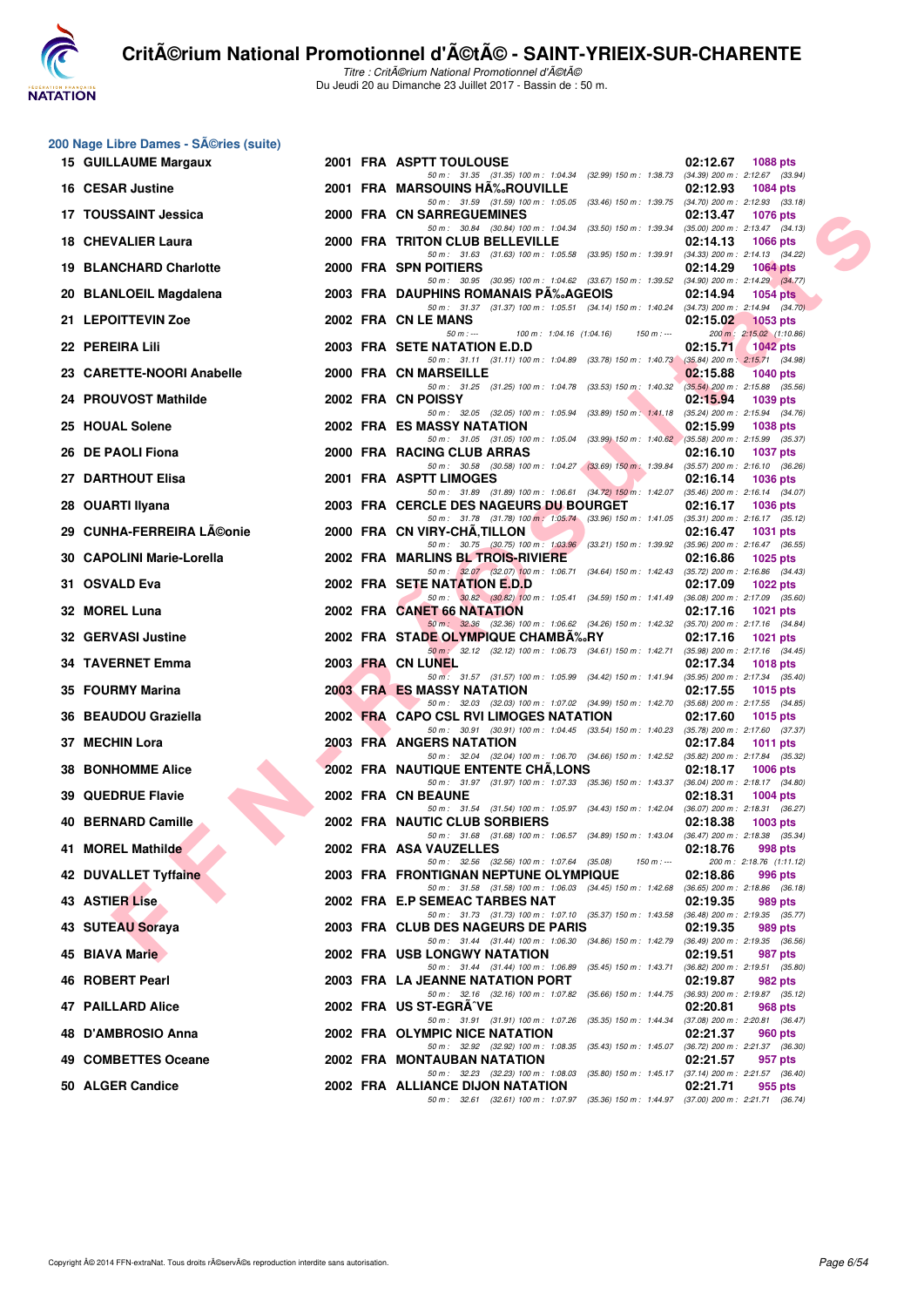

| 200 Nage Libre Dames - Séries (suite) |  |
|---------------------------------------|--|
|                                       |  |

#### **--- ROBERT Audrey 1999 FRA CN CHALON-SUR-SAONE DNS dec**

#### **[400 Nage Libre Dames - Finale A](http://www.ffnatation.fr/webffn/resultats.php?idact=nat&go=epr&idcpt=47489&idepr=4)** (Dimanche 23 Juillet 2017)

|   | 1 VAHE OcA©ane                                                                                                                                                                                                 |                      | 2000 FRA ALLIANCE DIJON NATATION          | 04:29.11 | 1158 pts                  |         |
|---|----------------------------------------------------------------------------------------------------------------------------------------------------------------------------------------------------------------|----------------------|-------------------------------------------|----------|---------------------------|---------|
|   | 50 m : 31.58 (31.58) 100 m : 1:05.47 (33.89) 150 m : 1:39.93 (34.46) 200 m : 2:14.10 (34.17) 250 m : 2:48.09 (33.99) 300 m : 3:22.06 (33.97) 350 m : 3:55.98 (33.92) 400 m : 4:29.11                           |                      |                                           |          |                           | (33.13) |
|   | 2 DRESSAYRE Laura<br>50 m : 31.22 (31.22) 100 m : 1:05.29 (34.07) 150 m : 1:39.44 (34.15) 200 m : 2:13.32 (33.88) 250 m : 2:47.82 (34.50) 300 m : 3:22.65 (34.83) 350 m : 3:57.89 (35.24) 400 m : 4:30.32      | 1999 FRA SO MILLAU N |                                           | 04:30.32 | 1149 pts                  | (32.43) |
|   | 3 ROBERT Audrey                                                                                                                                                                                                |                      | 1999 FRA CN CHALON-SUR-SAONE              | 04:30.66 | 1146 pts                  |         |
|   | 50 m: 31.71 (31.71) 100 m: 1:05.33 (33.62) 150 m: 1:40.19 (34.86) 200 m: 2:14.65 (34.46) 250 m: 2:49.26 (34.61) 300 m: 3:23.65 (34.39) 350 m: 3:58.23 (34.58) 400 m: 4:30.66                                   |                      |                                           |          |                           | (32.43) |
|   | 4 CABO Amelie                                                                                                                                                                                                  |                      | 2001 FRA RACING CLUB ARRAS                | 04:31.08 | 1143 pts                  |         |
|   | 50 m: 31.50 (31.50) 100 m: 1:05.45 (33.95) 150 m: 1:40.25 (34.80) 200 m: 2:15.41 (35.16) 250 m: 2:49.91 (34.50) 300 m: 3:24.72 (34.81) 350 m: 3:58.49 (33.77) 400 m: 4:31.08 (32.59)                           |                      |                                           |          |                           |         |
|   | 5 FERNANDEZ LA©a                                                                                                                                                                                               |                      | 2000 FRA CN CA‰VENNES ALA^S               | 04:33.48 | <b>1125 pts</b>           |         |
|   | 50 m: 31.33 (31.33) 100 m: 1:05.34 (34.01) 150 m: 1:40.38 (35.04) 200 m: 2:15.19 (34.81) 250 m: 2:50.54 (35.35) 300 m: 3:25.14 (34.60) 350 m: 4:00.02 (34.88) 400 m: 4:33.48 (33.46)                           |                      |                                           |          |                           |         |
|   | 6 CARETTE-NOORI Anabelle<br>50 m: 31.90 (31.90) 100 m: 1:05.72 (33.82) 150 m: 1:41.27 (35.55) 200 m: 2:16.09 (34.82) 250 m: 2:51.09 (35.00) 300 m: 3:26.30 (35.21) 350 m: 4:01.39 (35.09) 400 m: 4:35.44       |                      | 2000 FRA CN MARSEILLE                     | 04:35.44 | $1110$ pts                |         |
|   | 7 GUILLAUME Margaux                                                                                                                                                                                            |                      | 2001 FRA ASPTT TOULOUSE                   | 04:38.88 | <b>1084 pts</b>           | (34.05) |
|   | 50 m: 31.09 (31.09) 100 m: 1:05.13 (34.04) 150 m: 1:40.19 (35.06) 200 m: 2:15.57 (35.38) 250 m: 2:51.33 (35.76) 300 m: 3:27.78 (36.45) 350 m: 4:04.02 (36.24) 400 m: 4:38.88 (34.86)                           |                      |                                           |          |                           |         |
|   | 8 LE CORGUILLE Ambre                                                                                                                                                                                           | 2001 FRA CA ORSAY    |                                           | 04:39.00 | 1083 pts                  |         |
|   | 50 m: 31.40 (31.40) 100 m: 1:05.67 (34.27) 150 m: 1:40.83 (35.16) 200 m: 2:15.53 (34.70) 250 m: 2:50.68 (35.15) 300 m: 3:26.02 (35.34) 350 m: 4:02.99 (36.97) 400 m: 4:39.00 (36.01)                           |                      |                                           |          |                           |         |
|   |                                                                                                                                                                                                                |                      |                                           |          |                           |         |
|   | 00 Nage Libre Dames - Finale B (Dimanche 23 Juillet 2017)                                                                                                                                                      |                      |                                           |          |                           |         |
|   | 1 CASTEL Margaux                                                                                                                                                                                               |                      | 2000 FRA S.M MONTROUGE                    | 04:35.67 | 1108 pts                  |         |
|   | 50 m: 32.13 (32.13) 100 m: 1:06.35 (34.22) 150 m: 1:41.84 (35.49) 200 m: 2:17.25 (35.41) 250 m: 2:52.41 (35.16) 300 m: 327.34 (34.93) 350 m: 4:02.21 (34.87) 400 m: 4:35.67 (33.46)                            |                      |                                           |          |                           |         |
|   | 2 DARTHOUT Elisa                                                                                                                                                                                               |                      | 2001 FRA ASPTT LIMOGES                    | 04:37.23 | <b>1096 pts</b>           |         |
|   | 50 m: 31.61 (31.61) 100 m: 1:06.47 (34.86) 150 m: 1:41.59 (35.12) 200 m: 2:16.97 (35.38) 250 m: 2:52.22 (35.25) 300 m: 3:27.95 (35.73) 350 m: 4:02.81 (34.86) 400 m: 4:37.23 (34.42)                           |                      |                                           |          |                           |         |
|   | 3 STUTEL ChloA©                                                                                                                                                                                                |                      | 2001 FRA CN LE PLESSIS-ROBINSON           | 04:38.11 | <b>1090 pts</b>           |         |
|   | 50 m: 31.59 (31.59) 100 m: 1:05.84 (34.25) 150 m: 1:41.07 (35.23) 200 m: 2:16.33 (35.26) 250 m: 2:51.86 (35.53) 300 m: 3:27.44 (35.58) 350 m: 4:03.18 (35.74) 400 m: 4:38.11 (34.93)                           |                      | 2001 FRA CN CHALON-SUR-SAONE              | 04:40.45 | 1072 pts                  |         |
|   | 4 PHILIPPE Juliette<br>50 m: 32.50 (32.50) 100 m: 1:07.31 (34.81) 150 m: 1:43.14 (35.83) 200 m: 2:18.98 (35.84) 250 m: 2:55.00 (36.02) 300 m: 3:30.78 (35.78) 350 m: 4:06.37 (35.59) 400 m: 4:40.45 (34.08)    |                      |                                           |          |                           |         |
|   | 5 CASTELAN Leana                                                                                                                                                                                               |                      | 2001 FRA STADE BA‰THUNE PA‰LICAN CLUB     | 04:41.02 | <b>1068 pts</b>           |         |
|   | 50 m : 31.82 (31.82) 100 m : 1:06.38 (34.56) 150 m : 1:41.84 (35.46) 200 m : 2:17.75 (35.91) 250 m : 2:53.50 (35.75) 300 m : 3:29.48 (35.98) 350 m : 4:05.58 (36.10) 400 m : 4:41.02 (35.44)                   |                      |                                           |          |                           |         |
|   | 6 GARCIA Elanore                                                                                                                                                                                               |                      | <b>2000 FRA NAUTIQUE ENTENTE CHA,LONS</b> | 04:41.73 | <b>1062 pts</b>           |         |
|   | 50 m: 32.54 (32.54) 100 m: 1:07.47 (34.93) 150 m: 1:43.60 (36.13) 200 m: 2:19.79 (36.19) 250 m: 2:55.15 (35.36) 300 m: 3:31.00 (35.85) 350 m: 4:06.62 (35.62) 400 m: 4:41.73 (35.11)                           |                      |                                           |          |                           |         |
|   | 7 HELLARD Emeline                                                                                                                                                                                              |                      | 2002 FRA CERCLE DES NAGEURS ST-BRIEUC     | 04:42.08 | <b>1060 pts</b>           |         |
|   | 50 m: 32.03 (32.03) 100 m: 1:06.57 (34.54) 150 m: 1:42.04 (35.47) 200 m: 2:17.83 (35.79) 250 m: 2:53.94 (36.11) 300 m: 3:30.34 (36.40) 350 m: 4:06.67 (36.33) 400 m: 4:42.08 (35.41)                           |                      |                                           |          |                           |         |
|   | 8 BLANLOEIL Magdalena<br>50 m: 32.10 (32.10) 100 m: 1:07.16 (35.06) 150 m: 1:43.54 (36.38) 200 m: 2:19.73 (36.19) 250 m: 2:56.39 (36.66) 300 m: 3:32.83 (36.44) 350 m: 4:09.30 (36.47) 400 m: 4:43.80 (34.50)  |                      | 2003 FRA DAUPHINS ROMANAIS PA‰AGEOIS      | 04:43.80 | <b>1047 pts</b>           |         |
|   |                                                                                                                                                                                                                |                      |                                           |          |                           |         |
|   | 00 Nage Libre Dames - Finale C 15 ans et moins (Dimanche 23 Juillet 2017)                                                                                                                                      |                      |                                           |          |                           |         |
|   |                                                                                                                                                                                                                |                      |                                           |          |                           |         |
|   | 1 OSVALD Eva<br>50 m: 32.88 (32.88) 100 m: 1:07.91 (35.03) 150 m: 1:43.51 (35.60) 200 m: 2:19.14 (35.63) 250 m: 2:54.26 (35.12) 300 m: 3:29.84 (35.58) 350 m: 4:04.14 (34.30) 400 m: 4:36.60 (32.46)           |                      | 2002 FRA SETE NATATION E.D.D              | 04:36.60 | 1101 pts                  |         |
|   | 2 PEREIRA Lili                                                                                                                                                                                                 |                      | 2003 FRA SETE NATATION E.D.D              | 04:41.95 | 1061 pts                  |         |
|   | 50 m: 32.17 (32.17) 100 m: 1:07.41 (35.24) 150 m: 1:42.76 (35.35) 200 m: 2:18.94 (36.18) 250 m: 2:54.10 (35.16) 300 m: 3:30.03 (35.93) 350 m: 4:05.88 (35.85) 400 m: 4:41.95 (36.07)                           |                      |                                           |          |                           |         |
|   | 3 PROUVOST Mathilde                                                                                                                                                                                            | 2002 FRA CN POISSY   |                                           | 04:41.97 | 1061 pts                  |         |
|   | 50 m: 32.75 (32.75) 100 m: 1:07.75 (35.00) 150 m: 1:43.25 (35.50) 200 m: 2:19.09 (35.84) 250 m: 2:55.16 (36.07) 300 m: 3:31.27 (36.11) 350 m: 4:07.16 (35.89) 400 m: 4:41.97 (34.81)                           |                      |                                           |          |                           |         |
|   | 4 GOMES CA©lia                                                                                                                                                                                                 |                      | 2003 FRA CN MELUN VAL DE SEINE            | 04:43.42 | <b>1050 pts</b>           |         |
|   | 50 m: 32.56 (32.56) 100 m: 1:07.57 (35.01) 150 m: 1:43.70 (36.13) 200 m: 2:19.71 (36.01) 250 m: 2:55.79 (36.08) 300 m: 3:31.85 (36.06) 350 m: 4:07.89 (36.04) 400 m: 4:43.42 (35.53)                           |                      |                                           |          |                           |         |
|   | 5 CRAMBES Annelise                                                                                                                                                                                             |                      | 2003 FRA CANET 66 NATATION                | 04:44.81 | <b>1040 pts</b>           |         |
|   | 50 m : 32.86 (32.86) 100 m : 1:08.25 (35.39) 150 m : 1:44.12 (35.87) 200 m : 2:20.25 (36.13) 250 m : 2:56.07 (35.82) 300 m : 3:32.44 (36.37) 350 m : 4:09.10 (36.66) 400 m : 4:44.81 (35.71)                   |                      |                                           |          |                           |         |
| 6 | <b>LEPOITTEVIN Zoe</b><br>50 m: 32.57 (32.57) 100 m: 1:07.43 (34.86) 150 m: 1:43.44 (36.01) 200 m: 2:19.69 (36.25) 250 m: 2:55.86 (36.17) 300 m: 3:32.31 (36.45) 350 m: 4:09.06 (36.75) 400 m: 4:44.88 (35.82) | 2002 FRA CN LE MANS  |                                           | 04:44.88 | 1039 pts                  |         |
|   | 7 HOUAL Solene                                                                                                                                                                                                 |                      | 2002 FRA ES MASSY NATATION                | 04:46.30 | 1029 pts                  |         |
|   | 50 m: 32.33 (32.33) 100 m: 1:07.61 (35.28) 150 m: 1:43.50 (35.89) 200 m: 2:19.68 (36.18) 250 m: 2:56.50 (36.82) 300 m: 3:33.38 (36.88) 350 m: 4:10.58 (37.20) 400 m: 4:46.30 (35.72)                           |                      |                                           |          |                           |         |
|   | 8 MECHIN Lora                                                                                                                                                                                                  |                      | 2003 FRA ANGERS NATATION                  | 04:47.45 | 1020 pts                  |         |
|   | 50 m: 32.52 (32.52) 100 m: 1:07.53 (35.01) 150 m: 1:44.09 (36.56) 200 m: 2:20.47 (36.38) 250 m: 2:57.25 (36.78) 300 m: 3:33.77 (36.52) 350 m: 4:11.20 (37.43) 400 m: 4:47.45 (36.25)                           |                      |                                           |          |                           |         |
|   |                                                                                                                                                                                                                |                      |                                           |          |                           |         |
|   | 00 Nage Libre Dames - SÃ <sup>©</sup> ries (Dimanche 23 Juillet 2017)                                                                                                                                          |                      |                                           |          |                           |         |
|   | $\overline{A}$ $\overline{A}$ $\overline{B}$ $\overline{A}$ $\overline{B}$ $\overline{A}$ $\overline{B}$ $\overline{B}$ $\overline{B}$                                                                         |                      | 0004 FBA BAOING OLUB ABBAC                |          | $0.4.00.00 - 4400 \ldots$ |         |

#### **[400 Nage Libre Dames - Finale B](http://www.ffnatation.fr/webffn/resultats.php?idact=nat&go=epr&idcpt=47489&idepr=4)** (Dimanche 23 Juillet 2017)

|                     | 1 CASTEL Margaux 2000 FRA S.M MONTROUGE                                                                                              | 04:35.67 1108 pts                                                                                                                                                                    |
|---------------------|--------------------------------------------------------------------------------------------------------------------------------------|--------------------------------------------------------------------------------------------------------------------------------------------------------------------------------------|
|                     |                                                                                                                                      | 50 m: 32.13 (32.13) 100 m: 1:06.35 (34.22) 150 m: 1:41.84 (35.49) 200 m: 2:17.25 (35.41) 250 m: 2:52.41 (35.16) 300 m: 3:27.34 (34.93) 350 m: 4:02.21 (34.87) 400 m: 4:35.67 (33.46) |
| 2 DARTHOUT Elisa    | <b>2001 FRA ASPTT LIMOGES</b>                                                                                                        | 04:37.23 1096 pts                                                                                                                                                                    |
|                     |                                                                                                                                      | 50 m: 31.61 (31.61) 100 m: 1:06.47 (34.86) 150 m: 1:41.59 (35.12) 200 m: 2:16.97 (35.38) 250 m: 2:52.22 (36.25) 300 m: 3:27.95 (35.73) 350 m: 4:02.81 (34.86) 400 m: 4:37.23 (34.42) |
| 3 STUTEL ChloA©     | 2001 FRA CN LE PLESSIS-ROBINSON 04:38.11 1090 pts                                                                                    |                                                                                                                                                                                      |
|                     |                                                                                                                                      | 50 m: 31.59 (31.59) 100 m: 1:05.84 (34.25) 150 m: 1:41.07 (35.23) 200 m: 2:16.33 (35.26) 250 m: 2:51.86 (35.58) 300 m: 3:27.44 (35.58) 350 m: 4:03.18 (35.74) 400 m: 4:38.11 (34.93) |
| 4 PHILIPPE Juliette | 2001 FRA CN CHALON-SUR-SAONE 2001 04:40.45 1072 pts                                                                                  |                                                                                                                                                                                      |
|                     |                                                                                                                                      | 50 m: 32.50 (32.50) 100 m: 1:07.31 (34.81) 150 m: 1:43.14 (35.83) 200 m: 2:18.98 (35.84) 250 m: 2:55.00 (36.02) 300 m: 3:30.78 (35.78) 350 m: 4:06.37 (35.59) 400 m: 4:40.45 (34.08) |
| 5 CASTELAN Leana    | 2001 FRA STADE BA%, THUNE PA%, LICAN CLUB 04:41.02 1068 pts                                                                          |                                                                                                                                                                                      |
|                     | 50 m: 31.82 (31.82) 100 m: 1:06.38 (34.56) 150 m: 1:41.84 (35.46) 200 m: 2:17.75 (35.91) 250 m: 2:53.50 (35.75) 300 m: 3:29.48       | $(35.98)$ 350 m : 4:05.58 $(36.10)$ 400 m : 4:41.02 $(35.44)$                                                                                                                        |
| 6 GARCIA Elanore    | 2000 FRA NAUTIQUE ENTENTE CHÃ,LONS 04:41.73 1062 pts                                                                                 |                                                                                                                                                                                      |
|                     | 50 m: 32.54 (32.54) 100 m: 1:07.47 (34.93) 150 m: 1:43.60 (36.13) 200 m: 2:19.79 (36.19) 250 m: 2:55.15 (35.36) 300 m: 3:31.00       | $(35.85)$ 350 m : 4:06.62 $(35.62)$ 400 m : 4:41.73 $(35.11)$                                                                                                                        |
|                     |                                                                                                                                      |                                                                                                                                                                                      |
| 7 HELLARD Emeline   | 2002 FRA CERCLE DES NAGEURS ST-BRIEUC                                                                                                | 04:42.08 1060 pts                                                                                                                                                                    |
|                     | 50 m: 32.03 (32.03) 100 m: 1:06.57 (34.54) 150 m: 1:42.04 (35.47) 200 m: 2:17.83 (35.79) 250 m: 2:53.94 (36.11) 300 m: 3:30.34       | $(36.40)$ 350 m : 4:06.67 $(36.33)$ 400 m : 4:42.08 $(35.41)$                                                                                                                        |
|                     |                                                                                                                                      | 04:43.80 1047 pts                                                                                                                                                                    |
|                     | 50 m : 32.10 (32.10) 100 m : 1:07.16 (35.06) 150 m : 1:43.54 (36.38) 200 m : 2:19.73 (36.19) 250 m : 2:56.39 (36.66) 300 m : 3:32.83 | $(36.44)$ 350 m : 4:09.30 $(36.47)$ 400 m : 4:43.80 $(34.50)$                                                                                                                        |

## **[400 Nage Libre Dames - Finale C](http://www.ffnatation.fr/webffn/resultats.php?idact=nat&go=epr&idcpt=47489&idepr=4) 15 ans et moins** (Dimanche 23 Juillet 2017)

| 1 OSVALD Eva        | 2002 FRA SETE NATATION E.D.D                                                                                                                                                                 | 04:36.60 1101 pts |
|---------------------|----------------------------------------------------------------------------------------------------------------------------------------------------------------------------------------------|-------------------|
|                     | 50 m : 32.88 (32.88) 100 m : 1:07.91 (35.03) 150 m : 1:43.51 (35.60) 200 m : 2:19.14 (35.63) 250 m : 2:54.26 (35.12) 300 m : 3:29.84 (35.58) 350 m : 4:04.14 (34.30) 400 m : 4:36.60 (32.46) |                   |
| 2 PEREIRA Lili      | 2003 FRA SETE NATATION E.D.D                                                                                                                                                                 | 04:41.95 1061 pts |
|                     | 50 m: 32.17 (32.17) 100 m: 1:07.41 (35.24) 150 m: 1:42.76 (35.35) 200 m: 2:18.94 (36.18) 250 m: 2:54.10 (35.16) 300 m: 3:30.03 (35.93) 350 m: 4:05.88 (35.85) 400 m: 4:41.95 (36.07)         |                   |
| 3 PROUVOST Mathilde | 2002 FRA CN POISSY                                                                                                                                                                           | 04:41.97 1061 pts |
|                     | 50 m: 32.75 (32.75) 100 m: 1:07.75 (35.00) 150 m: 1:43.25 (35.50) 200 m: 2:19.09 (35.84) 250 m: 2:55.16 (36.07) 300 m: 3:31.27 (36.11) 350 m: 4:07.16 (35.89) 400 m: 4:41.97 (34.81)         |                   |
| 4 GOMES CA©lia      | 2003 FRA CN MELUN VAL DE SEINE 64:43.42 1050 pts                                                                                                                                             |                   |
|                     | 50 m: 32.56 (32.56) 100 m: 1:07.57 (35.01) 150 m: 1:43.70 (36.13) 200 m: 2:19.71 (36.01) 250 m: 2:55.79 (36.08) 300 m: 3:31.85 (36.06) 350 m: 4:07.89 (36.04) 400 m: 4:43.42 (35.53)         |                   |
| 5 CRAMBES Annelise  | 2003 FRA CANET 66 NATATION                                                                                                                                                                   | 04:44.81 1040 pts |
|                     | 50 m : 32.86 (32.86) 100 m : 1:08.25 (35.39) 150 m : 1:44.12 (35.87) 200 m : 2:20.25 (36.13) 250 m : 2:56.07 (35.82) 300 m : 3:32.44 (36.37) 350 m : 4:09.10 (36.66) 400 m : 4:44.81 (35.71) |                   |
|                     |                                                                                                                                                                                              |                   |
| 6 LEPOITTEVIN Zoe   | 2002 FRA CN LE MANS                                                                                                                                                                          | 04:44.88 1039 pts |
|                     | 50 m: 32.57 (32.57) 100 m; 1:07.43 (34.86) 150 m: 1:43.44 (36.01) 200 m: 2:19.69 (36.25) 250 m: 2:55.86 (36.17) 300 m: 3:32.31 (36.45) 350 m: 4:09.06 (36.75) 400 m: 4:44.88 (35.82)         |                   |
| 7 HOUAL Solene      | 2002 FRA ES MASSY NATATION                                                                                                                                                                   | 04:46.30 1029 pts |
|                     | 50 m : 32.33 (32.33) 100 m : 1:07.61 (35.28) 150 m : 1:43.50 (35.89) 200 m : 2:19.68 (36.18) 250 m : 2:56.50 (36.82) 300 m : 3:33.38 (36.88) 350 m : 4:10.58 (37.20) 400 m : 4:46.30 (35.72) |                   |
| 8 MECHIN Lora       | 2003 FRA ANGERS NATATION                                                                                                                                                                     | 04:47.45 1020 pts |

# 400 Nage Libre Dames - SÃ<sup>@</sup>ries (Dimanche 23 Juillet 2017)

| 1 CABO Amelie     | 2001 FRA RACING CLUB ARRAS       | 04:33.83 1122 pts                                                                                                                                                                            |
|-------------------|----------------------------------|----------------------------------------------------------------------------------------------------------------------------------------------------------------------------------------------|
|                   |                                  | 50 m: 31.35 (31.35) 100 m: 1:05.48 (34.13) 150 m: 1:40.49 (35.01) 200 m: 2:15.83 (35.34) 250 m: 2:50.84 (35.01) 300 m: 3:26.15 (35.31) 350 m: 4:00.54 (34.39) 400 m: 4:33.83 (33.29)         |
| 2 VAHE OcA©ane    | 2000 FRA ALLIANCE DIJON NATATION | 04:34.07 1120 pts                                                                                                                                                                            |
|                   |                                  | 50 m: 31.94 (31.94) 100 m: 1:06.06 (34.12) 150 m: 1:40.69 (34.63) 200 m: 2:15.67 (34.98) 250 m: 2:50.36 (34.69) 300 m: 3:25.40 (35.04) 350 m: 4:00.13 (34.73) 400 m: 4:34.07 (33.94)         |
| 3 ROBERT Audrey   | 1999 FRA CN CHALON-SUR-SAONE     | 04:34.53 1117 pts                                                                                                                                                                            |
|                   |                                  | 50 m: 30.89 (30.89) 100 m: 1:04.94 (34.05) 150 m: 1:39.45 (34.51) 200 m: 2:14.46 (35.01) 250 m: 2:49.69 (35.23) 300 m: 3:24.96 (35.27) 350 m: 4:00.16 (35.20) 400 m: 4:34.53 (34.37)         |
| 4 FERNANDEZ Lĩa   | 2000 FRA  CN CÉVENNES ALÃ^S      | 04:34.86 1114 pts                                                                                                                                                                            |
|                   |                                  | 50 m: 31.24 (31.24) 100 m: 1:04.86 (33.62) 150 m: 1:40.01 (35.15) 200 m: 2:14.94 (34.93) 250 m: 2:50.42 (35.48) 300 m: 3:25.48 (35.06) 350 m: 4:01.02 (35.54) 400 m: 4:04.86 (33.84)         |
| 5 DRESSAYRE Laura | 1999 FRA SO MILLAU N             | 04:37.47 1094 pts                                                                                                                                                                            |
|                   |                                  | 50 m : 32.04 (32.04) 100 m : 1:06.58 (34.54) 150 m : 1:41.45 (34.87) 200 m : 2:16.71 (35.26) 250 m : 2:52.01 (35.30) 300 m : 3:27.94 (35.93) 350 m : 4:03.88 (35.94) 400 m : 4:37.47 (33.59) |
|                   |                                  | 04:37.70 1093 pts                                                                                                                                                                            |
|                   |                                  | 50 m : 31.50 (31.50) 100 m : 1:05.88 (34.38) 150 m : 1:40.94 (35.06) 200 m : 2:15.64 (34.70) 250 m : 2:50.58 (34.94) 300 m : 3:26.40 (35.82) 350 m : 4:02.24 (35.84) 400 m : 4:37.70 (35.46) |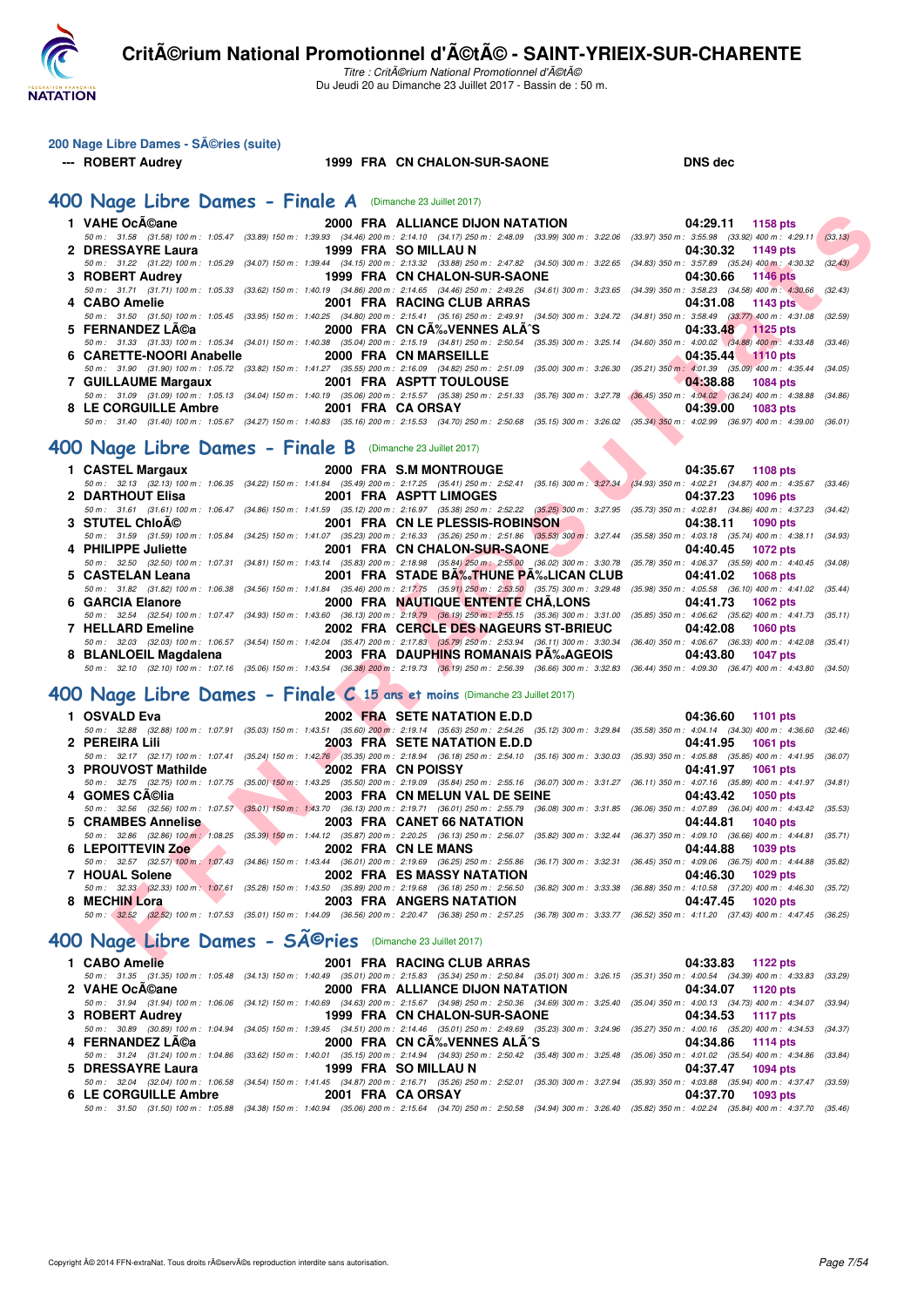

Titre : Critérium National Promotionnel d'été Du Jeudi 20 au Dimanche 23 Juillet 2017 - Bassin de : 50 m.

#### **400 Nage Libre Dames - Séries (suite)**

| <b>7 GUILLAUME Margaux</b>                                      |                           | 2001 FRA ASPTT TOULOUSE                                                                                                                                                                                                        | 04:37.79<br>1092 pts                                                                             |         |
|-----------------------------------------------------------------|---------------------------|--------------------------------------------------------------------------------------------------------------------------------------------------------------------------------------------------------------------------------|--------------------------------------------------------------------------------------------------|---------|
| 8 CARETTE-NOORI Anabelle                                        |                           | 50 m: 32.45 (32.45) 100 m: 1:06.86 (34.41) 150 m: 1:41.54 (34.68) 200 m: 2:16.62 (35.08) 250 m: 2:52.24 (35.62) 300 m: 3:27.71 (35.47) 350 m: 4:03.70 (35.99) 400 m: 4:37.79 (34.09)<br>2000 FRA CN MARSEILLE                  | 04:38.02<br>1090 pts                                                                             |         |
| 9 STUTEL ChloA©                                                 |                           | 50 m: 32.45 (32.45) 100 m: 1:07.46 (35.01) 150 m: 1:42.81 (35.35) 200 m: 2:18.34 (35.53) 250 m: 2:53.27 (34.93) 300 m: 3:28.61 (35.34) 350 m: 4:03.83 (35.22) 400 m: 4:38.02 (34.19)<br>2001 FRA CN LE PLESSIS-ROBINSON        | 04:39.12<br>1082 pts                                                                             |         |
| 10 GARCIA Elanore                                               |                           | 50 m: 31.74 (31.74) 100 m: 1:05.51 (33.77) 150 m: 1:41.00 (35.49) 200 m: 2:16.05 (35.05) 250 m: 2:52.28 (36.23) 300 m: 3:27.78 (35.50) 350 m: 4:04.29 (36.51) 400 m: 4:39.12<br>2000 FRA NAUTIQUE ENTENTE CHA.LONS             | 04:40.41<br><b>1072 pts</b>                                                                      | (34.83) |
| 11 HELLARD Emeline                                              |                           | 50 m : 32.63 (32.63) 100 m : 1:07.75 (35.12) 150 m : 1:42.68 (34.93) 200 m : 2:18.09 (35.41) 250 m : 2:53.08 (34.99) 300 m : 3:28.92 (35.84) 350 m : 4:04.69 (35.77) 400 m : 4:40.41<br>2002 FRA CERCLE DES NAGEURS ST-BRIEUC  | 04:42.34<br>1058 pts                                                                             | (35.72) |
|                                                                 |                           | 50 m: 32.31 (32.31) 100 m: 1:07.10 (34.79) 150 m: 1:43.25 (36.15) 200 m: 2:19.61 (36.36) 250 m: 2:55.64 (36.03) 300 m: 3:31.28 (35.64) 350 m: 4:07.06 (35.78) 400 m: 4:42.34                                                   |                                                                                                  | (35.28) |
| 12 PHILIPPE Juliette                                            |                           | 2001 FRA CN CHALON-SUR-SAONE<br>50 m : 32.39 (32.39) 100 m : 1:07.46 (35.07) 150 m : 1:43.06 (35.60) 200 m : 2:18.87 (35.81) 250 m : 2:55.17 (36.30) 300 m : 3:31.32 (36.15) 350 m : 4:07.63 (36.31) 400 m : 4:42.46 (34.83)   | 04:42.46<br><b>1057 pts</b>                                                                      |         |
| 13 CASTELAN Leana                                               |                           | 2001 FRA STADE BA‰THUNE PA‰LICAN CLUB<br>50 m: 32.03 (32.03) 100 m: 1:06.71 (34.68) 150 m: 1:41.82 (35.11) 200 m: 2:17.42 (35.60) 250 m: 2:53.16 (35.74) 300 m: 3:29.51 (36.35) 350 m: 4:06.43 (36.92) 400 m: 4:42.62 (36.19)  | 04:42.62<br><b>1056 pts</b>                                                                      |         |
| <b>14 DARTHOUT Elisa</b>                                        |                           | 2001 FRA ASPTT LIMOGES                                                                                                                                                                                                         | 04:42.90<br><b>1054 pts</b>                                                                      |         |
| 15 CASTEL Margaux                                               |                           | 50 m: 31.60 (31.60) 100 m: 1:06.40 (34.80) 150 m: 1:41.93 (35.53) 200 m: 2:17.53 (35.60) 250 m: 2:53.56 (36.03) 300 m: 3:30.29<br>2000 FRA S.M MONTROUGE                                                                       | $(36.73)$ 350 m $\div$ 4:07.39 $(37.10)$ 400 m $\div$ 4:42.90 $(35.51)$<br>04:43.04<br>1053 pts  |         |
| 16 BLANLOEIL Magdalena                                          |                           | 50 m: 31.42 (31.42) 100 m: 1:06.08 (34.66) 150 m: 1:41.62 (35.54) 200 m: 2:18.03 (36.41) 250 m: 2:54.83 (36.80) 300 m: 3:31.48<br>2003 FRA DAUPHINS ROMANAIS PA‰AGEOIS                                                         | $(36.65)$ 350 m : $4.08.16$ $(36.68)$ 400 m : $4.43.04$ $(34.88)$<br>04:43.24<br><b>1051 pts</b> |         |
|                                                                 |                           | 50 m : 32.34 (32.34) 100 m : 1:07.23 (34.89) 150 m : 1:42.70 (35.47) 200 m : 2:18.58 (35.88) 250 m : 2:55.18 (36.60) 300 m : 3:32.02                                                                                           | $(36.84)$ 350 m : 4:08.54 $(36.52)$ 400 m : 4:43.24 $(34.70)$                                    |         |
| 17 PEREIRA Lili<br>50 m : 32.29 (32.29) 100 m : 1:07.63         |                           | 2003 FRA SETE NATATION E.D.D<br>(35.34) 150 m: 1:43.15 (35.52) 200 m: 2:19.04 (35.89) 250 m: 2:55.03 (35.99) 300 m: 3:31.35                                                                                                    | 04:43.57<br>1049 pts<br>$(36.32)$ 350 m : 4:08.16 $(36.81)$ 400 m : 4:43.57 $(35.41)$            |         |
| <b>18 CRAMBES Annelise</b>                                      |                           | 2003 FRA CANET 66 NATATION<br>50 m : 32.69 (32.69) 100 m : 1:08.31 (35.62) 150 m : 1:44.45 (36.14) 200 m : 2:20.63 (36.18) 250 m : 2:56.52 (35.89) 300 m : 3:32.56 (36.04) 350 m : 4:08.80 (36.24) 400 m : 4:43.69             | 04:43.69<br>1048 pts                                                                             | (34.89) |
| <b>19 SABATIER Chloe</b>                                        |                           | 1997 FRA STADE CLERMONT NATATION                                                                                                                                                                                               | 04:44.05<br>1045 pts                                                                             |         |
| 20 OSVALD Eva                                                   |                           | 50 m : 32.70 (32.70) 100 m : 1:08.21 (35.51) 150 m : 1:44.28 (36.07) 200 m : 2:19.98 (35.70) 250 m : 2:56.85 (36.87) 300 m : 3:32.94 (36.09) 350 m : 4:09.05 (36.11) 400 m : 4:44.05 (35.00)<br>2002 FRA SETE NATATION E.D.D   | 04:44.46<br><b>1042 pts</b>                                                                      |         |
| 21 COURBET Perrine                                              |                           | 50 m: 32.04 (32.04) 100 m: 1:07.85 (35.81) 150 m: 1:44.50 (36.65) 200 m: 2:20.85 (36.35) 250 m: 2:57.55 (36.70) 300 m: 3:34.39 (36.84) 350 m: 4:10.37 (35.98) 400 m: 4:44.46 (34.09)<br>2001 FRA ALLIANCE DIJON NATATION       | 04:45.68<br>1033 pts                                                                             |         |
| 22 HOUAL Solene                                                 |                           | 50 m: 32.51 (32.51) 100 m: 1:07.27 (34.76) 150 m: 1:43.12 (35.85) 200 m: 2:19.58 (36.46) 250 m: 2:56.40 (36.82) 300 m: 3:33.41 (37.01) 350 m: 4:09.96 (36.55) 400 m: 4:45.68 (35.72)<br>2002 FRA ES MASSY NATATION             | 04:46.53<br><b>1027 pts</b>                                                                      |         |
|                                                                 |                           | 50 m: 32.14 (32.14) 100 m: 1:07.54 (35.40) 150 m: 1:43.59 (36.05) 200 m: 2:20.07 (36.48) 250 m: 2:56.86 (36.79) 300 m: 3:33.88 (37.02) 350 m: 4:11.11 (37.23) 400 m: 4:46.53 (35.42)                                           |                                                                                                  |         |
| 23 GOMES CA©lia                                                 |                           | 2003 FRA CN MELUN VAL DE SEINE<br>50 m: 33.25 (33.25) 100 m: 1:08.32 (35.07) 150 m: 1:44.73 (36.41) 200 m: 2:21.16 (36.43) 250 m: 2:58.39 (37.23) 300 m: 3:34.89 (36.50) 350 m: 4:11.46 (36.57) 400 m: 4:46.59                 | 04:46.59<br><b>1027 pts</b>                                                                      | (35.13) |
| 24 PROUVOST Mathilde<br>50 m : 32.83 (32.83) 100 m : 1:08.04    |                           | 2002 FRA CN POISSY<br>(35.21) 150 m : 1:44.10 (36.06) 200 m : 2:20.37 (36.27) 250 m : 2:56.70 (36.33) 300 m : 3:33.59 (36.89) 350 m : 4:10.59 (37.00) 400 m : 4:46.82 (36.23)                                                  | 04:46.82<br>1025 pts                                                                             |         |
| 25 MECHIN Lora                                                  |                           | 2003 FRA ANGERS NATATION                                                                                                                                                                                                       | 04:47.75<br><b>1018 pts</b>                                                                      |         |
| 26 LEPOITTEVIN Zoe                                              |                           | 50 m : 32.45 (32.45) 100 m : 1:07.57 (35.12) 150 m : 1:43.78 (36.21) 200 m : 2:20.11 (36.33) 250 m : 2:56.88 (36.77) 300 m : 3:34.36 (37.48) 350 m : 4:11.35 (36.99) 400 m : 4:47.75 (36.40)<br>2002 FRA CN LE MANS            | 04:47.90<br>1017 pts                                                                             |         |
| 27 CAPOLINI Marie-Lorella                                       |                           | 50 m: 32.57 (32.57) 100 m: 1:08.08 (35.51) 150 m: 1:44.54 (36.46) 200 m: 2:21.16 (36.62) 250 m: 2:57.60 (36.44) 300 m: 3:34.76 (37.16) 350 m: 4:11.87 (37.11) 400 m: 4:47.90 (36.03)<br>2002 FRA MARLINS BL TROIS-RIVIERE      | 04:48.27<br><b>1015 pts</b>                                                                      |         |
|                                                                 |                           | 50 m: 32.46 (32.46) 100 m: 1:07.66 (35.20) 150 m: 1:43.99 (36.33) 200 m: 2:20.65 (36.66) 250 m: 2:57.33 (36.68) 300 m: 3:34.10 (36.77) 350 m: 4:11.20 (37.10) 400 m: 4:48.27 (37.07)                                           |                                                                                                  |         |
| 28 FOURMY Marina                                                |                           | 2003 FRA ES MASSY NATATION<br>50 m: 32.05 (32.05) 100 m: 1:07.38 (35.33) 150 m: 1:43.78 (36.40) 200 m: 2:20.38 (36.60) 250 m: 2:57.55 (37.17) 300 m: 3:34.75 (37.20) 350 m: 4:12.50 (37.75) 400 m: 4:48.61 (36.11)             | 04:48.61<br><b>1012 pts</b>                                                                      |         |
| 29 TAVERNET Emma                                                | 2003 FRA CN LUNEL         | 50 m : 32.67 (32.67) 100 m : 1:08.26 (35.59) 150 m : 1:44.16 (35.90) 200 m : 2:20.82 (36.66) 250 m : 2:57.97 (37.15) 300 m : 3:34.96 (36.99) 350 m : 4:12.76 (37.80) 400 m : 4:48.62 (35.86)                                   | 04:48.62<br><b>1012 pts</b>                                                                      |         |
| 30 COURBOT Fanny                                                |                           | 2001 FRA ND VILLEFRANCHE-EN-BEAUJOLAIS<br>50 m: 32.24 (32.24) 100 m: 1:06.90 (34.66) 150 m: 1:43.29 (36.39) 200 m: 2:19.85 (36.56) 250 m: 2:57.47 (37.62) 300 m: 3:35.50 (38.03) 350 m: 4:13.66 (38.16) 400 m: 4:49.78 (36.12) | 04:49.78<br><b>1004 pts</b>                                                                      |         |
| 31 BONHOMME Alice                                               |                           | 2002 FRA NAUTIQUE ENTENTE CHA, LONS                                                                                                                                                                                            | 04:50.36<br>999 pts                                                                              |         |
| 32 FOUMANN Laureen                                              |                           | 50 m: 32.74 (32.74) 100 m: 1:08.84 (36.10) 150 m: 1:45.50 (36.66) 200 m: 2:22.42 (36.92) 250 m: 2:59.51 (37.09) 300 m: 3:37.62 (38.11) 350 m: 4:14.71 (37.09) 400 m: 4:50.36 (35.65)<br>2003 FRA CNIC LES SQUALES              | 04:50.41<br>999 pts                                                                              |         |
| 33 QUEDRUE Flavie<br><b>Contract Contract Contract Contract</b> | <b>2002 FRA CN BEAUNE</b> | 50 m: 33.90 (33.90) 100 m: 1:09.41 (35.51) 150 m: 1:46.73 (37.32) 200 m: 2:23.38 (36.65) 250 m: 3:01.31 (37.93) 300 m: 3:38.31 (37.00) 350 m: 4:15.94 (37.63) 400 m: 4:50.41 (34.47)                                           | 04:50.64 997 pts                                                                                 |         |
|                                                                 |                           | 50 m : 33.03 (33.03) 100 m : 1:07.61 (34.58) 150 m : 1:44.41 (36.80) 200 m : 2:20.90 (36.49) 250 m : 2:58.47 (37.57) 300 m : 3:35.84 (37.37) 350 m : 4:14.02 (38.18) 400 m : 4:50.64 (36.62)                                   |                                                                                                  |         |
| 34 SUTEAU Soraya                                                |                           | 2003 FRA CLUB DES NAGEURS DE PARIS<br>50 m: 32.37 (32.37) 100 m: 1:07.44 (35.07) 150 m: 1:43.91 (36.47) 200 m: 2:21.54 (37.63) 250 m: 2:58.77 (37.23) 300 m: 3:36.66 (37.89) 350 m: 4:14.53 (37.87) 400 m: 4:50.95 (36.42)     | 04:50.95<br>995 pts                                                                              |         |
| 35 MOREL Mathilde                                               |                           | 2002 FRA ASA VAUZELLES<br>50 m: 32.76 (32.76) 100 m: 1:07.93 (35.17) 150 m: 1:44.31 (36.38) 200 m: 2:20.72 (36.41) 250 m: 2:57.93 (37.21) 300 m: 3:35.62 (37.69) 350 m: 4:14.33 (38.71) 400 m: 4:51.45 (37.12)                 | 04:51.45<br>992 pts                                                                              |         |
| 36 FOURMY MaA«lys                                               |                           | <b>2003 FRA ES MASSY NATATION</b>                                                                                                                                                                                              | 04:51.91<br>988 pts                                                                              |         |
| <b>37 ASTIER Lise</b>                                           |                           | 50 m: 32.14 (32.14) 100 m: 1:07.63 (35.49) 150 m: 1:44.50 (36.87) 200 m: 2:21.35 (36.85) 250 m: 2:59.30 (37.95) 300 m: 3:37.16 (37.86) 350 m: 4:15.30 (38.14) 400 m: 4:51.91 (36.61)<br>2002 FRA E.P SEMEAC TARBES NAT         | 04:53.82<br>975 pts                                                                              |         |
| 38 SEDRUE Marina                                                |                           | 50 m: 32.98 (32.98) 100 m: 1:09.13 (36.15) 150 m: 1:46.11 (36.98) 200 m: 2:23.04 (36.93) 250 m: 3:00.93 (37.89) 300 m: 3:38.94 (38.01) 350 m: 4:16.63 (37.69) 400 m: 4:53.82 (37.19)<br>2002 FRA ANGOULEME N CHARENTE          | 04:56.78<br>954 pts                                                                              |         |
|                                                                 |                           | 50 m: 32.48 (32.48) 100 m: 1:07.39 (34.91) 150 m: 1:44.00 (36.61) 200 m: 2:21.48 (37.48) 250 m: 2:59.85 (38.37) 300 m: 3:38.51 (38.66) 350 m: 4:17.96 (39.45) 400 m: 4:56.78 (38.82)                                           |                                                                                                  |         |
| 39 ANTOINE Pauline                                              |                           | 2002 FRA ASPTT LIMOGES<br>50 m : 32.70 (32.70) 100 m : 1:08.91 (36.21) 150 m : 1:46.92 (38.01) 200 m : 2:25.41 (38.49) 250 m : 3:04.13 (38.72) 300 m : 3:43.36 (39.23) 350 m : 4:22.84 (39.48) 400 m : 5:01.41 (38.57)         | 05:01.41<br>921 pts                                                                              |         |
| --- DESMAIZIERES Alix                                           |                           | 2000 FRA CLUB DES NAGEURS DE PARIS                                                                                                                                                                                             | <b>DSQ Da</b>                                                                                    |         |

# 800 Nage Libre Dames - SÃ<sup>©</sup>rie rapide (Samedi 22 Juillet 2017)<br>1 ROBERT Audrey 1999 FRA CN CHALON-SUR-SAC

**1999 FRA CN CHALON-SUR-SAONE 09:08.91 1166 pts** 

50 m : 31.53 (31.53) 100 m : 1:04.97 (33.44) 150 m : 1:39.15 (34.18) 200 m : 2:13.46 (34.31) 250 m : 2:48.29 (34.83) 300 m : 3:23.20 (34.91) 350 m : 3:58.00 (34.80) 400 m : 4:32.92 (34.92)<br>450 m :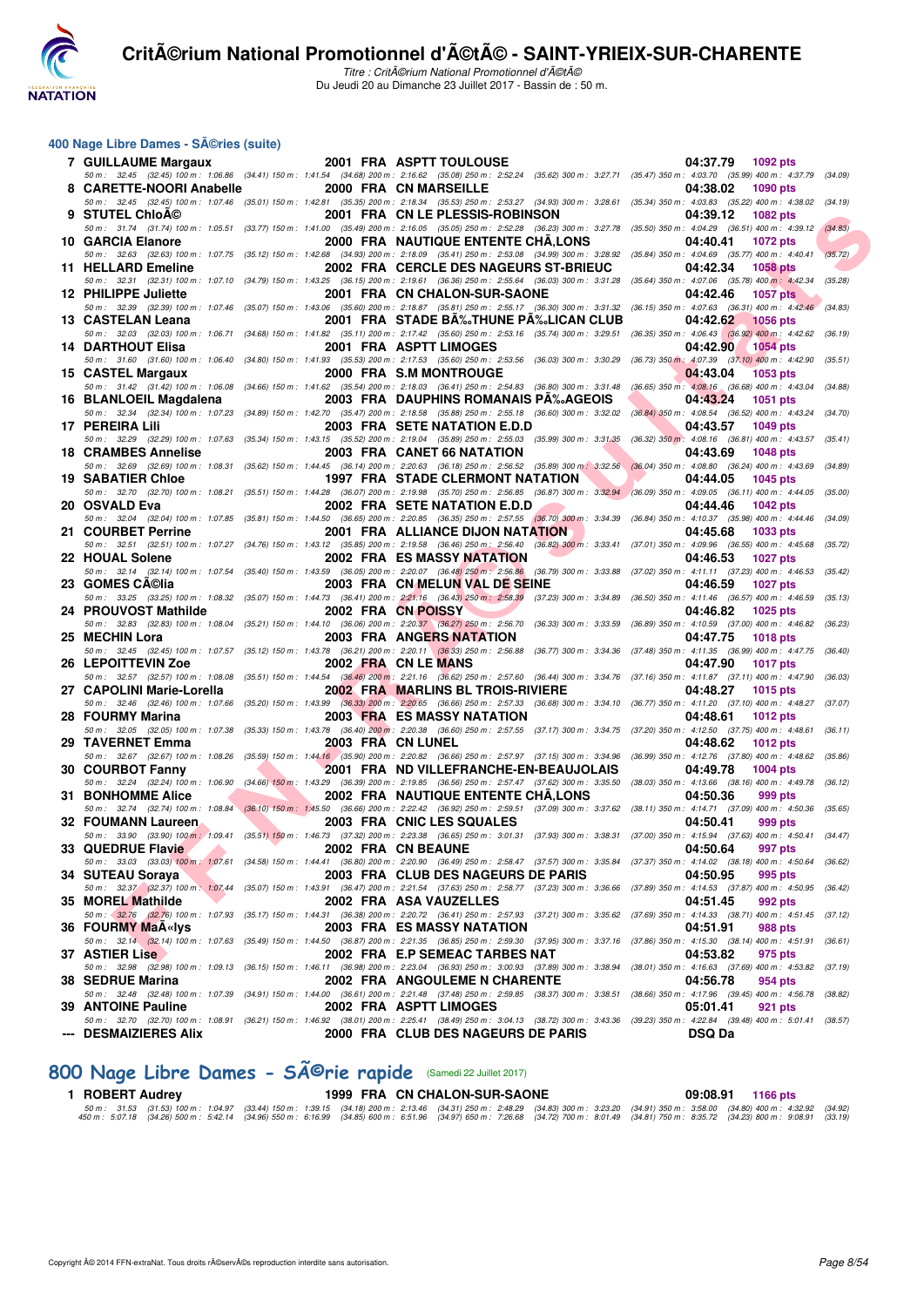

Titre : CritA©rium National Promotionnel d'A©tA© Du Jeudi 20 au Dimanche 23 Juillet 2017 - Bassin de : 50 m.

#### 800 Nage Libre Dames - Série rapide (suite)

| 2 VAHE OcA©ane                                                                                                  |                      | 2000 FRA ALLIANCE DIJON NATATION                                                                                                                                                                                                                                                                                                                                                | 09:14.81 1143 pts                                                                                                                                      |
|-----------------------------------------------------------------------------------------------------------------|----------------------|---------------------------------------------------------------------------------------------------------------------------------------------------------------------------------------------------------------------------------------------------------------------------------------------------------------------------------------------------------------------------------|--------------------------------------------------------------------------------------------------------------------------------------------------------|
| $50 \text{ m}$ : $31.62$                                                                                        |                      | (31.62) 100 m : 1:05.96 (34.34) 150 m : 1:41.12 (35.16) 200 m : 2:16.34 (35.22) 250 m : 2:51.44 (35.10) 300 m : 3:26.49 (35.05) 350 m : 4:02.07 (35.58) 400 m : 4:37.48<br>450 m : 5:12.35 (34.87) 500 m : 5:47.32 (34.97) 550 m : 6:22.46 (35.14) 600 m : 6:57.38 (34.92) 650 m : 7:32.13 (34.75) 700 m : 8:06.65 (34.52) 750 m : 8:40.84 (34.19) 800 m : 9:14.81              | (35.41)<br>(33.97)                                                                                                                                     |
| 3 CABO Amelie                                                                                                   |                      | <b>2001 FRA RACING CLUB ARRAS</b>                                                                                                                                                                                                                                                                                                                                               | 09:16.03 1139 pts                                                                                                                                      |
| 450 m : 5:09.97 (35.36) 500 m : 5:44.84 (34.87) 550 m : 6:20.68 (35.84) 600 m : 6:55.82 (35.14) 650 m : 7:31.71 |                      | 50 m : 31.55 (31.55) 100 m : 1:05.36 (33.81) 150 m : 1:40.13 (34.77) 200 m : 2:14.56 (34.43) 250 m : 2:49.61 (35.05) 300 m : 3:24.59 (34.98) 350 m : 3:59.89 (35.30) 400 m : 4:34.61<br>(35.89) 700 m : 8:06.68                                                                                                                                                                 | (34.72)<br>(34.97) 750 m : 8:42.30 (35.62) 800 m : 9:16.03<br>(33.73)                                                                                  |
| 4 GUILLAUME Margaux 2001 FRA ASPTT TOULOUSE                                                                     |                      |                                                                                                                                                                                                                                                                                                                                                                                 | 09:20.10 1123 pts                                                                                                                                      |
| 50 m : 32.39 (32.39) 100 m : 1:06.65 (34.26) 150 m : 1:41.85 (35.20) 200 m : 2:17.03 (35.18) 250 m : 2:52.03    |                      | 450 m : 5:13.18 (35.34) 500 m : 5:48.47 (35.29) 550 m : 6:24.06 (35.59) 600 m : 6:59.85 (35.79) 650 m : 7:35.40 (35.55) 700 m : 8:11.07                                                                                                                                                                                                                                         | $(35.00)$ 300 m : 3:27.42 $(35.39)$ 350 m : 4:02.60 $(35.18)$ 400 m : 4:37.84<br>(35.24)<br>(35.67) 750 m : 8:45.99 (34.92) 800 m : 9:20.10<br>(34.11) |
| 5 DRESSAYRE Laura                                                                                               | 1999 FRA SO MILLAU N |                                                                                                                                                                                                                                                                                                                                                                                 | 09:27.40 1095 pts                                                                                                                                      |
| $50 \text{ m}$ : 32.20                                                                                          |                      | (32.20) 100 m : 1:06.77 (34.57) 150 m : 1:41.93 (35.16) 200 m : 2:17.29 (35.36) 250 m : 2:52.63 (35.34) 300 m : 3:28.31 (35.68) 350 m : 4:03.94 (35.63) 400 m : 4:40.03<br>450 m : 5:15.81 (35.78) 500 m : 5:51.90 (36.09) 550 m : 6:27.90 (36.00) 600 m : 7:04.52 (36.62) 650 m : 7:40.87 (36.35) 700 m : 8:17.67                                                              | (36.09)<br>$(36.80)$ 750 m : 8:53.91 $(36.24)$ 800 m : 9:27.40<br>(33.49)                                                                              |
| <b>7 SABATIER Chloe</b>                                                                                         |                      | 1997 FRA STADE CLERMONT NATATION         09:31.26  1081 pts                                                                                                                                                                                                                                                                                                                     |                                                                                                                                                        |
| $450 \text{ m}$ : 5:19.45                                                                                       |                      | 50 m: 31.93 (31.93) 100 m: 1:06.70 (34.77) 150 m: 1:42.22 (35.52) 200 m: 2:18.49 (36.27) 250 m: 2:54.11 (35.62) 300 m: 3:30.40 (36.29) 350 m: 4:06.58 (36.18) 400 m: 4:43.09<br>(36.36) 500 m: 5:55.82  (36.37) 550 m: 6:32.07  (36.25) 600 m: 7:08.17  (36.10) 650 m: 7:44.58  (36.41) 700 m: 8:20.62                                                                          | (36.51)<br>$(36.04)$ 750 m : $8.56.68$<br>$(36.06)$ 800 m : 9:31.26<br>(34.58)                                                                         |
| 8 STUTEL ChloA©                                                                                                 |                      | <b>2001 FRA CN LE PLESSIS-ROBINSON</b>                                                                                                                                                                                                                                                                                                                                          | 09:33.63 1072 pts                                                                                                                                      |
| $50 \text{ m}$ : 31.87<br>450 m : 5:18.57                                                                       |                      | (31.87) 100 m : 1:06.52 (34.65) 150 m : 1:42.02 (35.50) 200 m : 2:17.51 (35.49) 250 m : 2:53.34 (35.83) 300 m : 3:29.30 (35.96) 350 m : 4:05.75 (36.45) 400 m : 4:42.05<br>(36.52) 500 m : 5:55.11 (36.54) 550 m : 6:31.78 (36.67) 600 m : 7:08.07 (36.29) 650 m : 7:44.76 (36.69) 700 m : 8:21.22                                                                              | (36.30)<br>$(36.46)$ 750 m : 8:58.13 $(36.91)$ 800 m : 9:33.63<br>(35.50)                                                                              |
| 16 HENRY Agathe                                                                                                 |                      | 2000 FRA ALLIANCE DIJON NATATION 2009:41.77                                                                                                                                                                                                                                                                                                                                     | 1042 pts                                                                                                                                               |
|                                                                                                                 |                      | 50 m : 32.32 (32.32) 100 m : 1:07.27 (34.95) 150 m : 1:43.19 (35.92) 200 m : 2:19.57 (36.38) 250 m : 2:55.81 (36.24) 300 m : 3:32.34 (36.53) 350 m : 4:09.06 (36.72) 400 m : 4:46.31<br>450 m : 5:23.05 (36.74) 500 m : 6:00.08 (37.03) 550 m : 6:37.33 (37.25) 600 m : 7:14.68 (37.35) 650 m : 7:52.02 (37.34) 700 m : 8:29.07 (37.05) 750 m : 9:06.16 (37.09) 800 m : 9:41.77 | (37.25)<br>(35.61)                                                                                                                                     |

# 800 Nage Libre Dames - SÃ<sup>©</sup>ries lentes (Samedi 22 Juillet 2017)

|   | 50 m : 31.55                       | (31.55) 100 m : 1:05.36                                                     |                           | (33.81) 150 m: 1:40.13  (34.77) 200 m: 2:14.56  (34.43) 250 m: 2:49.61  (35.05) 300 m: 3:24.59<br>450 m : 5:09.97 (35.36) 500 m : 5:44.84 (34.87) 550 m : 6:20.68 (35.84) 600 m : 6:55.82 (35.14) 650 m : 7:31.71 (35.89) 700 m : 8:06.68                                                                                                                                       |                                                                         |                                                          | (34.98) 350 m : 3:59.89 (35.30) 400 m : 4:34.61<br>$(34.97)$ 750 m : 8:42.30 $(35.62)$ 800 m : 9:16.03         |                                                        |                          | (34.72)<br>(33.73) |
|---|------------------------------------|-----------------------------------------------------------------------------|---------------------------|---------------------------------------------------------------------------------------------------------------------------------------------------------------------------------------------------------------------------------------------------------------------------------------------------------------------------------------------------------------------------------|-------------------------------------------------------------------------|----------------------------------------------------------|----------------------------------------------------------------------------------------------------------------|--------------------------------------------------------|--------------------------|--------------------|
|   |                                    | 4 GUILLAUME Margaux                                                         |                           |                                                                                                                                                                                                                                                                                                                                                                                 | 2001 FRA ASPTT TOULOUSE                                                 |                                                          |                                                                                                                | 09:20.10<br>1123 pts                                   |                          |                    |
|   |                                    | 450 m: 5:13.18 (35.34) 500 m: 5:48.47                                       |                           | 50 m: 32.39 (32.39) 100 m: 1:06.65 (34.26) 150 m: 1:41.85 (35.20) 200 m: 2:17.03 (35.18) 250 m: 2:52.03 (35.00) 300 m: 3:27.42<br>(35.29) 550 m : 6:24.06 (35.59) 600 m : 6:59.85 (35.79) 650 m : 7:35.40                                                                                                                                                                       |                                                                         | $(35.55)$ 700 m : 8:11.07                                | (35.39) 350 m : 4:02.60 (35.18) 400 m : 4:37.84<br>(35.67) 750 m : 8:45.99 (34.92) 800 m : 9:20.10             |                                                        |                          | (35.24)<br>(34.11) |
| 5 | <b>DRESSAYRE Laura</b>             |                                                                             |                           | 1999 FRA SO MILLAU N                                                                                                                                                                                                                                                                                                                                                            |                                                                         |                                                          |                                                                                                                | 09:27.40                                               | 1095 pts                 |                    |
|   | 50 m : 32.20                       | (32.20) 100 m : 1:06.77                                                     |                           | (34.57) 150 m: 1:41.93 (35.16) 200 m: 2:17.29 (35.36) 250 m: 2:52.63 (35.34) 300 m: 3:28.31                                                                                                                                                                                                                                                                                     |                                                                         |                                                          | $(35.68)$ 350 m : 4:03.94 $(35.63)$ 400 m : 4:40.03                                                            |                                                        |                          | (36.09)            |
|   |                                    | 450 m : 5:15.81 (35.78) 500 m : 5:51.90                                     |                           | (36.09) 550 m : 6:27.90 (36.00) 600 m : 7:04.52 (36.62) 650 m : 7:40.87 (36.35) 700 m : 8:17.67                                                                                                                                                                                                                                                                                 | <b>1997 FRA STADE CLERMONT NATATION</b>                                 |                                                          | (36.80) 750 m : 8:53.91 (36.24) 800 m : 9:27.40                                                                |                                                        |                          | (33.49)            |
|   | <b>7 SABATIER Chioe</b>            | 50 m: 31.93 (31.93) 100 m: 1:06.70                                          | $(34.77)$ 150 m : 1:42.22 |                                                                                                                                                                                                                                                                                                                                                                                 | (35.52) 200 m : 2:18.49 (36.27) 250 m : 2:54.11 (35.62) 300 m : 3:30.40 |                                                          | 09:31.26<br>$(36.29)$ 350 m : 4:06.58                                                                          | $(36.18)$ 400 m : 4:43.09                              | <b>1081 pts</b>          | (36.51)            |
|   |                                    | 450 m : 5:19.45 (36.36) 500 m : 5:55.82                                     |                           | (36.37) 550 m : 6:32.07 (36.25) 600 m : 7:08.17 (36.10) 650 m : 7:44.58 (36.41) 700 m : 8:20.62                                                                                                                                                                                                                                                                                 |                                                                         |                                                          | (36.04) 750 m : 8:56.68 (36.06) 800 m : 9:31.26                                                                |                                                        |                          | (34.58)            |
|   | 8 STUTEL ChloA©                    |                                                                             |                           |                                                                                                                                                                                                                                                                                                                                                                                 | 2001 FRA CN LE PLESSIS-ROBINSON                                         |                                                          | 09:33.63                                                                                                       | $-1072$ pts                                            |                          |                    |
|   |                                    | 50 m: 31.87 (31.87) 100 m: 1:06.52<br>450 m: 5:18.57 (36.52) 500 m: 5:55.11 |                           | (34.65) 150 m : 1:42.02 (35.50) 200 m : 2:17.51 (35.49) 250 m : 2:53.34 (35.83) 300 m : 3:29.30<br>(36.54) 550 m : 6:31.78 (36.67) 600 m : 7:08.07 (36.29) 650 m : 7:44.76 (36.69) 700 m : 8:21.22                                                                                                                                                                              |                                                                         |                                                          | $(35.96)$ 350 m : 4:05.75<br>$(36.46)$ 750 m : $8:58.13$                                                       | $(36.45)$ 400 m : 4:42.05<br>$(36.91)$ 800 m : 9:33.63 |                          | (36.30)<br>(35.50) |
|   | 16 HENRY Agathe                    |                                                                             |                           |                                                                                                                                                                                                                                                                                                                                                                                 | 2000 FRA ALLIANCE DIJON NATATION                                        |                                                          |                                                                                                                | 09:41.77                                               | <b>1042 pts</b>          |                    |
|   |                                    |                                                                             |                           | 50 m : 32.32 (32.32) 100 m : 1:07.27 (34.95) 150 m : 1:43.19 (35.92) 200 m : 2:19.57 (36.38) 250 m : 2:55.81 (36.24) 300 m : 3:32.34 (36.53) 350 m : 4:09.06 (36.72) 400 m : 4:46.31<br>450 m : 5:23.05 (36.74) 500 m : 6:00.08 (37.03) 550 m : 6:37.33 (37.25) 600 m : 7:14.68 (37.35) 650 m : 7:52.02 (37.34) 700 m : 8:29.07 (37.05) 750 m : 9:06.16 (37.09) 800 m : 9:41.77 |                                                                         |                                                          |                                                                                                                |                                                        |                          | (37.25)<br>(35.61) |
|   |                                    |                                                                             |                           |                                                                                                                                                                                                                                                                                                                                                                                 |                                                                         |                                                          |                                                                                                                |                                                        |                          |                    |
|   |                                    |                                                                             |                           | 00 Nage Libre Dames - SA©ries lentes                                                                                                                                                                                                                                                                                                                                            | (Samedi 22 Juillet 2017)                                                |                                                          |                                                                                                                |                                                        |                          |                    |
|   | 6 FERNANDEZ LA©a                   |                                                                             |                           |                                                                                                                                                                                                                                                                                                                                                                                 | 2000 FRA CN CA‰VENNES ALA^S                                             |                                                          | 09:30.27                                                                                                       |                                                        | <b>1085 pts</b>          |                    |
|   |                                    |                                                                             |                           | 50 m : 31.07 (31.07) 100 m : 1:05.14 (34.07) 150 m : 1:40.07 (34.93) 200 m : 2:15.72 (35.65) 250 m : 2:51.98 (36.26) 300 m : 3:28.33 (36.35) 350 m : 4:04.78 (36.45) 400 m : 4:41.26 (36.48)                                                                                                                                                                                    |                                                                         |                                                          |                                                                                                                |                                                        |                          |                    |
|   |                                    |                                                                             |                           | 450 m : 5:17.76 (36.50) 500 m : 5:54.20 (36.44) 550 m : 6:30.76 (36.56) 600 m : 7:07.23 (36.47) 650 m : 7:43.66 (36.43) 700 m : 8:19.85 (36.19)                                                                                                                                                                                                                                 |                                                                         |                                                          | 750 m : ---                                                                                                    |                                                        | 800 m: 9:30.27 (1:10.42) |                    |
| 9 | <b>PHILIPPE Juliette</b>           | 50 m : 32.94 (32.94) 100 m : 1:08.55                                        |                           | (35.61) 150 m : 1:44.78 (36.23) 200 m : 2:21.22 (36.44) 250 m : 2:57.42 (36.20) 300 m : 3:33.98                                                                                                                                                                                                                                                                                 | 2001 FRA CN CHALON-SUR-SAONE                                            |                                                          | 09:35.99<br>$(36.56)$ 350 m : 4:09.97 $(35.99)$ 400 m : 4:46.53                                                |                                                        | <b>1063 pts</b>          | (36.56)            |
|   |                                    | 450 m : 5:22.76 (36.23) 500 m : 5:59.07                                     |                           | $(36.31)$ 550 m $: 6.35.44$ $(36.37)$ 600 m $: 7.11.94$ $(36.50)$ 650 m $: 7.48.61$                                                                                                                                                                                                                                                                                             |                                                                         | (36.67) 700 m : 8:25.49                                  | (36.88) 750 m : 9:01.30 (35.81) 800 m : 9:35.99                                                                |                                                        |                          | (34.69)            |
|   | 10 PILLOT Sarah-Marie              |                                                                             |                           | 2002 FRA CN DOLE & REG                                                                                                                                                                                                                                                                                                                                                          |                                                                         |                                                          | 09:36.22                                                                                                       |                                                        | <b>1062 pts</b>          |                    |
|   |                                    |                                                                             |                           | 50 m : 32.73 (32.73) 100 m : 1:08.18 (35.45) 150 m : 1:44.62 (36.44) 200 m : 2:21.16 (36.54) 250 m : 2:57.62 (36.46) 300 m : 3:34.17<br>450 m :  5:24.41    (36.88) 500 m :  6:00.81    (36.40) 550 m :  6:37.46    (36.65) 600 m :  7:14.08    (36.62) 650 m :  7:50.38                                                                                                        |                                                                         | $(36.30)$ 700 m : 8:26.57                                | $(36.55)$ 350 m : 4:11.01 $(36.84)$ 400 m : 4:47.53<br>$(36.19)$ 750 m : $9:01.69$                             | (35.12) 800 m : 9:36.22                                |                          | (36.52)<br>(34.53) |
|   |                                    | 11 CARETTE-NOORI Anabelle                                                   |                           | 2000 FRA CN MARSEILLE                                                                                                                                                                                                                                                                                                                                                           |                                                                         |                                                          | 09:38.79                                                                                                       |                                                        | 1053 pts                 |                    |
|   | 450 m : 5:17.31                    | 50 m: 31.34 (31.34) 100 m: 1:05.28<br>$(36.83)$ 500 m : 5:54.45             |                           | $\begin{array}{cccc} (33.94) \ 150 \ m \colon \ 1.40.12 \quad \ (34.84) \ 200 \ m \colon \ 2.15.38 \quad \ (35.26) \ 250 \ m \colon \ 2.51.26 \quad \ (35.88) \ 300 \ m \colon \ 3.27.47 \\ (37.14) \ 550 \ m \colon \ 6.31.73 \quad \ (37.28) \ 600 \ m \colon \ 7.09.34 \quad \ (37.61) \ 650 \ m \colon \ 7.47.04 \quad \ (37.70) \ 700 \ m \colon \ 8$                      |                                                                         |                                                          | (36.21) 350 m: 4:03.89 (36.42) 400 m: 4:40.48<br>(37.93) 750 m : 9:02.41                                       | (37.44) 800 m : 9:38.79                                |                          | (36.59)<br>(36.38) |
|   |                                    | 12 CAPOLINI Marie-Lorella                                                   |                           |                                                                                                                                                                                                                                                                                                                                                                                 | 2002 FRA MARLINS BL TROIS-RIVIERE                                       |                                                          |                                                                                                                | 09:39.95                                               | 1049 pts                 |                    |
|   |                                    | 50 m: 33.12 (33.12) 100 m: 1:08.40                                          |                           | (35.28) 150 m: 1:44.01 (35.61) 200 m: 2:19.46 (35.45) 250 m: 2:55.31 (35.85) 300 m: 3:30.99                                                                                                                                                                                                                                                                                     |                                                                         |                                                          | (35.68) 350 m : 4:07.93 (36.94) 400 m : 4:44.30                                                                |                                                        |                          | (36.37)            |
|   | 450 m : 5:21.20<br>13 GOMES CA©lia | $(36.90)$ 500 m : 5:58.09                                                   |                           | (36.89) 550 m : 6:34.90 (36.81) 600 m : 7:12.03 (37.13) 650 m : 7:49.43 (37.40) 700 m : 8:26.91                                                                                                                                                                                                                                                                                 | 2003 FRA CN MELUN VAL DE SEINE                                          |                                                          | $(37.48)$ 750 m : $9:03.81$ $(36.90)$ 800 m : $9:39.95$<br>09:41.26                                            |                                                        | 1044 pts                 | (36.14)            |
|   |                                    | 50 m: 33.68 (33.68) 100 m: 1:09.41                                          |                           | (35.73) 150 m : 1:45.76 (36.35) 200 m : 2:22.10 (36.34) 250 m : 2:58.36 (36.26) 300 m : 3:35.08 (36.73) 350 m : 4:11.76 (36.68) 400 m : 4:48.39                                                                                                                                                                                                                                 |                                                                         |                                                          |                                                                                                                |                                                        |                          | (36.63)            |
|   |                                    | 450 m : 5:25.63 (37.24) 500 m : 6:02.37                                     |                           | $(36.74)$ 550 m : 6:39.11 $(36.74)$ 600 m : 7:16.04 $(36.93)$                                                                                                                                                                                                                                                                                                                   | $650 m: -$                                                              |                                                          | 700 m: 8:29.01 (1:12.97) 750 m: 9:05.33 (36.32) 800 m: 9:41.26                                                 |                                                        |                          | (35.93)            |
|   | 14 PROUVOST Mathilde               | 50 m: 33.72 (33.72) 100 m: 1:09.22                                          |                           | 2002 FRA CN POISSY<br>(35.50) 150 m : 1:45.70 (36.48) 200 m : 2:22.08 (36.38) 250 m : 2:58.46 (36.38) 300 m : 3:34.79                                                                                                                                                                                                                                                           |                                                                         |                                                          | 09:41.59<br>(36.33) 350 m: 4:11.91 (37.12) 400 m: 4:48.18 (36.27)                                              |                                                        | <b>1042 pts</b>          |                    |
|   |                                    | 450 m : 5:24.93 (36.75) 500 m : 6:01.38                                     |                           | (36.45) 550 m : 6:38.50 (37.12) 600 m : 7:15.30 (36.80) 650 m : 7:52.75 (37.45) 700 m : 8:30.07                                                                                                                                                                                                                                                                                 |                                                                         |                                                          | (37.32)<br>750 m : ---                                                                                         |                                                        | 800 m: 9:41.59 (1:11.52) |                    |
|   | 15 DARTHOUT Elisa                  |                                                                             |                           | <b>2001 FRA ASPTT LIMOGES</b>                                                                                                                                                                                                                                                                                                                                                   |                                                                         |                                                          | 09:41.75                                                                                                       |                                                        | <b>1042 pts</b>          |                    |
|   | 50 m: 32.05<br>450 m : 5:23.38     | (32.05) 100 m : 1:07.22<br>$(36.55)$ 500 m : 6:00.51                        |                           | (35.17) 150 m : 1:43.65 (36.43) 200 m : 2:19.96 (36.31) 250 m : 2:56.64 (36.68) 300 m : 3:33.25<br>$(37.13)$ 550 m $: 6.37.83$ $(37.32)$ 600 m $: 7.15.10$ $(37.27)$ 650 m $: 7.52.21$ $(37.11)$ 700 m $: 8.29.53$                                                                                                                                                              |                                                                         |                                                          | $(36.61)$ 350 m : 4:09.86<br>$(37.32)$ 750 m : 9:06.45                                                         | $(36.61)$ 400 m : 4:46.83<br>$(36.92)$ 800 m : 9:41.75 |                          | (36.97)<br>(35.30) |
|   | 17 HELLARD Emeline                 |                                                                             |                           |                                                                                                                                                                                                                                                                                                                                                                                 | 2002 FRA  CERCLE DES NAGEURS ST-BRIEUC                                  |                                                          | 09:43.75                                                                                                       | 1035 pts                                               |                          |                    |
|   | 450 m : 5:26.80                    | 50 m: 33.08 (33.08) 100 m: 1:08.38<br>$(37.30)$ 500 m : 6:04.37             |                           | (35.30) 150 m : 1:44.89 (36.51) 200 m : 2:21.78 (36.89) 250 m : 2:58.59 (36.81) 300 m : 3:35.32<br>(37.57) 550 m : 6:41.31 (36.94) 600 m : 7:18.41 (37.10) 650 m : 7:55.32                                                                                                                                                                                                      |                                                                         | (36.91) 700 m : 8:32.23                                  | (36.73) 350 m : 4:12.42 (37.10) 400 m : 4:49.50<br>$(36.91)$ 750 m : $9:09.01$                                 | $(36.78)$ 800 m : 9:43.75                              |                          | (37.08)<br>(34.74) |
|   | 18 JOLY Lou                        |                                                                             |                           |                                                                                                                                                                                                                                                                                                                                                                                 | 2003 FRA DINARD OLYMPIQUE N                                             |                                                          | 09:43.80                                                                                                       |                                                        | <b>1034 pts</b>          |                    |
|   | 50 m : 33.42                       | (33.42) 100 m : 1:09.38                                                     |                           | (35.96) 150 m: 1:45.47 (36.09) 200 m: 2:21.96 (36.49) 250 m: 2:58.51                                                                                                                                                                                                                                                                                                            |                                                                         | $(36.55)$ 300 m : 3:35.48                                | $(36.97)$ 350 m : 4:12.63 $(37.15)$ 400 m : 4:49.89                                                            |                                                        |                          | (37.26)            |
|   | 450 m : 5:26.82<br>19 MECHIN Lora  | (36.93) 500 m : 6:04.25                                                     |                           | (37.43) 550 m : 6:41.03 (36.78) 600 m : 7:18.89 (37.86) 650 m : 7:56.04                                                                                                                                                                                                                                                                                                         | 2003 FRA ANGERS NATATION                                                | $(37.15)$ 700 m : 8:33.10                                | $(37.06)$ 750 m : $9.09.33$<br>09:45.98                                                                        | $(36.23)$ 800 m : 9:43.80                              |                          | (34.47)            |
|   | 50 m : 32.15                       |                                                                             |                           | (32.15) 100 m: 1:07.31 (35.16) 150 m: 1:43.59 (36.28) 200 m: 2:20.40 (36.81) 250 m: 2:57.01 (36.61) 300 m: 3:34.65                                                                                                                                                                                                                                                              |                                                                         |                                                          | $(37.64)$ 350 m : 4:11.82 $(37.17)$ 400 m : 4:49.16                                                            |                                                        | <b>1026 pts</b>          | (37.34)            |
|   |                                    | 450 m: 5:26.27 (37.11) 500 m: 6:03.68                                       |                           | (37.41) 550 m : 6:40.54 (36.86) 600 m : 7:17.86 (37.32) 650 m : 7:55.33                                                                                                                                                                                                                                                                                                         |                                                                         | (37.47) 700 m : 8:32.76                                  | $(37.43)$ 750 m : $9.09.74$ $(36.98)$ 800 m : $9.45.98$                                                        |                                                        |                          | (36.24)            |
|   | 20 BOISSIN Deborah                 | 50 m: 31.87 (31.87) 100 m: 1:06.83                                          |                           | (34.96) 150 m : 1:42.66 (35.83) 200 m : 2:19.12 (36.46) 250 m : 2:55.60                                                                                                                                                                                                                                                                                                         | 2000 FRA MONTPELLIER METROPOLE NATATION                                 | (36.48) 300 m : 3:32.43                                  | 09:46.20<br>(36.83) 350 m: 4:09.55 (37.12) 400 m: 4:46.95                                                      |                                                        | <b>1026 pts</b>          | (37.40)            |
|   |                                    | 450 m : 5:24.47 (37.52) 500 m : 6:02.72                                     |                           | (38.25) 550 m : 6:41.18 (38.46) 600 m : 7:19.25 (38.07) 650 m : 7:56.54                                                                                                                                                                                                                                                                                                         |                                                                         | (37.29) 700 m : 8:33.93                                  | $(37.39)$ 750 m : $9.10.37$ $(36.44)$ 800 m : $9.46.20$                                                        |                                                        |                          | (35.83)            |
|   | 21 TAVERNET Emma                   |                                                                             |                           | 2003 FRA CN LUNEL                                                                                                                                                                                                                                                                                                                                                               |                                                                         |                                                          |                                                                                                                | 09:46.40                                               | 1025 pts                 |                    |
|   |                                    | 450 m : 5:27.71 (37.40) 500 m : 6:04.39                                     |                           | 50 m : 32.81 (32.81) 100 m : 1:08.25 (35.44) 150 m : 1:45.27 (37.02) 200 m : 2:22.27 (37.00) 250 m : 2:59.32 (37.05) 300 m : 3:36.37<br>(36.68) 550 m : 6:41.93 (37.54) 600 m : 7:19.13 (37.20) 650 m : 7:56.45 (37.32) 700 m : 8:33.49 (37.04) 750 m : 9:10.22 (36.73) 800 m : 9:46.40                                                                                         |                                                                         |                                                          | (37.05) 350 m : 4:13.76 (37.39) 400 m : 4:50.31                                                                |                                                        |                          | (36.55)<br>(36.18) |
|   | 22 TARROUX ZoA©                    |                                                                             |                           |                                                                                                                                                                                                                                                                                                                                                                                 | 2000 FRA GRAND RODEZ NATATION                                           |                                                          |                                                                                                                | 09:47.49                                               | <b>1021 pts</b>          |                    |
|   | 50 m: 31.96                        | $(31.96)$ 100 m : 1:07.14<br>450 m : 5:25.64 (37.56) 500 m : 6:03.32        |                           | (35.18) 150 m : 1:42.82 (35.68) 200 m : 2:19.64<br>(37.68) 550 m : 6:41.04 (37.72) 600 m : 7:18.77 (37.73) 650 m : 7:56.32                                                                                                                                                                                                                                                      | $(36.82)$ 250 m : 2:56.47                                               | $(36.83)$ 300 m : 3:33.41<br>(37.55) 700 m : 8:34.29     | (36.94) 350 m: 4:10.65 (37.24) 400 m: 4:48.08<br>(37.97) 750 m : 9:11.23 (36.94) 800 m : 9:47.49               |                                                        |                          | (37.43)<br>(36.26) |
|   | 23 SUTEAU Sorava                   |                                                                             |                           |                                                                                                                                                                                                                                                                                                                                                                                 | 2003 FRA CLUB DES NAGEURS DE PARIS                                      |                                                          | 09:48.59                                                                                                       |                                                        | 1017 pts                 |                    |
|   |                                    | 50 m: 32.11 (32.11) 100 m: 1:07.14                                          |                           | (35.03) 150 m : 1:43.40 (36.26) 200 m : 2:20.75 (37.35) 250 m : 2:57.97 (37.22) 300 m : 3:35.11                                                                                                                                                                                                                                                                                 |                                                                         |                                                          | (37.14) 350 m: 4:12.74 (37.63) 400 m: 4:50.34                                                                  |                                                        |                          | (37.60)            |
|   | 24 FOUMANN Laureen                 | 450 m : 5:27.70 (37.36) 500 m : 6:04.83                                     |                           | (37.13) 550 m : 6:42.29 (37.46) 600 m : 7:20.01 (37.72) 650 m : 7:57.45                                                                                                                                                                                                                                                                                                         | 2003 FRA CNIC LES SQUALES                                               | (37.44) 700 m : 8:35.20                                  | (37.75) 750 m: 9:12.77 (37.57) 800 m: 9:48.59                                                                  | 09:48.72                                               | 1016 pts                 | (35.82)            |
|   |                                    | 50 m: 32.74 (32.74) 100 m: 1:08.42                                          |                           | (35.68) 150 m : 1:44.87 (36.45) 200 m : 2:21.64 (36.77) 250 m : 2:58.82                                                                                                                                                                                                                                                                                                         |                                                                         | $(37.18)$ 300 m : 3:35.50                                | (36.68) 350 m: 4:12.77 (37.27) 400 m: 4:49.84                                                                  |                                                        |                          | (37.07)            |
|   |                                    | 450 m : 5:27.57 (37.73) 500 m : 6:04.68                                     |                           | (37.11) 550 m: 6:42.93 (38.25) 600 m: 7:20.52                                                                                                                                                                                                                                                                                                                                   | (37.59) 650 m : 7:58.01                                                 | $(37.49)$ 700 m : 8:35.60                                | (37.59) 750 m : 9:13.34 (37.74) 800 m : 9:48.72                                                                |                                                        |                          | (35.38)            |
|   | <b>25 CRAMBES Annelise</b>         | 50 m: 33.77 (33.77) 100 m: 1:09.48                                          |                           | (35.71) 150 m: 1:46.11 (36.63) 200 m: 2:22.71 (36.60) 250 m: 2:59.07                                                                                                                                                                                                                                                                                                            | 2003 FRA CANET 66 NATATION                                              | $(36.36)$ 300 m : 3:35.84                                | 09:49.18<br>(36.77) 350 m : 4:12.71 (36.87) 400 m : 4:49.57                                                    |                                                        | 1015 pts                 | (36.86)            |
|   |                                    | 450 m : 5:26.38 (36.81) 500 m : 6:03.66                                     |                           | (37.28) 550 m : 6:40.72 (37.06) 600 m : 7:18.18 (37.46) 650 m : 7:55.97                                                                                                                                                                                                                                                                                                         |                                                                         | $(37.79)$ 700 m : 8:33.93                                | (37.96) 750 m : 9:12.38 (38.45) 800 m : 9:49.18                                                                |                                                        |                          | (36.80)            |
|   | 26 ALLEGRE Marie                   |                                                                             |                           |                                                                                                                                                                                                                                                                                                                                                                                 | 2001 FRA ANGERS NATATION                                                |                                                          | 09:50.22                                                                                                       |                                                        | <b>1011 pts</b>          |                    |
|   | 450 m : 5:30.29                    | 50 m: 33.64 (33.64) 100 m: 1:09.95<br>(37.14) 500 m : 6:07.72               |                           | (36.31) 150 m: 1:47.04 (37.09) 200 m: 2:24.38 (37.34) 250 m: 3:01.32<br>(37.43) 550 m : 6:45.09 (37.37) 600 m : 7:22.35 (37.26) 650 m : 7:59.65                                                                                                                                                                                                                                 |                                                                         | $(36.94)$ 300 m : 3:38.54<br>$(37.30)$ 700 m : $8.37.11$ | (37.22) 350 m: 4:15.85 (37.31) 400 m: 4:53.15<br>(37.46) 750 m : 9:14.31 (37.20) 800 m : 9:50.22               |                                                        |                          | (37.30)<br>(35.91) |
|   | 27 QUEDRUE Flavie                  |                                                                             |                           | 2002 FRA CNBEAUNE                                                                                                                                                                                                                                                                                                                                                               |                                                                         |                                                          |                                                                                                                | 09:50.67                                               | 1009 pts                 |                    |
|   | 50 m : 32.94<br>450 m : 5:30.09    | $(32.94)$ 100 m : 1:08.69<br>$(37.63)$ 500 m : 6:07.92                      |                           | (35.75) 150 m: 1:45.17 (36.48) 200 m: 2:22.18 (37.01) 250 m: 2:59.58<br>(37.83) 550 m : 6:45.29 (37.37) 600 m : 7:22.46 (37.17) 650 m : 7:59.51                                                                                                                                                                                                                                 |                                                                         | $(37.40)$ 300 m : 3:37.02<br>$(37.05)$ 700 m : $8.37.30$ | $(37.44)$ 350 m : 4:14.78 $(37.76)$ 400 m : 4:52.46<br>$(37.79)$ 750 m : $9.14.63$ $(37.33)$ 800 m : $9.50.67$ |                                                        |                          | (37.68)<br>(36.04) |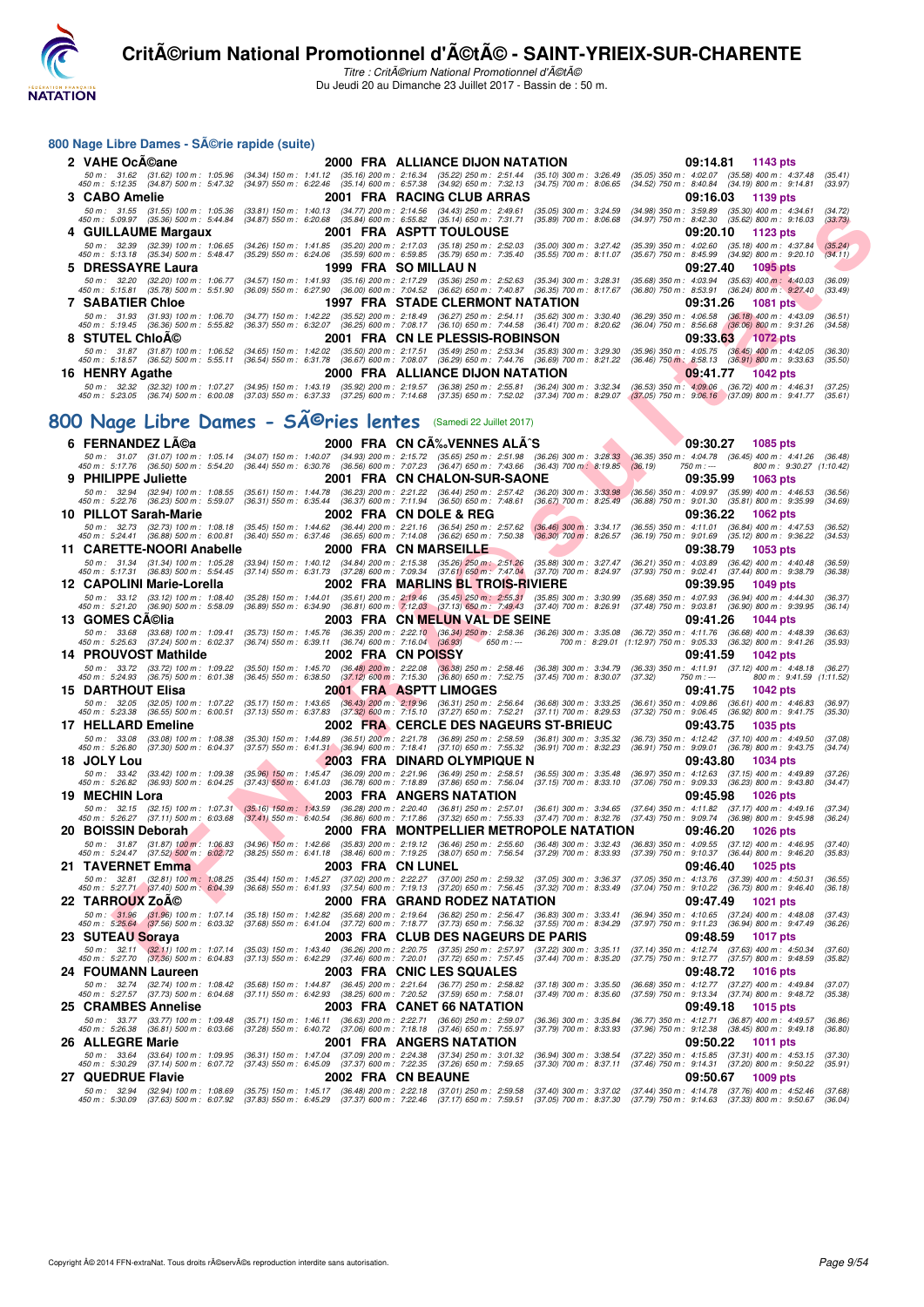

Titre : CritA©rium National Promotionnel d'A©tA© Du Jeudi 20 au Dimanche 23 Juillet 2017 - Bassin de : 50 m.

#### **800 Nage Libre Dames - Séries lentes (suite)**

| 28 HOUAL Solene                                         | 2002 FRA ES MASSY NATATION                                                                                                                                                                                                                                                                                                                                                       | 09:52.32 1003 pts                                                                                                                    |
|---------------------------------------------------------|----------------------------------------------------------------------------------------------------------------------------------------------------------------------------------------------------------------------------------------------------------------------------------------------------------------------------------------------------------------------------------|--------------------------------------------------------------------------------------------------------------------------------------|
| 50 m : 32.58<br>450 m : 5:26.36 (37.84) 500 m : 6:04.44 | (32.58) 100 m : 1:07.73 (35.15) 150 m : 1:43.84 (36.11) 200 m : 2:20.11 (36.27) 250 m : 2:56.94 (36.83) 300 m : 3:33.73<br>(38.08) 550 m: 6:42.94 (38.50) 600 m: 7:21.11 (38.17) 650 m: 7:59.21 (38.10) 700 m: 8:37.11                                                                                                                                                           | $(36.79)$ 350 m : 4:11.09 $(37.36)$ 400 m : 4:48.52<br>(37.43)<br>$(37.90)$ 750 m : $9.15.31$ $(38.20)$ 800 m : $9.52.32$<br>(37.01) |
| 29 BLANLOEIL Magdalena                                  | 2003 FRA DAUPHINS ROMANAIS PA‰AGEOIS                                                                                                                                                                                                                                                                                                                                             | 09:56.76<br>987 pts                                                                                                                  |
|                                                         | 50 m: 32.06 (32.06) 100 m: 1:07.50 (35.44) 150 m: 1:43.76 (36.26) 200 m: 2:21.11 (37.35) 250 m: 2:58.86 (37.75) 300 m: 3:37.19<br>450 m : 5:32.05 (38.20) 500 m : 6:11.13 (39.08) 550 m : 6:49.99 (38.86) 600 m : 7:28.57 (38.58) 650 m : 8:06.73 (38.16) 700 m : 8:44.44                                                                                                        | $(38.33)$ 350 m : 4:15.34 $(38.15)$ 400 m : 4:53.85<br>(38.51)<br>$(37.71)$ 750 m : $9:21.08$ $(36.64)$ 800 m : $9:56.76$<br>(35.68) |
| <b>30 FOURMY MaA«Ivs</b>                                | 2003 FRA ES MASSY NATATION                                                                                                                                                                                                                                                                                                                                                       | 09:58.29<br>982 pts                                                                                                                  |
|                                                         | 50 m: 32.31 (32.31) 100 m: 1:07.47 (35.16) 150 m: 1:44.11 (36.64) 200 m: 2:20.80 (36.69) 250 m: 2:58.03 (37.23) 300 m: 3:35.26<br>450 m : 5:29.34 (37.99) 500 m : 6:07.53 (38.19) 550 m : 6:46.53 (39.00) 600 m : 7:24.84 (38.31) 650 m : 8:03.53 (38.69) 700 m : 8:42.15                                                                                                        | $(37.23)$ 350 m : 4:13.38 $(38.12)$ 400 m : 4:51.35<br>(37.97)<br>$(38.62)$ 750 m : $9.20.91$ $(38.76)$ 800 m : $9.58.29$<br>(37.38) |
| <b>31 ASTIER Lise</b>                                   | 2002 FRA E.P SEMEAC TARBES NAT                                                                                                                                                                                                                                                                                                                                                   | 09:58.50<br><b>981 pts</b>                                                                                                           |
|                                                         | 50 m: 32.48 (32.48) 100 m: 1:08.62 (36.14) 150 m: 1:45.72 (37.10) 200 m: 2:22.35 (36.63) 250 m: 3:00.18 (37.83) 300 m: 3:37.52 (37.34) 350 m: 4:15.51 (37.99) 400 m: 4:53.85<br>450 m: 5:31.89 (38.04) 500 m: 6:10.41 (38.52) 550 m: 6:48.82 (38.41) 600 m: 7:27.41 (38.59) 650 m: 8:05.44 (38.03) 700 m: 8:43.78 (38.34) 750 m: 9:21.28 (37.50) 800 m: 9:58.50                  | (38.34)<br>(37.22)                                                                                                                   |
| 32 CULTY Louise                                         | 2003 FRA ANGERS NATATION                                                                                                                                                                                                                                                                                                                                                         | 09:59.47<br>978 pts                                                                                                                  |
|                                                         | 50 m: 34.70 (34.70) 100 m: 1:12.28 (37.58) 150 m: 1:50.10 (37.82) 200 m: 2:28.37 (38.27) 250 m: 3:06.26 (37.89) 300 m: 3:43.98 (37.72) 350 m: 4:21.79 (37.81) 400 m: 4:59.83<br>450 m : 5:37.75 (37.92) 500 m : 6:15.31 (37.56) 550 m : 6:52.77 (37.46) 600 m : 7:30.45 (37.68) 650 m : 8:07.94 (37.49) 700 m : 8:45.27 (37.33) 750 m : 9:22.67 (37.40) 800 m : 9:59.47          | (38.04)<br>(36.80)                                                                                                                   |
| 33 LESURTEL Romane                                      | <b>2002 FRA LYON NATATION METROPOLE</b>                                                                                                                                                                                                                                                                                                                                          | 10:01.81<br>969 pts                                                                                                                  |
|                                                         | 50 m: 32.72 (32.72) 100 m: 1:08.52 (35.80) 150 m: 1:45.19 (36.67) 200 m: 2:21.74 (36.55) 250 m: 2:58.37 (36.63) 300 m: 3:35.73 (37.36) 350 m: 4:13.19 (37.46) 400 m: 4:51.35<br>450 m : 5:29.64 (38.29) 500 m : 6:08.30 (38.66) 550 m : 6:47.61 (39.31) 600 m : 7:26.58 (38.97) 650 m : 8:06.02 (39.44) 700 m : 8:45.10                                                          | (38.16)<br>(39.08)<br>$750 m : -$<br>800 m : 10:01.81 (1:16.71)                                                                      |
| <b>34 BONHOMME Alice</b>                                | 2002 FRA NAUTIQUE ENTENTE CHA.LONS                                                                                                                                                                                                                                                                                                                                               | 10:02.25<br>968 pts                                                                                                                  |
|                                                         | 50 m : 33.06 (33.06) 100 m : 1:09.83 (36.77) 150 m : 1:47.01 (37.18) 200 m : 2:25.30 (38.29) 250 m : 3:02.97 (37.67) 300 m : 3:41.02 (38.05) 350 m : 4:19.59 (38.57) 400 m : 4:58.04<br>450 m : 5:36.52 (38.48) 500 m : 6:14.53 (38.01) 550 m : 6:53.02 (38.49) 600 m : 7:31.81 (38.79) 650 m : 8:10.29 (38.48) 700 m : 8:48.04 (37.75) 750 m : 9:25.85 (37.81) 800 m : 10:02.25 | (38.45)<br>(36.40)                                                                                                                   |
| 35 MOREL Mathilde                                       | 2002 FRA ASA VAUZELLES                                                                                                                                                                                                                                                                                                                                                           | 10:05.85<br>955 pts                                                                                                                  |
|                                                         | 50 m: 33.56 (33.56) 100 m: 1:09.35 (35.79) 150 m: 1:46.02 (36.67) 200 m: 2:23.07 (37.05) 250 m: 3:00.82 (37.75) 300 m: 3:37.92 (37.10) 350 m: 4:16.13 (38.21) 400 m: 4:54.21<br>450 m : 5:32.84 (38.63) 500 m : 6:11.20 (38.36) 550 m : 6:50.01 (38.81) 600 m : 7:29.07 (39.06) 650 m : 8:08.20 (39.13) 700 m : 8:47.70 (39.50) 750 m : 9:27.24 (39.54) 800 m : 10:05.85         | (38.08)<br>(38.61)                                                                                                                   |
| --- RODRIGUEZ Morgane                                   | 2000 FRA MONTAUBAN NATATION                                                                                                                                                                                                                                                                                                                                                      | <b>DNS</b> dec                                                                                                                       |
| --- ABDELHAFIDH Emma                                    | <b>1999 FRA ANTONY NATATION</b>                                                                                                                                                                                                                                                                                                                                                  | DNS dec                                                                                                                              |
| --- OSVALD Eva                                          | 2002 FRA SETE NATATION E.D.D                                                                                                                                                                                                                                                                                                                                                     | <b>DNS</b> dec                                                                                                                       |
|                                                         |                                                                                                                                                                                                                                                                                                                                                                                  |                                                                                                                                      |

# 1500 Nage Libre Dames - SÃ<sup>@</sup>rie rapide (Jeudi 20 Juillet 2017)

| 50 m : 32.06                                            | (32.06) 100 m : 1:07.50                                                                                                   | (35.44) 150 m : 1:43.76<br>$(39.08)$ 550 m : 6:49.99                                                                                                                                                                                                                                                                                                                                                                                                                                                                                                                                                                                                                                                                                                                                                                                                                                                                                                                                                                                                                                                                                                                                                                                                  | (36.26) 200 m : 2:21.11                                                            |                                                                                                                                                                                                                                                                                                                                                                                                                                                                                                                                                                                                                                                                  | (37.35) 250 m: 2:58.86 (37.75) 300 m: 3:37.19                                                                                                                                                                                                                                                                                                                                                                                                                                                                                                                                                                                    | (38.33) 350 m : 4:15.34 (38.15) 400 m : 4:53.85                                                                                                                                                                                                                                                                                                                                                                                                                                                                                                                                                                                                                                                                                                                                                                                                                                                                                                                                                                                                                                                                                                                                                                                                                                                                                                                                                                                                                                                                                                                                                                                                                                                                                                                                                                                                                                                                                                                                                                                                                                                                                                                                                                                                                                                                                           |                                                                                                                                                                                                                                                                                                                                                              | (38.51)<br>(35.68)                                                                                                                                                                                                                                                                                                                                                                                                                                                                                                                                                                                                                                                                                                                                                                                                                                                                                                                                                                                                                                                                                                                                                                                                                                                                                                                                    |
|---------------------------------------------------------|---------------------------------------------------------------------------------------------------------------------------|-------------------------------------------------------------------------------------------------------------------------------------------------------------------------------------------------------------------------------------------------------------------------------------------------------------------------------------------------------------------------------------------------------------------------------------------------------------------------------------------------------------------------------------------------------------------------------------------------------------------------------------------------------------------------------------------------------------------------------------------------------------------------------------------------------------------------------------------------------------------------------------------------------------------------------------------------------------------------------------------------------------------------------------------------------------------------------------------------------------------------------------------------------------------------------------------------------------------------------------------------------|------------------------------------------------------------------------------------|------------------------------------------------------------------------------------------------------------------------------------------------------------------------------------------------------------------------------------------------------------------------------------------------------------------------------------------------------------------------------------------------------------------------------------------------------------------------------------------------------------------------------------------------------------------------------------------------------------------------------------------------------------------|----------------------------------------------------------------------------------------------------------------------------------------------------------------------------------------------------------------------------------------------------------------------------------------------------------------------------------------------------------------------------------------------------------------------------------------------------------------------------------------------------------------------------------------------------------------------------------------------------------------------------------|-------------------------------------------------------------------------------------------------------------------------------------------------------------------------------------------------------------------------------------------------------------------------------------------------------------------------------------------------------------------------------------------------------------------------------------------------------------------------------------------------------------------------------------------------------------------------------------------------------------------------------------------------------------------------------------------------------------------------------------------------------------------------------------------------------------------------------------------------------------------------------------------------------------------------------------------------------------------------------------------------------------------------------------------------------------------------------------------------------------------------------------------------------------------------------------------------------------------------------------------------------------------------------------------------------------------------------------------------------------------------------------------------------------------------------------------------------------------------------------------------------------------------------------------------------------------------------------------------------------------------------------------------------------------------------------------------------------------------------------------------------------------------------------------------------------------------------------------------------------------------------------------------------------------------------------------------------------------------------------------------------------------------------------------------------------------------------------------------------------------------------------------------------------------------------------------------------------------------------------------------------------------------------------------------------------------------------------------|--------------------------------------------------------------------------------------------------------------------------------------------------------------------------------------------------------------------------------------------------------------------------------------------------------------------------------------------------------------|-------------------------------------------------------------------------------------------------------------------------------------------------------------------------------------------------------------------------------------------------------------------------------------------------------------------------------------------------------------------------------------------------------------------------------------------------------------------------------------------------------------------------------------------------------------------------------------------------------------------------------------------------------------------------------------------------------------------------------------------------------------------------------------------------------------------------------------------------------------------------------------------------------------------------------------------------------------------------------------------------------------------------------------------------------------------------------------------------------------------------------------------------------------------------------------------------------------------------------------------------------------------------------------------------------------------------------------------------------|
|                                                         |                                                                                                                           |                                                                                                                                                                                                                                                                                                                                                                                                                                                                                                                                                                                                                                                                                                                                                                                                                                                                                                                                                                                                                                                                                                                                                                                                                                                       |                                                                                    |                                                                                                                                                                                                                                                                                                                                                                                                                                                                                                                                                                                                                                                                  |                                                                                                                                                                                                                                                                                                                                                                                                                                                                                                                                                                                                                                  |                                                                                                                                                                                                                                                                                                                                                                                                                                                                                                                                                                                                                                                                                                                                                                                                                                                                                                                                                                                                                                                                                                                                                                                                                                                                                                                                                                                                                                                                                                                                                                                                                                                                                                                                                                                                                                                                                                                                                                                                                                                                                                                                                                                                                                                                                                                                           | 982 pts                                                                                                                                                                                                                                                                                                                                                      |                                                                                                                                                                                                                                                                                                                                                                                                                                                                                                                                                                                                                                                                                                                                                                                                                                                                                                                                                                                                                                                                                                                                                                                                                                                                                                                                                       |
| 50 m : 32.31                                            |                                                                                                                           |                                                                                                                                                                                                                                                                                                                                                                                                                                                                                                                                                                                                                                                                                                                                                                                                                                                                                                                                                                                                                                                                                                                                                                                                                                                       |                                                                                    |                                                                                                                                                                                                                                                                                                                                                                                                                                                                                                                                                                                                                                                                  |                                                                                                                                                                                                                                                                                                                                                                                                                                                                                                                                                                                                                                  |                                                                                                                                                                                                                                                                                                                                                                                                                                                                                                                                                                                                                                                                                                                                                                                                                                                                                                                                                                                                                                                                                                                                                                                                                                                                                                                                                                                                                                                                                                                                                                                                                                                                                                                                                                                                                                                                                                                                                                                                                                                                                                                                                                                                                                                                                                                                           |                                                                                                                                                                                                                                                                                                                                                              | (37.97)<br>(37.38)                                                                                                                                                                                                                                                                                                                                                                                                                                                                                                                                                                                                                                                                                                                                                                                                                                                                                                                                                                                                                                                                                                                                                                                                                                                                                                                                    |
|                                                         |                                                                                                                           |                                                                                                                                                                                                                                                                                                                                                                                                                                                                                                                                                                                                                                                                                                                                                                                                                                                                                                                                                                                                                                                                                                                                                                                                                                                       |                                                                                    |                                                                                                                                                                                                                                                                                                                                                                                                                                                                                                                                                                                                                                                                  |                                                                                                                                                                                                                                                                                                                                                                                                                                                                                                                                                                                                                                  |                                                                                                                                                                                                                                                                                                                                                                                                                                                                                                                                                                                                                                                                                                                                                                                                                                                                                                                                                                                                                                                                                                                                                                                                                                                                                                                                                                                                                                                                                                                                                                                                                                                                                                                                                                                                                                                                                                                                                                                                                                                                                                                                                                                                                                                                                                                                           | 981 pts                                                                                                                                                                                                                                                                                                                                                      |                                                                                                                                                                                                                                                                                                                                                                                                                                                                                                                                                                                                                                                                                                                                                                                                                                                                                                                                                                                                                                                                                                                                                                                                                                                                                                                                                       |
|                                                         |                                                                                                                           |                                                                                                                                                                                                                                                                                                                                                                                                                                                                                                                                                                                                                                                                                                                                                                                                                                                                                                                                                                                                                                                                                                                                                                                                                                                       |                                                                                    |                                                                                                                                                                                                                                                                                                                                                                                                                                                                                                                                                                                                                                                                  |                                                                                                                                                                                                                                                                                                                                                                                                                                                                                                                                                                                                                                  |                                                                                                                                                                                                                                                                                                                                                                                                                                                                                                                                                                                                                                                                                                                                                                                                                                                                                                                                                                                                                                                                                                                                                                                                                                                                                                                                                                                                                                                                                                                                                                                                                                                                                                                                                                                                                                                                                                                                                                                                                                                                                                                                                                                                                                                                                                                                           | $(37.99)$ 400 m : 4:53.85                                                                                                                                                                                                                                                                                                                                    | (38.34)                                                                                                                                                                                                                                                                                                                                                                                                                                                                                                                                                                                                                                                                                                                                                                                                                                                                                                                                                                                                                                                                                                                                                                                                                                                                                                                                               |
|                                                         |                                                                                                                           |                                                                                                                                                                                                                                                                                                                                                                                                                                                                                                                                                                                                                                                                                                                                                                                                                                                                                                                                                                                                                                                                                                                                                                                                                                                       |                                                                                    |                                                                                                                                                                                                                                                                                                                                                                                                                                                                                                                                                                                                                                                                  |                                                                                                                                                                                                                                                                                                                                                                                                                                                                                                                                                                                                                                  |                                                                                                                                                                                                                                                                                                                                                                                                                                                                                                                                                                                                                                                                                                                                                                                                                                                                                                                                                                                                                                                                                                                                                                                                                                                                                                                                                                                                                                                                                                                                                                                                                                                                                                                                                                                                                                                                                                                                                                                                                                                                                                                                                                                                                                                                                                                                           |                                                                                                                                                                                                                                                                                                                                                              | (37.22)                                                                                                                                                                                                                                                                                                                                                                                                                                                                                                                                                                                                                                                                                                                                                                                                                                                                                                                                                                                                                                                                                                                                                                                                                                                                                                                                               |
|                                                         |                                                                                                                           |                                                                                                                                                                                                                                                                                                                                                                                                                                                                                                                                                                                                                                                                                                                                                                                                                                                                                                                                                                                                                                                                                                                                                                                                                                                       |                                                                                    |                                                                                                                                                                                                                                                                                                                                                                                                                                                                                                                                                                                                                                                                  |                                                                                                                                                                                                                                                                                                                                                                                                                                                                                                                                                                                                                                  |                                                                                                                                                                                                                                                                                                                                                                                                                                                                                                                                                                                                                                                                                                                                                                                                                                                                                                                                                                                                                                                                                                                                                                                                                                                                                                                                                                                                                                                                                                                                                                                                                                                                                                                                                                                                                                                                                                                                                                                                                                                                                                                                                                                                                                                                                                                                           |                                                                                                                                                                                                                                                                                                                                                              | (38.04)                                                                                                                                                                                                                                                                                                                                                                                                                                                                                                                                                                                                                                                                                                                                                                                                                                                                                                                                                                                                                                                                                                                                                                                                                                                                                                                                               |
|                                                         |                                                                                                                           |                                                                                                                                                                                                                                                                                                                                                                                                                                                                                                                                                                                                                                                                                                                                                                                                                                                                                                                                                                                                                                                                                                                                                                                                                                                       |                                                                                    |                                                                                                                                                                                                                                                                                                                                                                                                                                                                                                                                                                                                                                                                  | $(37.49)$ 700 m : 8:45.27                                                                                                                                                                                                                                                                                                                                                                                                                                                                                                                                                                                                        |                                                                                                                                                                                                                                                                                                                                                                                                                                                                                                                                                                                                                                                                                                                                                                                                                                                                                                                                                                                                                                                                                                                                                                                                                                                                                                                                                                                                                                                                                                                                                                                                                                                                                                                                                                                                                                                                                                                                                                                                                                                                                                                                                                                                                                                                                                                                           |                                                                                                                                                                                                                                                                                                                                                              | (36.80)                                                                                                                                                                                                                                                                                                                                                                                                                                                                                                                                                                                                                                                                                                                                                                                                                                                                                                                                                                                                                                                                                                                                                                                                                                                                                                                                               |
|                                                         |                                                                                                                           |                                                                                                                                                                                                                                                                                                                                                                                                                                                                                                                                                                                                                                                                                                                                                                                                                                                                                                                                                                                                                                                                                                                                                                                                                                                       |                                                                                    |                                                                                                                                                                                                                                                                                                                                                                                                                                                                                                                                                                                                                                                                  |                                                                                                                                                                                                                                                                                                                                                                                                                                                                                                                                                                                                                                  |                                                                                                                                                                                                                                                                                                                                                                                                                                                                                                                                                                                                                                                                                                                                                                                                                                                                                                                                                                                                                                                                                                                                                                                                                                                                                                                                                                                                                                                                                                                                                                                                                                                                                                                                                                                                                                                                                                                                                                                                                                                                                                                                                                                                                                                                                                                                           | 969 pts                                                                                                                                                                                                                                                                                                                                                      |                                                                                                                                                                                                                                                                                                                                                                                                                                                                                                                                                                                                                                                                                                                                                                                                                                                                                                                                                                                                                                                                                                                                                                                                                                                                                                                                                       |
|                                                         |                                                                                                                           |                                                                                                                                                                                                                                                                                                                                                                                                                                                                                                                                                                                                                                                                                                                                                                                                                                                                                                                                                                                                                                                                                                                                                                                                                                                       |                                                                                    |                                                                                                                                                                                                                                                                                                                                                                                                                                                                                                                                                                                                                                                                  |                                                                                                                                                                                                                                                                                                                                                                                                                                                                                                                                                                                                                                  | (39.08)<br>$750 m: -$                                                                                                                                                                                                                                                                                                                                                                                                                                                                                                                                                                                                                                                                                                                                                                                                                                                                                                                                                                                                                                                                                                                                                                                                                                                                                                                                                                                                                                                                                                                                                                                                                                                                                                                                                                                                                                                                                                                                                                                                                                                                                                                                                                                                                                                                                                                     | 800 m: 10:01.81 (1:16.71)                                                                                                                                                                                                                                                                                                                                    | (38.16)                                                                                                                                                                                                                                                                                                                                                                                                                                                                                                                                                                                                                                                                                                                                                                                                                                                                                                                                                                                                                                                                                                                                                                                                                                                                                                                                               |
|                                                         |                                                                                                                           |                                                                                                                                                                                                                                                                                                                                                                                                                                                                                                                                                                                                                                                                                                                                                                                                                                                                                                                                                                                                                                                                                                                                                                                                                                                       |                                                                                    |                                                                                                                                                                                                                                                                                                                                                                                                                                                                                                                                                                                                                                                                  |                                                                                                                                                                                                                                                                                                                                                                                                                                                                                                                                                                                                                                  |                                                                                                                                                                                                                                                                                                                                                                                                                                                                                                                                                                                                                                                                                                                                                                                                                                                                                                                                                                                                                                                                                                                                                                                                                                                                                                                                                                                                                                                                                                                                                                                                                                                                                                                                                                                                                                                                                                                                                                                                                                                                                                                                                                                                                                                                                                                                           | 968 pts                                                                                                                                                                                                                                                                                                                                                      |                                                                                                                                                                                                                                                                                                                                                                                                                                                                                                                                                                                                                                                                                                                                                                                                                                                                                                                                                                                                                                                                                                                                                                                                                                                                                                                                                       |
|                                                         |                                                                                                                           |                                                                                                                                                                                                                                                                                                                                                                                                                                                                                                                                                                                                                                                                                                                                                                                                                                                                                                                                                                                                                                                                                                                                                                                                                                                       |                                                                                    |                                                                                                                                                                                                                                                                                                                                                                                                                                                                                                                                                                                                                                                                  |                                                                                                                                                                                                                                                                                                                                                                                                                                                                                                                                                                                                                                  |                                                                                                                                                                                                                                                                                                                                                                                                                                                                                                                                                                                                                                                                                                                                                                                                                                                                                                                                                                                                                                                                                                                                                                                                                                                                                                                                                                                                                                                                                                                                                                                                                                                                                                                                                                                                                                                                                                                                                                                                                                                                                                                                                                                                                                                                                                                                           |                                                                                                                                                                                                                                                                                                                                                              | (38.45)                                                                                                                                                                                                                                                                                                                                                                                                                                                                                                                                                                                                                                                                                                                                                                                                                                                                                                                                                                                                                                                                                                                                                                                                                                                                                                                                               |
|                                                         |                                                                                                                           |                                                                                                                                                                                                                                                                                                                                                                                                                                                                                                                                                                                                                                                                                                                                                                                                                                                                                                                                                                                                                                                                                                                                                                                                                                                       |                                                                                    |                                                                                                                                                                                                                                                                                                                                                                                                                                                                                                                                                                                                                                                                  |                                                                                                                                                                                                                                                                                                                                                                                                                                                                                                                                                                                                                                  |                                                                                                                                                                                                                                                                                                                                                                                                                                                                                                                                                                                                                                                                                                                                                                                                                                                                                                                                                                                                                                                                                                                                                                                                                                                                                                                                                                                                                                                                                                                                                                                                                                                                                                                                                                                                                                                                                                                                                                                                                                                                                                                                                                                                                                                                                                                                           |                                                                                                                                                                                                                                                                                                                                                              | (36.40)                                                                                                                                                                                                                                                                                                                                                                                                                                                                                                                                                                                                                                                                                                                                                                                                                                                                                                                                                                                                                                                                                                                                                                                                                                                                                                                                               |
|                                                         |                                                                                                                           |                                                                                                                                                                                                                                                                                                                                                                                                                                                                                                                                                                                                                                                                                                                                                                                                                                                                                                                                                                                                                                                                                                                                                                                                                                                       |                                                                                    |                                                                                                                                                                                                                                                                                                                                                                                                                                                                                                                                                                                                                                                                  |                                                                                                                                                                                                                                                                                                                                                                                                                                                                                                                                                                                                                                  |                                                                                                                                                                                                                                                                                                                                                                                                                                                                                                                                                                                                                                                                                                                                                                                                                                                                                                                                                                                                                                                                                                                                                                                                                                                                                                                                                                                                                                                                                                                                                                                                                                                                                                                                                                                                                                                                                                                                                                                                                                                                                                                                                                                                                                                                                                                                           |                                                                                                                                                                                                                                                                                                                                                              | (38.08)                                                                                                                                                                                                                                                                                                                                                                                                                                                                                                                                                                                                                                                                                                                                                                                                                                                                                                                                                                                                                                                                                                                                                                                                                                                                                                                                               |
|                                                         |                                                                                                                           |                                                                                                                                                                                                                                                                                                                                                                                                                                                                                                                                                                                                                                                                                                                                                                                                                                                                                                                                                                                                                                                                                                                                                                                                                                                       |                                                                                    |                                                                                                                                                                                                                                                                                                                                                                                                                                                                                                                                                                                                                                                                  |                                                                                                                                                                                                                                                                                                                                                                                                                                                                                                                                                                                                                                  |                                                                                                                                                                                                                                                                                                                                                                                                                                                                                                                                                                                                                                                                                                                                                                                                                                                                                                                                                                                                                                                                                                                                                                                                                                                                                                                                                                                                                                                                                                                                                                                                                                                                                                                                                                                                                                                                                                                                                                                                                                                                                                                                                                                                                                                                                                                                           |                                                                                                                                                                                                                                                                                                                                                              | (38.61)                                                                                                                                                                                                                                                                                                                                                                                                                                                                                                                                                                                                                                                                                                                                                                                                                                                                                                                                                                                                                                                                                                                                                                                                                                                                                                                                               |
|                                                         |                                                                                                                           |                                                                                                                                                                                                                                                                                                                                                                                                                                                                                                                                                                                                                                                                                                                                                                                                                                                                                                                                                                                                                                                                                                                                                                                                                                                       |                                                                                    |                                                                                                                                                                                                                                                                                                                                                                                                                                                                                                                                                                                                                                                                  |                                                                                                                                                                                                                                                                                                                                                                                                                                                                                                                                                                                                                                  |                                                                                                                                                                                                                                                                                                                                                                                                                                                                                                                                                                                                                                                                                                                                                                                                                                                                                                                                                                                                                                                                                                                                                                                                                                                                                                                                                                                                                                                                                                                                                                                                                                                                                                                                                                                                                                                                                                                                                                                                                                                                                                                                                                                                                                                                                                                                           |                                                                                                                                                                                                                                                                                                                                                              |                                                                                                                                                                                                                                                                                                                                                                                                                                                                                                                                                                                                                                                                                                                                                                                                                                                                                                                                                                                                                                                                                                                                                                                                                                                                                                                                                       |
|                                                         |                                                                                                                           |                                                                                                                                                                                                                                                                                                                                                                                                                                                                                                                                                                                                                                                                                                                                                                                                                                                                                                                                                                                                                                                                                                                                                                                                                                                       |                                                                                    |                                                                                                                                                                                                                                                                                                                                                                                                                                                                                                                                                                                                                                                                  |                                                                                                                                                                                                                                                                                                                                                                                                                                                                                                                                                                                                                                  |                                                                                                                                                                                                                                                                                                                                                                                                                                                                                                                                                                                                                                                                                                                                                                                                                                                                                                                                                                                                                                                                                                                                                                                                                                                                                                                                                                                                                                                                                                                                                                                                                                                                                                                                                                                                                                                                                                                                                                                                                                                                                                                                                                                                                                                                                                                                           |                                                                                                                                                                                                                                                                                                                                                              |                                                                                                                                                                                                                                                                                                                                                                                                                                                                                                                                                                                                                                                                                                                                                                                                                                                                                                                                                                                                                                                                                                                                                                                                                                                                                                                                                       |
|                                                         |                                                                                                                           |                                                                                                                                                                                                                                                                                                                                                                                                                                                                                                                                                                                                                                                                                                                                                                                                                                                                                                                                                                                                                                                                                                                                                                                                                                                       |                                                                                    |                                                                                                                                                                                                                                                                                                                                                                                                                                                                                                                                                                                                                                                                  |                                                                                                                                                                                                                                                                                                                                                                                                                                                                                                                                                                                                                                  |                                                                                                                                                                                                                                                                                                                                                                                                                                                                                                                                                                                                                                                                                                                                                                                                                                                                                                                                                                                                                                                                                                                                                                                                                                                                                                                                                                                                                                                                                                                                                                                                                                                                                                                                                                                                                                                                                                                                                                                                                                                                                                                                                                                                                                                                                                                                           |                                                                                                                                                                                                                                                                                                                                                              |                                                                                                                                                                                                                                                                                                                                                                                                                                                                                                                                                                                                                                                                                                                                                                                                                                                                                                                                                                                                                                                                                                                                                                                                                                                                                                                                                       |
|                                                         |                                                                                                                           |                                                                                                                                                                                                                                                                                                                                                                                                                                                                                                                                                                                                                                                                                                                                                                                                                                                                                                                                                                                                                                                                                                                                                                                                                                                       |                                                                                    |                                                                                                                                                                                                                                                                                                                                                                                                                                                                                                                                                                                                                                                                  |                                                                                                                                                                                                                                                                                                                                                                                                                                                                                                                                                                                                                                  |                                                                                                                                                                                                                                                                                                                                                                                                                                                                                                                                                                                                                                                                                                                                                                                                                                                                                                                                                                                                                                                                                                                                                                                                                                                                                                                                                                                                                                                                                                                                                                                                                                                                                                                                                                                                                                                                                                                                                                                                                                                                                                                                                                                                                                                                                                                                           | 1188 pts                                                                                                                                                                                                                                                                                                                                                     |                                                                                                                                                                                                                                                                                                                                                                                                                                                                                                                                                                                                                                                                                                                                                                                                                                                                                                                                                                                                                                                                                                                                                                                                                                                                                                                                                       |
| 50 m : 31.61                                            |                                                                                                                           |                                                                                                                                                                                                                                                                                                                                                                                                                                                                                                                                                                                                                                                                                                                                                                                                                                                                                                                                                                                                                                                                                                                                                                                                                                                       |                                                                                    |                                                                                                                                                                                                                                                                                                                                                                                                                                                                                                                                                                                                                                                                  | $(35.09)$ 300 m : 3:26.96                                                                                                                                                                                                                                                                                                                                                                                                                                                                                                                                                                                                        |                                                                                                                                                                                                                                                                                                                                                                                                                                                                                                                                                                                                                                                                                                                                                                                                                                                                                                                                                                                                                                                                                                                                                                                                                                                                                                                                                                                                                                                                                                                                                                                                                                                                                                                                                                                                                                                                                                                                                                                                                                                                                                                                                                                                                                                                                                                                           |                                                                                                                                                                                                                                                                                                                                                              | (35.15)<br>(35.46)                                                                                                                                                                                                                                                                                                                                                                                                                                                                                                                                                                                                                                                                                                                                                                                                                                                                                                                                                                                                                                                                                                                                                                                                                                                                                                                                    |
| 850 m: 9:52.57                                          |                                                                                                                           |                                                                                                                                                                                                                                                                                                                                                                                                                                                                                                                                                                                                                                                                                                                                                                                                                                                                                                                                                                                                                                                                                                                                                                                                                                                       |                                                                                    |                                                                                                                                                                                                                                                                                                                                                                                                                                                                                                                                                                                                                                                                  | (35.05) 100 m : 12:49.31                                                                                                                                                                                                                                                                                                                                                                                                                                                                                                                                                                                                         | $(35.611150 \text{ m} : 13.24.59)$                                                                                                                                                                                                                                                                                                                                                                                                                                                                                                                                                                                                                                                                                                                                                                                                                                                                                                                                                                                                                                                                                                                                                                                                                                                                                                                                                                                                                                                                                                                                                                                                                                                                                                                                                                                                                                                                                                                                                                                                                                                                                                                                                                                                                                                                                                        | (35.28) 200 m : 14:00.50                                                                                                                                                                                                                                                                                                                                     | (35.91)                                                                                                                                                                                                                                                                                                                                                                                                                                                                                                                                                                                                                                                                                                                                                                                                                                                                                                                                                                                                                                                                                                                                                                                                                                                                                                                                               |
|                                                         |                                                                                                                           |                                                                                                                                                                                                                                                                                                                                                                                                                                                                                                                                                                                                                                                                                                                                                                                                                                                                                                                                                                                                                                                                                                                                                                                                                                                       |                                                                                    |                                                                                                                                                                                                                                                                                                                                                                                                                                                                                                                                                                                                                                                                  |                                                                                                                                                                                                                                                                                                                                                                                                                                                                                                                                                                                                                                  |                                                                                                                                                                                                                                                                                                                                                                                                                                                                                                                                                                                                                                                                                                                                                                                                                                                                                                                                                                                                                                                                                                                                                                                                                                                                                                                                                                                                                                                                                                                                                                                                                                                                                                                                                                                                                                                                                                                                                                                                                                                                                                                                                                                                                                                                                                                                           |                                                                                                                                                                                                                                                                                                                                                              |                                                                                                                                                                                                                                                                                                                                                                                                                                                                                                                                                                                                                                                                                                                                                                                                                                                                                                                                                                                                                                                                                                                                                                                                                                                                                                                                                       |
| 50 m : 32.78                                            |                                                                                                                           |                                                                                                                                                                                                                                                                                                                                                                                                                                                                                                                                                                                                                                                                                                                                                                                                                                                                                                                                                                                                                                                                                                                                                                                                                                                       |                                                                                    |                                                                                                                                                                                                                                                                                                                                                                                                                                                                                                                                                                                                                                                                  |                                                                                                                                                                                                                                                                                                                                                                                                                                                                                                                                                                                                                                  |                                                                                                                                                                                                                                                                                                                                                                                                                                                                                                                                                                                                                                                                                                                                                                                                                                                                                                                                                                                                                                                                                                                                                                                                                                                                                                                                                                                                                                                                                                                                                                                                                                                                                                                                                                                                                                                                                                                                                                                                                                                                                                                                                                                                                                                                                                                                           |                                                                                                                                                                                                                                                                                                                                                              | (35.18)                                                                                                                                                                                                                                                                                                                                                                                                                                                                                                                                                                                                                                                                                                                                                                                                                                                                                                                                                                                                                                                                                                                                                                                                                                                                                                                                               |
| 450 m : 5:15.01                                         |                                                                                                                           |                                                                                                                                                                                                                                                                                                                                                                                                                                                                                                                                                                                                                                                                                                                                                                                                                                                                                                                                                                                                                                                                                                                                                                                                                                                       |                                                                                    |                                                                                                                                                                                                                                                                                                                                                                                                                                                                                                                                                                                                                                                                  | $(35.62)$ 700 m : 8:12.59                                                                                                                                                                                                                                                                                                                                                                                                                                                                                                                                                                                                        | $(35.56)$ 750 m : 8:48.25                                                                                                                                                                                                                                                                                                                                                                                                                                                                                                                                                                                                                                                                                                                                                                                                                                                                                                                                                                                                                                                                                                                                                                                                                                                                                                                                                                                                                                                                                                                                                                                                                                                                                                                                                                                                                                                                                                                                                                                                                                                                                                                                                                                                                                                                                                                 | $(35.66)$ 800 m : 9:23.98                                                                                                                                                                                                                                                                                                                                    | (35.73)<br>(35.58)                                                                                                                                                                                                                                                                                                                                                                                                                                                                                                                                                                                                                                                                                                                                                                                                                                                                                                                                                                                                                                                                                                                                                                                                                                                                                                                                    |
| 1250 m: 14:45.15                                        |                                                                                                                           |                                                                                                                                                                                                                                                                                                                                                                                                                                                                                                                                                                                                                                                                                                                                                                                                                                                                                                                                                                                                                                                                                                                                                                                                                                                       |                                                                                    | (35.59)                                                                                                                                                                                                                                                                                                                                                                                                                                                                                                                                                                                                                                                          |                                                                                                                                                                                                                                                                                                                                                                                                                                                                                                                                                                                                                                  |                                                                                                                                                                                                                                                                                                                                                                                                                                                                                                                                                                                                                                                                                                                                                                                                                                                                                                                                                                                                                                                                                                                                                                                                                                                                                                                                                                                                                                                                                                                                                                                                                                                                                                                                                                                                                                                                                                                                                                                                                                                                                                                                                                                                                                                                                                                                           |                                                                                                                                                                                                                                                                                                                                                              |                                                                                                                                                                                                                                                                                                                                                                                                                                                                                                                                                                                                                                                                                                                                                                                                                                                                                                                                                                                                                                                                                                                                                                                                                                                                                                                                                       |
|                                                         |                                                                                                                           |                                                                                                                                                                                                                                                                                                                                                                                                                                                                                                                                                                                                                                                                                                                                                                                                                                                                                                                                                                                                                                                                                                                                                                                                                                                       |                                                                                    |                                                                                                                                                                                                                                                                                                                                                                                                                                                                                                                                                                                                                                                                  |                                                                                                                                                                                                                                                                                                                                                                                                                                                                                                                                                                                                                                  |                                                                                                                                                                                                                                                                                                                                                                                                                                                                                                                                                                                                                                                                                                                                                                                                                                                                                                                                                                                                                                                                                                                                                                                                                                                                                                                                                                                                                                                                                                                                                                                                                                                                                                                                                                                                                                                                                                                                                                                                                                                                                                                                                                                                                                                                                                                                           | 1149 pts                                                                                                                                                                                                                                                                                                                                                     |                                                                                                                                                                                                                                                                                                                                                                                                                                                                                                                                                                                                                                                                                                                                                                                                                                                                                                                                                                                                                                                                                                                                                                                                                                                                                                                                                       |
| 450 m : 5:15.06                                         |                                                                                                                           |                                                                                                                                                                                                                                                                                                                                                                                                                                                                                                                                                                                                                                                                                                                                                                                                                                                                                                                                                                                                                                                                                                                                                                                                                                                       |                                                                                    |                                                                                                                                                                                                                                                                                                                                                                                                                                                                                                                                                                                                                                                                  | $(35.28)$ 700 m : 8:12.93                                                                                                                                                                                                                                                                                                                                                                                                                                                                                                                                                                                                        |                                                                                                                                                                                                                                                                                                                                                                                                                                                                                                                                                                                                                                                                                                                                                                                                                                                                                                                                                                                                                                                                                                                                                                                                                                                                                                                                                                                                                                                                                                                                                                                                                                                                                                                                                                                                                                                                                                                                                                                                                                                                                                                                                                                                                                                                                                                                           |                                                                                                                                                                                                                                                                                                                                                              | (35.52)<br>(35.79)                                                                                                                                                                                                                                                                                                                                                                                                                                                                                                                                                                                                                                                                                                                                                                                                                                                                                                                                                                                                                                                                                                                                                                                                                                                                                                                                    |
| 850 m: 9:59.60                                          |                                                                                                                           |                                                                                                                                                                                                                                                                                                                                                                                                                                                                                                                                                                                                                                                                                                                                                                                                                                                                                                                                                                                                                                                                                                                                                                                                                                                       |                                                                                    |                                                                                                                                                                                                                                                                                                                                                                                                                                                                                                                                                                                                                                                                  | (35.65) 100 m : 12:58.79                                                                                                                                                                                                                                                                                                                                                                                                                                                                                                                                                                                                         |                                                                                                                                                                                                                                                                                                                                                                                                                                                                                                                                                                                                                                                                                                                                                                                                                                                                                                                                                                                                                                                                                                                                                                                                                                                                                                                                                                                                                                                                                                                                                                                                                                                                                                                                                                                                                                                                                                                                                                                                                                                                                                                                                                                                                                                                                                                                           |                                                                                                                                                                                                                                                                                                                                                              | (36.76)                                                                                                                                                                                                                                                                                                                                                                                                                                                                                                                                                                                                                                                                                                                                                                                                                                                                                                                                                                                                                                                                                                                                                                                                                                                                                                                                               |
|                                                         |                                                                                                                           |                                                                                                                                                                                                                                                                                                                                                                                                                                                                                                                                                                                                                                                                                                                                                                                                                                                                                                                                                                                                                                                                                                                                                                                                                                                       |                                                                                    |                                                                                                                                                                                                                                                                                                                                                                                                                                                                                                                                                                                                                                                                  |                                                                                                                                                                                                                                                                                                                                                                                                                                                                                                                                                                                                                                  |                                                                                                                                                                                                                                                                                                                                                                                                                                                                                                                                                                                                                                                                                                                                                                                                                                                                                                                                                                                                                                                                                                                                                                                                                                                                                                                                                                                                                                                                                                                                                                                                                                                                                                                                                                                                                                                                                                                                                                                                                                                                                                                                                                                                                                                                                                                                           |                                                                                                                                                                                                                                                                                                                                                              |                                                                                                                                                                                                                                                                                                                                                                                                                                                                                                                                                                                                                                                                                                                                                                                                                                                                                                                                                                                                                                                                                                                                                                                                                                                                                                                                                       |
| $50 m$ : $32.72$                                        |                                                                                                                           |                                                                                                                                                                                                                                                                                                                                                                                                                                                                                                                                                                                                                                                                                                                                                                                                                                                                                                                                                                                                                                                                                                                                                                                                                                                       |                                                                                    |                                                                                                                                                                                                                                                                                                                                                                                                                                                                                                                                                                                                                                                                  | (35.69) 300 m : 3:31.20                                                                                                                                                                                                                                                                                                                                                                                                                                                                                                                                                                                                          |                                                                                                                                                                                                                                                                                                                                                                                                                                                                                                                                                                                                                                                                                                                                                                                                                                                                                                                                                                                                                                                                                                                                                                                                                                                                                                                                                                                                                                                                                                                                                                                                                                                                                                                                                                                                                                                                                                                                                                                                                                                                                                                                                                                                                                                                                                                                           |                                                                                                                                                                                                                                                                                                                                                              | (35.98)                                                                                                                                                                                                                                                                                                                                                                                                                                                                                                                                                                                                                                                                                                                                                                                                                                                                                                                                                                                                                                                                                                                                                                                                                                                                                                                                               |
| 850 m: 10:08.12                                         |                                                                                                                           |                                                                                                                                                                                                                                                                                                                                                                                                                                                                                                                                                                                                                                                                                                                                                                                                                                                                                                                                                                                                                                                                                                                                                                                                                                                       |                                                                                    |                                                                                                                                                                                                                                                                                                                                                                                                                                                                                                                                                                                                                                                                  | (36.451100 m: 13:09.69)                                                                                                                                                                                                                                                                                                                                                                                                                                                                                                                                                                                                          |                                                                                                                                                                                                                                                                                                                                                                                                                                                                                                                                                                                                                                                                                                                                                                                                                                                                                                                                                                                                                                                                                                                                                                                                                                                                                                                                                                                                                                                                                                                                                                                                                                                                                                                                                                                                                                                                                                                                                                                                                                                                                                                                                                                                                                                                                                                                           |                                                                                                                                                                                                                                                                                                                                                              | (36.43)<br>(36.37)                                                                                                                                                                                                                                                                                                                                                                                                                                                                                                                                                                                                                                                                                                                                                                                                                                                                                                                                                                                                                                                                                                                                                                                                                                                                                                                                    |
| 1250 m : 14:59.00                                       |                                                                                                                           |                                                                                                                                                                                                                                                                                                                                                                                                                                                                                                                                                                                                                                                                                                                                                                                                                                                                                                                                                                                                                                                                                                                                                                                                                                                       |                                                                                    |                                                                                                                                                                                                                                                                                                                                                                                                                                                                                                                                                                                                                                                                  | (36.061500 m : 17:59.10                                                                                                                                                                                                                                                                                                                                                                                                                                                                                                                                                                                                          | (35.15)                                                                                                                                                                                                                                                                                                                                                                                                                                                                                                                                                                                                                                                                                                                                                                                                                                                                                                                                                                                                                                                                                                                                                                                                                                                                                                                                                                                                                                                                                                                                                                                                                                                                                                                                                                                                                                                                                                                                                                                                                                                                                                                                                                                                                                                                                                                                   |                                                                                                                                                                                                                                                                                                                                                              |                                                                                                                                                                                                                                                                                                                                                                                                                                                                                                                                                                                                                                                                                                                                                                                                                                                                                                                                                                                                                                                                                                                                                                                                                                                                                                                                                       |
|                                                         |                                                                                                                           |                                                                                                                                                                                                                                                                                                                                                                                                                                                                                                                                                                                                                                                                                                                                                                                                                                                                                                                                                                                                                                                                                                                                                                                                                                                       |                                                                                    |                                                                                                                                                                                                                                                                                                                                                                                                                                                                                                                                                                                                                                                                  |                                                                                                                                                                                                                                                                                                                                                                                                                                                                                                                                                                                                                                  |                                                                                                                                                                                                                                                                                                                                                                                                                                                                                                                                                                                                                                                                                                                                                                                                                                                                                                                                                                                                                                                                                                                                                                                                                                                                                                                                                                                                                                                                                                                                                                                                                                                                                                                                                                                                                                                                                                                                                                                                                                                                                                                                                                                                                                                                                                                                           |                                                                                                                                                                                                                                                                                                                                                              |                                                                                                                                                                                                                                                                                                                                                                                                                                                                                                                                                                                                                                                                                                                                                                                                                                                                                                                                                                                                                                                                                                                                                                                                                                                                                                                                                       |
| 450 m : 5:19.49<br>$850 m$ : ---<br>$1250 m : -$        | 900 m: 10:45.10 (1:12.67)<br>1300 m: 15:38.13 (1:13.62)                                                                   | $950 m: -$<br>$1350 m$ : ---                                                                                                                                                                                                                                                                                                                                                                                                                                                                                                                                                                                                                                                                                                                                                                                                                                                                                                                                                                                                                                                                                                                                                                                                                          |                                                                                    | (35.51)<br>1000 m: 11:58.28 (1:13.18)<br>$1050 m$ : ---<br>1400 m: 16:51.07 (1:12.94)<br>$1450 m: -$                                                                                                                                                                                                                                                                                                                                                                                                                                                                                                                                                             | 1100 m: 13:11.14 (1:12.86)<br>1500 m: 18:02.74 (1:11.67)                                                                                                                                                                                                                                                                                                                                                                                                                                                                                                                                                                         | $750 m: -$<br>$1150 m: -$                                                                                                                                                                                                                                                                                                                                                                                                                                                                                                                                                                                                                                                                                                                                                                                                                                                                                                                                                                                                                                                                                                                                                                                                                                                                                                                                                                                                                                                                                                                                                                                                                                                                                                                                                                                                                                                                                                                                                                                                                                                                                                                                                                                                                                                                                                                 | 800 m: 9:32.43 (1:12.99)<br>1200 m: 14:24.51 (1:13.37)                                                                                                                                                                                                                                                                                                       |                                                                                                                                                                                                                                                                                                                                                                                                                                                                                                                                                                                                                                                                                                                                                                                                                                                                                                                                                                                                                                                                                                                                                                                                                                                                                                                                                       |
|                                                         |                                                                                                                           |                                                                                                                                                                                                                                                                                                                                                                                                                                                                                                                                                                                                                                                                                                                                                                                                                                                                                                                                                                                                                                                                                                                                                                                                                                                       |                                                                                    |                                                                                                                                                                                                                                                                                                                                                                                                                                                                                                                                                                                                                                                                  |                                                                                                                                                                                                                                                                                                                                                                                                                                                                                                                                                                                                                                  |                                                                                                                                                                                                                                                                                                                                                                                                                                                                                                                                                                                                                                                                                                                                                                                                                                                                                                                                                                                                                                                                                                                                                                                                                                                                                                                                                                                                                                                                                                                                                                                                                                                                                                                                                                                                                                                                                                                                                                                                                                                                                                                                                                                                                                                                                                                                           | 1085 pts                                                                                                                                                                                                                                                                                                                                                     |                                                                                                                                                                                                                                                                                                                                                                                                                                                                                                                                                                                                                                                                                                                                                                                                                                                                                                                                                                                                                                                                                                                                                                                                                                                                                                                                                       |
| 8 PHILIPPE Juliette                                     |                                                                                                                           |                                                                                                                                                                                                                                                                                                                                                                                                                                                                                                                                                                                                                                                                                                                                                                                                                                                                                                                                                                                                                                                                                                                                                                                                                                                       |                                                                                    | 2001 FRA CN CHALON-SUR-SAONE                                                                                                                                                                                                                                                                                                                                                                                                                                                                                                                                                                                                                                     |                                                                                                                                                                                                                                                                                                                                                                                                                                                                                                                                                                                                                                  | 18:22.87                                                                                                                                                                                                                                                                                                                                                                                                                                                                                                                                                                                                                                                                                                                                                                                                                                                                                                                                                                                                                                                                                                                                                                                                                                                                                                                                                                                                                                                                                                                                                                                                                                                                                                                                                                                                                                                                                                                                                                                                                                                                                                                                                                                                                                                                                                                                  |                                                                                                                                                                                                                                                                                                                                                              |                                                                                                                                                                                                                                                                                                                                                                                                                                                                                                                                                                                                                                                                                                                                                                                                                                                                                                                                                                                                                                                                                                                                                                                                                                                                                                                                                       |
| 50 m: 33.77                                             | $(33.77)$ 100 m : 1:09.78                                                                                                 | $(36.01)$ 150 m : 1:46.38                                                                                                                                                                                                                                                                                                                                                                                                                                                                                                                                                                                                                                                                                                                                                                                                                                                                                                                                                                                                                                                                                                                                                                                                                             | $(36.60)$ 200 m : 2:22.72                                                          | $(36.34)$ 250 m : 2:59.60                                                                                                                                                                                                                                                                                                                                                                                                                                                                                                                                                                                                                                        | (36.88) 300 m : 3:35.78                                                                                                                                                                                                                                                                                                                                                                                                                                                                                                                                                                                                          | $(36.18)$ 350 m : 4:12.40                                                                                                                                                                                                                                                                                                                                                                                                                                                                                                                                                                                                                                                                                                                                                                                                                                                                                                                                                                                                                                                                                                                                                                                                                                                                                                                                                                                                                                                                                                                                                                                                                                                                                                                                                                                                                                                                                                                                                                                                                                                                                                                                                                                                                                                                                                                 | $(36.62)$ 400 m : 4:48.94                                                                                                                                                                                                                                                                                                                                    | (36.54)                                                                                                                                                                                                                                                                                                                                                                                                                                                                                                                                                                                                                                                                                                                                                                                                                                                                                                                                                                                                                                                                                                                                                                                                                                                                                                                                               |
| 450 m : 5:25.80<br>850 m: 10:21.85                      | $(36.86)$ 500 m : 6:02.93<br>$(37.11)900 \text{ m}$ : 10:59.06                                                            | $(37.13)$ 550 m : 6:39.81<br>(37.21) 950 m : 11:36.21                                                                                                                                                                                                                                                                                                                                                                                                                                                                                                                                                                                                                                                                                                                                                                                                                                                                                                                                                                                                                                                                                                                                                                                                 | $(36.88)$ 600 m : 7:16.58<br>(37.15) 000 m: 12:13.63                               | (36.77) 650 m : 7:53.47<br>(37.42) 050 m: 12:50.82                                                                                                                                                                                                                                                                                                                                                                                                                                                                                                                                                                                                               | $(36.89)$ 700 m : 8:30.33<br>(37.19) 100 m : 13:28.13                                                                                                                                                                                                                                                                                                                                                                                                                                                                                                                                                                            | $(36.86)$ 750 m : $9.07.51$<br>(37.31)150 m : 14.05.23                                                                                                                                                                                                                                                                                                                                                                                                                                                                                                                                                                                                                                                                                                                                                                                                                                                                                                                                                                                                                                                                                                                                                                                                                                                                                                                                                                                                                                                                                                                                                                                                                                                                                                                                                                                                                                                                                                                                                                                                                                                                                                                                                                                                                                                                                    | $(37.18)$ 800 m : 9:44.74<br>(37.10) 200 m : 14:42.46                                                                                                                                                                                                                                                                                                        | (37.23)<br>(37.23)                                                                                                                                                                                                                                                                                                                                                                                                                                                                                                                                                                                                                                                                                                                                                                                                                                                                                                                                                                                                                                                                                                                                                                                                                                                                                                                                    |
| 1250 m: 15:19.42                                        | (36.96) 300 m / 15:56.40                                                                                                  | (36.98) 350 m : 16:33.31                                                                                                                                                                                                                                                                                                                                                                                                                                                                                                                                                                                                                                                                                                                                                                                                                                                                                                                                                                                                                                                                                                                                                                                                                              | (36.911400 m: 17:10.17)                                                            | (36.86) 450 m : 17:46.72                                                                                                                                                                                                                                                                                                                                                                                                                                                                                                                                                                                                                                         | (36.551500 m: 18:22.87                                                                                                                                                                                                                                                                                                                                                                                                                                                                                                                                                                                                           | (36.15)                                                                                                                                                                                                                                                                                                                                                                                                                                                                                                                                                                                                                                                                                                                                                                                                                                                                                                                                                                                                                                                                                                                                                                                                                                                                                                                                                                                                                                                                                                                                                                                                                                                                                                                                                                                                                                                                                                                                                                                                                                                                                                                                                                                                                                                                                                                                   |                                                                                                                                                                                                                                                                                                                                                              |                                                                                                                                                                                                                                                                                                                                                                                                                                                                                                                                                                                                                                                                                                                                                                                                                                                                                                                                                                                                                                                                                                                                                                                                                                                                                                                                                       |
| 9 DARTHOUT Elisa                                        |                                                                                                                           |                                                                                                                                                                                                                                                                                                                                                                                                                                                                                                                                                                                                                                                                                                                                                                                                                                                                                                                                                                                                                                                                                                                                                                                                                                                       |                                                                                    | 2001 FRA ASPTT LIMOGES                                                                                                                                                                                                                                                                                                                                                                                                                                                                                                                                                                                                                                           |                                                                                                                                                                                                                                                                                                                                                                                                                                                                                                                                                                                                                                  | 18:26.57                                                                                                                                                                                                                                                                                                                                                                                                                                                                                                                                                                                                                                                                                                                                                                                                                                                                                                                                                                                                                                                                                                                                                                                                                                                                                                                                                                                                                                                                                                                                                                                                                                                                                                                                                                                                                                                                                                                                                                                                                                                                                                                                                                                                                                                                                                                                  | 1078 pts                                                                                                                                                                                                                                                                                                                                                     |                                                                                                                                                                                                                                                                                                                                                                                                                                                                                                                                                                                                                                                                                                                                                                                                                                                                                                                                                                                                                                                                                                                                                                                                                                                                                                                                                       |
| 50 m: 33.49<br>450 m: 5:31.19                           | $(33.49)$ 100 m : 1:09.85<br>$(37.64)$ 500 m : 6:08.44                                                                    | $(36.36)$ 150 m : 1:46.81<br>$(37.25)$ 550 m : 6:45.80                                                                                                                                                                                                                                                                                                                                                                                                                                                                                                                                                                                                                                                                                                                                                                                                                                                                                                                                                                                                                                                                                                                                                                                                | $(36.96)$ 200 m : 2:23.93<br>$(37.36)$ 600 m : 7:23.18                             | $(37.12)$ 250 m : 3:01.53<br>$(37.38)$ 650 m : 8:00.59                                                                                                                                                                                                                                                                                                                                                                                                                                                                                                                                                                                                           | $(37.60)$ 300 m : 3:38.56<br>$(37.41)$ 700 m : 8:37.81                                                                                                                                                                                                                                                                                                                                                                                                                                                                                                                                                                           | $(37.22)$ 750 m : 9:15.60                                                                                                                                                                                                                                                                                                                                                                                                                                                                                                                                                                                                                                                                                                                                                                                                                                                                                                                                                                                                                                                                                                                                                                                                                                                                                                                                                                                                                                                                                                                                                                                                                                                                                                                                                                                                                                                                                                                                                                                                                                                                                                                                                                                                                                                                                                                 | $(37.03)$ 350 m : 4:16.21 $(37.65)$ 400 m : 4:53.55<br>(37.79) 800 m : 9:52.94                                                                                                                                                                                                                                                                               | (37.34)<br>(37.34)                                                                                                                                                                                                                                                                                                                                                                                                                                                                                                                                                                                                                                                                                                                                                                                                                                                                                                                                                                                                                                                                                                                                                                                                                                                                                                                                    |
| 850 m : 10:30.04<br>1250 m: 15:24.82                    | $(37.10)900 \text{ m}$ : 11:07.57<br>(36.77) 300 m : 16:01.65                                                             | (37.53) 950 m : 11:44.53<br>(36.831350 m : 16:38.48)                                                                                                                                                                                                                                                                                                                                                                                                                                                                                                                                                                                                                                                                                                                                                                                                                                                                                                                                                                                                                                                                                                                                                                                                  | (36.96) 000 m: 12:21.21<br>(36.83) 400 m : 17:15.11                                | (36.68) 050 m: 12:58.15<br>(36.63) 450 m : 17:51.48                                                                                                                                                                                                                                                                                                                                                                                                                                                                                                                                                                                                              | (36.94) 100 m : 13:34.85<br>(36.371500 m: 18:26.57                                                                                                                                                                                                                                                                                                                                                                                                                                                                                                                                                                               | (35.09)                                                                                                                                                                                                                                                                                                                                                                                                                                                                                                                                                                                                                                                                                                                                                                                                                                                                                                                                                                                                                                                                                                                                                                                                                                                                                                                                                                                                                                                                                                                                                                                                                                                                                                                                                                                                                                                                                                                                                                                                                                                                                                                                                                                                                                                                                                                                   | (36.70) 150 m : 14:11.46 (36.61) 200 m : 14:48.05                                                                                                                                                                                                                                                                                                            | (36.59)                                                                                                                                                                                                                                                                                                                                                                                                                                                                                                                                                                                                                                                                                                                                                                                                                                                                                                                                                                                                                                                                                                                                                                                                                                                                                                                                               |
| 12 ALLEGRE Marie                                        |                                                                                                                           |                                                                                                                                                                                                                                                                                                                                                                                                                                                                                                                                                                                                                                                                                                                                                                                                                                                                                                                                                                                                                                                                                                                                                                                                                                                       |                                                                                    | <b>2001 FRA ANGERS NATATION</b>                                                                                                                                                                                                                                                                                                                                                                                                                                                                                                                                                                                                                                  |                                                                                                                                                                                                                                                                                                                                                                                                                                                                                                                                                                                                                                  | 18:37.16                                                                                                                                                                                                                                                                                                                                                                                                                                                                                                                                                                                                                                                                                                                                                                                                                                                                                                                                                                                                                                                                                                                                                                                                                                                                                                                                                                                                                                                                                                                                                                                                                                                                                                                                                                                                                                                                                                                                                                                                                                                                                                                                                                                                                                                                                                                                  | 1058 pts                                                                                                                                                                                                                                                                                                                                                     |                                                                                                                                                                                                                                                                                                                                                                                                                                                                                                                                                                                                                                                                                                                                                                                                                                                                                                                                                                                                                                                                                                                                                                                                                                                                                                                                                       |
| 50 m : 33.34                                            | $(33.34)$ 100 m : 1:09.72                                                                                                 | (36.38) 150 m : 1:46.97                                                                                                                                                                                                                                                                                                                                                                                                                                                                                                                                                                                                                                                                                                                                                                                                                                                                                                                                                                                                                                                                                                                                                                                                                               | (37.25) 200 m : 2:23.93                                                            | $(36.96)$ 250 m : 3:01.21                                                                                                                                                                                                                                                                                                                                                                                                                                                                                                                                                                                                                                        | $(37.28)$ 300 m : 3:38.62                                                                                                                                                                                                                                                                                                                                                                                                                                                                                                                                                                                                        | $(37.41)$ 350 m : 4:16.02                                                                                                                                                                                                                                                                                                                                                                                                                                                                                                                                                                                                                                                                                                                                                                                                                                                                                                                                                                                                                                                                                                                                                                                                                                                                                                                                                                                                                                                                                                                                                                                                                                                                                                                                                                                                                                                                                                                                                                                                                                                                                                                                                                                                                                                                                                                 | $(37.40)$ 400 m : 4:53.27                                                                                                                                                                                                                                                                                                                                    | (37.25)                                                                                                                                                                                                                                                                                                                                                                                                                                                                                                                                                                                                                                                                                                                                                                                                                                                                                                                                                                                                                                                                                                                                                                                                                                                                                                                                               |
| 450 m : 5:30.65<br>850 m : 10:29.05<br>1250 m: 15:29.75 | (37.38) 500 m : 6.07.82<br>$(37.43)$ 900 m : 11:06.63<br>(37.891300 m : 16:07.80                                          | (37.17) 550 m : 6:45.17<br>(37.58) 950 m : 11:44.22<br>(38.051350 m : 16:45.85                                                                                                                                                                                                                                                                                                                                                                                                                                                                                                                                                                                                                                                                                                                                                                                                                                                                                                                                                                                                                                                                                                                                                                        | $(37.35)$ 600 m : 7:22.38<br>(37.59) 000 m: 12:21.70<br>(38.05) 400 m : 17:23.51   | $(37.21)$ 650 m : 7:59.53<br>(37.48) 050 m: 12:59.11<br>(37.661450 m : 18:01.24                                                                                                                                                                                                                                                                                                                                                                                                                                                                                                                                                                                  | (37.15) 700 m : 8:36.87<br>(37.411100 m: 13:36.60<br>(37.731500 m: 18:37.16                                                                                                                                                                                                                                                                                                                                                                                                                                                                                                                                                      | $(37.34)$ 750 m : $9.14.16$<br>(35.92)                                                                                                                                                                                                                                                                                                                                                                                                                                                                                                                                                                                                                                                                                                                                                                                                                                                                                                                                                                                                                                                                                                                                                                                                                                                                                                                                                                                                                                                                                                                                                                                                                                                                                                                                                                                                                                                                                                                                                                                                                                                                                                                                                                                                                                                                                                    | $(37.29)$ 800 m : 9:51.62<br>(37.49) 150 m : 14:14.47 (37.87) 200 m : 14:51.86                                                                                                                                                                                                                                                                               | (37.46)<br>(37.39)                                                                                                                                                                                                                                                                                                                                                                                                                                                                                                                                                                                                                                                                                                                                                                                                                                                                                                                                                                                                                                                                                                                                                                                                                                                                                                                                    |
|                                                         | 450 m: 5:11.91<br>1250 m : 14:35.80<br>850 m: 9:59.66<br>50 m: 32.78<br>1250 m: 14:47.98<br>450 m : 5:19.37<br>$50 m : -$ | 30 FOURMY MaA«Ivs<br>31   ASTIER Lise<br>50 m: 32.48 (32.48) 100 m: 1:08.62<br>450 m : 5:31.89 (38.04) 500 m : 6:10.41<br><b>32 CULTY Louise</b><br>50 m: 34.70 (34.70) 100 m: 1:12.28<br>450 m : 5:37.75 (37.92) 500 m : 6:15.31<br>33 LESURTEL Romane<br>50 m: 32.72 (32.72) 100 m: 1:08.52<br>450 m : 5:29.64 (38.29) 500 m : 6:08.30<br><b>34 BONHOMME Alice</b><br>50 m: 33.06 (33.06) 100 m: 1:09.83<br>450 m: 5:36.52 (38.48) 500 m: 6:14.53<br>35 MOREL Mathilde<br>50 m: 33.56 (33.56) 100 m: 1:09.35<br>450 m : 5:32.84 (38.63) 500 m : 6:11.20<br>--- RODRIGUEZ Morgane<br>--- ABDELHAFIDH Emma<br>---   OSVALD Eva<br>1 ROBERT Audrey<br>$(31.61)$ 100 m : 1:06.21<br>$(34.81)$ 500 m : 5:47.10<br>$(35.03)$ 900 m : 10:28.10<br>$(35.30)300 \text{ m}$ : 15:11.53<br>2 VAHE OcA©ane<br>$(32.78)$ 100 m : 1:08.15<br>$(35.23)$ 500 m : 5:50.43<br>$(35.68)$ 900 m : 10:35.29<br>(35.55) 300 m : 15:20.67<br>3 GUILLAUME Margaux<br>$(32.78)$ 100 m : 1:07.85<br>$(35.07)$ 500 m : 5.50.81<br>$(35.60)$ 900 m : 10:35.57<br>(36.511300 m: 15:25.08<br>4 CABO Amelie<br>$(32.72)$ 100 m : 1:08.11<br>$(36.25)$ 500 m : 5:55.43<br>$(36.21)900 \text{ m}$ : 10:44.40<br>(36.511300 m: 15:35.38<br>5 STUTEL ChloA©<br>(36.14) 500 m : 5:55.37 | 450 m : 5:32.05 (38.20) 500 m : 6:11.13<br>450 m : 5:29.34 (37.99) 500 m : 6:07.53 | $(36.14)$ 150 m : 1:45.72<br>$(38.52)$ 550 m : 6:48.82<br>(35.79) 150 m : 1:46.02<br>$(38.36)$ 550 m : 6:50.01<br>$(34.60)$ 150 m : 1:41.05<br>$(35.19)$ 550 m : 6:21.85<br>$(35.53)$ 950 m : 11:03.13<br>(35.731350 m : 15:46.72)<br>$(35.37)$ 150 m : 1:43.62<br>$(35.42)$ 550 m : 6:25.98<br>$(35.63)$ 950 m : 11:10.79<br>(35.521350 m : 15:56.11<br>$(35.07)$ 150 m : 1:43.04<br>$(35.75)$ 550 m : 6:26.00<br>(35.97) 950 m: 11:10.84<br>(37.101350 m: 16:01.81<br>$(35.39)$ 150 m : 1:44.05<br>$(36.06)$ 550 m : 6:31.36<br>(36.28) 950 m : 11:20.71<br>(36.381350 m : 16.11.69)<br>100 m : 1:08.09 (1:08.09) 150 m : 1:43.70<br>$(35.88)$ 550 m : 6:31.77 | $(37.56)$ 550 m : 6:52.77 $(37.46)$ 600 m : 7:30.45<br>2002 FRA ASA VAUZELLES<br>$(38.81)$ 600 m : 7:29.07<br>$(34.75)$ 600 m : 6:57.01<br>$(35.03)000 \text{ m}$ : 11:38.65<br>(35.19) 400 m : 16:22.23<br>$(35.55)$ 600 m : 7:01.41<br>(35.50) 000 m: 11:46.61<br>(35.44) 400 m : 16:31.70<br><b>2001 FRA ASPTT TOULOUSE</b><br>$(35.19)$ 200 m : 2:18.73<br>$(35.19)$ 600 m : 7:01.82<br>(35.271000 m: 11:46.95<br>(36.73) 400 m : 16:38.90<br>(35.94) 200 m : 2:19.77<br>$(35.93)$ 600 m : 7:07.23<br>(36.311000 m: 11.57.11<br>$(36.311400 \text{ m} : 16.47.89)$<br>$(35.61)$ 200 m : 2:19.40<br>$(36.40)$ 600 m : 7:07.28 | (38.86) 600 m : 7:28.57 (38.58) 650 m : 8:06.73 (38.16) 700 m : 8:44.44<br><b>2003 FRA ES MASSY NATATION</b><br>(32.31) 100 m : 1:07.47 (35.16) 150 m : 1:44.11 (36.64) 200 m : 2:20.80 (36.69) 250 m : 2:58.03 (37.23) 300 m : 3:35.26<br>(38.19) 550 m : 6:46.53 (39.00) 600 m : 7:24.84 (38.31) 650 m : 8:03.53<br>$(38.69)$ 700 m : 8:42.15<br>2002 FRA E.P SEMEAC TARBES NAT<br>(37.10) 200 m : 2:22.35 (36.63) 250 m : 3:00.18 (37.83) 300 m : 3:37.52<br>$(38.41)$ 600 m : 7:27.41 $(38.59)$ 650 m : 8:05.44<br>$(38.03)$ 700 m : 8:43.78<br>2003 FRA ANGERS NATATION<br>(37.58) 150 m : 1:50.10 (37.82) 200 m : 2:28.37 (38.27) 250 m : 3:06.26 (37.89) 300 m : 3:43.98<br>$(37.68)$ 650 m : 8:07.94<br>2002 FRA LYON NATATION METROPOLE<br>$(35.80)$ 150 m : 1:45.19 $(36.67)$ 200 m : 2:21.74 $(36.55)$ 250 m : 2:58.37 $(36.63)$ 300 m : 3:35.73<br>(38.66) 550 m : 6:47.61 (39.31) 600 m : 7:26.58 (38.97) 650 m : 8:06.02 (39.44) 700 m : 8:45.10<br><b>2002 FRA NAUTIQUE ENTENTE CHA,LONS</b><br>(38.01) 550 m: 6:53.02 (38.49) 600 m: 7:31.81 (38.79) 650 m: 8:10.29 (38.48) 700 m: 8:48.04<br>(36.67) 200 m : 2:23.07 (37.05) 250 m : 3:00.82 (37.75) 300 m : 3:37.92<br>$(39.06)$ 650 m : 8:08.20 $(39.13)$ 700 m : 8:47.70<br>2000 FRA MONTAUBAN NATATION<br><b>1999 FRA ANTONY NATATION</b><br>2002 FRA SETE NATATION E.D.D<br>500 Nage Libre Dames - S $\widetilde{A}^{\bigcirc}$ rie rapide (Jeudi 20 Juillet 2017)<br>1999 FRA CN CHALON-SUR-SAONE<br>(34.84) 200 m: 2:16.34 (35.29) 250 m: 2:51.43<br>$(35.16)$ 650 m : 7:31.82<br>$(34.81)$ 700 m : 8:07.24<br>(35.52) 050 m : 12:13.70<br>$(35.51)450 \text{ m}$ : 16:57.16<br>(34.931500 m: 17:30.73)<br>2000 FRA ALLIANCE DIJON NATATION<br>(35.47) 200 m : 2:18.94 (35.32) 250 m : 2:54.20<br>(35.26) 300 m : 3:29.57<br>$(35.43)$ 650 m : 7:37.03<br>(35.82) 050 m : 12:22.56<br>(35.95) 100 m : 12:58.29<br>$1450 m: -$<br>$(35.69)$ 250 m : 2:53.87<br>(35.14) 300 m : 3:29.32<br>$(35.82)$ 650 m : 7:37.10<br>(36.11) 050 m : 12:22.60<br>(37.09) 450 m : 17:14.97<br>(36.071500 m: 17:50.15)<br>2001 FRA RACING CLUB ARRAS<br>$(35.72)$ 250 m : 2:55.46<br>(35.87) 650 m : 7:42.94<br>(35.71) 700 m : 8:19.15<br>(36.401050 m: 12:33.56)<br>(36.201450 m: 17:23.95)<br><b>2001 FRA CN LE PLESSIS-ROBINSON</b><br>$(35.70)$ 250 m : 2:55.42<br>$650 m: -$ | $(38.34)$ 750 m : 9:21.28<br>$(37.72)$ 350 m : 4:21.79<br>(36.77) 150 m : 1:47.01 (37.18) 200 m : 2:25.30 (38.29) 250 m : 3:02.97 (37.67) 300 m : 3:41.02<br>(33.57)<br>$(35.37)$ 350 m : 4:04.60<br>(35.73) 150 m : 13:34.02<br>1500 m: 17:41.55 (1:09.85)<br>(35.18)<br>$(36.21)$ 750 m : 8:55.48<br>$(36.02)$ 300 m : 3:31.47<br>700 m: 8:19.44 (1:12.16) | (37.71) 750 m : 9:21.08 (36.64) 800 m : 9:56.76<br>09:58.29<br>(37.23) 350 m : 4:13.38 (38.12) 400 m : 4:51.35<br>(38.62) 750 m : 9:20.91 (38.76) 800 m : 9:58.29<br>09:58.50<br>$(37.34)$ 350 m : 4:15.51<br>$(37.50)$ 800 m : $9.58.50$<br>09:59.47<br>978 pts<br>$(37.81)$ 400 m : 4:59.83<br>(37.33) 750 m : 9:22.67 (37.40) 800 m : 9:59.47<br>10:01.81<br>$(37.36)$ 350 m : 4:13.19 $(37.46)$ 400 m : 4:51.35<br>10:02.25<br>(38.05) 350 m : 4:19.59 (38.57) 400 m : 4:58.04<br>$(37.75)$ 750 m : $9:25.85$ $(37.81)800$ m : 10:02.25<br>10:05.85<br>955 pts<br>$(37.10)$ 350 m : 4:16.13 $(38.21)$ 400 m : 4:54.21<br>(39.50) 750 m : 9:27.24 (39.54) 800 m : 10:05.85<br><b>DNS</b> dec<br><b>DNS</b> dec<br><b>DNS dec</b><br>17:30.73<br>(35.53) 350 m: 4:01.95 (34.99) 400 m: 4:37.10<br>(35.42) 750 m : 8:42.08 (34.84) 800 m : 9:17.54<br>17:41.55<br>1167 pts<br>$(35.03)$ 400 m : 4:39.78<br>(35.73) 200 m : 14:09.60<br>17:50.15<br>(35.45) 350 m: 4:04.47 (35.15) 400 m: 4:39.99<br>(35.83) 750 m : 8:48.21 (35.28) 800 m : 9:24.00<br>(36.19) 150 m: 13:34.71 (35.92) 200 m: 14:11.47<br>17:59.10<br>1132 pts<br>(35.74) 350 m : 4:07.14 (35.94) 400 m : 4:43.12<br>$(36.33)$ 800 m : 9:31.91<br>(36.13) 150 m : 13:46.12 (36.43) 200 m : 14:22.49<br>18:02.74<br>1125 pts<br>(36.05) 350 m: 4:07.68 (36.21) 400 m: 4:43.35 (35.67) |

## 1500 Nage Libre Dames - SÃ<sup>@</sup>ries lentes (Jeudi 20 Juillet 2017)

| 6 HENRY Agathe    |                                                              |                             |                                    | 2000 FRA ALLIANCE DIJON NATATION  |                                                  | 18:19.02                                            | 1093 pts                  |         |
|-------------------|--------------------------------------------------------------|-----------------------------|------------------------------------|-----------------------------------|--------------------------------------------------|-----------------------------------------------------|---------------------------|---------|
| 50 m : 32.64      | (32.64) 100 m : 1:08.77                                      | (36.13) 150 m : 1:45.22     | $(36.45)$ 200 m : 2:22.01          | $(36.79)$ 250 m : 2:58.80         | $(36.79)$ 300 m : 3:35.66                        | $(36.86)$ 350 m : 4:12.75 $(37.09)$ 400 m : 4:49.71 |                           | (36.96) |
| 450 m : 5:26.92   | (37.21) 500 m : 6:04.17                                      | (37.25) 550 m : 6:40.50     | $(36.33)$ 600 m : 7:16.91          | $(36.41)$ 650 m : 7:53.52         | $(36.61)$ 700 m : 8:29.98                        | (36.46) 750 m : 9:06.45 (36.47) 800 m : 9:42.83     |                           | (36.38) |
| 850 m : 10:19.60  | (36.77) 900 m : 10.55.90                                     | (36.30) 950 m : 11:32.83    | $(36.931000 \text{ m} : 12.10.00)$ | (37.171050 m : 12:46.72           | (36.721100 m : 13:23.41                          | (36.691150 m : 14:00.14 (36.731200 m : 14:37.01)    |                           | (36.87) |
| 1250 m : 15:14.61 | (37.601300 m : 15:52.02                                      | (37.411350 m : 16:29.67     | (37.651400 m : 17:06.34)           | $(36.67)$ $1450 \text{ m}$ : ---  | 1500 m : 18:19.02 (1:12.68)                      |                                                     |                           |         |
|                   | 7 PILLOT Sarah-Marie                                         |                             | 2002 FRA CN DOLE & REG             |                                   |                                                  | 18:21.38                                            | 1088 pts                  |         |
|                   | 50 m : 33.20 (33.20) 100 m : 1:09.23 (36.03) 150 m : 1:45.83 |                             | $(36.60)$ 200 m : 2:22.51          | $(36.68)$ 250 m : 2:59.18         | (36.67) 300 m : 3:35.45                          | $(36.27)$ 350 m : 4:12.01                           | $(36.56)$ 400 m : 4:48.84 | (36.83) |
| 450 m : 5:26.27   | (37.43) 500 m : 6:03.55                                      | $(37.28)$ 550 m : 6:40.68   | $(37.13)$ 600 m : 7:17.36          | $(36.68)$ 650 m : 7:54.48         | (37.12) 700 m : 8:31.22                          | (36.74) 750 m : 9:08.37                             | (37.15) 800 m : 9:45.26   | (36.89) |
| 850 m : 10:22.57  | (37.31) 900 m : 10:59.76                                     | (37.19) 950 m : 11:37.37    | $(37.611000 \text{ m} : 12.14.11)$ | (36.741050 m : 12:51.00           | (36.891100 m : 13:28.01                          | (37.011150 m : 14:05.41                             | (37.401200 m : 14:42.25   | (36.84) |
| 1250 m : 15:19.56 | (37.311300 m : 15:56.39                                      | (36.831350 m : 16:33.43     | (37.041400 m : 17:09.95)           | (36.521450 m : 17:46.46)          | (36.511500 m : 18:21.38                          | (34.92)                                             |                           |         |
|                   | 10 CAPOLINI Marie-Lorella                                    |                             |                                    | 2002 FRA MARLINS BL TROIS-RIVIERE |                                                  | 18:30.07                                            | <b>1072 pts</b>           |         |
| 50 m : 34.11      | (34.11) 100 m : 1.09.50                                      | (35.39) 150 m : 1:45.66     | $(36.16)$ 200 m : 2:21.42          | $(35.76)$ 250 m : 2:57.20         | $(35.78)$ 300 m : 3:33.21                        | (36.01) 350 m : 4:09.43                             | $(36.22)$ 400 m : 4:46.02 | (36.59) |
| 450 m : 5:22.50   | $(36.48)$ 500 m : 5:59.16                                    | $(36.66)$ 550 m : $6:36.66$ | $(37.50)$ 600 m : 7:13.26          | $(36.60)$ 650 m : 7:51.19         | (37.93) 700 m : 8:27.87                          | (36.68) 750 m : 9:04.85                             | $(36.98)$ 800 m : 9:41.91 | (37.06) |
| 850 m : 10:19.33  | (37.42) 900 m : 10:56.65                                     | (37.32) 950 m : 11:34.16    | (37.511000 m : 12:11.78)           |                                   | (37.621050 m : 12:49.46 (37.681100 m : 13:27.40) | (37.941150 m : 14.05.61                             | (38.211200 m : 14:43.94   | (38.33) |
| 1250 m : 15:21.76 | (37.821300 m : 15.59.80                                      | (38.041350 m : 16:37.95     | $(38.151400 \text{ m} : 17.15.61)$ | $(37.66)$ $1450 \text{ m}$ : ---  | 1500 m : 18:30.07 (1:14.46)                      |                                                     |                           |         |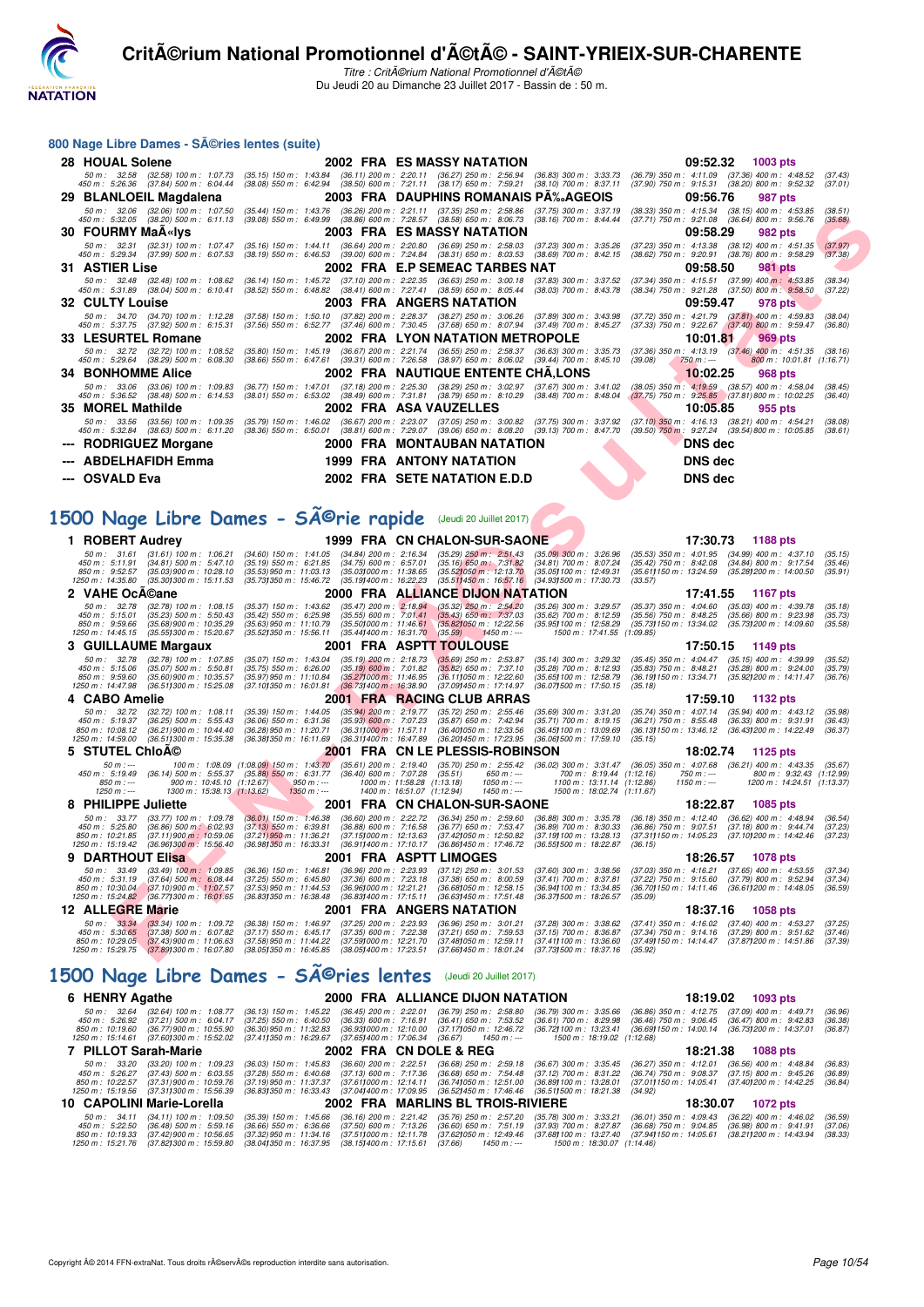

Titre : CritA©rium National Promotionnel d'A©tA© Du Jeudi 20 au Dimanche 23 Juillet 2017 - Bassin de : 50 m.

|                                                                         | 1500 Nage Libre Dames - SA©ries lentes (suite)                                                                                 |                                                                                                                                                        |                                                                                                                         |                                                      |                                                                                                                                                                                                                                                                                 |                                                                                                                                                      |                                                                                             |                           |                                                                                                                                                                     |                               |
|-------------------------------------------------------------------------|--------------------------------------------------------------------------------------------------------------------------------|--------------------------------------------------------------------------------------------------------------------------------------------------------|-------------------------------------------------------------------------------------------------------------------------|------------------------------------------------------|---------------------------------------------------------------------------------------------------------------------------------------------------------------------------------------------------------------------------------------------------------------------------------|------------------------------------------------------------------------------------------------------------------------------------------------------|---------------------------------------------------------------------------------------------|---------------------------|---------------------------------------------------------------------------------------------------------------------------------------------------------------------|-------------------------------|
| 11 SUTEAU Soraya                                                        |                                                                                                                                |                                                                                                                                                        |                                                                                                                         |                                                      | 2003 FRA CLUB DES NAGEURS DE PARIS                                                                                                                                                                                                                                              |                                                                                                                                                      |                                                                                             | 18:31.52                  | 1069 pts                                                                                                                                                            |                               |
| 450 m : 5:32.96<br>850 m: 10:29.84<br>$1250 m : -$                      | $(37.53)$ 500 m : 6:10.79<br>(36.82) 900 m : 11:07.17<br>1300 m: 16:04.10 (1:14.35)                                            | (37.83) 550 m : 6:47.71<br>(37.33) 950 m : 11:43.98<br>1350 m : ---                                                                                    | $(36.92)$ 600 m : 7:25.04<br>(36.811000 m: 12:21.69                                                                     | 1400 m: 17:18.82 (1:14.72)                           | 50 m: 33.70 (33.70) 100 m: 1:10.17 (36.47) 150 m: 1:47.46 (37.29) 200 m: 2:25.11 (37.65) 250 m: 3:02.80<br>(37.33) 650 m : 8:01.50<br>(37.71)<br>$1050 m : -$<br>$1450 m$ : ---                                                                                                 | (37.69) 300 m : 3:40.33 (37.53) 350 m : 4:18.07<br>$(36.46)$ 700 m : 8:38.91<br>1100 m: 13:35.30 (1:13.61)<br>1500 m: 18:31.52 (1:12.70)             | $(37.41)$ 750 m : $9:15.84$                                                                 | $1150 m : -$              | $(37.74)$ 400 m : 4:55.43<br>$(36.93)$ 800 m : 9:53.02<br>1200 m: 14:49.75 (1:14.45)                                                                                | (37.36)<br>(37.18)            |
| 13 COURDIER Anais                                                       |                                                                                                                                |                                                                                                                                                        |                                                                                                                         |                                                      | 2001 FRA CN CHALON-SUR-SAONE                                                                                                                                                                                                                                                    |                                                                                                                                                      |                                                                                             | 18:37.57                  | 1057 pts                                                                                                                                                            |                               |
| 50 m : 33.19<br>450 m: 5:31.92<br>850 m : 10:30.05<br>1250 m : 15:30.47 | $(33.19)$ 100 m : 1:10.00<br>$(37.30)$ 500 m : 6:09.58<br>(37.36) 900 m : 11:07.17<br>(37.721300 m : 16:08.25                  | $(36.81)$ 150 m : 1:47.10<br>$(37.66)$ 550 m : 6:46.64<br>$(37.12)$ 950 m : 11:44.50<br>(37.781350 m : 16:46.26                                        | $(37.10)$ 200 m : 2:24.86<br>$(37.06)$ 600 m : 7:23.66                                                                  |                                                      | $(37.76)$ 250 m : 3:02.21<br>$(37.02)$ 650 m : 8:00.72<br>(37.33) 000 m: 12:22.02 (37.52) 050 m: 12:59.64<br>(38.011400 m: 17:24.23 (37.971450 m: 18:01.08)                                                                                                                     | (37.35) 300 m : 3:39.64<br>$(37.06)$ 700 m : 8:37.97<br>(37.62) 100 m : 13:37.11 (37.47) 150 m : 14:14.98<br>(36.85) 500 m: 18:37.57 (36.49)         | $(37.43)$ 350 m : 4:17.07<br>$(37.25)$ 750 m : 9:15.19                                      |                           | $(37.43)$ 400 m : 4:54.62<br>$(37.22)$ 800 m : 9:52.69<br>(37.87) 200 m : 14:52.75                                                                                  | (37.55)<br>(37.50)<br>(37.77) |
| 14 BOISSIN Deborah                                                      |                                                                                                                                |                                                                                                                                                        |                                                                                                                         |                                                      | 2000 FRA MONTPELLIER METROPOLE NATATION                                                                                                                                                                                                                                         |                                                                                                                                                      |                                                                                             | 18:42.66                  | <b>1048 pts</b>                                                                                                                                                     |                               |
| 50 m: 33.18<br>450 m : 5:30.68<br>850 m: 10:32.38<br>1250 m : 15:35.71  | $(33.18)$ 100 m : 1:09.08<br>$(37.87)$ 500 m : 6:07.97<br>(38.39) 900 m : 11:09.97<br>(37.651300 m : 16:14.01                  | $(35.90)$ 150 m : 1:46.15<br>$(37.29)$ 550 m : 6:45.69<br>(37.59) 950 m : 11:48.14<br>(38.30) 350 m : 16:52.13                                         | $(37.07)$ 200 m : 2:23.14<br>(37.72) 600 m : 7:23.42<br>(38.17) 000 m : 12:25.40<br>(38.12) 400 m : 17:29.55            |                                                      | $(36.99)$ 250 m : 3:00.38<br>$(37.73)$ 650 m : 8:01.10<br>(37.261050 m: 13:03.36<br>(37.42)<br>1450 m : ---                                                                                                                                                                     | (37.24) 300 m : 3:37.83<br>$(37.68)$ 700 m : $8.38.48$<br>(37.961100 m: 13:41.39)<br>1500 m: 18:42.66 (1:13.11)                                      | $(37.45)$ 350 m : 4:15.28                                                                   |                           | $(37.45)$ 400 m : 4:52.81<br>$(37.38)$ 750 m : $9.16.13$ $(37.65)$ 800 m : $9.53.99$<br>(38.03) 150 m : 14:19.76 (38.37) 200 m : 14:58.06                           | (37.53)<br>(37.86)<br>(38.30) |
| 15 FOUMANN Laureen                                                      |                                                                                                                                |                                                                                                                                                        |                                                                                                                         |                                                      | 2003 FRA CNIC LES SQUALES                                                                                                                                                                                                                                                       |                                                                                                                                                      |                                                                                             | 18:42.71                  | <b>1048 pts</b>                                                                                                                                                     |                               |
| 50 m: 33.73<br>450 m : 5:30.56<br>850 m: 10:30.02<br>1250 m : 15:34.93  | $(33.73)$ 100 m : 1.09.57<br>$(37.41)$ 500 m : 6:07.49<br>(37.78) 900 m : 11:07.98<br>(38.43) 300 m : 16:13.21                 | $(35.84)$ 150 m : 1:46.62<br>$(36.93)$ 550 m : 6:44.76<br>(37.96) 950 m : 11:45.85<br>(38.281350 m : 16:50.43                                          | $(37.05)$ 200 m : 2:23.92<br>$(37.27)$ 600 m : 7:22.23<br>(37.87) 000 m : 12:24.05<br>(37.22) 400 m : 17:28.31          |                                                      | $(37.30)$ 250 m : 3:01.55<br>$(37.47)$ 650 m : 7:59.39<br>(38.201050 m: 13:02.27<br>(37.88) 450 m : 18:05.77                                                                                                                                                                    | $(37.63)$ 300 m : 3:38.81<br>$(37.16)$ 700 m : $8.36.72$<br>(38.22) 100 m : 13:40.21<br>(37.46) 500 m : 18:42.71                                     | (36.94)                                                                                     |                           | $(37.26)$ 350 m : 4:16.05 $(37.24)$ 400 m : 4:53.15<br>$(37.33)$ 750 m : $9.14.41$ $(37.69)$ 800 m : $9.52.24$<br>(37.94) 150 m : 14:18.77 (38.56) 200 m : 14:56.50 | (37.10)<br>(37.83)<br>(37.73) |
| <b>16 CULTY Louise</b>                                                  |                                                                                                                                |                                                                                                                                                        |                                                                                                                         |                                                      | 2003 FRA ANGERS NATATION                                                                                                                                                                                                                                                        |                                                                                                                                                      |                                                                                             | 18:45.69                  | 1042 pts                                                                                                                                                            |                               |
| $50 m: -$<br>$450 m : -$<br>$850 m : -$<br>1250 m : 15:37.69            | 100 m: 1:11.55 (1:11.55)<br>500 m: 6:13.58 (1:15.81)                                                                           | $150 m : -$<br>$550 m: -$<br>900 m : 11:14.86 (1:15.02) 950 m : 11:52.13<br>(37.93) 300 m : 16:15.68 (37.99) 350 m : 16:53.40 (37.72) 400 m : 17:31.34 |                                                                                                                         | 200 m: 2:26.65 (1:15.10)<br>600 m: 7:29.39 (1:15.81) | $250 m: -$<br>650 m : ---<br>(37.27) 000 m: 12:29.69 (37.56) 050 m: 13:07.33<br>(37.941450 m : 18.08.68                                                                                                                                                                         | 300 m: 3:42.08 (1:15.43)<br>700 m: 8:44.63 (1:15.24)<br>(37.64) 100 m : 13:44.67<br>(37.341500 m : 18:45.69                                          | (37.01)                                                                                     | $350 m : -$<br>$750 m: -$ | 400 m: 4:57.77 (1:15.69)<br>800 m: 9:59.84 (1:15.21)<br>(37.34) 150 m : 14:22.16 (37.49) 200 m : 14:59.76 (37.60)                                                   |                               |
| 17 MECHIN Lora                                                          |                                                                                                                                |                                                                                                                                                        |                                                                                                                         |                                                      | 2003 FRA ANGERS NATATION                                                                                                                                                                                                                                                        |                                                                                                                                                      |                                                                                             | 18:49.57                  | <b>1035 pts</b>                                                                                                                                                     |                               |
| 50 m: 34.27<br>450 m : 5:32.74<br>850 m: 10:35.03<br>1250 m: 15:41.16   | $(34.27)$ 100 m : 1:10.50<br>$(37.66)$ 500 m : 6:10.23<br>(38.17) 900 m : 11:13.20<br>(38.77) 300 m : 16:19.70                 | $(36.23)$ 150 m : 1:47.87<br>(37.49) 550 m : 6:47.67<br>(38.17) 950 m : 11:51.64<br>(38.541350 m : 16:58.08                                            | (37.37) 200 m : 2:25.24<br>$(37.44)$ 600 m : 7:25.29<br>(38.441000 m : 12:29.73<br>(38.381400 m : 17:36.15)             |                                                      | $(37.37)$ 250 m : 3:02.43<br>$(37.62)$ 650 m : 8:03.08<br>(38.091050 m: 13:07.92)<br>(38.07) 450 m : 18:13.45                                                                                                                                                                   | $(37.19)$ 300 m : 3:39.89<br>$(37.79)$ 700 m : $8:40.81$<br>(38.19) 100 m : 13:45.87<br>(37.301500 m : 18:49.57                                      | $(37.46)$ 350 m : 4:17.65<br>$(37.73)$ 750 m : 9:18.84<br>(36.12)                           |                           | $(37.76)$ 400 m : 4:55.08<br>$(38.03)$ 800 m : 9:56.86<br>(37.95) 150 m : 14:24.18 (38.31) 200 m : 15:02.39                                                         | (37.43)<br>(38.02)<br>(38.21) |
| 18 JOLY Lou                                                             |                                                                                                                                |                                                                                                                                                        |                                                                                                                         |                                                      | 2003 FRA DINARD OLYMPIQUE N                                                                                                                                                                                                                                                     |                                                                                                                                                      |                                                                                             | 18:50.25                  | 1033 pts                                                                                                                                                            |                               |
| 50 m : 35.07<br>450 m : 5:31.80<br>850 m: 10:34.80<br>1250 m : 15:40.99 | $(35.07)$ 100 m : 1:12.45<br>$(37.52)$ 500 m : 6:09.34<br>(38.04) 900 m : 11:12.94<br>(39.111300 m: 16:19.30                   | $(37.38)$ 150 m : 1:49.07<br>(37.54) 550 m : 6:47.72<br>(38.14) 950 m : 11:51.22<br>(38.311350 m: 16.57.99)                                            | $(36.62)$ 200 m : 2:26.09<br>(38.38) 600 m : 7:25.79<br>(38.28) 000 m: 12:29.21<br>(38.69) 400 m : 17:36.68             |                                                      | $(37.02)$ 250 m : 3:02.84<br>$(38.07)$ 650 m : 8:03.27<br>(37.99) 050 m : 13:07.75<br>(38.69) 450 m : 18:13.80                                                                                                                                                                  | $(36.75)$ 300 m : $3:39.84$ $(37.00)$ 350 m : 4:17.03<br>$(37.48)$ 700 m : $8:41.27$<br>(38.541100 m: 13:45.81)<br>$(37.12)500 \text{ m}$ : 18:50.25 | $(38.00)$ 750 m : $9:18.81$<br>(36.45)                                                      |                           | $(37.19)$ 400 m : 4:54.28<br>$(37.54)$ 800 m : 9:56.76<br>(38.06) 150 m : 14:23.93 (38.12) 200 m : 15:01.88                                                         | (37.25)<br>(37.95)<br>(37.95) |
| 19 FOURMY Marina                                                        |                                                                                                                                |                                                                                                                                                        |                                                                                                                         |                                                      | 2003 FRA ES MASSY NATATION                                                                                                                                                                                                                                                      |                                                                                                                                                      |                                                                                             | 18:53.15                  | <b>1028 pts</b>                                                                                                                                                     |                               |
| 50 m: 33.26<br>450 m: 5:32.62<br>850 m: 10:36.37<br>1250 m: 15:43.00    | $(33.26)$ 100 m : 1:09.79<br>$(37.89)$ 500 m : 6:10.26<br>(38.32) 900 m : 11:14.20<br>(38.591300 m: 16:21.65                   | $(36.53)$ 150 m : 1:47.19<br>$(37.64)$ 550 m : 6:48.00<br>(37.83) 950 m : 11:52.24<br>(38.651350 m : 17:00.16                                          | $(37.40)$ 200 m : 2:24.85<br>$(37.74)$ 600 m : 7:25.62<br>(38.041000 m: 12:30.47<br>(38.511400 m: 17:38.08              |                                                      | $(37.66)$ 250 m : 3:02.13<br>$(37.62)$ 650 m : 8:03.69<br>(38.231050 m : 13:08.98<br>(37.92)<br>$1450 m: -$                                                                                                                                                                     | $(37.28)$ 300 m : 3:39.39<br>$(38.07)$ 700 m : $8:41.68$<br>(38.511100 m: 13:47.41)<br>1500 m: 18:53.15 (1:15.07)                                    | (37.26) 350 m : 4:17.23<br>$(37.99)$ 750 m : 9:19.88<br>(38.43) 150 m : 14:25.91            |                           | $(37.84)$ 400 m : 4:54.73<br>$(38.20)$ 800 m : 9:58.05<br>(38.50) 200 m : 15:04.41                                                                                  | (37.50)<br>(38.17)<br>(38.50) |
| 20 FOURMY MaA«Iys                                                       |                                                                                                                                |                                                                                                                                                        |                                                                                                                         |                                                      | 2003 FRA ES MASSY NATATION                                                                                                                                                                                                                                                      |                                                                                                                                                      |                                                                                             | 18:55.40                  | <b>1024 pts</b>                                                                                                                                                     |                               |
| 50 m: 32.73<br>450 m : 5:33.49<br>850 m: 10:41.01<br>1250 m : 15:47.91  | $(32.73)$ 100 m : 1:09.51<br>$(37.99)$ 500 m : 6:11.82<br>$(38.21)$ 900 m : 11:19.78<br>(37.761300 m : 16:26.26                | $(36.78)$ 150 m : 1:46.59<br>$(38.33)$ 550 m : 6:50.25<br>(38.77) 950 m : 11:57.91<br>(38.35) 350 m : 17:04.80                                         | $(38.131000 \text{ m} : 12.36.63)$<br>(38.541400 m : 17:42.84)                                                          |                                                      | (37.08) 200 m : 2:23.99 (37.40) 250 m : 3:01.45<br>(38.43) 600 m : 7:28.34 (38.09) 650 m : 8:06.74<br>(38.72) 050 m : 13:15.10<br>(38.04)<br>$1450 m$ : ---                                                                                                                     | $(37.46)$ 300 m : 3:39.46<br>$(38.40)$ 700 m : $8:45.51$<br>(38.47) 100 m : 13:53.55<br>1500 m: 18:55.40 (1:12.56)                                   | (38.77) 750 m : 9:23.81                                                                     |                           | (38.01) 350 m: 4:17.33 (37.87) 400 m: 4:55.50<br>(38.30) 800 m : 10:02.80<br>(38.45) 150 m: 14:31.71 (38.16) 200 m: 15:10.15                                        | (38.17)<br>(38.99)<br>(38.44) |
| 21 QUEDRUE Flavie                                                       |                                                                                                                                |                                                                                                                                                        | 2002 FRA CNBEAUNE                                                                                                       |                                                      |                                                                                                                                                                                                                                                                                 |                                                                                                                                                      |                                                                                             | 19:00.06                  | <b>1015 pts</b>                                                                                                                                                     |                               |
| 50 m: 34.46<br>450 m : 5:40.73<br>850 m: 10:46.39<br>1250 m : 15:50.78  | $(34.46)$ 100 m : 1:12.47<br>$(38.08)$ 500 m : 6:18.93<br>(38.27) 900 m : 11:24.50<br>(37.95) 300 m : 16:29.03                 | $(38.01)$ 150 m : 1:50.70<br>$(38.20)$ 550 m : 6:56.92<br>$(38.11)$ 950 m : 12:02.53<br>(38.25) 350 m : 17:06.96                                       | $(38.23)$ 200 m : 2:29.21<br>$(37.99)$ 600 m : 7:35.29<br>$(38.03)000 \text{ m}$ : 12:40.61<br>(37.93) 400 m : 17:45.22 |                                                      | $(38.51)$ 250 m : 3:07.64<br>$(38.37)$ 650 m : 8:13.65<br>(38.08) 050 m: 13:18.33<br>(38.26) 450 m : 18:22.73                                                                                                                                                                   | $(38.43)$ 300 m : 3:46.19<br>$(38.36)$ 700 m : $8.51.91$<br>(37.72) 100 m : 13:56.33<br>(37.511500 m: 19:00.06                                       | $(38.55)$ 350 m : 4:24.17<br>$(38.26)$ 750 m : 9:29.80<br>(37.33)                           |                           | $(37.98)$ 400 m : 5:02.65<br>(37.89) 800 m : 10:08.12<br>(38.00) 150 m: 14:34.58 (38.25) 200 m: 15:12.83                                                            | (38.48)<br>(38.32)<br>(38.25) |
| 22 CRAMBES Annelise                                                     |                                                                                                                                |                                                                                                                                                        |                                                                                                                         |                                                      | 2003 FRA CANET 66 NATATION                                                                                                                                                                                                                                                      |                                                                                                                                                      |                                                                                             | 19:01.27                  | 1013 pts                                                                                                                                                            |                               |
| 50 m: 34.33<br>450 m : 5:35.07<br>850 m: 10:39.58<br>1250 m: 15:47.43   | $(34.33)$ 100 m : 1:11.66<br>$(37.65)$ 500 m : 6:12.77<br>$(38.28)$ 900 m : 11:18.03<br>(38.84) 300 m : 16:26.38               | $(37.33)$ 150 m : 1:49.26<br>$(37.70)$ 550 m : 6:50.73<br>$(38.45)$ 950 m : 11:56.40<br>(38.951350 m : 17:04.98                                        | $(37.60)$ 200 m : 2:26.85<br>$(37.96)$ 600 m : 7:28.95<br>(38.371000 m : 12:34.95<br>(38.601400 m: 17:44.32)            |                                                      | $(37.59)$ 250 m : 3:04.33<br>$(38.22)$ 650 m : 8:06.85<br>(38.55) 050 m : 13:12.90<br>(39.341450 m : 18:23.24                                                                                                                                                                   | $(37.48)$ 300 m : 3:42.06<br>(37.90) 700 m : 8:44.80<br>(37.95) 100 m : 13:50.94<br>(38.92) 500 m : 19:01.27                                         | (37.73) 350 m : 4:19.94<br>$(37.95)$ 750 m : 9:22.99<br>(38.04) 150 m : 14:29.79<br>(38.03) |                           | $(37.88)$ 400 m : 4:57.42<br>$(38.19)800 \text{ m}$ : 10:01.30<br>(38.85) 200 m : 15:08.59                                                                          | (37.48)<br>(38.31)<br>(38.80) |
| 23 D'AMBROSIO Anna                                                      |                                                                                                                                |                                                                                                                                                        |                                                                                                                         |                                                      | 2002 FRA OLYMPIC NICE NATATION                                                                                                                                                                                                                                                  |                                                                                                                                                      |                                                                                             | 19:20.95                  | 976 pts                                                                                                                                                             |                               |
| 50 m : 35.22<br>450 m : 5:42.64<br>850 m: 10:53.16<br>1250 m : 16:05.86 | $(35.22)$ 100 m : 1:13.09<br>$(38.93)$ 500 m : 6:20.78<br>(39.40) 900 m : 11:32.42<br>(39.23) 300 m : 16:44.85                 | $(37.87)$ 150 m : 1:51.73<br>$(38.14)$ 550 m : 6:59.59<br>(39.26) 950 m : 12:11.59<br>$(38.99)350 \text{ m}$ : 17:24.61                                | $(38.64)$ 200 m : 2:29.47<br>$(38.81)$ 600 m : 7:38.23<br>(39.17) 000 m: 12:50.32<br>(39.761400 m : 18:03.78            |                                                      | $(37.74)$ 250 m : 3:08.03<br>$(38.64)$ 650 m : 8:17.23<br>(38.731050 m: 13:29.17<br>(39.17) 450 m : 18:43.39                                                                                                                                                                    | (38.56) 300 m : 3:46.77<br>$(39.00)$ 700 m : $8:56.05$<br>(38.85) 100 m : 14.08.09<br>(39.611500 m: 19:20.95                                         | (38.74) 350 m : 4:25.02<br>$(38.82)$ 750 m : 9:34.91<br>(38.92) 150 m : 14:47.19<br>(37.56) |                           | $(38.25)$ 400 m : 5:03.71<br>$(38.86)800$ m : 10:13.76<br>(39.101200 m : 15:26.63                                                                                   | (38.69)<br>(38.85)<br>(39.44) |
| 24   ASTIER Lise                                                        |                                                                                                                                |                                                                                                                                                        |                                                                                                                         |                                                      | 2002 FRA E.P SEMEAC TARBES NAT                                                                                                                                                                                                                                                  |                                                                                                                                                      |                                                                                             | 19:21.73                  | 975 pts                                                                                                                                                             |                               |
| 450 m : 5:42.81<br>850 m : 10:56.15                                     |                                                                                                                                | $(38.86)$ 500 m : 6:21.63 $(38.82)$ 550 m : 7:00.66<br>(39.39) 900 m; 11:35.92 (39.77) 950 m; 12:15.16 (39.241000 m; 12:54.39 (39.231050 m; 13:32.81   | $(39.03)$ 600 m : 7:39.86                                                                                               |                                                      | 50 m: 34.75 (34.75) 100 m: 1:12.71 (37.96) 150 m: 1:51.21 (38.50) 200 m: 2:29.81 (38.60) 250 m: 3:07.93<br>(39.20) 650 m : 8:18.89<br>1250 m : 16:08.93 (39.491300 m : 16:48.05 (39.121350 m : 17:27.03 (38.981400 m : 18:05.85 (38.821450 m : 18:44.24 (38.391500 m : 19:21.73 | (38.12) 300 m : 3:46.89<br>(39.03) 700 m : 8:58.20<br>(38.42) 100 m : 14:11.29 (38.48) 150 m : 14:50.40 (39.11) 200 m : 15:29.44                     | (37.49)                                                                                     |                           | (38.96) 350 m: 4:25.06 (38.17) 400 m: 5:03.95 (38.89)<br>(39.31) 750 m: 9:37.55 (39.35) 800 m: 10:16.76                                                             | (39.21)<br>(39.04)            |
| 25 SEDRUE Marina                                                        |                                                                                                                                |                                                                                                                                                        |                                                                                                                         |                                                      | 2002 FRA ANGOULEME N CHARENTE                                                                                                                                                                                                                                                   |                                                                                                                                                      |                                                                                             | 19:58.48                  | 909 pts                                                                                                                                                             |                               |
| 50 m: 33.26<br>450 m: 5:42.08<br>850 m : 11:07.10                       | $(33.26)$ 100 m : 1:10.12<br>$(39.41)$ 500 m : 6:22.34<br>(41.20) 900 m : 11:48.14<br>1250 m: 16:36.37 (41.13) 300 m: 17:17.79 | $(36.86)$ 150 m : 1:47.68<br>(40.26) 550 m : 7:02.79<br>(41.04) 950 m : 12:29.24<br>(41.42) 350 m : 17:59.14                                           | $(37.56)$ 200 m : 2:25.95<br>$(40.45)$ 600 m : 7:42.72<br>(41.10) 000 m: 13:09.79<br>(41.351400 m: 18:39.23)            |                                                      | $(38.27)$ 250 m : 3:04.56<br>$(39.93)$ 650 m : 8:22.99<br>(40.55) 050 m: 13:50.51<br>(40.09) 450 m : 19:18.78                                                                                                                                                                   | (38.61) 300 m : 3:43.42<br>$(40.27)$ 700 m : 9:03.83<br>(40.72) 100 m: 14:31.88<br>(39.55) 500 m : 19:58.48                                          | $(38.86)$ 350 m : 4:23.32<br>(40.84) 750 m : 9:44.95<br>(41.371150 m : 15:13.50<br>(39.70)  |                           | $(39.90)$ 400 m : 5:02.67<br>$(41.12)800 \text{ m}$ : 10:25.90<br>(41.62) 200 m : 15:55.24                                                                          | (39.35)<br>(40.95)<br>(41.74) |
|                                                                         | 50 Dos Dames - Finale A                                                                                                        |                                                                                                                                                        | (Jeudi 20 Juillet 2017)                                                                                                 |                                                      |                                                                                                                                                                                                                                                                                 |                                                                                                                                                      |                                                                                             |                           |                                                                                                                                                                     |                               |
| 1 URBANIAK Anastasia                                                    |                                                                                                                                |                                                                                                                                                        |                                                                                                                         |                                                      | 2000 FRA ND VILLEFRANCHE-EN-BEAUJOLAIS                                                                                                                                                                                                                                          |                                                                                                                                                      |                                                                                             | 00:31.13                  | 1124 pts                                                                                                                                                            |                               |
| 2 CONRAD Luana                                                          |                                                                                                                                |                                                                                                                                                        |                                                                                                                         |                                                      | <b>1998 FRA SN HAGUENAU</b>                                                                                                                                                                                                                                                     |                                                                                                                                                      |                                                                                             | 00:31.16                  | 1123 pts                                                                                                                                                            |                               |

## **[50 Dos Dames - Finale A](http://www.ffnatation.fr/webffn/resultats.php?idact=nat&go=epr&idcpt=47489&idepr=11)** (Jeudi 20 Juillet 2017)

| 1 URBANIAK Anastasia |  | 2000 FRA ND VILLEFRANCHE-EN-BEAUJOLAIS | 00:31.13 | 1124 $pts$ |
|----------------------|--|----------------------------------------|----------|------------|
| 2 CONRAD Luana       |  | <b>1998 FRA SN HAGUENAU</b>            | 00:31.16 | 1123 pts   |
| 3 PAILHOUS Maelyss   |  | 2001 FRA GRAND RODEZ NATATION          | 00:31.29 | 1116 pts   |
| 4 DOCHE Clara        |  | 2002 FRA STADE ST-LAURENT-DU-VAR NAT   | 00:31.33 | 1113 pts   |
| 5 BELLON Louisa      |  | 2000 FRA LES DAUPHINS DU MOULE         | 00:31.54 | 1102 pts   |
| 6 BOUTOUIL Yasmeen   |  | <b>1998 FRA CSM CLAMART</b>            | 00:31.99 | 1078 pts   |
| 7 BARBOUCH Inà s     |  | 2001 FRA U.S CRETEIL NATATION          | 00:32.04 | 1075 pts   |
| 8 VINCENT Manon      |  | 2000 FRA EMS BRON                      | 00:32.43 | 1054 pts   |
|                      |  |                                        |          |            |

#### **[50 Dos Dames - Finale B](http://www.ffnatation.fr/webffn/resultats.php?idact=nat&go=epr&idcpt=47489&idepr=11)** (Jeudi 20 Juillet 2017)

| 1 CHATEL Laurine | 2000 FRA EP MANOSQUE | 00:31.77 1089 pts |  |
|------------------|----------------------|-------------------|--|
|                  |                      |                   |  |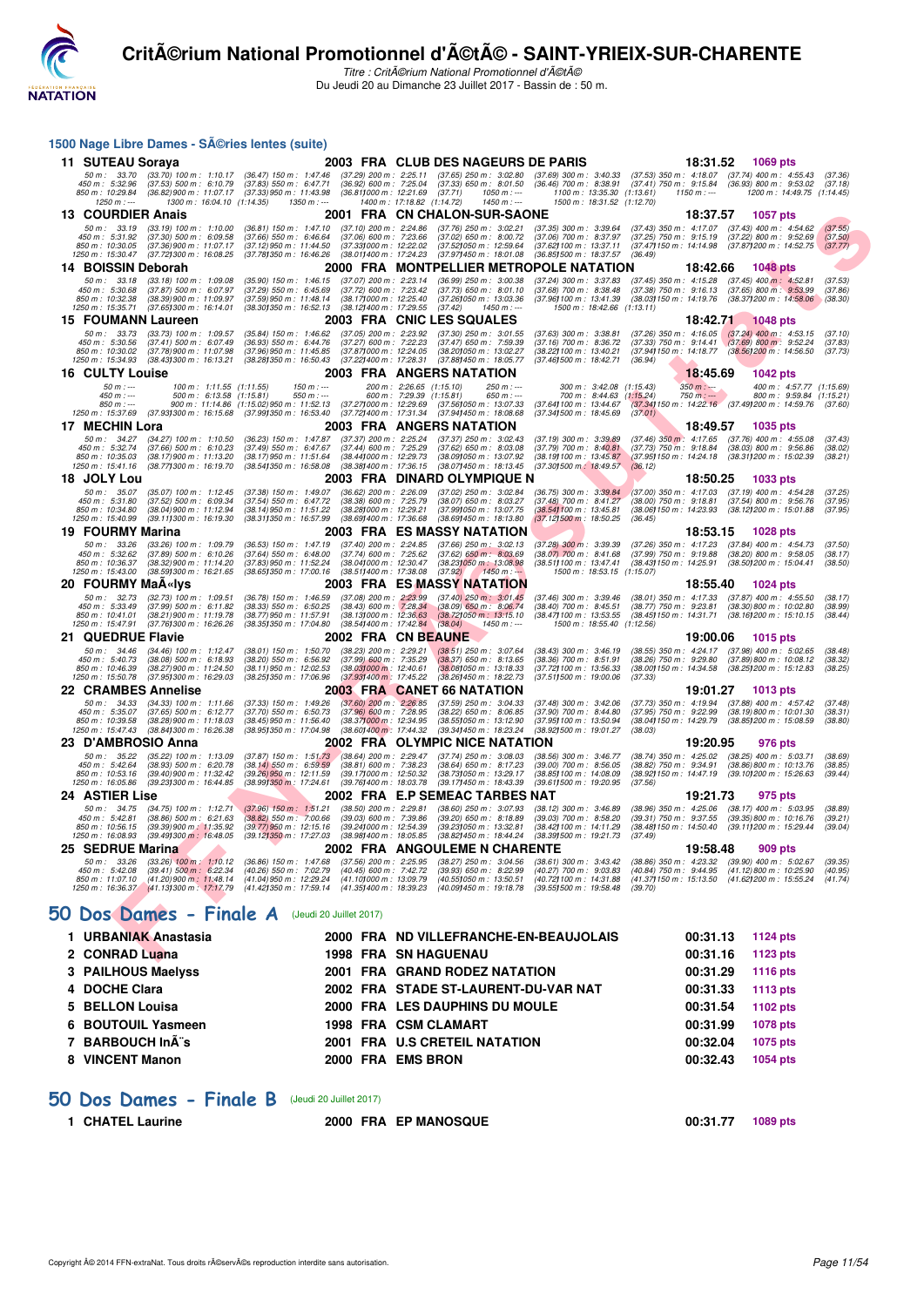

Titre : Critérium National Promotionnel d'été Du Jeudi 20 au Dimanche 23 Juillet 2017 - Bassin de : 50 m.

#### **50 Dos Dames - Finale B (suite)**

| 2 ROY CA©cile          |  | 2000 FRA ALLIANCE NATATION BESANCON     | 00:31.92 | 1081 pts        |
|------------------------|--|-----------------------------------------|----------|-----------------|
| 3 BOBERIETHER Louise   |  | 2002 FRA STADE ST-LAURENT-DU-VAR NAT    | 00:32.02 | 1076 pts        |
| 4 FIGUEIREDO Mariana   |  | 2000 FRA CN MELUN VAL DE SEINE          | 00:32.08 | 1073 pts        |
| 5 LAITIER Eva          |  | 2001 FRA BLANC-MESNIL S.N.              | 00:32.23 | 1065 pts        |
| 6 CASBAS Charlotte     |  | <b>2001 FRA CERGY PONTOISE NATATION</b> | 00:32.28 | 1062 pts        |
| <b>7 FERGUENE Ines</b> |  | <b>2001 FRA ES MASSY NATATION</b>       | 00:32.54 | <b>1048 pts</b> |
| 8 KOENIG Laura         |  | 2000 FRA TEAM STRASBOURG SNS-ASPTT-PCS  | 00:32.66 | <b>1042 pts</b> |

#### **[50 Dos Dames - Finale C](http://www.ffnatation.fr/webffn/resultats.php?idact=nat&go=epr&idcpt=47489&idepr=11) 15 ans et moins** (Jeudi 20 Juillet 2017)

| 1 DARS Tessa      | 2003 FRA AS LA TESTE                  | 00:32.41 | 1055 pts        |
|-------------------|---------------------------------------|----------|-----------------|
| 2 BELBACHIR Aliya | 2002 FRA ES MASSY NATATION            | 00:32.55 | <b>1048 pts</b> |
| 3 GEORGE Isis     | 2003 FRA DAUPHINS ST-PIERRE-DU-MONT   | 00:32.61 | 1044 pts        |
| 4 CLERC Enola     | 2003 FRA CANARDS LA ROCHELLE          | 00:33.24 | 1011 pts        |
| 5 PICARD Lorine   | 2002 FRA CN CHALON-SUR-SAONE          | 00:33.49 | 998 pts         |
| 6 ROCHAIS Albane  | 2002 FRA ASPTT POITIERS               | 00:33.60 | 993 pts         |
| 7 AUBRY Elisa     | 2002 FRA ENTENTE DELLE ETUEFFONT N 99 | 00:33.79 | 983 pts         |
|                   |                                       |          |                 |

## **50 Dos Dames - SÃ<sup>©</sup>ries** (Jeudi 20 Juillet 2017)

| 5 LAITIER Eva                                                             |  | 2001 FRA BLANC-MESNIL S.N               | 00:32.23 | 1065 pts        |
|---------------------------------------------------------------------------|--|-----------------------------------------|----------|-----------------|
| 6 CASBAS Charlotte                                                        |  | <b>2001 FRA CERGY PONTOISE NATATION</b> | 00:32.28 | 1062 pts        |
| <b>7 FERGUENE Ines</b>                                                    |  | <b>2001 FRA ES MASSY NATATION</b>       | 00:32.54 | <b>1048 pts</b> |
| 8 KOENIG Laura                                                            |  | 2000 FRA TEAM STRASBOURG SNS-ASPTT-PCS  | 00:32.66 | <b>1042 pts</b> |
|                                                                           |  |                                         |          |                 |
| 50 Dos Dames - Finale C 15 ans et moins (Jeudi 20 Juillet 2017)           |  |                                         |          |                 |
| 1 DARS Tessa                                                              |  | 2003 FRA AS LA TESTE                    | 00:32.41 | 1055 pts        |
| 2 BELBACHIR Aliya                                                         |  | 2002 FRA ES MASSY NATATION              | 00:32.55 | <b>1048 pts</b> |
| 3 GEORGE Isis                                                             |  | 2003 FRA DAUPHINS ST-PIERRE-DU-MONT     | 00:32.61 | <b>1044 pts</b> |
| 4 CLERC Enola                                                             |  | 2003 FRA CANARDS LA ROCHELLE            | 00:33.24 | 1011 pts        |
| 5 PICARD Lorine                                                           |  | 2002 FRA CN CHALON-SUR-SAONE            | 00:33.49 | 998 pts         |
| 6 ROCHAIS Albane                                                          |  | 2002 FRA ASPTT POITIERS                 | 00:33.60 | 993 pts         |
| 7 AUBRY Elisa                                                             |  | 2002 FRA ENTENTE DELLE ETUEFFONT N 99   | 00:33.79 | 983 pts         |
| $50$ Dos Dames - $S\widetilde{A}^{\bigcirc}$ ries (Jeudi 20 Juillet 2017) |  |                                         |          |                 |
| 1 URBANIAK Anastasia                                                      |  | 2000 FRA ND VILLEFRANCHE-EN-BEAUJOLAIS  | 00:31.07 | 1128 pts        |
| 2 PAILHOUS Maelyss                                                        |  | <b>2001 FRA GRAND RODEZ NATATION</b>    | 00:31.39 | 1110 pts        |
| 3 CONRAD Luana                                                            |  | <b>1998 FRA SN HAGUENAU</b>             | 00:31.42 | 1109 pts        |
| 4 DOCHE Clara                                                             |  | 2002 FRA STADE ST-LAURENT-DU-VAR NAT    | 00:31.71 | 1093 pts        |
| 5 BELLON Louisa                                                           |  | <b>2000 FRA LES DAUPHINS DU MOULE</b>   | 00:31.76 | 1090 pts        |
| 6 BOUTOUIL Yasmeen                                                        |  | 1998 FRA CSM CLAMART                    | 00:31.87 | <b>1084 pts</b> |
| 7 BARBOUCH InÂ"s                                                          |  | 2001 FRA U.S CRETEIL NATATION           | 00:32.14 | <b>1070 pts</b> |
| 8 VINCENT Manon                                                           |  | 2000 FRA EMS BRON                       | 00:32.15 | 1069 pts        |
| 9 CHATEL Laurine                                                          |  | 2000 FRA EP MANOSQUE                    | 00:32.17 | 1068 pts        |
| 9 BOBERIETHER Louise                                                      |  | 2002 FRA STADE ST-LAURENT-DU-VAR NAT    | 00:32.17 | 1068 pts        |
| 11 FIGUEIREDO Mariana                                                     |  | 2000 FRA CN MELUN VAL DE SEINE          | 00:32.20 | <b>1066 pts</b> |
| <b>12 CASBAS Charlotte</b>                                                |  | <b>2001 FRA CERGY PONTOISE NATATION</b> | 00:32.38 | <b>1057 pts</b> |
| 13 LAITIER Eva                                                            |  | 2001 FRA BLANC-MESNIL S.N               | 00:32.43 | <b>1054 pts</b> |
| 14 ROY CAOcile                                                            |  | 2000 FRA ALLIANCE NATATION BESANCON     | 00:32.65 | <b>1042 pts</b> |
| 15 KOENIG Laura                                                           |  | 2000 FRA TEAM STRASBOURG SNS-ASPTT-PCS  | 00:32.69 | <b>1040 pts</b> |
| <b>16 FERGUENE Ines</b>                                                   |  | <b>2001 FRA ES MASSY NATATION</b>       | 00:32.70 | <b>1040 pts</b> |
| 17 DARS Tessa                                                             |  | 2003 FRA AS LA TESTE                    | 00:32.74 | 1038 pts        |
| 18 BELBACHIR Aliya                                                        |  | <b>2002 FRA ES MASSY NATATION</b>       | 00:32.75 | <b>1037 pts</b> |
| 19 CESAR Justine                                                          |  | 2001 FRA MARSOUINS HÉROUVILLE           | 00:32.81 | <b>1034 pts</b> |
| 20 RABAGLIA NoAOmie                                                       |  | 2001 FRA CN LUNEL                       | 00:32.92 | <b>1028 pts</b> |
| 21 CASTEL Ainhoa                                                          |  | 2001 FRA UNION ST-BRUNO BORDEAUX        | 00:33.00 | <b>1024 pts</b> |
| 22 VAIDIE Jade                                                            |  | <b>2001 FRA ANGERS NATATION</b>         | 00:33.12 | <b>1018 pts</b> |
| 23 GEORGE Isis                                                            |  | 2003 FRA DAUPHINS ST-PIERRE-DU-MONT     | 00:33.23 | 1012 pts        |
| 24 ROMEU Mathilde                                                         |  | 1998 FRA ASPTT TOULOUSE                 | 00:33.31 | 1008 pts        |
| 25 PETEYTAS Emilie                                                        |  | 2000 FRA CLUB DES NAGEURS DE BRIVE      | 00:33.37 | 1005 pts        |
| 26 CLERC Enola                                                            |  | 2003 FRA CANARDS LA ROCHELLE            | 00:33.45 | <b>1000 pts</b> |
| 27 ROCHAIS Albane                                                         |  | 2002 FRA ASPTT POITIERS                 | 00:33.68 | 988 pts         |
| 28 MHUN Lena                                                              |  | 2001 FRA ECN CHARTRES-DE-BRETAGNE       | 00:33.69 | 988 pts         |
| 29 AUDOUY Laura                                                           |  | 2001 FRA USB LONGWY NATATION            | 00:33.76 | 984 pts         |
| 30 AUBRY Elisa                                                            |  | 2002 FRA ENTENTE DELLE ETUEFFONT N 99   | 00:34.02 | 971 pts         |
| 31 PICARD Lorine                                                          |  | 2002 FRA CN CHALON-SUR-SAONE            | 00:34.04 | 970 pts         |
|                                                                           |  |                                         |          |                 |

#### [100 Dos Dames - Finale A](http://www.ffnatation.fr/webffn/resultats.php?idact=nat&go=epr&idcpt=47489&idepr=12) (Samedi 22 Juillet 2017)

1 HAJDER-NAEYE Tamlyne 2000 FRA AC BOULOGNE-BILLANCOURT

**01:07.06** 1104 pts<br>50 m : 32.75 (32.75) 100 m : 1:07.06 (34.31)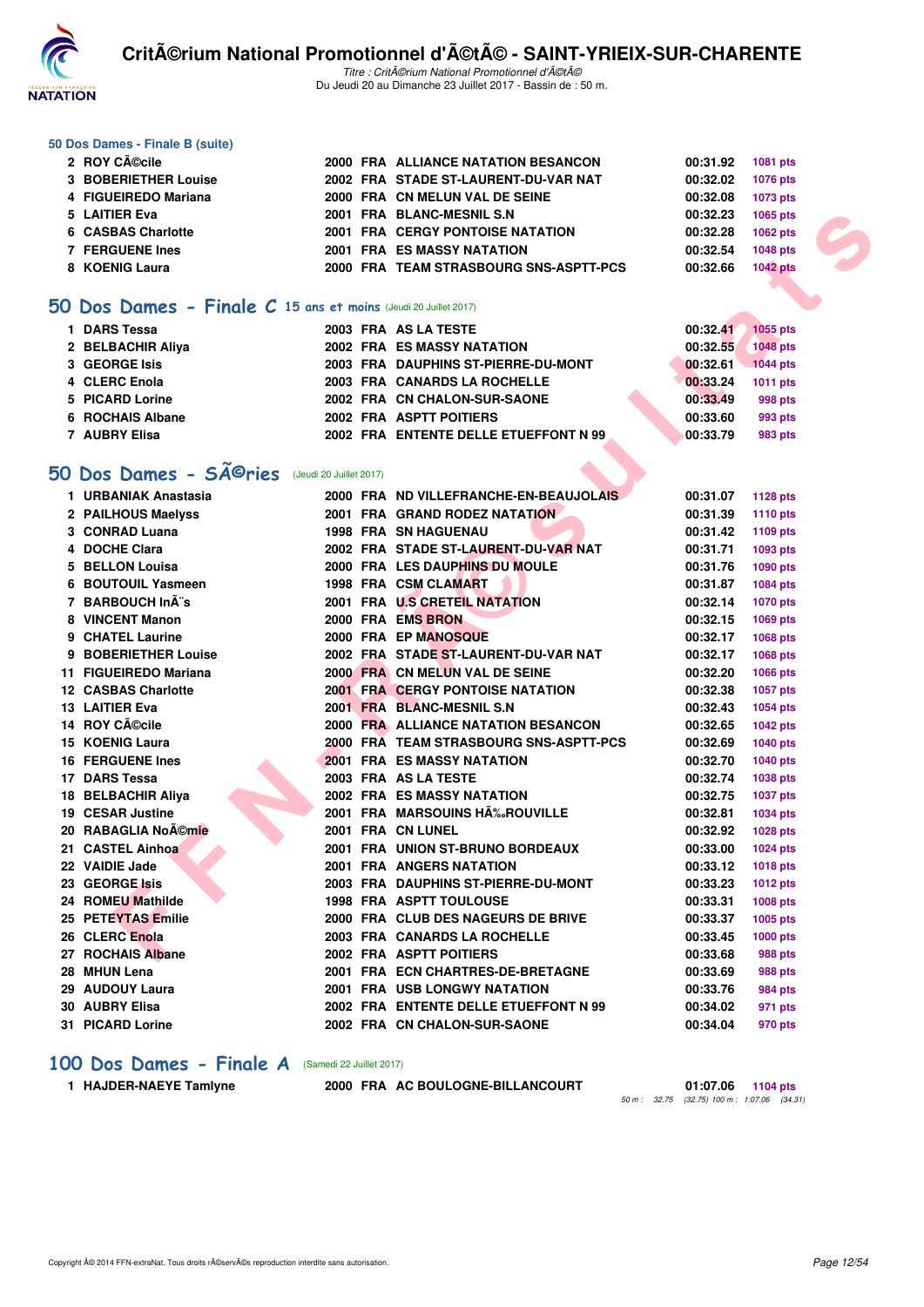

Titre : Critérium National Promotionnel d'été Du Jeudi 20 au Dimanche 23 Juillet 2017 - Bassin de : 50 m.

## **100 Dos Dames - Finale A (suite)**

| 2 CONRAD Luana       |  | <b>1998 FRA SN HAGUENAU</b>            |                          | 01:07.37                                      | 1096 pts        |  |
|----------------------|--|----------------------------------------|--------------------------|-----------------------------------------------|-----------------|--|
|                      |  |                                        | $50 \text{ m}$ : 32.89   | $(32.89)$ 100 m : 1:07.37 $(34.48)$           |                 |  |
| 3 PAILHOUS Maelyss   |  | 2001 FRA GRAND RODEZ NATATION          |                          | 01:07.39                                      | 1096 pts        |  |
|                      |  |                                        | 50 m: 33.14              | $(33.14)$ 100 m : 1:07.39 $(34.25)$           |                 |  |
| 4 CHATEL Laurine     |  | 2000 FRA EP MANOSQUE                   |                          | 01:07.84                                      | 1084 pts        |  |
|                      |  |                                        | $50 m$ : $33.12$         | $(33.12)$ 100 m : 1:07.84 $(34.72)$           |                 |  |
| 5 DOCHE Clara        |  | 2002 FRA STADE ST-LAURENT-DU-VAR NAT   |                          | 01:08.12                                      | <b>1076 pts</b> |  |
|                      |  |                                        | $50 \text{ m}$ : $32.82$ | $(32.82)$ 100 m : 1:08.12 $(35.30)$           |                 |  |
| 5 BELLON Louisa      |  | 2000 FRA LES DAUPHINS DU MOULE         |                          | 01:08.12                                      | 1076 pts        |  |
|                      |  |                                        | 50 m: 33.20              | $(33.20)$ 100 m : 1:08.12 $(34.92)$           |                 |  |
| 7 KNOPF Ornella      |  | 1999 FRA AS BONDY                      |                          | 01:08.24                                      | <b>1073 pts</b> |  |
|                      |  |                                        | 50 m: 32.98              | $(32.98)$ 100 m : 1.08.24 $(35.26)$           |                 |  |
| 8 URBANIAK Anastasia |  | 2000 FRA ND VILLEFRANCHE-EN-BEAUJOLAIS |                          | 01:09.41                                      | <b>1043 pts</b> |  |
|                      |  |                                        | $50 \text{ m}$ : 33.18   | $(33.18) 100 \text{ m}$ : $1.09.41$ $(36.23)$ |                 |  |
|                      |  |                                        |                          |                                               |                 |  |

#### **[100 Dos Dames - Finale B](http://www.ffnatation.fr/webffn/resultats.php?idact=nat&go=epr&idcpt=47489&idepr=12)** (Samedi 22 Juillet 2017)

| 4 CHATEL Laurine                                                 |                          | 2000 FRA EP MANOSQUE                   |              | 01:07.84<br>1084 pts                                                        |
|------------------------------------------------------------------|--------------------------|----------------------------------------|--------------|-----------------------------------------------------------------------------|
| 5 DOCHE Clara                                                    |                          | 2002 FRA STADE ST-LAURENT-DU-VAR NAT   | 50 m: 33.12  | (33.12) 100 m: 1:07.84 (34.72)<br>01:08.12<br><b>1076 pts</b>               |
| 5 BELLON Louisa                                                  |                          | 2000 FRA LES DAUPHINS DU MOULE         |              | 50 m: 32.82 (32.82) 100 m: 1:08.12 (35.30)<br>01:08.12<br><b>1076 pts</b>   |
|                                                                  |                          |                                        | 50 m : 33.20 | $(33.20)$ 100 m : 1:08.12 $(34.92)$                                         |
| 7 KNOPF Ornella                                                  |                          | 1999 FRA AS BONDY                      |              | 01:08.24<br><b>1073 pts</b>                                                 |
|                                                                  |                          |                                        | 50 m: 32.98  | $(32.98)$ 100 m : 1:08.24 $(35.26)$                                         |
| 8 URBANIAK Anastasia                                             |                          | 2000 FRA ND VILLEFRANCHE-EN-BEAUJOLAIS |              | 01:09.41<br><b>1043 pts</b><br>50 m : 33.18 (33.18) 100 m : 1:09.41 (36.23) |
| <b>00 Dos Dames - Finale B</b> (Samedi 22 Juillet 2017)          |                          |                                        |              |                                                                             |
| 1 ROY Cécile                                                     |                          | 2000 FRA ALLIANCE NATATION BESANCON    |              | 01:07.84<br><b>1084 pts</b>                                                 |
|                                                                  |                          |                                        | 50 m : 33.07 | $(33.07)$ 100 m : 1:07.84 $(34.77)$                                         |
| 2 FERGUENE Ines                                                  |                          | 2001 FRA ES MASSY NATATION             |              | 01:08.23<br>1073 pts                                                        |
| 3 FIGUEIREDO Mariana                                             |                          | 2000 FRA CN MELUN VAL DE SEINE         | 50 m : 32.99 | (32.99) 100 m: 1:08.23 (35.24)                                              |
|                                                                  |                          |                                        | 50 m: 33.03  | 01:08.28<br>1072 pts<br>(33.03) 100 m: 1:08.28 (35.25)                      |
| 4 BIGOT CIémence                                                 |                          | 2001 FRA AMIENS METROPOLE NAT.         |              | 01:08.36<br><b>1070 pts</b>                                                 |
|                                                                  |                          |                                        | 50 m : 33.42 | $(33.42)$ 100 m : 1:08.36 $(34.94)$                                         |
| 5 BARBOUCH InÂ"s                                                 |                          | 2001 FRA U.S CRETEIL NATATION          |              | 01:09.09<br>1051 pts                                                        |
|                                                                  |                          |                                        | 50 m : 33.66 | $(33.66)$ 100 m : 1:09.09 $(35.43)$                                         |
| 6 ROMEU Mathilde                                                 |                          | <b>1998 FRA ASPTT TOULOUSE</b>         |              | 01:09.35<br><b>1044 pts</b>                                                 |
| 7 CASTEL Ainhoa                                                  |                          | 2001 FRA UNION ST-BRUNO BORDEAUX       | 50 m : 33.80 | $(33.80)$ 100 m : 1:09.35 $(35.55)$                                         |
|                                                                  |                          |                                        | 50 m : 33.84 | 01:09.46<br><b>1041 pts</b><br>$(33.84)$ 100 m : 1:09.46 $(35.62)$          |
| 8 BOBERIETHER Louise                                             |                          | 2002 FRA STADE ST-LAURENT-DU-VAR NAT   |              | 01:11.27<br>995 pts                                                         |
|                                                                  |                          |                                        | 50 m : 33.65 | $(33.65)$ 100 m : 1:11.27 $(37.62)$                                         |
| 00 Dos Dames - Finale C 15 ans et moins (Samedi 22 Juillet 2017) |                          |                                        |              |                                                                             |
| 1 BELBACHIR Aliya                                                |                          | 2002 FRA ES MASSY NATATION             |              | 01:09.10                                                                    |
|                                                                  |                          |                                        | 50 m : 33.80 | <b>1051 pts</b><br>$(33.80)$ 100 m : 1:09.10 $(35.30)$                      |
| 2 DARS Tessa                                                     |                          | 2003 FRA AS LA TESTE                   |              | 01:09.59<br><b>1038 pts</b>                                                 |
|                                                                  |                          |                                        | 50 m: 33.40  | $(33.40)$ 100 m : 1:09.59 $(36.19)$                                         |
| 3 CLERC Enola                                                    |                          | 2003 FRA CANARDS LA ROCHELLE           |              | 01:11.48<br>990 pts                                                         |
|                                                                  |                          |                                        | 50 m : 34.98 | $(34.98)$ 100 m : 1:11.48 $(36.50)$                                         |
| 4 GEORGE Isis                                                    |                          | 2003 FRA DAUPHINS ST-PIERRE-DU-MONT    |              | 01:11.51<br>989 pts                                                         |
| 5 PICARD Lorine                                                  |                          | 2002 FRA CN CHALON-SUR-SAONE           | 50 m : 33.91 | $(33.91)$ 100 m : 1:11.51 $(37.60)$<br>01:11.76<br>983 pts                  |
|                                                                  |                          |                                        |              | 50 m: 34.78 (34.78) 100 m: 1:11.76 (36.98)                                  |
| 6 BERNARD Camille                                                |                          | <b>2002 FRA NAUTIC CLUB SORBIERS</b>   |              | 01:11.87<br>980 pts                                                         |
|                                                                  |                          |                                        |              | 50 m: 34.24 (34.24) 100 m: 1:11.87 (37.63)                                  |
| 7 ROCHAIS Albane                                                 |                          | 2002 FRA ASPTT POITIERS                |              | 01:12.09<br>975 pts                                                         |
|                                                                  |                          |                                        | 50 m : 35.27 | (35.27) 100 m: 1:12.09 (36.82)                                              |
| 8 PLAINO Lisa                                                    |                          | 2003 FRA CLUB DES NAGEURS DE BRIVE     |              | 01:13.52<br>939 pts                                                         |
|                                                                  |                          |                                        |              | 50 m: 35.48 (35.48) 100 m: 1:13.52 (38.04)                                  |
| 00 Dos Dames - SÃ <sup>©</sup> ries                              | (Samedi 22 Juillet 2017) |                                        |              |                                                                             |
| 1 PAILHOUS Maelyss                                               |                          | 2001 FRA GRAND RODEZ NATATION          |              | 01:07.78<br>1085 pts<br>50 m : 33.02 (33.02) 100 m : 1:07.78 (34.76)        |
| 2 CONRAD Luana                                                   |                          | <b>1998 FRA SN HAGUENAU</b>            |              | 01:07.86<br>1083 pts                                                        |
|                                                                  |                          |                                        | 50 m : 33.29 | $(33.29)$ 100 m : 1:07.86 $(34.57)$                                         |
| 3 HAJDER-NAEYE Tamlyne                                           |                          | 2000 FRA AC BOULOGNE-BILLANCOURT       |              | 01:07.94<br>1081 pts                                                        |
|                                                                  |                          |                                        | 50 m : 32.98 | (32.98) 100 m: 1:07.94 (34.96)                                              |
| 4 DOCHE Clara                                                    |                          | 2002 FRA STADE ST-LAURENT-DU-VAR NAT   |              | 01:08.18<br>1075 pts                                                        |

# **[100 Dos Dames - Finale C](http://www.ffnatation.fr/webffn/resultats.php?idact=nat&go=epr&idcpt=47489&idepr=12) 15 ans et moins** (Samedi 22 Juillet 2017)

| 1 BELBACHIR Aliya |  | 2002 FRA ES MASSY NATATION          |                  | 01:09.10                         | 1051 pts        |  |
|-------------------|--|-------------------------------------|------------------|----------------------------------|-----------------|--|
|                   |  |                                     | 50 m: 33.80      | $(33.80)$ 100 m : 1:09.10 (35.   |                 |  |
| 2 DARS Tessa      |  | 2003 FRA AS LA TESTE                |                  | 01:09.59                         | <b>1038 pts</b> |  |
|                   |  |                                     | 50 m : 33.40     | $(33.40)$ 100 m : 1:09.59 (36.   |                 |  |
| 3 CLERC Enola     |  | 2003 FRA CANARDS LA ROCHELLE        |                  | 01:11.48                         | 990 pts         |  |
|                   |  |                                     | 50 m : 34.98     | $(34.98)$ 100 m : 1:11.48 (36.   |                 |  |
| 4 GEORGE Isis     |  | 2003 FRA DAUPHINS ST-PIERRE-DU-MONT |                  | 01:11.51                         | 989 pts         |  |
|                   |  |                                     | 50 m : 33.91     | $(33.91)$ 100 m : 1:11.51 (37.   |                 |  |
| 5 PICARD Lorine   |  | 2002 FRA CN CHALON-SUR-SAONE        |                  | 01:11.76                         | 983 pts         |  |
|                   |  |                                     | 50 m: 34.78      | $(34.78)$ 100 m : 1:11.76 (36.   |                 |  |
| 6 BERNARD Camille |  | 2002 FRA NAUTIC CLUB SORBIERS       |                  | 01:11.87                         | 980 pts         |  |
|                   |  |                                     | 50 m: 34.24      | $(34.24)$ 100 m : 1:11.87 $(37.$ |                 |  |
| 7 ROCHAIS Albane  |  | 2002 FRA ASPTT POITIERS             |                  | 01:12.09                         | 975 pts         |  |
|                   |  |                                     | $50 m$ : $35.27$ | $(35.27)$ 100 m : 1:12.09 (36.   |                 |  |
| 8 PLAINO Lisa     |  | 2003 FRA CLUB DES NAGEURS DE BRIVE  |                  | 01:13.52                         | 939 pts         |  |

# 100 Dos Dames - SÃ<sup>@</sup>ries (Samedi 22 Juillet 2017)

| 1 PAILHOUS Maelyss      | 2001 FRA GRAND RODEZ NATATION          |                          |              | 01:07.78                                     | 1085 pts        |  |
|-------------------------|----------------------------------------|--------------------------|--------------|----------------------------------------------|-----------------|--|
|                         |                                        |                          | 50 m : 33.02 | $(33.02)$ 100 m : 1:07.78 $(34.$             |                 |  |
| 2 CONRAD Luana          | <b>1998 FRA SN HAGUENAU</b>            |                          |              | 01:07.86                                     | 1083 pts        |  |
| 3 HAJDER-NAEYE Tamlyne  | 2000 FRA AC BOULOGNE-BILLANCOURT       | $50 m$ : $33.29$         |              | $(33.29)$ 100 m : 1.07.86 $(34.$<br>01:07.94 | <b>1081 pts</b> |  |
|                         |                                        |                          | 50 m: 32.98  | (32.98) 100 m : 1:07.94 (34.                 |                 |  |
| 4 DOCHE Clara           | 2002 FRA STADE ST-LAURENT-DU-VAR NAT   |                          |              | 01:08.18                                     | 1075 pts        |  |
|                         |                                        | $50 \text{ m}$ : $32.58$ |              | $(32.58)$ 100 m : 1:08.18 (35.               |                 |  |
| 5 URBANIAK Anastasia    | 2000 FRA ND VILLEFRANCHE-EN-BEAUJOLAIS |                          |              | 01:08.54                                     | 1065 pts        |  |
|                         |                                        | $50 m$ :                 | 32.76        | $(32.76)$ 100 m : 1:08.54 (35.               |                 |  |
| 6 BELLON Louisa         | 2000 FRA LES DAUPHINS DU MOULE         |                          |              | 01:08.60                                     | 1064 pts        |  |
|                         |                                        | 50 m :                   | 33.95        | $(33.95)$ 100 m : 1:08.60 $(34.$             |                 |  |
| <b>7 CHATEL Laurine</b> | 2000 FRA EP MANOSQUE                   |                          |              | 01:08.70                                     | 1061 pts        |  |
|                         |                                        |                          | 50 m: 33.12  | $(33.12)$ 100 m : 1:08.70 $(35.$             |                 |  |
| 8 KNOPF Ornella         | 1999 FRA AS BONDY                      |                          |              | 01:08.79                                     | <b>1059 pts</b> |  |
| 9 FERGUENE Ines         | <b>2001 FRA ES MASSY NATATION</b>      | 50 m: 33.48              |              | $(33.48)$ 100 m : 1:08.79 $(35.$<br>01:08.83 | 1058 pts        |  |
|                         |                                        |                          |              |                                              |                 |  |
|                         |                                        |                          | 50 m : 33.10 | $(33.10)$ 100 m : 1:08.83 (35.               |                 |  |

|                  |       | 01:09.10                       | <b>1051 pts</b>     |  |
|------------------|-------|--------------------------------|---------------------|--|
| 50 m : 33.80     |       | $(33.80)$ 100 m :              | $1:09.10$ $(35.30)$ |  |
|                  |       | 01:09.59                       | 1038 pts            |  |
| 50 m: 33.40      |       | $(33.40)$ 100 m :              | 1:09.59 (36.19)     |  |
|                  |       | 01:11.48                       | 990 pts             |  |
| 50 m : 34.98     |       | $(34.98) 100 m$ :              | $1:11.48$ (36.50)   |  |
|                  |       | 01:11.51 989 pts               |                     |  |
| 50 m :           | 33.91 | $(33.91)$ 100 m :              | $1:11.51$ (37.60)   |  |
|                  |       | 01:11.76 983 pts               |                     |  |
| 50 m: 34.78      |       | $(34.78) 100 m$ :              | 1:11.76 (36.98)     |  |
|                  |       | 01:11.87 980 pts               |                     |  |
| $50 m$ : 34.24   |       | $(34.24)$ 100 m :              | $1:11.87$ (37.63)   |  |
|                  |       | 01:12.09                       | 975 pts             |  |
| $50 m$ : $35.27$ |       | (35.27) 100 m: 1:12.09 (36.82) |                     |  |
|                  |       | 01:13.52 939 pts               |                     |  |
| $50 m$ :         | 35.48 | $(35.48) 100 m$ :              | $1:13.52$ $(38.04)$ |  |

|              | 01:07.78          | 1085 pts                                                                                                                                                      |
|--------------|-------------------|---------------------------------------------------------------------------------------------------------------------------------------------------------------|
| 50 m: 33.02  | $(33.02)$ 100 m : | 1:07.78 (34.76)                                                                                                                                               |
|              | 01:07.86          | 1083 pts                                                                                                                                                      |
| 50 m : 33.29 |                   | 1:07.86 (34.57)                                                                                                                                               |
|              | 01:07.94          | 1081 pts                                                                                                                                                      |
| 50 m : 32.98 | $(32.98)$ 100 m : | 1:07.94 (34.96)                                                                                                                                               |
|              | 01:08.18          | 1075 pts                                                                                                                                                      |
| 50 m: 32.58  | $(32.58)$ 100 m : | 1:08.18 (35.60)                                                                                                                                               |
|              | 01:08.54          | 1065 pts                                                                                                                                                      |
| 50 m : 32.76 | $(32.76)$ 100 m : | 1:08.54 (35.78)                                                                                                                                               |
|              | 01:08.60          | 1064 pts                                                                                                                                                      |
|              | $(33.95)$ 100 m : | 1:08.60 (34.65)                                                                                                                                               |
|              | 01:08.70          | <b>1061 pts</b>                                                                                                                                               |
|              |                   | 1:08.70 (35.58)                                                                                                                                               |
|              | 01:08.79          | 1059 pts                                                                                                                                                      |
|              |                   | 1:08.79 (35.31)                                                                                                                                               |
|              |                   | 1058 pts                                                                                                                                                      |
|              |                   | $1:08.83$ $(35.73)$                                                                                                                                           |
|              |                   | $(33.29)$ 100 m :<br>50 m : 33.95<br>$(33.12)$ 100 m :<br>50 m : 33.12<br>$(33.48) 100 m$ :<br>50 m : 33.48<br>01:08.83<br>$50 m$ : $33.10$ $(33.10) 100 m$ : |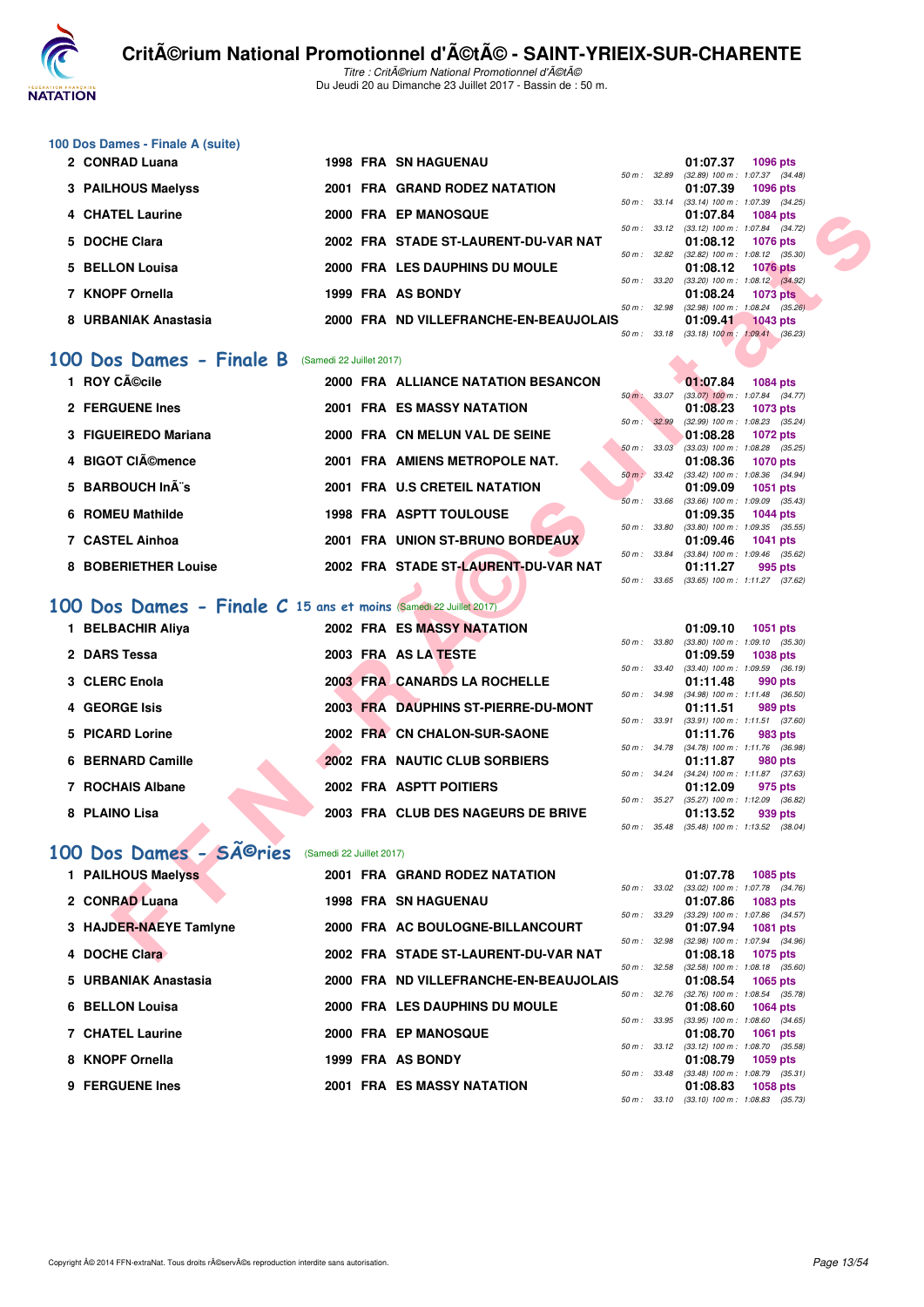

|     | 100 Dos Dames - Séries (suite) |                            |                                                                                                                                 |                                                                             |
|-----|--------------------------------|----------------------------|---------------------------------------------------------------------------------------------------------------------------------|-----------------------------------------------------------------------------|
|     | 10 ROY Cécile                  |                            | 2000 FRA ALLIANCE NATATION BESANCON<br>50 m: 33.43                                                                              | 01:08.92<br>1055 pts<br>$(33.43)$ 100 m : 1:08.92 $(35.49)$                 |
|     | 11 FIGUEIREDO Mariana          |                            | 2000 FRA CN MELUN VAL DE SEINE<br>50 m : 33.56                                                                                  | 01:09.10<br>1051 pts<br>$(33.56)$ 100 m : 1:09.10 $(35.54)$                 |
|     | <b>12 BOBERIETHER Louise</b>   |                            | 2002 FRA STADE ST-LAURENT-DU-VAR NAT<br>50 m : 32.98                                                                            | 01:09.12<br>1050 pts<br>$(32.98)$ 100 m : 1:09.12 $(36.14)$                 |
|     | 13 BIGOT CIémence              |                            | 2001 FRA AMIENS METROPOLE NAT.                                                                                                  | 01:09.13<br>1050 $pts$                                                      |
|     | 14 CASTEL Ainhoa               |                            | 50 m : 34.09<br>2001 FRA UNION ST-BRUNO BORDEAUX                                                                                | $(34.09)$ 100 m : 1:09.13 $(35.04)$<br>01:09.50<br><b>1040 pts</b>          |
|     | 15 ROMEU Mathilde              |                            | 50 m: 33.50<br><b>1998 FRA ASPTT TOULOUSE</b>                                                                                   | $(33.50)$ 100 m : 1:09.50 $(36.00)$<br>01:09.78<br><b>1033 pts</b>          |
| 16. | <b>BARBOUCH In A s</b>         |                            | 50 m : 33.72<br>2001 FRA U.S CRETEIL NATATION                                                                                   | $(33.72)$ 100 m : 1:09.78 $(36.06)$<br>01:09.80<br><b>1033 pts</b>          |
|     | 17 KOENIG Laura                |                            | 50 m : 33.88<br>2000 FRA TEAM STRASBOURG SNS-ASPTT-PCS                                                                          | $(33.88)$ 100 m : 1:09.80 $(35.92)$<br>01:09.98<br><b>1028 pts</b>          |
| 18  | <b>DARS Tessa</b>              |                            | 2003 FRA AS LA TESTE                                                                                                            | 50 m : 34.14 (34.14) 100 m : 1:09.98 (35.84)<br>01:10.07<br><b>1026 pts</b> |
|     | 19 CASBAS Charlotte            |                            | 50 m : 33.33<br><b>2001 FRA CERGY PONTOISE NATATION</b>                                                                         | $(33.33)$ 100 m : 1:10.07 $(36.74)$<br>01:10.08<br>1025 pts                 |
|     | 20 VAIDIE Jade                 |                            | 50 m: 34.57<br><b>2001 FRA ANGERS NATATION</b>                                                                                  | $(34.57)$ 100 m : 1:10.08 $(35.51)$<br>01:10.18<br>1023 pts                 |
| 21. | <b>LAITIER Eva</b>             |                            | 2001 FRA BLANC-MESNIL S.N                                                                                                       | 50 m : 33.95 (33.95) 100 m : 1:10.18 (36.23)<br>01:10.20<br><b>1022 pts</b> |
|     | 22 BELBACHIR Aliya             |                            | 50 m : 34.02<br>2002 FRA ES MASSY NATATION                                                                                      | $(34.02)$ 100 m : 1:10.20 $(36.18)$<br>01:10.32<br>1019 pts                 |
| 23. | <b>BELLAHCENE Ines</b>         |                            | 50 m : 33.59<br>2001 FRA AC VILLEPINTE                                                                                          | (33.59) 100 m: 1:10.32 (36.73)<br>01:11.02<br>1001 pts                      |
|     | 24 CLERC Enola                 |                            | 50 m : 33.89<br>2003 FRA CANARDS LA ROCHELLE                                                                                    | $(33.89)$ 100 m : 1:11.02 $(37.13)$<br>01:11.04<br><b>1001 pts</b>          |
| 25  | <b>ROCHAIS Albane</b>          |                            | 50 m : 34.64<br>2002 FRA ASPTT POITIERS                                                                                         | (34.64) 100 m: 1:11.04 (36.40)<br>01:11.61<br>987 pts                       |
|     | 26 PICARD Lorine               |                            | 50 m : 34.45<br>2002 FRA CN CHALON-SUR-SAONE                                                                                    | $(34.45)$ 100 m : 1:11.61 $(37.16)$<br>01:12.09<br>975 pts                  |
|     | 27 BERNARD Camille             |                            | 50 m : 34.29<br>2002 FRA NAUTIC CLUB SORBIERS                                                                                   | $(34.29)$ 100 m : 1:12.09 $(37.80)$<br>01:12.23<br>971 pts                  |
| 28  | <b>GEORGE Isis</b>             |                            | 50 m : 34.31<br>2003 FRA DAUPHINS ST-PIERRE-DU-MONT                                                                             | (34.31) 100 m: 1:12.23 (37.92)<br>01:12.43<br>966 pts                       |
|     | 29 PLAINO Lisa                 |                            | 50 m : 34.93<br>2003 FRA CLUB DES NAGEURS DE BRIVE                                                                              | (34.93) 100 m: 1:12.43 (37.50)<br>01:12.58<br>962 pts                       |
| 30  | <b>BERGER Paoline</b>          |                            | 50 m : 34.68<br>2002 FRA CN ST-MICHEL-SUR-ORGE                                                                                  | (34.68) 100 m: 1:12.58 (37.90)<br>01:12.69<br>960 pts                       |
|     | 31 MEGHEZ Mathilde             |                            | 50 m : 35.51<br>2003 FRA CS VITTEL                                                                                              | $(35.51)$ 100 m : 1:12.69 $(37.18)$<br>01:12.92<br>954 pts                  |
|     | 32 BIAVA Marie                 |                            | 50 m : 34.97<br><b>2002 FRA USB LONGWY NATATION</b>                                                                             | (34.97) 100 m : 1:12.92 (37.95)<br>01:13.16<br>948 pts                      |
|     | 33 COUZI Juliette              |                            | 50 m : 34.90<br>2003 FRA TOULOUSE OLYMPIQUE AÉRO                                                                                | $(34.90)$ 100 m : 1:13.16 $(38.26)$<br>01:13.22<br>946 pts                  |
|     | 34 ETIENNE Oriane              |                            | 50 m : 35.27<br>2002 FRA MONTPELLIER METROPOLE NATATION                                                                         | (35.27) 100 m: 1:13.22 (37.95)<br>01:14.56<br>914 pts                       |
|     | <b>BOUTOUIL Yasmeen</b>        |                            | 50 m : 35.28<br>1998 FRA CSM CLAMART                                                                                            | $(35.28)$ 100 m : 1:14.56 $(39.28)$<br>DNS dec                              |
|     |                                |                            |                                                                                                                                 |                                                                             |
|     | 200 Dos Dames - Finale A       | (Dimanche 23 Juillet 2017) |                                                                                                                                 |                                                                             |
|     | 1 BELLON Louisa                |                            | 2000 FRA LES DAUPHINS DU MOULE<br>50 m: 34.99 (34.99) 100 m: 1:11.28 (36.29) 150 m: 1:48.81 (37.53) 200 m: 2:24.37 (35.56)      | 02:24.37<br>1089 pts                                                        |
|     | 2 ROY CACcile                  |                            | 2000 FRA ALLIANCE NATATION BESANCON<br>50 m: 34.06 (34.06) 100 m: 1:10.01 (35.95) 150 m: 1:48.04 (38.03) 200 m: 2:24.68 (36.64) | 02:24.68<br>1085 pts                                                        |
|     | 3 HAJDER-NAEYE Tamlyne         |                            | 2000 FRA AC BOULOGNE-BILLANCOURT                                                                                                | 02:25.66<br><b>1072 pts</b>                                                 |
|     | 4 FERGUENE Ines                |                            | 50 m: 34.06 (34.06) 100 m: 1:10.35 (36.29) 150 m: 1:47.75<br>2001 FRA ES MASSY NATATION                                         | $(37.40)$ 200 m : 2:25.66 $(37.91)$<br>02:26.64<br>1059 pts                 |
|     | 5 DUBARRY Chiara               |                            | 50 m: 35.13 (35.13) 100 m: 1:12.32 (37.19) 150 m: 1:49.67<br>2001 FRA CN MARSEILLE                                              | (37.35) 200 m : 2:26.64 (36.97)<br>02:27.92<br>1042 pts                     |
|     | 6 KNOPF Ornella                |                            | 50 m: 34.86 (34.86) 100 m: 1:12.05 (37.19) 150 m: 1:50.43<br>1999 FRA AS BONDY                                                  | (38.38) 200 m : 2:27.92 (37.49)<br>02:28.30<br><b>1037 pts</b>              |
|     | 7 CASTEL Ainhoa                |                            | 50 m : 34.97 (34.97) 100 m : 1:12.45 (37.48) 150 m : 1:50.55<br>2001 FRA UNION ST-BRUNO BORDEAUX                                | $(38.10)$ 200 m : 2:28.30 $(37.75)$<br>02:29.21<br><b>1026 pts</b>          |
|     |                                |                            | 50 m: 35.19 (35.19) 100 m: 1:12.18 (36.99) 150 m: 1:50.42 (38.24) 200 m: 2:29.21 (38.79)                                        |                                                                             |

#### **[200 Dos Dames - Finale B](http://www.ffnatation.fr/webffn/resultats.php?idact=nat&go=epr&idcpt=47489&idepr=13)** (Dimanche 23 Juillet 2017)

| 1 PAILHOUS Maelyss |  |
|--------------------|--|
|--------------------|--|

**8 BIGOT Clémence 2001 FRA AMIENS METROPOLE NAT. 02:30.37 1011 pts**

**2001 FRA GRAND RODEZ NATATION 02:26.82 1057 pts** 50 m : 33.57 (33.57) 100 m : 1:10.52 (36.95) 150 m : 1:48.68 (38.16) 200 m : 2:26.82 (38.14)

50 m : 35.26 (35.26) 100 m : 1:12.70 (37.44) 150 m : 1:51.88 (39.18) 200 m : 2:30.37 (38.49)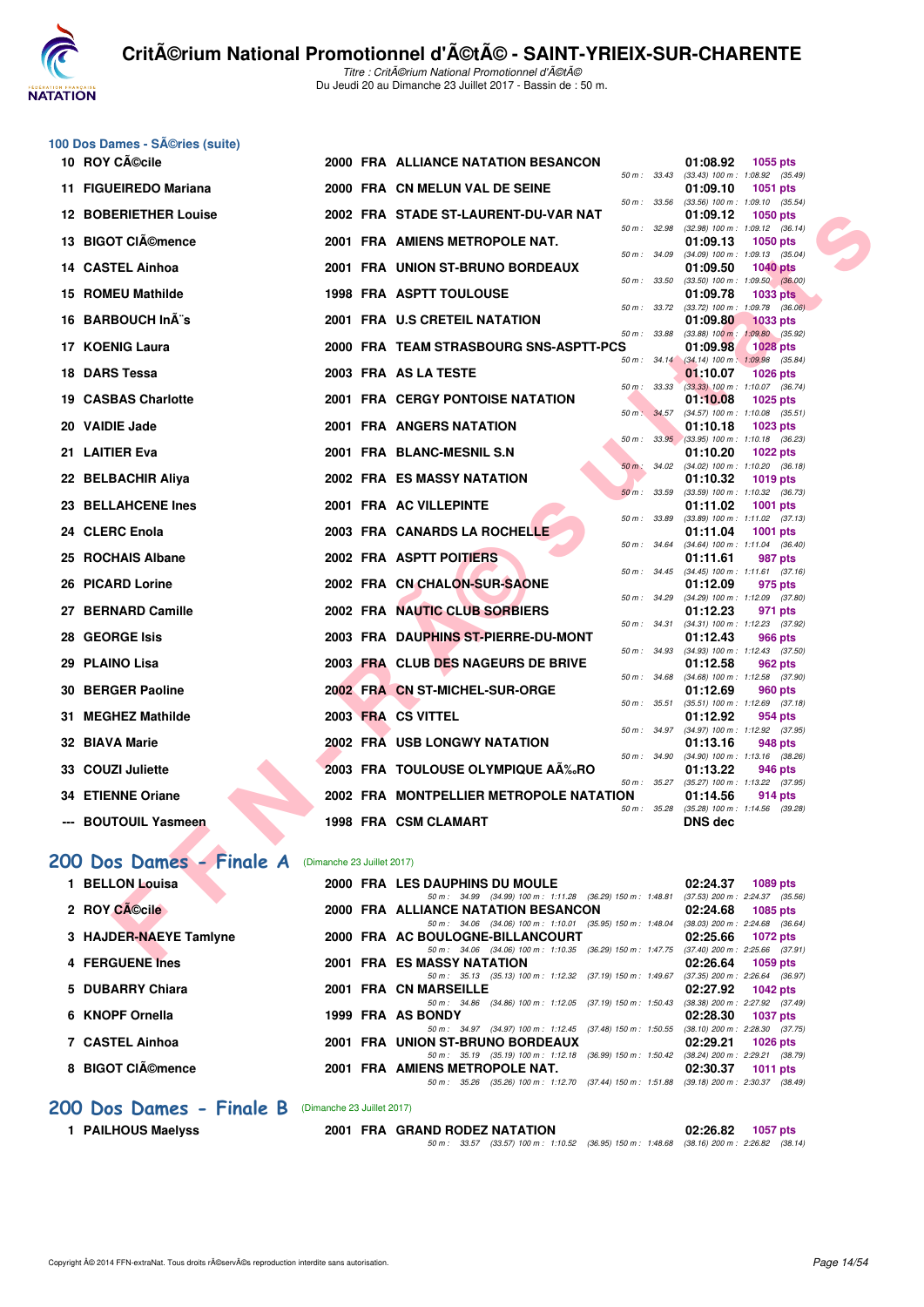

Titre : CritA©rium National Promotionnel d'A©tA© Du Jeudi 20 au Dimanche 23 Juillet 2017 - Bassin de : 50 m.

#### **200 Dos Dames - Finale B (suite)**

| 2 FIGUEIREDO Mariana                                                  |  | 2000 FRA CN MELUN VAL DE SEINE                                  | 02:28.14 | 1039 pts                            |
|-----------------------------------------------------------------------|--|-----------------------------------------------------------------|----------|-------------------------------------|
|                                                                       |  | 50 m: 34.93 (34.93) 100 m: 1:12.47 (37.54) 150 m: 1:51.10       |          | $(38.63)$ 200 m : 2:28.14 $(37.04)$ |
| 3 FOUMANN Laureen                                                     |  | 2003 FRA CNIC LES SQUALES                                       | 02:30.66 | <b>1007 pts</b>                     |
|                                                                       |  | 50 m: 35.45 (35.45) 100 m: 1:12.55 (37.10) 150 m: 1:51.77       |          | $(39.22)$ 200 m : 2:30.66 $(38.89)$ |
| 4 URBANIAK Anastasia                                                  |  | 2000 FRA ND VILLEFRANCHE-EN-BEAUJOLAIS                          | 02:31.21 | $1000$ pts                          |
|                                                                       |  | 50 m : 33.98 (33.98) 100 m : 1:11.96 (37.98) 150 m : 1:51.74    |          | $(39.78)$ 200 m : 2:31.21 $(39.47)$ |
| 5 GHILARDI Carla                                                      |  | 2001 FRA CN CA% VENNES ALA^S                                    | 02:31.55 | 996 pts                             |
|                                                                       |  | 50 m: 36.08 (36.08) 100 m: 1:14.23 (38.15) 150 m: 1:52.96       |          | $(38.73)$ 200 m : 2:31.55 $(38.59)$ |
| 5 BELBACHIR Aliya                                                     |  | <b>2002 FRA ES MASSY NATATION</b>                               | 02:31.55 | 996 pts                             |
|                                                                       |  | 50 m: 35.61 (35.61) 100 m: 1:14.10 (38.49) 150 m: 1:53.62       |          | $(39.52)$ 200 m : 2:31.55 $(37.93)$ |
| <b>7 CHATEL Laurine</b>                                               |  | 2000 FRA EP MANOSQUE                                            | 02:32.04 | 989 pts                             |
|                                                                       |  | 50 m: 34.43 (34.43) 100 m: 1:11.89 (37.46) 150 m: 1:52.11       |          | $(40.22)$ 200 m : 2:32.04 $(39.93)$ |
| 8 ROMEU Mathilde                                                      |  | <b>1998 FRA ASPTT TOULOUSE</b>                                  | 02:33.93 | 966 pts                             |
|                                                                       |  | (35.16) 100 m : 1:13.41 (38.25) 150 m : 1:53.51<br>50 m : 35.16 |          | $(40.10)$ 200 m : 2:33.93 $(40.42)$ |
|                                                                       |  |                                                                 |          |                                     |
| 200 Dos Dames - Finale $C$ 15 ans et moins (Dimanche 23 Juillet 2017) |  |                                                                 |          |                                     |
| 1 BERGER Paoline                                                      |  | 2002 FRA CN ST-MICHEL-SUR-ORGE                                  | 02:31.03 | 1002 pts                            |
|                                                                       |  |                                                                 |          |                                     |

|                    |  |                                    |  | 50 m: 35.90 (35.90) 100 m: 1:14.13 (38.23) 150 m: 1:53.03 (38.90) 200 m: 2:31.03 (38.00) |                                     |         |
|--------------------|--|------------------------------------|--|------------------------------------------------------------------------------------------|-------------------------------------|---------|
| 2 COUZI Juliette   |  | 2003 FRA TOULOUSE OLYMPIQUE AA%-RO |  |                                                                                          | 02:31.48                            | 997 pts |
|                    |  | 50 m: 35.88                        |  | $(35.88)$ 100 m : 1:15.19 $(39.31)$ 150 m : 1:53.85                                      | $(38.66)$ 200 m : 2:31.48 $(37.63)$ |         |
| 3 BENLEKBIR Kah©na |  | 2002 FRA AS BONDY                  |  |                                                                                          | 02:31.55                            | 996 pts |
|                    |  | $50 m$ : $36.51$                   |  | $(36.51)$ 100 m: 1:14.84 $(38.33)$ 150 m: 1:53.97 $(39.13)$ 200 m: 2:31.55 $(37.58)$     |                                     |         |
| 4 DARS Tessa       |  | 2003 FRA AS LA TESTE               |  |                                                                                          | 02:31.83                            | 992 pts |
|                    |  | 50 m : 35.39                       |  | $(35.39)$ 100 m : 1:13.72 $(38.33)$ 150 m : 1:52.82                                      | $(39.10)$ 200 m : 2:31.83 $(39.01)$ |         |
| 5 BERNARD Camille  |  | 2002 FRA NAUTIC CLUB SORBIERS      |  |                                                                                          | 02:32.66                            | 982 pts |
|                    |  |                                    |  | 50 m: 35.43 (35.43) 100 m: 1:13.45 (38.02) 150 m: 1:53.63                                | $(40.18)$ 200 m : 2:32.66 $(39.03)$ |         |
| 6 CLERC Enola      |  | 2003 FRA CANARDS LA ROCHELLE       |  |                                                                                          | 02:33.30                            | 973 pts |
|                    |  | 50 m : 36.59                       |  | $(36.59)$ 100 m : 1:14.85 $(38.26)$ 150 m : 1:54.53                                      | $(39.68)$ 200 m : 2:33.30 $(38.77)$ |         |
| 7 MEGHEZ Mathilde  |  | 2003 FRA CS VITTEL                 |  |                                                                                          | 02:34.80                            | 955 pts |
|                    |  |                                    |  | 50 m: 37.00 (37.00) 100 m: 1:16.43 (39.43) 150 m: 1:56.01 (39.58) 200 m: 2:34.80 (38.79) |                                     |         |
| 8 PLAINO Lisa      |  | 2003 FRA CLUB DES NAGEURS DE BRIVE |  |                                                                                          | 02:35.91                            | 941 pts |
|                    |  |                                    |  | 50 m: 35.78 (35.78) 100 m: 1:14.92 (39.14) 150 m: 1:56.00 (41.08) 200 m: 2:35.91 (39.91) |                                     |         |

## 200 Dos Dames - SÃ<sup>©</sup>ries (Dimanche 23 Juillet 2017)

| 4 URBANIAK Anastasia                                                       |  | 2000 FRA ND VILLEFRANCHE-EN-BEAUJOLAIS                                                                                                | 02:31.21 | <b>1000 pts</b>   |
|----------------------------------------------------------------------------|--|---------------------------------------------------------------------------------------------------------------------------------------|----------|-------------------|
| 5 GHILARDI Carla                                                           |  | 50 m: 33.98 (33.98) 100 m: 1:11.96 (37.98) 150 m: 1:51.74 (39.78) 200 m: 2:31.21 (39.47)<br>2001 FRA CN CA‰VENNES ALA^S               | 02:31.55 | 996 pts           |
| 5 BELBACHIR Aliya                                                          |  | 50 m: 36.08 (36.08) 100 m: 1:14.23 (38.15) 150 m: 1:52.96 (38.73) 200 m: 2:31.55 (38.59)<br>2002 FRA ES MASSY NATATION                | 02:31.55 | 996 pts           |
| <b>7 CHATEL Laurine</b>                                                    |  | 50 m: 35.61 (35.61) 100 m: 1:14.10 (38.49) 150 m: 1:53.62 (39.52) 200 m: 2:31.55 (37.93)<br>2000 FRA EP MANOSQUE                      | 02:32.04 | 989 pts           |
|                                                                            |  | 50 m: 34.43 (34.43) 100 m: 1:11.89 (37.46) 150 m: 1:52.11 (40.22) 200 m: 2:32.04 (39.93)                                              |          |                   |
| 8 ROMEU Mathilde                                                           |  | <b>1998 FRA ASPTT TOULOUSE</b><br>50 m: 35.16 (35.16) 100 m: 1:13.41 (38.25) 150 m: 1:53.51 (40.10) 200 m: 2:33.93 (40.42)            | 02:33.93 | 966 pts           |
|                                                                            |  |                                                                                                                                       |          |                   |
| 00 Dos Dames - Finale $C$ 15 ans et moins (Dimanche 23 Juillet 2017)       |  |                                                                                                                                       |          |                   |
| 1 BERGER Paoline                                                           |  | 2002 FRA CN ST-MICHEL-SUR-ORGE<br>50 m: 35.90 (35.90) 100 m: 1:14.13 (38.23) 150 m: 1:53.03 (38.90) 200 m: 2:31.03 (38.00)            | 02:31.03 | $1002$ pts        |
| 2 COUZI Juliette                                                           |  | 2003 FRA TOULOUSE OLYMPIQUE AA‰RO<br>50 m: 35.88 (35.88) 100 m: 1:15.19 (39.31) 150 m: 1:53.85 (38.66) 200 m: 2:31.48 (37.63)         | 02:31.48 | 997 pts           |
| 3 BENLEKBIR Kah©na                                                         |  | 2002 FRA AS BONDY                                                                                                                     | 02:31.55 | 996 pts           |
| 4 DARS Tessa                                                               |  | 50 m: 36.51 (36.51) 100 m: 1:14.84 (38.33) 150 m: 1:53.97 (39.13) 200 m: 2:31.55 (37.58)<br>2003 FRA AS LA TESTE                      | 02:31.83 | 992 pts           |
| 5 BERNARD Camille                                                          |  | 50 m: 35.39 (35.39) 100 m: 1:13.72 (38.33) 150 m: 1:52.82 (39.10) 200 m: 2:31.83 (39.01)<br>2002 FRA NAUTIC CLUB SORBIERS             | 02:32.66 | 982 pts           |
|                                                                            |  | 50 m: 35.43 (35.43) 100 m: 1:13.45 (38.02) 150 m: 1:53.63 (40.18) 200 m: 2:32.66 (39.03)                                              |          |                   |
| 6 CLERC Enola                                                              |  | 2003 FRA CANARDS LA ROCHELLE<br>50 m: 36.59 (36.59) 100 m: 1:14.85 (38.26) 150 m: 1:54.53 (39.68) 200 m: 2:33.30 (38.77)              | 02:33.30 | 973 pts           |
| 7 MEGHEZ Mathilde                                                          |  | 2003 FRA CS VITTEL                                                                                                                    | 02:34.80 | 955 pts           |
|                                                                            |  | 50 m: 37.00 (37.00) 100 m: 1:16.43 (39.43) 150 m: 1:56.01 (39.58) 200 m: 2:34.80 (38.79)                                              |          |                   |
| 8 PLAINO Lisa                                                              |  | 2003 FRA CLUB DES NAGEURS DE BRIVE<br>50 m: 35.78 (35.78) 100 m: 1:14.92 (39.14) 150 m: 1:56.00 (41.08) 200 m: 2:35.91 (39.91)        | 02:35.91 | 941 pts           |
| 00 Dos Dames - $S\widetilde{A}^{\bigcirc}$ ries (Dimanche 23 Juillet 2017) |  |                                                                                                                                       |          |                   |
| 1 ROY Cécile                                                               |  | 2000 FRA ALLIANCE NATATION BESANCON                                                                                                   |          |                   |
|                                                                            |  | 50 m: 34.48 (34.48) 100 m: 1:11.30 (36.82) 150 m: 1:49.44 (38.14) 200 m: 2:26.43 (36.99)                                              |          | 02:26.43 1062 pts |
| 2 HAJDER-NAEYE Tamlyne                                                     |  | 2000 FRA AC BOULOGNE-BILLANCOURT                                                                                                      | 02:26.51 | 1061 pts          |
| 3 BELLON Louisa                                                            |  | 50 m : 34.45 (34.45) 100 m : 1:11.19 (36.74) 150 m : 1:48.80 (37.61) 200 m : 2:26.51 (37.71)<br><b>2000 FRA LES DAUPHINS DU MOULE</b> | 02:27.64 | 1046 pts          |
| 4 BIGOT CIémence                                                           |  | 50 m: 34.83 (34.83) 100 m: 1:12.39 (37.56) 150 m: 1:49.97 (37.58) 200 m: 2:27.64 (37.67)<br>2001 FRA AMIENS METROPOLE NAT.            | 02:28.01 | <b>1041 pts</b>   |
|                                                                            |  | 50 m: 35.42 (35.42) 100 m: 1:12.35 (36.93) 150 m: 1:50.81 (38.46) 200 m: 2:28.01 (37.20)                                              |          |                   |
| 5 CASTEL Ainhoa                                                            |  | 2001 FRA UNION ST-BRUNO BORDEAUX<br>50 m: 35.33 (35.33) 100 m: 1:12.77 (37.44) 150 m: 1:51.15 (38.38) 200 m: 2:28.92 (37.77)          | 02:28.92 | 1029 pts          |
| 6 KNOPF Ornella                                                            |  | 1999 FRA AS BONDY<br>50 m: 34.70 (34.70) 100 m: 1:12.24 (37.54) 150 m: 1:50.59 (38.35) 200 m: 2:29.37 (38.78)                         | 02:29.37 | <b>1024 pts</b>   |
| 7 DUBARRY Chiara                                                           |  | 2001 FRA CN MARSEILLE                                                                                                                 | 02:29.90 | 1017 pts          |
| 8 FERGUENE Ines                                                            |  | 50 m: 35.34 (35.34) 100 m: 1:12.75 (37.41) 150 m: 1:51.71 (38.96) 200 m: 2:29.90 (38.19)<br><b>2001 FRA ES MASSY NATATION</b>         | 02:30.20 | 1013 pts          |
|                                                                            |  | 50 m: 34.78 (34.78) 100 m: 1:12.48 (37.70) 150 m: 1:51.71 (39.23) 200 m: 2:30.20 (38.49)                                              |          |                   |
| 9 ROMEU Mathilde                                                           |  | <b>1998 FRA ASPTT TOULOUSE</b><br>50 m: 34.63 (34.63) 100 m: 1:11.30 (36.67) 150 m: 1:50.38 (39.08) 200 m: 2:30.75 (40.37)            | 02:30.75 | 1006 pts          |
| 10 KOENIG Laura                                                            |  | 2000 FRA TEAM STRASBOURG SNS-ASPTT-PCS                                                                                                | 02:31.06 | 1002 pts          |
| 11 PAILHOUS Maelyss                                                        |  | 50 m: 36.01 (36.01) 100 m: 1:14.44 (38.43) 150 m: 1:53.24 (38.80) 200 m: 2:31.06 (37.82)<br>2001 FRA GRAND RODEZ NATATION             | 02:31.59 | 995 pts           |
| <b>12 CHATEL Laurine</b>                                                   |  | 50 m: 35.64 (35.64) 100 m: 1:14.16 (38.52) 150 m: 1:53.79 (39.63) 200 m: 2:31.59 (37.80)<br>2000 FRA EP MANOSQUE                      | 02:31.74 | 993 pts           |
|                                                                            |  | 50 m: 35.96 (35.96) 100 m: 1:14.58 (38.62) 150 m: 1:53.28 (38.70) 200 m: 2:31.74 (38.46)                                              |          |                   |
| 13 URBANIAK Anastasia                                                      |  | 2000 FRA ND VILLEFRANCHE-EN-BEAUJOLAIS<br>50 m: 35.09 (35.09) 100 m: 1:13.83 (38.74) 150 m: 1:52.51 (38.68) 200 m: 2:32.21 (39.70)    | 02:32.21 | 987 pts           |
| 14 FIGUEIREDO Mariana                                                      |  | 2000 FRA CN MELUN VAL DE SEINE                                                                                                        | 02:32.28 | 986 pts           |
| 15 FOUMANN Laureen                                                         |  | 50 m: 35.74 (35.74) 100 m: 1:13.99 (38.25) 150 m: 1:53.65 (39.66) 200 m: 2:32.28 (38.63)<br>2003 FRA CNIC LES SQUALES                 | 02:32.48 | 984 pts           |
| 16 GHILARDI Carla                                                          |  | 50 m: 35.66 (35.66) 100 m: 1:13.32 (37.66) 150 m: 1:52.90 (39.58) 200 m: 2:32.48 (39.58)<br>2001 FRA CN CA‰VENNES ALA^S               | 02:32.88 | 979 pts           |
|                                                                            |  | 50 m: 36.82 (36.82) 100 m: 1:15.36 (38.54) 150 m: 1:54.46 (39.10) 200 m: 2:32.88 (38.42)                                              |          |                   |
| 17 BELBACHIR Aliya                                                         |  | 2002 FRA ES MASSY NATATION<br>50 m: 35.87 (35.87) 100 m: 1:15.35 (39.48) 150 m: 1:55.27 (39.92) 200 m: 2:33.52 (38.25)                | 02:33.52 | 971 pts           |
| 18 BERGER Paoline                                                          |  | 2002 FRA CN ST-MICHEL-SUR-ORGE                                                                                                        | 02:33.56 | 970 pts           |
| 19 TOUZÉ LénaÃ <sup>-</sup> ck                                             |  | 50 m: 36.08 (36.08) 100 m: 1:14.79 (38.71) 150 m: 1:54.33 (39.54) 200 m: 2:33.56 (39.23)<br>2001 FRA ESPA‰RANCE VAILLANTE GRANVILLE   | 02:33.61 | 970 pts           |
|                                                                            |  | 50 m: 35.45 (35.45) 100 m: 1:14.33 (38.88) 150 m: 1:54.56 (40.23) 200 m: 2:33.61 (39.05)                                              |          |                   |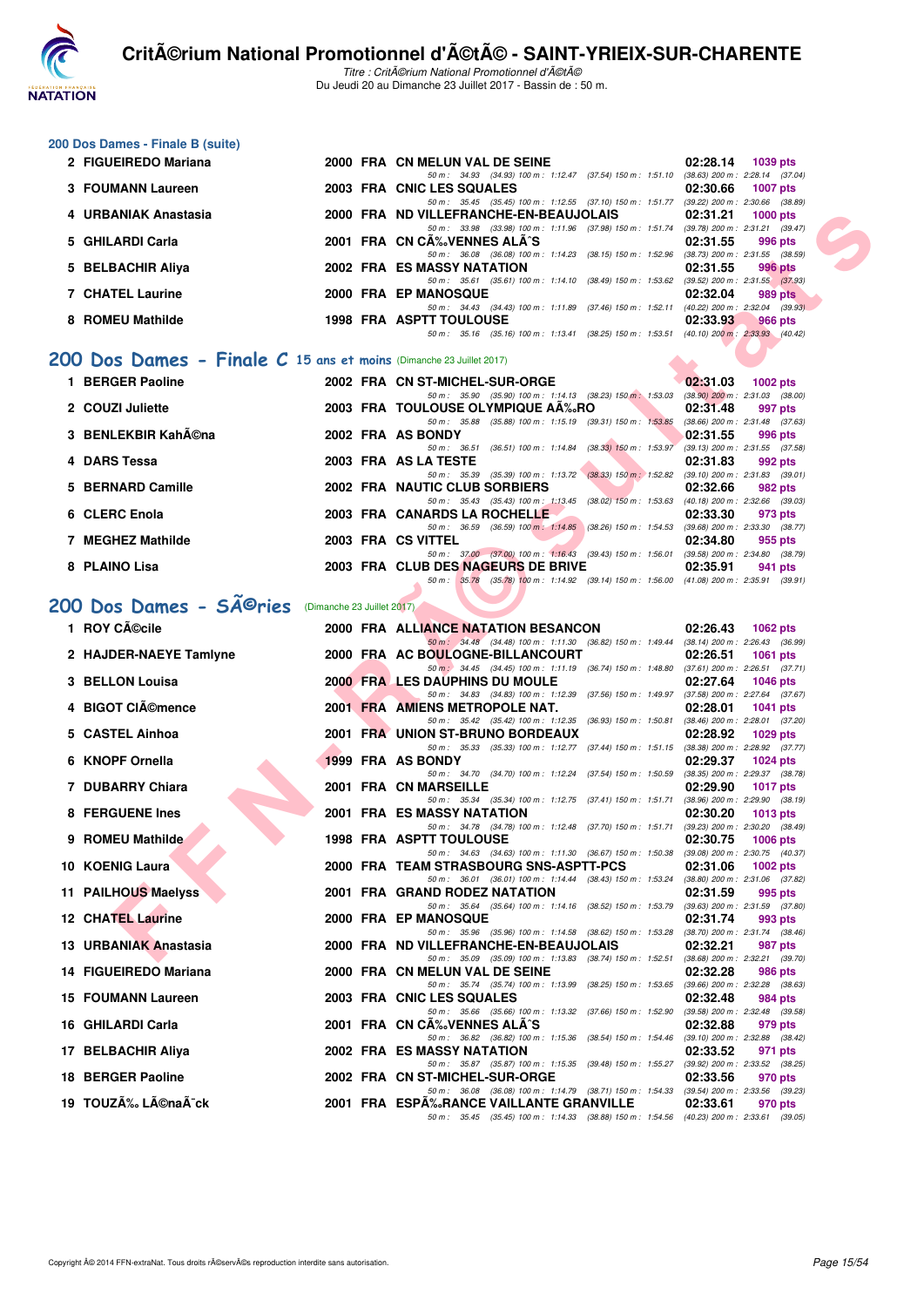

Titre : Critérium National Promotionnel d'été Du Jeudi 20 au Dimanche 23 Juillet 2017 - Bassin de : 50 m.

#### 200 Dos Dames - Séries (suite)

|   | 20 DARS Tessa                                                         |                            | 2003 FRA AS LA TESTE                                                                                                           | 02:34.00 | 965 pts                                        |
|---|-----------------------------------------------------------------------|----------------------------|--------------------------------------------------------------------------------------------------------------------------------|----------|------------------------------------------------|
|   | 21 SCHLIENGER Raphaelle                                               |                            | 50 m: 35.39 (35.39) 100 m: 1:13.93 (38.54) 150 m: 1:53.79<br><b>1996 FRA VILLEURBANNE NATATION</b>                             | 02:34.04 | $(39.86)$ 200 m : 2:34.00 $(40.21)$<br>964 pts |
|   | 22 BENLEKBIR Kah©na                                                   |                            | 50 m: 35.80 (35.80) 100 m: 1:14.37 (38.57) 150 m: 1:53.88                                                                      |          | $(39.51)$ 200 m : 2:34.04 $(40.16)$            |
|   |                                                                       |                            | 2002 FRA AS BONDY<br>50 m: 36.44 (36.44) 100 m: 1:15.50 (39.06) 150 m: 1:55.06 (39.56) 200 m: 2:34.44 (39.38)                  | 02:34.44 | 959 pts                                        |
|   | 23 BERNARD Camille                                                    |                            | 2002 FRA NAUTIC CLUB SORBIERS                                                                                                  | 02:34.47 | 959 pts<br>(40.37) 200 m : 2:34.47 (40.22)     |
|   | 24 CLERC Enola                                                        |                            | 50 m: 35.43 (35.43) 100 m: 1:13.88 (38.45) 150 m: 1:54.25<br>2003 FRA CANARDS LA ROCHELLE                                      | 02:35.24 | 949 pts                                        |
|   | 25 COUZI Juliette                                                     |                            | 50 m: 36.68 (36.68) 100 m: 1:15.62 (38.94) 150 m: 1:55.35 (39.73) 200 m: 2:35.24 (39.89)<br>2003 FRA TOULOUSE OLYMPIQUE AA‰RO  | 02:36.60 | 932 pts                                        |
|   | 26 PLAINO Lisa                                                        |                            | 50 m: 36.50 (36.50) 100 m: 1:16.13 (39.63) 150 m: 1:56.23<br>2003 FRA CLUB DES NAGEURS DE BRIVE                                | 02:37.35 | $(40.10)$ 200 m : 2:36.60 $(40.37)$<br>923 pts |
|   | 27 PETEYTAS Emilie                                                    |                            | 50 m: 36.54 (36.54) 100 m: 1:15.97 (39.43) 150 m: 1:57.60 (41.63) 200 m: 2:37.35 (39.75)<br>2000 FRA CLUB DES NAGEURS DE BRIVE | 02:37.68 | 919 pts                                        |
|   |                                                                       |                            | 50 m: 35.73 (35.73) 100 m: 1:15.04 (39.31) 150 m: 1:56.97                                                                      |          | $(41.93)$ 200 m : 2:37.68 $(40.71)$            |
|   | 28 MEGHEZ Mathilde                                                    |                            | 2003 FRA CS VITTEL<br>50 m : 36.71 (36.71) 100 m : 1:15.99 (39.28) 150 m : 1:57.48                                             | 02:37.95 | 916 pts<br>$(41.49)$ 200 m : 2:37.95 $(40.47)$ |
|   | 29 VIALLE Jehanne                                                     |                            | 2002 FRA ASPTT LIMOGES<br>50 m: 37.06 (37.06) 100 m: 1:16.65 (39.59) 150 m: 1:57.92                                            | 02:38.24 | 912 pts<br>(41.27) 200 m : 2:38.24 (40.32)     |
|   | 30 JOLY Lou                                                           |                            | 2003 FRA DINARD OLYMPIQUE N                                                                                                    | 02:43.32 | 851 pts                                        |
|   | --- BOUTOUIL Yasmeen                                                  |                            | 50 m: 38.04 (38.04) 100 m: 1:18.16 (40.12) 150 m: 2:01.11 (42.95) 200 m: 2:43.32 (42.21)<br>1998 FRA CSM CLAMART               | DNS dec  |                                                |
|   |                                                                       |                            |                                                                                                                                |          |                                                |
| O | Brasse Dames - Finale A                                               | (Vendredi 21 Juillet 2017) |                                                                                                                                |          |                                                |
|   | 1 CHEMOUNI Lison                                                      |                            | 1998 FRA NAUTIC CLUB NAZMES                                                                                                    | 00:34.01 | 1151 pts                                       |
|   | 2 BEUVE Julie                                                         |                            | 2001 FRA COTENTIN NATATION                                                                                                     | 00:34.33 | 1133 pts                                       |
|   | 3 PELLERIN Pauline                                                    |                            | 1991 FRA US ST-EGRANE                                                                                                          | 00:34.41 | 1129 pts                                       |
|   | 4 MAUREL Sarah                                                        |                            | 2001 FRA MONTPELLIER METROPOLE NATATION                                                                                        | 00:35.06 | 1095 pts                                       |
|   | 5 CARRERE Lea                                                         |                            | 2000 FRA DAUPHINS BAGNA RES-DE-BIGORRE                                                                                         | 00:35.23 | <b>1086 pts</b>                                |
|   | 6 DELOUES Julia                                                       |                            | 2001 FRA ASPTT TOULOUSE                                                                                                        | 00:35.63 | 1065 pts                                       |
|   | 7 BLANCHARD Maelle                                                    |                            | 2001 FRA AAS SARCELLES NATATION 95                                                                                             | 00:35.70 | 1061 pts                                       |
|   | 8 POTIER Coline                                                       |                            | 2001 FRA COULOMMIERS NATATION                                                                                                  | 00:35.74 | 1059 pts                                       |
|   |                                                                       |                            |                                                                                                                                |          |                                                |
|   | <b>O Brasse Dames - Finale B</b>                                      | (Vendredi 21 Juillet 2017) |                                                                                                                                |          |                                                |
|   | 1 LASSERRE Elsa                                                       |                            | 2000 FRA CN CUGNAUX                                                                                                            | 00:35.32 | 1081 pts                                       |
|   | 2 JOFFROY Amandine                                                    |                            | 2000 FRA CN SÉZANNE                                                                                                            | 00:35.38 | 1078 pts                                       |
|   | <b>3 CHAVANNE Audrie</b>                                              |                            | 1997 FRA CN ST-MICHEL-SUR-ORGE                                                                                                 | 00:35.48 | <b>1073 pts</b>                                |
|   | 4 CREMAS Claire                                                       |                            | <b>2001 FRA CERGY PONTOISE NATATION</b>                                                                                        | 00:35.59 | <b>1067 pts</b>                                |
|   | 5 CORDIER Alexandra                                                   |                            | 1999 FRA STADE OLYMPIQUE CHAMBA%RY                                                                                             | 00:35.73 | <b>1060 pts</b>                                |
|   | <b>6 FONTAINE Elise</b>                                               |                            | 2000 FRA CHARLEVILLE-MĉZIÄ^RES NATATION                                                                                        | 00:35.77 | 1058 pts                                       |
|   | <b>7 DEMARVILLE ChioA©</b>                                            |                            | <b>2000 FRA ANGOULEME N CHARENTE</b>                                                                                           | 00:35.81 | 1056 pts                                       |
|   | <b>8 SCHNEIDER Axelle</b>                                             |                            | 2003 FRA CASTRES SPORTS NAUTIQUES                                                                                              | 00:36.47 | <b>1022 pts</b>                                |
|   | 10 Brasse Dames - Finale C 15 ans et moins (Vendredi 21 Juillet 2017) |                            |                                                                                                                                |          |                                                |
|   | 1 BOUGLON Maxine                                                      |                            |                                                                                                                                |          |                                                |
|   |                                                                       |                            | 2003 FRA BORDEAUX A%TUDIANTS CLUB                                                                                              | 00:36.06 | 1043 pts                                       |
|   | 2 PORADA Chloe                                                        |                            | 2003 FRA CN NEVERS                                                                                                             | 00:36.22 | 1035 pts                                       |
|   | 3 PELLETREAU Amelie                                                   |                            | 2002 FRA CHOLET NATATION                                                                                                       | 00:36.23 | <b>1034 pts</b>                                |
|   | 4 FERRI Elsa                                                          |                            | 2003 FRA CHASSIEU NATATION                                                                                                     | 00:36.64 | <b>1013 pts</b>                                |
|   | 5 LASSEVILS Isaure                                                    |                            | 2003 FRA SA MA‰RIGNAC                                                                                                          | 00:36.67 | 1012 pts                                       |

#### **[50 Brasse Dames - Finale A](http://www.ffnatation.fr/webffn/resultats.php?idact=nat&go=epr&idcpt=47489&idepr=21)** (Vendredi 21 Juillet 2017)

| 1 CHEMOUNI Lison   | 1998 FRA NAUTIC CLUB NÃŽMES             | 00:34.01<br>1151 pts |
|--------------------|-----------------------------------------|----------------------|
| 2 BEUVE Julie      | <b>2001 FRA COTENTIN NATATION</b>       | 00:34.33<br>1133 pts |
| 3 PELLERIN Pauline | 1991 FRA US ST-EGRÃ VE                  | 00:34.41<br>1129 pts |
| 4 MAUREL Sarah     | 2001 FRA MONTPELLIER METROPOLE NATATION | 00:35.06<br>1095 pts |
| 5 CARRERE Lea      | 2000 FRA DAUPHINS BAGNA RES-DE-BIGORRE  | 00:35.23<br>1086 pts |
| 6 DELOUES Julia    | 2001 FRA ASPTT TOULOUSE                 | 00:35.63<br>1065 pts |
| 7 BLANCHARD Maelle | 2001 FRA AAS SARCELLES NATATION 95      | 00:35.70<br>1061 pts |
| 8 POTIER Coline    | <b>FRA COULOMMIERS NATATION</b><br>2001 | 00:35.74<br>1059 pts |
|                    |                                         |                      |

## **[50 Brasse Dames - Finale B](http://www.ffnatation.fr/webffn/resultats.php?idact=nat&go=epr&idcpt=47489&idepr=21)** (Vendredi 21 Juillet 2017)

| 1 LASSERRE Elsa          |  |  | <b>2000 FRA CN CUGNAUX</b>              | 00:35.32 | <b>1081 pts</b> |
|--------------------------|--|--|-----------------------------------------|----------|-----------------|
| 2 JOFFROY Amandine       |  |  | 2000 FRA CN SÉZANNE                     | 00:35.38 | 1078 pts        |
| <b>3 CHAVANNE Audrie</b> |  |  | 1997 FRA CN ST-MICHEL-SUR-ORGE          | 00:35.48 | 1073 pts        |
| 4 CREMAS Claire          |  |  | <b>2001 FRA CERGY PONTOISE NATATION</b> | 00:35.59 | <b>1067 pts</b> |
| 5 CORDIER Alexandra      |  |  | 1999 FRA STADE OLYMPIQUE CHAMBÉRY       | 00:35.73 | 1060 pts        |
| <b>6 FONTAINE Elise</b>  |  |  | 2000 FRA CHARLEVILLE-MÉZIÃ^RES NATATION | 00:35.77 | 1058 pts        |
| 7 DEMARVILLE Chloé       |  |  | 2000 FRA ANGOULEME N CHARENTE           | 00:35.81 | 1056 pts        |
| 8 SCHNEIDER Axelle       |  |  | 2003 FRA CASTRES SPORTS NAUTIQUES       | 00:36.47 | <b>1022 pts</b> |

#### **[50 Brasse Dames - Finale C](http://www.ffnatation.fr/webffn/resultats.php?idact=nat&go=epr&idcpt=47489&idepr=21) 15 ans et moins** (Vendredi 21 Juillet 2017)

| 1 BOUGLON Maxine    |  | 2003 FRA BORDEAUX A%TUDIANTS CLUB | 00:36.06 | 1043 pts        |
|---------------------|--|-----------------------------------|----------|-----------------|
| 2 PORADA Chloe      |  | 2003 FRA CN NEVERS                | 00:36.22 | 1035 pts        |
| 3 PELLETREAU Amelie |  | 2002 FRA CHOLET NATATION          | 00:36.23 | 1034 pts        |
| 4 FERRI Elsa        |  | <b>2003 FRA CHASSIEU NATATION</b> | 00:36.64 | 1013 pts        |
| 5 LASSEVILS Isaure  |  | 2003 FRA SA MÉRIGNAC              | 00:36.67 | 1012 pts        |
| 6 GODDÉ Apolline    |  | 2003 FRA CN AVRANCHES             | 00:36.77 | <b>1007 pts</b> |
| 7 GIRAUDEAU Melina  |  | 2003 FRA BIARRITZ OLYMPIQUE       | 00:37.10 | 990 pts         |
| 8 LENGLET Nolwenn   |  | 2002 FRA ES MASSY NATATION        | 00:37.19 | 986 pts         |
|                     |  |                                   |          |                 |

# 50 Brasse Dames - SÃ<sup>©</sup>ries (Vendredi 21 Juillet 2017)

| 1 CHEMOUNI Lison   | 1998 FRA NAUTIC CLUB NAŽMES       | 00:33.74 1165 pts |          |
|--------------------|-----------------------------------|-------------------|----------|
| 2 PELLERIN Pauline | 1991 FRA US ST-EGRÃ^VE            | 00:35.03          | 1096 pts |
| 3 BEUVE Julie      | <b>2001 FRA COTENTIN NATATION</b> | 00:35.04          | 1096 pts |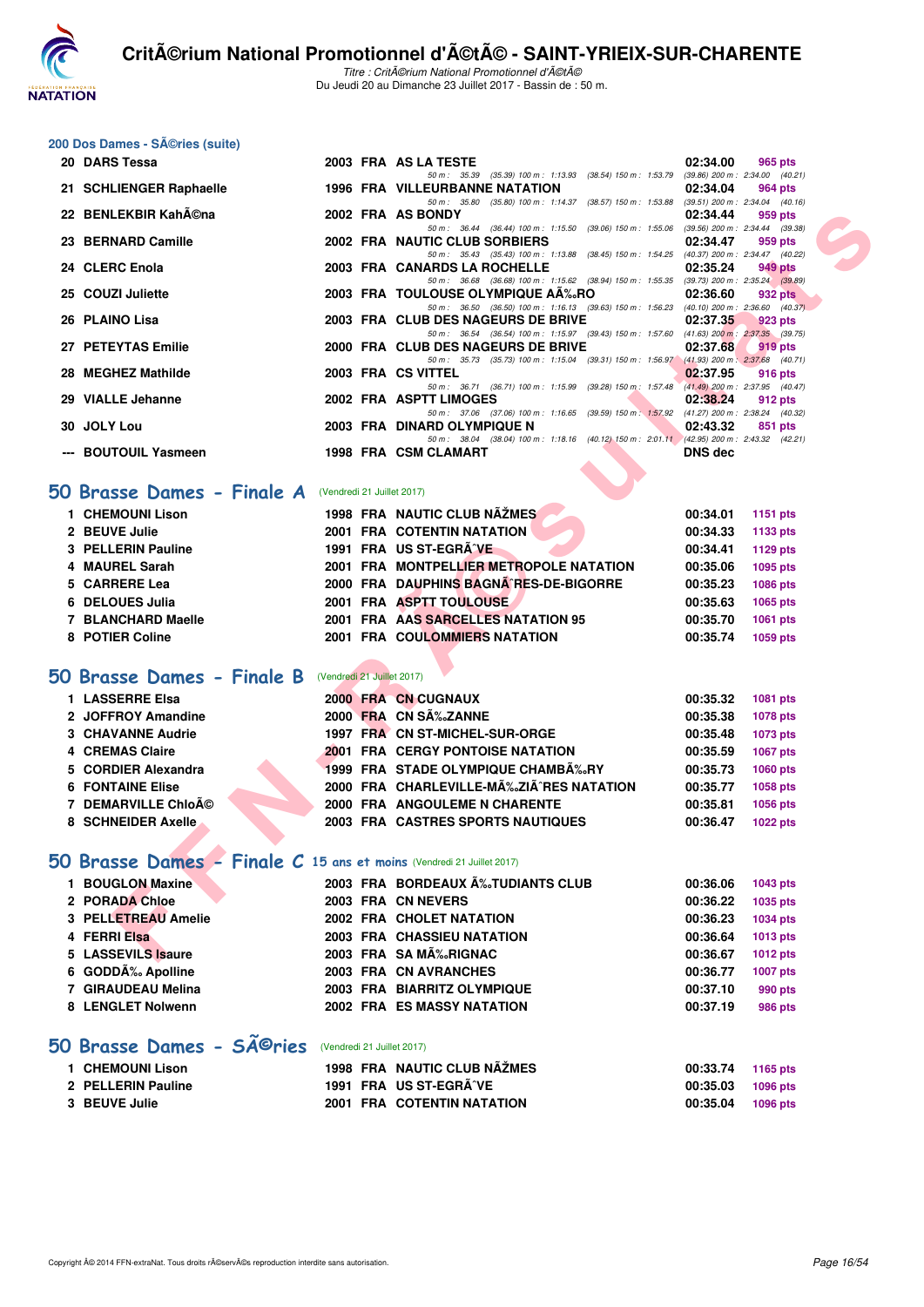

#### **50 Brasse Dames - Séries (suite)**

| 4 MAUREL Sarah             |                         | 2001 FRA MONTPELLIER METROPOLE NATATION  |                  | 00:35.28       | 1083 pts                                               |  |
|----------------------------|-------------------------|------------------------------------------|------------------|----------------|--------------------------------------------------------|--|
| 5 CARRERE Lea              |                         | 2000 FRA DAUPHINS BAGNA RES-DE-BIGORRE   |                  | 00:35.41       | <b>1077 pts</b>                                        |  |
| 6 DELOUES Julia            |                         | 2001 FRA ASPTT TOULOUSE                  |                  | 00:35.46       | 1074 pts                                               |  |
| 7 POTIER Coline            |                         | <b>2001 FRA COULOMMIERS NATATION</b>     |                  | 00:35.55       | 1069 pts                                               |  |
| 8 BLANCHARD Maelle         |                         | 2001 FRA AAS SARCELLES NATATION 95       |                  | 00:35.56       | 1069 pts                                               |  |
| 9 CHAVANNE Audrie          |                         | 1997 FRA CN ST-MICHEL-SUR-ORGE           |                  | 00:35.58       | 1068 pts                                               |  |
| 10 LASSERRE Elsa           |                         | 2000 FRA CN CUGNAUX                      |                  | 00:35.65       | <b>1064 pts</b>                                        |  |
| 10 JOFFROY Amandine        |                         | 2000 FRA CN SÉZANNE                      |                  | 00:35.65       | <b>1064 pts</b>                                        |  |
| 12 DEMARVILLE Chloé        |                         | 2000 FRA ANGOULEME N CHARENTE            |                  | 00:35.83       | 1055 pts                                               |  |
| 13 CORDIER Alexandra       |                         | 1999 FRA STADE OLYMPIQUE CHAMBA‰RY       |                  | 00:35.85       | <b>1054 pts</b>                                        |  |
| <b>14 SCHNEIDER Axelle</b> |                         | <b>2003 FRA CASTRES SPORTS NAUTIQUES</b> |                  | 00:35.99       | <b>1047 pts</b>                                        |  |
| <b>14 FONTAINE Elise</b>   |                         | 2000 FRA CHARLEVILLE-MÉZIÃ^RES NATATION  |                  | 00:35.99       | <b>1047 pts</b>                                        |  |
| <b>16 CREMAS Claire</b>    |                         | 2001 FRA CERGY PONTOISE NATATION         |                  | 00:36.04       | 1044 pts                                               |  |
| 17 ROUMIGUIE Manon         |                         | 2000 FRA STADE CLERMONT NATATION         |                  | 00:36.06       | 1043 pts                                               |  |
| <b>18 AUBOIN Thais</b>     |                         | 2001 FRA DAUPHINS TOULOUSE OEC           |                  | 00:36.08       | 1042 pts                                               |  |
| <b>19 ROUVIER Alice</b>    |                         | 2001 FRA AC DÉCINES                      |                  | 00:36.13       | 1039 pts                                               |  |
| 20   DURAND ĉlisa          |                         | 2000 FRA GIRONDINS BORDEAUX              |                  | 00:36.21       | 1035 pts                                               |  |
| 21 DEBENEY CIémence        |                         | 2000 FRA USM VIROFLAY                    |                  | 00:36.34       | 1029 pts                                               |  |
| 22 PORADA Chloe            |                         | 2003 FRA CN NEVERS                       |                  | 00:36.36       | 1028 pts                                               |  |
| 23 PEDERGNANA Estelle      |                         | 2001 FRA DAUPHINS D'ANNECY               |                  | 00:36.42       | 1025 pts                                               |  |
| 24 BOUGLON Maxine          |                         | 2003 FRA BORDEAUX A‰TUDIANTS CLUB        |                  | 00:36.49       | 1021 pts                                               |  |
| 25 GODDÉ Apolline          |                         | 2003 FRA CN AVRANCHES                    |                  | 00:36.61       | 1015 pts                                               |  |
| 26 PELLETREAU Amelie       |                         | 2002 FRA CHOLET NATATION                 |                  | 00:36.79       | 1006 pts                                               |  |
| 27 LAGNEAU Angĩlina        |                         | 2000 FRA REIMS NATATION 89               |                  | 00:36.88       | 1001 pts                                               |  |
| 28 BRUZZO Aurore           |                         | 2000 FRA SENS NATATION                   |                  | 00:37.08       | 991 pts                                                |  |
| 29 LENGLET Nolwenn         |                         | <b>2002 FRA ES MASSY NATATION</b>        |                  | 00:37.10       | <b>990 pts</b>                                         |  |
| 30 BESSET Oriane           |                         | <b>2000 FRA CHASSIEU NATATION</b>        |                  | 00:37.11       | 990 pts                                                |  |
| 31 FERRI Elsa              |                         | 2003 FRA CHASSIEU NATATION               |                  | 00:37.18       | <b>986 pts</b>                                         |  |
| 32 GIRAUDEAU Melina        |                         | 2003 FRA BIARRITZ OLYMPIQUE              |                  | 00:37.20       | 985 pts                                                |  |
| 33 COLIN Eugĩnie           |                         | 2001 FRA EN CAEN                         |                  | 00:37.23       | <b>984 pts</b>                                         |  |
| <b>34 LASSEVILS Isaure</b> |                         | 2003 FRA SA MÉRIGNAC                     |                  | 00:37.25       | 983 pts                                                |  |
| 35 MENNESSON Juliette      |                         | 2002 FRA REIMS CHAMPAGNE NATATION        |                  | 00:37.42       | 974 pts                                                |  |
| 36 KNOPF Elora             |                         | 2002 FRA AS BONDY                        |                  | 00:37.46       | 973 pts                                                |  |
| <b>37 SEVERYNS Alix</b>    |                         | 2003 FRA CLUB DES NAGEURS DE PARIS       |                  | 00:38.07       | 943 pts                                                |  |
| 38 LAITIER Eva             |                         | 2001 FRA BLANC-MESNIL S.N                |                  | 00:39.81       | 860 pts                                                |  |
| --- FIERLA Chloĩ           |                         | 2000 FRA CERCLE DES NAGEURS SAINTES      |                  | <b>DNS dec</b> |                                                        |  |
|                            |                         |                                          |                  |                |                                                        |  |
| 00 Brasse Dames - Finale A | (Jeudi 20 Juillet 2017) |                                          |                  |                |                                                        |  |
| 1 CHEMOUNI Lison           |                         | 1998 FRA NAUTIC CLUB NAŽMES              |                  | 01:15.17       | 1129 pts                                               |  |
| 2 CHAVANNE Audrie          |                         |                                          | 50 m: 34.98      |                | (34.98) 100 m: 1:15.17 (40.19)                         |  |
|                            |                         | 1997 FRA CN ST-MICHEL-SUR-ORGE           | $50 m$ : $35.65$ | 01:16.02       | 1109 pts<br>$(35.65)$ 100 m : 1:16.02 $(40.37)$        |  |
| 3 CORDIER Alexandra        |                         | 1999 FRA STADE OLYMPIQUE CHAMB‰RY        |                  | 01:16.14       | <b>1106 pts</b>                                        |  |
| <b>4 CREMAS Claire</b>     |                         | <b>2001 FRA CERGY PONTOISE NATATION</b>  | 50 m: 35.23      |                | $(35.23)$ 100 m : 1:16.14 $(40.91)$                    |  |
|                            |                         |                                          | 50 m : 36.19     | 01:16.53       | <b>1097 pts</b><br>$(36.19)$ 100 m : 1:16.53 $(40.34)$ |  |
| 5 ROUMIGUIE Manon          |                         | <b>2000 FRA STADE CLERMONT NATATION</b>  |                  | 01:17.08       | 1085 pts                                               |  |
|                            |                         |                                          |                  |                | 50 m : 35.95 (35.95) 100 m : 1:17.08 (41.13)           |  |

## [100 Brasse Dames - Finale A](http://www.ffnatation.fr/webffn/resultats.php?idact=nat&go=epr&idcpt=47489&idepr=22) (Jeudi 20 Juillet 2017)

| <b>CHEMOUNI Lison</b>       |      | <b>1998 FRA NAUTIC CLUB NAZMES</b>      |                  | 01:15.17                                        | $1129$ pts                          |  |
|-----------------------------|------|-----------------------------------------|------------------|-------------------------------------------------|-------------------------------------|--|
|                             |      |                                         | 50 m: 34.98      | $(34.98)$ 100 m : 1:15.17 $(40.19)$             |                                     |  |
| 2 CHAVANNE Audrie           |      | 1997 FRA CN ST-MICHEL-SUR-ORGE          |                  | 01:16.02                                        | $1109$ pts                          |  |
|                             |      |                                         | 50 m: 35.65      |                                                 | $(35.65)$ 100 m : 1:16.02 $(40.37)$ |  |
| 3 CORDIER Alexandra         |      | 1999 FRA STADE OLYMPIQUE CHAMB‰RY       |                  | 01:16.14                                        | 1106 pts                            |  |
|                             |      |                                         | $50 m$ : $35.23$ | $(35.23)$ 100 m : 1:16.14 $(40.91)$             |                                     |  |
| 4 CREMAS Claire             |      | <b>2001 FRA CERGY PONTOISE NATATION</b> |                  | 01:16.53                                        | 1097 pts                            |  |
| 5 ROUMIGUIE Manon           |      | 2000 FRA STADE CLERMONT NATATION        | $50 m$ : $36.19$ | $(36.19)$ 100 m : 1:16.53 $(40.34)$<br>01:17.08 | 1085 pts                            |  |
|                             |      |                                         | $50 m$ : $35.95$ | $(35.95)$ 100 m : 1:17.08 $(41.13)$             |                                     |  |
| <b>6 PEDERGNANA Estelle</b> |      | 2001 FRA DAUPHINS D'ANNECY              |                  | 01:17.61                                        | 1073 pts                            |  |
|                             |      |                                         | 50 m: 37.18      | $(37.18)$ 100 m : 1:17.61 $(40.43)$             |                                     |  |
| 7 BROCHET Emilie            |      | 2001 FRA VILLEURBANNE NATATION          |                  | 01:17.66                                        | 1072 pts                            |  |
|                             |      |                                         | $50 m$ : $36.65$ |                                                 | $(36.65)$ 100 m : 1:17.66 $(41.01)$ |  |
| 8 AUBOIN Thais              | 2001 | <b>FRA DAUPHINS TOULOUSE OEC</b>        |                  | 01:18.08                                        | $1062$ pts                          |  |
|                             |      |                                         | 50 m : 36.38     | $(36.38)$ 100 m : 1:18.08 $(41.70)$             |                                     |  |

#### **[100 Brasse Dames - Finale B](http://www.ffnatation.fr/webffn/resultats.php?idact=nat&go=epr&idcpt=47489&idepr=22)** (Jeudi 20 Juillet 2017)

**1 LASSERRE Elsa 2000 FRA CN CUGNAUX 01:16.82 1091 pts** 50 m : 36.64 (36.64) 100 m : 1:16.82 (40.18)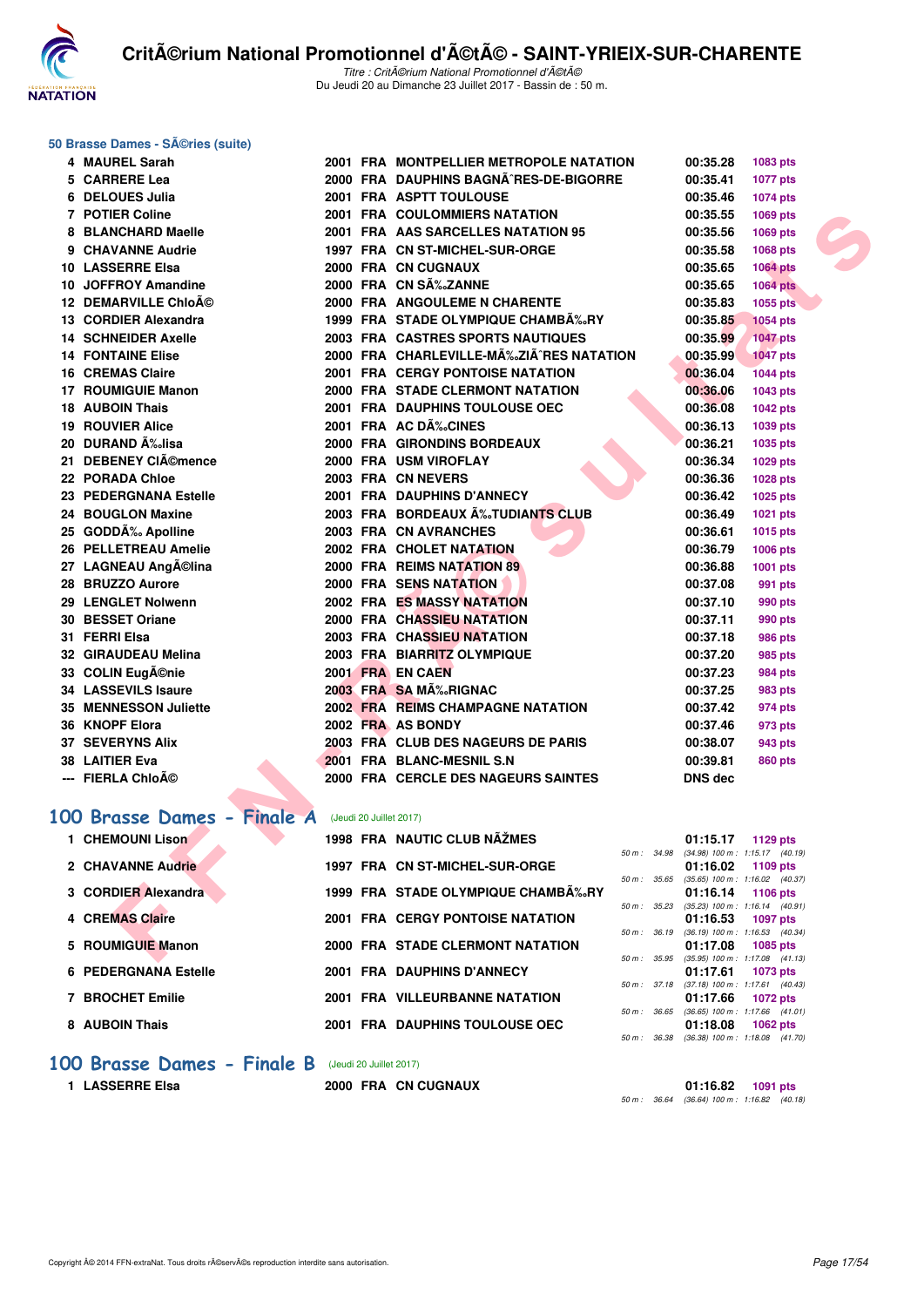

#### **100 Brasse Dames - Finale B (suite)**

| 2 MUTTI Anna        |  | <b>1999 FRA MOUETTES DE PARIS</b>      |                  | 01:16.93                            | <b>1088 pts</b> |  |
|---------------------|--|----------------------------------------|------------------|-------------------------------------|-----------------|--|
|                     |  |                                        | $50 m$ : $35.95$ | $(35.95)$ 100 m : 1:16.93 $(40.98)$ |                 |  |
| 3 BIGOT Mélanie     |  | 2001 FRA ALLIANCE DIJON NATATION       |                  | 01:17.55                            | <b>1074 pts</b> |  |
|                     |  |                                        | 50 m: 37.05      | $(37.05)$ 100 m : 1:17.55 $(40.50)$ |                 |  |
| 4 SAXOD Candice     |  | 2001 FRA DAUPHINS D'ANNECY             |                  | $01:17.60$ 1073 pts                 |                 |  |
|                     |  |                                        | $50 m$ : $36.80$ | $(36.80)$ 100 m : 1:17.60 $(40.80)$ |                 |  |
| 5 COURBOT Fanny     |  | 2001 FRA ND VILLEFRANCHE-EN-BEAUJOLAIS |                  | 01:17.69                            | <b>1071 pts</b> |  |
|                     |  |                                        | 50 m: 37.02      | $(37.02)$ 100 m : 1:17.69 $(40.67)$ |                 |  |
| 6 SCHNEIDER Axelle  |  | 2003 FRA CASTRES SPORTS NAUTIQUES      |                  | 01:17.99 1064 pts                   |                 |  |
|                     |  |                                        | $50 m$ : $36.79$ | $(36.79)$ 100 m : 1:17.99 $(41.20)$ |                 |  |
| 7 DUCHEMIN EIéonore |  | 2001 FRA CHARTRES METROPOLE NAT        |                  | 01:18.01                            | $1064$ pts      |  |
|                     |  |                                        | 50 m: 36.90      | $(36.90)$ 100 m : 1:18.01 $(41.11)$ |                 |  |
| 8 DELOUES Julia     |  | 2001 FRA ASPTT TOULOUSE                |                  | 01:19.17                            | <b>1038 pts</b> |  |
|                     |  |                                        | 50 m: 37.59      | $(37.59)$ 100 m : 1:19.17 $(41.58)$ |                 |  |

#### **[100 Brasse Dames - Finale C](http://www.ffnatation.fr/webffn/resultats.php?idact=nat&go=epr&idcpt=47489&idepr=22) 15 ans et moins** (Jeudi 20 Juillet 2017)

| <b>1 SEVERYNS Alix</b>      |  | 2003 FRA CLUB DES NAGEURS DE PARIS      |                        | 01:18.34                                        | <b>1056 pts</b> |  |
|-----------------------------|--|-----------------------------------------|------------------------|-------------------------------------------------|-----------------|--|
|                             |  |                                         | $50 \text{ m}$ : 37.85 | $(37.85)$ 100 m : 1:18.34 $(40.49)$             |                 |  |
| 2 BOUGLON Maxine            |  | 2003 FRA BORDEAUX A‰TUDIANTS CLUB       |                        | 01:18.36                                        | 1056 pts        |  |
|                             |  |                                         | $50 \text{ m}$ : 37.29 | $(37.29)$ 100 m : 1:18.36 $(41.07)$             |                 |  |
| 3 GIRAUDEAU Melina          |  | 2003 FRA BIARRITZ OLYMPIQUE             | 50 m : 37.78           | 01:18.83<br>$(37.78)$ 100 m : 1:18.83 $(41.05)$ | 1045 pts        |  |
| 4 PELLETREAU Amelie         |  | 2002 FRA CHOLET NATATION                |                        | 01:18.87                                        | <b>1044 pts</b> |  |
| 5 LENGLET Nolwenn           |  | 2002 FRA ES MASSY NATATION              |                        | 01:20.61                                        | <b>1006 pts</b> |  |
|                             |  |                                         | $50 m$ : 37.67         | $(37.67)$ 100 m : 1:20.61 $(42.94)$             |                 |  |
| 6 AUBIN Enora               |  | 2002 FRA MONTPELLIER METROPOLE NATATION |                        | 01:20.75                                        | <b>1003 pts</b> |  |
| <b>7 MENNESSON Juliette</b> |  | 2002 FRA REIMS CHAMPAGNE NATATION       | 50 m: 37.85            | $(37.85)$ 100 m : 1:20.75 $(42.90)$<br>01:20.94 |                 |  |
|                             |  |                                         | 50 m: 37.96            | $(37.96)$ 100 m : 1:20.94 $(42.98)$             | 998 pts         |  |
| 8 LASSEVILS Isaure          |  | 2003 FRA SAMA %RIGNAC                   |                        | 01:22.99                                        | 954 pts         |  |
|                             |  |                                         | 50 m : 39.15           | $(39.15)$ 100 m : 1:22.99 $(43.84)$             |                 |  |

# 100 Brasse Dames - SÃ<sup>©</sup>ries (Jeudi 20 Juillet 2017)

| 4 SAXOD Candice                                                           |  | 2001 FRA DAUPHINS D'ANNECY              |              | 01:17.60<br>1073 pts                                                      |
|---------------------------------------------------------------------------|--|-----------------------------------------|--------------|---------------------------------------------------------------------------|
| 5 COURBOT Fanny                                                           |  | 2001 FRA ND VILLEFRANCHE-EN-BEAUJOLAIS  | 50 m : 36.80 | $(36.80)$ 100 m : 1:17.60 $(40.80)$<br>01:17.69<br><b>1071 pts</b>        |
| <b>6 SCHNEIDER Axelle</b>                                                 |  | 2003 FRA CASTRES SPORTS NAUTIQUES       | 50 m : 37.02 | $(37.02)$ 100 m : 1:17.69 $(40.67)$<br>01:17.99<br><b>1064 pts</b>        |
|                                                                           |  |                                         | 50 m : 36.79 | $(36.79)$ 100 m : 1:17.99 $(41.20)$                                       |
| 7 DUCHEMIN EIĩonore                                                       |  | 2001 FRA CHARTRES METROPOLE NAT         | 50 m : 36.90 | 01:18.01<br><b>1064 pts</b><br>$(36.90)$ 100 m : 1:18.01 $(41.11)$        |
| 8 DELOUES Julia                                                           |  | 2001 FRA ASPTT TOULOUSE                 |              | 01:19.17<br><b>1038 pts</b>                                               |
|                                                                           |  |                                         | 50 m : 37.59 | $(37.59)$ 100 m : 1:19.17 $(41.58)$                                       |
| <b>00 Brasse Dames - Finale C 15 ans et moins (Jeudi 20 Juillet 2017)</b> |  |                                         |              |                                                                           |
| 1 SEVERYNS Alix                                                           |  | 2003 FRA CLUB DES NAGEURS DE PARIS      |              | 01:18.34<br><b>1056 pts</b>                                               |
| 2 BOUGLON Maxine                                                          |  | 2003 FRA BORDEAUX A%TUDIANTS CLUB       | 50 m : 37.85 | $(37.85)$ 100 m : 1:18.34 $(40.49)$<br>01:18.36<br><b>1056 pts</b>        |
| 3 GIRAUDEAU Melina                                                        |  | 2003 FRA BIARRITZ OLYMPIQUE             | 50 m : 37.29 | $(37.29)$ 100 m : 1:18.36 $(41.07)$<br>01:18.83<br>1045 pts               |
| 4 PELLETREAU Amelie                                                       |  | 2002 FRA CHOLET NATATION                | 50 m: 37.78  | $(37.78)$ 100 m : 1:18.83 $(41.05)$<br>01:18.87<br>1044 pts               |
| 5 LENGLET Nolwenn                                                         |  | 2002 FRA ES MASSY NATATION              |              | 01:20.61<br><b>1006 pts</b>                                               |
| 6 AUBIN Enora                                                             |  | 2002 FRA MONTPELLIER METROPOLE NATATION | 50 m: 37.67  | $(37.67)$ 100 m : 1:20.61 $(42.94)$<br>01:20.75<br>$1003$ pts             |
|                                                                           |  |                                         |              | 50 m: 37.85 (37.85) 100 m: 1:20.75 (42.90)                                |
| <b>7 MENNESSON Juliette</b>                                               |  | 2002 FRA REIMS CHAMPAGNE NATATION       | 50 m : 37.96 | 01:20.94<br>998 pts<br>(37.96) 100 m : 1:20.94 (42.98)                    |
| 8 LASSEVILS Isaure                                                        |  | 2003 FRA SA MÉRIGNAC                    |              | 01:22.99<br>954 pts                                                       |
|                                                                           |  |                                         |              | 50 m: 39.15 (39.15) 100 m: 1:22.99 (43.84)                                |
| 00 Brasse Dames - SÃ <sup>@</sup> ries (Jeudi 20 Juillet 2017)            |  |                                         |              |                                                                           |
| 1 CORDIER Alexandra                                                       |  | 1999 FRA STADE OLYMPIQUE CHAMBA%RY      |              | 01:14.96<br>1134 pts                                                      |
| 2 CHAVANNE Audrie                                                         |  | 1997 FRA CN ST-MICHEL-SUR-ORGE          |              | 50 m: 35.10 (35.10) 100 m: 1:14.96 (39.86)<br>01:16.94<br><b>1088 pts</b> |
| 3 CHEMOUNI Lison                                                          |  | 1998 FRA NAUTIC CLUB NAŽMES             | 50 m : 36.10 | $(36.10)$ 100 m : 1:16.94 $(40.84)$<br>01:17.07<br>1085 pts               |
|                                                                           |  |                                         | 50 m : 36.08 | (36.08) 100 m: 1:17.07 (40.99)                                            |
| 4 ROUMIGUIE Manon                                                         |  | <b>2000 FRA STADE CLERMONT NATATION</b> | 50 m : 35.83 | 01:17.14<br><b>1083 pts</b><br>$(35.83)$ 100 m : 1:17.14 $(41.31)$        |
| 5 CREMAS Claire                                                           |  | <b>2001 FRA CERGY PONTOISE NATATION</b> |              | 01:17.50<br>1075 pts                                                      |
| <b>6 BROCHET Emilie</b>                                                   |  | 2001 FRA VILLEURBANNE NATATION          | 50 m : 36.85 | $(36.85)$ 100 m : 1:17.50 $(40.65)$<br>01:17.65<br><b>1072 pts</b>        |
| 7 AUBOIN Thais                                                            |  | <b>2001 FRA DAUPHINS TOULOUSE OEC</b>   | 50 m : 36.87 | (36.87) 100 m: 1:17.65 (40.78)<br>01:17.75<br>1070 pts                    |
| 8 PEDERGNANA Estelle                                                      |  | 2001 FRA DAUPHINS D'ANNECY              | 50 m : 36.11 | $(36.11)$ 100 m : 1:17.75 $(41.64)$<br>01:17.82<br><b>1068 pts</b>        |
|                                                                           |  |                                         | 50 m : 37.36 | (37.36) 100 m : 1:17.82 (40.46)                                           |
| 9 SAXOD Candice                                                           |  | 2001 FRA DAUPHINS D'ANNECY              | 50 m : 36.81 | 01:17.93<br>1065 pts<br>(36.81) 100 m: 1:17.93 (41.12)                    |
| 10 BIGOT MA©lanie                                                         |  | 2001 FRA ALLIANCE DIJON NATATION        |              | 01:18.12<br>1061 pts                                                      |
| 11 SCHNEIDER Axelle                                                       |  | 2003 FRA CASTRES SPORTS NAUTIQUES       | 50 m : 37.18 | (37.18) 100 m : 1:18.12 (40.94)<br>01:18.22<br>1059 pts                   |
| 12 DUCHEMIN EIéonore                                                      |  | 2001 FRA CHARTRES METROPOLE NAT         |              | 50 m: 36.14 (36.14) 100 m: 1:18.22 (42.08)<br>01:18.25<br>1058 pts        |
|                                                                           |  |                                         | 50 m : 37.01 | $(37.01)$ 100 m : 1:18.25 $(41.24)$                                       |
| 12 COURBOT Fanny                                                          |  | 2001 FRA ND VILLEFRANCHE-EN-BEAUJOLAIS  | 50 m : 36.33 | 01:18.25<br>1058 pts<br>(36.33) 100 m: 1:18.25 (41.92)                    |
| 14 MUTTI Anna                                                             |  | 1999 FRA MOUETTES DE PARIS              |              | 01:18.28<br>1058 pts                                                      |
| 15 DELOUES Julia                                                          |  | 2001 FRA ASPTT TOULOUSE                 | 50 m : 36.53 | (36.53) 100 m: 1:18.28 (41.75)<br>01:18.30<br><b>1057 pts</b>             |
| 16 LASSERRE Elsa                                                          |  | 2000 FRA CN CUGNAUX                     |              | 50 m: 36.57 (36.57) 100 m: 1:18.30 (41.73)<br>01:18.35<br><b>1056 pts</b> |
| 17 CARRERE Lea                                                            |  | 2000 FRA DAUPHINS BAGNA RES-DE-BIGORRE  | 50 m: 37.27  | $(37.27)$ 100 m : 1:18.35 $(41.08)$<br>01:18.52<br>1052 pts               |
| <b>18 CHESNEAU Marine</b>                                                 |  | <b>1999 FRA ES MASSY NATATION</b>       | 50 m : 36.54 | (36.54) 100 m: 1:18.52 (41.98)<br>01:18.57<br>1051 pts                    |
|                                                                           |  |                                         |              | 50 m: 37.02 (37.02) 100 m: 1:18.57 (41.55)                                |
| 19 BEUVE Julie                                                            |  | 2001 FRA COTENTIN NATATION              |              | 01:18.69<br>1048 pts<br>50 m: 36.83 (36.83) 100 m: 1:18.69 (41.86)        |
|                                                                           |  |                                         |              |                                                                           |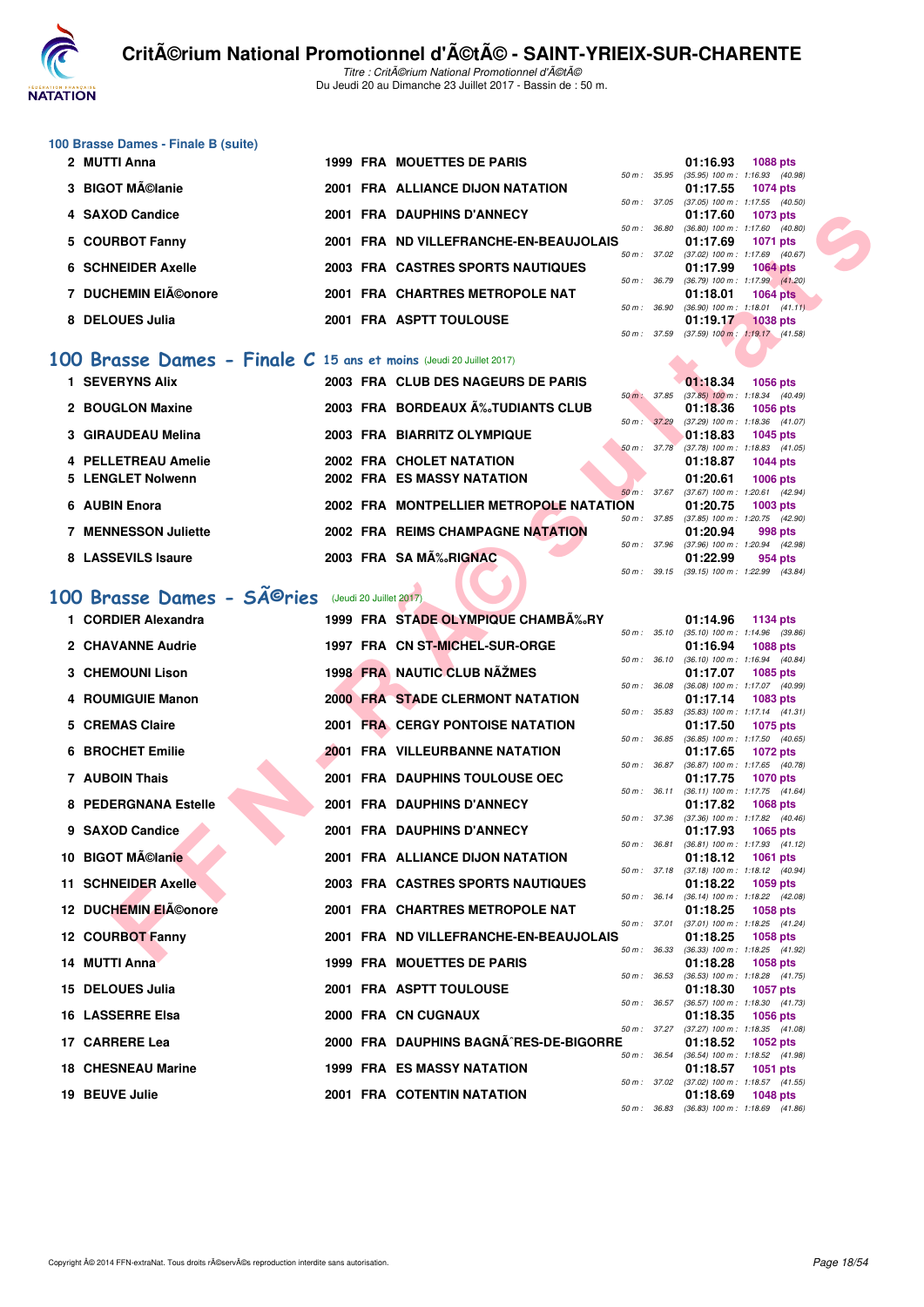

#### **100 Brasse Dames - Séries (suite)**

| 20  | <b>GHILARDI Carla</b>             |  | 2001 FRA CN CA% VENNES ALA^S                                                                                                         | 01:18.84<br>1045 pts                                               |
|-----|-----------------------------------|--|--------------------------------------------------------------------------------------------------------------------------------------|--------------------------------------------------------------------|
|     | 21 STYLIANOS Alicia               |  | $50 \text{ m}$ : 37.62<br><b>2000 FRA MONTAUBAN NATATION</b>                                                                         | (37.62) 100 m: 1:18.84 (41.22)<br>01:18.91<br>1043 pts             |
|     |                                   |  | 50 m : 37.47                                                                                                                         | $(37.47)$ 100 m : 1:18.91 $(41.44)$                                |
| 22. | <b>BOUGLON Maxine</b>             |  | 2003 FRA BORDEAUX A‰TUDIANTS CLUB<br>50 m: 36.96                                                                                     | 01:19.16<br><b>1038 pts</b><br>(36.96) 100 m: 1:19.16 (42.20)      |
| 23  | <b>FOURNERET Julie</b>            |  | 2001 FRA CN CHALON-SUR-SAONE                                                                                                         | 01:19.19<br><b>1037 pts</b>                                        |
| 24  | <b>GIRAUDEAU Melina</b>           |  | 50 m : 36.88<br>2003 FRA BIARRITZ OLYMPIQUE                                                                                          | $(36.88)$ 100 m : 1:19.19 $(42.31)$<br>01:19.48<br><b>1031 pts</b> |
|     |                                   |  | 50 m: 37.10                                                                                                                          | $(37.10)$ 100 m : 1:19.48 $(42.38)$                                |
| 25  | <b>SEVERYNS Alix</b>              |  | 2003 FRA CLUB DES NAGEURS DE PARIS<br>50 m: 38.32                                                                                    | 01:19.55<br><b>1029 pts</b><br>$(38.32)$ 100 m : 1:19.55 $(41.23)$ |
| 26  | <b>MAUREL Sarah</b>               |  | 2001 FRA MONTPELLIER METROPOLE NATATION                                                                                              | 01:19.69<br><b>1026 pts</b>                                        |
| 27  | <b>BLANCHARD Maelle</b>           |  | 50 m : 37.33<br>2001 FRA AAS SARCELLES NATATION 95                                                                                   | $(37.33)$ 100 m : 1:19.69 $(42.36)$<br>01:20.28<br>$1013$ pts      |
|     |                                   |  | 50 m: 37.06                                                                                                                          | $(37.06)$ 100 m : 1:20.28 $(43.22)$                                |
| 28  | <b>MENNESSON Juliette</b>         |  | 2002 FRA REIMS CHAMPAGNE NATATION                                                                                                    | 01:20.35<br>1011 pts                                               |
|     | 29 DURAND A‰lisa                  |  | 50 m: 37.28<br>2000 FRA GIRONDINS BORDEAUX                                                                                           | (37.28) 100 m : 1:20.35 (43.07)<br>01:20.66<br>1005 pts            |
|     |                                   |  | 50 m: 37.15                                                                                                                          | $(37.15)$ 100 m : 1:20.66 $(43.51)$                                |
| 30  | <b>PELLETREAU Amelie</b>          |  | 2002 FRA CHOLET NATATION                                                                                                             | 01:20.73<br>1003 pts<br>50 m: 37.57 (37.57) 100 m: 1:20.73 (43.16) |
|     | 31 COLIN Eugénie                  |  | 2001 FRA EN CAEN                                                                                                                     | 01:20.74<br><b>1003 pts</b>                                        |
|     | <b>32 LENGLET Nolwenn</b>         |  | 50 m : 37.80<br><b>2002 FRA ES MASSY NATATION</b>                                                                                    | $(37.80)$ 100 m : 1:20.74 $(42.94)$<br>01:20.85<br>$1000$ pts      |
|     |                                   |  | 50 m: 37.70                                                                                                                          | $(37.70)$ 100 m : 1:20.85 $(43.15)$                                |
|     | 33 VAUDOIS Chloé                  |  | 1998 FRA SN METZ<br>50 m: 38.16                                                                                                      | 01:21.44<br>987 pts<br>(38.16) 100 m: 1:21.44 (43.28)              |
|     | <b>34 FONTAINE Elise</b>          |  | 2000 FRA CHARLEVILLE-MA‰ZIA^RES NATATION                                                                                             | 01:21.45<br>987 pts                                                |
|     |                                   |  | 50 m: 37.47                                                                                                                          | $(37.47)$ 100 m : 1:21.45 $(43.98)$                                |
| 35  | <b>AUBIN Enora</b>                |  | 2002 FRA MONTPELLIER METROPOLE NATATION<br>50 m : 38.00                                                                              | 01:21.56<br>985 pts<br>$(38.00)$ 100 m : 1:21.56 $(43.56)$         |
| 36  | <b>BESSET Oriane</b>              |  | 2000 FRA CHASSIEU NATATION                                                                                                           | 01:21.86<br>978 pts                                                |
| 37  | <b>LAGNEAU Angĩlina</b>           |  | 50 m : 36.90<br>2000 FRA REIMS NATATION 89                                                                                           | (36.90) 100 m: 1:21.86 (44.96)<br>01:22.41<br>966 pts              |
|     |                                   |  | 50 m : 38.79                                                                                                                         | $(38.79)$ 100 m : 1:22.41 $(43.62)$                                |
|     | 38 LASSEVILS Isaure               |  | 2003 FRA SA MA‰RIGNAC<br>50 m : 38.88                                                                                                | 01:22.54<br>964 pts<br>(38.88) 100 m : 1:22.54 (43.66)             |
| 39. | <b>COLLIER Létizia</b>            |  | 2002 FRA NAUTIC CLUB NAZMES                                                                                                          | 01:22.60<br>962 pts                                                |
| 40  | <b>GODDA</b> % Apolline           |  | 50 m : 38.46<br>2003 FRA CN AVRANCHES                                                                                                | $(38.46)$ 100 m : 1:22.60 $(44.14)$<br>01:23.00<br>954 pts         |
|     |                                   |  | 50 m : 39.23                                                                                                                         | (39.23) 100 m: 1:23.00 (43.77)                                     |
| 41  | <b>JOFFROY Amandine</b>           |  | 2000 FRA CN SÉZANNE<br>50 m : 38.16                                                                                                  | 01:23.26<br>948 pts<br>$(38.16)$ 100 m : 1:23.26 $(45.10)$         |
|     | 42 FERRI Elsa                     |  | <b>2003 FRA CHASSIEU NATATION</b>                                                                                                    | 01:23.73<br>938 pts                                                |
|     | 43 WISS Ambre                     |  | 50 m: 38.01<br>2002 FRA AQUATIC CLUB FIDESIEN                                                                                        | $(38.01)$ 100 m : 1:23.73 $(45.72)$<br>01:24.73<br>917 pts         |
|     |                                   |  | 50 m : 39.00                                                                                                                         | $(39.00)$ 100 m : 1:24.73 $(45.73)$                                |
|     | 200 Brasse Dames - Finale A       |  | (Samedi 22 Juillet 2017)                                                                                                             |                                                                    |
|     |                                   |  |                                                                                                                                      |                                                                    |
|     | 1 BROCHET Emilie                  |  | <b>2001 FRA VILLEURBANNE NATATION</b><br>50 m: 36.87 (36.87) 100 m: 1:17.98 (41.11) 150 m: 2:00.38                                   | 02:43.43<br>1093 pts<br>$(42.40)$ 200 m : 2:43.43 $(43.05)$        |
|     | 2 CHESNEAU Marine                 |  | 1999 FRA ES MASSY NATATION                                                                                                           | 02:44.76<br><b>1078 pts</b>                                        |
|     | 2 COURBOT Fanny                   |  | 50 m: 37.73 (37.73) 100 m: 1:19.01 (41.28) 150 m: 2:01.85 (42.84) 200 m: 2:44.76 (42.91)<br>2001 FRA ND VILLEFRANCHE-EN-BEAUJOLAIS   | 02:44.76<br>1078 pts                                               |
|     |                                   |  | 50 m: 37.91 (37.91) 100 m: 1:20.25 (42.34) 150 m: 2:02.74                                                                            | (42.49) 200 m : 2:44.76 (42.02)                                    |
|     | <b>DUCHEMIN EIéonore</b>          |  | 2001 FRA CHARTRES METROPOLE NAT<br>50 m: 37.39 (37.39) 100 m: 1:19.28 (41.89) 150 m: 2:01.95 (42.67) 200 m: 2:45.13 (43.18)          | 02:45.13<br>1073 pts                                               |
|     | 5 BIGOT MA©lanie                  |  | 2001 FRA ALLIANCE DIJON NATATION                                                                                                     | 02:45.79<br><b>1066 pts</b>                                        |
|     | $Q(III)$ ADDI $Q_2$ <sub>H-</sub> |  | 50 m: 38.66 (38.66) 100 m: 1:21.27 (42.61) 150 m: 2:03.56 (42.29) 200 m: 2:45.79 (42.23)<br>$0.004$ FBA ON $0.88$ verifies at $8.00$ | 00.400<br>$\sim$ 0.00 $\sim$                                       |
|     |                                   |  |                                                                                                                                      |                                                                    |

|                             |                          | 50 m : 36.87 (36.87) 100 m : 1:17.98 (41.11) 150 m : 2:00.38  |                                                 | $(42.40)$ 200 m : 2:43.43 $(43.05)$ |
|-----------------------------|--------------------------|---------------------------------------------------------------|-------------------------------------------------|-------------------------------------|
| 2 CHESNEAU Marine           |                          | <b>1999 FRA ES MASSY NATATION</b>                             |                                                 | 02:44.76<br><b>1078 pts</b>         |
|                             |                          | 50 m: 37.73 (37.73) 100 m: 1:19.01 (41.28) 150 m: 2:01.85     |                                                 | $(42.84)$ 200 m : 2:44.76 $(42.91)$ |
| 2 COURBOT Fanny             |                          | 2001 FRA ND VILLEFRANCHE-EN-BEAUJOLAIS                        |                                                 | 02:44.76<br><b>1078 pts</b>         |
|                             |                          | 50 m: 37.91 (37.91) 100 m: 1:20.25                            | (42.34) 150 m : 2:02.74                         | (42.49) 200 m : 2:44.76 (42.02)     |
| 4 DUCHEMIN EIéonore         |                          | 2001 FRA CHARTRES METROPOLE NAT                               |                                                 | 02:45.13<br>1073 pts                |
|                             |                          | 50 m: 37.39 (37.39) 100 m: 1:19.28 (41.89) 150 m: 2:01.95     |                                                 | $(42.67)$ 200 m : 2:45.13 $(43.18)$ |
| 5 BIGOT MAClanie            |                          | <b>2001 FRA ALLIANCE DIJON NATATION</b>                       |                                                 | 02:45.79<br>1066 pts                |
|                             |                          | 50 m: 38.66 (38.66) 100 m: 1:21.27 (42.61) 150 m: 2:03.56     |                                                 | (42.29) 200 m : 2:45.79 (42.23)     |
| 6 GHILARDI Carla            |                          | 2001 FRA CN CA% VENNES ALA^S                                  |                                                 | 02:46.26<br>$1060$ pts              |
|                             |                          | (37.51) 100 m: 1:19.73 (42.22) 150 m: 2:03.03<br>50 m : 37.51 |                                                 | (43.30) 200 m : 2:46.26 (43.23)     |
| 7 COLIN Eugénie             |                          | 2001 FRA EN CAEN                                              |                                                 | 02:47.72<br>1044 pts                |
|                             |                          | 50 m: 37.93 (37.93) 100 m: 1:20.10 (42.17) 150 m: 2:03.52     |                                                 | (43.42) 200 m : 2:47.72 (44.20)     |
| 8 PEDERGNANA Estelle        |                          | 2001 FRA DAUPHINS D'ANNECY                                    |                                                 | 02:48.54<br>1035 pts                |
|                             |                          | 38.21<br>50 m :                                               | (38.21) 100 m : 1:21.42 (43.21) 150 m : 2:05.33 | (43.91) 200 m : 2:48.54 (43.21)     |
|                             |                          |                                                               |                                                 |                                     |
| 200 Brasse Dames - Finale B | (Samedi 22 Juillet 2017) |                                                               |                                                 |                                     |
|                             |                          |                                                               |                                                 |                                     |

| <b>LASSERRE Elsa</b> |  | 2000 FRA CN CUGNAUX                                                                          | $02:45.19$ 1073 pts |
|----------------------|--|----------------------------------------------------------------------------------------------|---------------------|
|                      |  | 50 m : 37.15 (37.15) 100 m : 1:18.62 (41.47) 150 m : 2:01.55 (42.93) 200 m : 2:45.19 (43.64) |                     |
| 2 AUBOIN Thais       |  | 2001 FRA DAUPHINS TOULOUSE OEC                                                               | 02:46.69 1055 pts   |
|                      |  | 50 m : 36.48 (36.48) 100 m : 1:18.80 (42.32) 150 m : 2:02.67 (43.87) 200 m : 2:46.69 (44.02) |                     |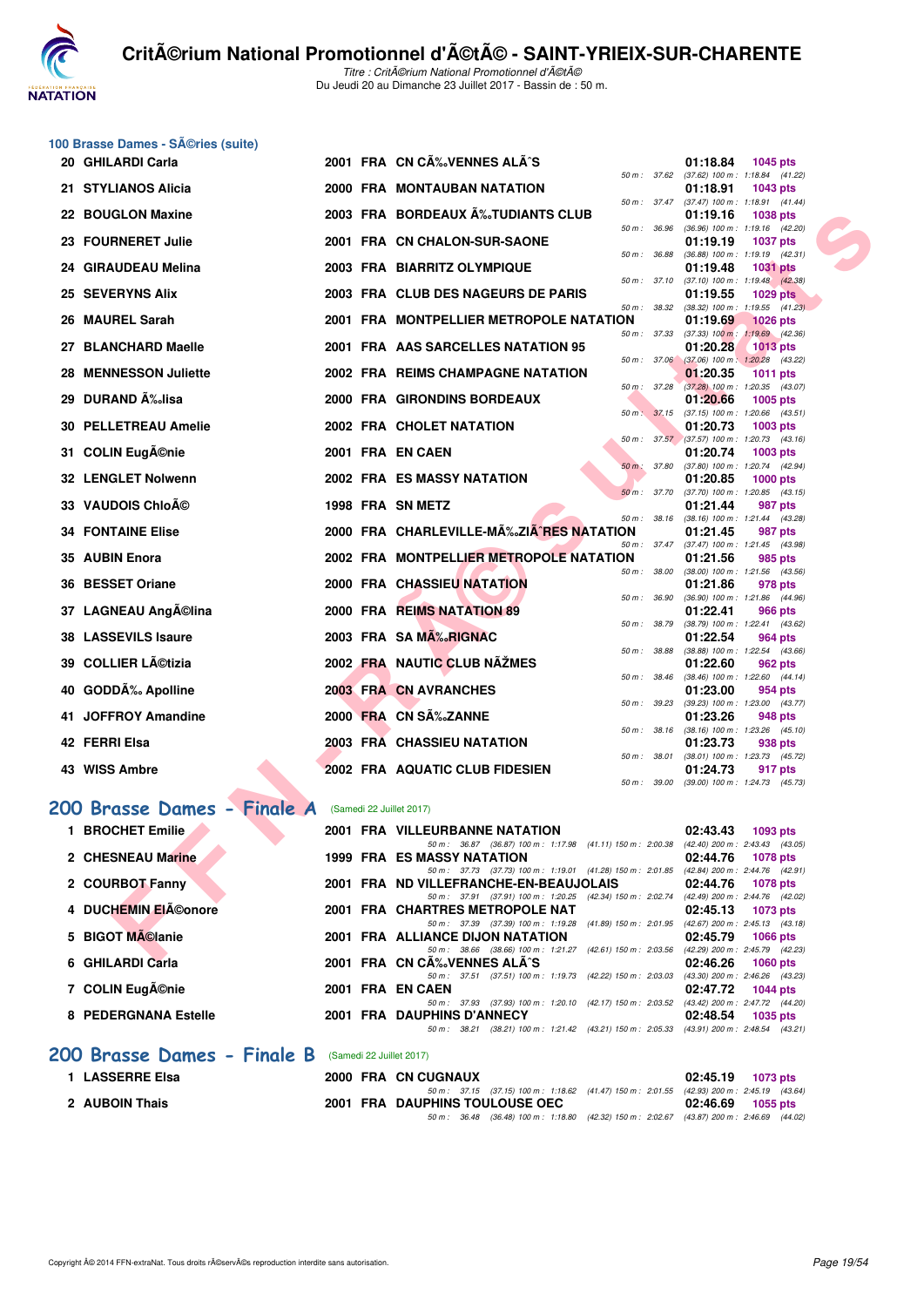

Titre : Critérium National Promotionnel d'été Du Jeudi 20 au Dimanche 23 Juillet 2017 - Bassin de : 50 m.

#### **200 Brasse Dames - Finale B (suite)**

| 3 MUTTI Anna      |  | 1999 FRA MOUETTES DE PARIS              |  |                                                                                          | 02:46.70                        | $1055$ pts |            |
|-------------------|--|-----------------------------------------|--|------------------------------------------------------------------------------------------|---------------------------------|------------|------------|
|                   |  |                                         |  | 50 m: 37.56 (37.56) 100 m: 1:19.25 (41.69) 150 m: 2:02.51 (43.26) 200 m: 2:46.70 (44.19) |                                 |            |            |
| 4 ROUMIGUIE Manon |  | 2000 FRA STADE CLERMONT NATATION        |  |                                                                                          | 02:47.11                        | 1051 pts   |            |
|                   |  |                                         |  | 50 m: 36.78 (36.78) 100 m: 1:19.17 (42.39) 150 m: 2:02.89 (43.72) 200 m: 2:47.11 (44.22) |                                 |            |            |
| 5 SEVERYNS Alix   |  | 2003 FRA CLUB DES NAGEURS DE PARIS      |  |                                                                                          | 02:48.02 1040 pts               |            |            |
|                   |  |                                         |  | 50 m: 38.53 (38.53) 100 m: 1:22.22 (43.69) 150 m: 2:05.94                                | (43.72) 200 m : 2:48.02 (42.08) |            |            |
| 6 VAUDOIS Chloé   |  | 1998 FRA SN METZ                        |  |                                                                                          | 02:48.92 1030 pts               |            |            |
|                   |  |                                         |  | 50 m: 38.74 (38.74) 100 m: 1:22.00 (43.26) 150 m: 2:05.75 (43.75) 200 m: 2:48.92 (43.17) |                                 |            |            |
| 7 FIERLA Chloé    |  | 2000 FRA CERCLE DES NAGEURS SAINTES     |  |                                                                                          | 02:49.86                        |            | 1020 $pts$ |
|                   |  |                                         |  | 50 m: 38.72 (38.72) 100 m: 1:22.99 (44.27) 150 m: 2:07.05 (44.06) 200 m: 2:49.86 (42.81) |                                 |            |            |
| 8 AUBIN Enora     |  | 2002 FRA MONTPELLIER METROPOLE NATATION |  |                                                                                          | 02:51.49                        |            | $1002$ pts |
|                   |  | 50 m : 39.37                            |  | $(39.37)$ 100 m: 1:23.57 $(44.20)$ 150 m: 2:07.79 $(44.22)$ 200 m: 2:51.49 $(43.70)$     |                                 |            |            |
|                   |  |                                         |  |                                                                                          |                                 |            |            |

#### **[200 Brasse Dames - Finale C](http://www.ffnatation.fr/webffn/resultats.php?idact=nat&go=epr&idcpt=47489&idepr=23) 15 ans et moins** (Samedi 22 Juillet 2017)

| 1 GIRAUDEAU Melina |  | 2003 FRA BIARRITZ OLYMPIQUE                                                             | 02:49.99 | $1018$ pts                          |
|--------------------|--|-----------------------------------------------------------------------------------------|----------|-------------------------------------|
|                    |  | 50 m: 38.32 (38.32) 100 m: 1:22.56 (44.24) 150 m: 2:05.97                               |          | $(43.41)$ 200 m : 2:49.99 $(44.02)$ |
| 2 PORADA Chloe     |  | 2003 FRA CN NEVERS                                                                      | 02:51.36 | $1003$ pts                          |
|                    |  | 50 m : 39.22 (39.22) 100 m : 1:23.21 (43.99) 150 m : 2:07.95                            |          | (44.74) 200 m : 2:51.36 (43.41)     |
| 3 BOUGLON Maxine   |  | 2003 FRA BORDEAUX A‰TUDIANTS CLUB                                                       | 02:53.06 | 984 pts                             |
|                    |  | 50 m: 41.21 (41.21) 100 m: 1:25.74 (44.53) 150 m: 2:10.64                               |          | (44.90) 200 m : 2:53.06 (42.42)     |
| 4 LENGLET Nolwenn  |  | 2002 FRA ES MASSY NATATION                                                              | 02:54.39 | 970 pts                             |
|                    |  | 50 m: 37.59 (37.59) 100 m: 1:21.11 (43.52) 150 m: 2:06.88                               |          | (45.77) 200 m : 2:54.39 (47.51)     |
| 5 COLLIER Létizia  |  | 2002 FRA NAUTIC CLUB NAZMES                                                             | 02:55.62 | 956 pts                             |
|                    |  | 50 m: 38.89 (38.89) 100 m: 1:23.60 (44.71) 150 m: 2:09.59                               |          | (45.99) 200 m : 2:55.62 (46.03)     |
| 6 SCHNEIDER Axelle |  | 2003 FRA CASTRES SPORTS NAUTIQUES                                                       | 02:55.70 | 955 pts                             |
|                    |  | 50 m: 38.71 (38.71) 100 m: 1:22.27 (43.56) 150 m: 2:08.33                               |          | (46.06) 200 m : 2:55.70 (47.37)     |
| 7 WISS Ambre       |  | 2002 FRA AQUATIC CLUB FIDESIEN                                                          | 02:59.98 | 910 pts                             |
|                    |  | 50 m: 39.84 (39.84) 100 m: 1:25.26 (45.42) 150 m: 2:12.15                               |          | (46.89) 200 m : 2:59.98 (47.83)     |
| 8 VIDAL Margaux    |  | 2002 FRA SO MILLAU N                                                                    | 03:00.56 | 903 pts                             |
|                    |  | 50 m: 39.92 (39.92) 100 m: 1:25.02 (45.10) 150 m: 2:12.58 (47.56) 200 m: 3:00.56 (47.98 |          |                                     |

## 200 Brasse Dames - SÃ<sup>@</sup>ries (Samedi 22 Juillet 2017)

| 5 SEVERYNS Alix                                                             |  | 2003 FRA CLUB DES NAGEURS DE PARIS                                                                                                                         | 02:48.02 | 1040 pts          |
|-----------------------------------------------------------------------------|--|------------------------------------------------------------------------------------------------------------------------------------------------------------|----------|-------------------|
| 6 VAUDOIS ChloAO                                                            |  | 50 m: 38.53 (38.53) 100 m: 1:22.22 (43.69) 150 m: 2:05.94 (43.72) 200 m: 2:48.02 (42.08)<br>1998 FRA SN METZ                                               | 02:48.92 | <b>1030 pts</b>   |
| 7 FIERLA Chloé                                                              |  | 50 m: 38.74 (38.74) 100 m: 1:22.00 (43.26) 150 m: 2:05.75 (43.75) 200 m: 2:48.92 (43.17)<br>2000 FRA CERCLE DES NAGEURS SAINTES                            | 02:49.86 | 1020 pts          |
|                                                                             |  | 50 m: 38.72 (38.72) 100 m: 1:22.99 (44.27) 150 m: 2:07.05 (44.06) 200 m: 2:49.86 (42.81)                                                                   |          |                   |
| 8 AUBIN Enora                                                               |  | 2002 FRA MONTPELLIER METROPOLE NATATION<br>50 m: 39.37 (39.37) 100 m: 1:23.57 (44.20) 150 m: 2:07.79 (44.22) 200 m: 2:51.49 (43.70)                        | 02:51.49 | 1002 $pts$        |
|                                                                             |  |                                                                                                                                                            |          |                   |
| <b>100 Brasse Dames - Finale C 15 ans et moins</b> (Samedi 22 Juillet 2017) |  |                                                                                                                                                            |          |                   |
| 1 GIRAUDEAU Melina                                                          |  | 2003 FRA BIARRITZ OLYMPIQUE<br>50 m: 38.32 (38.32) 100 m: 1:22.56 (44.24) 150 m: 2:05.97 (43.41) 200 m: 2:49.99 (44.02)                                    |          | 02:49.99 1018 pts |
| 2 PORADA Chloe                                                              |  | 2003 FRA CN NEVERS                                                                                                                                         | 02:51.36 | 1003 pts          |
| 3 BOUGLON Maxine                                                            |  | 50 m: 39.22 (39.22) 100 m: 1:23.21 (43.99) 150 m: 2:07.95 (44.74) 200 m: 2:51.36 (43.41)<br>2003 FRA BORDEAUX A%JUDIANTS CLUB<br><b>The Second Service</b> | 02:53.06 | 984 pts           |
|                                                                             |  | 50 m: 41.21 (41.21) 100 m: 1:25.74 (44.53) 150 m: 2:10.64 (44.90) 200 m: 2:53.06 (42.42)                                                                   |          |                   |
| 4 LENGLET Nolwenn                                                           |  | <b>2002 FRA ES MASSY NATATION</b><br>50 m: 37.59 (37.59) 100 m: 1:21.11 (43.52) 150 m: 2:06.88 (45.77) 200 m: 2:54.39 (47.51)                              | 02:54.39 | 970 pts           |
| 5 COLLIER Létizia                                                           |  | 2002 FRA NAUTIC CLUB NAZMES<br>50 m : 38.89 (38.89) 100 m : 1:23.60 (44.71) 150 m : 2:09.59 (45.99) 200 m : 2:55.62 (46.03)                                | 02:55.62 | 956 pts           |
| <b>6 SCHNEIDER Axelle</b>                                                   |  | <b>2003 FRA CASTRES SPORTS NAUTIQUES</b>                                                                                                                   | 02:55.70 | 955 pts           |
| 7 WISS Ambre                                                                |  | 50 m: 38.71 (38.71) 100 m: 1:22.27 (43.56) 150 m: 2:08.33 (46.06) 200 m: 2:55.70 (47.37)<br>2002 FRA AQUATIC CLUB FIDESIEN                                 | 02:59.98 | 910 pts           |
|                                                                             |  | 50 m: 39.84 (39.84) 100 m: 1:25.26 (45.42) 150 m: 2:12.15 (46.89) 200 m: 2:59.98 (47.83)                                                                   |          |                   |
| 8 VIDAL Margaux                                                             |  | 2002 FRA SO MILLAU N<br>50 m: 39.92 (39.92) 100 m: 1:25.02 (45.10) 150 m: 2:12.58 (47.56) 200 m: 3:00.56 (47.98)                                           | 03:00.56 | 903 pts           |
|                                                                             |  |                                                                                                                                                            |          |                   |
| <b>00 Brasse Dames - SAO ries</b> (Samedi 22 Juillet 2017)                  |  |                                                                                                                                                            |          |                   |
| 1 BROCHET Emilie                                                            |  | <b>2001 FRA VILLEURBANNE NATATION</b><br>50 m: 37.22 (37.22) 100 m: 1:18.82 (41.60) 150 m: 2:01.31 (42.49) 200 m: 2:44.60 (43.29)                          | 02:44.60 | <b>1079 pts</b>   |
| 2 CHESNEAU Marine                                                           |  | 1999 FRA ES MASSY NATATION                                                                                                                                 | 02:45.24 | 1072 pts          |
| 3 COLIN Eugénie                                                             |  | 50 m: 38.51 (38.51) 100 m: 1:20.45 (41.94) 150 m: 2:01.79 (41.34) 200 m: 2:45.24 (43.45)<br>2001 FRA EN CAEN                                               | 02:46.19 | 1061 pts          |
|                                                                             |  | 50 m : 37.68 (37.68) 100 m : 1:19.78 (42.10) 150 m : 2:02.96 (43.18) 200 m : 2:46.19 (43.23)                                                               |          |                   |
| 4 COURBOT Fanny                                                             |  | 2001 FRAMD VILLEFRANCHE-EN-BEAUJOLAIS<br>50 m: 38.23 (38.23) 100 m: 1:20.24 (42.01) 150 m: 2:03.72 (43.48) 200 m: 2:46.86 (43.14)                          | 02:46.86 | 1054 pts          |
| 5 BIGOT Mélanie                                                             |  | 2001 FRA ALLIANCE DIJON NATATION<br>50 m: 38.76 (38.76) 100 m: 1:21.00 (42.24) 150 m: 2:03.72 (42.72) 200 m: 2:46.87 (43.15)                               | 02:46.87 | 1053 pts          |
| 6 DUCHEMIN EIéonore                                                         |  | 2001 FRA CHARTRES METROPOLE NAT                                                                                                                            | 02:47.04 | 1051 pts          |
| 7 GHILARDI Carla                                                            |  | 50 m: 38.12 (38.12) 100 m: 1:19.40 (41.28) 150 m: 2:02.78 (43.38) 200 m: 2:47.04 (44.26)<br>2001 FRA CN CA‰VENNES ALA^S                                    | 02:47.07 | <b>1051 pts</b>   |
|                                                                             |  | 50 m: 37.50 (37.50) 100 m: 1:19.62 (42.12) 150 m: 2:03.49 (43.87) 200 m: 2:47.07 (43.58)                                                                   |          |                   |
| 8 PEDERGNANA Estelle                                                        |  | 2001 FRA DAUPHINS D'ANNECY<br>50 m: 38.54 (38.54) 100 m: 1:21.43 (42.89) 150 m: 2:04.73 (43.30) 200 m: 2:47.54 (42.81)                                     | 02:47.54 | 1046 pts          |
| 9 LASSERRE Elsa                                                             |  | 2000 FRA CN CUGNAUX                                                                                                                                        | 02:47.88 | <b>1042 pts</b>   |
| <b>10 AUBOIN Thais</b>                                                      |  | 50 m: 37.83 (37.83) 100 m: 1:20.88 (43.05) 150 m: 2:04.33 (43.45) 200 m: 2:47.88 (43.55)<br><b>2001 FRA DAUPHINS TOULOUSE OEC</b>                          | 02:48.15 | 1039 pts          |
| 11 MUTTI Anna                                                               |  | 50 m: 37.43 (37.43) 100 m: 1:20.19 (42.76) 150 m: 2:03.75 (43.56) 200 m: 2:48.15 (44.40)<br>1999 FRA MOUETTES DE PARIS                                     | 02:48.32 | 1037 pts          |
|                                                                             |  | 50 m: 37.88 (37.88) 100 m: 1:20.06 (42.18) 150 m: 2:03.50 (43.44) 200 m: 2:48.32 (44.82)                                                                   |          |                   |
| <b>12 SEVERYNS Alix</b>                                                     |  | 2003 FRA CLUB DES NAGEURS DE PARIS<br>50 m: 39.18 (39.18) 100 m: 1:22.86 (43.68) 150 m: 2:06.64 (43.78) 200 m: 2:49.79 (43.15)                             | 02:49.79 | 1020 pts          |
| 13 ROUMIGUIE Manon                                                          |  | 2000 FRA STADE CLERMONT NATATION                                                                                                                           |          | 02:50.00 1018 pts |
| <b>14 FIERLA ChloA©</b>                                                     |  | 50 m: 38.18 (38.18) 100 m: 1:21.44 (43.26) 150 m: 2:05.83 (44.39) 200 m: 2:50.00 (44.17)<br>2000 FRA CERCLE DES NAGEURS SAINTES                            | 02:50.37 | 1014 pts          |
| 15 VAUDOIS ChloAO                                                           |  | 50 m: 39.35 (39.35) 100 m: 1:22.87 (43.52) 150 m: 2:06.99 (44.12) 200 m: 2:50.37 (43.38)                                                                   |          |                   |
|                                                                             |  | 1998 FRA SN METZ<br>50 m : 39.48 (39.48) 100 m : 1:23.24 (43.76) 150 m : 2:07.11 (43.87) 200 m : 2:50.76 (43.65)                                           | 02:50.76 | 1010 pts          |
| 16 AUBIN Enora                                                              |  | 2002 FRA MONTPELLIER METROPOLE NATATION<br>50 m: 39.21 (39.21) 100 m: 1:22.34 (43.13) 150 m: 2:06.83 (44.49) 200 m: 2:50.93 (44.10)                        | 02:50.93 | 1008 pts          |
| 17 VERDIER Alexandra                                                        |  | 2000 FRA ES MASSY NATATION                                                                                                                                 | 02:51.07 | 1006 pts          |
| 18 GIRAUDEAU Melina                                                         |  | 50 m: 38.48 (38.48) 100 m: 1:21.57 (43.09) 150 m: 2:05.67 (44.10) 200 m: 2:51.07 (45.40)<br>2003 FRA BIARRITZ OLYMPIQUE                                    | 02:52.47 | 991 pts           |
| 18 BRUZZO Aurore                                                            |  | 50 m: 38.97 (38.97) 100 m: 1:23.51 (44.54) 150 m: 2:08.95 (45.44) 200 m: 2:52.47 (43.52)                                                                   | 02:52.47 |                   |
|                                                                             |  | 2000 FRA SENS NATATION<br>50 m: 39.87 (39.87) 100 m: 1:22.99 (43.12) 150 m: 2:07.58 (44.59) 200 m: 2:52.47 (44.89)                                         |          | 991 pts           |
| 20 DELOUES Julia                                                            |  | <b>2001 FRA ASPTT TOULOUSE</b><br>50 m; 40.06 (40.06) 100 m; 1:24.69 (44.63) 150 m; 2:10.25 (45.56) 200 m; 2:53.68 (43.43)                                 | 02:53.68 | 977 pts           |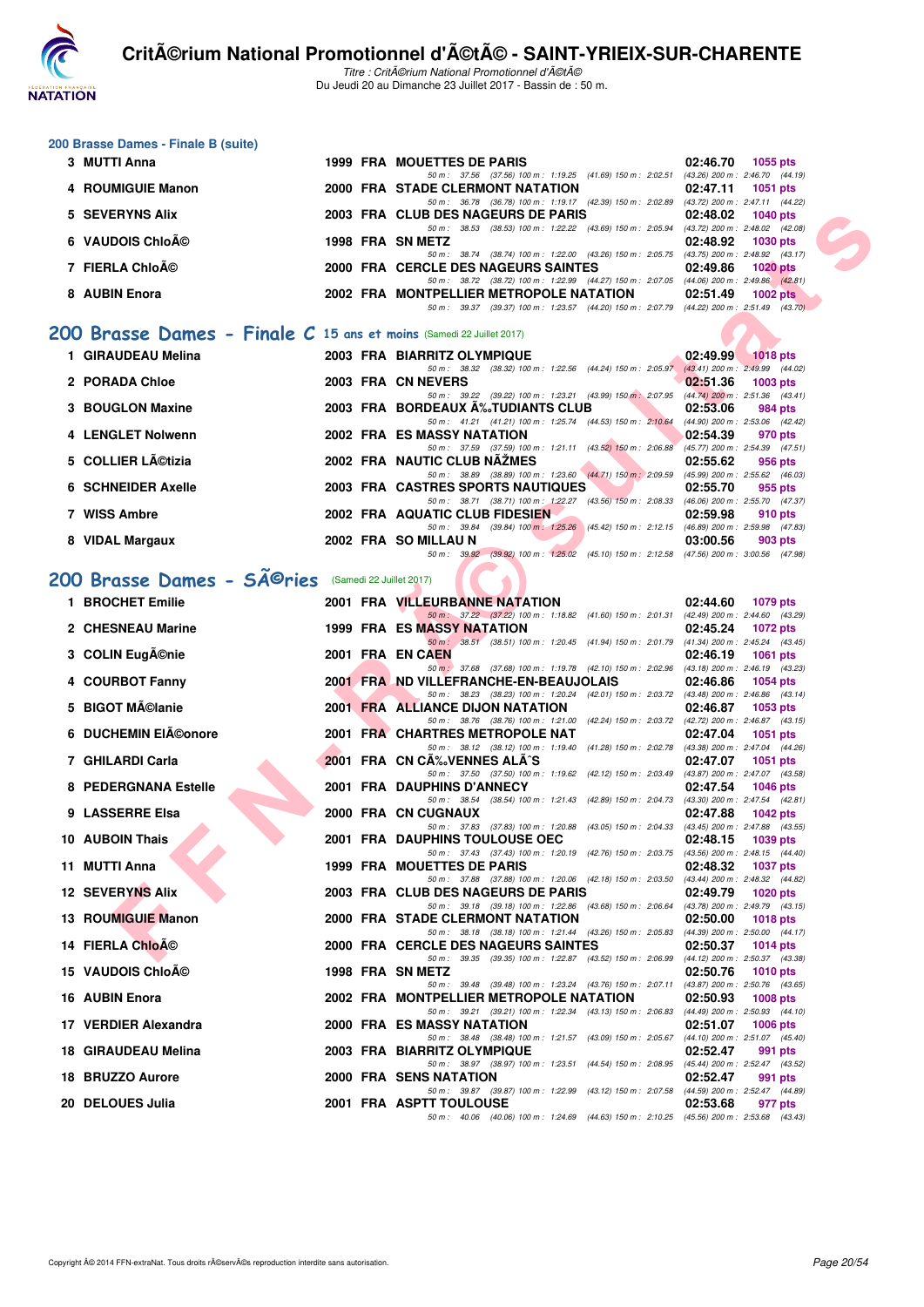

Titre : Critérium National Promotionnel d'été Du Jeudi 20 au Dimanche 23 Juillet 2017 - Bassin de : 50 m.

#### **200 Brasse Dames - Séries (suite)**

| 21 GARCIA Elanore                                                       |  | 2000 FRA NAUTIQUE ENTENTE CHÂ, LONS                                                                                           | 02:53.69 | 977 pts         |
|-------------------------------------------------------------------------|--|-------------------------------------------------------------------------------------------------------------------------------|----------|-----------------|
| 22 PORADA Chloe                                                         |  | 50 m: 39.87 (39.87) 100 m: 1:23.93 (44.06) 150 m: 2:08.32 (44.39) 200 m: 2:53.69 (45.37)<br>2003 FRA CN NEVERS                | 02:54.44 | 969 pts         |
|                                                                         |  | 50 m: 38.87 (38.87) 100 m: 1:23.48 (44.61) 150 m: 2:08.70 (45.22) 200 m: 2:54.44 (45.74)                                      |          |                 |
| 23 SCHNEIDER Axelle                                                     |  | 2003 FRA CASTRES SPORTS NAUTIQUES<br>50 m: 38.30 (38.30) 100 m: 1:22.55 (44.25) 150 m: 2:08.23 (45.68) 200 m: 2:54.65 (46.42) | 02:54.65 | 967 pts         |
| 24 STYLIANOS Alicia                                                     |  | 2000 FRA MONTAUBAN NATATION                                                                                                   | 02:55.09 | 962 pts         |
| 25 BOUGLON Maxine                                                       |  | 50 m: 38.34 (38.34) 100 m: 1:22.47 (44.13) 150 m: 2:08.09 (45.62) 200 m: 2:55.09 (47.00)<br>2003 FRA BORDEAUX A%TUDIANTS CLUB | 02:55.12 | <b>962 pts</b>  |
|                                                                         |  | 50 m: 39.63 (39.63) 100 m: 1:23.69 (44.06) 150 m: 2:09.31 (45.62) 200 m: 2:55.12 (45.81)                                      |          |                 |
| 26 FOURNERET Julie                                                      |  | 2001 FRA CN CHALON-SUR-SAONE<br>50 m: 38.92 (38.92) 100 m: 1:23.37 (44.45) 150 m: 2:09.09 (45.72) 200 m: 2:55.13 (46.04)      | 02:55.13 | 962 pts         |
| 27 LENGLET Nolwenn                                                      |  | <b>2002 FRA ES MASSY NATATION</b>                                                                                             | 02:55.59 | 957 pts         |
| 28 VIDAL Margaux                                                        |  | 50 m: 38.23 (38.23) 100 m: 1:22.03 (43.80) 150 m: 2:08.49 (46.46) 200 m: 2:55.59 (47.10)<br>2002 FRA SO MILLAU N              | 02:56.90 | 942 pts         |
|                                                                         |  | 50 m: 39.99 (39.99) 100 m: 1:24.77 (44.78) 150 m: 2:10.90 (46.13) 200 m: 2:56.90 (46.00)                                      |          |                 |
| 29 COLLIER Létizia                                                      |  | 2002 FRA NAUTIC CLUB NAZMES                                                                                                   | 02:57.49 | 936 pts         |
| 30 WISS Ambre                                                           |  | 50 m: 39.76 (39.76) 100 m: 1:24.74 (44.98) 150 m: 2:10.78 (46.04) 200 m: 2:57.49 (46.71)<br>2002 FRA AQUATIC CLUB FIDESIEN    | 02:57.77 | 933 pts         |
|                                                                         |  | 50 m: 40.45 (40.45) 100 m: 1:24.90 (44.45) 150 m: 2:10.85 (45.95) 200 m: 2:57.77 (46.92)                                      |          |                 |
| 50 Papillon Dames - Finale A (Vendredi 21 Juillet 2017)                 |  |                                                                                                                               |          |                 |
| 1 BELLON Louisa                                                         |  | 2000 FRA LES DAUPHINS DU MOULE                                                                                                | 00:29.15 | 1137 pts        |
| 2 RABAGLIA Noémie                                                       |  | 2001 FRA CN LUNEL                                                                                                             | 00:29.40 | <b>1121 pts</b> |
| <b>3 BAULIER Emilie</b>                                                 |  | 2000 FRA CN LUNEL                                                                                                             | 00:29.61 | <b>1108 pts</b> |
| 4 MONTCHALIN Laura                                                      |  | 2000 FRA ST-ETIENNE NATATION                                                                                                  | 00:29.72 | 1101 pts        |
| 5 GERVASI Justine                                                       |  | 2002 FRA STADE OLYMPIQUE CHAMBA%RY                                                                                            | 00:29.85 | 1093 pts        |
| 6 VILLON Nih le                                                         |  | 2000 FRA EN CAEN                                                                                                              | 00:29.86 | 1092 pts        |
| 7 MONNET Anais                                                          |  | 1999 FRA ASPTT ORLA‰ANS                                                                                                       | 00:30.13 | 1075 pts        |
| 8 BARBOUCH In A s                                                       |  | 2001 FRA U.S CRETEIL NATATION                                                                                                 | 00:30.18 | <b>1072 pts</b> |
|                                                                         |  |                                                                                                                               |          |                 |
| 50 Papillon Dames - Finale B (Vendredi 21 Juillet 2017)                 |  |                                                                                                                               |          |                 |
| 1 BOISTEL Maéva                                                         |  | 2000 FRA CN VILLENEUVE-SUR-LOT                                                                                                | 00:29.58 | 1110 pts        |
| 2 FICHAUX Ambre                                                         |  | 2001 FRA STADE B‰THUNE PÉLICAN CLUB                                                                                           | 00:29.67 | <b>1104 pts</b> |
| 3 BARDON Emmie                                                          |  | <b>2001 FRA EP MANOSQUE</b>                                                                                                   | 00:29.79 | 1096 pts        |
| 4 COURDIER Anais                                                        |  | 2001 FRA CN CHALON-SUR-SAONE                                                                                                  | 00:29.92 | 1088 pts        |
| 5 CLAUDEL Lélia                                                         |  | 2002 FRA ES SEGRÉ                                                                                                             | 00:29.93 | 1088 pts        |
| 6 AVRARD Laly                                                           |  | 2003 FRA ROYAN OC‰AN CLUB NATATION                                                                                            | 00:30.02 | 1082 pts        |
| 7 SICHEL Lisa                                                           |  | <b>2002 FRA GIRONDINS BORDEAUX</b>                                                                                            | 00:30.12 | <b>1076 pts</b> |
| 8 VIGET Leà la                                                          |  | <b>2000 FRA ANGERS NATATION</b>                                                                                               | 00:30.27 | <b>1066 pts</b> |
| 50 Papillon Dames - Finale C 15 ans et moins (Vendredi 21 Juillet 2017) |  |                                                                                                                               |          |                 |
| 1 TORCIA CIémence                                                       |  | 2002 FRA AMSL FRA%JUS                                                                                                         | 00:30.14 | 1074 pts        |
| 2 PIRES Lisa                                                            |  | 2003 FRA NAUTIC CLUB NÃŽMES                                                                                                   | 00:30.56 | 1049 pts        |
| 3 ETIENNE Oriane                                                        |  | 2002 FRA MONTPELLIER METROPOLE NATATION                                                                                       | 00:30.66 | <b>1042 pts</b> |
| 4 DALLE Aliénor                                                         |  | 2002 FRA S.M MONTROUGE                                                                                                        | 00:30.90 | 1028 pts        |
| 4 HELDENBERGH Emma                                                      |  | 2002 FRA AURAY NATATION                                                                                                       | 00:30.90 | <b>1028 pts</b> |
| <b>6 LENGLET Nolwenn</b>                                                |  | <b>2002 FRA ES MASSY NATATION</b>                                                                                             | 00:30.92 | <b>1027 pts</b> |
| 7 CONTARDO Anthéa                                                       |  | 2002 FRA NAUTIC CLUB SORBIERS                                                                                                 | 00:30.93 | <b>1026 pts</b> |
| 8 GOURA A MOUGNOL Maelle                                                |  | 2003 FRA CN LE MANS                                                                                                           | 00:31.15 | 1013 pts        |

# **[50 Papillon Dames - Finale A](http://www.ffnatation.fr/webffn/resultats.php?idact=nat&go=epr&idcpt=47489&idepr=31)** (Vendredi 21 Juillet 2017)

| <b>BELLON Louisa</b>    | 2000 FRA LES DAUPHINS DU MOULE     | 00:29.15 | <b>1137 pts</b> |
|-------------------------|------------------------------------|----------|-----------------|
| 2 RABAGLIA Noémie       | 2001 FRA CN LUNEL                  | 00:29.40 | 1121 pts        |
| <b>3 BAULIER Emilie</b> | 2000 FRA CN LUNEL                  | 00:29.61 | 1108 pts        |
| 4 MONTCHALIN Laura      | 2000 FRA ST-ETIENNE NATATION       | 00:29.72 | 1101 pts        |
| 5 GERVASI Justine       | 2002 FRA STADE OLYMPIQUE CHAMBA%RY | 00:29.85 | 1093 pts        |
| 6 VILLON Nih le         | 2000 FRA EN CAEN                   | 00:29.86 | 1092 pts        |
| 7 MONNET Anais          | 1999 FRA ASPTT ORLA %ANS           | 00:30.13 | 1075 pts        |
| 8 BARBOUCH Inà s        | 2001 FRA U.S CRETEIL NATATION      | 00:30.18 | 1072 pts        |

#### **50 Papillon Dames - Finale B** (Vendredi 21 Juillet 2017)

| 1 BOISTEL Maéva  |  | 2000 FRA CN VILLENEUVE-SUR-LOT      | 00:29.58 | <b>1110 pts</b> |
|------------------|--|-------------------------------------|----------|-----------------|
| 2 FICHAUX Ambre  |  | 2001 FRA STADE B‰THUNE P‰LICAN CLUB | 00:29.67 | 1104 pts        |
| 3 BARDON Emmie   |  | 2001 FRA EP MANOSQUE                | 00:29.79 | 1096 pts        |
| 4 COURDIER Anais |  | 2001 FRA CN CHALON-SUR-SAONE        | 00:29.92 | 1088 pts        |
| 5 CLAUDEL Lélia  |  | 2002 FRA ES SEGRÉ                   | 00:29.93 | 1088 pts        |
| 6 AVRARD Laly    |  | 2003 FRA ROYAN OCÉAN CLUB NATATION  | 00:30.02 | 1082 pts        |
| 7 SICHEL Lisa    |  | <b>2002 FRA GIRONDINS BORDEAUX</b>  | 00:30.12 | 1076 pts        |
| 8 VIGET LeÃ-la   |  | <b>2000 FRA ANGERS NATATION</b>     | 00:30.27 | 1066 pts        |

#### **[50 Papillon Dames - Finale C](http://www.ffnatation.fr/webffn/resultats.php?idact=nat&go=epr&idcpt=47489&idepr=31) 15 ans et moins** (Vendredi 21 Juillet 2017)

| 1 TORCIA CIémence        | 2002 FRA AMSL FRA‰JUS                   | 00:30.14 | 1074 pts |
|--------------------------|-----------------------------------------|----------|----------|
| 2 PIRES Lisa             | 2003 FRA NAUTIC CLUB NÃŽMES             | 00:30.56 | 1049 pts |
| 3 ETIENNE Oriane         | 2002 FRA MONTPELLIER METROPOLE NATATION | 00:30.66 | 1042 pts |
| 4 DALLE Aliénor          | 2002 FRA S.M MONTROUGE                  | 00:30.90 | 1028 pts |
| 4 HELDENBERGH Emma       | <b>2002 FRA AURAY NATATION</b>          | 00:30.90 | 1028 pts |
| 6 LENGLET Nolwenn        | 2002 FRA ES MASSY NATATION              | 00:30.92 | 1027 pts |
| 7 CONTARDO Anthéa        | 2002 FRA NAUTIC CLUB SORBIERS           | 00:30.93 | 1026 pts |
| 8 GOURA A MOUGNOL Maelle | 2003 FRA CN LE MANS                     | 00:31.15 | 1013 pts |
|                          |                                         |          |          |

#### **[50 Papillon Dames - Barrage Finales](http://www.ffnatation.fr/webffn/resultats.php?idact=nat&go=epr&idcpt=47489&idepr=31)** (Vendredi 21 Juillet 2017)

| 1 BAULIER Emilie | 2000 FRA CN LUNEL      | 00:29.87 1091 pts |  |
|------------------|------------------------|-------------------|--|
| 2 MONNET Anais   | 1999 FRA ASPTT ORL‰ANS | 00:29.97 1085 pts |  |
| 3 BARDON Emmie   | 2001 FRA EP MANOSQUE   | 00:30.10 1077 pts |  |
|                  |                        |                   |  |

**50 Papillon Dames - Séries** (Vendredi 21 Juillet 2017)<br>1 BELLON Louisa 2000 FRA LES D. **1 BELLON Louisa 2000 FRA LES DAUPHINS DU MOULE 00:29.69 1103 pts**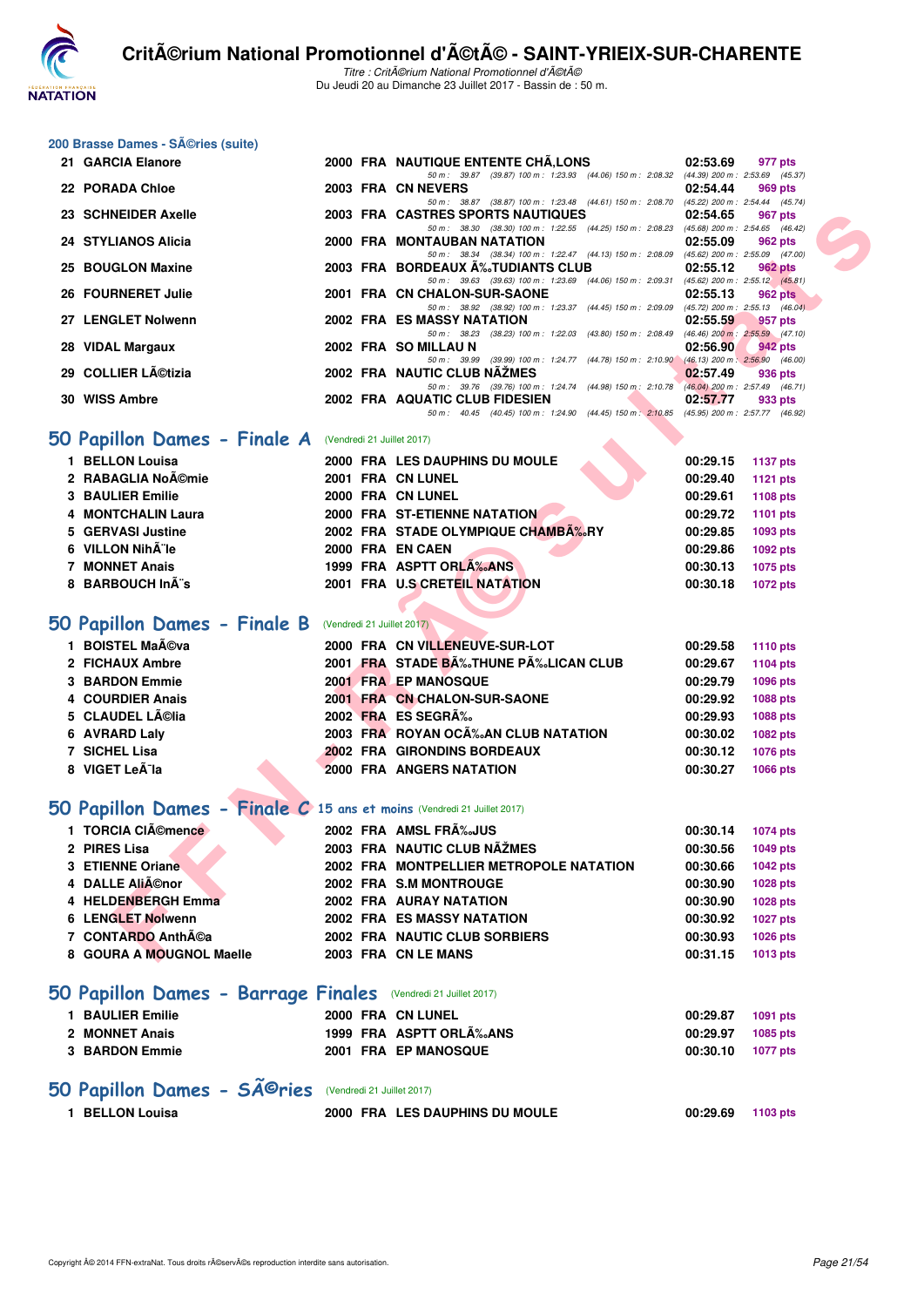

## **50 Papillon Dames - Séries (suite)**

| 2 MONTCHALIN Laura                                       |  | 2000 FRA ST-ETIENNE NATATION                   | 00:29.87       | 1091 pts        |  |
|----------------------------------------------------------|--|------------------------------------------------|----------------|-----------------|--|
| 3 RABAGLIA Noĩmie                                        |  | 2001 FRA CN LUNEL                              | 00:29.92       | 1088 pts        |  |
| 4 GERVASI Justine                                        |  | 2002 FRA STADE OLYMPIQUE CHAMBÉRY              | 00:30.06       | 1079 pts        |  |
| 5 BARBOUCH InÂ"s                                         |  | 2001 FRA U.S CRETEIL NATATION                  | 00:30.14       | 1074 pts        |  |
| 5 VILLON NihÄ"le                                         |  | 2000 FRA EN CAEN                               | 00:30.14       | 1074 pts        |  |
| 7 MONNET Anais                                           |  | 1999 FRA ASPTT ORLA% ANS                       | 00:30.20       | 1071 pts        |  |
| 7 BAULIER Emilie                                         |  | 2000 FRA CN LUNEL                              | 00:30.20       | <b>1071 pts</b> |  |
| <b>7 BARDON Emmie</b>                                    |  | 2001 FRA EP MANOSQUE                           | 00:30.20       | <b>1071 pts</b> |  |
| <b>10 FICHAUX Ambre</b>                                  |  | 2001 FRA STADE B‰THUNE P‰LICAN CLUB            | 00:30.23       | <b>1069 pts</b> |  |
| 11 BOISTEL Maéva                                         |  | 2000 FRA CN VILLENEUVE-SUR-LOT                 | 00:30.29       | <b>1065 pts</b> |  |
| 12 SICHEL Lisa                                           |  | 2002 FRA GIRONDINS BORDEAUX                    | 00:30.31       | <b>1064 pts</b> |  |
| <b>13 COURDIER Anais</b>                                 |  | 2001 FRA CN CHALON-SUR-SAONE                   | 00:30.33       | <b>1063 pts</b> |  |
| 14 CLAUDEL Lélia                                         |  | 2002 FRA ES SEGRÉ                              | 00:30.38       | 1060 pts        |  |
| 14 AVRARD Laly                                           |  | 2003 FRA ROYAN OC‰AN CLUB NATATION             | 00:30.38       | 1060 pts        |  |
| 16 VIGET Leà la                                          |  | <b>2000 FRA ANGERS NATATION</b>                | 00:30.43       | 1057 pts        |  |
| 17 CORNU Lea                                             |  | 2000 FRA AAS SARCELLES NATATION 95             | 00:30.58       | 1047 pts        |  |
| 18 PIRES Lisa                                            |  | 2003 FRA NAUTIC CLUB NAŽMES                    | 00:30.60       | 1046 pts        |  |
| 19 VERDIER Manon                                         |  | 2001 FRA STADE BÉTHUNE PÉLICAN CLUB            | 00:30.62       | 1045 pts        |  |
| 20 FIGUEIREDO Mariana                                    |  | 2000 FRA CN MELUN VAL DE SEINE                 | 00:30.69       | 1041 pts        |  |
| 21 MHUN Lena                                             |  | 2001 FRA ECN CHARTRES-DE-BRETAGNE              | 00:30.70       | 1040 pts        |  |
| 22 DEVOILLES MORON Melissa                               |  | <b>1996 FRA STADE CLERMONT NATATION</b>        | 00:30.74       | 1038 pts        |  |
| 23 ETIENNE Oriane                                        |  | <b>2002 FRA MONTPELLIER METROPOLE NATATION</b> | 00:30.75       | 1037 pts        |  |
| 23 CHATEL Laurine                                        |  | 2000 FRA EP MANOSQUE                           | 00:30.75       | 1037 pts        |  |
| 25 BOUDISSA NaÃ-la                                       |  | 2001 FRA NEPTUNE CLUB DE FRANCE                | 00:30.77       | 1036 pts        |  |
| 26 DALLA SERRA Aurore                                    |  | 2001 FRA DAUPHINS ROMANAIS PA‰AGEOIS           | 00:30.83       | 1032 pts        |  |
| 27 CONTARDO Anth©a                                       |  | 2002 FRA NAUTIC CLUB SORBIERS                  | 00:31.00       | 1022 pts        |  |
| 28 VINCENT Manon                                         |  | 2000 FRA EMS BRON                              | 00:31.08       | <b>1017 pts</b> |  |
| 29 DALLE Aliénor                                         |  | 2002 FRA S.M MONTROUGE                         | 00:31.12       | 1015 pts        |  |
| <b>30 LENGLET Nolwenn</b>                                |  | <b>2002 FRA ES MASSY NATATION</b>              | 00:31.28       | 1005 pts        |  |
| 31 TORCIA CIémence                                       |  | 2002 FRA AMSL FRA%JUS                          | 00:31.30       | 1004 pts        |  |
| 32 GOURA A MOUGNOL Maelle                                |  | 2003 FRA CN LE MANS                            | 00:31.33       | 1002 pts        |  |
| 33 CONRAD Luana                                          |  | <b>1998 FRA SN HAGUENAU</b>                    | 00:31.35       | 1001 pts        |  |
| 34 HELDENBERGH Emma                                      |  | 2002 FRA AURAY NATATION                        | 00:31.40       | <b>998 pts</b>  |  |
| 35 MURAT Dana                                            |  | 2002 FRA AQUATIC CLUB FIDESIEN                 | 00:31.50       | 992 pts         |  |
| 36 PILLOT Sarah-Marie                                    |  | 2002 FRA CN DOLE & REG                         | 00:31.57       | 988 pts         |  |
| 37 RUCKERT ChloAO                                        |  | 2002 FRA USB LONGWY NATATION                   | 00:31.69       | <b>980 pts</b>  |  |
| 38 PLOIX Solene                                          |  | 2003 FRA RACING CLUB DE FRANCE WP              | 00:31.95       | 965 pts         |  |
| 39 SAVIO Chiara                                          |  | 2002 FRA DAUPHINS SECTION PALOISE              | 00:31.97       | <b>964 pts</b>  |  |
| <b>40 DECOURRIERE Tais</b>                               |  | 2002 FRA ASPTT TOULON                          | 00:32.09       | 957 pts         |  |
| 41 AUBRY Elisa                                           |  | 2002 FRA ENTENTE DELLE ETUEFFONT N 99          | 00:32.14       | 954 pts         |  |
| <b>42 PAIN Laetitia</b>                                  |  | 2000 FRA OLYMPIC NICE NATATION                 | 00:32.15       | 953 pts         |  |
| 43 FRANCHITTO Veniccia                                   |  | 2003 FRA AS CACHALOTS SIX-FOURS                | 00:32.58       | <b>928 pts</b>  |  |
| --- FAKHEUR Samial                                       |  | 1998 FRA CN SALON-DE-PROVENCE                  | <b>DNS dec</b> |                 |  |
|                                                          |  |                                                |                |                 |  |
| 100 Papillon Dames - Finale A (Dimanche 23 Juillet 2017) |  |                                                |                |                 |  |
| $\blacksquare$ . DETER FAMILY                            |  | <b>1000 FBA ON BEAUNE</b>                      | 04.05.40       | $1100 - 11$     |  |

## 100 Papillon Dames - Finale

| А | (Dimanche 23 Juillet 2017) |
|---|----------------------------|
|---|----------------------------|

|  | 1 PETIT Emilie           |  | <b>1996 FRA CN BEAUNE</b>           |                          | 01:05.16 1136 pts                   |                 |  |
|--|--------------------------|--|-------------------------------------|--------------------------|-------------------------------------|-----------------|--|
|  |                          |  |                                     | $50 \text{ m}$ : $30.48$ | $(30.48)$ 100 m : 1:05.16 $(34.68)$ |                 |  |
|  | 2 RABAGLIA Noémie        |  | 2001 FRA CN LUNEL                   |                          | $01:05.26$ 1133 pts                 |                 |  |
|  |                          |  |                                     | $50 m$ : 29.53           | $(29.53)$ 100 m : 1:05.26 $(35.73)$ |                 |  |
|  | 3 BOUDON Candice         |  | 1997 FRA BORDEAUX A‰TUDIANTS CLUB   |                          | 01:05.58 1124 pts                   |                 |  |
|  |                          |  |                                     | 50 m: 31.52              | $(31.52)$ 100 m : 1:05.58 $(34.06)$ |                 |  |
|  | 4 BARBOUCH Inà s         |  | 2001 FRA U.S CRETEIL NATATION       |                          | $01:05.88$ 1115 pts                 |                 |  |
|  |                          |  |                                     | 50 m: 31.01              | $(31.01)$ 100 m : 1:05.88 $(34.87)$ |                 |  |
|  | 5 COURDIER Anais         |  | 2001 FRA CN CHALON-SUR-SAONE        |                          | 01:06.20                            | <b>1107 pts</b> |  |
|  |                          |  |                                     | 50 m: 31.09              | $(31.09)$ 100 m : 1:06.20 $(35.11)$ |                 |  |
|  | 6 GODEFROY-FIMES Maurine |  | 2001 FRA P.V GRANDVILLIERS NATATION |                          | 01:06.26                            | 1105 pts        |  |
|  |                          |  |                                     | $50 \text{ m}$ : 31.33   | $(31.33)$ 100 m : 1:06.26 $(34.93)$ |                 |  |
|  |                          |  |                                     |                          |                                     |                 |  |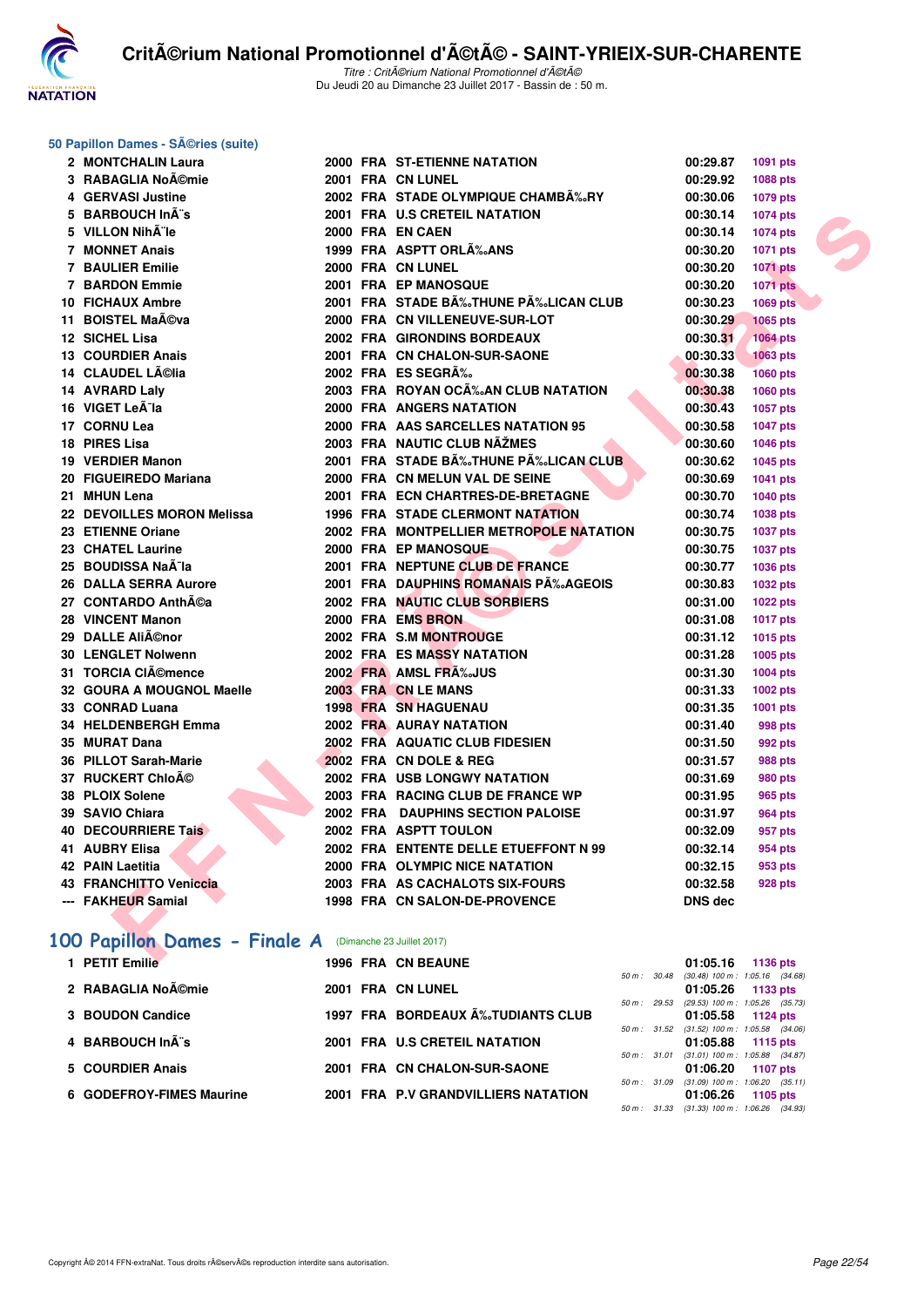

Titre : CritA©rium National Promotionnel d'A©tA© Du Jeudi 20 au Dimanche 23 Juillet 2017 - Bassin de : 50 m.

| 100 Papillon Dames - Finale A (suite)                                    |  |                                        |              |                                                                             |
|--------------------------------------------------------------------------|--|----------------------------------------|--------------|-----------------------------------------------------------------------------|
| <b>7 DALLA SERRA Aurore</b>                                              |  | 2001 FRA DAUPHINS ROMANAIS P‰AGEOIS    |              | 01:06.79<br><b>1090 pts</b><br>50 m: 31.19 (31.19) 100 m: 1:06.79 (35.60)   |
| 8 DEMARVILLE Chloé                                                       |  | 2000 FRA ANGOULEME N CHARENTE          |              | 01:07.14<br><b>1081 pts</b><br>50 m: 31.30 (31.30) 100 m: 1:07.14 (35.84)   |
|                                                                          |  |                                        |              |                                                                             |
| 100 Papillon Dames - Finale B                                            |  | (Dimanche 23 Juillet 2017)             |              |                                                                             |
| 1 BLANCHARD Charlotte                                                    |  | 2000 FRA SPN POITIERS                  |              | 01:06.55<br><b>1097 pts</b><br>50 m: 31.40 (31.40) 100 m: 1:06.55 (35.15)   |
| 2 DALLE Aliénor                                                          |  | 2002 FRA S.M MONTROUGE                 |              | 01:07.66<br><b>1066 pts</b>                                                 |
| 3 AVRARD Laly                                                            |  | 2003 FRA ROYAN OCÉAN CLUB NATATION     |              | 50 m : 31.72 (31.72) 100 m : 1:07.66 (35.94)<br>01:07.82<br>1062 $pts$      |
| 4 SICHEL Lisa                                                            |  | <b>2002 FRA GIRONDINS BORDEAUX</b>     |              | 50 m: 31.08 (31.08) 100 m: 1:07.82 (36.74)<br>01:08.05<br><b>1056 pts</b>   |
| 5 VIGET Leà la                                                           |  | 2000 FRA ANGERS NATATION               | 50 m: 31.22  | $(31.22)$ 100 m : 1:08.05 $(36.83)$<br>01:08.17<br>$1053$ pts               |
| 6 LE BERRIGAUD Marine                                                    |  | 2002 FRA AC BOULOGNE-BILLANCOURT       |              | 50 m : 32.14 (32.14) 100 m : 1:08.17 (36.03)<br>01:08.21<br><b>1052 pts</b> |
| 7 BARDON Emmie                                                           |  | 2001 FRA EP MANOSQUE                   |              | 50 m : 32.22 (32.22) 100 m : 1:08.21 (35.99)<br>01:08.97<br>1031 pts        |
| 8 GERVASI Justine                                                        |  | 2002 FRA STADE OLYMPIQUE CHAMBA‰RY     |              | 50 m : 31.13 (31.13) 100 m : 1:08.97 (37.84)<br>01:09.57<br>1015 pts        |
|                                                                          |  |                                        |              | 50 m: 31.70 (31.70) 100 m: 1:09.57 (37.87)                                  |
| 100 Papillon Dames - Finale C 15 ans et moins (Dimanche 23 Juillet 2017) |  |                                        |              |                                                                             |
| 1 SALEM Lindsey                                                          |  | 2003 FRA JEANNE D'ARC DRANCY           |              | 01:07.74<br><b>1064 pts</b>                                                 |
| 2 SALERE Celia                                                           |  | 2003 FRA CLUB DES NAGEURS DE BRIVE     | 50 m: 31.72  | $(31.72)$ 100 m : 1:07.74 $(36.02)$<br>01:08.14<br>1053 pts                 |
| 3 TORCIA CIémence                                                        |  | 2002 FRA AMSL FRA%JUS                  | 50 m: 31.88  | $(31.88)$ 100 m : 1:08.14 $(36.26)$<br>01:08.30<br>1049 pts                 |
| 4 OUARTI Ilyana                                                          |  | 2003 FRA CERCLE DES NAGEURS DU BOURGET |              | 50 m: 31.16 (31.16) 100 m: 1:08.30 (37.14)<br>01:08.43<br><b>1046 pts</b>   |
| 5 CLAUDEL Lélia                                                          |  | 2002 FRA ES SEGRÉ                      |              | 50 m : 32.16 (32.16) 100 m : 1:08.43 (36.27)                                |
|                                                                          |  |                                        |              | 01:08.92<br><b>1032 pts</b><br>50 m: 31.84 (31.84) 100 m: 1:08.92 (37.08)   |
| 6 DECK Judith                                                            |  | 2002 FRA MULHOUSE ON                   | 50 m : 33.85 | 01:10.01<br>1003 pts<br>$(33.85)$ 100 m : 1:10.01 $(36.16)$                 |
| 7 MULIAKAAKA Amelia                                                      |  | 2002 FRA MONTLUÇON NATATION            | 50 m : 32.32 | 01:10.54<br>990 pts<br>(32.32) 100 m: 1:10.54 (38.22)                       |
| 8 TORRES Marie                                                           |  | 2002 FRA STADE ST-VALERY NATATION      |              | 01:10.96<br>979 pts                                                         |
|                                                                          |  |                                        | 50 m: 32.28  | $(32.28)$ 100 m : 1:10.96 $(38.68)$                                         |
| 100 Papillon Dames - Sîries                                              |  | (Dimanche 23 Juillet 2017)             |              |                                                                             |
| 1 RABAGLIA Noémie                                                        |  | 2001 FRA CN LUNEL                      | 50 m : 29.97 | 01:05.84<br><b>1117 pts</b><br>(29.97) 100 m : 1:05.84 (35.87)              |
| 2 COURDIER Anais                                                         |  | 2001 FRA CN CHALON-SUR-SAONE           |              | 01:06.22<br><b>1106 pts</b>                                                 |
| 3 BARBOUCH InÂ"s                                                         |  | 2001 FRA U.S CRETEIL NATATION          | 50 m : 30.69 | $(30.69)$ 100 m : 1:06.22 $(35.53)$<br>01:06.31<br>1104 pts                 |
| 4 BOUDON Candice                                                         |  | 1997 FRA BORDEAUX A%JUDIANTS CLUB      |              | 50 m: 31.26 (31.26) 100 m: 1:06.31 (35.05)<br>01:06.38<br>1102 pts          |
| 5 GODEFROY-FIMES Maurine                                                 |  | 2001 FRA P.V GRANDVILLIERS NATATION    |              | 50 m : 30.96 (30.96) 100 m : 1:06.38 (35.42)                                |
|                                                                          |  |                                        |              | 01:06.87<br>1088 pts<br>50 m: 31.53 (31.53) 100 m: 1:06.87 (35.34)          |
| 6 PETIT Emilie                                                           |  | 1996 FRA CN BEAUNE                     |              | 01:07.00<br><b>1085 pts</b><br>50 m: 31.46 (31.46) 100 m: 1:07.00 (35.54)   |
| 7 DEMARVILLE Chloé                                                       |  | 2000 FRA ANGOULEME N CHARENTE          |              | 01:07.12<br>1081 pts<br>50 m : 31.24 (31.24) 100 m : 1:07.12 (35.88)        |
| 8 DALLA SERRA Aurore                                                     |  | 2001 FRA DAUPHINS ROMANAIS P‰AGEOIS    |              | 01:07.45<br><b>1072 pts</b>                                                 |
| 9 GERVASI Justine                                                        |  | 2002 FRA STADE OLYMPIQUE CHAMBA‰RY     | 50 m : 32.01 | $(32.01)$ 100 m : 1:07.45 $(35.44)$<br>01:07.86<br><b>1061 pts</b>          |
| 10 SICHEL Lisa                                                           |  | 2002 FRA GIRONDINS BORDEAUX            | 50 m : 32.04 | $(32.04)$ 100 m : 1:07.86 $(35.82)$<br>01:08.07<br>1055 pts                 |
| 11 VIGET Leà la                                                          |  | 2000 FRA ANGERS NATATION               |              | 50 m: 31.72 (31.72) 100 m: 1:08.07 (36.35)<br>01:08.18<br>1052 pts          |
| <b>12 BLANCHARD Charlotte</b>                                            |  | 2000 FRA SPN POITIERS                  |              | 50 m: 31.57 (31.57) 100 m: 1:08.18 (36.61)<br>01:08.42<br><b>1046 pts</b>   |
| 13 DALLE AliA©nor                                                        |  | 2002 FRA S.M MONTROUGE                 |              | 50 m: 31.74 (31.74) 100 m: 1:08.42 (36.68)<br>01:08.66<br>1039 pts          |
|                                                                          |  |                                        |              | 50 m: 32.13 (32.13) 100 m: 1:08.66 (36.53)                                  |
| <b>14 BARDON Emmie</b>                                                   |  | <b>2001 FRA EP MANOSQUE</b>            |              | 01:09.04<br>1029 pts<br>50 m: 31.70 (31.70) 100 m: 1:09.04 (37.34)          |
|                                                                          |  |                                        |              |                                                                             |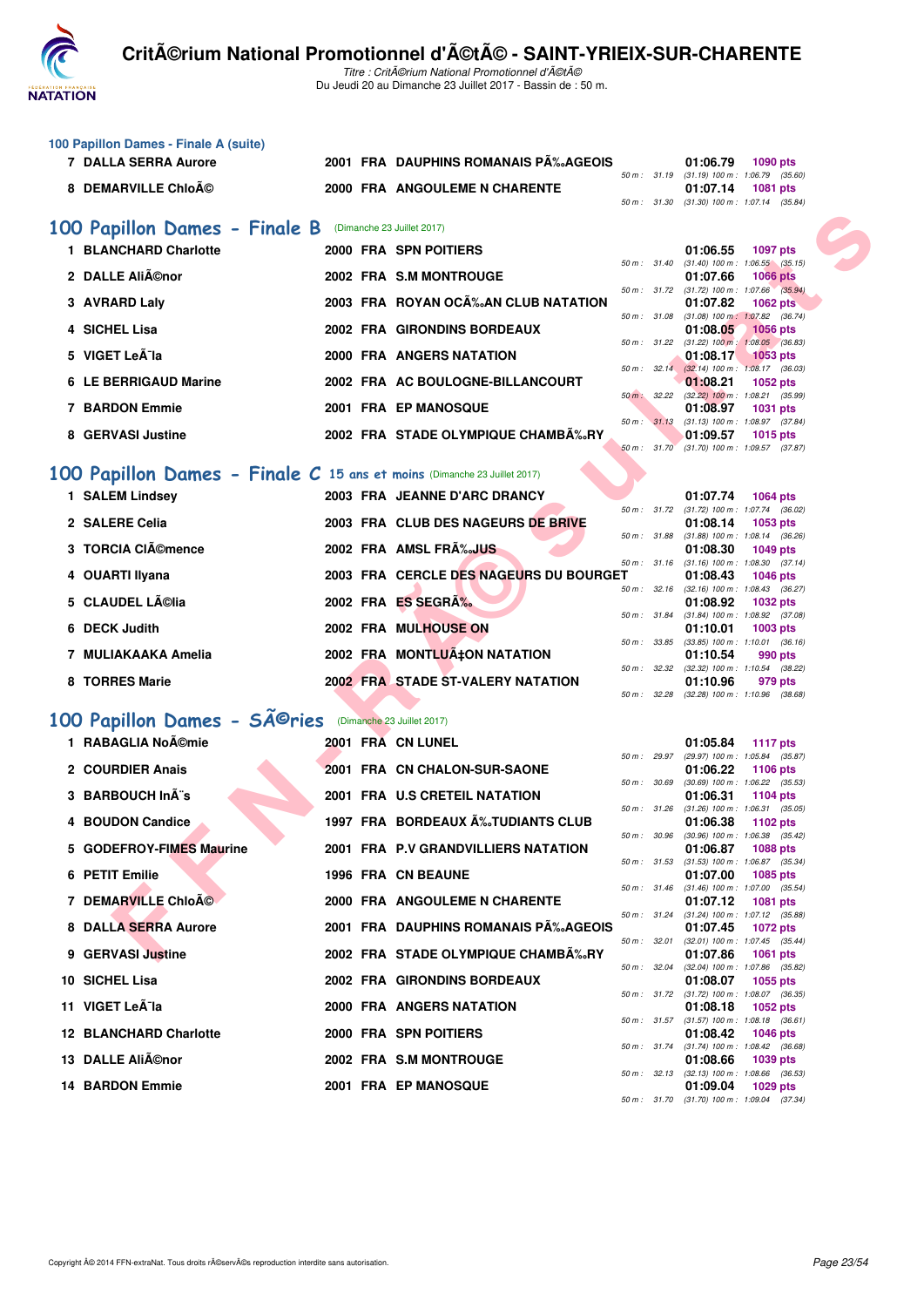

|     | 100 Papillon Dames - Séries (suite)                    |  |  |                                                                                                                                  |                                                                             |  |  |  |  |  |  |
|-----|--------------------------------------------------------|--|--|----------------------------------------------------------------------------------------------------------------------------------|-----------------------------------------------------------------------------|--|--|--|--|--|--|
|     | <b>15 LE BERRIGAUD Marine</b>                          |  |  | 2002 FRA AC BOULOGNE-BILLANCOURT                                                                                                 | 01:09.19<br><b>1025 pts</b>                                                 |  |  |  |  |  |  |
|     | 16 AVRARD Laly                                         |  |  | 50 m : 32.61<br>2003 FRA ROYAN OCÉAN CLUB NATATION                                                                               | $(32.61)$ 100 m : 1:09.19 $(36.58)$<br>01:09.25<br><b>1024 pts</b>          |  |  |  |  |  |  |
|     |                                                        |  |  | 50 m : 31.91                                                                                                                     | $(31.91)$ 100 m : 1:09.25 $(37.34)$                                         |  |  |  |  |  |  |
|     | 17 TORCIA CIémence                                     |  |  | 2002 FRA AMSL FRA%JUS<br>50 m : 31.80                                                                                            | 01:09.27<br><b>1023 pts</b><br>$(31.80)$ 100 m : 1:09.27 $(37.47)$          |  |  |  |  |  |  |
|     | 18 PERE CIémentine                                     |  |  | 2001 FRA NAUTIQUE ENTENTE CHÂ, LONS                                                                                              | 01:09.29<br><b>1023 pts</b>                                                 |  |  |  |  |  |  |
|     | 19 OUARTI Ilyana                                       |  |  | 50 m : 32.77<br>2003 FRA CERCLE DES NAGEURS DU BOURGET                                                                           | $(32.77)$ 100 m : 1:09.29 $(36.52)$<br>01:09.32<br><b>1022 pts</b>          |  |  |  |  |  |  |
|     |                                                        |  |  | 50 m: 32.52                                                                                                                      | $(32.52)$ 100 m : 1:09.32 $(36.80)$                                         |  |  |  |  |  |  |
|     | 20 SALEM Lindsey                                       |  |  | 2003 FRA JEANNE D'ARC DRANCY<br>50 m : 32.33                                                                                     | 01:09.46<br><b>1018 pts</b><br>$(32.33)$ 100 m : 1:09.46 $(37.13)$          |  |  |  |  |  |  |
|     | 21 CLAUDEL Lélia                                       |  |  | 2002 FRA ES SEGRÉ                                                                                                                | 01:09.51<br><b>1017 pts</b>                                                 |  |  |  |  |  |  |
|     | 22 TORRES Marie                                        |  |  |                                                                                                                                  | 50 m: 31.74 (31.74) 100 m: 1:09.51 (37.77)                                  |  |  |  |  |  |  |
|     |                                                        |  |  | 2002 FRA STADE ST-VALERY NATATION                                                                                                | 01:09.62<br><b>1014 pts</b><br>50 m : 32.20 (32.20) 100 m : 1:09.62 (37.42) |  |  |  |  |  |  |
|     | 23 BOUDISSA Naà la                                     |  |  | 2001 FRA NEPTUNE CLUB DE FRANCE                                                                                                  | 01:09.93<br><b>1006 pts</b>                                                 |  |  |  |  |  |  |
|     | 24 SALERE Celia                                        |  |  | 50 m : 31.99<br>2003 FRA CLUB DES NAGEURS DE BRIVE                                                                               | $(31.99)$ 100 m : 1:09.93 $(37.94)$<br>01:09.99<br><b>1004 pts</b>          |  |  |  |  |  |  |
|     |                                                        |  |  | 50 m: 32.85                                                                                                                      | $(32.85)$ 100 m : 1:09.99 $(37.14)$                                         |  |  |  |  |  |  |
|     | 25 CORNU Lea                                           |  |  | 2000 FRA AAS SARCELLES NATATION 95                                                                                               | 01:10.56<br>989 pts<br>50 m : 30.78 (30.78) 100 m : 1:10.56 (39.78)         |  |  |  |  |  |  |
|     | <b>DECK Judith</b>                                     |  |  | 2002 FRA MULHOUSE ON                                                                                                             | 01:10.64<br>987 pts                                                         |  |  |  |  |  |  |
| 27. | <b>MULIAKAAKA Amelia</b>                               |  |  | 50 m: 33.42<br>2002 FRA MONTLUÇON NATATION                                                                                       | $(33.42)$ 100 m : 1:10.64 $(37.22)$<br>01:10.82<br>982 pts                  |  |  |  |  |  |  |
|     |                                                        |  |  | 50 m: 32.24                                                                                                                      | (32.24) 100 m: 1:10.82 (38.58)                                              |  |  |  |  |  |  |
| 28  | <b>PIRES Lisa</b>                                      |  |  | 2003 FRA NAUTIC CLUB NÃŽMES<br>50 m : 32.78                                                                                      | 01:11.07<br>976 pts<br>(32.78) 100 m : 1:11.07 (38.29)                      |  |  |  |  |  |  |
|     | 29 LE MAT Noelynn                                      |  |  | 2003 FRA C VIKINGS DE ROUEN                                                                                                      | 01:11.22<br>972 pts                                                         |  |  |  |  |  |  |
|     |                                                        |  |  | 50 m : 33.61<br><b>2002 FRA AURAY NATATION</b>                                                                                   | $(33.61)$ 100 m : 1:11.22 $(37.61)$                                         |  |  |  |  |  |  |
|     | 30 HELDENBERGH Emma                                    |  |  | 50 m: 34.08                                                                                                                      | 01:13.50<br>913 pts<br>$(34.08)$ 100 m : 1:13.50 $(39.42)$                  |  |  |  |  |  |  |
|     | 31 GOURA A MOUGNOL Maelle                              |  |  | 2003 FRA CN LE MANS                                                                                                              | 01:18.47<br>793 pts                                                         |  |  |  |  |  |  |
|     | <b>FAKHEUR Samial</b>                                  |  |  | 50 m: 35.64<br>1998 FRA CN SALON-DE-PROVENCE                                                                                     | (35.64) 100 m: 1:18.47 (42.83)<br>DNS dec                                   |  |  |  |  |  |  |
|     |                                                        |  |  |                                                                                                                                  |                                                                             |  |  |  |  |  |  |
|     | 200 Papillon Dames - Finale A (Samedi 22 Juillet 2017) |  |  |                                                                                                                                  |                                                                             |  |  |  |  |  |  |
|     | 1 BOUDON Candice                                       |  |  | 1997 FRA BORDEAUX A%TUDIANTS CLUB                                                                                                | 02:24.63<br><b>1092 pts</b>                                                 |  |  |  |  |  |  |
|     |                                                        |  |  | 50 m: 32.49 (32.49) 100 m: 1:08.70 (36.21) 150 m: 1:46.11 (37.41) 200 m: 2:24.63 (38.52)                                         |                                                                             |  |  |  |  |  |  |
|     | 2 CASTEL Margaux                                       |  |  | 2000 FRA S.M MONTROUGE<br>50 m: 32.02 (32.02) 100 m: 1:08.26 (36.24) 150 m: 1:46.80                                              | 02:25.07<br><b>1086 pts</b><br>(38.54) 200 m : 2:25.07 (38.27)              |  |  |  |  |  |  |
|     | 3 PETIT Emilie                                         |  |  | 1996 FRA CN BEAUNE                                                                                                               | 02:25.90<br><b>1074 pts</b>                                                 |  |  |  |  |  |  |
|     | 4 DALLA SERRA Aurore                                   |  |  | 50 m: 32.45 (32.45) 100 m: 1:09.36 (36.91) 150 m: 1:47.27 (37.91) 200 m: 2:25.90 (38.63)<br>2001 FRA DAUPHINS ROMANAIS PA‰AGEOIS | 02:28.66<br><b>1036 pts</b>                                                 |  |  |  |  |  |  |
|     |                                                        |  |  | 50 m: 32.83 (32.83) 100 m: 1:10.25 (37.42) 150 m: 1:48.35 (38.10) 200 m: 2:28.66 (40.31)                                         |                                                                             |  |  |  |  |  |  |
|     | 5 COURDIER Anais                                       |  |  | 2001 FRA CN CHALON-SUR-SAONE                                                                                                     | 02:28.84<br>1033 pts                                                        |  |  |  |  |  |  |
|     | 6 ABDELHAFIDH Emma                                     |  |  | 50 m: 32.72 (32.72) 100 m: 1:10.94 (38.22) 150 m: 1:50.08 (39.14) 200 m: 2:28.84 (38.76)<br><b>1999 FRA ANTONY NATATION</b>      | 02:29.14<br>1029 pts                                                        |  |  |  |  |  |  |
|     |                                                        |  |  | 50 m: 33.00 (33.00) 100 m: 1:10.18 (37.18) 150 m: 1:49.51 (39.33) 200 m: 2:29.14 (39.63)                                         |                                                                             |  |  |  |  |  |  |
|     | 7 COURBET Perrine                                      |  |  | 2001 FRA ALLIANCE DIJON NATATION<br>50 m: 33.15 (33.15) 100 m: 1:10.42 (37.27) 150 m: 1:48.95 (38.53) 200 m: 2:29.38 (40.43)     | 02:29.38 1026 pts                                                           |  |  |  |  |  |  |
|     | 8 GODEFROY-FIMES Maurine                               |  |  | 2001 FRA P.V GRANDVILLIERS NATATION                                                                                              | 02:31.37<br>999 pts                                                         |  |  |  |  |  |  |
|     |                                                        |  |  | 50 m: 33.37 (33.37) 100 m: 1:12.21 (38.84) 150 m: 1:51.40 (39.19) 200 m: 2:31.37 (39.97)                                         |                                                                             |  |  |  |  |  |  |
|     | 200 Papillon Dames - Finale B (Samedi 22 Juillet 2017) |  |  |                                                                                                                                  |                                                                             |  |  |  |  |  |  |
|     | 1 ALOUANE Zoe                                          |  |  | 2001 FRA DAUPHINS OBERNAI                                                                                                        | 02:29.59<br>1023 pts                                                        |  |  |  |  |  |  |
|     | 2 PERE CIACmentine                                     |  |  | 50 m: 33.82 (33.82) 100 m: 1:11.68 (37.86) 150 m: 1:50.08 (38.40) 200 m: 2:29.59 (39.51)<br>2001 FRA NAUTIQUE ENTENTE CHA, LONS  | 02:30.27<br>1014 pts                                                        |  |  |  |  |  |  |
|     |                                                        |  |  | 50 m: 34.10 (34.10) 100 m: 1:11.08 (36.98) 150 m: 1:49.79 (38.71) 200 m: 2:30.27 (40.48)                                         |                                                                             |  |  |  |  |  |  |

|  |  | 5 COURDIER Anais |
|--|--|------------------|
|  |  |                  |

- 50 m : 32.72 (32.72) 100 m : 1:10.94 (38.22) 150 m : 1:50.08 (39.14) 200 m : 2:28.84 (38.76) **6 ABDELHAFIDH Emma 1999 FRA ANTONY NATATION 02:29.14 1029 pts**
- **7 COURBET Perrine 2001 FRA ALLIANCE DIJON NATATION 02:29.38 1026 pts**
- **8 GODEFROY-FIMES Maurine 2001 FRA P.V GRANDVILLIERS NATATION 02:31.37 999 pts**

#### **[200 Papillon Dames - Finale B](http://www.ffnatation.fr/webffn/resultats.php?idact=nat&go=epr&idcpt=47489&idepr=33)** (Samedi 22 Juillet 2017)

|                                                           | 02:29.59<br>$1023$ pts                                                                                                                                                                                                                                                                                                                                                        |
|-----------------------------------------------------------|-------------------------------------------------------------------------------------------------------------------------------------------------------------------------------------------------------------------------------------------------------------------------------------------------------------------------------------------------------------------------------|
| 50 m: 33.82 (33.82) 100 m: 1:11.68 (37.86) 150 m: 1:50.08 | $(38.40)$ 200 m : 2:29.59 $(39.51)$                                                                                                                                                                                                                                                                                                                                           |
|                                                           | 02:30.27<br>1014 pts                                                                                                                                                                                                                                                                                                                                                          |
| 50 m: 34.10 (34.10) 100 m: 1:11.08 (36.98) 150 m: 1:49.79 | (38.71) 200 m : 2:30.27 (40.48)                                                                                                                                                                                                                                                                                                                                               |
|                                                           | 02:30.40<br>1012 $pts$                                                                                                                                                                                                                                                                                                                                                        |
| 50 m: 32.51 (32.51) 100 m: 1:10.19 (37.68) 150 m: 1:49.23 | (39.04) 200 m : 2:30.40 (41.17)                                                                                                                                                                                                                                                                                                                                               |
|                                                           | 02:32.36<br>986 pts                                                                                                                                                                                                                                                                                                                                                           |
| 50 m: 33.90 (33.90) 100 m: 1:13.10 (39.20) 150 m: 1:53.34 | (40.24) 200 m : 2:32.36 (39.02)                                                                                                                                                                                                                                                                                                                                               |
|                                                           | 02:33.22<br>974 pts                                                                                                                                                                                                                                                                                                                                                           |
| 50 m: 35.01 (35.01) 100 m: 1:13.77 (38.76) 150 m: 1:53.77 | (40.00) 200 m : 2:33.22 (39.45)                                                                                                                                                                                                                                                                                                                                               |
|                                                           | 02:33.87<br>966 pts                                                                                                                                                                                                                                                                                                                                                           |
| 50 m: 33.52 (33.52) 100 m: 1:12.22 (38.70) 150 m: 1:52.40 | (40.18) 200 m : 2:33.87 (41.47)                                                                                                                                                                                                                                                                                                                                               |
|                                                           | 02:34.77<br>954 pts                                                                                                                                                                                                                                                                                                                                                           |
| 50 m: 34.10 (34.10) 100 m: 1:13.21 (39.11) 150 m: 1:53.86 | (40.65) 200 m : 2:34.77 (40.91)                                                                                                                                                                                                                                                                                                                                               |
|                                                           | 02:35.25<br>948 pts                                                                                                                                                                                                                                                                                                                                                           |
|                                                           |                                                                                                                                                                                                                                                                                                                                                                               |
|                                                           | 2001 FRA DAUPHINS OBERNAI<br>2001 FRA NAUTIQUE ENTENTE CHÂ.LONS<br>2000 FRA ANGOULEME N CHARENTE<br>2000 FRA OLYMPIC NICE NATATION<br>2002 FRA DAUPHINS SECTION PALOISE<br>2002 FRA AC BOULOGNE-BILLANCOURT<br>2002 FRA BEAUVAISIS AQUATIC CLUB<br>2001 FRA CN LE PLESSIS-ROBINSON<br>50 m: 33.65 (33.65) 100 m: 1:12.53 (38.88) 150 m: 1:53.48 (40.95) 200 m: 2:35.25 (41.77 |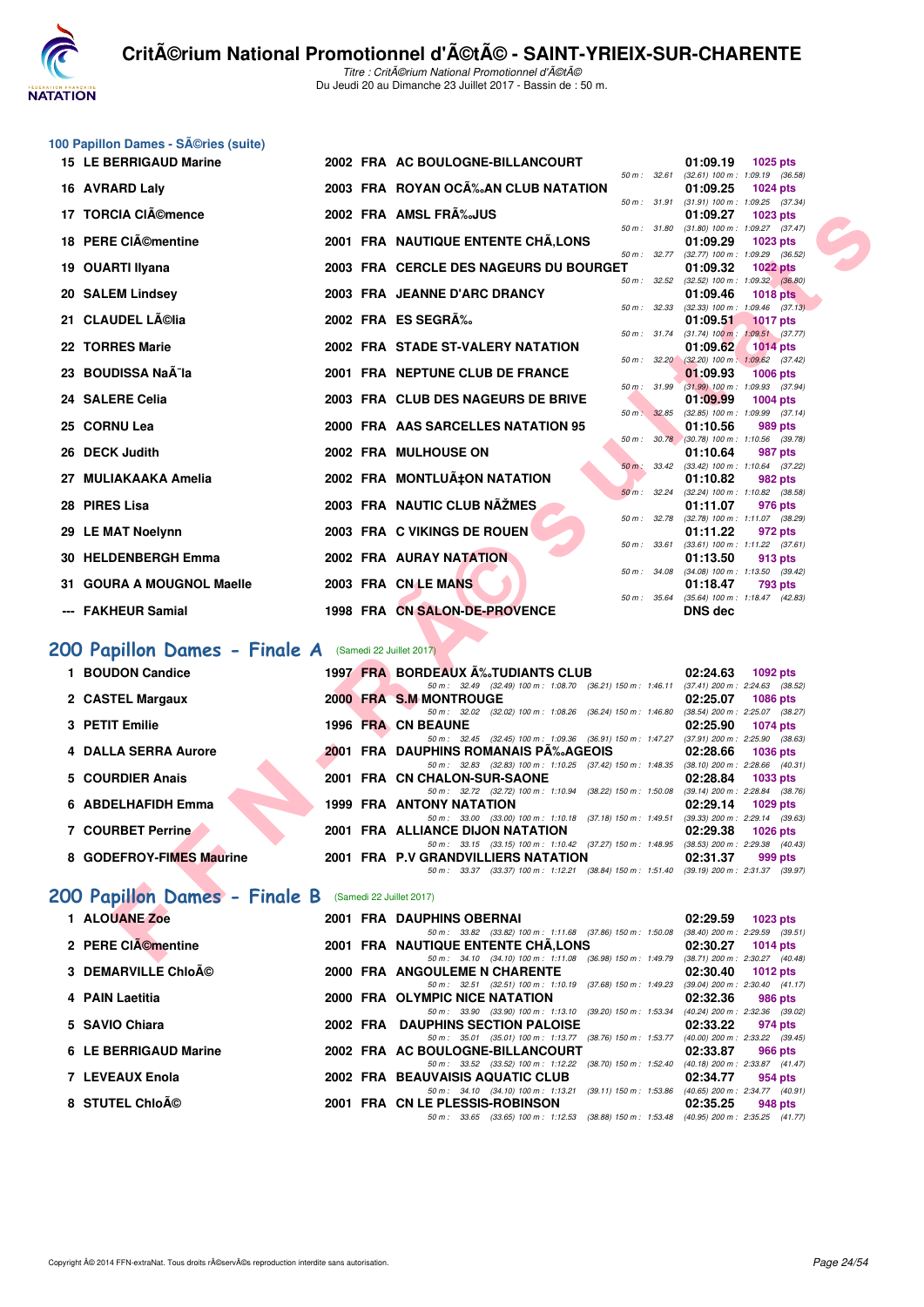

Titre : CritA©rium National Promotionnel d'A©tA© Du Jeudi 20 au Dimanche 23 Juillet 2017 - Bassin de : 50 m.

## **[200 Papillon Dames - Finale C](http://www.ffnatation.fr/webffn/resultats.php?idact=nat&go=epr&idcpt=47489&idepr=33) 15 ans et moins** (Samedi 22 Juillet 2017)

| 1 DECOURRIERE Tais | 2002 FRA ASPTT TOULON                                                                                                  | 02:34.08<br>963 pts |
|--------------------|------------------------------------------------------------------------------------------------------------------------|---------------------|
| 2 DECK Judith      | 50 m : 34.85 (34.85) 100 m : 1:14.33 (39.48) 150 m : 1:53.73 (39.40) 200 m : 2:34.08 (40.35<br>2002 FRA MULHOUSE ON    | 02:35.30<br>947 pts |
|                    | 50 m: 35.09 (35.09) 100 m: 1:17.39 (42.30) 150 m: 1:57.64 (40.25) 200 m: 2:35.30 (37.66                                |                     |
| 3 LE MAT Noelynn   | 2003 FRA C VIKINGS DE ROUEN<br>50 m: 35.10 (35.10) 100 m: 1:14.59 (39.49) 150 m: 1:55.18 (40.59) 200 m: 2:35.80 (40.62 | 02:35.80<br>940 pts |
| 4 SALERE Celia     | 2003 FRA CLUB DES NAGEURS DE BRIVE                                                                                     | 02:41.87<br>863 pts |
|                    | 50 m: 35.16 (35.16) 100 m: 1:15.70 (40.54) 150 m: 1:58.23 (42.53) 200 m: 2:41.87 (43.64                                |                     |

# 200 Papillon Dames - SÃ<sup>@</sup>ries (Samedi 22 Juillet 2017)

|                                                                   |  | 50 m : 35.09 (35.09) 100 m : 1:17.39 (42.30) 150 m : 1:57.64 (40.25) 200 m : 2:35.30 (37.66)                                      |                |                   |
|-------------------------------------------------------------------|--|-----------------------------------------------------------------------------------------------------------------------------------|----------------|-------------------|
| 3 LE MAT Noelynn                                                  |  | 2003 FRA C VIKINGS DE ROUEN                                                                                                       | 02:35.80       | 940 pts           |
| 4 SALERE Celia                                                    |  | 50 m: 35.10 (35.10) 100 m: 1:14.59 (39.49) 150 m: 1:55.18 (40.59) 200 m: 2:35.80 (40.62)<br>2003 FRA CLUB DES NAGEURS DE BRIVE    | 02:41.87       |                   |
|                                                                   |  | 50 m: 35.16 (35.16) 100 m: 1:15.70 (40.54) 150 m: 1:58.23 (42.53) 200 m: 2:41.87 (43.64)                                          |                | 863 pts           |
|                                                                   |  |                                                                                                                                   |                |                   |
| 00 Papillon Dames - SÃ <sup>©</sup> ries (Samedi 22 Juillet 2017) |  |                                                                                                                                   |                |                   |
| 1 CASTEL Margaux                                                  |  | 2000 FRA S.M MONTROUGE                                                                                                            |                | 02:27.62 1050 pts |
|                                                                   |  | 50 m: 32.82 (32.82) 100 m: 1:09.72 (36.90) 150 m: 1:48.86 (39.14) 200 m: 2:27.62 (38.76)                                          |                |                   |
| 2 BOUDON Candice                                                  |  | 1997 FRA BORDEAUX A%TUDIANTS CLUB<br>50 m: 33.90 (33.90) 100 m: 1:11.33 (37.43) 150 m: 1:49.38 (38.05) 200 m: 2:28.03 (38.65)     | 02:28.03       | $1044$ pts        |
| 3 ABDELHAFIDH Emma                                                |  | 1999 FRA ANTONY NATATION                                                                                                          |                | 02:28.92 1032 pts |
|                                                                   |  | 50 m: 33.31 (33.31) 100 m: 1:10.69 (37.38) 150 m: 1:49.35 (38.66) 200 m: 2:28.92 (39.57)                                          |                |                   |
| 4 COURBET Perrine                                                 |  | 2001 FRA ALLIANCE DIJON NATATION                                                                                                  | 02:28.94       | 1032 pts          |
| 5 DALLA SERRA Aurore                                              |  | 50 m: 33.39 (33.39) 100 m: 1:11.15 (37.76) 150 m: 1:49.03 (37.88) 200 m: 2:28.94 (39.91)<br>2001 FRA DAUPHINS ROMANAIS PA‰AGEOIS  | 02:29.09       | 1030 pts          |
|                                                                   |  | 50 m: 33.12 (33.12) 100 m: 1:10.58 (37.46) 150 m: 1:49.54 (38.96) 200 m: 2:29.09 (39.55)                                          |                |                   |
| 6 PETIT Emilie                                                    |  | 1996 FRA CN BEAUNE                                                                                                                | 02:29.25       | <b>1028 pts</b>   |
|                                                                   |  | 50 m: 33.03 (33.03) 100 m: 1:10.84 (37.81) 150 m: 1:49.35 (38.51) 200 m: 2:29.25 (39.90)                                          |                |                   |
| 7 GODEFROY-FIMES Maurine                                          |  | 2001 FRA P.V GRANDVILLIERS NATATION<br>50 m: 32.52 (32.52) 100 m: 1:10.39 (37.87) 150 m: 1:48.86 (38.47) 200 m: 2:29.72 (40.86)   | 02:29.72       | 1021 pts          |
| 8 COURDIER Anais                                                  |  | 2001 FRA CN CHALON-SUR-SAONE                                                                                                      | 02:30.64       | $1009$ pts        |
|                                                                   |  | 50 m: 33.46 (33.46) 100 m: 1:13.09 (39.63) 150 m: 1:51.80 (38.71) 200 m: 2:30.64 (38.84)                                          |                |                   |
| 9 STUTEL ChloAO                                                   |  | 2001 FRA CN LE PLESSIS-ROBINSON                                                                                                   | 02:31.23       | <b>1001 pts</b>   |
| 10 PERE CIémentine                                                |  | 50 m: 32.84 (32.84) 100 m: 1:11.48 (38.64) 150 m: 1:51.04 (39.56) 200 m: 2:31.23 (40.19)<br>2001 FRA NAUTIQUE ENTENTE CHA, LONS   | 02:31.41       | 999 pts           |
|                                                                   |  | 50 m: 34.36 (34.36) 100 m: 1:12.27 (37.91) 150 m: 1:50.70 (38.43) 200 m: 2:31.41 (40.71)                                          |                |                   |
| <b>11 ALOUANE Zoe</b>                                             |  | <b>2001 FRA DAUPHINS OBERNAL</b>                                                                                                  | 02:31.86       | 992 pts           |
|                                                                   |  | 50 m: 35.18 (35.18) 100 m: 1:14.17 (38.99) 150 m: 1:52.26 (38.09) 200 m: 2:31.86 (39.60)                                          |                |                   |
| 12 SAVIO Chiara                                                   |  | 2002 FRA DAUPHINS SECTION PALOISE<br>50 m : 34.60 (34.60) 100 m : 1:13.61 (39.01) 150 m : 1:53.88 (40.27) 200 m : 2:34.32 (40.44) | 02:34.32       | 960 pts           |
| 13 DEMARVILLE Chlo©                                               |  | 2000 FRA ANGOULEME N CHARENTE                                                                                                     | 02:34.84       | 953 pts           |
|                                                                   |  | 50 m: 32.83 (32.83) 100 m: 1:10.91 (38.08) 150 m: 1:51.90 (40.99) 200 m: 2:34.84 (42.94)                                          |                |                   |
| 14 PAIN Laetitia                                                  |  | 2000 FRA OLYMPIC NICE NATATION                                                                                                    | 02:36.84       | 927 pts           |
| 15 LE BERRIGAUD Marine                                            |  | 50 m : 32.95 (32.95) 100 m : 1:12.51 (39.56) 150 m : 1:55.00 (42.49) 200 m : 2:36.84 (41.84)<br>2002 FRA AC BOULOGNE-BILLANCOURT  | 02:37.03       | 924 pts           |
|                                                                   |  | 50 m: 34.89 (34.89) 100 m: 1:14.33 (39.44) 150 m: 1:55.52 (41.19) 200 m: 2:37.03 (41.51)                                          |                |                   |
| 16 LEVEAUX Enola                                                  |  | 2002 FRA BEAUVAISIS AQUATIC CLUB                                                                                                  | 02:37.52       | 918 pts           |
| 17 DECOURRIERE Tais                                               |  | 50 m: 34.39 (34.39) 100 m: 1:14.15 (39.76) 150 m: 1:56.45 (42.30) 200 m: 2:37.52 (41.07)<br>2002 FRA ASPTT TOULON                 | 02:38.21       | 909 pts           |
|                                                                   |  | 50 m: 33.63 (33.63) 100 m: 1:11.94 (38.31) 150 m: 1:54.06 (42.12) 200 m: 2:38.21 (44.15)                                          |                |                   |
| 18 LE MAT Noelynn                                                 |  | 2003 FRA C VIKINGS DE ROUEN                                                                                                       | 02:39.51       | 893 pts           |
|                                                                   |  | 50 m: 34.84 (34.84) 100 m: 1:14.93 (40.09) 150 m: 1:56.76 (41.83) 200 m: 2:39.51 (42.75)                                          |                |                   |
| 19 SALERE Celia                                                   |  | 2003 FRA CLUB DES NAGEURS DE BRIVE<br>50 m: 34.32 (34.32) 100 m: 1:14.54 (40.22) 150 m: 1:58.29 (43.75) 200 m: 2:43.12 (44.83)    | 02:43.12       | 847 pts           |
| 20 SALEM Lindsey                                                  |  | 2003 FRA JEANNE D'ARC DRANCY                                                                                                      | 02:43.13       | 847 pts           |
|                                                                   |  | 50 m: 35.09 (35.09) 100 m: 1:16.08 (40.99) 150 m: 1:59.37 (43.29) 200 m: 2:43.13 (43.76)                                          |                |                   |
| 21 DECK Judith                                                    |  | 2002 FRA MULHOUSE ON                                                                                                              | 02:44.27       | 833 pts           |
| --- FAKHEUR Samial                                                |  | 50 m: 35.79 (35.79) 100 m: 1:18.05 (42.26) 150 m: 2:02.44 (44.39) 200 m: 2:44.27 (41.83)<br>1998 FRA CN SALON-DE-PROVENCE         | <b>DNS dec</b> |                   |
|                                                                   |  |                                                                                                                                   |                |                   |
|                                                                   |  |                                                                                                                                   |                |                   |
| 00 4 Nages Dames - Finale A (Dimanche 23 Juillet 2017)            |  |                                                                                                                                   |                |                   |
| 1 BOISSIERE Tess                                                  |  | 2000 FRA STADE CLERMONT NATATION                                                                                                  | 02:26.15       | 1095 pts          |
|                                                                   |  | 50 m : 30.77 (30.77)<br>$100 m: -$<br>150 m: 1:53.70 (1:22.93) 200 m: 2:26.15 (32.45)                                             |                |                   |
| 2 ROVIROLA Manon                                                  |  | <b>1998 FRA ROGNAC NATATION</b>                                                                                                   | 02:27.08       | 1082 pts          |

#### [200 4 Nages Dames - Finale A](http://www.ffnatation.fr/webffn/resultats.php?idact=nat&go=epr&idcpt=47489&idepr=41) (Dimanche 23 Juillet 2017)

| 1 BOISSIERE Tess  | 2000 FRA STADE CLERMONT NATATION                                                                                                                  |                                                 | 02:26.15 | $1095$ pts                                           |
|-------------------|---------------------------------------------------------------------------------------------------------------------------------------------------|-------------------------------------------------|----------|------------------------------------------------------|
|                   | 50 m : 30.77 (30.77)<br>100 m : ---                                                                                                               | 150 m: 1:53.70 (1:22.93) 200 m: 2:26.15 (32.45) |          |                                                      |
| 2 ROVIROLA Manon  | <b>1998 FRA ROGNAC NATATION</b>                                                                                                                   |                                                 | 02:27.08 | 1082 pts                                             |
| 3 SAXOD Candice   | 50 m: 31.81 (31.81) 100 m: 1:09.57 (37.76) 150 m: 1:52.70<br>2001 FRA DAUPHINS D'ANNECY                                                           |                                                 | 02:27.18 | (43.13) 200 m : 2:27.08 (34.38)<br>1081 pts          |
| 4 VERDIER Manon   | 50 m: 31.59 (31.59) 100 m: 1:10.97 (39.38) 150 m: 1:53.69 (42.72) 200 m: 2:27.18 (33.49,<br>2001 FRA STADE B‰THUNE P‰LICAN CLUB 02:27.83 1072 pts |                                                 |          |                                                      |
| 5 ROUMIGUIE Manon | 50 m: 31.40 (31.40) 100 m: 1:09.65 (38.25) 150 m: 1:54.77<br>2000 FRA STADE CLERMONT NATATION                                                     |                                                 |          | (45.12) 200 m : 2:27.83 (33.06)<br>02:28.02 1069 pts |
| 6 BIGOT CIémence  | 50 m: 31.88 (31.88) 100 m: 1:11.39 (39.51) 150 m: 1:53.67<br>2001 FRA AMIENS METROPOLE NAT.                                                       |                                                 | 02:28.13 | (42.28) 200 m : 2:28.02 (34.35)<br>1068 pts          |
|                   | 50 m: 31.54 (31.54) 100 m: 1:10.14                                                                                                                | $(38.60)$ 150 m : 1:53.82                       |          | $(43.68)$ 200 m : 2:28.13 $(34.31)$                  |
| 7 BROCHET Emilie  | <b>2001 FRA VILLEURBANNE NATATION</b><br>50 m: 33.15 (33.15) 100 m: 1:12.05 (38.90) 150 m: 1:54.83 (42.78) 200 m: 2:29.13 (34.30)                 |                                                 | 02:29.13 | 1054 pts                                             |
|                   |                                                                                                                                                   |                                                 |          |                                                      |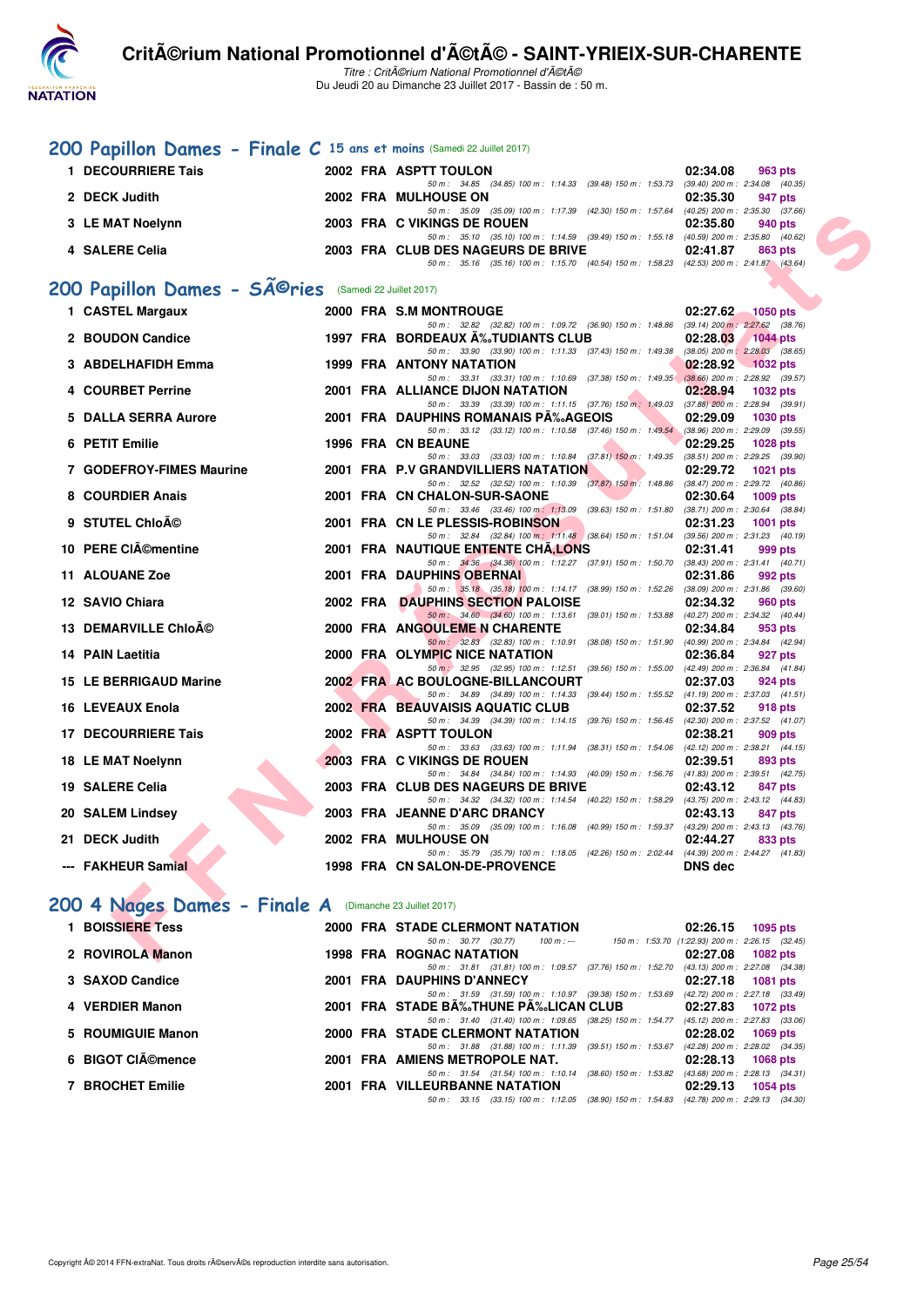

**200 4 Nages Dames - Finale A (suite)**

## **Critérium National Promotionnel d'été - SAINT-YRIEIX-SUR-CHARENTE**

Titre : Critérium National Promotionnel d'été Du Jeudi 20 au Dimanche 23 Juillet 2017 - Bassin de : 50 m.

| 8 SABATIER Chloe                                                          | <b>1997 FRA STADE CLERMONT NATATION</b>                                                                                            | 02:31.05<br>1028 pts                                               |
|---------------------------------------------------------------------------|------------------------------------------------------------------------------------------------------------------------------------|--------------------------------------------------------------------|
|                                                                           | 50 m: 32.00 (32.00) 100 m: 1:10.70 (38.70) 150 m: 1:55.50 (44.80) 200 m: 2:31.05 (35.55)                                           |                                                                    |
| 200 4 Nages Dames - Finale B (Dimanche 23 Juillet 2017)                   |                                                                                                                                    |                                                                    |
| 1 PETIT Emilie                                                            | 1996 FRA CN BEAUNE<br>50 m: 32.31 (32.31) 100 m: 1:12.45 (40.14) 150 m: 1:54.78                                                    | 02:29.41<br>1050 pts<br>(42.33) 200 m : 2:29.41 (34.63)            |
| 2 AUDOUY Laura                                                            | <b>2001 FRA USB LONGWY NATATION</b>                                                                                                | 02:29.66<br><b>1047 pts</b>                                        |
| <b>PAGANELLI Sarah</b>                                                    | 50 m: 32.32 (32.32) 100 m: 1:10.82 (38.50) 150 m: 1:55.30 (44.48) 200 m: 2:29.66 (34.36)<br><b>2000 FRA USB LONGWY NATATION</b>    | 02:30.37<br><b>1037 pts</b>                                        |
| <b>BARRAULT Mona</b>                                                      | 50 m: 31.27 (31.27) 100 m: 1:12.39 (41.12) 150 m: 1:55.59<br>2001 FRA SN OYONNAX                                                   | $(43.20)$ 200 m : 2:30.37 $(34.78)$<br>02:30.83<br>1031 pts        |
| <b>VAHE Océane</b>                                                        | 50 m: 32.58 (32.58) 100 m: 1:11.16 (38.58) 150 m: 1:56.07<br>2000 FRA ALLIANCE DIJON NATATION                                      | $(44.91)$ 200 m : 2:30.83 $(34.76)$<br>02:31.80<br><b>1018 pts</b> |
|                                                                           | 50 m: 33.40 (33.40) 100 m: 1:13.33 (39.93) 150 m: 1:57.21                                                                          | $(43.88)$ 200 m : 2:31.80 $(34.59)$                                |
| <b>MARSAU Alice</b><br>6                                                  | 2000 FRA CANET 66 NATATION<br>50 m: 33.35 (33.35) 100 m: 1:12.35 (39.00) 150 m: 1:57.86                                            | 02:32.65<br><b>1007 pts</b><br>$(45.51)$ 200 m : 2:32.65 $(34.79)$ |
| <b>OURGAUD Camille</b>                                                    | 2003 FRA ALLIANCE DIJON NATATION                                                                                                   | 02:34.76<br>979 pts                                                |
| 8 HENRY Agathe                                                            | 50 m: 33.31 (33.31) 100 m: 1:13.32 (40.01) 150 m: 2:01.33<br>2000 FRA ALLIANCE DIJON NATATION                                      | $(48.01)$ 200 m : 2:34.76 $(33.43)$<br>02:35.64<br>967 pts         |
|                                                                           | 50 m: 32.92 (32.92) 100 m: 1:14.35 (41.43) 150 m: 2:00.95 (46.60) 200 m: 2:35.64 (34.69)                                           |                                                                    |
| 200 4 Nages Dames - Finale $C$ 15 ans et moins (Dimanche 23 Juillet 2017) |                                                                                                                                    |                                                                    |
| 1 COLLIER Létizia                                                         | 2002 FRA NAUTIC CLUB NAZMES                                                                                                        | 02:31.35<br><b>1024 pts</b>                                        |
| 2 TRIBOULET Pauline                                                       | 50 m : 32.76 (32.76) 100 m : 1:11.73 (38.97) 150 m : 1:56.65<br>2002 FRA ASA VAUZELLES                                             | $(44.92)$ 200 m : 2:31.35 $(34.70)$<br>02:33.13<br>$1000$ pts      |
|                                                                           | 50 m: 32.04 (32.04) 100 m: 1:12.96<br>$(40.92)$ 150 m : 1:58.55                                                                    | (45.59) 200 m : 2:33.13 (34.58)                                    |
| <b>LENGLET Nolwenn</b>                                                    | <b>2002 FRA ES MASSY NATATION</b><br>50 m: 31.55 (31.55) 100 m: 1:12.27 (40.72) 150 m: 1:56.96                                     | 02:33.21<br>999 pts<br>$(44.69)$ 200 m : 2:33.21 $(36.25)$         |
| <b>LEVEAUX Enola</b>                                                      | 2002 FRA BEAUVAISIS AQUATIC CLUB<br>50 m: 33.74 (33.74) 100 m: 1:14.18 (40.44) 150 m: 1:59.35                                      | 02:33.69<br>993 pts<br>(45.17) 200 m : 2:33.69 (34.34)             |
| <b>LESURTEL Romane</b><br>5                                               | 2002 FRA LYON NATATION METROPOLE                                                                                                   | 02:34.45<br>983 pts                                                |
| <b>CONTARDO AnthA©a</b>                                                   | 50 m: 34.08 (34.08) 100 m: 1:13.17 (39.09) 150 m: 1:59.17 (46.00) 200 m: 2:34.45 (35.28)<br>2002 FRA NAUTIC CLUB SORBIERS          | 02:34.86<br>978 pts                                                |
|                                                                           | 50 m : 32.00 (32.00) 100 m : 1:11.71 (39.71) 150 m : 1:59.17 (47.46) 200 m : 2:34.86 (35.69)                                       |                                                                    |
| 7 CRISTINI Marie                                                          | 2002 FRA OLYMPIQUE LA GARENNE-COLOMBES<br>50 m: 35.00 (35.00) 100 m: 1:15.04 (40.04) 150 m: 2:02.00 (46.96) 200 m: 2:36.43 (34.43) | 02:36.43<br>957 pts                                                |
| 8 GRIMAUD Nolwenn                                                         | 2002 FRA SB BORDEAUX BASTIDE<br>50 m . 32.19 (32.19) 100 m . 1:13.60 (41.41) 150 m . 1:59.43 (45.83) 200 m . 2:36.70 (37.27)       | 02:36.70<br>954 pts                                                |
|                                                                           |                                                                                                                                    |                                                                    |
| 200 4 Nages Dames - SÃ <sup>©</sup> ries (Dimanche 23 Juillet 2017)       |                                                                                                                                    |                                                                    |
| 1 ROVIROLA Manon                                                          | <b>1998 FRA ROGNAC NATATION</b><br>50 m: 31.41 (31.41) 100 m: 1:09.58 (38.17) 150 m: 1:52.81                                       | 02:27.52<br><b>1076 pts</b><br>(43.23) 200 m : 2:27.52 (34.71)     |
| 2 SAXOD Candice                                                           | 2001 FRA DAUPHINS D'ANNECY                                                                                                         | 02:28.03<br>1069 pts                                               |
| <b>SABATIER Chloe</b><br>З.                                               | 50 m: 32.09 (32.09) 100 m: 1:10.98<br>$(38.89)$ 150 m : 1:53.69<br><b>1997 FRA STADE CLERMONT NATATION</b>                         | (42.71) 200 m : 2:28.03 (34.34)<br>02:29.37<br><b>1051 pts</b>     |
|                                                                           | 50 m: 32.31 (32.31) 100 m: 1:11.32 (39.01) 150 m: 1:54.71                                                                          | (43.39) 200 m : 2:29.37 (34.66)                                    |
| <b>ROUMIGUIE Manon</b>                                                    | 2000 FRA STADE CLERMONT NATATION<br>50 m: 31.96 (31.96) 100 m: 1:11.55 (39.59) 150 m: 1:54.60                                      | 02:29.93<br><b>1043 pts</b><br>$(43.05)$ 200 m : 2:29.93 $(35.33)$ |
| <b>BIGOT CIémence</b>                                                     | 2001 FRA AMIENS METROPOLE NAT.                                                                                                     | 02:29.98<br>1043 pts                                               |
| <b>VERDIER Manon</b><br>6                                                 | 50 m: 32.17 (32.17) 100 m: 1:11.07 (38.90) 150 m: 1:55.32<br>2001 FRA STADE BĉTHUNE PĉLICAN CLUB                                   | $(44.25)$ 200 m : 2:29.98 $(34.66)$<br>02:30.06<br><b>1042 pts</b> |
| <b>7 BROCHET Emilie</b>                                                   | 50 m: 31.97 (31.97) 100 m: 1:10.97 (39.00) 150 m: 1:55.38 (44.41) 200 m: 2:30.06 (34.68)<br>2001 FRA VILLEURBANNE NATATION         | 02:30.36<br><b>1037 pts</b>                                        |
|                                                                           | 50 m: 33.28 (33.28) 100 m: 1:13.42 (40.14) 150 m: 1:56.07                                                                          | (42.65) 200 m : 2:30.36 (34.29)                                    |
| <b>BOISSIERE Tess</b>                                                     | <b>2000 FRA STADE CLERMONT NATATION</b><br>50 m: 31.44 (31.44) 100 m: 1:10.64 (39.20) 150 m: 1:56.05                               | 02:30.45<br><b>1036 pts</b><br>$(45.41)$ 200 m : 2:30.45 $(34.40)$ |
| <b>VAHE OcA©ane</b><br>9                                                  | 2000 FRA ALLIANCE DIJON NATATION                                                                                                   | 02:30.61<br><b>1034 pts</b>                                        |
| 10 PETIT Emilie                                                           | 50 m: 33.47 (33.47) 100 m: 1:13.36 (39.89) 150 m: 1:56.89<br>1996 FRA CN BEAUNE                                                    | $(43.53)$ 200 m : 2:30.61 $(33.72)$<br>02:30.82<br><b>1031 pts</b> |
|                                                                           |                                                                                                                                    |                                                                    |

**10 PETIT Emilie 1996 FRA CN BEAUNE 1996 1996 FRA CN BEAUNE 1996 1996 1996 1996 1996 1996 1996 1996 1996 1996 1996 1996 1996 1031 1031 1031 1031 1031 1031 1031 1031 1031** 

**11 AUDOUY Laura** 2001 FRA USB LONGWY NATATION

**12 PAGANELLI Sarah 2000 FRA USB LONGWY NATATION 02:31.51 1022 pts**

**13 OURGAUD Camille 2003 FRA ALLIANCE DIJON NATATION 02:31.63 1020 pts**

**14 HENRY Agathe 2000 FRA ALLIANCE DIJON NATATION 02:32.45 1009 pts** 50 m : 33.14 (33.14) 100 m : 1:12.87 (39.73) 150 m : 1:57.31 (44.44) 200 m : 2:32.45 (35.14) **15 MARSAU Alice 2000 FRA CANET 66 NATATION 02:32.62 1007 pts**

50 m : 32.87 (32.87) 100 m : 1:12.48 (39.61) 150 m : 1:57.98 (45.50) 200 m : 2:32.62 (34.64)

50 m : 32.99 (32.99) 100 m : 1:13.39 (40.40) 150 m : 1:59.04 (45.65) 200 m : 2:31.63 (32.59)<br>2000 FRA ALLIANCE DIJON NATATION 02:32.45 1009 pts

 $50.32.15$  (32.15) 100 m: 1:11.67 (39.52) 150 m : 1:55.38 (43.71) 200 m : 2:30.82 (35.4<br> **GWY NATATION** 02:31.05 1028 pts

50 m : 32.29 (32.29) 100 m : 1:11.26 (38.97) 150 m : 1:56.02 (44.76) 200 m : 2:31.05 (35.03)

50 m : 31.47 (31.47) 100 m : 1:11.53 (40.06) 150 m : 1:55.98 (44.45) 200 m : 2:31.51 (35.53)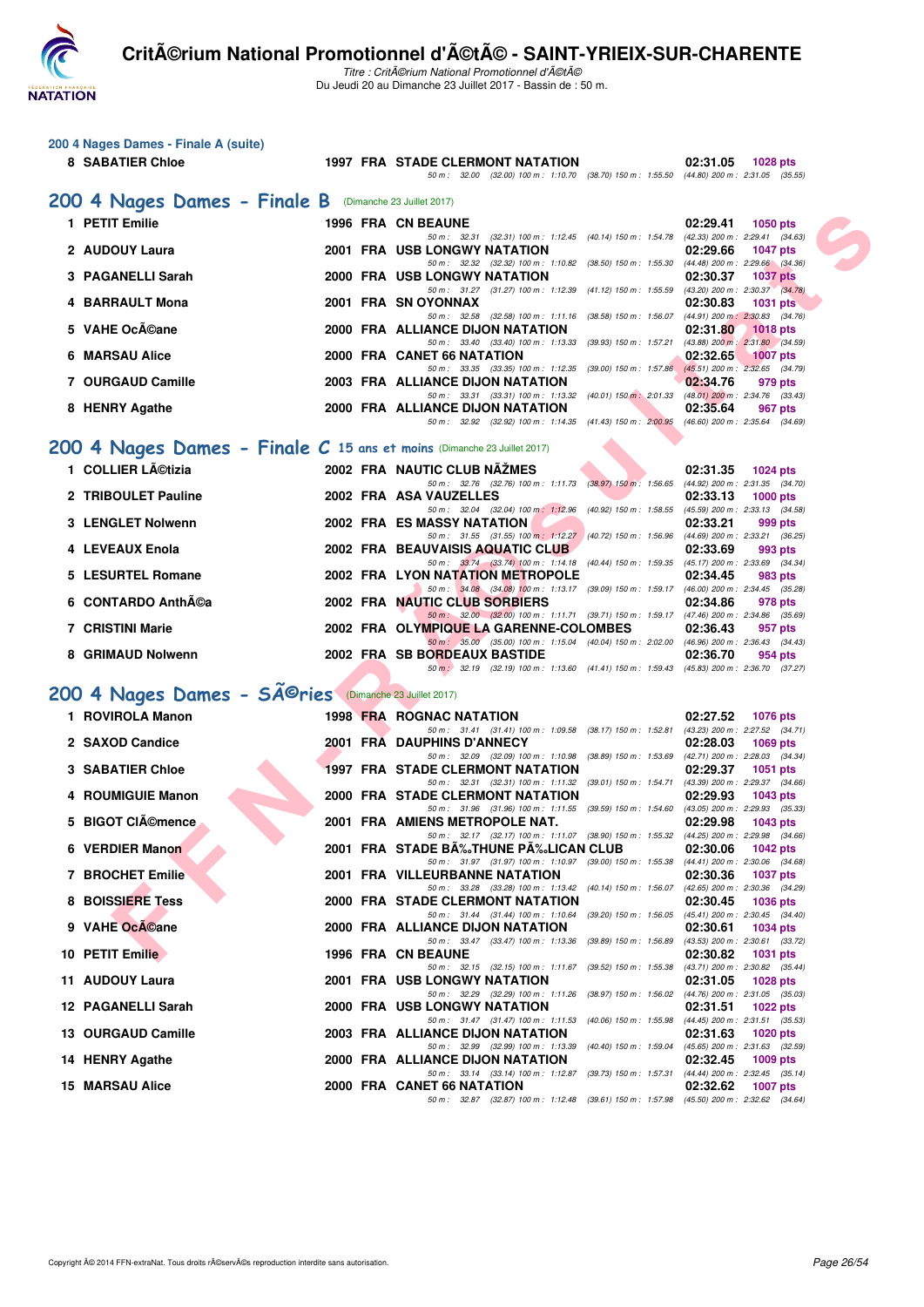

## **200 4 Nages Dames - Séries (suite)**

| 16 BARRAULT Mona                                              |  | 2001 FRA SN OYONNAX                                                                                                                                                                                                             | 02:32.72<br>1006 pts                                               |
|---------------------------------------------------------------|--|---------------------------------------------------------------------------------------------------------------------------------------------------------------------------------------------------------------------------------|--------------------------------------------------------------------|
| <b>17 LABRUNIE Charlotte</b>                                  |  | 50 m: 32.78 (32.78) 100 m: 1:11.31 (38.53) 150 m: 1:56.81<br><b>2001 FRA ANGOULEME N CHARENTE</b>                                                                                                                               | $(45.50)$ 200 m : 2:32.72 $(35.91)$<br>02:32.95<br><b>1003 pts</b> |
| <b>18 TRIBOULET Pauline</b>                                   |  | 50 m: 32.01 (32.01) 100 m: 1:11.36 (39.35) 150 m: 1:56.57 (45.21) 200 m: 2:32.95 (36.38)<br>2002 FRA ASA VAUZELLES                                                                                                              | 02:34.30<br>985 pts                                                |
| <b>19 LENGLET Nolwenn</b>                                     |  | 50 m: 32.78 (32.78) 100 m: 1:13.99 (41.21) 150 m: 1:59.06 (45.07) 200 m: 2:34.30 (35.24)<br>2002 FRA ES MASSY NATATION                                                                                                          | 02:34.60<br>981 pts                                                |
| 20 CONTARDO Anth©a                                            |  | 50 m: 31.48 (31.48) 100 m: 1:12.39 (40.91) 150 m: 1:57.57 (45.18) 200 m: 2:34.60 (37.03)<br>2002 FRA NAUTIC CLUB SORBIERS                                                                                                       | 02:35.28<br>972 pts                                                |
| 21 GRIMAUD Nolwenn                                            |  | 50 m: 32.03 (32.03) 100 m: 1:11.47 (39.44) 150 m: 1:59.52 (48.05) 200 m: 2:35.28 (35.76)<br>2002 FRA SB BORDEAUX BASTIDE                                                                                                        | 02:35.41<br>970 pts                                                |
| 22 LESURTEL Romane                                            |  | 50 m: 32.40 (32.40) 100 m: 1:13.61 (41.21) 150 m: 1:59.38<br><b>2002 FRA LYON NATATION METROPOLE</b>                                                                                                                            | $(45.77)$ 200 m : 2:35.41 $(36.03)$<br>02:35.50<br>969 pts         |
| 23 COLLIER Létizia                                            |  | 50 m: 34.27 (34.27) 100 m: 1:13.67 (39.40) 150 m: 2:00.77 (47.10) 200 m: 2:35.50 (34.73)<br>2002 FRA NAUTIC CLUB NAZMES                                                                                                         |                                                                    |
|                                                               |  | 50 m: 32.83 (32.83) 100 m: 1:12.08 (39.25) 150 m: 1:59.85                                                                                                                                                                       | 02:35.82<br>965 pts<br>$(47.77)$ 200 m : 2:35.82 $(35.97)$         |
| 24 LEVEAUX Enola                                              |  | 2002 FRA BEAUVAISIS AQUATIC CLUB<br>50 m: 33.82 (33.82) 100 m: 1:14.95 (41.13) 150 m: 2:00.91                                                                                                                                   | 02:35.99<br>963 pts<br>(45.96) 200 m : 2:35.99 (35.08)             |
| 25 VERDIER Alexandra                                          |  | 2000 FRA ES MASSY NATATION                                                                                                                                                                                                      | 02:36.04<br>962 pts                                                |
| 26 CRISTINI Marie                                             |  | 50 m: 33.51 (33.51) 100 m: 1:13.85 (40.34) 150 m: 1:58.86<br>2002 FRA OLYMPIQUE LA GARENNE-COLOMBES                                                                                                                             | $(45.01)$ 200 m : 2:36.04 $(37.18)$<br>02:36.21<br>960 pts         |
| 27 BONIFAS Louise                                             |  | 50 m: 33.94 (33.94) 100 m: 1:14.48 (40.54) 150 m: 2:01.35 (46.87) 200 m: 2:36.21 (34.86)<br>2003 FRA NAUTIC CLUB NAZMES                                                                                                         | 02:36.67<br>954 pts                                                |
|                                                               |  | 50 m: 34.42 (34.42) 100 m: 1:15.39 (40.97) 150 m: 2:01.28                                                                                                                                                                       | (45.89) 200 m : 2:36.67 (35.39)                                    |
| 28 GIRAUDEAU Melina                                           |  | 2003 FRA BIARRITZ OLYMPIQUE                                                                                                                                                                                                     | 02:37.56<br>943 pts                                                |
| 29 ROMEU Mathilde                                             |  | 50 m: 34.81 (34.81) 100 m: 1:16.04 (41.23) 150 m: 2:00.70<br><b>1998 FRA ASPTT TOULOUSE</b>                                                                                                                                     | $(44.66)$ 200 m : 2:37.56 $(36.86)$<br>02:38.31<br>933 pts         |
| 30 VIALLE Jehanne                                             |  | 50 m: 34.17 (34.17) 100 m: 1:12.78 (38.61) 150 m: 2:00.46 (47.68) 200 m: 2:38.31 (37.85)<br>2002 FRA ASPTT LIMOGES                                                                                                              | 02:39.50<br>918 pts                                                |
|                                                               |  | 50 m: 33.66 (33.66) 100 m: 1:14.60 (40.94) 150 m: 2:01.88                                                                                                                                                                       | (47.28) 200 m : 2:39.50 (37.62)                                    |
| <b>31 BOBERIETHER Louise</b>                                  |  | 2002 FRA STADE ST-LAURENT-DU-VAR NAT                                                                                                                                                                                            | 02:39.87<br>913 pts                                                |
| 32 VIDAL Margaux                                              |  | 50 m: 32.53 (32.53) 100 m: 1:12.93 (40.40) 150 m: 2:03.15 (50.22) 200 m: 2:39.87 (36.72)<br>2002 FRA SO MILLAU N                                                                                                                | 02:39.96<br>912 pts                                                |
| 33 CLERC Enola                                                |  | 50 m: 33.58 (33.58) 100 m: 1:16.41 (42.83) 150 m: 2:02.76<br>2003 FRA CANARDS LA ROCHELLE                                                                                                                                       | (46.35) 200 m : 2:39.96 (37.20)<br>02:40.02<br>911 pts             |
|                                                               |  | 50 m: 33.24 (33.24) 100 m: 1:13.25 (40.01) 150 m: 2:02.24 (48.99) 200 m: 2:40.02 (37.78)                                                                                                                                        |                                                                    |
| <b>34 PELLETREAU Amelie</b>                                   |  | 2002 FRA CHOLET NATATION                                                                                                                                                                                                        | 02:40.52<br>905 pts                                                |
| 35 DUVALLET Tyffaine                                          |  | 50 m: 35.19 (35.19) 100 m: 1:20.67 (45.48) 150 m: 2:02.15 (41.48) 200 m: 2:40.52 (38.37)<br>2003 FRA FRONTIGNAN NEPTUNE OLYMPIQUE                                                                                               | 02:41.14<br>897 pts                                                |
| 36 TOUZÉ LénaÃ <sup>-</sup> ck                                |  | 50 m: 32.52 (32.52) 100 m: 1:15.75 (43.23) 150 m: 2:04.12 (48.37) 200 m: 2:41.14 (37.02)                                                                                                                                        |                                                                    |
|                                                               |  | 2001 FRA ESPĉRANCE VAILLANTE GRANVILLE<br>50 m: 33.04 (33.04) 100 m: 1:13.35 (40.31) 150 m: 2:01.07                                                                                                                             | 02:41.38<br>894 pts<br>(47.72) 200 m : 2:41.38 (40.31)             |
| 37 MOREL Luna                                                 |  | 2002 FRA CANET 66 NATATION                                                                                                                                                                                                      | 02:41.74<br>890 pts                                                |
| 38 BERTRAND Laureane                                          |  | 50 m: 34.48 (34.48) 100 m: 1:19.07 (44.59) 150 m: 2:04.66 (45.59) 200 m: 2:41.74 (37.08)<br>2002 FRA CN VOUZIERS                                                                                                                | 02:42.23<br>883 pts                                                |
|                                                               |  | 50 m: 34.37 (34.37) 100 m: 1:16.84 (42.47) 150 m: 2:03.58 (46.74) 200 m: 2:42.23 (38.65)                                                                                                                                        |                                                                    |
| --- HAJDER-NAEYE Tamlyne                                      |  | 2000 FRA AC BOULOGNE-BILLANCOURT                                                                                                                                                                                                | DNS dec                                                            |
| --- CESAR Justine                                             |  | 2001 FRA MARSOUINS HA‰ROUVILLE                                                                                                                                                                                                  | <b>DNS Nd</b>                                                      |
|                                                               |  |                                                                                                                                                                                                                                 |                                                                    |
| <b>00 4 Nages Dames - Finale A</b> (Vendredi 21 Juillet 2017) |  |                                                                                                                                                                                                                                 |                                                                    |
| 1 PETIT Emilie                                                |  | 1996 FRA CN BEAUNE                                                                                                                                                                                                              | 05:08.03<br><b>1087 pts</b>                                        |
| 2 SABATIER Chloe                                              |  | 50 m: 31.98 (31.98) 100 m: 1:08.87 (36.89) 150 m: 1:48.37 (39.50) 200 m: 2:29.08 (40.71) 250 m: 3:12.16 (43.08) 300 m: 3:55.81 (43.65) 350 m: 4:32.15 (36.34) 400 m: 5:08.03 (35.88)<br><b>1997 FRA STADE CLERMONT NATATION</b> | 05:09.37<br>1078 pts                                               |
|                                                               |  | 50 m: 32.57 (32.57) 100 m: 1:09.54 (36.97) 150 m: 1:50.80 (41.26) 200 m: 2:30.25 (39.45) 250 m: 3:14.60 (44.35) 300 m: 3:59.06 (44.46) 350 m: 4:35.90 (36.84) 400 m: 5:09.37                                                    | (33.47)                                                            |
| 3 VAHE OcA©ane                                                |  | 2000 FRA ALLIANCE DIJON NATATION                                                                                                                                                                                                | 05:13.73<br><b>1048 pts</b>                                        |
| <b>ALOUANE Zoe</b>                                            |  | 50 m: 33.49 (33.49) 100 m: 1:12.91 (39.42) 150 m: 1:54.14 (41.23) 200 m: 2:34.53 (40.39) 250 m: 3:18.96 (44.43) 300 m: 4:03.52 (44.56) 350 m: 4:39.22 (35.70) 400 m: 5:13.73 (34.51)<br>2001 FRA DAUPHINS OBERNAI               | 05:16.34<br><b>1030 pts</b>                                        |
|                                                               |  | 50 m: 34.07 (34.07) 100 m: 1:12.65 (38.58) 150 m: 1:54.45 (41.80) 200 m: 2:34.71 (40.26) 250 m: 3:20.01 (45.30) 300 m: 4:05.66 (45.65) 350 m: 4:42.17 (36.51) 400 m: 5:16.34 (34.17)                                            |                                                                    |
| 5 ROUMIGUIE Manon                                             |  | <b>2000 FRA STADE CLERMONT NATATION</b>                                                                                                                                                                                         | 05:16.41<br>1030 pts                                               |

## **[400 4 Nages Dames - Finale A](http://www.ffnatation.fr/webffn/resultats.php?idact=nat&go=epr&idcpt=47489&idepr=42)** (Vendredi 21 Juillet 2017)

| 1 PETIT Emilie    | 1996 FRA CN BEAUNE                                                                                                                                                                   | 05:08.03 1087 pts    |
|-------------------|--------------------------------------------------------------------------------------------------------------------------------------------------------------------------------------|----------------------|
|                   | 50 m: 31.98 (31.98) 100 m: 1:08.87 (36.89) 150 m: 1:48.37 (39.50) 200 m: 2:29.08 (40.71) 250 m: 3:12.16 (43.08) 300 m: 3:55.81 (43.65) 350 m: 4:32.15 (36.34) 400 m: 5:08.03 (35.88) |                      |
| 2 SABATIER Chloe  | 1997 FRA STADE CLERMONT NATATION                                                                                                                                                     | 05:09.37 1078 pts    |
|                   | 50 m: 32.57 (32.57) 100 m: 1:09.54 (36.97) 150 m: 1:50.80 (41.26) 200 m: 2:30.25 (39.45) 250 m: 3:14.60 (44.35) 300 m: 3:59.06 (44.46) 350 m: 4:35.90 (36.84) 400 m: 5:09.37 (33.47) |                      |
| 3 VAHE OcA©ane    | 2000 FRA ALLIANCE DIJON NATATION                                                                                                                                                     | 05:13.73 1048 pts    |
|                   | 50 m: 33.49 (33.49) 100 m: 1:12.91 (39.42) 150 m: 1:54.14 (41.23) 200 m: 2:34.53 (40.39) 250 m: 3:18.96 (44.43) 300 m: 4:03.52 (44.56) 350 m: 4:39.22 (35.70) 400 m: 5:13.73 (34.51) |                      |
| 4 ALOUANE Zoe     | 2001 FRA DAUPHINS OBERNAI                                                                                                                                                            | 05:16.34 1030 pts    |
|                   | 50 m: 34.07 (34.07) 100 m: 1:12.65 (38.58) 150 m: 1:54.45 (41.80) 200 m: 2:34.71 (40.26) 250 m: 3:20.01 (45.30) 300 m: 4:05.66 (45.65) 350 m: 4:42.17 (36.51) 400 m: 5:16.34 (34.17) |                      |
|                   |                                                                                                                                                                                      |                      |
| 5 ROUMIGUIE Manon | 2000 FRA STADE CLERMONT NATATION                                                                                                                                                     | 05:16.41 1030 pts    |
|                   | 50 m: 32.88 (32.88) 100 m: 1:11.83 (38.95) 150 m: 1:53.97 (42.14) 200 m: 2:34.97 (41.00) 250 m: 3:18.69 (43.72) 300 m: 4:03.73 (45.04) 350 m: 4:40.66 (36.93) 400 m: 5:16.41 (35.75) |                      |
| 6 ROVIROLA Manon  | 1998 FRA ROGNAC NATATION                                                                                                                                                             | 05:17.76 1021 pts    |
|                   | 50 m: 33.64 (33.64) 100 m: 1:12.65 (39.01) 150 m: 1:53.58 (40.93) 200 m: 2:33.74 (40.16) 250 m: 3:19.07 (45.33) 300 m: 4:06.05 (46.98) 350 m: 4:42.45 (36.40) 400 m: 5:17.76 (35.31) |                      |
| 7 BIGOT MA©lanie  | 2001 FRA ALLIANCE DIJON NATATION                                                                                                                                                     | 05:19.15 1012 pts    |
|                   | 50 m: 33.95 (33.95) 100 m: 1:11.81 (37.86) 150 m: 1:57.22 (45.41) 200 m: 2:40.16 (42.94) 250 m: 3:23.79 (43.63) 300 m: 4:07.61 (43.82) 350 m: 4:44.02 (36.41) 400 m: 5:19.15 (35.13) |                      |
| 8 BROCHET Emilie  | 2001 FRA VILLEURBANNE NATATION                                                                                                                                                       | 05:19.91<br>1007 pts |

#### **[400 4 Nages Dames - Finale B](http://www.ffnatation.fr/webffn/resultats.php?idact=nat&go=epr&idcpt=47489&idepr=42)** (Vendredi 21 Juillet 2017)

**1 BARRAULT Mona 2001 FRA SN OYONNAX 05:16.03 1033 pts**

50 m : 32.88 (32.88) 100 m : 1:11.18 (38.30) 150 m : 1:51.13 (39.95) 200 m : 2:31.07 (39.94) 250 m : 3:16.83 (45.76) 300 m : 4:02.70 (45.87) 350 m : 4:40.57 (37.87) 400 m : 5:16.03 (35.46)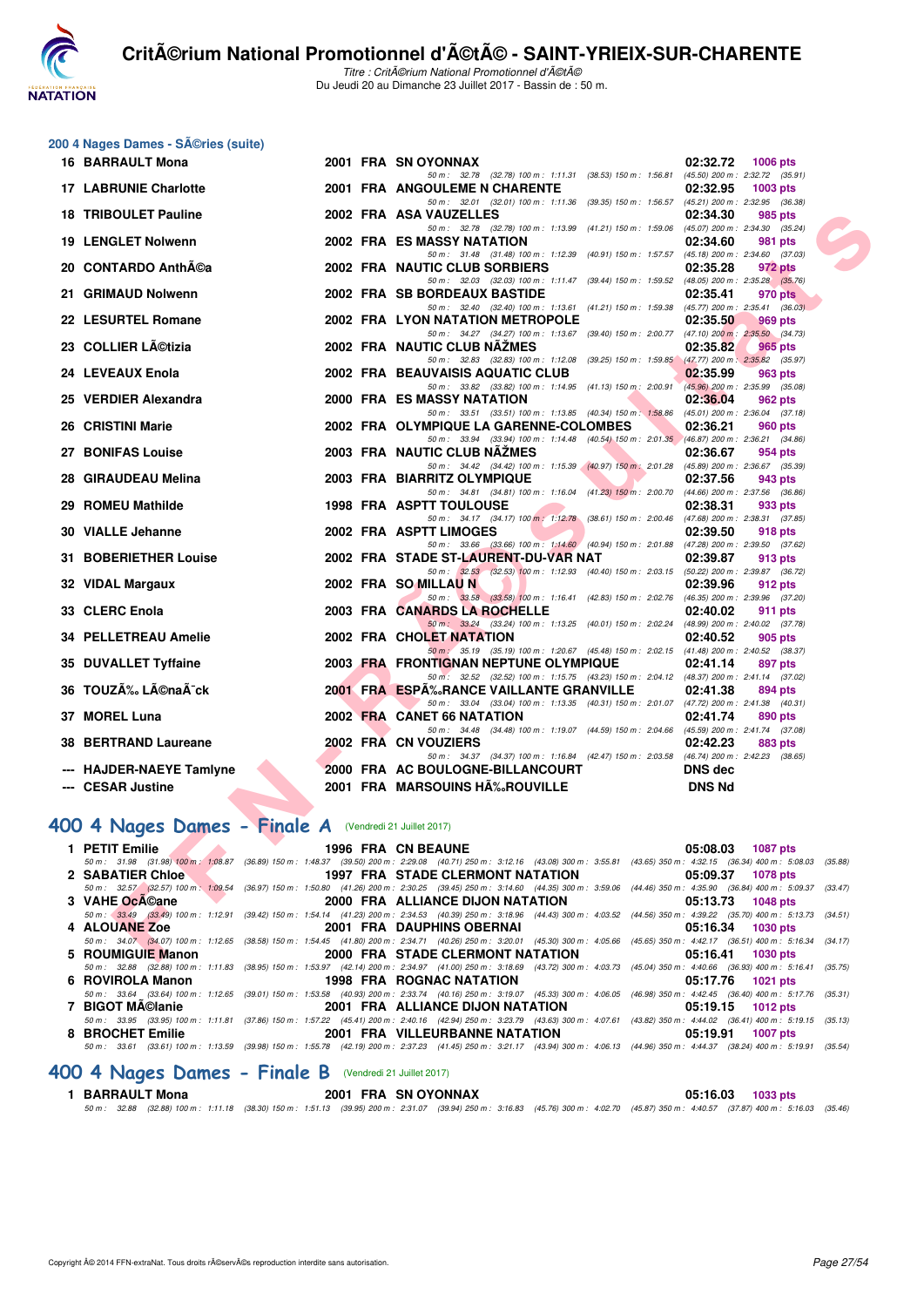

Titre : CritA©rium National Promotionnel d'A©tA© Du Jeudi 20 au Dimanche 23 Juillet 2017 - Bassin de : 50 m.

#### **400 4 Nages Dames - Finale B (suite)**

| 2 SAXOD Candice                      |                                                                         | 2001 FRA DAUPHINS D'ANNECY   | 05:18.82 1014 pts                                                                                                                                                                            |
|--------------------------------------|-------------------------------------------------------------------------|------------------------------|----------------------------------------------------------------------------------------------------------------------------------------------------------------------------------------------|
|                                      |                                                                         |                              | 50 m : 32.94 (32.94) 100 m : 1:11.86 (38.92) 150 m : 1:53.47 (41.61) 200 m : 2:33.94 (40.47) 250 m : 3:19.53 (45.59) 300 m : 4:05.98 (46.45) 350 m : 4:42.96 (36.98) 400 m : 5:18.82 (35.98) |
|                                      |                                                                         |                              | 05:19.76<br>1008 pts                                                                                                                                                                         |
|                                      |                                                                         |                              | 50 m: 33.32 (33.32) 100 m: 1:12.19 (38.87) 150 m: 1:55.35 (43.16) 200 m: 2:37.19 (41.84) 250 m: 3:21.85 (44.66) 300 m: 4:07.46 (45.61) 350 m: 4:44.26 (36.80) 400 m: 5:19.76 (35.50)         |
| 4 AUDOUY Laura                       |                                                                         | 2001 FRA USB LONGWY NATATION | 05:19.78<br>1008 pts                                                                                                                                                                         |
|                                      |                                                                         |                              | 50 m: 34.11 (34.11) 100 m: 1:15.16 (41.05) 150 m: 1:56.52 (41.36) 200 m: 2:36.91 (40.39) 250 m: 3:22.84 (45.93) 300 m: 4:08.85 (46.01) 350 m: 4:44.97 (36.12) 400 m: 5:19.78 (34.81)         |
|                                      |                                                                         |                              | 05:21.11<br>999 pts                                                                                                                                                                          |
|                                      |                                                                         |                              | 50 m: 33.54 (33.54) 100 m: 1:13.37 (39.83) 150 m: 1:56.19 (42.82) 200 m: 2:36.38 (40.19) 250 m: 3:22.06 (45.68) 300 m: 4:08.57 (46.51) 350 m: 4:45.43 (36.86) 400 m: 5:21.11<br>(35.68)      |
| 6 GARCIA Elanore                     |                                                                         |                              | 989 pts                                                                                                                                                                                      |
| 50 m : 33.90 (33.90) 100 m : 1:13.09 |                                                                         |                              | (39.19) 150 m : 1:54.98 (41.89) 200 m : 2:36.42 (41.44) 250 m : 3:22.10 (45.68) 300 m : 4:08.80 (46.70) 350 m : 4:45.75 (36.95) 400 m : 5:22.62<br>(36.87)                                   |
| <b>7 MARSAU Alice</b>                |                                                                         | 2000 FRA CANET 66 NATATION   | 05:23.23<br>985 pts                                                                                                                                                                          |
|                                      |                                                                         |                              | 50 m: 34.16 (34.16) 100 m: 1:13.00 (38.84) 150 m: 1:54.74 (41.74) 200 m: 2:35.67 (40.93) 250 m: 3:22.48 (46.81) 300 m: 4:09.28 (46.80) 350 m: 4:47.10 (37.82) 400 m: 5:23.23 (36.13)         |
| 8 BONIFAS Louise                     |                                                                         | 2003 FRA NAUTIC CLUB NAZMES  | 05:27.57<br>1957 pts                                                                                                                                                                         |
|                                      |                                                                         |                              | 50 m: 35.04 (35.04) 100 m: 1:15.74 (40.70) 150 m: 1:58.57 (42.83) 200 m: 2:40.11 (41.54) 250 m: 3:26.43 (46.32) 300 m: 4:12.99 (46.56) 350 m: 4:51.51 (38.52) 400 m: 5:27.57<br>(36.06)      |
|                                      |                                                                         |                              |                                                                                                                                                                                              |
|                                      | 400 4 Nages Dames - Finale C 15 ans et moins (Vendredi 21 Juillet 2017) |                              |                                                                                                                                                                                              |

| 1 OURGAUD Camille   | 2003 FRA ALLIANCE DIJON NATATION                                                                                                                                                             | $05:17.51$ 1023 pts         |
|---------------------|----------------------------------------------------------------------------------------------------------------------------------------------------------------------------------------------|-----------------------------|
|                     | 50 m: 33.11 (33.11) 100 m: 1:11.21 (38.10) 150 m: 1:51.61 (40.40) 200 m: 2:31.66 (40.05) 250 m: 3:19.88 (48.22) 300 m: 4:07.93 (48.05) 350 m: 4:43.63 (35.70) 400 m: 5:17.51 (33.88)         |                             |
| 2 TRIBOULET Pauline | 2002 FRA ASA VAUZELLES                                                                                                                                                                       | 05:24.53 976 pts            |
|                     | 50 m: 34.85 (34.85) 100 m: 1:15.52 (40.67) 150 m: 2:00.51 (44.99) 200 m: 2:43.26 (42.75) 250 m: 3:28.11 (44.85) 300 m: 4:14.51 (46.40) 350 m: 4:50.87 (36.36) 400 m: 5:24.53 (33.66)         |                             |
| 3 COLLIER LA©tizia  | 2002 FRA NAUTIC CLUB NAZMES                                                                                                                                                                  | $\bigcirc$ 05:26.12 966 pts |
|                     | 50 m: 33.62 (33.62) 100 m: 1:14.28 (40.66) 150 m: 1:56.56 (42.28) 200 m: 2:38.18 (41.62) 250 m: 3:25.04 (46.86) 300 m: 4:12.14 (47.10) 350 m: 4:50.37 (38.23) 400 m: 5:26.12 (35.75)         |                             |
| 4 SALEM Lindsey     | 2003 FRA JEANNE D'ARC DRANCY                                                                                                                                                                 | 05:28.68 949 pts            |
|                     | 50 m: 33.74 (33.74) 100 m: 1:12.94 (39.20) 150 m: 1:56.08 (43.14) 200 m: 2:39.27 (43.19) 250 m: 3:27.47 (48.20) 300 m: 4:15.13 (47.66) 350 m: 4:52.19 (37.06) 400 m: 5:28.68 (36.49)         |                             |
| 5 CRISTINI Marie    | 2002 FRA OLYMPIQUE LA GARENNE-COLOMBES 05:29.07 947 pts                                                                                                                                      |                             |
|                     | 50 m : 35.03 (35.03) 100 m : 1:17.48 (42.45) 150 m : 1:59.96 (42.48) 200 m : 2:41.89 (41.93) 250 m : 3:29.48 (47.59) 300 m : 4:18.00 (48.52) 350 m : 4:54.04 (36.04) 400 m : 5:29.07 (35.03) |                             |
| 6 SALERE Celia      | 2003 FRA CLUB DES NAGEURS DE BRIVE                                                                                                                                                           | 05:30.23 940 pts            |
|                     | 50 m: 33.80 (33.80) 100 m: 1:13.28 (39.48) 150 m: 1:56.39 (43.11) 200 m: 2:38.56 (42.17) 250 m: 3:26.18 (47.62) 300 m: 4:14.40 (48.22) 350 m: 4:52.59 (38.19) 400 m: 5:30.23 (37.64)         |                             |
|                     | 7 BERTRAND Laureane 2002 FRA CN VOUZIERS                                                                                                                                                     | 05:31.79<br>930 pts         |
|                     | 50 m: 34.01 (34.01) 100 m: 1:14.98 (40.97) 150 m: 1:59.04 (44.06) 200 m: 2:41.16 (42.12) 250 m: 3:29.10 (47.94) 300 m: 4:16.86 (47.76) 350 m: 4:54.61 (37.75) 400 m: 5:31.79 (37.18)         |                             |

# 400 4 Nages Dames - SÃ<sup>©</sup>ries (Vendredi 21 Juillet 2017)

| 4 AUDOUY Laura                                                     |                                                                                                                                                                                                                                                                                                                                                                                           | 2001 FRA USB LONGWY NATATION                                                                                                                                                                                                         | 05:19.78<br>1008 pts                                           |         |
|--------------------------------------------------------------------|-------------------------------------------------------------------------------------------------------------------------------------------------------------------------------------------------------------------------------------------------------------------------------------------------------------------------------------------------------------------------------------------|--------------------------------------------------------------------------------------------------------------------------------------------------------------------------------------------------------------------------------------|----------------------------------------------------------------|---------|
| 5 LABRUNIE Charlotte                                               |                                                                                                                                                                                                                                                                                                                                                                                           | 50 m: 34.11 (34.11) 100 m: 1:15.16 (41.05) 150 m: 1:56.52 (41.36) 200 m: 2:36.91 (40.39) 250 m: 3:22.84 (45.93) 300 m: 4:08.85 (46.01) 350 m: 4:44.97 (36.12) 400 m: 5:19.78<br>2001 FRA ANGOULEME N CHARENTE                        | 05:21.11<br>999 pts                                            | (34.81) |
|                                                                    |                                                                                                                                                                                                                                                                                                                                                                                           | 50 m: 33.54 (33.54) 100 m: 1:13.37 (39.83) 150 m: 1:56.19 (42.82) 200 m: 2:36.38 (40.19) 250 m: 3:22.06 (45.68) 300 m: 4:08.57 (46.51) 350 m: 4:45.43 (36.86) 400 m: 5:21.11                                                         |                                                                | (35.68) |
| 6 GARCIA Elanore                                                   |                                                                                                                                                                                                                                                                                                                                                                                           | 2000 FRA NAUTIQUE ENTENTE CHA,LONS<br>50 m : 33.90 (33.90) 100 m : 1:13.09 (39.19) 150 m : 1:54.98 (41.89) 200 m : 2:36.42 (41.44) 250 m : 3:22.10 (45.68) 300 m : 4:08.80 (46.70) 350 m : 4:45.75 (36.95) 400 m : 5:22.62 (36.87)   | 05:22.62<br>989 pts                                            |         |
| 7 MARSAU Alice                                                     |                                                                                                                                                                                                                                                                                                                                                                                           | 2000 FRA CANET 66 NATATION                                                                                                                                                                                                           | 05:23.23<br>985 pts                                            |         |
|                                                                    |                                                                                                                                                                                                                                                                                                                                                                                           | 50 m: 34.16 (34.16) 100 m: 1:13.00 (38.84) 150 m: 1:54.74 (41.74) 200 m: 2:35.67 (40.93) 250 m: 3:22.48 (46.81) 300 m: 4:09.28 (46.80) 350 m: 4:47.10 (37.82) 400 m: 5:23.23 (36.13)                                                 |                                                                |         |
| 8 BONIFAS Louise <b>BILES</b>                                      |                                                                                                                                                                                                                                                                                                                                                                                           | 2003 FRA NAUTIC CLUB NAZMES<br>50 m: 35.04 (35.04) 100 m: 1:15.74 (40.70) 150 m: 1:58.57 (42.83) 200 m: 2:40.11 (41.54) 250 m: 3:26.43 (46.32) 300 m: 4:12.99 (46.56) 350 m: 4:51.51 (38.52) 400 m: 5:27.57 (36.06)                  | 05:27.57<br>957 pts                                            |         |
|                                                                    |                                                                                                                                                                                                                                                                                                                                                                                           |                                                                                                                                                                                                                                      |                                                                |         |
|                                                                    |                                                                                                                                                                                                                                                                                                                                                                                           | 00 4 Nages Dames - Finale C 15 ans et moins (Vendredi 21 Juillet 2017)                                                                                                                                                               |                                                                |         |
| 1 OURGAUD Camille                                                  |                                                                                                                                                                                                                                                                                                                                                                                           | 2003 FRA ALLIANCE DIJON NATATION                                                                                                                                                                                                     | 05:17.51<br><b>1023 pts</b>                                    |         |
|                                                                    |                                                                                                                                                                                                                                                                                                                                                                                           | 50 m: 33.11 (33.11) 100 m: 1:11.21 (38.10) 150 m: 1:51.61 (40.40) 200 m: 2:31.66 (40.05) 250 m: 3:19.88 (48.22) 300 m: 4:07.93 (48.05) 350 m: 4:43.63 (35.70) 400 m: 5:17.51 (33.88)                                                 | 976 pts                                                        |         |
| 2 TRIBOULET Pauline                                                |                                                                                                                                                                                                                                                                                                                                                                                           | 2002 FRA ASA VAUZELLES<br>50 m: 34.85 (34.85) 100 m: 1:15.52 (40.67) 150 m: 2:00.51 (44.99) 200 m: 2:43.26 (42.75) 250 m: 3:28.11 (44.85) 300 m: 4:14.51 (46.40) 350 m: 4:50.87 (36.36) 400 m: 5:24.53 (33.66)                       | 05:24.53                                                       |         |
| 3 COLLIER LA©tizia                                                 |                                                                                                                                                                                                                                                                                                                                                                                           | 2002 FRA NAUTIC CLUB NÃŽMES                                                                                                                                                                                                          | 05:26.12<br>966 pts                                            |         |
|                                                                    |                                                                                                                                                                                                                                                                                                                                                                                           | 50 m: 33.62 (33.62) 100 m: 1:14.28 (40.66) 150 m: 1:56.56 (42.28) 200 m: 2:38.18 (41.62) 250 m: 3:25.04 (46.86) 300 m: 4:12.14 (47.10) 350 m: 4:50.37 (38.23) 400 m: 5:26.12 (35.75)                                                 |                                                                |         |
| 4 SALEM Lindsey                                                    |                                                                                                                                                                                                                                                                                                                                                                                           | 2003 FRA JEANNE D'ARC DRANCY<br>50 m: 33.74 (33.74) 100 m: 1:12.94 (39.20) 150 m: 1:56.08 (43.14) 200 m: 2:39.27 (43.19) 250 m: 327.47 (48.20) 300 m: 4:15.13 (47.66) 350 m: 4:52.19 (37.06) 400 m: 5:28.68 (36.49)                  | 05:28.68<br>949 pts                                            |         |
| 5 CRISTINI Marie                                                   |                                                                                                                                                                                                                                                                                                                                                                                           | 2002 FRA OLYMPIQUE LA GARENNE-COLOMBES                                                                                                                                                                                               | 05:29.07<br>947 pts                                            |         |
|                                                                    |                                                                                                                                                                                                                                                                                                                                                                                           | 50 m : 35.03 (35.03) 100 m : 1:17.48 (42.45) 150 m : 1:59.96 (42.48) 200 m : 2:41.89 (41.93) 250 m : 329.48 (47.59) 300 m : 4:18.00 (48.52) 350 m : 4:54.04 (36.04) 400 m : 5:29.07 (35.03)<br>2003 FRA CLUB DES NAGEURS DE BRIVE    | 05:30.23<br>940 pts                                            |         |
| 6 SALERE Celia                                                     |                                                                                                                                                                                                                                                                                                                                                                                           | 50 m : 33.80 (33.80) 100 m : 1:13.28 (39.48) 150 m : 1:56.39 (43.11) 200 m : 2:38.56 (42.17) 250 m : 3:26.18 (47.62) 300 m : 4:14.40 (48.22) 350 m : 4:52.59 (38.19) 400 m : 5:30.23 (37.64)                                         |                                                                |         |
| 7 BERTRAND Laureane                                                |                                                                                                                                                                                                                                                                                                                                                                                           | 2002 FRA CN VOUZIERS                                                                                                                                                                                                                 | 05:31.79<br>930 pts                                            |         |
|                                                                    |                                                                                                                                                                                                                                                                                                                                                                                           | 50 m: 34.01 (34.01) 100 m: 1:14.98 (40.97) 150 m: 1:59.04 (44.06) 200 m: 2:41.16 (42.12) 250 m: 3:29.10 (47.94) 300 m: 4:16.86 (47.76) 350 m: 4:54.61 (37.75) 400 m: 5:31.79 (37.18)                                                 |                                                                |         |
| 00 4 Nages Dames - SÃ <sup>©</sup> ries (Vendredi 21 Juillet 2017) |                                                                                                                                                                                                                                                                                                                                                                                           |                                                                                                                                                                                                                                      |                                                                |         |
| 1 PETIT Emilie                                                     |                                                                                                                                                                                                                                                                                                                                                                                           | 1996 FRA CN BEAUNE                                                                                                                                                                                                                   | 05:13.88 1047 pts                                              |         |
|                                                                    |                                                                                                                                                                                                                                                                                                                                                                                           | 50 m: 32.84 (32.84) 100 m: 1:10.60 (37.76) 150 m: 1:51.75 (41.15) 200 m: 2:32.87 (41.12) 250 m: 3:17.00 (44.13) 300 m: 4:00.79 (43.79) 350 m: 4:37.56 (36.77) 400 m: 5:13.88 (36.32)                                                 |                                                                |         |
| <b>2 ALOUANE Zoe</b>                                               |                                                                                                                                                                                                                                                                                                                                                                                           | 2001 FRA DAUPHINS OBERNAI                                                                                                                                                                                                            | 05:15.17 1038 pts                                              |         |
| 3 VAHE OcA©ane                                                     |                                                                                                                                                                                                                                                                                                                                                                                           | 50 m: 33.88 (33.88) 100 m: 1:12.16 (38.28) 150 m: 1:53.42 (41.26) 200 m: 2:32.92 (39.50) 250 m: 3:17.05 (44.13) 300 m: 4:02.43 (45.38) 350 m: 4:40.08 (37.65) 400 m: 5:15.17 (35.09)<br>2000 FRA ALLIANCE DIJON NATATION             | 05:15.54<br>1036 pts                                           |         |
|                                                                    |                                                                                                                                                                                                                                                                                                                                                                                           | 50 m: 34.30 (34.30) 100 m: 1:14.35 (40.05) 150 m: 1:55.74 (41.39) 200 m: 2:35.89 (40.15) 250 m: 3:20.72 (44.83) 300 m: 4:05.54 (44.82) 350 m: 4:41.20 (35.66) 400 m: 5:15.54 (34.34)                                                 |                                                                |         |
| <b>4 SABATIER Chloe</b>                                            |                                                                                                                                                                                                                                                                                                                                                                                           | <b>1997 FRA STADE CLERMONT NATATION</b>                                                                                                                                                                                              | 05:15.58<br>1036 pts                                           |         |
| 5 ROUMIGUIE Manon                                                  |                                                                                                                                                                                                                                                                                                                                                                                           | 50 m: 33.15 (33.15) 100 m: 1:10.95 (37.80) 150 m: 1:52.60 (41.65) 200 m: 2:33.03 (40.43) 250 m: 3:17.35 (44.32) 300 m: 4:03.10 (45.75) 350 m: 4:40.08 (36.98) 400 m: 5:15.58 (35.50)<br><b>2000 FRA STADE CLERMONT NATATION</b>      | 05:18.77<br><b>1014 pts</b>                                    |         |
|                                                                    |                                                                                                                                                                                                                                                                                                                                                                                           | 50 m: 34.19 (34.19) 100 m: 1:13.15 (38.96) 150 m: 1:55.92 (42.77) 200 m: 2:37.07 (41.15) 250 m: 3:20.72 (43.65) 300 m: 4:05.66 (44.94) 350 m: 4:42.82 (37.16) 400 m: 5:18.77 (35.95)                                                 |                                                                |         |
| 6 ROVIROLA Manon                                                   |                                                                                                                                                                                                                                                                                                                                                                                           | <b>1998 FRA ROGNAC NATATION</b>                                                                                                                                                                                                      | 05:18.88<br><b>1014 pts</b>                                    |         |
| 7 BROCHET Emilie                                                   |                                                                                                                                                                                                                                                                                                                                                                                           | 50 m : 32.87 (32.87) 100 m : 1:11.73 (38.86) 150 m : 1:52.45 (40.72) 200 m : 2:32.75 (40.30) 250 m : 318.75 (46.00) 300 m : 4:06.40 (47.65) 350 m : 4:42.82 (36.42) 400 m : 5:18.88 (36.06)<br><b>2001 FRA VILLEURBANNE NATATION</b> | 05:19.88<br><b>1007 pts</b>                                    |         |
|                                                                    |                                                                                                                                                                                                                                                                                                                                                                                           | 50 m: 34.13 (34.13) 100 m: 1:14.40 (40.27) 150 m: 1:57.57 (43.17) 200 m: 2:38.66 (41.09) 250 m: 3:22.60 (43.94) 300 m: 4:07.17 (44.57) 350 m: 4:44.67 (37.50) 400 m: 5:19.88 (35.21)                                                 |                                                                |         |
| 8 BIGOT MA©lanie                                                   | <b>The Second Service</b><br>$\label{eq:2.1} \frac{1}{2} \sum_{i=1}^n \frac{1}{2} \sum_{j=1}^n \frac{1}{2} \sum_{j=1}^n \frac{1}{2} \sum_{j=1}^n \frac{1}{2} \sum_{j=1}^n \frac{1}{2} \sum_{j=1}^n \frac{1}{2} \sum_{j=1}^n \frac{1}{2} \sum_{j=1}^n \frac{1}{2} \sum_{j=1}^n \frac{1}{2} \sum_{j=1}^n \frac{1}{2} \sum_{j=1}^n \frac{1}{2} \sum_{j=1}^n \frac{1}{2} \sum_{j=1}^n \frac{$ | 2001 FRA ALLIANCE DIJON NATATION                                                                                                                                                                                                     | 05:21.15<br>999 pts                                            |         |
| 9 SAXOD Candice                                                    | <u>the contract of the contract of the contract of the contract of the contract of the contract of the contract of the contract of the contract of the contract of the contract of the contract of the contract of the contract </u>                                                                                                                                                      | 50 m : 33.77 (33.77) 100 m : 1:12.42 (38.65) 150 m : 1:57.32 (44.90) 200 m : 2:40.64 (43.32) 250 m : 3:24.02 (43.38) 300 m : 4:07.87 (43.85) 350 m : 4:45.06 (37.19) 400 m : 5:21.15 (36.09)<br>2001 FRA DAUPHINS D'ANNECY           | 05:21.43<br>997 pts                                            |         |
|                                                                    |                                                                                                                                                                                                                                                                                                                                                                                           | 50 m: 33.55 (33.55) 100 m: 1:12.98 (39.43) 150 m: 1:54.53 (41.55) 200 m: 2:36.56 (42.03) 250 m: 3:20.97 (44.41) 300 m: 4:08.20 (47.23) 350 m: 4:44.63 (36.43) 400 m: 5:21.43 (36.80)                                                 |                                                                |         |
| 10 BARRAULT Mona                                                   |                                                                                                                                                                                                                                                                                                                                                                                           | 2001 FRA SN OYONNAX                                                                                                                                                                                                                  | 05:22.23<br>991 pts                                            |         |
| $50 m: -$<br>11 PAGANELLI Sarah                                    | $100 \text{ m}$ : 1:12.82 (1:12.82) 150 m :--                                                                                                                                                                                                                                                                                                                                             | 200 m: 2:34.41 (1:21.59)<br>$250 m : -$<br>300 m: 4:07.90 (1:33.49)<br>2000 FRA USB LONGWY NATATION                                                                                                                                  | $350 m : -$<br>400 m: 5:22.23 (1:14.33)<br>05:22.39<br>990 pts |         |
| $50 m : -$                                                         | 100 m: 1:11.94 (1:11.94) 150 m: --- 200 m: 2:36.68 (1:24.74) 250 m: ---                                                                                                                                                                                                                                                                                                                   | 300 m : 4:08.17 (1:31.49)                                                                                                                                                                                                            | $350 m : -$<br>400 m: 5:22.39 (1:14.22)                        |         |
| 12 AUDOUY Laura                                                    |                                                                                                                                                                                                                                                                                                                                                                                           | 2001 FRA USB LONGWY NATATION                                                                                                                                                                                                         | 05:22.86<br>987 pts                                            |         |
| 13 GARCIA Elanore                                                  |                                                                                                                                                                                                                                                                                                                                                                                           | 50 m : 33.99 (33.99) 100 m : 1:15.15 (41.16) 150 m : 1:57.48 (42.33) 200 m : 2:38.01 (40.53) 250 m : 3:24.19 (46.18) 300 m : 4:09.73 (45.54) 350 m : 4:47.02 (37.29) 400 m : 5:22.86 (35.84)<br>2000 FRA NAUTIQUE ENTENTE CHÂ.LONS   | 05:23.34<br>984 pts                                            |         |
|                                                                    |                                                                                                                                                                                                                                                                                                                                                                                           | 50 m: 34.98 (34.98) 100 m: 1:14.41 (39.43) 150 m: 1:56.42 (42.01) 200 m: 2:36.88 (40.46) 250 m: 3:22.10 (45.22) 300 m: 4:09.10 (47.00) 350 m: 4:46.80 (37.70) 400 m: 5:23.34 (36.54)                                                 |                                                                |         |
| 14 LABRUNIE Charlotte                                              |                                                                                                                                                                                                                                                                                                                                                                                           | 2001 FRA ANGOULEME N CHARENTE                                                                                                                                                                                                        | 05:23.91<br><b>980 pts</b>                                     |         |
| 15 MARSAU Alice                                                    |                                                                                                                                                                                                                                                                                                                                                                                           | 50 m: 33.25 (33,25) 100 m: 1:12.78 (39.53) 150 m: 1:54.09 (41.31) 200 m: 2:34.84 (40.75) 250 m: 3:21.28 (46.44) 300 m: 4:08.84 (47.56) 350 m: 4:46.55 (37.71) 400 m: 5:23.91 (37.36)<br>2000 FRA CANET 66 NATATION                   | 05:24.68<br>975 pts                                            |         |
|                                                                    |                                                                                                                                                                                                                                                                                                                                                                                           | 50 m: 35.34 (35.34) 100 m: 1:14.90 (39.56) 150 m: 1:57.32 (42.42) 200 m: 2:38.29 (40.97) 250 m: 3:24.56 (46.27) 300 m: 4:10.94 (46.38) 350 m: 4:48.66 (37.72) 400 m: 5:24.68 (36.02)                                                 |                                                                |         |
| <b>16 BONIFAS Louise</b>                                           |                                                                                                                                                                                                                                                                                                                                                                                           | 2003 FRA NAUTIC CLUB NAZMES                                                                                                                                                                                                          | 05:26.10<br>966 pts                                            |         |
| 17 OURGAUD Camille                                                 |                                                                                                                                                                                                                                                                                                                                                                                           | 50 m: 34.89 (34.89) 100 m: 1:16.13 (41.24) 150 m: 1:59.00 (42.87) 200 m: 2:40.47 (41.47) 250 m: 326.15 (45.68) 300 m: 4:13.05 (46.90) 350 m: 4:50.89 (37.84) 400 m: 5:26.10 (35.21)<br>2003 FRA ALLIANCE DIJON NATATION              | 05:26.24<br>965 pts                                            |         |
|                                                                    |                                                                                                                                                                                                                                                                                                                                                                                           | 50 m: 35.46 (35.46) 100 m: 1:15.15 (39.69) 150 m: 1:59.44 (44.29) 200 m: 2:38.29 (38.85) 250 m: 3:26.98 (48.69) 300 m: 4:15.36 (48.38) 350 m: 4:51.76 (36.40) 400 m: 5:26.24 (34.48)                                                 |                                                                |         |
| 18 COLLIER LA©tizia                                                |                                                                                                                                                                                                                                                                                                                                                                                           | 2002 FRA NAUTIC CLUB NAZMES                                                                                                                                                                                                          | 05:27.38<br>958 pts                                            |         |
| <b>19 SALEM Lindsev</b>                                            |                                                                                                                                                                                                                                                                                                                                                                                           | 50 m: 33.37 (33.37) 100 m: 1:13.57 (40.20) 150 m: 1:55.09 (41.52) 200 m: 2:36.98 (41.89) 250 m: 3:24.37 (47.39) 300 m: 4:11.85 (47.48) 350 m: 4:50.01 (38.16) 400 m: 5:27.38<br>2003 FRA JEANNE D'ARC DRANCY                         | 05:27.99<br>954 pts                                            | (37.37) |
|                                                                    |                                                                                                                                                                                                                                                                                                                                                                                           | 50 m: 34.13 (34.13) 100 m: 1:13.70 (39.57) 150 m: 1:56.45 (42.75) 200 m: 2:38.92 (42.47) 250 m: 3:25.93 (47.01) 300 m: 4:13.88 (47.95) 350 m: 4:51.65 (37.77) 400 m: 5:27.99                                                         |                                                                | (36.34) |
| 20 TRIBOULET Pauline                                               |                                                                                                                                                                                                                                                                                                                                                                                           | 2002 FRA ASA VAUZELLES                                                                                                                                                                                                               | 05:29.62<br>943 pts                                            |         |
|                                                                    |                                                                                                                                                                                                                                                                                                                                                                                           | 50 m: 34.19 (34.19) 100 m: 1:15.26 (41.07) 150 m: 1:59.00 (43.74) 200 m: 2:42.04 (43.04) 250 m: 3:28.42 (46.38) 300 m: 4:15.55 (47.13) 350 m: 4:52.76 (37.21) 400 m: 5:29.62 (36.86)                                                 |                                                                |         |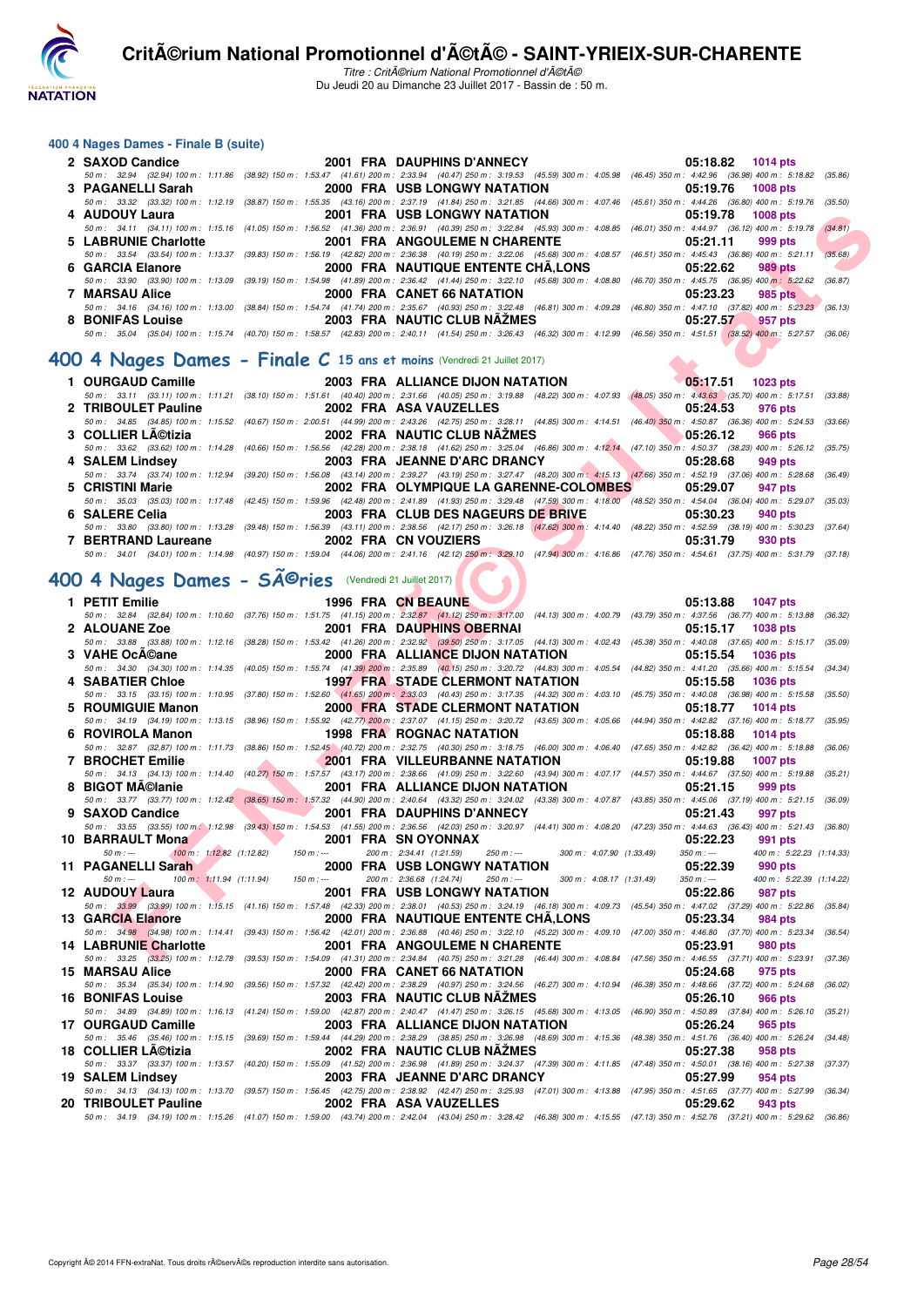

#### **400 4 Nages Dames - Séries (suite)**

| 21 FERRON Pauline                         | 2001 FRA NAUTIC CLUB RAMBOUILLET                                                                                                                                                     | 05:30.41<br>938 pts |
|-------------------------------------------|--------------------------------------------------------------------------------------------------------------------------------------------------------------------------------------|---------------------|
|                                           | 50 m : 34.61 (34.61) 100 m : 1:14.88 (40.27) 150 m : 1:58.24 (43.36) 200 m : 2:38.78 (40.54) 250 m : 3:26.93 (48.15) 300 m : 4:14.78 (47.85) 350 m : 4:53.34 (38.56) 400 m : 5:30.41 | (37.07)             |
| 22 CRISTINI Marie                         | 2002 FRA OLYMPIQUE LA GARENNE-COLOMBES                                                                                                                                               | 05:30.61<br>937 pts |
|                                           | 50 m: 35.38 (35.38) 100 m: 1:16.83 (41.45) 150 m: 1:59.88 (43.05) 200 m: 2:41.10 (41.22) 250 m: 3:29.56 (48.46) 300 m: 4:18.32 (48.76) 350 m: 4:54.66 (36.34) 400 m: 5:30.61         | (35.95)             |
| 23 SALERE Celia                           | 2003 FRA CLUB DES NAGEURS DE BRIVE                                                                                                                                                   | 05:32.56<br>925 pts |
| 50 m : ---                                | , 100 m: 1:16.08 (1:16.08) 150 m: 1:58.82 (42.74) 200 m: 2:41.77 (42.95) 250 m: 3:29.25 (47.48) 300 m: 4:17.24 (47.99) 350 m: 4:56.71 (39.47) 400 m: 5:32.56                         | (35.85)             |
| 24 BERTRAND Laureane 2002 FRA CN VOUZIERS |                                                                                                                                                                                      | 05:37.47<br>894 pts |
| 100 m : 1:16.06 (1:16.06)<br>50 m : ---   |                                                                                                                                                                                      | (39.08)             |
| 25 VIALLE Jehanne                         | 2002 FRA ASPTT LIMOGES                                                                                                                                                               | 05:42.42<br>863 pts |
| 50 m : 36.58 (36.58) 100 m : 1:19.67      | (43.09) 150 m : 2:03.17 (43.50) 200 m : 2:45.28 (42.11) 250 m : 3:33.82 (48.54) 300 m : 4:23.58 (49.76) 350 m : 5:03.76 (40.18) 400 m : 5:42.42                                      | (38.66)             |
| --- RODRIGUEZ Morgane                     | 2000 FRA MONTAUBAN NATATION                                                                                                                                                          | <b>DNS Nd</b>       |

#### **50 Nage Libre Messieurs - Finale A** (Vendredi 21 Juillet 2017)

| 1 ROUSSON Florian      |  | <b>1996 FRA MONTCHANIN NATATION</b>     |  | 00:23.81 | 1186 pts |
|------------------------|--|-----------------------------------------|--|----------|----------|
| 2 CHAPLET-GARCIA Joris |  | 1995 FRA CN LE PLESSIS-ROBINSON         |  | 00:24.29 | 1152 pts |
| 3 DINE-MOREIRA Orhan   |  | <b>1998 FRA EN TOURS</b>                |  | 00:24.39 | 1145 pts |
| 4 CLOSIER Cyril        |  | 2000 FRA CN VAL MAUBUEE                 |  | 00:24.42 | 1143 pts |
| 5 STENDER Alexandre    |  | 1999 FRA BORDEAUX A‰TUDIANTS CLUB       |  | 00:24.54 | 1135 pts |
| 6 MARINETTE Samuel     |  | <b>1999 FRA LYON NATATION METROPOLE</b> |  | 00:24.96 | 1106 pts |
| 7 MANCEL Grégoire      |  | 2000 FRA AC CHERBOURG EN COTENTIN       |  | 00:25.02 | 1101 pts |
| 8 MONBERGE-BALSE Lucas |  | <b>1998 FRA DAUPHINS TOULOUSE OEC</b>   |  | 00:25.98 | 1036 pts |

#### **[50 Nage Libre Messieurs - Finale B](http://www.ffnatation.fr/webffn/resultats.php?idact=nat&go=epr&idcpt=47489&idepr=51)** (Vendredi 21 Juillet 2017)

| 23 SALERE Celia                                                               |  | 2003 FRA CLUB DES NAGEURS DE BRIVE                                                                                                                                                                                         | 05:32.56      | 925 pts           |         |
|-------------------------------------------------------------------------------|--|----------------------------------------------------------------------------------------------------------------------------------------------------------------------------------------------------------------------------|---------------|-------------------|---------|
| $50 m : -$<br>24 BERTRAND Laureane                                            |  | 100 m: 1:16.08 (1:16.08) 150 m: 1:58.82 (42.74) 200 m: 2:41.77 (42.95) 250 m: 3:29.25 (47.48) 300 m: 4:17.24 (47.99) 350 m: 4:56.71 (39.47) 400 m: 5:32.56<br>2002 FRA CN VOUZIERS                                         | 05:37.47      | <b>894 pts</b>    | (35.85) |
| $50 m: -$<br>$100 \text{ m}$ : 1:16.06 (1:16.06) $150 \text{ m}$ :---         |  | 200 m: 2:41.85 (1:25.79) 250 m: 3:29.64 (47.79) 300 m: 4:18.52 (48.88) 350 m: 4:58.39 (39.87) 400 m: 5:37.47                                                                                                               |               |                   | (39.08) |
| 25 VIALLE Jehanne                                                             |  | 2002 FRA ASPTT LIMOGES                                                                                                                                                                                                     | 05:42.42      | <b>863 pts</b>    |         |
| --- RODRIGUEZ Morgane                                                         |  | 50 m: 36.58 (36.58) 100 m: 1:19.67 (43.09) 150 m: 2:03.17 (43.50) 200 m: 2:45.28 (42.11) 250 m: 3:33.82 (48.54) 300 m: 4:23.58 (49.76) 350 m: 5:03.76 (40.18) 400 m: 5:42.42 (38.66)<br><b>2000 FRA MONTAUBAN NATATION</b> | <b>DNS Nd</b> |                   |         |
|                                                                               |  |                                                                                                                                                                                                                            |               |                   |         |
| 50 Nage Libre Messieurs - Finale A (Vendredi 21 Juillet 2017)                 |  |                                                                                                                                                                                                                            |               |                   |         |
| 1 ROUSSON Florian                                                             |  | <b>1996 FRA MONTCHANIN NATATION</b>                                                                                                                                                                                        | 00:23.81      | <b>1186 pts</b>   |         |
| 2 CHAPLET-GARCIA Joris                                                        |  | 1995 FRA CN LE PLESSIS-ROBINSON                                                                                                                                                                                            | 00:24.29      | 1152 pts          |         |
| 3 DINE-MOREIRA Orhan                                                          |  | <b>1998 FRA EN TOURS</b>                                                                                                                                                                                                   | 00:24.39      | 1145 pts          |         |
| 4 CLOSIER Cyril                                                               |  | 2000 FRA CN VAL MAUBUEE                                                                                                                                                                                                    | 00:24.42      | 1143 pts          |         |
| 5 STENDER Alexandre                                                           |  | 1999 FRA BORDEAUX A%TUDIANTS CLUB                                                                                                                                                                                          | 00:24.54      | 1135 pts          |         |
| 6 MARINETTE Samuel                                                            |  | 1999 FRA LYON NATATION METROPOLE                                                                                                                                                                                           | 00:24.96      | 1106 pts          |         |
| 7 MANCEL GrA©goire                                                            |  | 2000 FRA AC CHERBOURG EN COTENTIN                                                                                                                                                                                          | 00:25.02      | 1101 pts          |         |
| 8 MONBERGE-BALSE Lucas                                                        |  | <b>1998 FRA DAUPHINS TOULOUSE OEC</b>                                                                                                                                                                                      | 00:25.98      | 1036 pts          |         |
|                                                                               |  |                                                                                                                                                                                                                            |               |                   |         |
| 50 Nage Libre Messieurs - Finale B (Vendredi 21 Juillet 2017)                 |  |                                                                                                                                                                                                                            |               |                   |         |
| 1 ROBERT Gregory                                                              |  | 2000 FRA AQUATIC CLUB DE L'EST REUNION                                                                                                                                                                                     | 00:24.93      | 1108 pts          |         |
| 2 SETIM Quentin                                                               |  | 2000 FRA PROVINS NATATION                                                                                                                                                                                                  | 00:25.07      | 1098 pts          |         |
| 3 PETIT Bastien                                                               |  | <b>2000 FRA ALLIANCE ORLEANS NATATION</b>                                                                                                                                                                                  | 00:25.11      | 1095 pts          |         |
| 4 MARTIN Anthony                                                              |  | 2000 FRA CN CANNES                                                                                                                                                                                                         | 00:25.20      | 1089 pts          |         |
| 5 SILINI Yassir                                                               |  | <b>1999 FRA GRENOBLE NATATION</b>                                                                                                                                                                                          | 00:25.25      | 1086 pts          |         |
| <b>6 PRADINES Nicolas</b>                                                     |  | 2000 FRA C VIKINGS DE ROUEN                                                                                                                                                                                                | 00:25.31      | 1082 pts          |         |
| <b>7 LAVERGNE Thomas</b>                                                      |  | 1999 FRA GRAND RODEZ NATATION                                                                                                                                                                                              | 00:25.45      | <b>1072 pts</b>   |         |
| 8 PIRON Alexandre                                                             |  | 1999 FRA VICHY VAL D'ALLIER NATATION                                                                                                                                                                                       | 00:25.56      | 1065 pts          |         |
|                                                                               |  |                                                                                                                                                                                                                            |               |                   |         |
| 50 Nage Libre Messieurs - Finale C 16 ans et moins (Vendredi 21 Juillet 2017) |  |                                                                                                                                                                                                                            |               |                   |         |
| 1 BEAUCE Sami                                                                 |  | 2002 FRA ASPTT TOULON                                                                                                                                                                                                      | 00:25.07      | 1098 pts          |         |
| 2 VISSEAU Maxence                                                             |  | 2001 FRA AS CARQUEFOU                                                                                                                                                                                                      | 00:25.18      | 1090 pts          |         |
| 3 LASNE Jeremy                                                                |  | 2001 FRA DAUPHINS ROMANAIS P‰AGEOIS                                                                                                                                                                                        | 00:25.36      | 1078 pts          |         |
| 4 RASTOUIL Hugo                                                               |  | 2001 FRA LA ROCHE-SUR-YON NATATION                                                                                                                                                                                         | 00:25.37      | <b>1077 pts</b>   |         |
| 5 ABBADI Nacim                                                                |  | 2001 FRA LYON NATATION METROPOLE                                                                                                                                                                                           | 00:25.50      | 1069 pts          |         |
| 5 CHABAUD Adrien                                                              |  | 2001 FRA C NAUTIQUE DU GRA‰SIVAUDAN                                                                                                                                                                                        | 00:25.50      | 1069 pts          |         |
| <b>7 BLONDIN Gauthier</b>                                                     |  | 2001 FRA ST-ETIENNE NATATION                                                                                                                                                                                               | 00:25.51      | 1068 pts          |         |
| 8 GERMAIN-MALAS Etienne                                                       |  | 2001 FRA ASPTT TOULOUSE                                                                                                                                                                                                    | 00:25.78      | 1050 pts          |         |
|                                                                               |  |                                                                                                                                                                                                                            |               |                   |         |
| 50 Nage Libre Messieurs - Séries                                              |  | (Vendredi 21 Juillet 2017)                                                                                                                                                                                                 |               |                   |         |
| 1 ROUSSON Florian                                                             |  | <b>1996 FRA MONTCHANIN NATATION</b>                                                                                                                                                                                        | 00:23.83      | 1185 pts          |         |
| 2 CHAPLET-GARCIA Joris                                                        |  | 1995 FRA CN LE PLESSIS-ROBINSON                                                                                                                                                                                            | 00:24.49      | 1138 pts          |         |
| 3 DINE-MOREIRA Orhan                                                          |  | <b>1998 FRA EN TOURS</b>                                                                                                                                                                                                   | 00:24.68      | 1125 pts          |         |
| $\triangle$ OLOGIED O                                                         |  | 0000 FBA ON VALUATIOUEE                                                                                                                                                                                                    | 00.0170       | <b>CONTRACTOR</b> |         |

#### **[50 Nage Libre Messieurs - Finale C](http://www.ffnatation.fr/webffn/resultats.php?idact=nat&go=epr&idcpt=47489&idepr=51) 16 ans et moins** (Vendredi 21 Juillet 2017)

| 1 BEAUCE Sami           |  | 2002 FRA ASPTT TOULON               | 00:25.07 | 1098 pts |
|-------------------------|--|-------------------------------------|----------|----------|
| 2 VISSEAU Maxence       |  | 2001 FRA AS CARQUEFOU               | 00:25.18 | 1090 pts |
| 3 LASNE Jeremy          |  | 2001 FRA DAUPHINS ROMANAIS PÉAGEOIS | 00:25.36 | 1078 pts |
| 4 RASTOUIL Hugo         |  | 2001 FRA LA ROCHE-SUR-YON NATATION  | 00:25.37 | 1077 pts |
| 5 ABBADI Nacim          |  | 2001 FRA LYON NATATION METROPOLE    | 00:25.50 | 1069 pts |
| 5 CHABAUD Adrien        |  | 2001 FRA C NAUTIQUE DU GRÉSIVAUDAN  | 00:25.50 | 1069 pts |
| 7 BLONDIN Gauthier      |  | 2001 FRA ST-ETIENNE NATATION        | 00:25.51 | 1068 pts |
| 8 GERMAIN-MALAS Etienne |  | 2001 FRA ASPTT TOULOUSE             | 00:25.78 | 1050 pts |

## 50 Nage Libre Messieurs - SÃ<sup>@</sup>ries (Vendredi 21 Juillet 2017)

| 1 ROUSSON Florian          |  | <b>1996 FRA MONTCHANIN NATATION</b>     | 00:23.83 | 1185 pts        |
|----------------------------|--|-----------------------------------------|----------|-----------------|
| 2 CHAPLET-GARCIA Joris     |  | 1995 FRA CN LE PLESSIS-ROBINSON         | 00:24.49 | 1138 pts        |
| 3 DINE-MOREIRA Orhan       |  | <b>1998 FRA EN TOURS</b>                | 00:24.68 | 1125 pts        |
| 4 CLOSIER Cyril            |  | 2000 FRA CN VAL MAUBUEE                 | 00:24.73 | <b>1121 pts</b> |
| 5 STENDER Alexandre        |  | 1999 FRA BORDEAUX A‰TUDIANTS CLUB       | 00:24.81 | 1116 pts        |
| 6 MARINETTE Samuel         |  | <b>1999 FRA LYON NATATION METROPOLE</b> | 00:25.06 | 1099 pts        |
| 6 MONBERGE-BALSE Lucas     |  | <b>1998 FRA DAUPHINS TOULOUSE OEC</b>   | 00:25.06 | 1099 pts        |
| 8 MANCEL Grégoire          |  | 2000 FRA AC CHERBOURG EN COTENTIN       | 00:25.07 | 1098 pts        |
| 9 ROBERT Gregory           |  | 2000 FRA AQUATIC CLUB DE L'EST REUNION  | 00:25.09 | 1097 pts        |
| <b>10 PRADINES Nicolas</b> |  | 2000 FRA C VIKINGS DE ROUEN             | 00:25.10 | 1096 pts        |
| 11 SILINI Yassir           |  | <b>1999 FRA GRENOBLE NATATION</b>       | 00:25.12 | 1095 pts        |
| 12 PIRON Alexandre         |  | 1999 FRA VICHY VAL D'ALLIER NATATION    | 00:25.14 | 1093 pts        |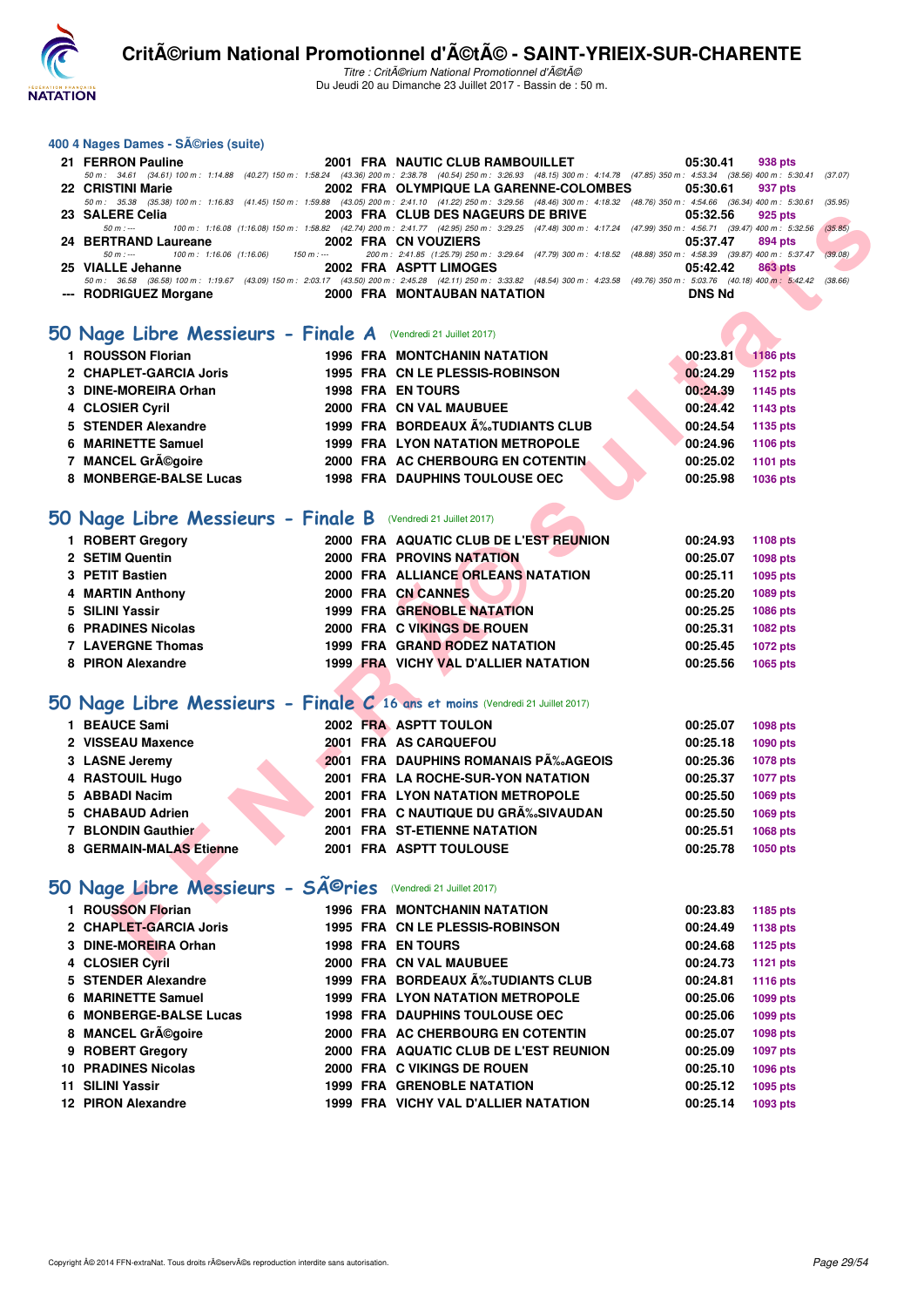

#### **50 Nage Libre Messieurs - Séries (suite)**

| 13 SETIM Quentin                                              |  | <b>2000 FRA PROVINS NATATION</b>         |              | 00:25.17                                      | 1091 pts        |  |
|---------------------------------------------------------------|--|------------------------------------------|--------------|-----------------------------------------------|-----------------|--|
| <b>13 MARTIN Anthony</b>                                      |  | 2000 FRA CN CANNES                       |              | 00:25.17                                      | 1091 pts        |  |
| 15 PETIT Bastien                                              |  | 2000 FRA ALLIANCE ORLEANS NATATION       |              | 00:25.19                                      | 1090 pts        |  |
| <b>16 LAVERGNE Thomas</b>                                     |  | 1999 FRA GRAND RODEZ NATATION            |              | 00:25.23                                      | <b>1087 pts</b> |  |
| 17 BEAUCE Sami                                                |  | 2002 FRA ASPTT TOULON                    |              | 00:25.28                                      | 1084 pts        |  |
| <b>18 VISSEAU Maxence</b>                                     |  | 2001 FRA AS CARQUEFOU                    |              | 00:25.31                                      | 1082 pts        |  |
| 19 BAEZ Nikita                                                |  | 2000 FRA VILLEURBANNE NATATION           |              | 00:25.32                                      | 1081 pts        |  |
| <b>19 LASSEVILS Alban</b>                                     |  | 2000 FRA SA MÉRIGNAC                     |              | 00:25.32                                      | <b>1081 pts</b> |  |
| 21 FLEURY Noah                                                |  | 2000 FRA EN CAEN                         |              | 00:25.33                                      | <b>1080 pts</b> |  |
| 22 DESCHAMPS Paul                                             |  | 1999 FRA RACING CLUB ARRAS               |              | 00:25.38                                      | <b>1077 pts</b> |  |
| 23 ABBADI Nacim                                               |  | 2001 FRA LYON NATATION METROPOLE         |              | 00:25.60                                      | <b>1062 pts</b> |  |
| 24 CHABAUD Adrien                                             |  | 2001 FRA C NAUTIQUE DU GR‰SIVAUDAN       |              | 00:25.70                                      | 1055 pts        |  |
| 25 LOPEZ Baptiste                                             |  | <b>2000 FRA VITROLLES SPORT NATATION</b> |              | 00:25.77                                      | 1050 pts        |  |
| 26 RASTOUIL Hugo                                              |  | 2001 FRA LA ROCHE-SUR-YON NATATION       |              | 00:25.78                                      | 1050 pts        |  |
| 27 LASNE Jeremy                                               |  | 2001 FRA DAUPHINS ROMANAIS P‰AGEOIS      |              | 00:25.79                                      | 1049 pts        |  |
| 28 PELISSOU Enzo                                              |  | 2000 FRA ASPTT TOULOUSE                  |              | 00:25.82                                      | <b>1047 pts</b> |  |
| 29 GERMAIN-MALAS Etienne                                      |  | 2001 FRA ASPTT TOULOUSE                  |              | 00:25.85                                      | 1045 pts        |  |
| 30 BLONDIN Gauthier                                           |  | 2001 FRA ST-ETIENNE NATATION             |              | 00:25.87                                      | <b>1044 pts</b> |  |
| 31 DENJEAN Constantin                                         |  | 2002 FRA SO ROSNY                        |              | 00:25.90                                      | <b>1042 pts</b> |  |
| 32 FALQUERO Nathan                                            |  | <b>2001 FRA LES NAGEURS BIGOUDENS</b>    |              | 00:25.94                                      | 1039 pts        |  |
| 33 TONDEUR Maxime                                             |  | 2001 FRA PONT-AUDEMER NAUTIC CLUB        |              | 00:25.95                                      | <b>1038 pts</b> |  |
| 34 MARTINS Mattéo                                             |  | <b>2002 FRA ANGERS NATATION</b>          |              | 00:25.96                                      | 1038 pts        |  |
| 35 BORZENKO Sergey                                            |  | 2000 RUS AS MONACO NATATION              |              | 00:25.99                                      | 1036 pts        |  |
| 36 ROLAND Bastien                                             |  | 2001 FRA STADE LAVAL                     |              | 00:26.00                                      | 1035 pts        |  |
| 36 ROUCHOUSE Paul                                             |  | 2001 FRA ANGOULEME N CHARENTE            |              | 00:26.00                                      | 1035 pts        |  |
| 38 SUBERO Pablo                                               |  | 2002 FRA EMS BRON                        |              | 00:26.03                                      | 1033 pts        |  |
| <b>39 CORNILLEAU Eliott</b>                                   |  | <b>2001 FRA CAUDAN NATATION</b>          |              | 00:26.04                                      | <b>1032 pts</b> |  |
| 40 COMBES Hugo                                                |  | 2001 FRA SB BORDEAUX BASTIDE             |              | 00:26.13                                      | <b>1026 pts</b> |  |
| 40 EL HASSANI Adam                                            |  | 2001 FRA NEPTUNE CLUB DE FRANCE          |              | 00:26.13                                      | 1026 pts        |  |
| 42 VOLLE Lucas                                                |  | 2001 FRA CERCLE DES NAGEURS DE PRIVAS    |              | 00:26.15                                      | 1025 pts        |  |
| <b>43 CHIOTTI Romeo</b>                                       |  | 2000 FRA SO MILLAU N                     |              | 00:26.17                                      | <b>1024 pts</b> |  |
| <b>44 DRANSART Arthur</b>                                     |  | <b>2001 FRA DINAN NATATION SAUVETAGE</b> |              | 00:26.19                                      | <b>1022 pts</b> |  |
| 45 PAULEAU Kelvin                                             |  | 2001 FRA CN AUCH                         |              | 00:26.22                                      | <b>1020 pts</b> |  |
| 46 DULIN Aubin                                                |  | 2000 FRA CN AUCH                         |              | 00:26.32                                      | <b>1014 pts</b> |  |
| 47 GRECH Tristan                                              |  | 1999 FRA CN CANNES                       |              | 00:26.46                                      | 1005 pts        |  |
| <b>48 PICHON Erwan</b>                                        |  | 2000 FRA AC VILLEPINTE                   |              | 00:27.18                                      | 958 pts         |  |
|                                                               |  |                                          |              |                                               |                 |  |
| 00 Nage Libre Messieurs - Finale A (Dimanche 23 Juillet 2017) |  |                                          |              |                                               |                 |  |
| 1 MONBERGE-BALSE Lucas                                        |  | <b>1998 FRA DAUPHINS TOULOUSE OEC</b>    |              | 00:52.59                                      | 1169 pts        |  |
| 2 GOGUEY Théo                                                 |  | <b>1997 FRA STADE CLERMONT NATATION</b>  | 50 m: 25.67  | (25.67) 100 m: 52.59 (26.92)                  |                 |  |
|                                                               |  |                                          | 50 m: 25.72  | 00:52.68<br>$(25.72)$ 100 m : 52.68 $(26.96)$ | <b>1166 pts</b> |  |
| 3 DINE-MOREIRA Orhan                                          |  | <b>1998 FRA EN TOURS</b>                 |              | 00:53.10                                      | 1152 pts        |  |
| 4 STENDER Alexandre                                           |  | 1999 FRA BORDEAUX A‰TUDIANTS CLUB        | 50 m: 25.70  | $(25.70)$ 100 m : 53.10 $(27.40)$<br>00:53.13 |                 |  |
|                                                               |  |                                          | 50 m : 26.27 | $(26.27)$ 100 m : 53.13 $(26.86)$             | 1151 pts        |  |
| 5 CHAUVIN Antoine                                             |  | 2000 FRA LILLE MÉTROPOLE NATATION        |              | 00:53.28                                      | 1146 pts        |  |
|                                                               |  |                                          | 50 m : 25.36 | $(25.36)$ 100 m : 53.28 $(27.92)$             |                 |  |

## [100 Nage Libre Messieurs - Finale A](http://www.ffnatation.fr/webffn/resultats.php?idact=nat&go=epr&idcpt=47489&idepr=52) (Dimanche 23 Juillet 2017)

| 1 MONBERGE-BALSE Lucas              |  | <b>1998 FRA DAUPHINS TOULOUSE OEC</b>   |                | 00:52.59          | 1169 $pts$      |
|-------------------------------------|--|-----------------------------------------|----------------|-------------------|-----------------|
|                                     |  |                                         | $50 m$ : 25.67 | $(25.67)$ 100 m : | 52.59 (26.92)   |
| 2 GOGUEY Théo                       |  | <b>1997 FRA STADE CLERMONT NATATION</b> |                | 00:52.68          | <b>1166 pts</b> |
|                                     |  |                                         | $50 m$ : 25.72 | $(25.72)$ 100 m : | 52.68 (26.96    |
| 3 DINE-MOREIRA Orhan                |  | <b>1998 FRA ENTOURS</b>                 |                | 00:53.10          | 1152 $pts$      |
|                                     |  |                                         | 50 m: 25.70    | $(25.70)$ 100 m : | 53.10 (27.40    |
| 4 STENDER Alexandre                 |  | 1999 FRA BORDEAUX Aٌ‰TUDIANTS CLUB      |                | 00:53.13          | 1151 $pts$      |
|                                     |  |                                         | $50 m$ : 26.27 | $(26.27)$ 100 m : | 53.13 (26.86)   |
| 5 CHAUVIN Antoine                   |  | 2000 FRA LILLE MÉTROPOLE NATATION       |                | 00:53.28          | 1146 $pts$      |
|                                     |  |                                         | 50 m: 25.36    | $(25.36)$ 100 m : | 53.28 (27.92    |
| 6 ROBERT Gregory                    |  | 2000 FRA AQUATIC CLUB DE L'EST REUNION  |                | 00:53.35          | 1143 $pts$      |
|                                     |  |                                         | $50 m$ : 26.15 | $(26.15)$ 100 m : | 53.35 (27.20    |
| 7 SILINI Yassir                     |  | <b>1999 FRA GRENOBLE NATATION</b>       |                | 00:53.68          | 1132 $pts$      |
|                                     |  |                                         | 50 m: 26.16    | $(26.16)$ 100 m : | 53.68 (27.52)   |
| 8 MANCEL Grégoire                   |  | 2000 FRA AC CHERBOURG EN COTENTIN       |                | 00:54.04          | 1120 $pts$      |
|                                     |  |                                         | 50 m : 25.79   | $(25.79)$ 100 m : | 54.04 (28.25)   |
|                                     |  |                                         |                |                   |                 |
| 100 Nage Libre Messieurs - Finale B |  | (Dimanche 23 Juillet 2017)              |                |                   |                 |

1 MARINETTE Samuel 1999 FRA LYON NATATION METROPOLE

**00:53.47** 1139 pts<br>50 m : 26.25 (26.25) 100 m : 53.47 (27.22)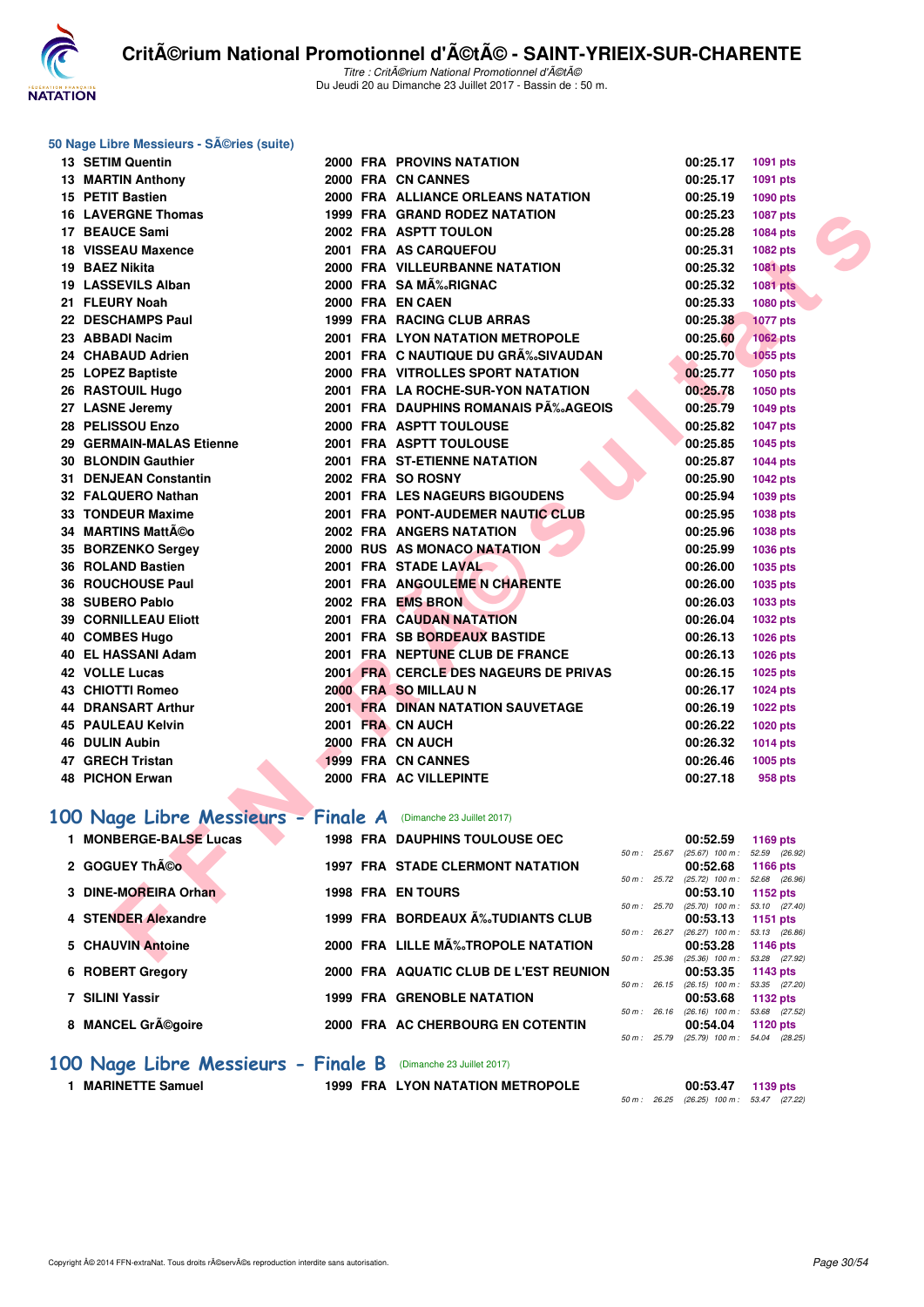

Titre : CritA©rium National Promotionnel d'A©tA© Du Jeudi 20 au Dimanche 23 Juillet 2017 - Bassin de : 50 m.

## **100 Nage Libre Messieurs - Finale B (suite)**

| 2 PIRON Alexandre    |  | 1999 FRA VICHY VAL D'ALLIER NATATION  |        |              | 00:54.02                                                 | 1121 $pts$      |
|----------------------|--|---------------------------------------|--------|--------------|----------------------------------------------------------|-----------------|
| 3 PRADINES Nicolas   |  | 2000 FRA C VIKINGS DE ROUEN           |        | 50 m : 26.42 | $(26.42)$ 100 m : 54.02 $(27.60)$<br>00:54.58 1102 pts   |                 |
|                      |  |                                       | 50 m : | 26.62        | $(26.62)$ 100 m : 54.58 $(27.96)$                        |                 |
| 4 BURKEL Victor      |  | 2000 FRA SN METZ                      |        |              | 00:54.59                                                 | 1102 pts        |
|                      |  | 2001 FRA STADE LAVAL                  |        | 50 m : 26.80 | $(26.80)$ 100 m : 54.59 $(27.79)$                        |                 |
| 5 ROLAND Bastien     |  |                                       |        | 50 m : 26.90 | $00:54.85$ 1093 pts<br>$(26.90)$ 100 m : 54.85 $(27.95)$ |                 |
| 6 VIEILLEFON Nicolas |  | 2000 FRA ANGERS NATATION              |        |              | 00:55.00                                                 | <b>1088 pts</b> |
|                      |  |                                       | 50 m : | 26.79        | $(26.79)$ 100 m : 55.00 $(28.21)$                        |                 |
| 7 RAUX Mathis        |  | 2001 FRA CANARDS LA ROCHELLE          | 50 m : | 26.85        | 00:55.09<br>$(26.85)$ 100 m : 55.09 $(28.24)$            | <b>1085 pts</b> |
| 8 VOLLE Lucas        |  | 2001 FRA CERCLE DES NAGEURS DE PRIVAS |        |              | 00:55.38                                                 | <b>1076 pts</b> |
|                      |  |                                       |        | 50 m: 27.35  | $(27.35)$ 100 m : 55.38 $(28.03)$                        |                 |

## **[100 Nage Libre Messieurs - Finale C](http://www.ffnatation.fr/webffn/resultats.php?idact=nat&go=epr&idcpt=47489&idepr=52) 16 ans et moins** (Dimanche 23 Juillet 2017)

| 1 ABBADI Nacim      |  | <b>2001 FRA LYON NATATION METROPOLE</b> |             |       | 00:54.82                      | 1094 pts               |  |
|---------------------|--|-----------------------------------------|-------------|-------|-------------------------------|------------------------|--|
|                     |  | 2001 FRA DAUPHINS ROMANAIS P‰AGEOIS     | $50 m$ :    | 26.63 | $(26.63)$ 100 m :<br>00:55.01 | 54.82 (28.             |  |
| 2 LASNE Jeremy      |  |                                         | $50 m$ :    | 26.90 | $(26.90)$ 100 m :             | 1088 pts<br>55.01 (28. |  |
| 3 RASTOUIL Hugo     |  | 2001 FRA LA ROCHE-SUR-YON NATATION      |             |       | 00:55.08                      | <b>1086 pts</b>        |  |
|                     |  |                                         | $50 m$ :    | 26.98 | $(26.98)$ 100 m :             | 55.08 (28.             |  |
| 4 VISSEAU Maxence   |  | 2001 FRA AS CARQUEFOU                   |             |       | 00:55.46                      | 1073 pts               |  |
| 5 LAFFITE Evan      |  | 2001 FRA C VIKINGS DE ROUEN             | $50 m$ :    | 27.21 | $(27.21)$ 100 m :<br>00:55.48 | 55.46 (28.<br>1073 pts |  |
|                     |  |                                         | $50 m$ :    | 27.34 | $(27.34)$ 100 m :             | 55.48 (28.             |  |
| 6 PHELIPPEAU Arthur |  | <b>2002 FRA ANGERS NATATION</b>         |             |       | 00:55.61                      | 1068 pts               |  |
|                     |  |                                         | 50 m: 27.32 |       | $(27.32)$ 100 m :             | 55.61 (28.             |  |
| 7 MARTINS Mattéo    |  | 2002 FRA ANGERS NATATION                |             |       | 00:55.65                      | 1067 pts               |  |
| 8 DELBOIS Edwin     |  | 2001 FRA SCHOELCHER NATATION 2000       | 50 m: 27.31 |       | $(27.31)$ 100 m :<br>00:56.46 | 55.65 (28.<br>1041 pts |  |
|                     |  |                                         |             |       |                               |                        |  |

# 100 Nage Libre Messieurs - SÃ<sup>©</sup>ries <sup>(Dimanche 23 Juillet 2017)</sup>

| 4 BURKEL Victor                                                               |  | 2000 FRA SN METZ                         |              |                     | 00:54.59                                               | 1102 pts                         |  |
|-------------------------------------------------------------------------------|--|------------------------------------------|--------------|---------------------|--------------------------------------------------------|----------------------------------|--|
| 5 ROLAND Bastien                                                              |  | 2001 FRA STADE LAVAL                     | 50 m: 26.80  |                     | $(26.80)$ 100 m : 54.59 $(27.79)$<br>00:54.85          | 1093 pts                         |  |
| 6 VIEILLEFON Nicolas                                                          |  | 2000 FRA ANGERS NATATION                 | 50 m: 26.90  |                     | (26.90) 100 m :<br>00:55.00                            | 54.85 (27.95)<br><b>1088 pts</b> |  |
|                                                                               |  |                                          | 50 m : 26.79 |                     | $(26.79)$ 100 m :                                      | 55.00 (28.21)                    |  |
| 7 RAUX Mathis                                                                 |  | 2001 FRA CANARDS LA ROCHELLE             |              |                     | 00:55.09<br>50 m: 26.85 (26.85) 100 m:                 | <b>1085 pts</b><br>55.09 (28.24) |  |
| 8 VOLLE Lucas                                                                 |  | 2001 FRA CERCLE DES NAGEURS DE PRIVAS    |              |                     | 00:55.38<br>50 m: 27.35 (27.35) 100 m:                 | <b>1076 pts</b><br>55.38 (28.03) |  |
|                                                                               |  |                                          |              |                     |                                                        |                                  |  |
| 00 Nage Libre Messieurs - Finale C 16 ans et moins (Dimanche 23 Juillet 2017) |  |                                          |              |                     |                                                        |                                  |  |
| 1 ABBADI Nacim                                                                |  | 2001 FRA LYON NATATION METROPOLE         | 50 m: 26.63  |                     | 00:54.82<br>$(26.63)$ 100 m :                          | 1094 pts<br>54.82 (28.19)        |  |
| 2 LASNE Jeremy                                                                |  | 2001 FRA DAUPHINS ROMANAIS PÉAGEOIS      |              |                     | 00:55.01                                               | <b>1088 pts</b>                  |  |
| 3 RASTOUIL Hugo                                                               |  | 2001 FRA LA ROCHE-SUR-YON NATATION       | 50 m : 26.90 |                     | $(26.90)$ 100 m :<br>00:55.08                          | 55.01 (28.11)<br><b>1086 pts</b> |  |
| 4 VISSEAU Maxence                                                             |  | 2001 FRA AS CARQUEFOU                    | 50 m: 26.98  |                     | $(26.98)$ 100 m :<br>00:55.46                          | 55.08 (28.10)<br>1073 pts        |  |
| 5 LAFFITE Evan                                                                |  | 2001 FRA C VIKINGS DE ROUEN              | 50 m : 27.21 |                     | (27.21) 100 m: 55.46 (28.25)                           |                                  |  |
|                                                                               |  |                                          |              |                     | 00:55.48<br>50 m: 27.34 (27.34) 100 m: 55.48 (28.14)   | 1073 pts                         |  |
| 6 PHELIPPEAU Arthur                                                           |  | 2002 FRA ANGERS NATATION                 |              |                     | 00:55.61                                               | <b>1068 pts</b>                  |  |
| 7 MARTINS Mattéo                                                              |  | 2002 FRA ANGERS NATATION                 |              |                     | 50 m : 27.32 (27.32) 100 m :<br>00:55.65               | 55.61 (28.29)<br><b>1067 pts</b> |  |
|                                                                               |  |                                          | 50 m: 27.31  |                     | (27.31) 100 m: 55.65 (28.34)                           |                                  |  |
| 8 DELBOIS Edwin                                                               |  | 2001 FRA SCHOELCHER NATATION 2000        | 50 m: 27.65  |                     | 00:56.46<br>$(27.65)$ 100 m : 56.46 $(28.81)$          | 1041 pts                         |  |
| 00 Nage Libre Messieurs - SÃ <sup>©</sup> ries (Dimanche 23 Juillet 2017)     |  |                                          |              |                     |                                                        |                                  |  |
|                                                                               |  |                                          |              |                     |                                                        |                                  |  |
| 1 MONBERGE-BALSE Lucas                                                        |  | <b>1998 FRA DAUPHINS TOULOUSE OEC</b>    |              |                     | 00:52.97<br>50 m: 25.83 (25.83) 100 m: 52.97 (27.14)   | 1156 pts                         |  |
| 2 GOGUEY ThÃCo                                                                |  | <b>1997 FRA STADE CLERMONT NATATION</b>  |              |                     | 00:53.29                                               | 1145 pts                         |  |
| 3 STENDER Alexandre                                                           |  | <b>1999 FRA BORDEAUX A%TUDIANTS CLUB</b> | 50 m : 25.83 |                     | (25.83) 100 m : 53.29 (27.46)<br>00:53.43              | 1141 pts                         |  |
| 4 DINE-MOREIRA Orhan                                                          |  | <b>1998 FRA EN TOURS</b>                 | 50 m : 26.67 |                     | $(26.67)$ 100 m : 53.43 $(26.76)$<br>00:53.66          | 1133 pts                         |  |
|                                                                               |  |                                          | 50 m : 25.84 |                     | (25.84) 100 m: 53.66 (27.82)                           |                                  |  |
| 5 ROBERT Gregory                                                              |  | 2000 FRA AQUATIC CLUB DE L'EST REUNION   | 50 m: 25.81  |                     | 00:53.70<br>$(25.81)$ 100 m :                          | 1132 pts<br>53.70 (27.89)        |  |
| <b>6 CHAUVIN Antoine</b>                                                      |  | 2000 FRA LILLE MÉTROPOLE NATATION        | 50 m: 26.10  |                     | 00:53.73<br>(26.10) 100 m : 53.73 (27.63)              | <b>1131 pts</b>                  |  |
| 7 SILINI Yassir                                                               |  | <b>1999 FRA GRENOBLE NATATION</b>        |              |                     | 00:53.98                                               | 1122 pts                         |  |
| 8 MANCEL Grégoire                                                             |  | 2000 FRA AC CHERBOURG EN COTENTIN        | 50 m : 26.26 |                     | (26.26) 100 m: 53.98 (27.72)<br>00:54.02               | 1121 pts                         |  |
|                                                                               |  |                                          | 50 m : 26.69 |                     | $(26.69)$ 100 m : 54.02 $(27.33)$                      |                                  |  |
| 9 MARINETTE Samuel                                                            |  | <b>1999 FRA LYON NATATION METROPOLE</b>  | 50 m : 26.63 |                     | 00:54.39<br>$(26.63)$ 100 m : 54.39 $(27.76)$          | 1109 pts                         |  |
| 10 PIRON Alexandre                                                            |  | 1999 FRA VICHY VAL D'ALLIER NATATION     |              |                     | 00:54.41                                               | 1108 pts                         |  |
| <b>11 BURKEL Victor</b>                                                       |  | 2000 FRA SN METZ                         | 50 m : 27.06 |                     | (27.06) 100 m: 54.41 (27.35)<br>00:54.44               | 1107 pts                         |  |
| <b>12 PRADINES Nicolas</b>                                                    |  | 2000 FRA C VIKINGS DE ROUEN              |              |                     | 50 m: 26.55 (26.55) 100 m: 54.44 (27.89)<br>00:54.69   | 1099 pts                         |  |
|                                                                               |  |                                          |              |                     | 50 m: 26.49 (26.49) 100 m: 54.69 (28.20)               |                                  |  |
| 13 ROLAND Bastien                                                             |  | 2001 FRA STADE LAVAL                     |              |                     | 00:54.77<br>50 m: 26.69 (26.69) 100 m: 54.77 (28.08)   | 1096 pts                         |  |
| <b>14 VIEILLEFON Nicolas</b>                                                  |  | 2000 FRA ANGERS NATATION                 |              |                     | 00:55.06<br>50 m : 26.95 (26.95) 100 m : 55.06 (28.11) | 1086 pts                         |  |
| 15 VOLLE Lucas                                                                |  | 2001 FRA CERCLE DES NAGEURS DE PRIVAS    |              |                     | 00:55.15<br>50 m: 27.14 (27.14) 100 m: 55.15 (28.01)   | 1083 pts                         |  |
| 16 RAUX Mathis                                                                |  | 2001 FRA CANARDS LA ROCHELLE             | 50 m: 26.81  |                     | 00:55.22<br>$(26.81)$ 100 m : 55.22 $(28.41)$          | 1081 pts                         |  |
| 17 MARTINS MattA©o                                                            |  | 2002 FRA ANGERS NATATION                 |              |                     | 00:55.34                                               | 1077 pts                         |  |
| <b>18 CAMELIN Corentin</b>                                                    |  | 2000 FRA C.A.B LEDONIEN 39               | 50 m : 27.49 |                     | (27.49) 100 m: 55.34 (27.85)<br>00:55.36               | <b>1076 pts</b>                  |  |
| 19 JOLY Killian                                                               |  | 2000 FRA DINARD OLYMPIQUE N              |              |                     | 50 m: 26.66 (26.66) 100 m: 55.36 (28.70)<br>00:55.39   | <b>1075 pts</b>                  |  |
|                                                                               |  |                                          |              | $50 m - 2699 (269)$ | $100m - 5520$                                          |                                  |  |

|                | 00:54.82          | <b>1094 pts</b> |
|----------------|-------------------|-----------------|
| 50 m: 26.63    | $(26.63)$ 100 m : | 54.82 (28.19)   |
|                | 00:55.01          | 1088 pts        |
| 50 m : 26.90   | $(26.90)$ 100 m : | 55.01 (28.11)   |
|                | 00:55.08          | 1086 pts        |
| $50 m$ : 26.98 | $(26.98)$ 100 m : | 55.08 (28.10)   |
|                | 00:55.46          | <b>1073 pts</b> |
| 50 m : 27.21   | $(27.21)$ 100 m : | 55.46 (28.25)   |
|                | 00:55.48          | <b>1073 pts</b> |
| 50 m: 27.34    | $(27.34)$ 100 m : | 55.48 (28.14)   |
|                | 00:55.61          | $1068$ pts      |
| 50 m : 27.32   | $(27.32)$ 100 m : | 55.61 (28.29)   |
|                | 00:55.65          | <b>1067 pts</b> |
| 50 m: 27.31    | $(27.31)$ 100 m : | 55.65 (28.34)   |
|                | 00:56.46          | <b>1041 pts</b> |
| 50 m : 27.65   | $(27.65)$ 100 m : | 56.46 (28.81)   |

|          |       | 00:52.97          | 1156 pts         |
|----------|-------|-------------------|------------------|
| $50 m$ : | 25.83 | $(25.83)$ 100 m : | (27.14)<br>52.97 |
|          |       | 00:53.29          | 1145 pts         |
| $50 m$ : | 25.83 | $(25.83)$ 100 m : | (27.46)<br>53.29 |
|          |       | 00:53.43          | 1141<br>pts      |
| $50 m$ : | 26.67 | $(26.67)$ 100 m : | (26.76)<br>53.43 |
|          |       | 00:53.66          | 1133 pts         |
| $50 m$ : | 25.84 | $(25.84)$ 100 m : | 53.66<br>(27.82) |
|          |       | 00:53.70          | 1132 pts         |
| $50 m$ : | 25.81 | $(25.81)$ 100 m : | (27.89)<br>53.70 |
|          |       | 00:53.73          | 1131<br>pts      |
| $50 m$ : | 26.10 | $(26.10)$ 100 m : | 53.73<br>(27.63) |
|          |       | 00:53.98          | 1122 pts         |
| $50 m$ : | 26.26 | $(26.26)$ 100 m : | 53.98<br>(27.72) |
|          |       | 00:54.02          | 1121 pts         |
| $50 m$ : | 26.69 | $(26.69)$ 100 m : | 54.02<br>(27.33) |
|          |       | 00:54.39          | 1109 pts         |
| $50 m$ : | 26.63 | $(26.63)$ 100 m : | 54.39<br>(27.76) |
|          |       | 00:54.41          | 1108 pts         |
| $50 m$ : | 27.06 | $(27.06)$ 100 m : | 54.41<br>(27.35) |
|          |       | 00:54.44          | 1107<br>pts      |
| $50 m$ : | 26.55 | $(26.55)$ 100 m : | 54.44<br>(27.89) |
|          |       | 00:54.69          | 1099<br>pts      |
| $50 m$ : | 26.49 | $(26.49)$ 100 m : | 54.69<br>(28.20) |
|          |       | 00:54.77          | 1096<br>pts      |
| $50 m$ : | 26.69 | $(26.69)$ 100 m : | 54.77<br>(28.08) |
|          |       | 00:55.06          | 1086 pts         |
| $50 m$ : | 26.95 | $(26.95)$ 100 m : | 55.06<br>(28.11) |
|          |       | 00:55.15          | 1083 pts         |
| $50 m$ : | 27.14 | $(27.14)$ 100 m : | 55.15<br>(28.01) |
|          |       | 00:55.22          | 1081<br>pts      |
| $50 m$ : | 26.81 | $(26.81)$ 100 m : | 55.22<br>(28.41) |
|          |       | 00:55.34          | 1077 pts         |
| $50 m$ : | 27.49 | $(27.49)$ 100 m : | (27.85)<br>55.34 |
|          |       | 00:55.36          | 1076 pts         |
| $50 m$ : | 26.66 | $(26.66)$ 100 m : | (28.70)<br>55.36 |
|          |       | 00:55.39          | 1075<br>pts      |
| $50 m$ : | 26.88 | $(26.88)$ 100 m : | 55.39<br>(28.51) |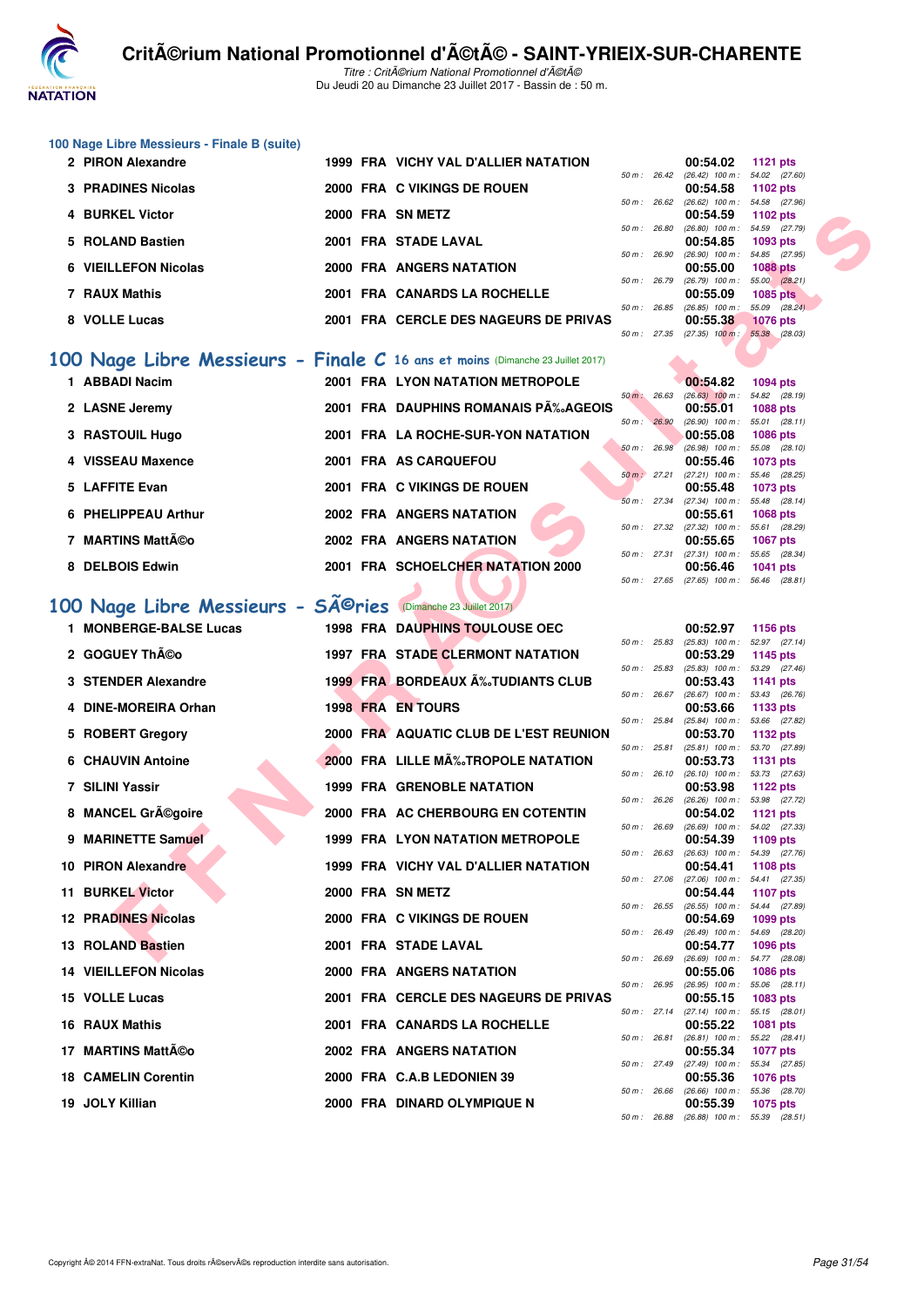

Titre : Critérium National Promotionnel d'été Du Jeudi 20 au Dimanche 23 Juillet 2017 - Bassin de : 50 m.

# **100 Nage Libre Messieurs - Séries (suite)**<br>20 **SMITH Joshua**

| 20 SMITH Joshua                    |  | 2000 FRA SPN POITIERS                                                                                                            |                | 00:55.51<br>1072 pts                                                         |
|------------------------------------|--|----------------------------------------------------------------------------------------------------------------------------------|----------------|------------------------------------------------------------------------------|
| 21 ABBADI Nacim                    |  | 2001 FRA LYON NATATION METROPOLE                                                                                                 |                | 50 m: 27.26 (27.26) 100 m: 55.51 (28.25)<br>00:55.63<br><b>1068 pts</b>      |
|                                    |  |                                                                                                                                  | 50 m: 27.01    | $(27.01)$ 100 m : 55.63 $(28.62)$                                            |
| 22 LASNE Jeremy                    |  | 2001 FRA DAUPHINS ROMANAIS P‰AGEOIS                                                                                              | 50 m: 26.99    | 00:55.74<br><b>1064 pts</b><br>$(26.99)$ 100 m :<br>55.74 (28.75)            |
| 22 VISSEAU Maxence                 |  | 2001 FRA AS CARQUEFOU                                                                                                            |                | 00:55.74<br><b>1064 pts</b>                                                  |
| 22 RASTOUIL Hugo                   |  | 2001 FRA LA ROCHE-SUR-YON NATATION                                                                                               | 50 m: 26.31    | 55.74 (29.43)<br>$(26.31)$ 100 m :<br>00:55.74<br><b>1064 pts</b>            |
| 25 PHELIPPEAU Arthur               |  | 2002 FRA ANGERS NATATION                                                                                                         | 50 m : 26.95   | 55.74 (28.79)<br>$(26.95)$ 100 m :<br>00:55.79<br><b>1062 pts</b>            |
|                                    |  |                                                                                                                                  |                | 55.79 (28.69)<br>50 m: 27.10 (27.10) 100 m:                                  |
| 26 AZAOU Billel                    |  | 2000 FRA U.S CRETEIL NATATION                                                                                                    | 50 m: 27.31    | 00:55.98<br><b>1056 pts</b><br>$(27.31)$ 100 m :<br>55.98 (28.67)            |
| 27 LAFFITE Evan                    |  | 2001 FRA C VIKINGS DE ROUEN                                                                                                      |                | 00:56.02<br><b>1055 pts</b>                                                  |
| 28 PETIT Bastien                   |  | 2000 FRA ALLIANCE ORLEANS NATATION                                                                                               |                | 50 m : 27.38 (27.38) 100 m :<br>56.02 (28.64)<br>00:56.05<br><b>1054 pts</b> |
|                                    |  |                                                                                                                                  | 50 m: 26.71    | $(26.71)$ 100 m :<br>56.05 (29.34)                                           |
| 29 DELBOIS Edwin                   |  | 2001 FRA SCHOELCHER NATATION 2000                                                                                                | 50 m: 27.15    | 00:56.09<br>1053 pts<br>$(27.15)$ 100 m :<br>56.09 (28.94)                   |
| 30 LEFEBVRE Alexandre              |  | 2002 FRA OLYMPIQUE ARGENTAN                                                                                                      |                | 00:56.21<br><b>1049 pts</b>                                                  |
|                                    |  |                                                                                                                                  |                | $50 m$ : $27.42$ $(27.42)$ $100 m$ :<br>56.21 (28.79)                        |
| 31 DRANSART Arthur                 |  | <b>2001 FRA DINAN NATATION SAUVETAGE</b>                                                                                         | 50 m : 27.58   | 00:56.33<br><b>1045 pts</b><br>$(27.58)$ 100 m :<br>56.33 (28.75)            |
| 32 REY Martin                      |  | 1999 FRA RSC MONTREUIL                                                                                                           |                | 00:56.37<br><b>1044 pts</b>                                                  |
| <b>33 SEYE Matthieu</b>            |  | <b>2002 FRA CN LE PLESSIS-ROBINSON</b>                                                                                           |                | 50 m: 27.13 (27.13) 100 m: 56.37 (29.24)<br>00:56.41<br><b>1042 pts</b>      |
|                                    |  |                                                                                                                                  | 50 m: 27.45    | $(27.45)$ 100 m :<br>56.41 (28.96)                                           |
| <b>34 CORNILLEAU Eliott</b>        |  | 2001 FRA CAUDAN NATATION                                                                                                         | 50 m: 27.09    | 00:56.44<br>1041 pts<br>$(27.09)$ 100 m : 56.44 $(29.35)$                    |
| 35 FALQUERO Nathan                 |  | <b>2001 FRA LES NAGEURS BIGOUDENS</b>                                                                                            |                | 00:56.60<br><b>1036 pts</b>                                                  |
| 36 DENHAM Michael                  |  | 2001 FRA ANGERS NATATION                                                                                                         | 50 m : 27.71   | $(27.71)$ 100 m :<br>56.60 (28.89)<br>00:56.71<br>1033 pts                   |
|                                    |  |                                                                                                                                  | 50 m: 27.50    | $(27.50)$ 100 m : 56.71 $(29.21)$                                            |
| 37 COMBES Hugo                     |  | 2001 FRA SB BORDEAUX BASTIDE                                                                                                     | 50 m: 27.62    | 00:57.02<br>1023 pts<br>(27.62) 100 m: 57.02 (29.40)                         |
| <b>38 LEPELLETIER Lucas</b>        |  | 2002 FRA CNP DE SAINT-LO                                                                                                         |                | 00:57.13<br><b>1019 pts</b>                                                  |
| 39 GREMIAU Fabien                  |  | 2000 FRA US VENDA"ME                                                                                                             | 50 m : 27.63   | (27.63) 100 m: 57.13 (29.50)<br>00:57.44<br><b>1009 pts</b>                  |
|                                    |  |                                                                                                                                  | 50 m: 27.79    | (27.79) 100 m: 57.44 (29.65)                                                 |
| 40 ROUDIER Hippolyte               |  | 2001 FRA DAUPHINS ROMANAIS PA‰AGEOIS                                                                                             | $50 m$ : 28.06 | 00:57.71<br>1001 pts<br>(28.06) 100 m: 57.71 (29.65)                         |
| 41 DEY Grégoire                    |  | 2002 FRA CN COURRIÃ^RES                                                                                                          |                | 00:57.77<br>999 pts                                                          |
| 42 BLONDIN Gauthier                |  | 2001 FRA ST-ETIENNE NATATION                                                                                                     | 50 m: 28.21    | (28.21) 100 m: 57.77 (29.56)                                                 |
|                                    |  |                                                                                                                                  | 50 m: 28.02    | 00:57.95<br>993 pts<br>(28.02) 100 m: 57.95 (29.93)                          |
| 43 MAHMOUDI Najemeddine            |  | <b>2002 TUN CERGY PONTOISE NATATION</b>                                                                                          |                | 00:59.11<br>957 pts                                                          |
|                                    |  |                                                                                                                                  | 50 m : 28.08   | $(28.08)$ 100 m : 59.11 $(31.03)$                                            |
| 00 Nage Libre Messieurs - Finale A |  | (Samedi 22 Juillet 2017)                                                                                                         |                |                                                                              |
| 1 MONBERGE-BALSE Lucas             |  | <b>1998 FRA DAUPHINS TOULOUSE OEC</b>                                                                                            |                | 01:55.29<br>1166 pts                                                         |
| 2 GOGUEY ThÃOO                     |  | 50 m: 27.62 (27.62) 100 m: 56.68 (29.06) 150 m: 1:26.99<br><b>1997 FRA STADE CLERMONT NATATION</b>                               |                | $(30.31)$ 200 m : 1:55.29 $(28.30)$<br>01:55.78<br>1158 pts                  |
|                                    |  | 50 m: 27.04 (27.04) 100 m: 56.30 (29.26) 150 m: 1:26.50 (30.20) 200 m: 1:55.78 (29.28)                                           |                |                                                                              |
| 3 CHAUVIN Antoine                  |  | 2000 FRA LILLE MA% TROPOLE NATATION<br>50 m: 27.22 (27.22) 100 m: 56.68 (29.46) 150 m: 1:26.63                                   |                | 01:55.79<br>1158 pts                                                         |
| 4 STENDER Alexandre                |  | 1999 FRA BORDEAUX A%JUDIANTS CLUB                                                                                                |                | (29.95) 200 m : 1:55.79 (29.16)<br>01:56.10<br>1153 pts                      |
| 5 ROBERT Gregory                   |  | 50 m: 27.16 (27.16) 100 m: 56.88 (29.72) 150 m: 1:26.99 (30.11) 200 m: 1:56.10 (29.11)<br>2000 FRA AQUATIC CLUB DE L'EST REUNION |                | 01:56.11<br>1152 pts                                                         |
|                                    |  | 50 m: 27.61 (27.61) 100 m: 56.98 (29.37) 150 m: 1:26.97 (29.99) 200 m: 1:56.11 (29.14)                                           |                |                                                                              |
| $\overline{1}$ ADOUG CHAIRS        |  | $4000$ CDA IIN ADLCO                                                                                                             |                | 0.4.500<br>$\sim$ 400 $\sim$                                                 |

## [200 Nage Libre Messieurs - Finale A](http://www.ffnatation.fr/webffn/resultats.php?idact=nat&go=epr&idcpt=47489&idepr=53) (Samedi 22 Juillet 2017)

| 1 MONBERGE-BALSE Lucas              | <b>1998 FRA DAUPHINS TOULOUSE OEC</b>                                                                | 01:55.29<br>1166 $pts$              |  |
|-------------------------------------|------------------------------------------------------------------------------------------------------|-------------------------------------|--|
|                                     | 50 m: 27.62 (27.62) 100 m: 56.68 (29.06) 150 m: 1:26.99                                              | $(30.31)$ 200 m : 1:55.29 $(28.30)$ |  |
| 2 GOGUEY Théo                       | <b>1997 FRA STADE CLERMONT NATATION</b>                                                              | 01:55.78<br>1158 $pts$              |  |
|                                     | 50 m: 27.04 (27.04) 100 m: 56.30 (29.26) 150 m: 1:26.50                                              | (30.20) 200 m: 1:55.78 (29.28)      |  |
| 3 CHAUVIN Antoine                   | 2000 FRA LILLE MA%TROPOLE NATATION                                                                   | 01:55.79<br>1158 $pts$              |  |
|                                     | 50 m: 27.22 (27.22) 100 m: 56.68 (29.46) 150 m: 1:26.63                                              | (29.95) 200 m : 1:55.79 (29.16)     |  |
| 4 STENDER Alexandre                 | 1999 FRA BORDEAUX A%TUDIANTS CLUB                                                                    | 01:56.10<br>1153 $pts$              |  |
|                                     | 50 m: 27.16 (27.16) 100 m: 56.88 (29.72) 150 m: 1:26.99                                              | $(30.11)$ 200 m : 1:56.10 $(29.11)$ |  |
| 5 ROBERT Gregory                    | 2000 FRA AQUATIC CLUB DE L'EST REUNION                                                               | 01:56.11<br>1152 pts                |  |
|                                     | (27.61) 100 m : 56.98 (29.37) 150 m : 1:26.97<br>$50 m$ : 27.61                                      | (29.99) 200 m: 1:56.11 (29.14)      |  |
| 6 LAPOUS Simon                      | 1998 FRA UN ARLES                                                                                    | 01:56.96<br>1138 $pts$              |  |
|                                     | $(26.85)$ 100 m : 56.26 $(29.41)$ 150 m : 1:26.06<br>$50 m$ : 26.85                                  | $(29.80)$ 200 m : 1:56.96 $(30.90)$ |  |
| 7 MANCEL Grégoire                   | 2000 FRA AC CHERBOURG EN COTENTIN                                                                    | 01:58.23<br>1117 pts                |  |
|                                     | 50 m: 26.68 (26.68) 100 m: 56.20 (29.52) 150 m: 1:27.36                                              | $(31.16)$ 200 m : 1:58.23 $(30.87)$ |  |
| 8 DURIEU Clement                    | <b>1996 FRA VILLEURBANNE NATATION</b>                                                                | 01:58.94<br>1105 $pts$              |  |
|                                     | (27.18) 100 m: 57.32 (30.14) 150 m: 1:28.14 (30.82) 200 m: 1:58.94 (30.80)<br>$50 \text{ m}$ : 27.18 |                                     |  |
|                                     |                                                                                                      |                                     |  |
| 200 Nage Libre Messieurs - Finale B | (Samedi 22 Juillet 2017)                                                                             |                                     |  |
| 1 BARRY Alexandre                   | <b>1996 FRA ASM CHAMALIERES NATATION</b>                                                             | 01:58.30<br>1115 $pts$              |  |
|                                     |                                                                                                      |                                     |  |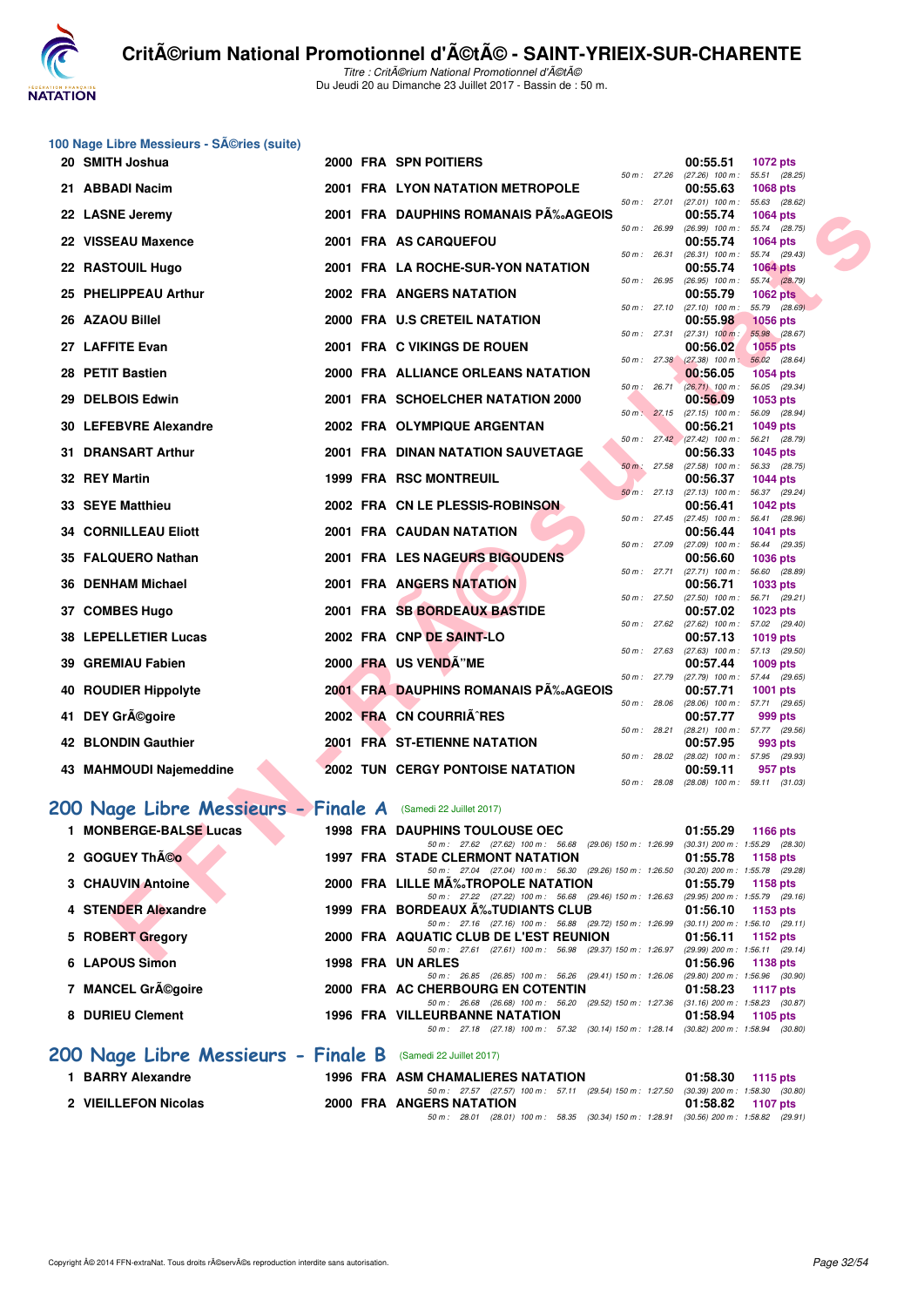

Titre : CritA©rium National Promotionnel d'A©tA© Du Jeudi 20 au Dimanche 23 Juillet 2017 - Bassin de : 50 m.

#### **200 Nage Libre Messieurs - Finale B (suite)**

| 3 BORZENKO Sergey  |  | 2000 RUS AS MONACO NATATION                                                                               | 01:59.68 | 1093 pts                            |
|--------------------|--|-----------------------------------------------------------------------------------------------------------|----------|-------------------------------------|
|                    |  | (29.80) 150 m : 1:28.23<br>50 m: 26.61 (26.61) 100 m: 56.41                                               |          | $(31.82)$ 200 m : 1:59.68 $(31.45)$ |
| 4 PRADINES Nicolas |  | 2000 FRA C VIKINGS DE ROUEN                                                                               | 01:59.90 | 1089 pts                            |
|                    |  | 50 m: 27.67 (27.67) 100 m: 57.82 (30.15) 150 m: 1:29.31                                                   |          | $(31.49)$ 200 m : 1:59.90 $(30.59)$ |
| 5 VOLLE Lucas      |  | 2001 FRA CERCLE DES NAGEURS DE PRIVAS                                                                     | 01:59.92 | 1089 pts                            |
|                    |  | 50 m: 27.94 (27.94) 100 m: 58.74 (30.80) 150 m: 1:30.23 (31.49) 200 m: 1:59.92 (29.69)                    |          |                                     |
| 6 LOPEZ Baptiste   |  | 2000 FRA VITROLLES SPORT NATATION                                                                         | 02:00.37 | <b>1081 pts</b>                     |
|                    |  | $(29.99)$ 150 m : 1:29.02<br>(27.58) 100 m : 57.57<br>50 m : 27.58                                        |          | $(31.45)$ 200 m : 2:00.37 $(31.35)$ |
| 7 GRECH Tristan    |  | 1999 FRA CN CANNES                                                                                        | 02:00.53 | $1079$ pts                          |
|                    |  | $(30.28)$ 150 m : 1:29.34<br>(27.66) 100 m : 57.94<br>50 m : 27.66                                        |          | $(31.40)$ 200 m : 2:00.53 $(31.19)$ |
| 8 BURKEL Victor    |  | 2000 FRA SN METZ                                                                                          | 02:01.26 | <b>1067 pts</b>                     |
|                    |  | $(31.03)$ 150 m : 1:30.26 $(30.63)$ 200 m : 2:01.26 $(31.00)$<br>59.63<br>(28.60) 100 m :<br>50 m : 28.60 |          |                                     |
|                    |  |                                                                                                           |          |                                     |

## **[200 Nage Libre Messieurs - Finale C](http://www.ffnatation.fr/webffn/resultats.php?idact=nat&go=epr&idcpt=47489&idepr=53) 16 ans et moins** (Samedi 22 Juillet 2017)

| 1 LAFFITE Evan     |  | 2001 FRA C VIKINGS DE ROUEN          |  |                                                            |  | 01:59.47                                                                                    |          | <b>1096 pts</b> |
|--------------------|--|--------------------------------------|--|------------------------------------------------------------|--|---------------------------------------------------------------------------------------------|----------|-----------------|
|                    |  | 50 m : 28.21                         |  | (28.21) 100 m : 58.93 (30.72) 150 m : 1:29.76              |  | $(30.83)$ 200 m : 1:59.47 (29.71)                                                           |          |                 |
| 2 LANDEAU Antonin  |  | 2001 FRA VAL DE GRAY NATATION        |  |                                                            |  | 02:00.34                                                                                    |          | 1082 pts        |
|                    |  |                                      |  | 50 m: 28.10 (28.10) 100 m: 58.80 (30.70) 150 m: 1:29.57    |  | $(30.77)$ 200 m : 2:00.34 $(30.77)$                                                         |          |                 |
| 3 SUBERO Pablo     |  | 2002 FRA EMS BRON                    |  |                                                            |  | 02:00.50                                                                                    |          | 1079 pts        |
|                    |  |                                      |  | 50 m: 28.34 (28.34) 100 m: 59.02 (30.68) 150 m: 1:29.95    |  | $(30.93)$ 200 m : 2:00.50 $(30.55)$                                                         |          |                 |
| 4 DELBOIS Edwin    |  | 2001 FRA SCHOELCHER NATATION 2000    |  |                                                            |  | 02:00.53                                                                                    |          | 1079 pts        |
|                    |  |                                      |  | 50 m: 28.31 (28.31) 100 m: 58.61 (30.30) 150 m: 1:29.90    |  | $(31.29)$ 200 m : 2:00.53 $(30.63)$                                                         |          |                 |
| 5 VERHOEVEN Tanguy |  | 2002 FRA MACON NATATION              |  |                                                            |  | 02:00.68                                                                                    |          | 1076 pts        |
|                    |  |                                      |  | 50 m: 28.55 (28.55) 100 m: 59.26 (30.71) 150 m: 1:30.55    |  | $(31.29)$ 200 m : 2:00.68 $(30.13)$                                                         |          |                 |
| 6 DENHAM Michael   |  | 2001 FRA ANGERS NATATION             |  |                                                            |  | 02:01.08                                                                                    | 1070 pts |                 |
|                    |  |                                      |  | 50 m : 28.18 (28.18) 100 m : 58.70 (30.52) 150 m : 1:30.32 |  | $(31.62)$ 200 m : 2:01.08 $(30.76)$                                                         |          |                 |
| 7 LASNE Jeremy     |  | 2001 FRA DAUPHINS ROMANAIS PA‰AGEOIS |  |                                                            |  | 02:01.16                                                                                    |          | 1068 pts        |
|                    |  |                                      |  |                                                            |  | 50 m: 28.03 (28.03) 100 m: 58.60 (30.57) 150 m: 1:30.44 (31.84) 200 m: 2:01.16 (30.72)      |          |                 |
| 8 CHANTEPY Arthur  |  | 2001 FRA DAUPHINS ROMANAIS PA‰AGEOIS |  |                                                            |  | 02:02.95                                                                                    |          | 1039 pts        |
|                    |  |                                      |  |                                                            |  | 50 m : 28.92 (28.92) 100 m : 1:00.03 (31.11) 150 m : 1:31.73 (31.70) 200 m : 2:02.95 (31.22 |          |                 |

# 200 Nage Libre Messieurs - SÃ<sup>©</sup>ries (Samedi 22 Juillet 2017)

| 5 VOLLE Lucas                                                               |  | 2001 FRA CERCLE DES NAGEURS DE PRIVAS                                                                                                       | 01:59.92 | 1089 pts          |
|-----------------------------------------------------------------------------|--|---------------------------------------------------------------------------------------------------------------------------------------------|----------|-------------------|
| 6 LOPEZ Baptiste                                                            |  | 50 m: 27.94 (27.94) 100 m: 58.74 (30.80) 150 m: 1:30.23 (31.49) 200 m: 1:59.92 (29.69)<br>2000 FRA VITROLLES SPORT NATATION                 | 02:00.37 | <b>1081 pts</b>   |
| 7 GRECH Tristan                                                             |  | 50 m: 27.58 (27.58) 100 m: 57.57 (29.99) 150 m: 1:29.02 (31.45) 200 m: 2:00.37 (31.35)<br>1999 FRA CN CANNES                                | 02:00.53 | <b>1079 pts</b>   |
| 8 BURKEL Victor                                                             |  | 50 m: 27.66 (27.66) 100 m: 57.94 (30.28) 150 m: 1:29.34 (31.40) 200 m: 2:00.53 (31.19)<br>2000 FRA SN METZ                                  | 02:01.26 | <b>1067 pts</b>   |
|                                                                             |  | 50 m: 28.60 (28.60) 100 m: 59.63 (31.03) 150 m: 1:30.26 (30.63) 200 m: 2:01.26 (31.00)                                                      |          |                   |
| 00 Nage Libre Messieurs - Finale C 16 ans et moins (Samedi 22 Juillet 2017) |  |                                                                                                                                             |          |                   |
| 1 LAFFITE Evan                                                              |  | 2001 FRA C VIKINGS DE ROUEN                                                                                                                 |          | 01:59.47 1096 pts |
| 2 LANDEAU Antonin                                                           |  | 50 m: 28.21 (28.21) 100 m: 58.93 (30.72) 150 m: 1:29.76 (30.83) 200 m: 1:59.47 (29.71)<br>2001 FRA VAL DE GRAY NATATION                     | 02:00.34 | 1082 pts          |
| 3 SUBERO Pablo                                                              |  | 50 m: 28.10 (28.10) 100 m: 58.80 (30.70) 150 m: 1:29.57 (30.77) 200 m: 2:00.34 (30.77)<br>2002 FRA EMS BRON                                 | 02:00.50 | 1079 pts          |
| 4 DELBOIS Edwin                                                             |  | 50 m: 28.34 (28.34) 100 m: 59.02 (30.68) 150 m: 1:29.95 (30.93) 200 m: 2:00.50 (30.55)<br>2001 FRA SCHOELCHER NATATION 2000                 | 02:00.53 | 1079 pts          |
|                                                                             |  | 50 m: 28.31 (28.31) 100 m: 58.61 (30.30) 150 m: 1:29.90 (31.29) 200 m: 2:00.53 (30.63)                                                      |          |                   |
| 5 VERHOEVEN Tanguy                                                          |  | 2002 FRA MACON NATATION<br>50 m: 28.55 (28.55) 100 m: 59.26 (30.71) 150 m: 1:30.55 (31.29) 200 m: 2:00.68 (30.13)                           | 02:00.68 | 1076 pts          |
| 6 DENHAM Michael                                                            |  | 2001 FRA ANGERS NATATION<br>50 m: 28.18 (28.18) 100 m: 58.70 (30.52) 150 m: 1:30.32 (31.62) 200 m: 2:01.08 (30.76)                          | 02:01.08 | 1070 pts          |
| 7 LASNE Jeremy                                                              |  | 2001 FRA DAUPHINS ROMANAIS PA‰AGEOIS<br>50 m : 28.03 (28.03) 100 m : 58.60 (30.57) 150 m : 1:30.44 (31.84) 200 m : 2:01.16 (30.72)          | 02:01.16 | 1068 pts          |
| 8 CHANTEPY Arthur                                                           |  | 2001 FRA DAUPHINS ROMANAIS P‰AGEOIS                                                                                                         | 02:02.95 | 1039 pts          |
|                                                                             |  | 50 m: 28.92 (28.92) 100 m: 1:00.03 (31.11) 150 m: 1:31.73 (31.70) 200 m: 2:02.95 (31.22)                                                    |          |                   |
| 00 Nage Libre Messieurs - Sîries (Samedi 22 Juillet 2017)                   |  |                                                                                                                                             |          |                   |
| 1 MONBERGE-BALSE Lucas                                                      |  | <b>1998 FRA DAUPHINS TOULOUSE OEC</b><br>50 m: 27.16 (27.16) 100 m: 55.71 (28.55) 150 m: 1:24.88 (29.17) 200 m: 1:54.82 (29.94)             | 01:54.82 | 1174 pts          |
| 2 GOGUEY Théo                                                               |  | <b>1997 FRA STADE CLERMONT NATATION</b>                                                                                                     | 01:56.69 | 1143 pts          |
| 3 LAPOUS Simon                                                              |  | 50 m: 27.44 (27.44) 100 m: 56.15 (28.71) 150 m: 1:26.38 (30.23) 200 m: 1:56.69 (30.31)<br>1998 FRA UN ARLES                                 | 01:56.87 | 1139 pts          |
| 4 ROBERT Gregory                                                            |  | 50 m : 26.57 (26.57) 100 m : 55.90 (29.33) 150 m : 1:26.91 (31.01) 200 m : 1:56.87 (29.96)<br><b>2000 FRA AQUATIC CLUB DE L'EST REUNION</b> | 01:57.05 | 1136 pts          |
|                                                                             |  | 50 m: 27.31 (27.31) 100 m: 56.50 (29.19) 150 m: 1:26.52 (30.02) 200 m: 1:57.05 (30.53)                                                      |          |                   |
| 5 DURIEU Clement                                                            |  | <b>1996 FRA VILLEURBANNE NATATION</b><br>50 m: 27.19 (27.19) 100 m: 56.94 (29.75) 150 m: 1:26.92 (29.98) 200 m: 1:57.11 (30.19)             | 01:57.11 | 1135 pts          |
| 6 CHAUVIN Antoine                                                           |  | 2000 FRA LILLE MA‰TROPOLE NATATION<br>50 m: 27.98 (27.98) 100 m: 58.03 (30.05) 150 m: 1:28.04 (30.01) 200 m: 1:58.23 (30.19)                | 01:58.23 | 1117 $pts$        |
| 7 STENDER Alexandre                                                         |  | 1999 FRA BORDEAUX A%TUDIANTS CLUB                                                                                                           | 01:58.83 | 1107 pts          |
| 8 MANCEL Grégoire                                                           |  | 50 m: 27.38 (27.38) 100 m: 57.14 (29.76) 150 m: 1:27.93 (30.79) 200 m: 1:58.83 (30.90)<br>2000 FRA AC CHERBOURG EN COTENTIN                 | 01:59.05 | 1103 pts          |
| 9 VIEILLEFON Nicolas                                                        |  | 50 m: 28.10 (28.10) 100 m: 58.07 (29.97) 150 m: 1:28.76 (30.69) 200 m: 1:59.05 (30.29)<br>2000 FRA ANGERS NATATION                          | 01:59.88 | 1089 pts          |
| 10 GRECH Tristan                                                            |  | 50 m: 28.19 (28.19) 100 m: 58.45 (30.26) 150 m: 1:29.14 (30.69) 200 m: 1:59.88 (30.74)<br>1999 FRA CN CANNES                                | 01:59.98 | 1088 pts          |
|                                                                             |  | 50 m: 27.88 (27.88) 100 m: 57.73 (29.85) 150 m: 1:29.25 (31.52) 200 m: 1:59.98 (30.73)                                                      |          |                   |
| 11 COSTE Damien                                                             |  | 2000 FRA ND VILLEFRANCHE-EN-BEAUJOLAIS<br>50 m: 28.15 (28.15) 100 m: 58.47 (30.32) 150 m: 1:30.04 (31.57) 200 m: 2:00.14 (30.10)            | 02:00.14 | 1085 pts          |
| <b>12 BURKEL Victor</b>                                                     |  | 2000 FRA SN METZ<br>50 m: 29.11 (29.11) 100 m: 59.79 (30.68) 150 m: 1:30.59 (30.80) 200 m: 2:00.18 (29.59)                                  | 02:00.18 | 1084 pts          |
| <b>12 PRADINES Nicolas</b>                                                  |  | 2000 FRA C VIKINGS DE ROUEN                                                                                                                 |          | 02:00.18 1084 pts |
| 14 BARRY Alexandre                                                          |  | 50 m: 27.25 (27.25) 100 m: 57.37 (30.12) 150 m: 1:27.86 (30.49) 200 m: 2:00.18 (32.32)<br>1996 FRA ASM CHAMALIERES NATATION                 |          | 02:00.22 1084 pts |
| 14 LOPEZ Baptiste                                                           |  | 50 m: 28.10 (28.10) 100 m: 57.76 (29.66) 150 m: 1:28.85 (31.09) 200 m: 2:00.22 (31.37)<br>2000 FRA VITROLLES SPORT NATATION                 | 02:00.22 | 1084 pts          |
|                                                                             |  | 50 m: 27.88 (27.88) 100 m: 57.67 (29.79) 150 m: 1:29.29 (31.62) 200 m: 2:00.22 (30.93)                                                      |          |                   |
| 16 VOLLE Lucas                                                              |  | 2001 FRA  CERCLE DES NAGEURS DE PRIVAS<br>50 m: 28.19 (28.19) 100 m: 59.24 (31.05) 150 m: 1:30.45 (31.21) 200 m: 2:00.23 (29.78)            | 02:00.23 | 1084 pts          |
| 17 BORZENKO Sergey                                                          |  | 2000 RUS AS MONACO NATATION<br>50 m: 28.38 (28.38) 100 m: 58.69 (30.31) 150 m: 1:29.59 (30.90) 200 m: 2:00.24 (30.65)                       | 02:00.24 | 1083 pts          |
| 18 LEBLANC Arthur                                                           |  | 1999 FRA ECN CHARTRES-DE-BRETAGNE<br>50 m: 28.36 (28.36) 100 m: 58.35 (29.99) 150 m: 1.29.60 (31.25) 200 m: 2:00.38 (30.78)                 | 02:00.38 | 1081 pts          |
| 19 ROCHARD Ewan                                                             |  | 2000 FRA ASPTT TOULOUSE                                                                                                                     | 02:00.49 | 1079 pts          |
| 20 MOLLET Bastien                                                           |  | 50 m: 27.89 (27.89) 100 m: 57.76 (29.87) 150 m: 1:28.78 (31.02) 200 m: 2:00.49 (31.71)<br><b>1999 FRA EP MANOSQUE</b>                       | 02:00.53 | 1079 pts          |
|                                                                             |  | 50 m: 28.01 (28.01) 100 m: 57.74 (29.73) 150 m: 1:28.72 (30.98) 200 m: 2:00.53 (31.81)                                                      |          |                   |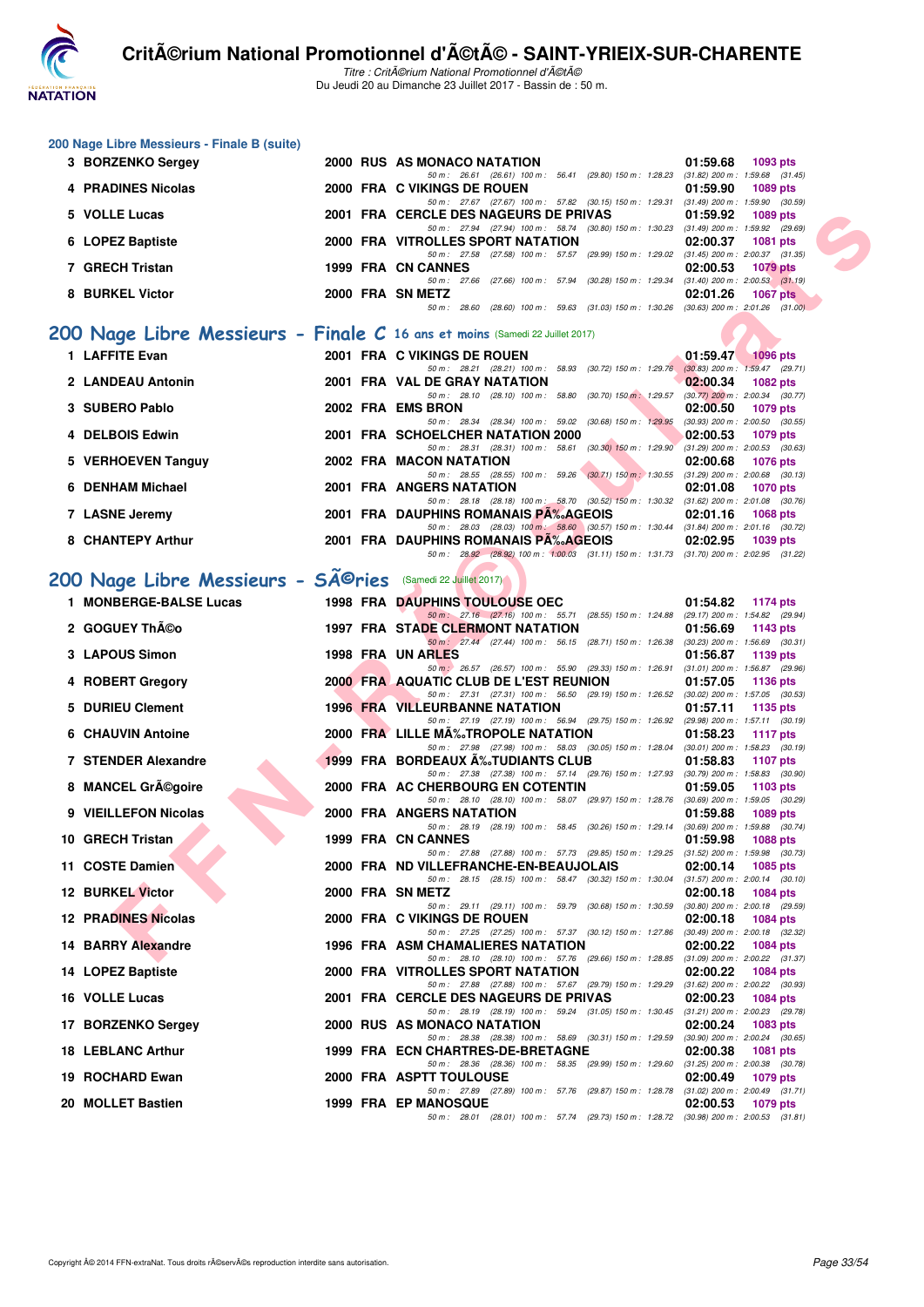

Titre : CritA©rium National Promotionnel d'A©tA© Du Jeudi 20 au Dimanche 23 Juillet 2017 - Bassin de : 50 m.

## 200 Nage Libre Messieurs - Séries (suite)

| $\sim$ may Library measically creditor (suite)<br>21 SUBERO Pablo |  | 2002 FRA EMS BRON                                                                                                                                                 | 02:00.60<br>1077 pts        |
|-------------------------------------------------------------------|--|-------------------------------------------------------------------------------------------------------------------------------------------------------------------|-----------------------------|
| 22 DENHAM Michael                                                 |  | 50 m: 28.40 (28.40) 100 m: 59.59 (31.19) 150 m: 1:30.25 (30.66) 200 m: 2:00.60 (30.35)<br>2001 FRA ANGERS NATATION                                                | 02:00.63<br>1077 pts        |
|                                                                   |  | 50 m: 28.44 (28.44) 100 m: 58.86 (30.42) 150 m: 1:30.05 (31.19) 200 m: 2:00.63 (30.58)                                                                            |                             |
| 23 DUPROS Leegan                                                  |  | 1999 FRA L'ESPADON CN FORT-DE-FRANCE<br>50 m: 28.23 (28.23) 100 m: 58.69 (30.46) 150 m: 1:30.18 (31.49) 200 m: 2:01.03 (30.85)                                    | 02:01.03<br>1070 pts        |
| 24 LANDEAU Antonin                                                |  | 2001 FRA VAL DE GRAY NATATION                                                                                                                                     | 02:01.04<br><b>1070 pts</b> |
| 25 MACHURET Tony                                                  |  | 50 m: 27.94 (27.94) 100 m: 58.30 (30.36) 150 m: 1:29.71 (31.41) 200 m: 2:01.04 (31.33)<br>2000 FRA CN CHALON-SUR-SAONE                                            | 02:01.23<br>1067 pts        |
|                                                                   |  | 50 m: 28.40 (28.40) 100 m: 58.84 (30.44) 150 m: 1:30.61 (31.77) 200 m: 2:01.23 (30.62)                                                                            |                             |
| 26 VERHOEVEN Tanguy                                               |  | 2002 FRA MACON NATATION<br>50 m: 28.96 (28.96) 100 m: 59.61 (30.65) 150 m: 1:31.25 (31.64) 200 m: 2:01.24 (29.99)                                                 | 02:01.24<br>1067 pts        |
| 26 LASNE Jeremy                                                   |  | 2001 FRA DAUPHINS ROMANAIS PA‰AGEOIS                                                                                                                              | 02:01.24<br>1067 pts        |
| 28 LAFFITE Evan                                                   |  | 50 m: 28.45 (28.45) 100 m: 58.74 (30.29) 150 m: 1:30.34 (31.60) 200 m: 2:01.24 (30.90)<br>2001 FRA C VIKINGS DE ROUEN                                             | 02:01.44<br>$1064$ pts      |
|                                                                   |  | 50 m: 28.15 (28.15) 100 m: 58.82 (30.67) 150 m: 1:30.35 (31.53) 200 m: 2:01.44 (31.09)                                                                            |                             |
| 29 DELBOIS Edwin                                                  |  | 2001 FRA SCHOELCHER NATATION 2000<br>50 m: 28.12 (28.12) 100 m: 58.08 (29.96) 150 m: 1:29.83 (31.75) 200 m: 2:01.56 (31.73)                                       | 02:01.56<br>1062 pts        |
| 30 NERGUTI Alban                                                  |  | 2000 FRA EP MANOSQUE                                                                                                                                              | 02:01.81<br>1058 pts        |
| 31 FLEURY Noah                                                    |  | 50 m: 28.45 (28.45) 100 m: 58.99 (30.54) 150 m: 1:30.32 (31.33) 200 m: 2:01.81 (31.49)<br>2000 FRA EN CAEN                                                        | 02:02.00<br>1055 pts        |
|                                                                   |  | 50 m: 27.44 (27.44) 100 m: 57.67 (30.23) 150 m: 1:29.90 (32.23) 200 m: 2:02.00 (32.10)                                                                            |                             |
| 32 CHANTEPY Arthur                                                |  | 2001 FRA DAUPHINS ROMANAIS PA‰AGEOIS<br>50 m: 28.44 (28.44) 100 m: 59.12 (30.68) 150 m: 1:30.83 (31.71) 200 m: 2:02.16 (31.33)                                    | 02:02.16<br>1052 pts        |
| 33 ABBADI Nacim                                                   |  | 2001 FRA LYON NATATION METROPOLE<br>l v Z                                                                                                                         | $02:02.29$ 1050 pts         |
| 34 RAUX Mathis                                                    |  | 50 m: 28.81 (28.81) 100 m: 1:00.73 (31.92) 150 m: 1:32.38 (31.65) 200 m: 2:02.29 (29.91)<br>2001 FRA CANARDS LA ROCHELLE                                          | 02:02.56<br>1046 pts        |
|                                                                   |  | 50 m: 28.63 (28.63) 100 m: 59.85 (31.22) 150 m: 1:31.89 (32.04) 200 m: 2:02.56 (30.67)                                                                            |                             |
| 35 ROTH BELGRAND Mathis                                           |  | 2002 FRA SO ROSNY<br>50 m: 28.77 (28.77) 100 m: 59.93 (31.16) 150 m: 1:32.01 (32.08) 200 m: 2:02.61 (30.60)                                                       | 02:02.61<br><b>1045 pts</b> |
| 36 SEYE Matthieu                                                  |  | 2002 FRA CN LE PLESSIS-ROBINSON                                                                                                                                   | 02:02.65<br>1044 pts        |
| 37 ROLAND Bastien                                                 |  | 50 m: 29.20 (29.20) 100 m: 1:00.27 (31.07) 150 m: 1:32.24 (31.97) 200 m: 2:02.65 (30.41)<br>2001 FRA STADE LAVAL                                                  | 02:02.76<br>1042 pts        |
|                                                                   |  | 50 m: $\begin{array}{ l l l l l } \hline 28.68 & (28.68) & 100 m: & 59.95 & (31.27) & 150 m: & 1.32.25 & (32.30) & 200 m: & 2.02.76 & (30.51) \hline \end{array}$ |                             |
| 38 PHELIPPEAU Arthur                                              |  | 2002 FRA ANGERS NATATION<br>50 m: 29.08 (29.08) 100 m: 1:00.60 (31.52) 150 m: 1:32.37 (31.77) 200 m: 2:03.02 (30.65)                                              | 02:03.02<br>1038 pts        |
| 39 PENIN Hippolyte                                                |  | 1999 FRA NAUTIC CLUB NAZMES                                                                                                                                       | 02:03.28<br>1034 pts        |
| 40 MARTINS Mattéo                                                 |  | 50 m : 28.00 (28.00) 100 m : 58.67 (30.67) 150 m : 1:30.80 (32.13) 200 m : 2:03.28 (32.48)<br>2002 FRA ANGERS NATATION                                            | 02:03.66<br>1028 pts        |
|                                                                   |  | 50 m: 29.55 (29.55) 100 m: 1:01.21 (31.66) 150 m: 1:33.18 (31.97) 200 m: 2:03.66 (30.48)                                                                          |                             |
| 41 COLOMB Jean-Nicolas                                            |  | 2002 FRA OLYMPIC NICE NATATION<br>50 m: 29.10 (29.10) 100 m: 1:00.05 (30.95) 150 m: 1:32.20 (32.15) 200 m: 2:04.23 (32.03)                                        | 02:04.23<br>1019 pts        |
| 42 DAGUIER Theo                                                   |  | 2001 FRA CNP DE SAINT-LO                                                                                                                                          | 02:04.28<br>1018 pts        |
| 43 BREMARD Ludovic                                                |  | 50 m: 29.26 (29.26) 100 m: 1:00.23 (30.97) 150 m: 1:32.35 (32.12) 200 m: 2:04.28 (31.93)<br>2002 FRA DAUPHINS LES PENNES-MIRABEAU                                 | 02:04.68<br>1012 pts        |
|                                                                   |  | 50 m: 29.20 (29.20) 100 m: 1:01.21 (32.01) 150 m: 1:33.15 (31.94) 200 m: 2:04.68 (31.53)                                                                          |                             |
| 44 BOSCHER Johan                                                  |  | 2001 FRA AQUATIC CLUB BOURGES<br>50 m: 29.71 (29.71) 100 m: 1:01.55 (31.84) 150 m: 1:34.02 (32.47) 200 m: 2:04.95 (30.93)                                         | 02:04.95<br>1007 pts        |
| 45 LOURET Enzo                                                    |  | 2002 FRA MACON NATATION                                                                                                                                           | 02:05.16<br>1004 pts        |
| 46 SILINI Yassir                                                  |  | 50 m: 28.82 (28.82) 100 m: 1:00.99 (32.17) 150 m: 1:32.96 (31.97) 200 m: 2:05.16 (32.20)                                                                          |                             |
|                                                                   |  | <b>1999 FRA GRENOBLE NATATION</b><br>50 m: 28.37 (28.37) 100 m: 59.89 (31.52) 150 m: 1:32.89 (33.00) 200 m: 2:05.29 (32.40)                                       | 02:05.29<br>1002 pts        |
| 47 LARGUIER Nathan                                                |  | 2001 FRA MONTAUBAN NATATION                                                                                                                                       | 1001 pts<br>02:05.34        |
| <b>48 NOYGUES Alexis</b>                                          |  | 50 m: 29.31 (29.31) 100 m: 1:01.57 (32.26) 150 m: 1:33.33 (31.76) 200 m: 2:05.34 (32.01)<br>2002 FRA DAUPHINS LES PENNES-MIRABEAU                                 | 02:05.96<br>991 pts         |
|                                                                   |  | 50 m: 29.03 (29.03) 100 m: 1:00.58 (31.55) 150 m: 1:33.16 (32.58) 200 m: 2:05.96 (32.80)                                                                          |                             |
| 49 GRANET Thomas                                                  |  | 2000 FRA ASPTT MARSEILLE<br>50 m: 29.74 (29.74) 100 m: 1:01.76 (32.02) 150 m: 1:34.11 (32.35) 200 m: 2:06.11 (32.00)                                              | 02:06.11<br>989 pts         |
| 50 MARBAIS Julian                                                 |  | 2002 FRA TCN CHAMPIGNEULLES                                                                                                                                       | 02:07.06<br>974 pts         |
| 51 CHALENDAR Noé                                                  |  | 50 m: 29.83 (29.83) 100 m: 1:01.24 (31.41) 150 m: 1:34.54 (33.30) 200 m: 2:07.06 (32.52)<br>2001 FRA AC BOULOGNE-BILLANCOURT                                      | 02:07.13<br>973 pts         |
|                                                                   |  | 50 m: 29.49 (29.49) 100 m: 1:00.89 (31.40) 150 m: 1:34.27 (33.38) 200 m: 2:07.13 (32.86)                                                                          |                             |

#### **[400 Nage Libre Messieurs - Finale A](http://www.ffnatation.fr/webffn/resultats.php?idact=nat&go=epr&idcpt=47489&idepr=54)** (Jeudi 20 Juillet 2017)

| 1 MONBERGE-BALSE Lucas | <b>1998 FRA DAUPHINS TOULOUSE OEC</b>                                                                        | 04:02.80 1180 pts                                                                                                                                                                          |
|------------------------|--------------------------------------------------------------------------------------------------------------|--------------------------------------------------------------------------------------------------------------------------------------------------------------------------------------------|
|                        |                                                                                                              | 50 m : 28.56 (28.56) 100 m : 59.05 (30.49) 150 m : 1:30.06 (31.01) 200 m : 2:01.21 (31.15) 250 m : 2:30.96 (29.75) 300 m : 3:01.25 (30.29) 350 m : 3:32.59 (31.34) 400 m : 4:02.80 (30.21) |
| 2 RACZYNSKI Stanislas  | 1996 FRA CN MELUN VAL DE SEINE                                                                               | 04:04.25 1167 pts                                                                                                                                                                          |
|                        | 50 m : --- 500 m : 59.73 (59.73) 150 m : --- 200 m : 2:02.03 (1:02.30) 250 m : --- 300 m : 3:03.47 (1:01.44) | 350 m :--- 400 m : 4:04.25 (1:00.78)                                                                                                                                                       |
| 3 ALFONSO Julien       | 1998 FRA MONTPELLIER METROPOLE NATATION 04:06.70 1147 pts                                                    |                                                                                                                                                                                            |
|                        |                                                                                                              | 50 m: 28.86 (28.86) 100 m: 59.66 (30.80) 150 m: 1:31.11 (31.45) 200 m: 2:02.17 (31.06) 250 m: 2:33.32 (31.15) 300 m: 3:04.93 (31.61) 350 m: 3:36.25 (31.32) 400 m: 4:06.70 (30.45)         |
| 4 CHAUVIN Antoine      | 2000 FRA LILLE MÉTROPOLE NATATION                                                                            | 04:08.03 1136 pts                                                                                                                                                                          |
|                        |                                                                                                              | 50 m: 29.04 (29.04) 100 m: 1:00.37 (31.33) 150 m: 1:31.86 (31.49) 200 m: 2:03.70 (31.84) 250 m: 2:35.23 (31.53) 300 m: 3:06.67 (31.44) 350 m: 3:37.94 (31.27) 400 m: 4:08.03 (30.09)       |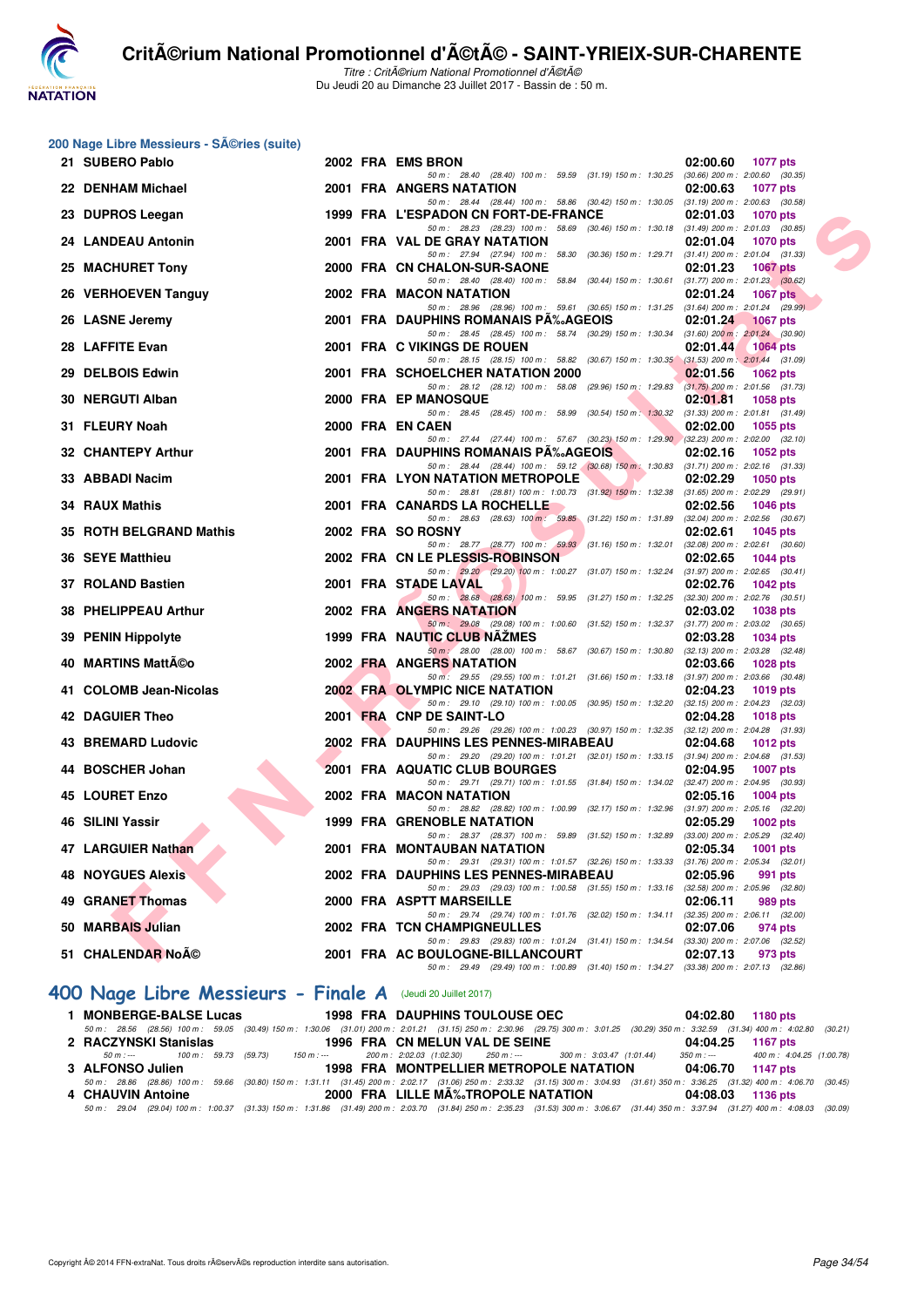

Titre : Critérium National Promotionnel d'été Du Jeudi 20 au Dimanche 23 Juillet 2017 - Bassin de : 50 m.

#### **400 Nage Libre Messieurs - Finale A (suite)**

| 5 MACHURET Tony  | 2000 FRA CN CHALON-SUR-SAONE                                                                                                                                                                 | 04:09.23 1126 pts |
|------------------|----------------------------------------------------------------------------------------------------------------------------------------------------------------------------------------------|-------------------|
|                  | 50 m: 28.97 (28.97) 100 m: 1:00.13 (31.16) 150 m: 1:31.96 (31.83) 200 m: 2:03.28 (31.32) 250 m: 2:34.77 (31.49) 300 m: 3:06.42 (31.65) 350 m: 3:37.64 (31.22) 400 m: 4:09.23 (31.59)         |                   |
| 6 JOLY Killian   | 2000 FRA DINARD OLYMPIQUE N                                                                                                                                                                  | 04:10.46 1115 pts |
|                  | 50 m : 28.76 (28.76) 100 m : 1:00.06 (31.30) 150 m : 1:31.49 (31.43) 200 m : 2:02.87 (31.38) 250 m : 2:34.67 (31.80) 300 m : 3:07.03 (32.36) 350 m : 3:39.13 (32.10) 400 m : 4:10.46 (31.33) |                   |
| 7 GICQUEL Kylian | 1999 FRA NOGENT NATATION 94                                                                                                                                                                  | 04:12.82 1096 pts |
|                  | 50 m: 28.83 (28.83) 100 m: 59.59 (30.76) 150 m: 1:31.41 (31.82) 200 m: 2:03.72 (32.31) 250 m: 2:36.39 (32.67) 300 m: 3:08.91 (32.52) 350 m: 3:41.35 (32.44) 400 m: 4:12.82 (31.47)           |                   |
| 8 GOGUEY Théo    | 1997 FRA STADE CLERMONT NATATION                                                                                                                                                             | 04:16.26 1068 pts |
|                  | 50 m: 28.52 (28.52) 100 m: 59.61 (31.09) 150 m: 1:31.27 (31.66) 200 m: 2:03.16 (31.89) 250 m: 2:35.36 (32.20) 300 m: 3:09.03 (33.67) 350 m: 3:42.73 (33.70) 400 m: 4:16.26 (33.53)           |                   |

#### **[400 Nage Libre Messieurs - Finale B](http://www.ffnatation.fr/webffn/resultats.php?idact=nat&go=epr&idcpt=47489&idepr=54)** (Jeudi 20 Juillet 2017)

| 7 GICQUEL Kylian                                         |                                                                                                                                                     | 1999 FRA NOGENT NATATION 94             |                                                                                                                                                                                                                                                          | 04:12.82 1096 pts                                                                                                                                                                                                                                                                                                                                                                                   |                                                                                                                                                                                                                                                                                                                                                                                                                                                                                                                                                                                                                                                                                                                                                                                                                                                                                                                                                                                                                                                                                                                                                                                                                                                                                                                                                                                                                                                                                                                                                                                                                                                                                                                                                                                                                                                                                                                                                                                                                                                                                                                                                                                                                                                                                                                                                                                                                                                                                                                                                                                                                           |
|----------------------------------------------------------|-----------------------------------------------------------------------------------------------------------------------------------------------------|-----------------------------------------|----------------------------------------------------------------------------------------------------------------------------------------------------------------------------------------------------------------------------------------------------------|-----------------------------------------------------------------------------------------------------------------------------------------------------------------------------------------------------------------------------------------------------------------------------------------------------------------------------------------------------------------------------------------------------|---------------------------------------------------------------------------------------------------------------------------------------------------------------------------------------------------------------------------------------------------------------------------------------------------------------------------------------------------------------------------------------------------------------------------------------------------------------------------------------------------------------------------------------------------------------------------------------------------------------------------------------------------------------------------------------------------------------------------------------------------------------------------------------------------------------------------------------------------------------------------------------------------------------------------------------------------------------------------------------------------------------------------------------------------------------------------------------------------------------------------------------------------------------------------------------------------------------------------------------------------------------------------------------------------------------------------------------------------------------------------------------------------------------------------------------------------------------------------------------------------------------------------------------------------------------------------------------------------------------------------------------------------------------------------------------------------------------------------------------------------------------------------------------------------------------------------------------------------------------------------------------------------------------------------------------------------------------------------------------------------------------------------------------------------------------------------------------------------------------------------------------------------------------------------------------------------------------------------------------------------------------------------------------------------------------------------------------------------------------------------------------------------------------------------------------------------------------------------------------------------------------------------------------------------------------------------------------------------------------------------|
|                                                          |                                                                                                                                                     |                                         | 50 m: 28.83 (28.83) 100 m: 59.59 (30.76) 150 m: 1:31.41 (31.82) 200 m: 2:03.72 (32.31) 250 m: 2:36.39 (32.67) 300 m: 3:08.91 (32.52) 350 m: 3:41.35 (32.44) 400 m: 4:12.82 (31.47)                                                                       |                                                                                                                                                                                                                                                                                                                                                                                                     |                                                                                                                                                                                                                                                                                                                                                                                                                                                                                                                                                                                                                                                                                                                                                                                                                                                                                                                                                                                                                                                                                                                                                                                                                                                                                                                                                                                                                                                                                                                                                                                                                                                                                                                                                                                                                                                                                                                                                                                                                                                                                                                                                                                                                                                                                                                                                                                                                                                                                                                                                                                                                           |
| 8 GOGUEY ThA©o                                           |                                                                                                                                                     | 1997 FRA STADE CLERMONT NATATION        |                                                                                                                                                                                                                                                          | 04:16.26<br>1068 pts                                                                                                                                                                                                                                                                                                                                                                                |                                                                                                                                                                                                                                                                                                                                                                                                                                                                                                                                                                                                                                                                                                                                                                                                                                                                                                                                                                                                                                                                                                                                                                                                                                                                                                                                                                                                                                                                                                                                                                                                                                                                                                                                                                                                                                                                                                                                                                                                                                                                                                                                                                                                                                                                                                                                                                                                                                                                                                                                                                                                                           |
|                                                          |                                                                                                                                                     |                                         |                                                                                                                                                                                                                                                          |                                                                                                                                                                                                                                                                                                                                                                                                     |                                                                                                                                                                                                                                                                                                                                                                                                                                                                                                                                                                                                                                                                                                                                                                                                                                                                                                                                                                                                                                                                                                                                                                                                                                                                                                                                                                                                                                                                                                                                                                                                                                                                                                                                                                                                                                                                                                                                                                                                                                                                                                                                                                                                                                                                                                                                                                                                                                                                                                                                                                                                                           |
|                                                          |                                                                                                                                                     |                                         |                                                                                                                                                                                                                                                          |                                                                                                                                                                                                                                                                                                                                                                                                     |                                                                                                                                                                                                                                                                                                                                                                                                                                                                                                                                                                                                                                                                                                                                                                                                                                                                                                                                                                                                                                                                                                                                                                                                                                                                                                                                                                                                                                                                                                                                                                                                                                                                                                                                                                                                                                                                                                                                                                                                                                                                                                                                                                                                                                                                                                                                                                                                                                                                                                                                                                                                                           |
|                                                          |                                                                                                                                                     |                                         |                                                                                                                                                                                                                                                          |                                                                                                                                                                                                                                                                                                                                                                                                     |                                                                                                                                                                                                                                                                                                                                                                                                                                                                                                                                                                                                                                                                                                                                                                                                                                                                                                                                                                                                                                                                                                                                                                                                                                                                                                                                                                                                                                                                                                                                                                                                                                                                                                                                                                                                                                                                                                                                                                                                                                                                                                                                                                                                                                                                                                                                                                                                                                                                                                                                                                                                                           |
| 1 GRECH Tristan                                          |                                                                                                                                                     |                                         |                                                                                                                                                                                                                                                          |                                                                                                                                                                                                                                                                                                                                                                                                     |                                                                                                                                                                                                                                                                                                                                                                                                                                                                                                                                                                                                                                                                                                                                                                                                                                                                                                                                                                                                                                                                                                                                                                                                                                                                                                                                                                                                                                                                                                                                                                                                                                                                                                                                                                                                                                                                                                                                                                                                                                                                                                                                                                                                                                                                                                                                                                                                                                                                                                                                                                                                                           |
|                                                          |                                                                                                                                                     |                                         |                                                                                                                                                                                                                                                          |                                                                                                                                                                                                                                                                                                                                                                                                     |                                                                                                                                                                                                                                                                                                                                                                                                                                                                                                                                                                                                                                                                                                                                                                                                                                                                                                                                                                                                                                                                                                                                                                                                                                                                                                                                                                                                                                                                                                                                                                                                                                                                                                                                                                                                                                                                                                                                                                                                                                                                                                                                                                                                                                                                                                                                                                                                                                                                                                                                                                                                                           |
|                                                          |                                                                                                                                                     |                                         |                                                                                                                                                                                                                                                          |                                                                                                                                                                                                                                                                                                                                                                                                     |                                                                                                                                                                                                                                                                                                                                                                                                                                                                                                                                                                                                                                                                                                                                                                                                                                                                                                                                                                                                                                                                                                                                                                                                                                                                                                                                                                                                                                                                                                                                                                                                                                                                                                                                                                                                                                                                                                                                                                                                                                                                                                                                                                                                                                                                                                                                                                                                                                                                                                                                                                                                                           |
|                                                          |                                                                                                                                                     |                                         |                                                                                                                                                                                                                                                          |                                                                                                                                                                                                                                                                                                                                                                                                     |                                                                                                                                                                                                                                                                                                                                                                                                                                                                                                                                                                                                                                                                                                                                                                                                                                                                                                                                                                                                                                                                                                                                                                                                                                                                                                                                                                                                                                                                                                                                                                                                                                                                                                                                                                                                                                                                                                                                                                                                                                                                                                                                                                                                                                                                                                                                                                                                                                                                                                                                                                                                                           |
|                                                          |                                                                                                                                                     |                                         |                                                                                                                                                                                                                                                          |                                                                                                                                                                                                                                                                                                                                                                                                     |                                                                                                                                                                                                                                                                                                                                                                                                                                                                                                                                                                                                                                                                                                                                                                                                                                                                                                                                                                                                                                                                                                                                                                                                                                                                                                                                                                                                                                                                                                                                                                                                                                                                                                                                                                                                                                                                                                                                                                                                                                                                                                                                                                                                                                                                                                                                                                                                                                                                                                                                                                                                                           |
| 4 DENHAM Michael                                         |                                                                                                                                                     |                                         |                                                                                                                                                                                                                                                          | <b>1064 pts</b>                                                                                                                                                                                                                                                                                                                                                                                     |                                                                                                                                                                                                                                                                                                                                                                                                                                                                                                                                                                                                                                                                                                                                                                                                                                                                                                                                                                                                                                                                                                                                                                                                                                                                                                                                                                                                                                                                                                                                                                                                                                                                                                                                                                                                                                                                                                                                                                                                                                                                                                                                                                                                                                                                                                                                                                                                                                                                                                                                                                                                                           |
|                                                          |                                                                                                                                                     |                                         |                                                                                                                                                                                                                                                          |                                                                                                                                                                                                                                                                                                                                                                                                     |                                                                                                                                                                                                                                                                                                                                                                                                                                                                                                                                                                                                                                                                                                                                                                                                                                                                                                                                                                                                                                                                                                                                                                                                                                                                                                                                                                                                                                                                                                                                                                                                                                                                                                                                                                                                                                                                                                                                                                                                                                                                                                                                                                                                                                                                                                                                                                                                                                                                                                                                                                                                                           |
| 5 MOLLET Bastien                                         |                                                                                                                                                     |                                         |                                                                                                                                                                                                                                                          | 1062 pts                                                                                                                                                                                                                                                                                                                                                                                            |                                                                                                                                                                                                                                                                                                                                                                                                                                                                                                                                                                                                                                                                                                                                                                                                                                                                                                                                                                                                                                                                                                                                                                                                                                                                                                                                                                                                                                                                                                                                                                                                                                                                                                                                                                                                                                                                                                                                                                                                                                                                                                                                                                                                                                                                                                                                                                                                                                                                                                                                                                                                                           |
|                                                          |                                                                                                                                                     |                                         |                                                                                                                                                                                                                                                          |                                                                                                                                                                                                                                                                                                                                                                                                     |                                                                                                                                                                                                                                                                                                                                                                                                                                                                                                                                                                                                                                                                                                                                                                                                                                                                                                                                                                                                                                                                                                                                                                                                                                                                                                                                                                                                                                                                                                                                                                                                                                                                                                                                                                                                                                                                                                                                                                                                                                                                                                                                                                                                                                                                                                                                                                                                                                                                                                                                                                                                                           |
|                                                          |                                                                                                                                                     |                                         |                                                                                                                                                                                                                                                          |                                                                                                                                                                                                                                                                                                                                                                                                     |                                                                                                                                                                                                                                                                                                                                                                                                                                                                                                                                                                                                                                                                                                                                                                                                                                                                                                                                                                                                                                                                                                                                                                                                                                                                                                                                                                                                                                                                                                                                                                                                                                                                                                                                                                                                                                                                                                                                                                                                                                                                                                                                                                                                                                                                                                                                                                                                                                                                                                                                                                                                                           |
|                                                          |                                                                                                                                                     |                                         |                                                                                                                                                                                                                                                          |                                                                                                                                                                                                                                                                                                                                                                                                     |                                                                                                                                                                                                                                                                                                                                                                                                                                                                                                                                                                                                                                                                                                                                                                                                                                                                                                                                                                                                                                                                                                                                                                                                                                                                                                                                                                                                                                                                                                                                                                                                                                                                                                                                                                                                                                                                                                                                                                                                                                                                                                                                                                                                                                                                                                                                                                                                                                                                                                                                                                                                                           |
|                                                          |                                                                                                                                                     |                                         |                                                                                                                                                                                                                                                          |                                                                                                                                                                                                                                                                                                                                                                                                     |                                                                                                                                                                                                                                                                                                                                                                                                                                                                                                                                                                                                                                                                                                                                                                                                                                                                                                                                                                                                                                                                                                                                                                                                                                                                                                                                                                                                                                                                                                                                                                                                                                                                                                                                                                                                                                                                                                                                                                                                                                                                                                                                                                                                                                                                                                                                                                                                                                                                                                                                                                                                                           |
|                                                          |                                                                                                                                                     |                                         |                                                                                                                                                                                                                                                          |                                                                                                                                                                                                                                                                                                                                                                                                     |                                                                                                                                                                                                                                                                                                                                                                                                                                                                                                                                                                                                                                                                                                                                                                                                                                                                                                                                                                                                                                                                                                                                                                                                                                                                                                                                                                                                                                                                                                                                                                                                                                                                                                                                                                                                                                                                                                                                                                                                                                                                                                                                                                                                                                                                                                                                                                                                                                                                                                                                                                                                                           |
|                                                          |                                                                                                                                                     |                                         |                                                                                                                                                                                                                                                          |                                                                                                                                                                                                                                                                                                                                                                                                     |                                                                                                                                                                                                                                                                                                                                                                                                                                                                                                                                                                                                                                                                                                                                                                                                                                                                                                                                                                                                                                                                                                                                                                                                                                                                                                                                                                                                                                                                                                                                                                                                                                                                                                                                                                                                                                                                                                                                                                                                                                                                                                                                                                                                                                                                                                                                                                                                                                                                                                                                                                                                                           |
|                                                          |                                                                                                                                                     |                                         |                                                                                                                                                                                                                                                          |                                                                                                                                                                                                                                                                                                                                                                                                     |                                                                                                                                                                                                                                                                                                                                                                                                                                                                                                                                                                                                                                                                                                                                                                                                                                                                                                                                                                                                                                                                                                                                                                                                                                                                                                                                                                                                                                                                                                                                                                                                                                                                                                                                                                                                                                                                                                                                                                                                                                                                                                                                                                                                                                                                                                                                                                                                                                                                                                                                                                                                                           |
|                                                          |                                                                                                                                                     |                                         |                                                                                                                                                                                                                                                          |                                                                                                                                                                                                                                                                                                                                                                                                     |                                                                                                                                                                                                                                                                                                                                                                                                                                                                                                                                                                                                                                                                                                                                                                                                                                                                                                                                                                                                                                                                                                                                                                                                                                                                                                                                                                                                                                                                                                                                                                                                                                                                                                                                                                                                                                                                                                                                                                                                                                                                                                                                                                                                                                                                                                                                                                                                                                                                                                                                                                                                                           |
|                                                          |                                                                                                                                                     |                                         |                                                                                                                                                                                                                                                          |                                                                                                                                                                                                                                                                                                                                                                                                     |                                                                                                                                                                                                                                                                                                                                                                                                                                                                                                                                                                                                                                                                                                                                                                                                                                                                                                                                                                                                                                                                                                                                                                                                                                                                                                                                                                                                                                                                                                                                                                                                                                                                                                                                                                                                                                                                                                                                                                                                                                                                                                                                                                                                                                                                                                                                                                                                                                                                                                                                                                                                                           |
|                                                          |                                                                                                                                                     |                                         |                                                                                                                                                                                                                                                          |                                                                                                                                                                                                                                                                                                                                                                                                     |                                                                                                                                                                                                                                                                                                                                                                                                                                                                                                                                                                                                                                                                                                                                                                                                                                                                                                                                                                                                                                                                                                                                                                                                                                                                                                                                                                                                                                                                                                                                                                                                                                                                                                                                                                                                                                                                                                                                                                                                                                                                                                                                                                                                                                                                                                                                                                                                                                                                                                                                                                                                                           |
|                                                          |                                                                                                                                                     |                                         |                                                                                                                                                                                                                                                          |                                                                                                                                                                                                                                                                                                                                                                                                     |                                                                                                                                                                                                                                                                                                                                                                                                                                                                                                                                                                                                                                                                                                                                                                                                                                                                                                                                                                                                                                                                                                                                                                                                                                                                                                                                                                                                                                                                                                                                                                                                                                                                                                                                                                                                                                                                                                                                                                                                                                                                                                                                                                                                                                                                                                                                                                                                                                                                                                                                                                                                                           |
|                                                          |                                                                                                                                                     |                                         |                                                                                                                                                                                                                                                          |                                                                                                                                                                                                                                                                                                                                                                                                     |                                                                                                                                                                                                                                                                                                                                                                                                                                                                                                                                                                                                                                                                                                                                                                                                                                                                                                                                                                                                                                                                                                                                                                                                                                                                                                                                                                                                                                                                                                                                                                                                                                                                                                                                                                                                                                                                                                                                                                                                                                                                                                                                                                                                                                                                                                                                                                                                                                                                                                                                                                                                                           |
| 3 ABBADI Nacim                                           |                                                                                                                                                     |                                         |                                                                                                                                                                                                                                                          | <b>1050 pts</b>                                                                                                                                                                                                                                                                                                                                                                                     |                                                                                                                                                                                                                                                                                                                                                                                                                                                                                                                                                                                                                                                                                                                                                                                                                                                                                                                                                                                                                                                                                                                                                                                                                                                                                                                                                                                                                                                                                                                                                                                                                                                                                                                                                                                                                                                                                                                                                                                                                                                                                                                                                                                                                                                                                                                                                                                                                                                                                                                                                                                                                           |
|                                                          |                                                                                                                                                     |                                         |                                                                                                                                                                                                                                                          |                                                                                                                                                                                                                                                                                                                                                                                                     |                                                                                                                                                                                                                                                                                                                                                                                                                                                                                                                                                                                                                                                                                                                                                                                                                                                                                                                                                                                                                                                                                                                                                                                                                                                                                                                                                                                                                                                                                                                                                                                                                                                                                                                                                                                                                                                                                                                                                                                                                                                                                                                                                                                                                                                                                                                                                                                                                                                                                                                                                                                                                           |
| 4 DAGUIER Theo                                           |                                                                                                                                                     |                                         |                                                                                                                                                                                                                                                          | 1049 pts                                                                                                                                                                                                                                                                                                                                                                                            |                                                                                                                                                                                                                                                                                                                                                                                                                                                                                                                                                                                                                                                                                                                                                                                                                                                                                                                                                                                                                                                                                                                                                                                                                                                                                                                                                                                                                                                                                                                                                                                                                                                                                                                                                                                                                                                                                                                                                                                                                                                                                                                                                                                                                                                                                                                                                                                                                                                                                                                                                                                                                           |
|                                                          |                                                                                                                                                     |                                         |                                                                                                                                                                                                                                                          |                                                                                                                                                                                                                                                                                                                                                                                                     |                                                                                                                                                                                                                                                                                                                                                                                                                                                                                                                                                                                                                                                                                                                                                                                                                                                                                                                                                                                                                                                                                                                                                                                                                                                                                                                                                                                                                                                                                                                                                                                                                                                                                                                                                                                                                                                                                                                                                                                                                                                                                                                                                                                                                                                                                                                                                                                                                                                                                                                                                                                                                           |
| 5 GIRARDET Samy                                          |                                                                                                                                                     | 2001 FRA ALLIANCE NATATION BESANCON     |                                                                                                                                                                                                                                                          | 04:19.79<br>1039 pts                                                                                                                                                                                                                                                                                                                                                                                |                                                                                                                                                                                                                                                                                                                                                                                                                                                                                                                                                                                                                                                                                                                                                                                                                                                                                                                                                                                                                                                                                                                                                                                                                                                                                                                                                                                                                                                                                                                                                                                                                                                                                                                                                                                                                                                                                                                                                                                                                                                                                                                                                                                                                                                                                                                                                                                                                                                                                                                                                                                                                           |
|                                                          |                                                                                                                                                     |                                         | 50 m: 29.68 (29.68) 100 m: 1:02.16 (32.48) 150 m: 1:35.31 (33.15) 200 m: 2:08.63 (33.32) 250 m: 2:41.78 (33.15) 300 m: 3:15.13 (33.35) 350 m: 3:48.26 (33.13) 400 m: 4:19.79 (31.53)                                                                     |                                                                                                                                                                                                                                                                                                                                                                                                     |                                                                                                                                                                                                                                                                                                                                                                                                                                                                                                                                                                                                                                                                                                                                                                                                                                                                                                                                                                                                                                                                                                                                                                                                                                                                                                                                                                                                                                                                                                                                                                                                                                                                                                                                                                                                                                                                                                                                                                                                                                                                                                                                                                                                                                                                                                                                                                                                                                                                                                                                                                                                                           |
|                                                          |                                                                                                                                                     |                                         |                                                                                                                                                                                                                                                          |                                                                                                                                                                                                                                                                                                                                                                                                     |                                                                                                                                                                                                                                                                                                                                                                                                                                                                                                                                                                                                                                                                                                                                                                                                                                                                                                                                                                                                                                                                                                                                                                                                                                                                                                                                                                                                                                                                                                                                                                                                                                                                                                                                                                                                                                                                                                                                                                                                                                                                                                                                                                                                                                                                                                                                                                                                                                                                                                                                                                                                                           |
| 6 MESANGE GORGEON Jolan                                  |                                                                                                                                                     | 2002 FRA EN CAEN                        |                                                                                                                                                                                                                                                          | 04:20.19<br>1036 pts                                                                                                                                                                                                                                                                                                                                                                                |                                                                                                                                                                                                                                                                                                                                                                                                                                                                                                                                                                                                                                                                                                                                                                                                                                                                                                                                                                                                                                                                                                                                                                                                                                                                                                                                                                                                                                                                                                                                                                                                                                                                                                                                                                                                                                                                                                                                                                                                                                                                                                                                                                                                                                                                                                                                                                                                                                                                                                                                                                                                                           |
|                                                          |                                                                                                                                                     |                                         | 50 m : 30.22 (30.22) 100 m : 1:02.25 (32.03) 150 m : 1:35.05 (32.80) 200 m : 2:08.23 (33.18) 250 m : 2:41.79 (33.56) 300 m : 3:15.23 (33.44) 350 m : 3:49.26 (34.03) 400 m : 4:20.19 (30.93)                                                             |                                                                                                                                                                                                                                                                                                                                                                                                     |                                                                                                                                                                                                                                                                                                                                                                                                                                                                                                                                                                                                                                                                                                                                                                                                                                                                                                                                                                                                                                                                                                                                                                                                                                                                                                                                                                                                                                                                                                                                                                                                                                                                                                                                                                                                                                                                                                                                                                                                                                                                                                                                                                                                                                                                                                                                                                                                                                                                                                                                                                                                                           |
| <b>7 BALHAUT Pierre</b><br>$50 m : -$                    |                                                                                                                                                     | 2001 BEL CN GIVET                       |                                                                                                                                                                                                                                                          | 04:22.00<br><b>1022 pts</b>                                                                                                                                                                                                                                                                                                                                                                         |                                                                                                                                                                                                                                                                                                                                                                                                                                                                                                                                                                                                                                                                                                                                                                                                                                                                                                                                                                                                                                                                                                                                                                                                                                                                                                                                                                                                                                                                                                                                                                                                                                                                                                                                                                                                                                                                                                                                                                                                                                                                                                                                                                                                                                                                                                                                                                                                                                                                                                                                                                                                                           |
| 8 CHANTEPY Arthur                                        |                                                                                                                                                     |                                         | 100 m : 1:01.67 (1:01.67) 150 m : 1:34.43 (32.76) 200 m : 2:07.38 (32.95) 250 m : 2:41.16 (33.78) 300 m : 3:15.01 (33.85) 350 m : 3:48.72 (33.71) 400 m : 4:22.00 (33.28)                                                                                | 04:22.38<br><b>1019 pts</b>                                                                                                                                                                                                                                                                                                                                                                         |                                                                                                                                                                                                                                                                                                                                                                                                                                                                                                                                                                                                                                                                                                                                                                                                                                                                                                                                                                                                                                                                                                                                                                                                                                                                                                                                                                                                                                                                                                                                                                                                                                                                                                                                                                                                                                                                                                                                                                                                                                                                                                                                                                                                                                                                                                                                                                                                                                                                                                                                                                                                                           |
|                                                          |                                                                                                                                                     | 2001 FRA DAUPHINS ROMANAIS PA‰AGEOIS    | 50 m: 29.38 (29.38) 100 m: 1:01.44 (32.06) 150 m: 1:34.56 (33.12) 200 m: 2:07.95 (33.39) 250 m: 2:41.66 (33.71) 300 m: 3:15.25 (33.59) 350 m: 3:49.39 (34.14) 400 m: 4:22.38 (32.99)                                                                     |                                                                                                                                                                                                                                                                                                                                                                                                     |                                                                                                                                                                                                                                                                                                                                                                                                                                                                                                                                                                                                                                                                                                                                                                                                                                                                                                                                                                                                                                                                                                                                                                                                                                                                                                                                                                                                                                                                                                                                                                                                                                                                                                                                                                                                                                                                                                                                                                                                                                                                                                                                                                                                                                                                                                                                                                                                                                                                                                                                                                                                                           |
|                                                          |                                                                                                                                                     |                                         |                                                                                                                                                                                                                                                          |                                                                                                                                                                                                                                                                                                                                                                                                     |                                                                                                                                                                                                                                                                                                                                                                                                                                                                                                                                                                                                                                                                                                                                                                                                                                                                                                                                                                                                                                                                                                                                                                                                                                                                                                                                                                                                                                                                                                                                                                                                                                                                                                                                                                                                                                                                                                                                                                                                                                                                                                                                                                                                                                                                                                                                                                                                                                                                                                                                                                                                                           |
|                                                          |                                                                                                                                                     |                                         |                                                                                                                                                                                                                                                          |                                                                                                                                                                                                                                                                                                                                                                                                     |                                                                                                                                                                                                                                                                                                                                                                                                                                                                                                                                                                                                                                                                                                                                                                                                                                                                                                                                                                                                                                                                                                                                                                                                                                                                                                                                                                                                                                                                                                                                                                                                                                                                                                                                                                                                                                                                                                                                                                                                                                                                                                                                                                                                                                                                                                                                                                                                                                                                                                                                                                                                                           |
| 00 Nage Libre Messieurs - Sîries (Jeudi 20 Juillet 2017) |                                                                                                                                                     |                                         |                                                                                                                                                                                                                                                          |                                                                                                                                                                                                                                                                                                                                                                                                     |                                                                                                                                                                                                                                                                                                                                                                                                                                                                                                                                                                                                                                                                                                                                                                                                                                                                                                                                                                                                                                                                                                                                                                                                                                                                                                                                                                                                                                                                                                                                                                                                                                                                                                                                                                                                                                                                                                                                                                                                                                                                                                                                                                                                                                                                                                                                                                                                                                                                                                                                                                                                                           |
| 1 MONBERGE-BALSE Lucas                                   |                                                                                                                                                     | <b>1998 FRA DAUPHINS TOULOUSE OEC</b>   | 50 m: 28.40 (28.40) 100 m: 58.51 (30.11) 150 m: 1:29.49 (30.98) 200 m: 2:00.33 (30.84) 250 m: 2:30.67 (30.34) 300 m: 3:01.14 (30.47) 350 m: 3:33.12 (31.98) 400 m: 4:04.31 (31.19)                                                                       | 04:04.31<br>1167 pts                                                                                                                                                                                                                                                                                                                                                                                |                                                                                                                                                                                                                                                                                                                                                                                                                                                                                                                                                                                                                                                                                                                                                                                                                                                                                                                                                                                                                                                                                                                                                                                                                                                                                                                                                                                                                                                                                                                                                                                                                                                                                                                                                                                                                                                                                                                                                                                                                                                                                                                                                                                                                                                                                                                                                                                                                                                                                                                                                                                                                           |
| 2 MACHURET Tony                                          |                                                                                                                                                     |                                         |                                                                                                                                                                                                                                                          | 04:10.97<br>1111 pts                                                                                                                                                                                                                                                                                                                                                                                |                                                                                                                                                                                                                                                                                                                                                                                                                                                                                                                                                                                                                                                                                                                                                                                                                                                                                                                                                                                                                                                                                                                                                                                                                                                                                                                                                                                                                                                                                                                                                                                                                                                                                                                                                                                                                                                                                                                                                                                                                                                                                                                                                                                                                                                                                                                                                                                                                                                                                                                                                                                                                           |
|                                                          |                                                                                                                                                     | 2000 FRA CN CHALON-SUR-SAONE            | 50 m: 29.11 (29.11) 100 m: 1:00.56 (31.45) 150 m: 1:32.32 (31.76) 200 m: 2:04.87 (32.55) 250 m: 2:36.51 (31.64) 300 m: 3:08.73 (32.22) 350 m: 3:40.46 (31.73) 400 m: 4:10.97 (30.51)                                                                     |                                                                                                                                                                                                                                                                                                                                                                                                     |                                                                                                                                                                                                                                                                                                                                                                                                                                                                                                                                                                                                                                                                                                                                                                                                                                                                                                                                                                                                                                                                                                                                                                                                                                                                                                                                                                                                                                                                                                                                                                                                                                                                                                                                                                                                                                                                                                                                                                                                                                                                                                                                                                                                                                                                                                                                                                                                                                                                                                                                                                                                                           |
| 3 GOGUEY ThA©o                                           |                                                                                                                                                     | <b>1997 FRA STADE CLERMONT NATATION</b> |                                                                                                                                                                                                                                                          | 04:10.98<br><b>1111 pts</b>                                                                                                                                                                                                                                                                                                                                                                         |                                                                                                                                                                                                                                                                                                                                                                                                                                                                                                                                                                                                                                                                                                                                                                                                                                                                                                                                                                                                                                                                                                                                                                                                                                                                                                                                                                                                                                                                                                                                                                                                                                                                                                                                                                                                                                                                                                                                                                                                                                                                                                                                                                                                                                                                                                                                                                                                                                                                                                                                                                                                                           |
|                                                          |                                                                                                                                                     |                                         | 50 m: 27.54 (27.54) 100 m: 57.86 (30.32) 150 m: 1:30.01 (32.15) 200 m: 2:01.94 (31.93) 250 m: 2:34.80 (32.86) 300 m: 3:07.38 (32.58) 350 m: 3:40.21 (32.83) 400 m: 4:10.98 (30.77)                                                                       |                                                                                                                                                                                                                                                                                                                                                                                                     |                                                                                                                                                                                                                                                                                                                                                                                                                                                                                                                                                                                                                                                                                                                                                                                                                                                                                                                                                                                                                                                                                                                                                                                                                                                                                                                                                                                                                                                                                                                                                                                                                                                                                                                                                                                                                                                                                                                                                                                                                                                                                                                                                                                                                                                                                                                                                                                                                                                                                                                                                                                                                           |
| 4 ALFONSO Julien                                         |                                                                                                                                                     | 1998 FRA MONTPELLIER METROPOLE NATATION |                                                                                                                                                                                                                                                          | 04:11.14<br><b>1110 pts</b>                                                                                                                                                                                                                                                                                                                                                                         |                                                                                                                                                                                                                                                                                                                                                                                                                                                                                                                                                                                                                                                                                                                                                                                                                                                                                                                                                                                                                                                                                                                                                                                                                                                                                                                                                                                                                                                                                                                                                                                                                                                                                                                                                                                                                                                                                                                                                                                                                                                                                                                                                                                                                                                                                                                                                                                                                                                                                                                                                                                                                           |
|                                                          |                                                                                                                                                     |                                         | 50 m: 29.03 (29.03) 100 m: 1:00.07 (31.04) 150 m: 1:31.59 (31.52) 200 m: 2:03.39 (31.60) 250 m: 2:35.35 (31.96) 300 m: 3:07.62 (32.27) 350 m: 3:40.08 (32.46) 400 m: 4:11.14 (31.06)                                                                     |                                                                                                                                                                                                                                                                                                                                                                                                     |                                                                                                                                                                                                                                                                                                                                                                                                                                                                                                                                                                                                                                                                                                                                                                                                                                                                                                                                                                                                                                                                                                                                                                                                                                                                                                                                                                                                                                                                                                                                                                                                                                                                                                                                                                                                                                                                                                                                                                                                                                                                                                                                                                                                                                                                                                                                                                                                                                                                                                                                                                                                                           |
| 5 RACZYNSKI Stanislas                                    |                                                                                                                                                     | 1996 FRA CN MELUN VAL DE SEINE          |                                                                                                                                                                                                                                                          | 04:11.29<br>1108 pts                                                                                                                                                                                                                                                                                                                                                                                |                                                                                                                                                                                                                                                                                                                                                                                                                                                                                                                                                                                                                                                                                                                                                                                                                                                                                                                                                                                                                                                                                                                                                                                                                                                                                                                                                                                                                                                                                                                                                                                                                                                                                                                                                                                                                                                                                                                                                                                                                                                                                                                                                                                                                                                                                                                                                                                                                                                                                                                                                                                                                           |
|                                                          |                                                                                                                                                     |                                         | 50 m: 29.25 (29.25) 100 m: 59.80 (30.55) 150 m: 1:31.35 (31.55) 200 m: 2:03.26 (31.91) 250 m: 2:35.55 (32.29) 300 m: 3:07.68 (32.13) 350 m: 3:39.95 (32.27) 400 m: 4:11.29 (31.34)                                                                       | 1107 pts                                                                                                                                                                                                                                                                                                                                                                                            |                                                                                                                                                                                                                                                                                                                                                                                                                                                                                                                                                                                                                                                                                                                                                                                                                                                                                                                                                                                                                                                                                                                                                                                                                                                                                                                                                                                                                                                                                                                                                                                                                                                                                                                                                                                                                                                                                                                                                                                                                                                                                                                                                                                                                                                                                                                                                                                                                                                                                                                                                                                                                           |
| <b>6 CHAUVIN Antoine</b>                                 |                                                                                                                                                     | 2000 FRA LILLE MĉTROPOLE NATATION       | 50 m: 29.27 (29.27) 100 m: 1:00.90 (31.63) 150 m: 1:32.99 (32.09) 200 m: 2:05.00 (32.01) 250 m: 2:37.10 (32.10) 300 m: 3:09.38 (32.28) 350 m: 3:41.17 (31.79) 400 m: 4:11.42 (30.25)                                                                     | 04:11.42                                                                                                                                                                                                                                                                                                                                                                                            |                                                                                                                                                                                                                                                                                                                                                                                                                                                                                                                                                                                                                                                                                                                                                                                                                                                                                                                                                                                                                                                                                                                                                                                                                                                                                                                                                                                                                                                                                                                                                                                                                                                                                                                                                                                                                                                                                                                                                                                                                                                                                                                                                                                                                                                                                                                                                                                                                                                                                                                                                                                                                           |
|                                                          | $50 m: -$<br>2 HANOTEAUX Tescelin<br>3 LANDEAU Antonin<br>6 LAFFITE Evan<br>7 SUBERO Pablo<br>8 BAERT Paul<br>1 NDIAYE Amadou<br>2 VERHOEVEN Tanguy |                                         | <b>JO Nage Libre Messieurs - Finale B</b> (Jeudi 20 Juillet 2017)<br>1999 FRA CN CANNES<br>2001 FRA ANGERS NATATION<br><b>1999 FRA EP MANOSQUE</b><br>2002 FRA EMS BRON<br>2001 FRA S.M MONTROUGE<br>2002 FRA MACON NATATION<br>2001 FRA CNP DE SAINT-LO | 100 m : 58.96 (58.96) 150 m : 1:31.06 (32.10) 200 m : 2:03.46 (32.40) 250 m : 2:35.84 (32.38) 300 m : 3:08.11 (32.27)<br>1999 FRA OLYMPIQUE LA GARENNE-COLOMBES<br>2001 FRA VAL DE GRAY NATATION<br>2001 FRA C VIKINGS DE ROUEN<br>2001 FRA MONTPELLIER METROPOLE NATATION<br><b>00 Nage Libre Messieurs - Finale C</b> 16 ans et moins (Jeudi 20 Juillet 2017)<br>2001 FRA LYON NATATION METROPOLE | 50 m: 28.52 (28.52) 100 m: 59.61 (31.09) 150 m: 1:31.27 (31.66) 200 m: 2:03.16 (31.89) 250 m: 2:35.36 (32.20) 300 m: 3:09.03 (33.67) 350 m: 3:42.73 (33.70) 400 m: 4:16.26 (33.53)<br>04:12.64<br><b>1097 pts</b><br>400 m: 4:12.64 (1:04.53)<br>$350 m : -$<br>04:13.55<br>1090 pts<br>50 m: 28.70 (28.70) 100 m: 1:00.27 (31.57) 150 m: 1:32.43 (32.16) 200 m: 2:04.43 (32.00) 250 m: 2:37.12 (32.69) 300 m: 3:09.47 (32.35) 350 m: 3:42.37 (32.90) 400 m: 4:13.55 (31.18)<br>04:15.71<br><b>1072 pts</b><br>50 m: 28.80 (28.80) 100 m: 1:00.71 (31.91) 150 m: 1:33.12 (32.41) 200 m: 2:05.85 (32.73) 250 m: 2:39.52 (33.67) 300 m: 3:12.81 (33.29) 350 m: 3:44.28 (31.47) 400 m: 4:15.71 (31.43)<br>04:16.76<br>50 m: 28.88 (28.88) 100 m: 1:00.53 (31.65) 150 m: 1:32.83 (32.30) 200 m: 2:05.68 (32.85) 250 m: 2:38.66 (32.98) 300 m: 3:11.74 (33.08) 350 m: 3:44.93 (33.19) 400 m: 4:16.76 (31.83)<br>04:16.95<br>50 m : 29.43 (29.43) 100 m : 1:00.45 (31.02) 150 m : 1:32.87 (32.42) 200 m : 2:05.50 (32.63) 250 m : 2:38.52 (33.02) 300 m : 3:11.28 (32.76) 350 m : 3:44.87 (33.59) 400 m : 4:16.95 (32.08)<br>04:18.42<br><b>1050 pts</b><br>50 m: 28.84 (28.84) 100 m: 1:00.60 (31.76) 150 m: 1:33.31 (32.71) 200 m: 2:06.40 (33.09) 250 m: 2:39.52 (33.12) 300 m: 3:12.92 (33.40) 350 m: 3:46.37 (33.45) 400 m: 4:18.42 (32.05)<br>04:18.89<br><b>1047 pts</b><br>50 m: 28.96 (28.96) 100 m: 1:00.43 (31.47) 150 m: 1:34.35 (33.92) 200 m: 2:07.15 (32.80) 250 m: 2:41.06 (33.91) 300 m: 3:13.40 (32.34) 350 m: 3:47.74 (34.34) 400 m: 4:18.89 (31.15)<br>04:19.44<br>1042 pts<br>50 m: 29.13 (29.13) 100 m: 1:01.74 (32.61) 150 m: 1:34.86 (33.12) 200 m: 2:07.96 (33.10) 250 m: 2:40.80 (32.84) 300 m: 3:13.87 (33.07) 350 m: 3:47.17 (33.30) 400 m: 4:19.44 (32.27)<br>04:16.84<br>1063 pts<br>50 m: 29.39 (29.39) 100 m: 1:01.31 (31.92) 150 m: 1:33.85 (32.54) 200 m: 2:06.76 (32.91) 250 m: 2:39.57 (32.81) 300 m: 3:12.24 (32.67) 350 m: 3:45.23 (32.99) 400 m: 4:16.84 (31.61)<br>04:18.12<br>1053 pts<br>50 m: 29.49 (29.49) 100 m: 1:01.38 (31.89) 150 m: 1:34.06 (32.68) 200 m: 2:07.19 (33.13) 250 m: 2:40.23 (33.04) 300 m: 3:13.79 (33.56) 350 m: 3:47.17 (33.38) 400 m: 4:18.12 (30.95)<br>04:18.53<br>50 m: 29.43 (29.43) 100 m: 1:02.38 (32.95) 150 m: 1:35.23 (32.85) 200 m: 2:08.94 (33.71) 250 m: 2:42.64 (33.70) 300 m: 3:16.12 (33.48) 350 m: 3:48.51 (32.39) 400 m: 4:18.53 (30.02)<br>04:18.63<br>50 m: 29.76 (29.76) 100 m: 1:02.09 (32.33) 150 m: 1:34.88 (32.79) 200 m: 2:07.79 (32.91) 250 m: 2:40.45 (32.66) 300 m: 3:13.39 (32.94) 350 m: 3:46.65 (33.26) 400 m: 4:18.63 (31.98) |

# **[400 Nage Libre Messieurs - Finale C](http://www.ffnatation.fr/webffn/resultats.php?idact=nat&go=epr&idcpt=47489&idepr=54) 16 ans et moins** (Jeudi 20 Juillet 2017)

| 1 NDIAYE Amadou                          | <b>2001 FRA S.M MONTROUGE AND STATE</b> |                           | 04:16.84 1063 pts                                                                                                                                                                            |  |
|------------------------------------------|-----------------------------------------|---------------------------|----------------------------------------------------------------------------------------------------------------------------------------------------------------------------------------------|--|
|                                          |                                         |                           | 50 m: 29.39 (29.39) 100 m: 1:01.31 (31.92) 150 m: 1:33.85 (32.54) 200 m: 2:06.76 (32.91) 250 m: 2:39.57 (32.81) 300 m: 3:12.24 (32.67) 350 m: 3:45.23 (32.99) 400 m: 4:16.84 (31.61)         |  |
| 2 VERHOEVEN Tanguy                       |                                         | 2002 FRA MACON NATATION N | 04:18.12 1053 pts                                                                                                                                                                            |  |
|                                          |                                         |                           | 50 m: 29.49 (29.49) 100 m: 1:01.38 (31.89) 150 m: 1:34.06 (32.68) 200 m: 2:07.19 (33.13) 250 m: 2:40.23 (33.04) 300 m: 3:13.79 (33.56) 350 m: 3:47.17 (33.38) 400 m: 4:18.12 (30.95)         |  |
| 3 ABBADI Nacim                           |                                         |                           | 2001 FRA LYON NATATION METROPOLE 04:18.53 1050 pts                                                                                                                                           |  |
|                                          |                                         |                           | 50 m: 29.43 (29.43) 100 m: 1:02.38 (32.95) 150 m: 1:35.23 (32.85) 200 m: 2:08.94 (33.71) 250 m: 2:42.64 (33.70) 300 m: 3:16.12 (33.48) 350 m: 3:48.51 (32.39) 400 m: 4:18.53 (30.02)         |  |
| 4 DAGUIER Theo                           |                                         | 2001 FRA CNP DE SAINT-LO  | 04:18.63 1049 pts                                                                                                                                                                            |  |
|                                          |                                         |                           | 50 m : 29.76 (29.76) 100 m : 1:02.09 (32.33) 150 m : 1:34.88 (32.79) 200 m : 2:07.79 (32.91) 250 m : 2:40.45 (32.66) 300 m : 3:13.39 (32.94) 350 m : 3:46.65 (33.26) 400 m : 4:18.63 (31.98) |  |
|                                          |                                         |                           | 5 GIRARDET Samy <b>2001 FRA ALLIANCE NATATION BESANCON</b> 04:19.79 1039 pts                                                                                                                 |  |
|                                          |                                         |                           | 50 m: 29.68 (29.68) 100 m: 1:02.16 (32.48) 150 m: 1:35.31 (33.15) 200 m: 2:08.63 (33.32) 250 m: 2:41.78 (33.15) 300 m: 3:15.13 (33.35) 350 m: 3:48.26 (33.13) 400 m: 4:19.79 (31.53)         |  |
| 6 MESANGE GORGEON Jolan 2002 FRA EN CAEN |                                         |                           | 04:20.19 1036 pts                                                                                                                                                                            |  |
|                                          |                                         |                           | 50 m : 30.22 (30.22) 100 m : 1:02.25 (32.03) 150 m : 1:35.05 (32.80) 200 m : 2:08.23 (33.18) 250 m : 2:41.79 (33.56) 300 m : 3:15.23 (33.44) 350 m : 3:49.26 (34.03) 400 m : 4:20.19 (30.93) |  |
| 7 BALHAUT Pierre                         | <b>Example 1001 BEL CN GIVET</b>        |                           | 04:22.00 1022 pts                                                                                                                                                                            |  |
|                                          |                                         |                           | 50 m :--- 100 m : 1:01.67 (1:01.67) 150 m : 1:34.43 (32.76) 200 m : 2:07.38 (32.95) 250 m : 2:41.16 (33.78) 300 m : 3:15.01 (33.85) 350 m : 3:48.72 (33.71) 400 m : 4:22.00 (33.28)          |  |
| 8 CHANTEPY Arthur                        | 2001 FRA DAUPHINS ROMANAIS P‰AGEOIS     |                           | 04:22.38<br>1019 pts                                                                                                                                                                         |  |
|                                          |                                         |                           | 50 m : 29.38 (29.38) 100 m : 1:01.44 (32.06) 150 m : 1:34.56 (33.12) 200 m : 2:07.95 (33.39) 250 m : 2:41.66 (33.71) 300 m : 3:15.25 (33.59) 350 m : 3:49.39 (34.14) 400 m : 4:22.38 (32.99) |  |

## **400 Nage Libre Messieurs - Séries** (Jeudi 20 Juillet 2017)

| 1 MONBERGE-BALSE Lucas 1998 FRA DAUPHINS TOULOUSE OEC                                                                                                                                |                             |  |                                         |          | 04:04.31 1167 pts |  |
|--------------------------------------------------------------------------------------------------------------------------------------------------------------------------------------|-----------------------------|--|-----------------------------------------|----------|-------------------|--|
| 50 m: 28.40 (28.40) 100 m: 58.51 (30.11) 150 m: 1;29.49 (30.98) 200 m: 2:00.33 (30.84) 250 m: 2:30.67 (30.34) 300 m: 3:01.14 (30.47) 350 m: 3:33.12 (31.98) 400 m: 4:04.31 (31.19)   |                             |  |                                         |          |                   |  |
| 2 MACHURET Tony                                                                                                                                                                      |                             |  | 2000 FRA CN CHALON-SUR-SAONE            | 04:10.97 | $1111$ pts        |  |
| 50 m: 29.11 (29.11) 100 m: 1:00.56 (31.45) 150 m: 1:32.32 (31.76) 200 m: 2:04.87 (32.55) 250 m: 2:36.51 (31.64) 300 m: 3:08.73 (32.22) 350 m: 3:40.46 (31.73) 400 m: 4:10.97 (30.51) |                             |  |                                         |          |                   |  |
| 3 GOGUEY ThA©o                                                                                                                                                                       |                             |  | 1997 FRA STADE CLERMONT NATATION        | 04:10.98 | $1111$ pts        |  |
| 50 m: 27.54 (27.54) 100 m: 57.86 (30.32) 150 m: 1:30.01 (32.15) 200 m: 2:01.94 (31.93) 250 m: 2:34.80 (32.86) 300 m: 3:07.38 (32.58) 350 m: 3:40.21 (32.83) 400 m: 4:10.98 (30.77)   |                             |  |                                         |          |                   |  |
| 4 ALFONSO Julien                                                                                                                                                                     |                             |  | 1998 FRA MONTPELLIER METROPOLE NATATION | 04:11.14 | 1110 pts          |  |
| 50 m: 29.03 (29.03) 100 m: 1:00.07 (31.04) 150 m: 1:31.59 (31.52) 200 m: 2:03.39 (31.80) 250 m: 2:35.35 (31.96) 300 m: 3:07.62 (32.27) 350 m: 3:40.08 (32.46) 400 m: 4:11.14 (31.06) |                             |  |                                         |          |                   |  |
| 5 RACZYNSKI Stanislas                                                                                                                                                                |                             |  | 1996 FRA CN MELUN VAL DE SEINE          | 04:11.29 | 1108 pts          |  |
| 50 m: 29.25 (29.25) 100 m: 59.80 (30.55) 150 m: 1:31.35 (31.55) 200 m: 2:03.26 (31.91) 250 m: 2:35.55 (32.29) 300 m: 3:07.68 (32.13) 350 m: 3:39.95 (32.27) 400 m: 4:11.29 (31.34)   |                             |  |                                         |          |                   |  |
| 6 CHAUVIN Antoine                                                                                                                                                                    |                             |  | 2000 FRA LILLE MA‰TROPOLE NATATION      |          | 04:11.42 1107 pts |  |
| 50 m: 29.27 (29.27) 100 m: 1:00.90 (31.63) 150 m: 1:32.99 (32.09) 200 m: 2:05.00 (32.01) 250 m: 2:37.10 (32.10) 300 m: 3:09.38 (32.28) 350 m: 3:41.17 (31.79) 400 m: 4:11.42 (30.25) |                             |  |                                         |          |                   |  |
| 7 JOLY Killian                                                                                                                                                                       |                             |  | 2000 FRA DINARD OLYMPIQUE N             |          | 04:12.08 1102 pts |  |
| 50 m: 29.14 (29.14) 100 m: 1:00.71 (31.57) 150 m: 1:32.35 (31.64) 200 m: 2:04.86 (32.51) 250 m: 2:36.56 (31.70) 300 m: 3:08.79 (32.23) 350 m: 3:41.02 (32.23) 400 m: 4:12.08 (31.06) |                             |  |                                         |          |                   |  |
| 8 GICQUEL Kylian                                                                                                                                                                     |                             |  | 1999 FRA NOGENT NATATION 94             | 04:13.12 | 1093 pts          |  |
| 50 m: 30.14 (30.14) 100 m: 1:01.67 (31.53) 150 m: 1:33.33 (31.66) 200 m: 2:05.41 (32.08) 250 m: 2:37.46 (32.05) 300 m: 3:09.65 (32.19) 350 m: 3:41.67 (32.02) 400 m: 4:13.12 (31.45) |                             |  |                                         |          |                   |  |
|                                                                                                                                                                                      |                             |  |                                         | 04:14.32 | 1084 pts          |  |
| 50 m: 28.51 (28.51) 100 m: 1:00.05 (31.54) 150 m: 1:32.31 (32.26) 200 m: 2:04.97 (32.66) 250 m: 2:37.68 (32.71) 300 m: 3:09.94 (32.26) 350 m: 3:42.64 (32.70) 400 m: 4:14.32 (31.68) |                             |  |                                         |          |                   |  |
| 10 DENHAM Michael                                                                                                                                                                    |                             |  | <b>2001 FRA ANGERS NATATION</b>         | 04:15.86 | <b>1071 pts</b>   |  |
| 50 m: 29.23 (29.23) 100 m: 1:00.96 (31.73) 150 m: 1:33.17 (32.21) 200 m: 2:05.86 (32.69) 250 m: 2:38.41 (32.55) 300 m: 3:11.18 (32.77) 350 m: 3:43.62 (32.44) 400 m: 4:15.86 (32.24) |                             |  |                                         |          |                   |  |
| 11 LAFFITE Evan                                                                                                                                                                      |                             |  | 2001 FRA C VIKINGS DE ROUEN             | 04:15.88 | 1071 pts          |  |
| 50 m: 29.27 (29.27) 100 m: 1:01.30 (32.03) 150 m: 1:33.61 (32.31) 200 m: 2:06.07 (32.46) 250 m: 2:38.48 (32.41) 300 m: 3:11.58 (33.10) 350 m: 3:44.52 (32.94) 400 m: 4:15.88 (31.36) |                             |  |                                         |          |                   |  |
| 12 MOLLET Bastien                                                                                                                                                                    | <b>1999 FRA EP MANOSQUE</b> |  |                                         | 04:16.26 | 1068 pts          |  |
| 50 m: 30.33 (30.33) 100 m: 1:01.25 (30.92) 150 m: 1:32.86 (31.61) 200 m: 2:05.36 (32.50) 250 m: 2:38.19 (32.83) 300 m: 3:11.39 (33.20) 350 m: 3:45.02 (33.63) 400 m: 4:16.26 (31.24) |                             |  |                                         |          |                   |  |
|                                                                                                                                                                                      |                             |  |                                         |          |                   |  |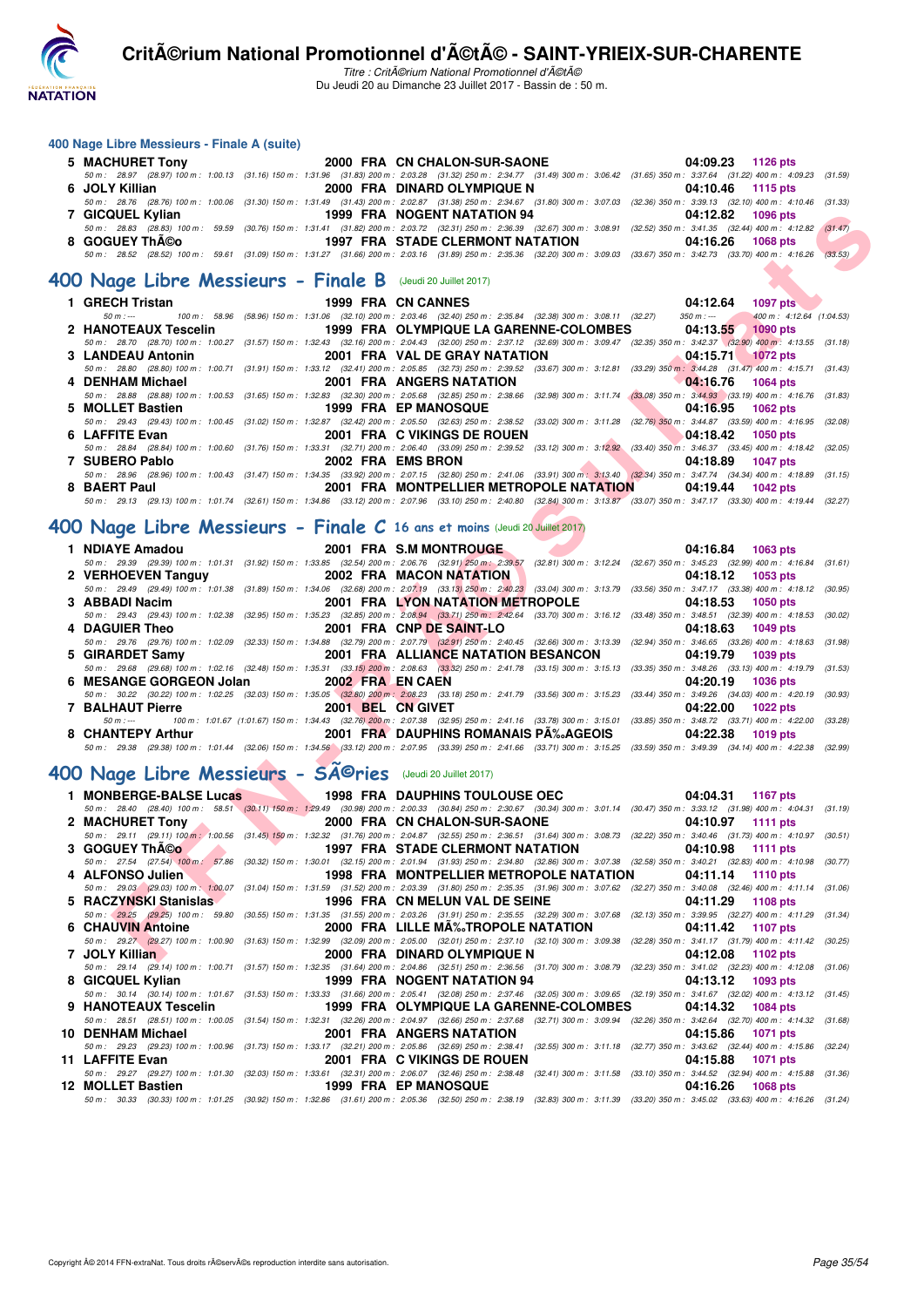

Titre : CritA©rium National Promotionnel d'A©tA© Du Jeudi 20 au Dimanche 23 Juillet 2017 - Bassin de : 50 m.

#### **400 Nage Libre Messieurs - Séries (suite)**

|     | 13 GRECH Tristan                                                              | 1999 FRA CN CANNES                                                                                                                                                                                                                                                                                                              | 04:17.20<br><b>1060 pts</b>                                                            |                    |
|-----|-------------------------------------------------------------------------------|---------------------------------------------------------------------------------------------------------------------------------------------------------------------------------------------------------------------------------------------------------------------------------------------------------------------------------|----------------------------------------------------------------------------------------|--------------------|
|     |                                                                               | 50 m: 28.61 (28.61) 100 m: 1:00.18 (31.57) 150 m: 1:32.68 (32.50) 200 m: 2:06.04 (33.36) 250 m: 2:38.37 (32.33) 300 m: 3:11.73 (33.36) 350 m: 3:44.75 (33.02) 400 m: 4:17.20                                                                                                                                                    |                                                                                        | (32.45)            |
|     | <b>14 LANDEAU Antonin</b>                                                     | 2001 FRA VAL DE GRAY NATATION                                                                                                                                                                                                                                                                                                   | 04:17.87<br><b>1055 pts</b>                                                            |                    |
|     | 15 SUBERO Pablo                                                               | 50 m : 28.42 (28.42) 100 m : 1:00.30 (31.88) 150 m : 1:32.58 (32.28) 200 m : 2:05.39 (32.81) 250 m : 2:38.94 (33.55) 300 m : 3:12.23 (33.29) 350 m : 3:45.58 (33.35) 400 m : 4:17.87<br>2002 FRA EMS BRON                                                                                                                       | 04:17.96<br>1054 pts                                                                   | (32.29)            |
|     | 50 m: 29.64 (29.64) 100 m: 1:01.57                                            | (31.93) 150 m: 1:33.87 (32.30) 200 m: 2:06.67 (32.80) 250 m: 2:39.12 (32.45) 300 m: 3:12.42 (33.30) 350 m: 3:45.82 (33.40) 400 m: 4:17.96                                                                                                                                                                                       |                                                                                        | (32.14)            |
|     | 16 BAERT Paul                                                                 | 2001 FRA MONTPELLIER METROPOLE NATATION                                                                                                                                                                                                                                                                                         | 04:18.09<br>1053 pts                                                                   |                    |
|     |                                                                               | 50 m: 29.45 (29.45) 100 m: 1:01.67 (32.22) 150 m: 1:34.40 (32.73) 200 m: 2:07.37 (32.97) 250 m: 2:40.47 (33.10) 300 m: 3:14.12 (33.65) 350 m: 3:47.60 (33.48) 400 m: 4:18.09                                                                                                                                                    |                                                                                        | (30.49)            |
|     | 17 VERHOEVEN Tanguy                                                           | <b>2002 FRA MACON NATATION</b>                                                                                                                                                                                                                                                                                                  | 04:18.60<br><b>1049 pts</b>                                                            |                    |
|     |                                                                               | 50 m : 29.09 (29.09) 100 m : 1:01.42 (32.33) 150 m : 1:34.38 (32.96) 200 m : 2:07.48 (33.10) 250 m : 2:40.86 (33.38) 300 m : 3:14.77 (33.91) 350 m : 3:47.77 (33.00) 400 m : 4:18.60                                                                                                                                            |                                                                                        | (30.83)            |
| 18. | ABBADI Nacim<br>50 m : 29.50 (29.50) 100 m : 1:02.00                          | <b>2001 FRA LYON NATATION METROPOLE</b><br>(32.50) 150 m : 1:35.96 (33.96) 200 m : 2:09.19 (33.23) 250 m : 2:42.82 (33.63) 300 m : 3:16.52 (33.70) 350 m : 3:48.91 (32.39) 400 m : 4:18.90                                                                                                                                      | <b>1047 pts</b><br>04:18.90                                                            | (29.99)            |
|     | 19 NDIAYE Amadou                                                              | 2001 FRA S.M MONTROUGE                                                                                                                                                                                                                                                                                                          | 04:18.95<br><b>1046 pts</b>                                                            |                    |
|     |                                                                               | 50 m: 29.24 (29.24) 100 m: 1:01.19 (31.95) 150 m: 1:33.31 (32.12) 200 m: 2:06.73 (33.42) 250 m: 2:39.98 (33.25) 300 m: 3:13.59 (33.61) 350 m: 3:46.74 (33.15) 400 m: 4:18.95 (32.21)                                                                                                                                            |                                                                                        |                    |
|     | 20 LOPEZ Baptiste                                                             | 2000 FRA VITROLLES SPORT NATATION                                                                                                                                                                                                                                                                                               | 04:19.16<br><b>1045 pts</b>                                                            |                    |
|     | 50 m : 29.62 (29.62) 100 m : 1:02.08                                          | (32.46) 150 m: 1:34.55 (32.47) 200 m: 2:07.29 (32.74) 250 m: 2:40.29 (33.00) 300 m: 3:13.19                                                                                                                                                                                                                                     | $(32.90)$ 350 m : 3:46.71 $(33.52)$ 400 m : 4:19.16 $(32.45)$                          |                    |
|     | 20 MESANGE GORGEON Jolan                                                      | 2002 FRA EN CAEN                                                                                                                                                                                                                                                                                                                | 04:19.16<br>1045 pts                                                                   |                    |
|     |                                                                               | 50 m : 29.29 (29.29) 100 m : 1:01.53 (32.24) 150 m : 1:34.84 (33.31) 200 m : 2:07.98 (33.14) 250 m : 2:41.05 (33.07) 300 m : 3:14.79                                                                                                                                                                                            | $(33.74)$ 350 m : $3.48.34$ $(33.55)$ 400 m : 4:19.16 $(30.82)$                        |                    |
|     | 22 BALHAUT Pierre                                                             | 2001 BEL CN GIVET<br>50 m: 29.12 (29.12) 100 m: 1:01.65 (32.53) 150 m: 1:34.12 (32.47) 200 m: 2:07.92 (33.80) 250 m: 2:41.35 (33.43) 300 m: 3:14.11                                                                                                                                                                             | 04:19.32<br>1043 pts<br>$(32.76)$ 350 m : 3:47.32 $(33.21)$ 400 m : 4:19.32            | (32.00)            |
|     | 23 DAGUIER Theo                                                               | 2001 FRA CNP DE SAINT-LO                                                                                                                                                                                                                                                                                                        | 04:19.43<br><b>1042 pts</b>                                                            |                    |
|     |                                                                               | 50 m: 30.21 (30.21) 100 m: 1:02.25 (32.04) 150 m: 1:34.64 (32.39) 200 m: 2:07.66 (33.02) 250 m: 2:40.57 (32.91) 300 m: 3:14.06                                                                                                                                                                                                  | $(33.49)$ 350 m $: 3.47.64$ $(33.58)$ 400 m $: 4.19.43$ $(31.79)$                      |                    |
|     | 24 CHANTEPY Arthur                                                            | 2001 FRA DAUPHINS ROMANAIS PA‰AGEOIS                                                                                                                                                                                                                                                                                            | 04:19.57<br>1041 pts                                                                   |                    |
|     |                                                                               | 50 m: 29.13 (29.13) 100 m: 1:00.87 (31.74) 150 m: 1:34.15 (33.28) 200 m: 2:07.09 (32.34) 250 m: 2:40.83 (33.74) 300 m: 3:14.12 (33.29) 350 m: 3:47.68 (33.56) 400 m: 4:19.57                                                                                                                                                    |                                                                                        | (31.89)            |
|     | 25 OLIVEIRA SANTOS Nicolas                                                    | 2000 FRA CN AUCH                                                                                                                                                                                                                                                                                                                | 04:19.62<br>1041 pts                                                                   |                    |
|     | 26 GIRARDET Samy                                                              | 50 m: 30.38 (30.38) 100 m: 1:03.07 (32.69) 150 m: 1:35.90 (32.83) 200 m: 2:08.64 (32.74) 250 m: 2:39.92 (31.28) 300 m: 3:12.79 (32.87) 350 m: 3:46.54 (33.75) 400 m: 4:19.62 (33.08)<br><b>2001 FRA ALLIANCE NATATION BESANCON</b>                                                                                              | 04:20.53<br>1034 pts                                                                   |                    |
|     | 50 m: 29.59 (29.59) 100 m: 1:02.02                                            | (32.43) 150 m: 1:35.21 (33.19) 200 m: 2:08.57 (33.36) 250 m: 2:42.04 (33.47) 300 m: 3:15.64 (33.60) 350 m: 3:48.84 (33.20) 400 m: 4:20.53                                                                                                                                                                                       |                                                                                        | (31.69)            |
|     | 27 LAPHITZ Guillaume                                                          | 2001 FRA OLYMPIQUE LA GARENNE-COLOMBES                                                                                                                                                                                                                                                                                          | 04:21.57<br>1025 pts                                                                   |                    |
|     | 50 m: 29.80 (29.80) 100 m: 1:01.67                                            | $(31.87)$ 150 m : 1:34.08 $(32.41)$ 200 m : 2:07.88 $(33.80)$ 250 m : 2:41.40 $(33.52)$ 300 m : 3:15.24 $(33.84)$ 350 m : 3:49.07 $(33.83)$ 400 m : 4:21.57                                                                                                                                                                     |                                                                                        | (32.50)            |
|     | 28 PHELIPPEAU Arthur                                                          | <b>2002 FRA ANGERS NATATION</b>                                                                                                                                                                                                                                                                                                 | 04:21.97<br><b>1022 pts</b>                                                            |                    |
|     | 50 m: 28.52 (28.52) 100 m: 1:00.56                                            | (32.04) 150 m : 1:33.94 (33.38) 200 m : 2:07.76 (33.82) 250 m : 2:41.41 (33.65) 300 m : 3:15.34 (33.93) 350 m : 3:49.48 (34.14) 400 m : 4:21.97 (32.49)                                                                                                                                                                         |                                                                                        |                    |
|     | 29 TIPHAIGNE Romain<br>50 m: 30.78 (30.78) 100 m: 1:03.05                     | 2002 FRA EN CAEN<br>$(32.27)$ 150 m : 1:36.37 $(33.32)$ 200 m : 2:09.97 $(33.60)$ 250 m : 2:43.26 $(33.29)$ 300 m : 3:16.66                                                                                                                                                                                                     | 04:22.45<br><b>1018 pts</b><br>(33.40) 350 m : 3:50.23 (33.57) 400 m : 4:22.45 (32.22) |                    |
|     | 30 FLEJSZAR Clement                                                           | 2001 FRA STADE BĉTHUNE PĉLICAN CLUB                                                                                                                                                                                                                                                                                             | 04:23.04<br><b>1014 pts</b>                                                            |                    |
|     | 50 m: 29.47 (29.47) 100 m: 1:01.94                                            | (32.47) 150 m : 1:34.93 (32.99) 200 m : 2:08.49 (33.56) 250 m : 2:42.09 (33.60) 300 m : 3:15.91 (33.82) 350 m : 3:50.01 (34.10) 400 m : 4:23.04                                                                                                                                                                                 |                                                                                        | (33.03)            |
|     | 31 VERPLAETSE Alexandre                                                       | 2000 FRA ALLIANCE DIJON NATATION                                                                                                                                                                                                                                                                                                | 04:23.65<br>1009 pts                                                                   |                    |
|     | 50 m: 29.07 (29.07) 100 m: 1:01.90                                            | $(32.83)$ 150 m : 1:35.45 $(33.55)$ 200 m : 2:09.34 $(33.89)$ 250 m : 2:42.82 $(33.48)$ 300 m : 3:16.83                                                                                                                                                                                                                         | $(34.01)$ 350 m : 3:50.32 $(33.49)$ 400 m : 4:23.65                                    | (33.33)            |
|     | 32 BONNISSANT Maxime                                                          | 2002 FRA STADE BA‰THUNE PA‰LICAN CLUB                                                                                                                                                                                                                                                                                           | 04:25.97<br>991 pts                                                                    |                    |
|     | 50 m: 30.17 (30.17) 100 m: 1:03.04                                            | (32.87) 150 m : 1:36.69 (33.65) 200 m : 2:10.83 (34.14) 250 m : 2:44.76 (33.93) 300 m : 3:18.79                                                                                                                                                                                                                                 | $(34.03)$ 350 m : 3:52.81 $(34.02)$ 400 m : 4:25.97                                    | (33.16)            |
|     | 33 BOSCHER Johan<br>50 m: 30.77 (30.77) 100 m: 1:03.59                        | 2001 FRA AQUATIC CLUB BOURGES<br>(32.82) 150 m: 1:37.88 (34.29) 200 m: 2:11.64 (33.76) 250 m: 2:45.26 (33.62) 300 m: 3:19.57<br>$(34.31)$ 350 m : 3:53.51                                                                                                                                                                       | 04:26.61<br><b>986 pts</b><br>$(33.94)$ 400 m : 4:26.61                                | (33.10)            |
|     | 34 LOURET Enzo                                                                | <b>2002 FRA MACON NATATION</b>                                                                                                                                                                                                                                                                                                  | 04:26.95<br>983 pts                                                                    |                    |
|     | 50 m: 28.85 (28.85) 100 m: 1:02.07                                            | (33.22) 150 m: 1:35.51 (33.44) 200 m: 2:09.87 (34.36) 250 m: 2:43.98 (34.11) 300 m: 3:19.18 (35.20) 350 m: 3:53.98 (34.80) 400 m: 4:26.95                                                                                                                                                                                       |                                                                                        | (32.97)            |
|     | <b>35 CHALENDAR NoA©</b>                                                      | 2001 FRA AC BOULOGNE-BILLANCOURT                                                                                                                                                                                                                                                                                                | 04:30.01<br>959 pts                                                                    |                    |
|     | 50 m: 30.35 (30.35) 100 m: 1:02.64                                            | (32.29) 150 m: 1:36.71 (34.07) 200 m: 2:11.36 (34.65) 250 m: 2:46.56 (35.20) 300 m: 3:21.15 (34.59) 350 m: 3:56.23 (35.08) 400 m: 4:30.01                                                                                                                                                                                       |                                                                                        | (33.78)            |
|     | 36 CAMUS LoA <sup>-</sup> c<br>50 m: 30.23 (30.23) 100 m: 1:02.77             | <b>2001 FRA ES MASSY NATATION</b>                                                                                                                                                                                                                                                                                               | 04:31.62<br>947 pts                                                                    | (34.01)            |
|     | 37 LARGUIER Nathan                                                            | (32.54) 150 m : 1:37.22 (34.45) 200 m : 2:11.77 (34.55) 250 m : 2:47.19 (35.42) 300 m : 3:22.01 (34.82) 350 m : 3:57.61 (35.60) 400 m : 4:31.62<br>2001 FRA MONTAUBAN NATATION                                                                                                                                                  | 04:33.89<br>930 pts                                                                    |                    |
|     |                                                                               | 50 m: 30.54 (30.54) 100 m: 1:03.55 (33.01) 150 m: 1:37.41 (33.86) 200 m: 2:12.12 (34.71) 250 m: 2:47.64 (35.52) 300 m: 3:23.39 (35.75) 350 m: 3:58.91 (35.52) 400 m: 4:33.89 (34.98)                                                                                                                                            |                                                                                        |                    |
|     | --- ROCHARD Ewan                                                              | <b>2000 FRA ASPTT TOULOUSE</b>                                                                                                                                                                                                                                                                                                  | <b>DNS</b> dec                                                                         |                    |
|     |                                                                               |                                                                                                                                                                                                                                                                                                                                 |                                                                                        |                    |
|     |                                                                               |                                                                                                                                                                                                                                                                                                                                 |                                                                                        |                    |
|     |                                                                               | 100 Nage Libre Messieurs - Sîrie rapide (Vendredi 21 Juillet 2017)                                                                                                                                                                                                                                                              |                                                                                        |                    |
|     | 1 RACZYNSKI Stanislas                                                         | 1996 FRA CN MELUN VAL DE SEINE                                                                                                                                                                                                                                                                                                  | 08:22.95<br><b>1205 pts</b>                                                            |                    |
|     | 50 m: 29.31 (29.31) 100 m: 1:00.39<br>450 m : 4:40.54 (31.66) 500 m : 5:12.21 | $(31.41)$ 200 m : 2:02.95 $(31.15)$ 250 m : 2:34.61 $(31.66)$ 300 m : 3:05.90 $(31.29)$ 350 m : 3:37.50 $(31.60)$ 400 m : 4:08.88<br>$(32.05)$ 600 m : 6:16.27 $(32.01)$ 650 m : 6:48.23 $(31.96)$ 700 m : 7:20.27 $(32.04)$ 750<br>$(31.08)$ 150 m : 1:31.80<br>$(31.67)$ 550 m : 5:44.26                                      | $(31.60)$ 400 m : 4:08.88                                                              | (31.38)<br>(30.82) |
|     | <b>ALFONSO Julien</b>                                                         | 1998 FRA MONTPELLIER METROPOLE NATATION                                                                                                                                                                                                                                                                                         | 08:28.50<br>1182 pts                                                                   |                    |
|     | 50 m : 29.02 (29.02) 100 m : 1:00.49                                          | $(31.97) \; 200 \; m: \; \; 2.04.13 \quad \; (31.67) \; 250 \; m: \; \; 2.36.05 \quad \; (31.92) \; 300 \; m: \; \; 3.07.98 \quad \; (31.93) \; 350 \; m: \; \; 3.39.95 \quad \; (31.97) \; 400 \; m: \; \; 4.11.95 \; 5.21.07 \quad \; (32.30) \; 500 \; m: \; \; 6.21.07 \quad \; (32.49) \; 65$<br>$(31.47)$ 150 m : 1:32.46 |                                                                                        | (32.00)            |
|     | 450 m : 4:43.92 (31.97) 500 m : 5:16.29                                       | (32.37) 550 m : 5:48.59                                                                                                                                                                                                                                                                                                         |                                                                                        | (31.01)            |
|     | 3 GIBOT Florian                                                               | 2000 FRA JN COMPIA^GNE                                                                                                                                                                                                                                                                                                          | 08:31.37<br>1170 pts                                                                   |                    |

#### **800 Nage Libre Messieurs - SA©rie rapide** (Vendredi 21 Juillet 2017)

| 1 RACZYNSKI Stanislas           |                             | 1996 FRA CN MELUN VAL DE SEINE                                                                                                          | 08:22.95<br>1205 pts                                                                                                                                                                                                                                                                                                                                                                  |
|---------------------------------|-----------------------------|-----------------------------------------------------------------------------------------------------------------------------------------|---------------------------------------------------------------------------------------------------------------------------------------------------------------------------------------------------------------------------------------------------------------------------------------------------------------------------------------------------------------------------------------|
| 450 m : 4:40.54                 |                             |                                                                                                                                         | 50 m: 29.31 (29.31) 100 m: 1:00.39 (31.08) 150 m: 1:31.80 (31.41) 200 m: 2:02.95 (31.15) 250 m: 2:34.61 (31.66) 300 m: 3:05.90 (31.29) 350 m: 3:37.50 (31.60) 400 m: 4:08.88<br>(31.38)<br>(31.66) 500 m : 5:12.21 (31.67) 550 m : 5:44.26 (32.05) 600 m : 6:16.27 (32.01) 650 m : 6:48.23 (31.96) 700 m : 7:20.27 (32.04) 750 m : 7:52.13 (31.86) 800 m : 8:22.95<br>(30.82)         |
| 2 ALFONSO Julien                |                             | 1998 FRA MONTPELLIER METROPOLE NATATION                                                                                                 | 08:28.50 1182 pts                                                                                                                                                                                                                                                                                                                                                                     |
| $450 \text{ m}$ : $4:43.92$     |                             |                                                                                                                                         | 50 m : 29.02 (29.02) 100 m : 1:00.49 (31.47) 150 m : 1:32.46 (31.97) 200 m : 2:04.13 (31.67) 250 m : 2:36.05 (31.92) 300 m : 3:07.98 (31.93) 350 m : 3:39.95 (31.97) 400 m : 4:11.95<br>(32.00)<br>(31.97) 500 m : 5:16.29 (32.37) 550 m : 5:48.59 (32.30) 600 m : 6:21.07 (32.48) 650 m : 6:53.48 (32.41) 700 m : 7:25.78 (32.30) 750 m : 7:57.49 (31.71) 800 m : 8:28.50<br>(31.01) |
| 3 GIBOT Florian                 | 2000 FRA JN COMPIA^GNE      |                                                                                                                                         | 08:31.37 1170 pts                                                                                                                                                                                                                                                                                                                                                                     |
| 450 m : 4:46.83                 |                             |                                                                                                                                         | 50 m : 30.17 (30.17) 100 m : 1:01.25 (31.08) 150 m :--- 200 m : 2:05.44 (1:04.19) 250 m : 2:37.85 (32.41) 300 m : 3:09.66 (31.81) 350 m : 3:42.48 (32.82) 400 m : 4:14.38<br>(31.90)<br>(32.45) 500 m: 5:18.44 (31.61) 550 m: 5:51.10 (32.66) 600 m: 6:23.33 (32.23) 650 m: 6:56.12 (32.79) 700 m: 7:28.11 (31.99) 750 m: 8:00.38 (32.27) 800 m: 8:31.37<br>(30.99)                   |
| 5 GICQUEL Kylian                |                             | 1999 FRA NOGENT NATATION 94                                                                                                             | 08:40.21 1133 pts                                                                                                                                                                                                                                                                                                                                                                     |
|                                 |                             | 450 m : 4:48.11 (32.88) 500 m : 5:21.33 (33.22) 550 m : 5:54.63 (33.30) 600 m : 6:28.35 (33.72) 650 m : 7:01.64 (33.29) 700 m : 7:35.08 | 50 m: 29.04 (29.04) 100 m: 1:00.59 (31.55) 150 m: 1:32.19 (31.60) 200 m: 2:04.54 (32.35) 250 m: 2:36.80 (32.26) 300 m: 3:09.56 (32.76) 350 m: 3:42.13 (32.57) 400 m: 4:15.23 (33.10)<br>$(33.44)$ 750 m : 8:08.44 $(33.36)$ 800 m : 8:40.21<br>(31.77)                                                                                                                                |
| 6 SAHUC Mathieu                 |                             | 2000 FRA STADE CLERMONT NATATION 08:42.62 1123 pts                                                                                      |                                                                                                                                                                                                                                                                                                                                                                                       |
| 450 m : 4:50.94                 |                             | (33.79) 500 m : 5:23.76 (32.82) 550 m : 5:57.03 (33.27) 600 m : 6:30.24 (33.21) 650 m : 7:04.03 (33.79) 700 m : 7:37.17                 | 50 m : 29.96 (29.96) 100 m : 1:01.52 (31.56) 150 m : 1:33.92 (32.40) 200 m : 2:06.29 (32.37) 250 m : 2:38.90 (32.61) 300 m : 3:11.29 (32.39) 350 m : 3:44.49 (33.20) 400 m : 4:17.15<br>(32.66)<br>(33.14) 750 m : 8:10.95 (33.78) 800 m : 8:42.62<br>(31.67)                                                                                                                         |
|                                 |                             |                                                                                                                                         | 08:42.67 1123 pts                                                                                                                                                                                                                                                                                                                                                                     |
| 450 m : 4:50.29                 |                             | (32.88) 500 m : 5:24.02 (33.73) 550 m : 5:57.89 (33.87) 600 m : 6:31.84 (33.95) 650 m : 7:05.44 (33.60) 700 m : 7:39.33                 | 50 m : 28.89 (28.89) 100 m : 1:00.67 (31.78) 150 m : 1:33.04 (32.37) 200 m : 2:05.32 (32.28) 250 m : 2:37.66 (32.34) 300 m : 3:10.66 (33.00) 350 m : 3:43.78 (33.12) 400 m : 4:17.41<br>(33.63)<br>(33.89) 750 m : 8:12.41 (33.08) 800 m : 8:42.67<br>(30.26)                                                                                                                         |
| 8 CHIOTTI Romeo                 | <b>2000 FRA SO MILLAU N</b> |                                                                                                                                         | $08:45.22$ 1113 pts                                                                                                                                                                                                                                                                                                                                                                   |
| 50 m : 29.90<br>450 m : 4:53.96 |                             |                                                                                                                                         | (29.90) 100 m : 1:02.11 (32.21) 150 m : 1:34.94 (32.83) 200 m : 2:08.01 (33.07) 250 m : 2:41.26 (33.25) 300 m : 3:14.29 (33.03) 350 m : 3:47.39 (33.10) 400 m : 4:20.77 (33.38)<br>(33.19) 500 m : 5:27.19 (33.23) 550 m : 6:00.55 (33.36) 600 m : 6:34.19 (33.64) 650 m : 7:07.52 (33.33) 700 m : 7:40.93 (33.41) 750 m : 8:13.88 (32.95) 800 m : 8:45.22 (31.34)                    |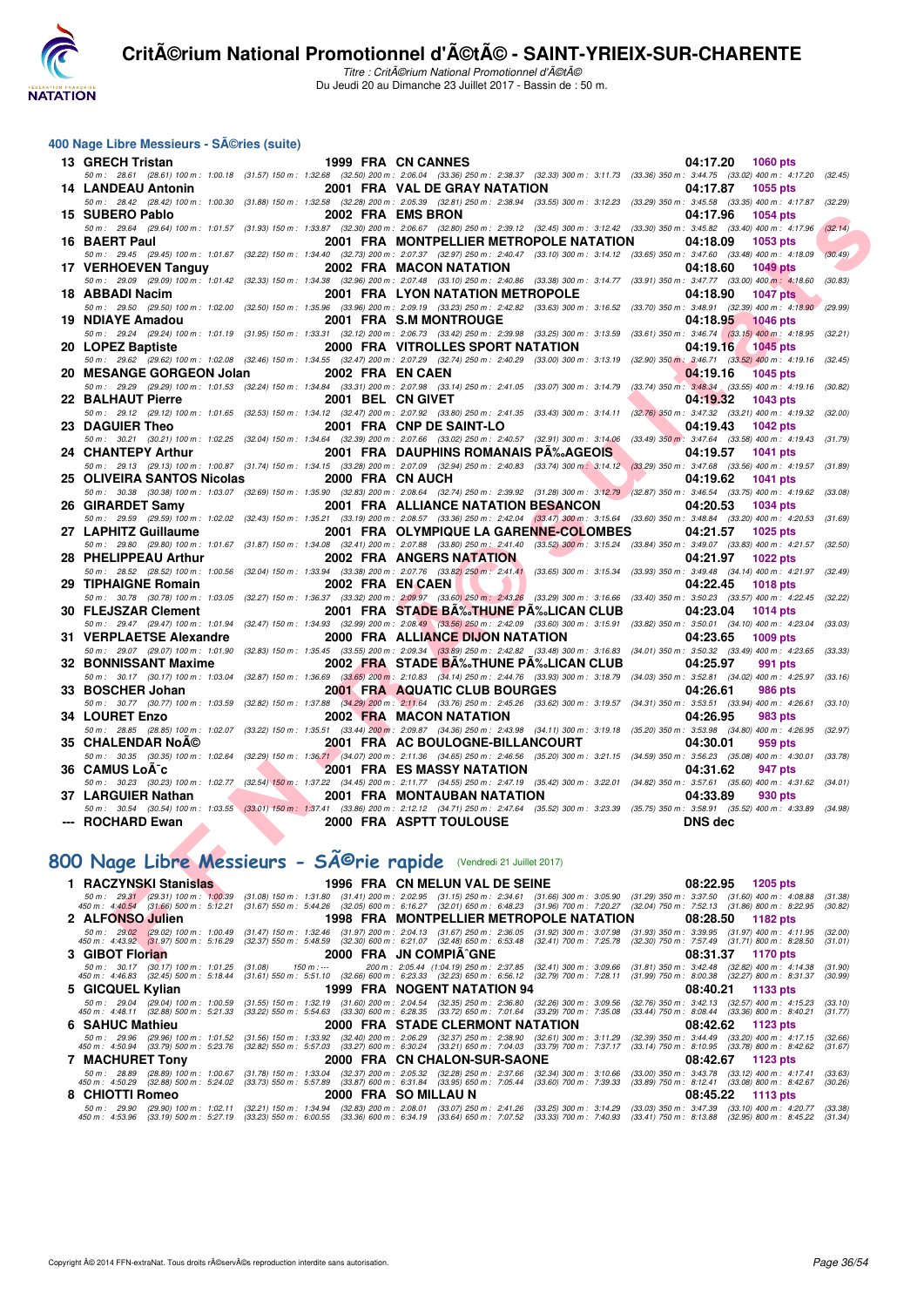

Titre : Critérium National Promotionnel d'été Du Jeudi 20 au Dimanche 23 Juillet 2017 - Bassin de : 50 m.

#### **F F N - R é s u l t a t s 800 Nage Libre Messieurs - Série rapide (suite) 25 VERPLAETSE Alexandre 2000 FRA ALLIANCE DIJON NATATION 09:06.28 1029 pts** 50 m: 30.48 (30.48) 100 m: 1:03.33 (32.85) 150 m: 1:37.54 (34.21) 200 m: 2:11.20 (33.66) 250 m: 2:45.27 (34.07) 300 m: 3:19.00 (33.73) 350 m: 3:53.53 (34.53) 400 m: 4:28.11 (34.58)<br>450 m: 5:02.39 (34.28) 500 m: 5:37.09 (34 800 Nage Libre Messieurs - SÄ<sup>©</sup>ries lentes (Vendredi 21 Juillet 2017) **4 MOURIER Guilhem 1999 FRA DAUPHINS ROMANAIS PÉAGEOIS 08:39.04 1138 pts** 50 m : 29.46 (29.46) 100 m : 1:00.99 (31.53) 150 m : 1:32.96 (31.97) 200 m 2:05.44 (32.48) 250 m (32.49) 300 m : 3:10.51 (32.58) 350 m : 3:43.42 (32.91) 400 m : 4:16.27 (32.85)<br>450 m : 4: **9 HANOTEAUX Tescelin 1999 FRA OLYMPIQUE LA GARENNE-COLOMBES 08:45.29 1113 pts** .50 m; 29.52 (29.52) 100 m; 1:02.10 (32.58) 150 m; 1:35.45 (33.45) 200 m; 2:09.71 (33.26) m; 2:42.04 (33.33) 300 m; 3:15.37 (33.33) 350 m; 3:49.12 (33.75) 400 m; 4:55.60 (33.23) 500 m; 4:42.9 (32.37) 800 m; 4:42.9 (32.37) **10 BAERT Paul 2001 FRA MONTPELLIER METROPOLE NATATION 08:51.15 1089 pts**<br>54 50 m : 30.37 (30.37) 100 m : 1:03.57 (33.20) 150 m : 1:37.25 (33.68) 200 m : 2:10.70 (33.45) 250 m : 2:44.23 (33.53) 300 m : 3:16.25 (34.02) 50 m : 30.37 (30.37) 100 m : 1.03.57 (33.20) 150 m : 1.37.25 (33.68) 200 m 2.10.70 (33.45) 250 m : 2.44.23 (33.53) 300 m : 3.18.25 (34.02) 350 m : 3.51.92 (33.64) 400 m : 4.25.66 (33.74)<br>450 m : 4 **11 LAPHITZ Guillaume 2001 FRA OLYMPIQUE LA GARENNE-COLOMBES 08:51.64 1087 pts** 50 m; 30.72 (30.72) 100 m; 1:04.11 (33.39) 150 m; 1:37.70 (33.59) 200 m; 2:11.38 (33.69) 250 m; 3:10 m; 3:19.28 (33.89) 350 m; 3:53.42 (33.69) 360 m; 3:53.42 (33.69) 360 m; 4:57.70 (3.59) 360 m; 4:57.10 (3.59) 360 m; 4:57. **12 MOLLET Bastien 1999 FRA EP MANOSQUE 1999 FRA EP MANOSQUE** 50 m: 29.81 (29.81) 100 m: 1:01.97 (32.16) 150 m: 1:35.23 (33.26) 200 m: 2:08.38 (33.15) 250 m: 2:41.71 (33.33) 300 m: 3:14.74 (33.03) 350 m: 3:48.11 (33.37) 400 m: 4:21.22 (33.11)<br>450 m: 4:54.95 (33.73) 500 m: 5:28.83 (33 **13 NDIAYE Amadou 2001 FRA S.M MONTROUGE 08:55.52 1071 pts** 50 m; 29.67 (29.67) 100 m; 1:02.05 (32.38) 150 m; 1:34.98 (32.93) 200 m; 2:08.51 (30.63) 250 m; 3:15.74 (33.57) 350 m; 3:49.54 (33.60) 400 m; 4:57.02 (33.69) 400 m; 4:57.02 (34.32) 800 m; 4:57.02 (34.32) 800 m; 4:57.02 (34 **14 GIRARDET Samy** 2001 FRA ALLIANCE NATATION BESANCON 68:55.60 1071 pts<br>
50 m : 29.47 (29.47) 100 m : 1:02.28 (32.81) 150 m : 1:35.74 (33.46) 200 m : 2:09.85 (34.11) 250 m : 2:43.99 (34.14) 300 m : 3:18.36 (34.37) 350 m : 50 m : 29.47 (29.47) 100 m : 1.02.28 (32.81) 150 m : 1.35.74 (33.46) 200 m : 2.09.85 (34.11) 250 m 2.43.99 (34.14) 300 m : 3:15.36 (34.37) 350 m : 3:52.71 (34.35) 400 m : 4:27.31 (34.60)<br>450 m : **15 BIDAUT Florian 2000 FRA CNO ST-GERMAIN-EN-LAYE 08:55.61 1071 pts**<br> **15 BIDAUT Florian** 20.65 (30.65) 100 m: 1:03.27 (32.62) 150 m: 1:36.56 (33.29) 200 m: 2:09.64 (33.08) 250 m: 2:43.10 (33.46) 300 m: 3:16.01 (32.91) .50 m; 30.65 (30.65) 100 m; 1.03.27 (32.62) 150 m; 1.38.56 (33.29) 200 m; 2.09.64 (33.09) 250 m; 2.43.09 m; 3.16.01 (32.81) 350 m; 3.49.28 (33.27) 400 m; 4:56.39 (33.28) 500 m; 4:23.15 (34.19) 800 m; 4:25.61 (33.26) 36.79 **16 BOYMOND Paul 2000 FRA STADE CLERMONT NATATION 08:56.76 1066 pts**<br>50 m : 29.70 (29.70) 100 m : 1:02.37 (32.67) 150 m : 1:35.66 (33.29) 200 m : 2:08.88 (33.22) 250 m : 2:42.76 (33.88) 300 m : 3:16.34 (33.58) 350 m : 3: 50 m : 29.70 (29.70) 100 m : 1:02.37 (32.67) 150 m : 1:35.66 (33.29) 200 m : 2:08.88 (33.22) 250 m : 2:42.76 (33.88) 300 m : 3:16.34 (33.58) 350 m : 3:49.86 (33.52) 400 m : 4:23.78 (33.88) 500 m : **17 DAGUIER Theo** 2001 FRA CNP DE SAINT-LO 2001 8:57.84 1062 pts<br>
50 m : 30.42 (30.42) 100 m : 1:03.72 (33.30) 150 m : 1:37.33 (33.61) 200 m : 2:11.08 (33.75) 250 m : 2:45.08 (34.00) 300 m : 3:19.21 (34.13) 350 m : 3:53.18 50 m; 30.42 (30.42) 100 m; 1.03.72 (33.30) 150 m; 1.37.33 (33.64) 200 m; 2.11.08 (33.75) 250 m; 2.4508 (34.66) 300 m; 3:19.21 (34.41) 350 m; 3:50.42 (33.34) 500 m; 4:57.84 (33.80) 550 m; 3.50 m; 3.50 m; 3.50 m; 3.50 m; 3.5 **18 TIPHAIGNE Romain 2002 FRA EN CAEN 08:58.14 1061 pts** 50 m : 30.97 (30.97) 100 m : 1.03.70 (32.73) 150 m : 1.37.56 (33.86) 200 m : 2:11.27 (33.71) 250 m 2:4.553 (34.26) 300 m : 3:19.60 (34.07) 350 m : 3:54.06 (34.46) 400 m : 4:28.10 (34.04)<br>45 **19 VERHOEVEN Tanguy 2002 FRA MACON NATATION** 08:58.50 1059 pts<br>
50 m : 30.36 (30.36) 100 m : 1:02.58 (32.22) 150 m : 1:35.90 (33.32) 200 m : 2:09.16 (33.26) 250 m : 2:42.65 (33.49) 300 m : 3:16.33 (33.68) 350 m : 3:50.17 50 m; 30.36 (30.36) 100 m; 1:02.58 (32.22) 150 m; 1:35.90 (33.32) 200 m; 2:09.16 (33.26) 500 m; 3:04.39 300 m; 3:6.33 (33.68) 350 m; 3:50.77 (33.69) 450 m; 4:58.57 (34.02) 500 m; 4:58.57 (34.02) 500 m; 4:58.50 m; 4:58.50 m **20 CHANTEPY Arthur 2001 FRA DAUPHINS ROMANAIS PÉAGEOIS 08:58.62 1059 pts** 50 m: 30.04 (30.04) 100 m: 1:02.47 (32.43) 150 m: 1:36.24 (33.77) 200 m: 2:10.03 (33.79) 250 m: 2:44.52 (34.49) 300 m: 3:15.75 (34.23) 350 m: 3:53.41 (34.66) 400 m: 4:27.82 (34.41)<br>450 m: 5:02.33 (34.51) 500 m: 5:36.76 (34 **21 BALHAUT Pierre 2001 BEL CN GIVET**<br>
50 m : 30.57 (30.59) 100 m : 1:03.61 (33.04) 150 m : 1:37.17 (33.56) 200 m : 2:11.66 (34.49) 250 m : 2:46.02 (34.36) 300 m : 3:19.54 (33.52) 350 m : 3:54.54 (35.00) 400 m : 4:28.46<br> 50 m; 30.57 (30.57) 100 m; 1:03.61 (33.04) 150 m; 1:37.17 (33.56) 200 m; 2:11.66 (34.40) 250 m; 3:0602 (34.28) 350 m; 3:19.54 (35.62) 350 m; 3:54.54 (35.09) 400 m; 4:54.64 (34.03) 800 m; 4:54.63 (34.03) 800 m; 4:54.03 (34. **22 BOSCHER Johan 2001 FRA AQUATIC CLUB BOURGES** 08:59.83 1054 pts<br>
50 m: 30.98 (30.98) 100 m: 1:04.18 (33.20) 150 m: 1:37.97 (33.79) 200 m: 2:12.42 (34.45) 250 m: 2:47.16 (34.74) 300 m: 3:21.59 (34.43) 350 m: 3:56.86 (35. 50 m: 30.98 (30.98) 100 m: 1:04.18 (33.20) 150 m: 1:37.97 (33.79) 200 m: 2:12.42 (34.45) 250 m: 2:47.16 (34.74) 300 m: 3:21.59 (34.43) 350 m: 3:56.86 (35.27) 400 m: 4:31.22 (34.36)<br>450 m: 5:04.85 (33.63) 500 m: 5:38.45 (33 **23 VISBECQ Edouard 1036 pts**<br>**23 VISBECQ Edouard 1036 pts**<br>29.17 *5.00.39* (34.09) 100 m: 1:03.97 (32.89) 150 m: 1:38.24 (34.27) 200 m: 2:12.23 (33.99) 250 m: 2:46.20 (33.97) 300 m: 3:20.52 (34.32) 350 m: 3:54.85 (34.32) 50 m; 31.08 (31.08) 100 m; 1.03.97 (32.89) 150,m; 1.38.24 (34.27) 200 m; 2.12.23 (33.99) 250,m; 32.09 (34.97) 300 m; 32.0.52 (34.32) 300 m; 30.4.22) 500 m; 4:229.17 (34.35) 400 m; 4:29.173 (34.31) 400 m; 4:04.54 (33.41)<br>45 **24 DEFER Kwinlane 2001 FRA CANET 66 NATATION 09:05.67 1031 pts** 50 m : 30.59 (30.59) 100 m : 1:02.57 <mark>(31.98) 150 m : 1:3</mark>5.77 (33.20) 200 m : 2:09.36 (33.59) 250 m : 2:43.50 (34.14) 300 m : 3:17.71 (34.21) 350 m : 3:52.28 (34.57) 400 m : 4:27.15 (34.87)<br>450 m : 5:02.29 (35.14) 500 m : (34.21) 350 m : 3:52.28 (34.57) 400 m : 4:27.15<br>(35.15) 750 m : 8:32.07 (35.00) 800 m : 9:05.67 **26 COLOMB Jean-Nicolas 2002 FRA OLYMPIC NICE NATATION 09:10.76 1011 pts**<br>
50 m: 29.68 (29.68) 100 m: 1:02.01 (32.33) 150 m: 1:35.46 (33.45) 200 m: 2:09.20 (33.74) 250 m: 2:43.36 (34.16) 300 m: 3:17.99 (34.63) 350 m: 50 m; 29.68 (29.68) 100 m; 1:02.01 (32.33) 150 m; 1:35.46 (33.45) 200 m; 2:09.20 (33.74) 250 m; 2:43.36 (34.63) 100 m; 3:17.99 (34.63) 350 m; 3:32.0 (35.21) 400 m; 4:28.46 (35.25) 800 m; 4:28.46 (35.25) 400 m; 4:10.76 (34. **27 CAMUS LOÃ<sup>-</sup>C 2001 FRA ES MASSY NATATION** 09:13.59 1000 pts<br>
50 m : 30.29 (30.29) 100 m : 1:02.87 (32.58) 150 m : 1:37.01 (34.14) 200 m : 2:11.78 (34.77) 250 m : 2:47.18 (35.40) 300 m : 3:22.46 (35.28) 350 m : 3:57.97 50 m : 30.29 (30.29) 100 m : 1.02.87 (32.58) 150 m : 1.37.01 (34.14) 200 m 2.11.78 (34.77) 250 m 2.47.18 (35.40) 300 m : 3:2.46 (35.28) 350 m : 3:57.97 (35.51) 400 m : 4:33.09 (35.12) 500 m : **28 LARGUIER Nathan** 2001 FRA MONTAUBAN NATATION 09:25.91 953 pts<br>
50 m: 31.21 (31.21) 100 m: 1:05.40 (34.19) 150 m: 1:39.86 (34.46) 200 m: 2:14.80 (34.94) 250 m: 2:50.15 (35.35) 300 m: 3:25.97 (35.82) 350 m: 4:01.82 (35.8 – 50 m; 31.21 (31.21) 100 m; 1:05.40 (34.19) 150.06 (34.46) 200 m; 2:14.80 (34.94 250.15 (35.39) 300 m; 3:5.97 (35.82) 350 m; 4:01.82 (35.85) 400 m; 4:38.35 (36.84) 300 m; 4:5.01 (35.04) 300 m; 4:38.55 **--- MESANGE GORGEON Jolan 2002 FRA EN CAEN DSQ Da**

## 1500 Nage Libre Messieurs - SÃ<sup>©</sup>rie rapide (Dimanche 23 Juillet 2017)

| 1 RACZYNSKI Stanislas                     |                                                        |                                                         |                                                        | 1996 FRA CN MELUN VAL DE SEINE                         |                                                        | 16:09.33                                                 | 1181 $pts$                                             |                    |
|-------------------------------------------|--------------------------------------------------------|---------------------------------------------------------|--------------------------------------------------------|--------------------------------------------------------|--------------------------------------------------------|----------------------------------------------------------|--------------------------------------------------------|--------------------|
| $50 \text{ m}$ : 29.65<br>450 m : 4:46.54 | (29.65) 100 m : 1:01.67<br>$(32.01)$ 500 m : 5:18.67   | $(32.02)$ 150 m : 1:34.31<br>$(32.13)$ 550 m : 5:51.10  | $(32.64)$ 200 m : 2:06.91<br>$(32.43)$ 600 m : 6:23.37 | $(32.60)$ 250 m : 2:38.61<br>$(32.27)$ 650 m : 6:55.51 | $(31.70)$ 300 m : 3:10.51<br>$(32.14)$ 700 m : 7:27.75 | $(31.90)$ 350 m : $3.42.52$<br>$(32.24)$ 750 m : 8:00.34 | $(32.01)$ 400 m : 4:14.53<br>$(32.59)$ 800 m : 8:32.73 | (32.01)<br>(32.39) |
| 850 m : 9:05.25                           | (32.52) 900 m : 9:37.60                                | $(32.35)$ 950 m : 10:10.45                              | (32.851000 m : 10:43.21                                | (32.761050 m : 11:15.84                                | (32.631100 m: 11:48.36)                                | (32.521150 m : 12:21.22                                  | (32.861200 m : 12:53.98                                | (32.76)            |
| 1250 m : 13:26.94                         | (32.961300 m : 13:59.67                                | (32.731350 m : 14:32.85                                 | (33.181400 m : 15:05.38                                | (32.531450 m : 15:37.71                                | (32.331500 m : 16:09.33                                | (31.62)                                                  |                                                        |                    |
| 2 ALFONSO Julien                          |                                                        |                                                         |                                                        | <b>1998 FRA MONTPELLIER METROPOLE NATATION</b>         |                                                        | 16:13.69                                                 | 1172 pts                                               |                    |
| 50 m : 29.90                              | (29.90) 100 m : 1:02.03                                | $(32.13)$ 150 m : 1:34.72                               | $(32.69)$ 200 m : $2.07.47$                            | $(32.75)$ 250 m : 2:39.80                              | $(32.33)$ 300 m : $3:12.10$                            | $(32.30)$ 350 m : 3:44.21                                | $(32.11)$ 400 m : 4:16.83                              | (32.62)            |
| 450 m : 4:49.25<br>850 m : 9:09.67        | $(32.42)$ 500 m : 5:21.93<br>$(32.50)$ 900 m : 9:42.43 | $(32.68)$ 550 m : 5:54.23<br>$(32.76)$ 950 m : 10:15.30 | $(32.30)$ 600 m : 6:26.67<br>(32.871000 m : 10:48.28)  | $(32.44)$ 650 m : 6:59.13<br>(32.981050 m : 11:21.12   | $(32.46)$ 700 m : 7:31.85<br>(32.84) 100 m : 11:53.84  | $(32.72)$ 750 m : 8:04.44<br>(32.721150 m : 12:26.87)    | $(32.59)$ 800 m : 8:37.17<br>(33.031200 m : 12:59.77   | (32.73)<br>(32.90) |
| 1250 m : 13:32.61                         | (32.841300 m : 14:05.27)                               | (32.661350 m : 14:38.31                                 | (33.041400 m : 15:10.98                                | (32.671450 m : 15:42.55)                               | (31.571500 m : 16:13.69                                | (31.14)                                                  |                                                        |                    |
| 3 GIBOT Florian                           |                                                        |                                                         | 2000 FRA JN COMPIA^GNE                                 |                                                        |                                                        | 16:23.53                                                 | 1151 $pts$                                             |                    |
| 50 m: 30.05                               | (30.05) 100 m : 1:02.28                                | (32.23) 150 m : 1:35.21                                 | $(32.93)$ 200 m : $2.07.65$                            | $(32.44)$ 250 m : 2:39.94                              | $(32.29)$ 300 m : 3:12.57                              | $(32.63)$ 350 m : 3:45.46                                | $(32.89)$ 400 m : 4:18.40                              | (32.94)            |
| 450 m : 4:51.28                           | $(32.88)$ 500 m : 5:24.07                              | $(32.79)$ 550 m : 5:56.64                               | $(32.57)$ 600 m : 6:29.77                              | $(33.13)$ 650 m : 7:02.45                              | $(32.68)$ 700 m : 7:35.05                              | $(32.60)$ 750 m : $8.07.84$                              | $(32.79)$ 800 m : 8:40.29                              | (32.45)            |
| 850 m : 9:13.48<br>1250 m : 13:37.56      | $(33.19)$ 900 m : 9:46.14<br>(32.601300 m : 14:10.83   | $(32.66)$ 950 m : 10:19.25<br>(33.271350 m : 14.44.43)  | (33.111000 m : 10:51.96<br>(33.601400 m : 15:17.69     | (32.711050 m : 11:24.83)<br>(33.261450 m : 15:51.14)   | (32.871100 m: 11:57.99)<br>(33.451500 m: 16:23.53)     | (33.161150 m : 12:31.24<br>(32.39)                       | (33.251200 m : 13:04.96)                               | (33.72)            |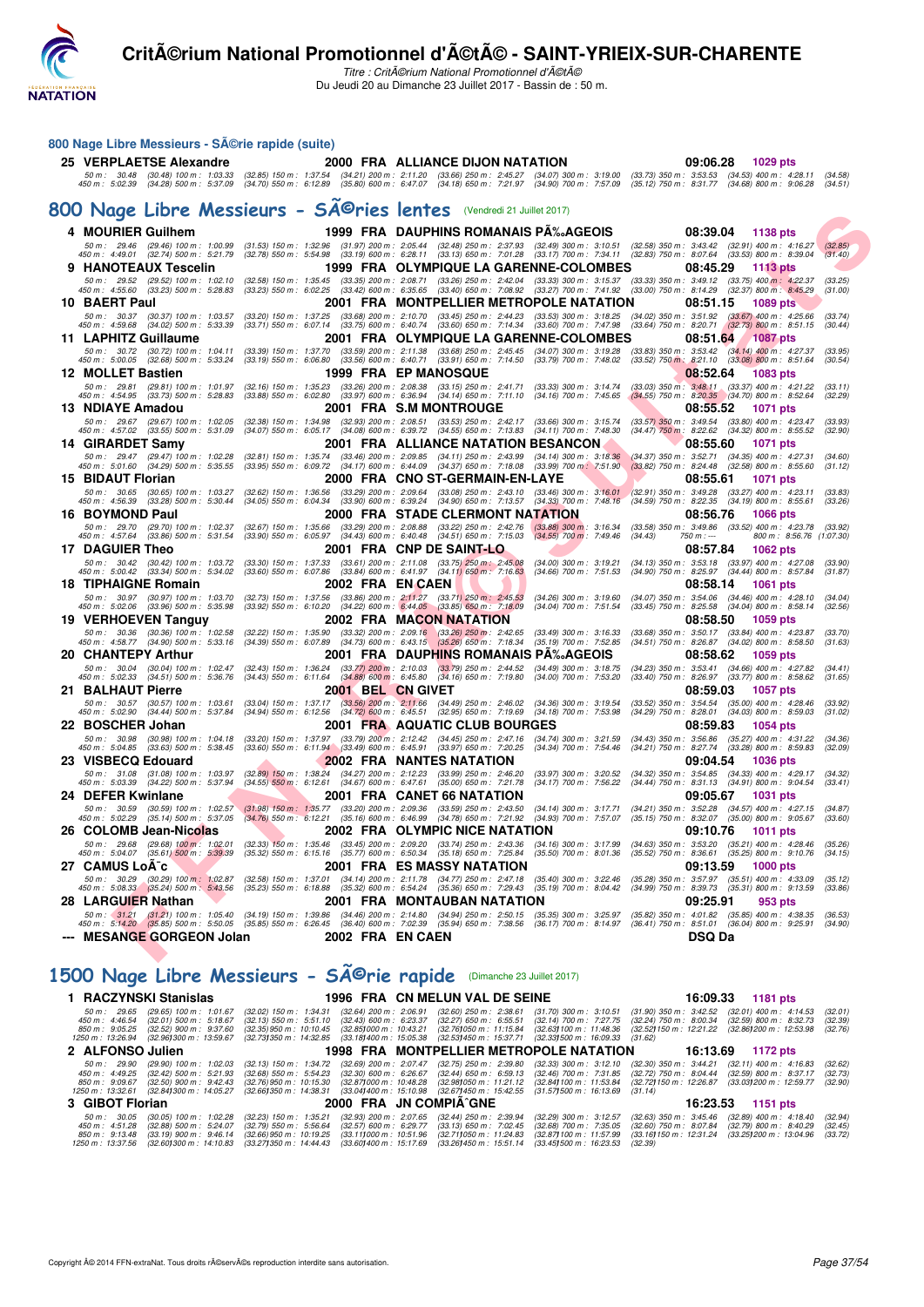

Titre : CritA©rium National Promotionnel d'A©tA© Du Jeudi 20 au Dimanche 23 Juillet 2017 - Bassin de : 50 m.

|    |                                                                      |                                                                                                                 | 1500 Nage Libre Messieurs - Série rapide (suite)                                                                                     |                                                                                   |              |                                                                                                                |                                                                                                               |              |                                                                                               |          |                                                                                                                                                     |                               |
|----|----------------------------------------------------------------------|-----------------------------------------------------------------------------------------------------------------|--------------------------------------------------------------------------------------------------------------------------------------|-----------------------------------------------------------------------------------|--------------|----------------------------------------------------------------------------------------------------------------|---------------------------------------------------------------------------------------------------------------|--------------|-----------------------------------------------------------------------------------------------|----------|-----------------------------------------------------------------------------------------------------------------------------------------------------|-------------------------------|
|    | 4 MOURIER Guilhem                                                    |                                                                                                                 |                                                                                                                                      |                                                                                   |              | 1999 FRA DAUPHINS ROMANAIS P‰AGEOIS                                                                            |                                                                                                               |              |                                                                                               |          | 16:32.49 1132 pts                                                                                                                                   |                               |
|    | 50 m: 29.45<br>450 m : 4:50.35<br>850 m: 9:14.57<br>1250 m: 13:44.04 | $(29.45)$ 100 m : 1:01.59<br>$(32.74)$ 500 m : 5:23.09<br>$(33.34)$ 900 m : 9:48.29<br>(33.98) 300 m : 14:18.11 | (32.14) 150 m : 1:34.19 (32.60) 200 m : 2:07.12<br>$(32.74)$ 550 m : 5:56.15<br>(33.72) 950 m : 10:21.94<br>(34.07) 350 m : 14:52.11 | $(33.06)$ 600 m : 6:28.94<br>(33.65) 000 m : 10:55.71<br>(34.00) 400 m : 15:26.27 |              | $(32.93)$ 250 m : 2:39.93<br>$(32.79)$ 650 m : 7:02.01<br>(33.77) 050 m : 11:28.65<br>(34.16) 450 m : 15:59.87 | $(32.81)$ 300 m : 3:12.26<br>$(33.07)$ 700 m : 7:35.17<br>(32.94) 100 m : 12:02.33<br>(33.601500 m : 16:32.49 |              | $(32.33)$ 350 m : 3:45.05<br>$(33.16)$ 750 m : 8:08.30<br>(33.68) 150 m : 12:36.28<br>(32.62) |          | $(32.79)$ 400 m : 4:17.61<br>$(33.13)$ 800 m : 8:41.23<br>(33.95 <b>)</b> 200 m : 13:10.06                                                          | (32.56)<br>(32.93)<br>(33.78) |
|    | <b>7 CHIOTTI Romeo</b>                                               |                                                                                                                 |                                                                                                                                      | 2000 FRA SOMILLAUN                                                                |              |                                                                                                                |                                                                                                               |              |                                                                                               | 16:52.49 | 1091 pts                                                                                                                                            |                               |
|    | 50 m: 29.97<br>450 m : 4:59.62<br>850 m : 9:31.20                    | (29.97) 100 m : 1:02.74<br>$(33.77)$ 500 m : 5:33.45                                                            | $(32.77)$ 150 m : 1:36.75<br>$(33.83)$ 550 m : 6:07.59<br>$(33.84)900 \text{ m}: 12.21.44 \ (2.50.24) \ 950 \text{ m}: 10.39.61$     | $(34.01)$ 200 m : 2:10.28<br>$(34.14)$ 600 m : 6:41.24<br>0                       | 1000 m : --- | $(33.53)$ 250 m : 2:44.17<br>$(33.65)$ 650 m : 7:15.21<br>1050 m: 11:47.03 (1:07.42)                           | $(33.89)$ 300 m : 3:18.27<br>$(33.97)$ 700 m : 7:49.10                                                        | 1100 m : --- |                                                                                               |          | $(34.10)$ 350 m : 3:52.38 $(34.11)$ 400 m : 4:25.85<br>(33.89) 750 m : 8:23.23 (34.13) 800 m : 8:57.36<br>1150 m: 12:55.76 (1:08.731200 m: 13:30.06 | (33.47)<br>(34.13)<br>(34.30) |
|    | $1250 m : -$<br>12 GICQUEL Kylian                                    | 1300 m: 14:38.18 (1:08.12)                                                                                      | 1350 m : ---                                                                                                                         |                                                                                   |              | 1400 m: 15:46.39 (1:08.211450 m: 16:20.24<br>1999 FRA NOGENT NATATION 94                                       | (33.851500 m : 16:52.49                                                                                       |              | (32.25)                                                                                       | 17:00.21 | <b>1075 pts</b>                                                                                                                                     |                               |
|    | 50 m: 29.59                                                          | $(29.59)$ 100 m : 1:01.59                                                                                       | $(32.00)$ 150 m : 1:34.38                                                                                                            | $(32.79)$ 200 m : 2:06.96                                                         |              | $(32.58)$ 250 m : 2:40.21                                                                                      | $(33.25)$ 300 m : 3:13.02                                                                                     |              | $(32.81)$ 350 m : 3:46.52                                                                     |          | $(33.50)$ 400 m : 4:20.32                                                                                                                           | (33.80)                       |
|    | 450 m : 4:54.81<br>850 m: 9:34.63                                    | $(34.49)$ 500 m : 5:29.21<br>$(35.16)$ 900 m : 10:09.49                                                         | $(34.40)$ 550 m : 6:04.05<br>$(34.86)$ 950 m : 10:44.48                                                                              | $(34.84)$ 600 m : 6:38.66<br>(34.991000 m: 11:19.80                               |              | $(34.61)$ 650 m : 7:14.19<br>(35.32) 050 m: 11:55.31                                                           | $(35.53)$ 700 m : 7:48.90<br>(35.51) 100 m : 12:30.55                                                         |              | $(34.71)$ 750 m : 8:24.15<br>(35.24) 150 m : 13:05.99                                         |          | $(35.25)$ 800 m : 8:59.47<br>$(35.44)200 \text{ m}$ : 13:40.61                                                                                      | (35.32)<br>(34.62)            |
|    | 1250 m: 14:15.67                                                     | $(35.061300 \text{ m} : 14.50.53)$                                                                              | (34.86) 350 m : 15:25.57                                                                                                             | (35.04) 400 m : 15:59.70                                                          |              | $(34.131450 \text{ m} : 16.30.18)$                                                                             | (30.481500 m: 17:00.21                                                                                        |              | (30.03)                                                                                       |          |                                                                                                                                                     |                               |
|    | 19 BIDAUT Florian<br>50 m: 31.05                                     | $(31.05)$ 100 m : 1:03.88                                                                                       | $(32.83)$ 150 m : 1:37.46                                                                                                            | $(33.58)$ 200 m : 2:10.96                                                         |              | 2000 FRA  CNO ST-GERMAIN-EN-LAYE<br>$(33.50)$ 250 m : 2:44.80                                                  | $(33.84)$ 300 m : 3:19.03                                                                                     |              | $(34.23)$ 350 m : 3:53.57                                                                     | 17:11.78 | 1051 pts<br>$(34.54)$ 400 m : 4:27.55                                                                                                               | (33.98)                       |
|    | 450 m : 5:02.52<br>850 m: 9:41.98                                    | $(34.97)$ 500 m : 5:37.23<br>$(34.66)$ 900 m : 10:16.26                                                         | $(34.71)$ 550 m : 6:12.53<br>$(34.28)$ 950 m : 10:50.83                                                                              | $(35.30)$ 600 m : 6:47.68<br>(34.57) 000 m: 11:25.72                              |              | $(35.15)$ 650 m : 7:22.84<br>(34.89) 050 m : 12:00.31                                                          | $(35.16)$ 700 m : 7:57.83<br>(34.59) 100 m : 12:35.18                                                         |              | $(34.99)$ 750 m : 8:32.62<br>(34.87) 150 m : 13:09.54                                         |          | $(34.79)$ 800 m : 9:07.32<br>(34.36) 200 m : 13:44.57                                                                                               | (34.70)<br>(35.03)            |
|    | 1250 m : 14:19.13                                                    | (34.561300 m: 14:54.29)                                                                                         | (35.16) 350 m : 15:28.87                                                                                                             | (34.581400 m : 16:04.68)                                                          |              | (35.811450 m: 16:39.27)                                                                                        | (34.59) 500 m : 17:11.78                                                                                      |              | (32.51)                                                                                       |          |                                                                                                                                                     |                               |
| 26 |                                                                      | <b>VERPLAETSE Alexandre</b>                                                                                     |                                                                                                                                      |                                                                                   |              | 2000 FRA ALLIANCE DIJON NATATION                                                                               |                                                                                                               |              |                                                                                               | 17:30.34 | <b>1014 pts</b>                                                                                                                                     |                               |
|    | 50 m: 29.29<br>450 m : 5:05.11                                       | $(29.29)$ 100 m : 1:01.86<br>$(34.79)$ 500 m : 5:41.23                                                          | $(32.57)$ 150 m : 1:35.85<br>$(36.12)$ 550 m : 6:16.48                                                                               | $(33.99)$ 200 m : 2:10.24<br>$(35.25)$ 600 m : 6:52.41                            |              | $(34.39)$ 250 m : 2:45.17<br>$(35.93)$ 650 m : 7:28.08                                                         | $(34.93)$ 300 m : 3:20.30<br>$(35.67)$ 700 m : 8:04.13                                                        |              | $(35.13)$ 350 m : 3:54.81<br>$(36.05)$ 750 m : $8:39.51$                                      |          | $(34.51)$ 400 m : 4:30.32<br>(35.38) 800 m : 9:14.96                                                                                                | (35.51)<br>(35.45)            |
|    | 850 m : 9:50.36<br>1250 m : 14:33.13                                 | (35.40) 900 m : 10:25.92<br>(35.04) 300 m : 15:08.73                                                            | (35.56) 950 m : 11:00.77<br>$(35.601350 \text{ m} : 15.44.19)$                                                                       | (34.85) 000 m: 11:36.28<br>(35.46) 400 m : 16:20.00                               |              | $(35.51)050 \text{ m}$ : 12:11.60<br>(35.81)450 m : 16.55.67                                                   | (35.32) 100 m : 12:47.30<br>(35.671500 m : 17:30.34                                                           |              | (35.70) 150 m : 13:22.60<br>(34.67)                                                           |          | (35.30) 200 m : 13:58.09                                                                                                                            | (35.49)                       |
|    |                                                                      |                                                                                                                 |                                                                                                                                      |                                                                                   |              |                                                                                                                |                                                                                                               |              |                                                                                               |          |                                                                                                                                                     |                               |
|    |                                                                      |                                                                                                                 | 1500 Nage Libre Messieurs - Sîries lentes                                                                                            |                                                                                   |              |                                                                                                                | (Dimanche 23 Juillet 2017)                                                                                    |              |                                                                                               |          |                                                                                                                                                     |                               |
|    | 5 SAHUC Mathieu                                                      |                                                                                                                 |                                                                                                                                      |                                                                                   |              | 2000 FRA STADE CLERMONT NATATION                                                                               |                                                                                                               |              |                                                                                               | 16:50.99 | <b>1094 pts</b>                                                                                                                                     |                               |
|    | 50 m: 30.78<br>450 m : 5:02.66                                       | $(30.78)$ 100 m : 1:03.96<br>$(34.60)$ 500 m : 5:36.71                                                          | $(33.18)$ 150 m : 1:37.64<br>$(34.05)$ 550 m : 6:10.82                                                                               | $(33.68)$ 200 m : 2:11.48<br>$(34.11)$ 600 m : 6:44.55                            |              | $(33.84)$ 250 m : 2:45.88<br>$(33.73)$ 650 m : 7:18.88                                                         | $(34.40)$ 300 m : 3:20.24<br>$(34.33)$ 700 m : 7:52.82                                                        |              | $(34.36)$ 350 m : 3:54.22<br>$(33.94)$ 750 m : 8:26.80                                        |          | $(33.98)$ 400 m : 4:28.06<br>$(33.98)$ 800 m : 9:00.58                                                                                              | (33.84)<br>(33.78)            |
|    | 850 m : 9:34.31                                                      | (33.73) 900 m : 10:07.83<br>(33.581300 m: 14:38.55                                                              | $(33.52)$ 950 m : 10:42.08<br>(33.861350 m : 15:12.64                                                                                | (34.25) 000 m: 11:15.39<br>(34.091400 m : 15:46.29)                               |              | (33.311050 m: 11:49.50                                                                                         | (34.111100 m: 12:23.57<br>(32.801500 m : 16:50.99                                                             |              | (34.07)150 m : 12.57.21                                                                       |          | (33.64) 200 m : 13:31.11                                                                                                                            | (33.90)                       |
| 6  | 1250 m : 14:04.69<br><b>BAERT Paul</b>                               |                                                                                                                 |                                                                                                                                      |                                                                                   |              | (33.65) 450 m : 16:19.09<br>2001 FRA MONTPELLIER METROPOLE NATATION                                            |                                                                                                               |              | (31.90)                                                                                       | 16:52.06 | 1092 pts                                                                                                                                            |                               |
|    | 50 m : 30.55                                                         | $(30.55)$ 100 m : 1:03.97                                                                                       | $(33.42)$ 150 m : 1:38.37                                                                                                            |                                                                                   |              | $(34.40)$ 200 m : 2:12.16 $(33.79)$ 250 m : 2:46.63                                                            | $(34.47)$ 300 m : 3:20.72                                                                                     |              |                                                                                               |          | (34.09) 350 m : 3:55.34 (34.62) 400 m : 4:29.29                                                                                                     | (33.95)                       |
|    | 450 m : 5:03.74<br>850 m : 9:36.65                                   | $(34.45)$ 500 m : 5:37.62<br>(34.44) 900 m : 10:10.45                                                           | $(33.88)$ 550 m : 6:12.28<br>$(33.80)$ 950 m : 10:44.22                                                                              | $(34.66)$ 600 m : 6:46.04<br>$(33.77)000 \text{ m}$ : 11:18.05                    |              | $(33.76)$ 650 m : 7:20.35<br>(33.83) 050 m: 11:51.95                                                           | $(34.31)$ 700 m : 7:54.08<br>(33.90) 100 m : 12:25.25                                                         |              | $(33.73)$ 750 m : 8:28.53<br>(33.30) 150 m : 12:59.51                                         |          | $(34.45)$ 800 m : 9:02.21<br>(34.26) 200 m : 13:33.03                                                                                               | (33.68)<br>(33.52)            |
|    | 1250 m: 14:06.84                                                     | (33.81) 300 m : 14:40.56                                                                                        | (33.72) 350 m : 15:14.37                                                                                                             | (33.811400 m : 15:47.78                                                           |              | $(33.41)450 \text{ m}$ : 16:21.41                                                                              | $(33.63)500$ m : 16:52.06                                                                                     |              | (30.65)                                                                                       |          |                                                                                                                                                     |                               |
|    | <b>LAPHITZ Guillaume</b><br>50 m: 31.30                              | $(31.30)$ 100 m : 1:04.81                                                                                       | $(33.51)$ 150 m : 1:38.79                                                                                                            | $(33.98)$ 200 m : 2:12.95                                                         |              | 2001 FRA OLYMPIQUE LA GARENNE-COLOMBES<br>$(34.16)$ 250 m : 2:47.24                                            | $(34.29)$ 300 m : 3:21.46                                                                                     |              | $(34.22)$ 350 m : 3:55.88                                                                     | 16:53.33 | 1089 pts<br>$(34.42)$ 400 m : 4:30.63                                                                                                               | (34.75)                       |
|    | 450 m : 5:04.73<br>850 m : 9:35.90                                   | $(34.10)$ 500 m : 5:39.25<br>$(34.19)$ 900 m : 10:10.04                                                         | $(34.52)$ 550 m : 6:12.22<br>(34.14) 950 m : 10:44.02                                                                                | $(32.97)$ 600 m : 6:45.98<br>$(33.98)000 \text{ m}$ : 11:18.33                    |              | $(33.76)$ 650 m : 7:19.26<br>$(34.31)050 \text{ m}$ : 11:51.02                                                 | $(33.28)$ 700 m : 7:53.53<br>(32.69) 100 m : 12:24.51                                                         |              | $(34.27)$ 750 m : 8:27.30<br>(33.49) 150 m : 12:58.12                                         |          | $(33.77)$ 800 m : 9:01.71<br>(33.611200 m: 13:32.22)                                                                                                | (34.41)<br>(34.10)            |
|    | 1250 m : 14:05.92                                                    | (33.701300 m : 14:40.14                                                                                         | (34.22) 350 m : 15:13.95                                                                                                             |                                                                                   |              | (33.811400 m: 15:48.14 (34.191450 m: 16:21.40)                                                                 | (33.26) 500 m : 16:53.33                                                                                      |              | (31.93)                                                                                       |          |                                                                                                                                                     |                               |
| 9  | <b>BOSCHER Johan</b>                                                 |                                                                                                                 |                                                                                                                                      |                                                                                   |              | 2001 FRA AQUATIC CLUB BOURGES                                                                                  |                                                                                                               |              |                                                                                               | 16:53.72 | <b>1088 pts</b>                                                                                                                                     |                               |
|    | 50 m: 31.01<br>450 m : 5:04.89                                       | $(31.01)$ 100 m : 1:04.55<br>$(34.48)$ 500 m : 5:39.16                                                          | $(33.54)$ 150 m : 1:38.40<br>$(34.27)$ 550 m : 6:13.04                                                                               | $(33.85)$ 200 m : 2:12.57<br>$(33.88)$ 600 m : 6:47.08                            |              | $(34.17)$ 250 m : 2:47.09<br>$(34.04)$ 650 m : 7:21.29                                                         | (34.52) 300 m: 3:21.51<br>(34.21) 700 m : 7:55.54                                                             |              | $(34.42)$ 350 m : 3:55.73<br>$(34.25)$ 750 m : 8:29.80                                        |          | $(34.22)$ 400 m : 4:30.41<br>$(34.26)$ 800 m : 9:04.11                                                                                              | (34.68)<br>(34.31)            |
|    | 850 m : 9:37.54<br>1250 m : 14:08.24                                 | $(33.43)$ 900 m : 10:11.49<br>(33.73) 300 m : 14:42.49                                                          | $(33.95)$ 950 m : 10:45.20<br>(34.25)350 m : 15:16.00                                                                                | (33.711000 m: 11:19.09<br>(33.511400 m : 15:49.61                                 |              | (33.89)050 m : 11.52.64<br>(33.61)450 m : 16.22.65                                                             | (33.55) 100 m : 12:26.84<br>(33.041500 m : 16:53.72                                                           |              | (34.20) 150 m : 13:00.39<br>(31.07)                                                           |          | (33.55 <b>1</b> 200 m : 13:34.51                                                                                                                    | (34.12)                       |
|    | 10 VISBECQ Edouard                                                   |                                                                                                                 |                                                                                                                                      |                                                                                   |              | <b>2002 FRA NANTES NATATION</b>                                                                                |                                                                                                               |              |                                                                                               | 16:56.17 | 1083 pts                                                                                                                                            |                               |
|    | 50 m : 30.59<br>450 m : ---                                          | $(30.59)$ 100 m : 1:03.93                                                                                       | (33.34) 150 m : 1:37.52<br>500 m : 5:35.89 (1:08.11) 550 m : 6:10.09                                                                 | $(33.59)$ 200 m : 2:11.48<br>$(34.20)$ 600 m : 6:43.85                            |              | $(33.96)$ 250 m : 2:45.09<br>$(33.76)$ 650 m : 7:17.96                                                         | $(33.61)$ 300 m : 3:19.43<br>$(34.11)$ 700 m : 7:51.89                                                        |              | $(34.34)$ 350 m : 3:53.93<br>$(33.93)$ 750 m : 8:26.22                                        |          | $(34.50)$ 400 m : 4:27.78<br>$(34.33)$ 800 m : 9:00.67                                                                                              | (33.85)<br>(34.45)            |
|    | 850 m: 9:34.97<br>1250 m: 14:07.40                                   | $(34.30)$ 900 m : 10:08.58<br>$(34.27)300 \text{ m}$ : 14:41.33                                                 | $(33.61)$ 950 m : 10:42.81<br>(33.931350 m : 15:15.59                                                                                | (34.23) 000 m: 11:16.74<br>(34.26) 400 m : 15:49.91                               |              | (33.93) 050 m: 11:50.99<br>(34.32) 450 m : 16:23.52                                                            | (34.25) 100 m : 12:24.51<br>(33.611500 m: 16:56.17                                                            |              | (33.52) 150 m : 12:59.12<br>(32.65)                                                           |          | (34.61) 200 m : 13:33.13                                                                                                                            | (34.01)                       |
|    | 11 CHANTEPY Arthur                                                   |                                                                                                                 |                                                                                                                                      |                                                                                   |              | 2001 FRA DAUPHINS ROMANAIS PA‰AGEOIS                                                                           |                                                                                                               |              |                                                                                               | 16:58.86 | <b>1078 pts</b>                                                                                                                                     |                               |
|    | 50 m: 29.92                                                          | $(29.92)$ 100 m : 1:03.04                                                                                       | $(33.12)$ 150 m : 1:37.45                                                                                                            | $(34.41)$ 200 m : 2:11.75                                                         |              | $(34.30)$ 250 m : 2:46.35                                                                                      | $(34.60)$ 300 m : 3:20.53                                                                                     |              | $(34.18)$ 350 m : 3:54.64                                                                     |          | $(34.11)$ 400 m : 4:28.47                                                                                                                           | (33.83)                       |
|    | 450 m : 5:02.29<br>850 m: 9:35.60                                    | $(33.82)$ 500 m : 5:36.19<br>(34.05) 900 m : 10:10.26                                                           | $(33.90)$ 550 m : 6:10.45<br>$(34.66)$ 950 m : 10:44.91                                                                              | $(34.26)$ 600 m : 6:44.84<br>$(34.65)000 \text{ m}$ : 11:19.20                    |              | $(34.39)$ 650 m : 7:18.99<br>(34.291050 m: 11:53.29)                                                           | $(34.15)$ 700 m : 7:53.73<br>(34.09) 100 m : 12:27.66                                                         |              | (34.74) 750 m : 8:27.58<br>(34.37) 150 m : 13:01.94                                           |          | $(33.85)$ 800 m : 9:01.55<br>(34.28) 200 m : 13:36.71                                                                                               | (33.97)<br>(34.77)            |
|    | 1250 m : 14:10.92                                                    | $(34.211300 \text{ m} : 14.45.61)$<br>13 MESANGE GORGEON Jolan                                                  | (34.691350 m : 15.20.04)                                                                                                             | (34.43) 400 m : 15:54.80<br>2002 FRA EN CAEN                                      |              | (34.76)450 m : 16:27.38                                                                                        | (32.581500 m: 16:58.86                                                                                        |              | (31.48)                                                                                       | 17:01.88 | <b>1072 pts</b>                                                                                                                                     |                               |
|    | 50 m: 31.02                                                          | $(31.02)$ 100 m : 1:04.87                                                                                       | $(33.85)$ 150 m : 1:38.62                                                                                                            | $(33.75)$ 200 m : 2:12.84                                                         |              | $(34.22)$ 250 m : 2:47.20                                                                                      | $(34.36)$ 300 m : 3:21.37                                                                                     |              | $(34.17)$ 350 m : 3:55.75                                                                     |          | $(34.38)$ 400 m : 4:30.07                                                                                                                           | (34.32)                       |
|    | 450 m : 5:04.23<br>850 m : 9:38.55                                   | $(34.16)$ 500 m : 5:38.51<br>(33.94) 900 m : 10:12.72                                                           | $(34.28)$ 550 m : 6:13.03<br>(34.17) 950 m : 10:47.02                                                                                | $(34.52)$ 600 m : 6:47.26<br>$(34.30)000 \text{ m}$ : 11:21.42                    |              | $(34.23)$ 650 m : 7:21.56<br>$(34.40)050 \text{ m}$ : 11:55.43                                                 | $(34.30)$ 700 m : 7:56.20<br>(34.01) 100 m : 12:29.82                                                         |              | $(34.64)$ 750 m : 8:30.40                                                                     |          | $(34.20)$ 800 m : 9:04.61<br>(34.39) 150 m : 13:03.90 (34.08) 200 m : 13:38.56                                                                      | (34.21)<br>(34.66)            |
|    | 1250 m : 14:12.67<br><b>14 TIPHAIGNE Romain</b>                      | (34.111300 m : 14:47.32                                                                                         | (34.651350 m : 15:21.61 (34.291400 m : 15:56.25                                                                                      | 2002 FRA EN CAEN                                                                  |              | (34.641450 m : 16:30.32                                                                                        | (34.071500 m : 17:01.88                                                                                       |              | (31.56)                                                                                       |          | 17:03.52 1068 pts                                                                                                                                   |                               |
|    |                                                                      | 50 m: 31.14 (31.14) 100 m: 1:04.35                                                                              | $(33.21)$ 150 m : 1:38.13                                                                                                            | $(33.78)$ 200 m : 2:12.34                                                         |              | $(34.21)$ 250 m : 2:46.38                                                                                      | $(34.04)$ 300 m : 3:20.65                                                                                     |              | $(34.27)$ 350 m : 3:54.52                                                                     |          | $(33.87)$ 400 m : 4:28.47                                                                                                                           | (33.95)                       |
|    | 450 m : 5:02.71<br>850 m : 9:35.21                                   | $(34.24)$ 500 m : 5:36.98<br>$(34.12)$ 900 m : 10:09.10                                                         | $(34.27)$ 550 m : 6:11.03<br>$(33.89)$ 950 m : 10:43.45                                                                              | $(34.05)$ 600 m : 6:44.85<br>(34.35) 000 m : 11:17.72                             |              | $(33.82)$ 650 m : 7:18.67<br>(34.271050 m: 11.52.03)                                                           | $(33.82)$ 700 m : 7:52.60<br>(34.311100 m: 12:26.23)                                                          |              | $(33.93)$ 750 m : 8:26.87                                                                     |          | $(34.27)$ 800 m : 9:01.09<br>(34.20) 150 m : 13:00.96 (34.73) 200 m : 13:35.37                                                                      | (34.22)<br>(34.41)            |
|    | 1250 m: 14:10.07                                                     | (34.70) 300 m : 14:44.85                                                                                        | (34.781350 m : 15:19.99                                                                                                              | (35.14) 400 m : 15:54.97                                                          |              | (34.98) 450 m : 16:29.93                                                                                       | (34.96) 500 m : 17:03.52                                                                                      |              | (33.59)                                                                                       |          |                                                                                                                                                     |                               |
|    | 15 BOYMOND Paul<br>50 m: 30.75                                       | $(30.75)$ 100 m : 1:04.18                                                                                       | $(33.43)$ 150 m : 1:38.08                                                                                                            | $(33.90)$ 200 m : 2:12.00                                                         |              | 2000 FRA STADE CLERMONT NATATION<br>(33.92) 250 m : 2:46.51                                                    | $(34.51)$ 300 m : 3:20.80                                                                                     |              | $(34.29)$ 350 m : 3:54.99                                                                     | 17:03.71 | 1068 pts<br>$(34.19)$ 400 m : 4:29.32                                                                                                               | (34.33)                       |
|    | 450 m : 5:03.85<br>850 m : 9:39.29                                   | $(34.53)$ 500 m : 5:38.16<br>$(34.88)$ 900 m : 10:13.43                                                         | $(34.31)$ 550 m : 6:12.49<br>(34.14) 950 m : 10:48.10                                                                                | $(34.33)$ 600 m : 6:46.52<br>(34.671000 m: 11:22.15)                              |              | $(34.03)$ 650 m : 7:21.31<br>(34.05) 050 m: 11:56.97                                                           | $(34.79)$ 700 m : 7:55.17<br>(34.82) 100 m : 12:31.16                                                         |              | $(33.86)$ 750 m : 8:30.03<br>(34.19) 150 m : 13:05.84                                         |          | $(34.86)$ 800 m : 9:04.41<br>(34.68) 200 m : 13:40.07                                                                                               | (34.38)<br>(34.23)            |
|    | 1250 m : 14:15.26                                                    | (35.191300 m : 14:49.15)                                                                                        | (33.891350 m: 15:24.06)                                                                                                              | (34.911400 m : 15:57.84                                                           |              | (33.781450 m : 16:32.28                                                                                        | (34.441500 m : 17:03.71                                                                                       |              | (31.43)                                                                                       |          |                                                                                                                                                     |                               |
|    |                                                                      | 16 VERHOEVEN Tanguy                                                                                             |                                                                                                                                      |                                                                                   |              | 2002 FRA MACON NATATION                                                                                        |                                                                                                               |              |                                                                                               | 17:06.03 | <b>1063 pts</b>                                                                                                                                     |                               |
|    | 50 m: 30.67<br>450 m: 5:01.60                                        | $(30.67)$ 100 m : 1:03.67<br>$(34.21)$ 500 m : 5:35.77                                                          | $(33.00)$ 150 m : 1:37.64<br>$(34.17)$ 550 m : 6:10.38                                                                               | $(33.97)$ 200 m : 2:11.44<br>$(34.61)$ 600 m : 6:44.90                            |              | $(33.80)$ 250 m : 2:45.49<br>$(34.52)$ 650 m : 7:19.82                                                         | $(34.05)$ 300 m : 3:19.18<br>$(34.92)$ 700 m : 7:54.08                                                        |              | (33.69) 350 m : 3:53.53<br>$(34.26)$ 750 m : 8:29.01                                          |          | $(34.35)$ 400 m : 4:27.39<br>$(34.93)$ 800 m : 9:02.96                                                                                              | (33.86)<br>(33.95)            |
|    | 850 m : 9:38.21<br>1250 m : 14:17.07                                 | $(35.25)$ 900 m : 10:12.59<br>$(35.22)300 \text{ m}$ : 14:51.41                                                 | $(34.38)$ 950 m : 10:48.02<br>(34.34) 350 m : 15:26.79                                                                               | (35.431000 m: 11:22.69)<br>$(35.38)400 \text{ m}$ : 16:01.04                      |              | (34.671050 m: 11:58.04)<br>(34.25) 450 m : 16:35.22                                                            | (35.35) 100 m : 12:32.59<br>$(34.18)500 \text{ m}$ : 17:06.03                                                 |              | (34.55) 150 m : 13:07.68<br>(30.81)                                                           |          | (35.09) 200 m : 13:41.85                                                                                                                            | (34.17)                       |
|    | 17 MELLADO Romain                                                    |                                                                                                                 |                                                                                                                                      |                                                                                   |              | 2001 FRA MARTIGUES NATATION                                                                                    |                                                                                                               |              |                                                                                               | 17:07.80 | <b>1060 pts</b>                                                                                                                                     |                               |
|    | 50 m: 31.47<br>450 m : 5:04.57                                       | $(31.47)$ 100 m : 1:04.64<br>$(34.62)$ 500 m : 5:38.42                                                          | $(33.17)$ 150 m : 1:38.72<br>$(33.85)$ 550 m : 6:12.89                                                                               | $(34.08)$ 200 m : 2:12.52<br>$(34.47)$ 600 m : 6:47.01                            |              | $(33.80)$ 250 m : 2:47.13<br>$(34.12)$ 650 m : 7:21.86                                                         | $(34.61)$ 300 m : 3:21.09<br>$(34.85)$ 700 m : 7:55.97                                                        |              | $(33.96)$ 350 m : 3:55.76<br>$(34.11)$ 750 m : 8:30.84                                        |          | $(34.67)$ 400 m : 4:29.95<br>$(34.87)$ 800 m : 9:04.82                                                                                              | (34.19)<br>(33.98)            |
|    | 850 m : 9:39.66                                                      | $(34.84)$ 900 m : 10:13.62                                                                                      | (33.96) 950 m : 10:49.32                                                                                                             | (35.70) 000 m : 11:23.49                                                          |              | $(34.17)050 \text{ m}$ : 11:58.63                                                                              | (35.14) 100 m : 12:33.37                                                                                      |              | (34.74) 150 m : 13:08.51                                                                      |          | (35.141200 m: 13.43.07)                                                                                                                             | (34.56)                       |
|    | 1250 m: 14:18.48<br><b>18 DAGUIER Theo</b>                           | (35.41) 300 m : 14:52.98                                                                                        | (34.501350 m: 15:27.86)                                                                                                              | (34.881400 m : 16:02.09                                                           |              | (34.23) 450 m : 16:36.39<br>2001 FRA CNP DE SAINT-LO                                                           | (34.301500 m: 17:07.80                                                                                        |              | (31.41)                                                                                       | 17:09.04 | 1057 pts                                                                                                                                            |                               |
|    | 50 m: 31.24                                                          | $(31.24)$ 100 m : 1:05.17                                                                                       | $(33.93)$ 150 m : 1:38.44                                                                                                            | $(33.27)$ 200 m : 2:12.40                                                         |              | $(33.96)$ 250 m : 2:46.47                                                                                      | $(34.07)$ 300 m : 3:20.66                                                                                     |              | $(34.19)$ 350 m : 3:55.10                                                                     |          | $(34.44)$ 400 m : 4:29.44                                                                                                                           | (34.34)                       |
|    | 450 m : 5:04.24<br>850 m : 9:39.79                                   | (34.80) 500 m : 5:38.32<br>(34.36) 900 m : 10:14.07                                                             | $(34.08)$ 550 m : 6:12.98<br>(34.28) 950 m : 10:48.49                                                                                | $(34.66)$ 600 m : 6:47.56<br>(34.42) 000 m: 11:22.85                              |              | $(34.58)$ 650 m : 7:22.20<br>(34.36) 050 m: 11:57.08                                                           | $(34.64)$ 700 m : 7:56.68<br>(34.23) 100 m : 12:31.53                                                         |              | $(34.48)$ 750 m : $8:31.19$<br>(34.45) 150 m : 13:06.58                                       |          | $(34.51)$ 800 m : 9:05.43<br>(35.05) 200 m : 13:41.42                                                                                               | (34.24)<br>(34.84)            |
|    | 1250 m : 14:16.44                                                    | (35.02) 300 m : 14:51.28                                                                                        | (34.84) 350 m : 15:26.14                                                                                                             | $(34.86)400 \text{ m}$ : 16:01.02                                                 |              | (34.88) 450 m : 16:35.48                                                                                       | (34.46) 500 m : 17:09.04                                                                                      |              | (33.56)                                                                                       |          |                                                                                                                                                     |                               |
|    | 20 BALHAUT Pierre<br>50 m: 29.77                                     | (29.77) 100 m : 1:03.53                                                                                         | $(33.76)$ 150 m : 1:37.37                                                                                                            | 2001 BEL CN GIVET<br>$(33.84)$ 200 m : 2:11.94                                    |              | (34.57) 250 m : 2:45.22                                                                                        | $(33.28)$ 300 m : 3:19.96                                                                                     |              | $(34.74)$ 350 m : 3:54.80                                                                     | 17:19.22 | <b>1037 pts</b><br>$(34.84)$ 400 m : 4:29.72                                                                                                        | (34.92)                       |
|    | 450 m : 5:03.60<br>850 m : 9:42.54<br>1250 m : 14:23.93              | $(33.88)$ 500 m : 5:38.71<br>(34.35) 900 m : 10:17.81<br>(35.41) 300 m : 14:59.63                               | $(35.11)$ 550 m : 6:13.56<br>(35.27) 950 m : 10:52.75<br>(35.70) 350 m : 15:35.37                                                    | $(34.85)$ 600 m : 6:49.39<br>(34.941000 m: 11:28.71<br>(35.74) 400 m : 16:10.29   |              | $(35.83)$ 650 m : 7:24.05<br>(35.961050 m: 12:04.17<br>(34.92)450 m : 16:45.01                                 | $(34.66)$ 700 m : 7:58.96<br>(35.46) 100 m : 12:37.78<br>(34.72) 500 m : 17:19.22                             |              | $(34.91)$ 750 m : 8:33.84<br>(33.611150 m: 13:13.25<br>(34.21)                                |          | $(34.88)$ 800 m : 9:08.19<br>(35.471200 m : 13:48.52)                                                                                               | (34.35)<br>(35.27)            |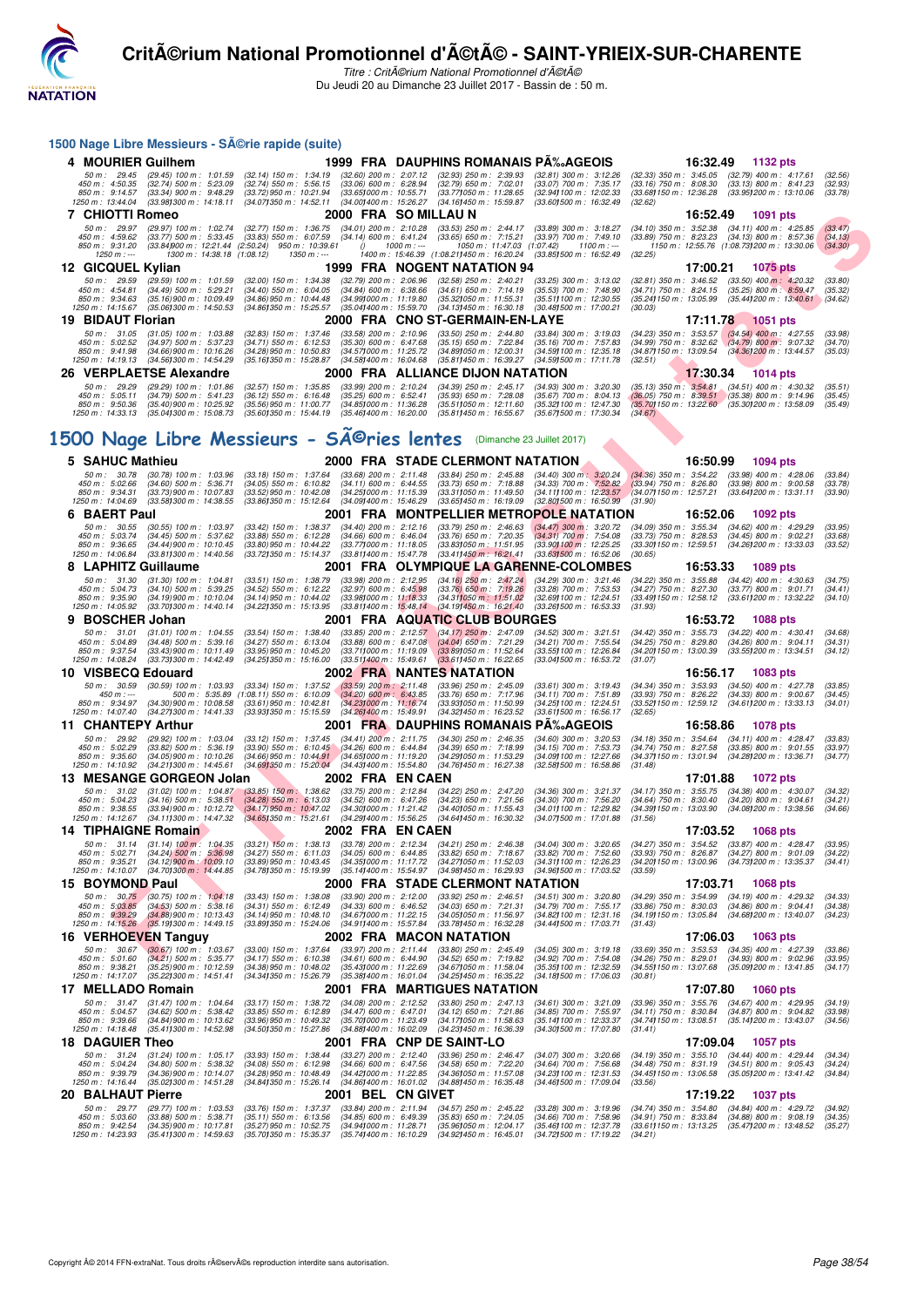

Titre : CritA©rium National Promotionnel d'A©tA© Du Jeudi 20 au Dimanche 23 Juillet 2017 - Bassin de : 50 m.

| 1500 Nage Libre Messieurs - Séries lentes (suite)                                                                                                                                                                                  |                                                                                    |                                                                                                                                                                                                                                                                            |                                                                                                                                  |
|------------------------------------------------------------------------------------------------------------------------------------------------------------------------------------------------------------------------------------|------------------------------------------------------------------------------------|----------------------------------------------------------------------------------------------------------------------------------------------------------------------------------------------------------------------------------------------------------------------------|----------------------------------------------------------------------------------------------------------------------------------|
| 21 DEFER Kwinlane                                                                                                                                                                                                                  |                                                                                    | 2001 FRA CANET 66 NATATION                                                                                                                                                                                                                                                 | 17:22.12 1031 pts                                                                                                                |
| 50 m : 30.78<br>$(30.78)$ 100 m : 1:03.87<br>$(33.09)$ 150 m : 1:37.59<br>$(34.76)$ 500 m : 5:40.76<br>$(35.16)$ 550 m : 6:15.58<br>450 m : 5:05.60                                                                                | $(33.72)$ 200 m : 2:11.73<br>$(34.82)$ 600 m : 6:50.80                             | $(34.14)$ 250 m : 2:46.19<br>$(34.46)$ 300 m : 3:21.08<br>$(34.89)$ 350 m : 3:56.07<br>$(35.22)$ 650 m : 7:25.80<br>$(35.00)$ 700 m : 8:01.01<br>$(35.21)$ 750 m : 8:36.15                                                                                                 | $(34.99)$ 400 m : 4:30.84<br>(34.77)<br>$(35.14)$ 800 m : 9:11.63<br>(35.48)                                                     |
| 850 m : 9:46.66<br>(35.03) 900 m : 10:21.74<br>(35.08) 950 m : 10:56.82<br>1250 m: 14:27.87<br>(35.211300 m: 15:03.27<br>(35.40) 350 m : 15:38.61                                                                                  | (35.08) 000 m: 11:32.16<br>(35.34) 400 m : 16:14.20                                | (35.17) 150 m : 13:17.35<br>(35.341050 m: 12:07.14<br>(34.98) 100 m : 12:42.31<br>(35.001500 m: 17:22.12)<br>(35.59) 450 m : 16:49.20<br>(32.92)                                                                                                                           | (35.04) 200 m : 13:52.66<br>(35.31)                                                                                              |
| 22 COLOMB Jean-Nicolas<br>50 m: 31.24<br>$(31.24)$ 100 m : 1:03.91<br>(32.67) 150 m : 1:37.77                                                                                                                                      | $(33.86)$ 200 m : 2:11.83                                                          | 2002 FRA OLYMPIC NICE NATATION<br>$(34.06)$ 250 m : 2:46.75<br>(34.92) 300 m : 3:21.08<br>$(34.33)$ 350 m : 3:56.52                                                                                                                                                        | 17:22.88<br>1029 pts<br>$(35.44)$ 400 m : 4:30.89<br>(34.37)                                                                     |
| 450 m : 5:06.10<br>$(35.21)$ 500 m : 5:40.81<br>$(34.71)$ 550 m : 6:16.19<br>850 m : 9:47.56<br>(35.40) 900 m : 10:22.44<br>$(34.88)$ 950 m : 10:57.79                                                                             | (35.38) 600 m : 6.51.18<br>(35.35) 000 m: 11:32.87                                 | $(34.99)$ 650 m : 7:26.75<br>$(35.57)$ 700 m : 8:01.47<br>(34.72) 750 m : 8:36.78<br>(34.80) 150 m : 13:18.45<br>(35.08) 050 m : 12:08.22<br>(35.35) 100 m : 12:43.02                                                                                                      | $(35.31)$ 800 m : 9:12.16<br>(35.38)<br>(35.43) 200 m : 13:53.88<br>(35.43)                                                      |
| 1250 m : 14:28.74<br>(34.86) 300 m : 15:03.75<br>(35.011350 m: 15:39.28                                                                                                                                                            | (35.53) 400 m : 16:14.79                                                           | (35.09) 500 m : 17:22.88<br>(35.511450 m: 16:49.88<br>(33.00)                                                                                                                                                                                                              |                                                                                                                                  |
| 23 FLEJSZAR Clement<br>50 m: 29.95<br>$(29.95)$ 100 m : 1:03.18<br>$(33.23)$ 150 m : 1:37.14                                                                                                                                       | $(33.96)$ 200 m : 2:11.76                                                          | 2001 FRA STADE BA‰THUNE PA‰LICAN CLUB<br>$(34.62)$ 250 m : 2:46.03<br>(34.27) 300 m : 3:20.80<br>$(34.77)$ 350 m : 3:55.20                                                                                                                                                 | 17:24.09<br>1027 pts<br>$(34.40)$ 400 m : 4:29.79<br>(34.59)                                                                     |
| 450 m : 5:04.24<br>$(34.45)$ 500 m : 5:39.29<br>$(35.05)$ 550 m : 6:14.11<br>(35.71) 900 m : 10:20.77<br>850 m : 9:45.75<br>(35.02) 950 m : 10:56.12                                                                               | $(34.82)$ 600 m : 6:48.99<br>(35.35) 000 m: 11:31.68                               | (34.88) 650 m : 7:24.41<br>(35.42) 700 m : 7:59.62<br>(35.21) 750 m : 8:34.62<br>(35.62) 100 m : 12:42.67<br>(35.56) 050 m : 12:07.30<br>(35.37) 150 m : 13:18.59                                                                                                          | $(35.00)$ 800 m : 9:10.04<br>(35.42)<br>(35.92) 200 m : 13:53.97<br>(35.38)                                                      |
| 1250 m: 14:28.91<br>(34.941300 m: 15:04.04<br>(35.131350 m : 15:39.44<br>24 BONNISSANT Maxime                                                                                                                                      | (35.40) 400 m : 16:14.84                                                           | (35.40) 450 m : 16:49.81<br>(34.971500 m: 17:24.09<br>(34.28)<br>2002 FRA STADE BĉTHUNE PĉLICAN CLUB                                                                                                                                                                       | 17:24.99<br><b>1025 pts</b>                                                                                                      |
| 50 m : 30.66<br>$(30.66)$ 100 m : 1:04.26<br>$(33.60)$ 150 m : 1:38.55<br>$(34.61)$ 550 m : 6:15.86<br>450 m : 5:06.00<br>$(34.92)$ 500 m : 5:40.61                                                                                | $(34.29)$ 200 m : 2:12.82<br>$(35.25)$ 600 m : 6.51.10                             | (34.27) 250 m : 2:47.27<br>$(34.45)$ 300 m : 3:21.82<br>$(34.55)$ 350 m : 3:56.46<br>$(35.24)$ 650 m : 7:26.64<br>(35.54) 700 m : 8:01.76<br>$(35.12)$ 750 m : 8:36.96                                                                                                     | $(34.64)$ 400 m : 4:31.08<br>(34.62)<br>$(35.20)$ 800 m : 9:12.28<br>(35.32)                                                     |
| 850 m : 9:47.37<br>$(35.09)$ 900 m : 10:22.88<br>(35.51) 950 m : 10:58.62<br>1250 m: 14:31.31<br>(35.601300 m: 15:06.86)<br>(35.55) 350 m : 15:42.36                                                                               | (35.741000 m: 11:34.09<br>(35.50) 400 m : 16:17.99                                 | (35.47) 050 m : 12:09.82<br>(35.73) 100 m : 12:45.05<br>(35.23) 150 m : 13:20.59<br>(35.63) 450 m : 16:52.49<br>(34.50) 500 m: 17:24.99<br>(32.50)                                                                                                                         | (35.54) 200 m : 13:55.71<br>(35.12)                                                                                              |
| <b>25 OLIVEIRA SANTOS Nicolas</b>                                                                                                                                                                                                  | 2000 FRA CN AUCH                                                                   |                                                                                                                                                                                                                                                                            | 17:26.72<br>1022 pts                                                                                                             |
| 50 m: 30.31<br>$(30.31)$ 100 m : 1:03.43<br>$(33.12)$ 150 m : 1:37.33<br>450 m : 5:03.70<br>$(34.93)$ 500 m : 5:38.74<br>$(35.04)$ 550 m : 6:13.36                                                                                 | $(33.90)$ 200 m : 2:11.12<br>$(34.62)$ 600 m : 6:48.47                             | $(33.79)$ 250 m : 2:45.32<br>$(34.20)$ 300 m : 3:19.56<br>$(35.11)$ 650 m : 7:23.20<br>(34.73) 700 m : 7:57.97                                                                                                                                                             | $(34.24)$ 350 m : 3:54.31 $(34.75)$ 400 m : 4:28.77<br>(34.46)<br>$(34.77)$ 750 m : 8:33.10 $(35.13)$ 800 m : 9:07.47<br>(34.37) |
| 850 m: 9:42.31<br>(33.83) 950 m : 10:51.83<br>$(34.84)$ 900 m : 10:16.14<br>1250 m : 14:29.02<br>(36.43) 300 m : 15:07.45<br>(38.43) 350 m : 15:46.40                                                                              | (35.69) 000 m: 11:27.83<br>(38.95) 400 m : 16:23.49                                | (35.68) 100 m : 12:39.06<br>(36.00) 050 m : 12:03.51<br>(37.09) 450 m : 16:53.66<br>(30.171500 m: 17:26.72)<br>(33.06)                                                                                                                                                     | (35.55) 150 m : 13:15.13 (36.07) 200 m : 13:52.59<br>(37.46)                                                                     |
| 27 MARBAIS Julian                                                                                                                                                                                                                  |                                                                                    | 2002 FRA TCN CHAMPIGNEULLES                                                                                                                                                                                                                                                | 17:34.79<br><b>1006 pts</b>                                                                                                      |
| 50 m: 30.98<br>$(30.98)$ 100 m : 1:03.97<br>$(32.99)$ 150 m : 1:37.89<br>450 m : 5:06.99<br>$(35.01)$ 500 m : 5:42.26<br>$(35.27)$ 550 m : 6:17.35<br>850 m : 9:51.96<br>$(35.55)$ 900 m : 10:28.12<br>(36.16) 950 m : 11:03.74    | $(33.92)$ 200 m : 2:12.19<br>$(35.09)$ 600 m : 6:53.43<br>(35.62) 000 m : 11:39.63 | $(34.30)$ 250 m : 2:46.41<br>$(34.22)$ 300 m : 3:21.10<br>$(34.69)$ $350 \text{ m}$ : $3.56.17$<br>$(36.08)$ 650 m : 7:28.55<br>(35.12) 700 m : 8:04.74<br>$(36.19)$ 750 m : $8:40.90$<br>(35.76) 150 m : 13:26.54<br>(35.89) 050 m : 12:14.71<br>(35.08) 100 m : 12:50.47 | $(35.07)$ 400 m : 4:31.98<br>(35.81)<br>$(36.16)$ 800 m : 9:16.41<br>(35.51)<br>(36.071200 m: 14.01.79)<br>(35.25)               |
| 1250 m : 14:37.97<br>(36.181300 m : 15:13.95)<br>(35.98) 350 m : 15:49.69                                                                                                                                                          | (35.74) 400 m : 16:25.85                                                           | (36.16) 450 m : 17:00.58<br>(34.73) 500 m . 17:34.79<br>(34.21)                                                                                                                                                                                                            |                                                                                                                                  |
| 28 CAMUS LoA <sup>-</sup> c<br>50 m : 29.91<br>$(29.91)$ 100 m : 1:02.60<br>$(32.69)$ 150 m : 1:36.73                                                                                                                              | $(34.13)$ 200 m : 2:11.23                                                          | 2001 FRA ES MASSY NATATION<br>$(34.50)$ 250 m : 2:46.28<br>$(35.05)$ 300 m : 3:21.37<br>$(35.09)$ 350 m : 3:56.55                                                                                                                                                          | 17:38.22<br>999 pts<br>$(35.18)$ 400 m : 4:32.24<br>(35.69)                                                                      |
| 450 m: 5:07.84<br>$(35.60)$ 500 m : 5:43.41<br>$(35.57)$ 550 m : 6:19.19<br>850 m : 9:53.81<br>(35.64) 900 m : 10:29.59<br>(35.78) 950 m : 11:05.31                                                                                | $(35.78)$ 600 m : 6:55.06<br>(35.72) 000 m: 11:41.26                               | $(35.87)$ 650 m : 7:30.96<br>$(35.90)$ 700 m : 8:06.78<br>$(35.82)$ 750 m : 8:42.53<br>(35.95) 050 m: 12:17.19<br>(35.931100 m: 12:52.83<br>(35.64) 150 m : 13:28.67                                                                                                       | $(35.75)$ 800 m : 9:18.17<br>(35.64)<br>(35.84) 200 m : 14:04.86<br>(36.19)                                                      |
| 1250 m: 14:40.83<br>(35.97) 300 m : 15:16.64<br>(35.811350 m : 15:52.30<br>29 CHEVE Baptiste                                                                                                                                       | $(35.66)400 \text{ m}$ : 16:28.11                                                  | (35.371500 m: 17:38.22)<br>(34.74)<br>(35.811450 m: 17:03.48)<br>2002 FRA CNP DE SAINT-LO                                                                                                                                                                                  | 17:56.99<br>962 pts                                                                                                              |
| 50 m: 29.62<br>$(29.62)$ 100 m : 1:03.00<br>$(33.38)$ 150 m : 1:38.03                                                                                                                                                              | $(35.03)$ 200 m : 2:13.51                                                          | $(35.48)$ 250 m : 2:49.05<br>$(35.41)$ 350 m : 4:00.94<br>$(35.54)$ 300 m : 3:24.46                                                                                                                                                                                        | $(36.48)$ 400 m : 4:36.59<br>(35.65)                                                                                             |
| 450 m : 5:13.13<br>$(36.54)$ 500 m : 5:49.56<br>$(36.43)$ 550 m : 6:26.24<br>850 m : 10:06.02<br>(36.57) 900 m : 10:42.44<br>$(36.42)$ 950 m : 11:19.02<br>1250 m : 14:58.88<br>(37.121300 m : 15:35.68<br>(36.801350 m : 16:12.18 | $(36.68)$ 600 m : 7:02.83<br>(36.58) 000 m: 11:55.46<br>(36.50) 400 m : 16:48.29   | (36.59) 650 m : 7:39.70<br>$(36.87)$ 700 m : 8:16.37<br>$(36.67)$ 750 m : 8:52.98<br>(36.441050 m : 12:32.48)<br>(37.02) 100 m : 13:08.63<br>(36.15) 150 m : 13:45.40<br>$(36.111450 \text{ m} : 17.22.93)$<br>(34.641500 m : 17:56.99)<br>(34.06)                         | $(36.61)$ 800 m : 9:29.45<br>(36.47)<br>(36.77) 200 m : 14:21.76<br>(36.36)                                                      |
|                                                                                                                                                                                                                                    |                                                                                    |                                                                                                                                                                                                                                                                            |                                                                                                                                  |
| 50 Dos Messieurs - Finale A                                                                                                                                                                                                        | (Dimanche 23 Juillet 2017)                                                         |                                                                                                                                                                                                                                                                            |                                                                                                                                  |
| 1 THIBAULT Maxime                                                                                                                                                                                                                  |                                                                                    | <b>1999 FRA RSC MONTREUIL</b>                                                                                                                                                                                                                                              | 00:27.63<br><b>1131 pts</b>                                                                                                      |
| <b>PIRI Max</b><br>2                                                                                                                                                                                                               |                                                                                    | 1997 FRA CLUB DES NAGEURS DE PARIS                                                                                                                                                                                                                                         | 00:27.73<br>1125 pts                                                                                                             |
| 3 LEBLANC Arthur                                                                                                                                                                                                                   |                                                                                    | 1999 FRA ECN CHARTRES-DE-BRETAGNE                                                                                                                                                                                                                                          | 00:27.78<br>1122 pts                                                                                                             |
| <b>DELMOTTE Damien</b><br>4                                                                                                                                                                                                        |                                                                                    | <b>1999 FRA LA JEANNE NATATION PORT</b>                                                                                                                                                                                                                                    | 00:27.88<br><b>1116 pts</b>                                                                                                      |
| <b>CHAPLET-GARCIA Joris</b>                                                                                                                                                                                                        |                                                                                    | 1995 FRA CN LE PLESSIS-ROBINSON                                                                                                                                                                                                                                            | 00:28.38<br><b>1087 pts</b>                                                                                                      |
| <b>LAVERGNE Thomas</b><br>6                                                                                                                                                                                                        |                                                                                    | 1999 FRA GRAND RODEZ NATATION                                                                                                                                                                                                                                              | 00:28.43<br><b>1084 pts</b>                                                                                                      |
| 7 ABBA Ugo<br>8 GREMIAU Fabien                                                                                                                                                                                                     |                                                                                    | 2000 FRA SPN POITIERS<br>2000 FRA US VENDA"ME                                                                                                                                                                                                                              | 00:28.96<br><b>1054 pts</b><br>00:29.94                                                                                          |
|                                                                                                                                                                                                                                    |                                                                                    |                                                                                                                                                                                                                                                                            | 999 pts                                                                                                                          |
| 50 Dos Messieurs - Finale B                                                                                                                                                                                                        |                                                                                    |                                                                                                                                                                                                                                                                            |                                                                                                                                  |
|                                                                                                                                                                                                                                    |                                                                                    |                                                                                                                                                                                                                                                                            |                                                                                                                                  |
|                                                                                                                                                                                                                                    | (Dimanche 23 Juillet 2017)                                                         |                                                                                                                                                                                                                                                                            |                                                                                                                                  |
| 1 DUPROS Leegan                                                                                                                                                                                                                    |                                                                                    | 1999 FRA L'ESPADON CN FORT-DE-FRANCE                                                                                                                                                                                                                                       | 00:28.47<br><b>1082 pts</b>                                                                                                      |
| 2 BRUNET-PEYRAUD Thibaud                                                                                                                                                                                                           |                                                                                    | 1999 FRA CN MAISONS-ALFORT                                                                                                                                                                                                                                                 | 00:28.50<br><b>1080 pts</b>                                                                                                      |
| 3 NERGUTI Alban                                                                                                                                                                                                                    |                                                                                    | 2000 FRA EP MANOSQUE                                                                                                                                                                                                                                                       | 00:28.83<br>1061 pts                                                                                                             |
| <b>BOURY Florent</b>                                                                                                                                                                                                               | 2000 FRA EN CAEN                                                                   |                                                                                                                                                                                                                                                                            | 00:29.18<br>1041 pts                                                                                                             |
| 5 AIRAUD Fabien                                                                                                                                                                                                                    |                                                                                    | 2002 FRA STADE ST-LAURENT-DU-VAR NAT                                                                                                                                                                                                                                       | 00:29.25<br><b>1037 pts</b>                                                                                                      |
| 6 MELER Bastien<br>7 DEY GrA©goire                                                                                                                                                                                                 |                                                                                    | 2002 FRA MONTAUBAN NATATION<br>2002 FRA CN COURRIA^RES                                                                                                                                                                                                                     | 00:29.41<br>1028 pts<br>00:29.42<br>1028 pts                                                                                     |
| 8 RASTOUIL Hugo                                                                                                                                                                                                                    |                                                                                    | 2001 FRA LA ROCHE-SUR-YON NATATION                                                                                                                                                                                                                                         | 00:29.46<br>1026 pts                                                                                                             |
|                                                                                                                                                                                                                                    |                                                                                    |                                                                                                                                                                                                                                                                            |                                                                                                                                  |
|                                                                                                                                                                                                                                    |                                                                                    |                                                                                                                                                                                                                                                                            |                                                                                                                                  |
| 50 Dos Messieurs - Finale C 16 ans et moins (Dimanche 23 Juillet 2017)                                                                                                                                                             |                                                                                    |                                                                                                                                                                                                                                                                            |                                                                                                                                  |
| 1 LEFEBVRE Alexandre<br>2 DUICAN Robert-Ionut                                                                                                                                                                                      |                                                                                    | 2002 FRA OLYMPIQUE ARGENTAN<br>2001 ROU NAUTIC CLUB NAŽMES                                                                                                                                                                                                                 | 00:29.12<br><b>1045 pts</b><br>00:29.63<br><b>1016 pts</b>                                                                       |
| <b>3 NOYGUES Alexis</b>                                                                                                                                                                                                            |                                                                                    | 2002 FRA DAUPHINS LES PENNES-MIRABEAU                                                                                                                                                                                                                                      | 00:29.64<br><b>1015 pts</b>                                                                                                      |
| 4 ROGER Ivan                                                                                                                                                                                                                       |                                                                                    | 2001 FRA MONTPELLIER METROPOLE NATATION                                                                                                                                                                                                                                    | 00:29.73<br><b>1010 pts</b>                                                                                                      |
| 5 AUBRY Vicente                                                                                                                                                                                                                    |                                                                                    | 2001 FRA CN PACY ET ENVIRONS                                                                                                                                                                                                                                               | 00:29.74<br>1010 pts                                                                                                             |
| 6 GALLON Anatole                                                                                                                                                                                                                   | 2001 FRA EN CAEN                                                                   |                                                                                                                                                                                                                                                                            | 00:30.04<br>993 pts                                                                                                              |
|                                                                                                                                                                                                                                    |                                                                                    |                                                                                                                                                                                                                                                                            |                                                                                                                                  |
| 50 Dos Messieurs - SÃ <sup>©</sup> ries                                                                                                                                                                                            | (Dimanche 23 Juillet 2017)                                                         |                                                                                                                                                                                                                                                                            |                                                                                                                                  |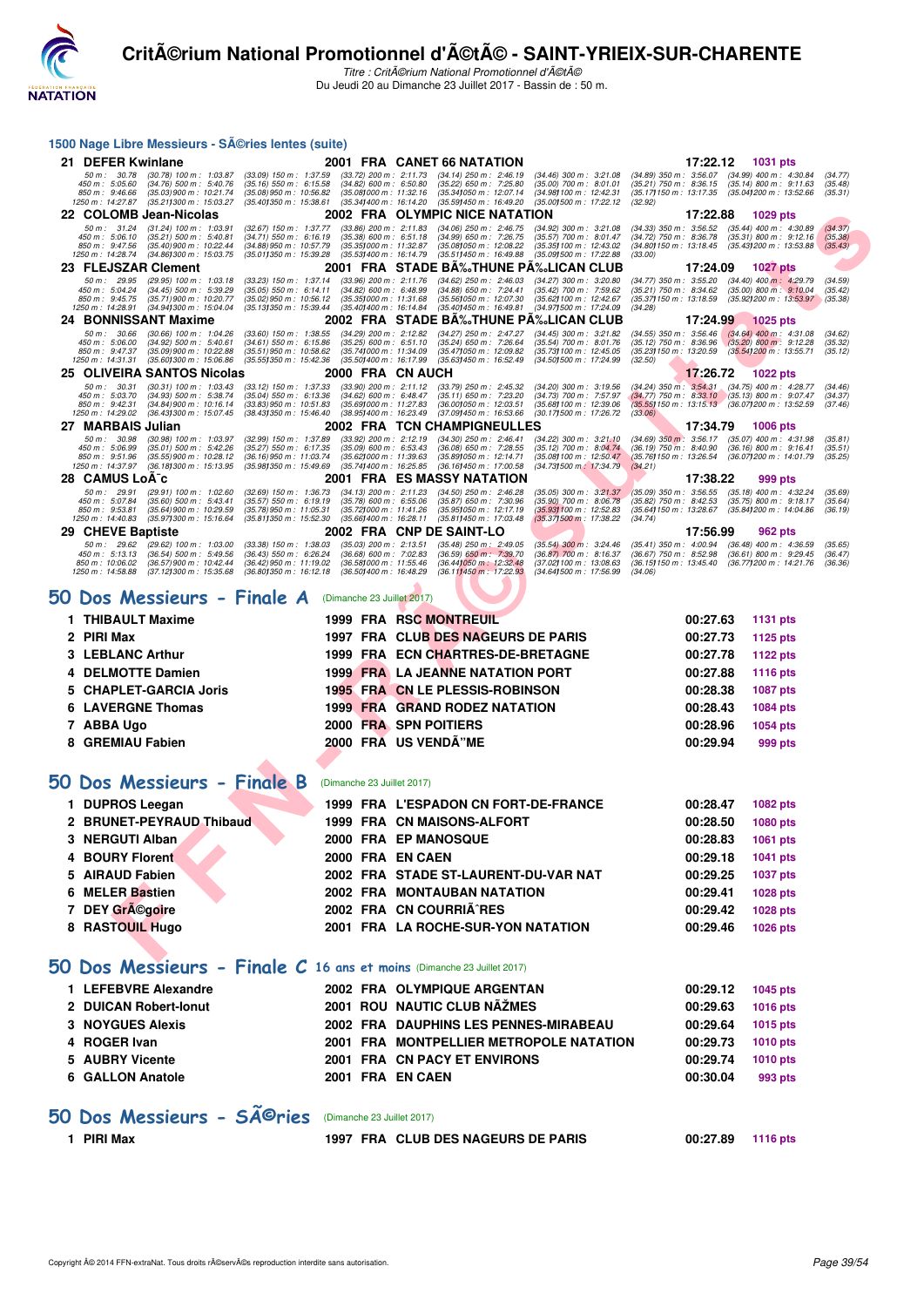

#### **50 Dos Messieurs - Séries (suite)**

| 2 THIBAULT Maxime                                                                 |  | <b>1999 FRA RSC MONTREUIL</b>           |              | 00:27.91                                               | <b>1114 pts</b> |  |
|-----------------------------------------------------------------------------------|--|-----------------------------------------|--------------|--------------------------------------------------------|-----------------|--|
| 3 DELMOTTE Damien                                                                 |  | <b>1999 FRA LA JEANNE NATATION PORT</b> |              | 00:27.95                                               | 1112 pts        |  |
| 4 LEBLANC Arthur                                                                  |  | 1999 FRA ECN CHARTRES-DE-BRETAGNE       |              | 00:28.11                                               | 1103 pts        |  |
| 5 CHAPLET-GARCIA Joris                                                            |  | 1995 FRA CN LE PLESSIS-ROBINSON         |              | 00:28.38                                               | 1087 pts        |  |
| 6 GREMIAU Fabien                                                                  |  | 2000 FRA US VENDA"ME                    |              | 00:28.59                                               | 1075 pts        |  |
| <b>7 LAVERGNE Thomas</b>                                                          |  | <b>1999 FRA GRAND RODEZ NATATION</b>    |              | 00:28.76                                               | 1065 pts        |  |
| 8 ABBA Ugo                                                                        |  | 2000 FRA SPN POITIERS                   |              | 00:28.82                                               | <b>1062 pts</b> |  |
| 9 DUPROS Leegan                                                                   |  | 1999 FRA L'ESPADON CN FORT-DE-FRANCE    |              | 00:28.94                                               | 1055 pts        |  |
| 10 NERGUTI Alban                                                                  |  | 2000 FRA EP MANOSQUE                    |              | 00:29.01                                               | 1051 pts        |  |
| 11 BRUNET-PEYRAUD Thibaud                                                         |  | 1999 FRA CN MAISONS-ALFORT              |              | 00:29.15                                               | <b>1043 pts</b> |  |
| 12 DEY Grégoire                                                                   |  | 2002 FRA CN COURRIA^RES                 |              | 00:29.19                                               | <b>1041 pts</b> |  |
| <b>13 BOURY Florent</b>                                                           |  | 2000 FRA EN CAEN                        |              | 00:29.20                                               | <b>1040 pts</b> |  |
| 14 RASTOUIL Hugo                                                                  |  | 2001 FRA LA ROCHE-SUR-YON NATATION      |              | 00:29.28                                               | 1036 pts        |  |
| 15 AIRAUD Fabien                                                                  |  | 2002 FRA STADE ST-LAURENT-DU-VAR NAT    |              | 00:29.47                                               | 1025 pts        |  |
| 16 MELER Bastien                                                                  |  | <b>2002 FRA MONTAUBAN NATATION</b>      |              | 00:29.51                                               | 1023 pts        |  |
| 17 LEFEBVRE Alexandre                                                             |  | 2002 FRA OLYMPIQUE ARGENTAN             |              | 00:29.59                                               | <b>1018 pts</b> |  |
| <b>18 DUICAN Robert-Ionut</b>                                                     |  | 2001 ROU NAUTIC CLUB NAŽMES             |              | 00:29.81                                               | 1006 pts        |  |
| <b>18 GALLON Anatole</b>                                                          |  | 2001 FRA EN CAEN                        |              | 00:29.81                                               | 1006 pts        |  |
| 20 SOUPARAYAPOULE Thomas                                                          |  | 1999 FRA E.P SEMEAC TARBES NAT          |              | 00:29.83                                               | 1005 pts        |  |
| 21 ROGER Ivan                                                                     |  | 2001 FRA MONTPELLIER METROPOLE NATATION |              | 00:29.84                                               | 1004 pts        |  |
| 22 AUBRY Vicente                                                                  |  | 2001 FRA CN PACY ET ENVIRONS            |              | 00:29.91                                               | 1000 pts        |  |
| <b>23 NOYGUES Alexis</b>                                                          |  | 2002 FRA DAUPHINS LES PENNES-MIRABEAU   |              | 00:30.14                                               | <b>988 pts</b>  |  |
| <b>00 Dos Messieurs - Finale A</b> (Vendredi 21 Juillet 2017)<br>1 LEBLANC Arthur |  | 1999 FRA ECN CHARTRES-DE-BRETAGNE       |              | 00:59.29                                               | 1125 pts        |  |
|                                                                                   |  |                                         | 50 m : 28.75 | $(28.75)$ 100 m : 59.29 $(30.54)$                      |                 |  |
| 2 PIRI Max                                                                        |  | 1997 FRA CLUB DES NAGEURS DE PARIS      |              | 00:59.59<br>50 m: 29.23 (29.23) 100 m: 59.59 (30.36)   | <b>1117 pts</b> |  |
| 3 DELMOTTE Damien                                                                 |  | 1999 FRA LA JEANNE NATATION PORT        |              | 00:59.89                                               | 1108 pts        |  |
| 4 THIBAULT Maxime                                                                 |  | <b>1999 FRA RSC MONTREUIL</b>           |              | 50 m: 29.02 (29.02) 100 m: 59.89 (30.87)<br>01:00.19   |                 |  |
|                                                                                   |  |                                         |              | 50 m: 28.74 (28.74) 100 m: 1:00.19 (31.45)             | <b>1100 pts</b> |  |
| 5 RANDOIN Julien                                                                  |  | 1996 FRA VICHY VAL D'ALLIER NATATION    |              | 01:00.32                                               | <b>1096 pts</b> |  |
| 6 SATRE Oscar                                                                     |  | 2000 FRA MONT BLANC NATATION            | 50 m: 29.59  | (29.59) 100 m: 1:00.32 (30.73)<br>01:00.75             | 1084 pts        |  |
|                                                                                   |  |                                         | 50 m : 29.65 | $(29.65)$ 100 m : 1:00.75 $(31.10)$                    |                 |  |
| 7 BORZENKO Sergey                                                                 |  | 2000 RUS AS MONACO NATATION             |              | 01:01.32                                               | 1069 pts        |  |
| 8 LAVERGNE Thomas                                                                 |  | 1999 FRA GRAND RODEZ NATATION           |              | 50 m: 30.15 (30.15) 100 m: 1:01.32 (31.17)<br>01:01.60 | <b>1061 pts</b> |  |
|                                                                                   |  |                                         |              | 50 m: 30.40 (30.40) 100 m: 1:01.60 (31.20)             |                 |  |
| 00 Dos Messieurs - Finale B                                                       |  | (Vendredi 21 Juillet 2017)              |              |                                                        |                 |  |
| 1 BRUNET-PEYRAUD Thibaud                                                          |  | 1999 FRA CN MAISONS-ALFORT              |              | 01:01.54                                               | 1063 pts        |  |
| 2 DUPROS Leegan                                                                   |  | 1999 FRA L'ESPADON CN FORT-DE-FRANCE    |              | 50 m: 29.78 (29.78) 100 m: 1:01.54 (31.76)<br>01:01.91 | <b>1053 pts</b> |  |
|                                                                                   |  |                                         | 50 m: 30.20  | $(30.20)$ 100 m : 1:01.91 $(31.71)$                    |                 |  |
| 3 ABBA Ugo                                                                        |  | 2000 FRA SPN POITIERS                   |              | 01:02.06                                               | <b>1048 pts</b> |  |
| <b>4 BOURY Florent</b>                                                            |  | 2000 FRA EN CAEN                        | 50 m: 29.90  | (29.90) 100 m: 1:02.06 (32.16)<br>01:02.27             | 1043 pts        |  |
|                                                                                   |  |                                         | 50 m: 29.60  | (29.60) 100 m : 1:02.27 (32.67)                        |                 |  |
| 5 AIRAUD Fabien                                                                   |  | 2002 FRA STADE ST-LAURENT-DU-VAR NAT    |              | 01:02.31<br>50 m: 30.83 (30.83) 100 m: 1:02.31 (31.48) | <b>1042 pts</b> |  |
|                                                                                   |  |                                         |              |                                                        |                 |  |

# **[100 Dos Messieurs - Finale A](http://www.ffnatation.fr/webffn/resultats.php?idact=nat&go=epr&idcpt=47489&idepr=62)** (Vendredi 21 Juillet 2017)

| 1 LEBLANC Arthur  |  | 1999 FRA ECN CHARTRES-DE-BRETAGNE    |                  |                        | 00:59.29                      | 1125 pts                                        |
|-------------------|--|--------------------------------------|------------------|------------------------|-------------------------------|-------------------------------------------------|
| 2 PIRI Max        |  | 1997 FRA CLUB DES NAGEURS DE PARIS   | $50 m$ : 28.75   |                        | $(28.75)$ 100 m :<br>00:59.59 | 59.29 (30.54)<br>1117 $pts$                     |
|                   |  |                                      | 50 m: 29.23      |                        | $(29.23)$ 100 m :             | 59.59 (30.36)                                   |
| 3 DELMOTTE Damien |  | 1999 FRA LA JEANNE NATATION PORT     |                  |                        | 00:59.89                      | 1108 pts                                        |
| 4 THIBAULT Maxime |  | <b>1999 FRA RSC MONTREUIL</b>        |                  | $50 \text{ m}$ : 29.02 | $(29.02)$ 100 m :<br>01:00.19 | 59.89 (30.87)<br>1100 $pts$                     |
|                   |  |                                      | 50 m: 28.74      |                        |                               | $(28.74)$ 100 m : 1:00.19 $(31.45)$             |
| 5 RANDOIN Julien  |  | 1996 FRA VICHY VAL D'ALLIER NATATION |                  |                        | 01:00.32                      | 1096 pts                                        |
| 6 SATRE Oscar     |  | 2000 FRA MONT BLANC NATATION         | 50 m: 29.59      |                        | 01:00.75                      | $(29.59)$ 100 m : 1:00.32 $(30.73)$<br>1084 pts |
|                   |  |                                      | 50 m: 29.65      |                        |                               | $(29.65)$ 100 m : 1:00.75 $(31.10)$             |
| 7 BORZENKO Sergey |  | <b>2000 RUS AS MONACO NATATION</b>   |                  |                        | 01:01.32                      | 1069 pts                                        |
|                   |  |                                      | $50 m$ : $30.15$ |                        |                               | $(30.15)$ 100 m : 1:01.32 $(31.17)$             |
| 8 LAVERGNE Thomas |  | <b>1999 FRA GRAND RODEZ NATATION</b> |                  |                        | 01:01.60                      | 1061 pts                                        |
|                   |  |                                      | 50 m :           | 30.40                  |                               | $(30.40)$ 100 m : 1:01.60 $(31.20)$             |

## **[100 Dos Messieurs - Finale B](http://www.ffnatation.fr/webffn/resultats.php?idact=nat&go=epr&idcpt=47489&idepr=62)** (Vendredi 21 Juillet 2017)

| <b>BRUNET-PEYRAUD Thibaud</b> |                  | 1999 FRA CN MAISONS-ALFORT              |                          | 01:01.54 | 1063 pts                            |
|-------------------------------|------------------|-----------------------------------------|--------------------------|----------|-------------------------------------|
|                               |                  |                                         | $50 \text{ m}$ : 29.78   |          | $(29.78)$ 100 m : 1:01.54 $(31.76)$ |
| 2 DUPROS Leegan               |                  | 1999 FRA L'ESPADON CN FORT-DE-FRANCE    |                          | 01:01.91 | 1053 pts                            |
|                               |                  |                                         | 50 m: 30.20              |          | $(30.20)$ 100 m : 1:01.91 $(31.71)$ |
| 3 ABBA Ugo                    |                  | 2000 FRA SPN POITIERS                   |                          | 01:02.06 | 1048 pts                            |
|                               |                  |                                         | $50 \text{ m}$ : 29.90   |          | $(29.90)$ 100 m : 1:02.06 $(32.16)$ |
| 4 BOURY Florent               | 2000 FRA EN CAEN |                                         |                          | 01:02.27 | 1043 pts                            |
|                               |                  |                                         | 50 m: 29.60              |          | $(29.60)$ 100 m : 1:02.27 $(32.67)$ |
| 5 AIRAUD Fabien               |                  | 2002 FRA STADE ST-LAURENT-DU-VAR NAT    |                          | 01:02.31 | 1042 pts                            |
|                               |                  |                                         | $50 \text{ m}$ : $30.83$ |          | $(30.83)$ 100 m : 1:02.31 $(31.48)$ |
| 6 ROMER Loick                 |                  | 2000 FRA CLUB NAUTIQUE DE L'ARPAJONNAIS |                          | 01:02.90 | 1026 pts                            |
|                               |                  |                                         | $50 \text{ m}$ : 31.35   |          | $(31.35)$ 100 m : 1:02.90 $(31.55)$ |
| 7 DUICAN Robert-Ionut         |                  | 2001 ROU NAUTIC CLUB NAŽMES             |                          | 01:03.14 | <b>1019 pts</b>                     |
|                               |                  |                                         | $50 m$ : $31.15$         |          | $(31.15)$ 100 m : 1:03.14 $(31.99)$ |
| 8 SCHILOVITZ Jules            |                  | 2000 FRA CLUB DES NAGEURS DE PARIS      |                          | 01:03.58 | <b>1007 pts</b>                     |
|                               |                  |                                         | 50 m: 30.62              |          | $(30.62)$ 100 m : 1:03.58 $(32.96)$ |

#### **[100 Dos Messieurs - Finale C](http://www.ffnatation.fr/webffn/resultats.php?idact=nat&go=epr&idcpt=47489&idepr=62) 16 ans et moins** (Vendredi 21 Juillet 2017)

**1 ROTH BELGRAND Mathis 2002 FRA SO ROSNY 01:03.52 1009 pts** 50 m : 30.90 (30.90) 100 m : 1:03.52 (32.62)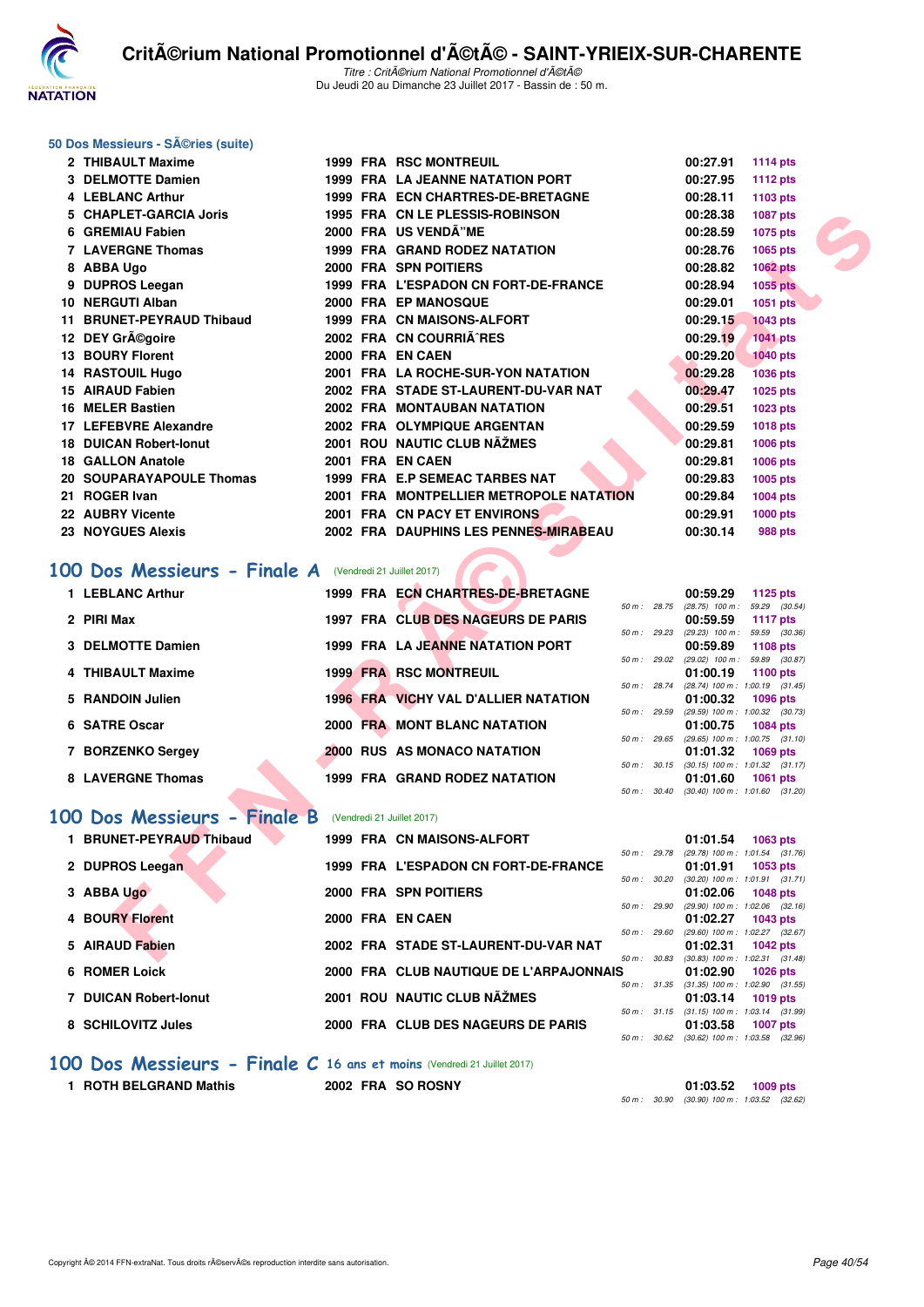

Titre : CritA©rium National Promotionnel d'A©tA© Du Jeudi 20 au Dimanche 23 Juillet 2017 - Bassin de : 50 m.

|   | 100 Dos Messieurs - Finale C (suite)        |  |                                                                              |              |              |                                                                           |
|---|---------------------------------------------|--|------------------------------------------------------------------------------|--------------|--------------|---------------------------------------------------------------------------|
|   | 2 MELER Bastien                             |  | 2002 FRA MONTAUBAN NATATION                                                  |              |              | 01:03.87<br><b>1000 pts</b><br>50 m: 31.75 (31.75) 100 m: 1:03.87 (32.12) |
|   | <b>3 NOYGUES Alexis</b>                     |  | 2002 FRA DAUPHINS LES PENNES-MIRABEAU                                        | 50 m : 30.96 |              | 01:04.47<br>984 pts<br>$(30.96)$ 100 m : 1:04.47 $(33.51)$                |
|   | 4 AUBRY Vicente                             |  | 2001 FRA CN PACY ET ENVIRONS                                                 |              |              | 01:04.62<br>980 pts                                                       |
|   | 5 LHOMME Hugo                               |  | 2002 FRA SN VERSAILLES                                                       | 50 m : 31.38 |              | $(31.38)$ 100 m : 1:04.62 $(33.24)$<br>01:04.68<br>978 pts                |
|   | 6 GALLON Anatole                            |  | 2001 FRA EN CAEN                                                             | 50 m: 32.15  |              | $(32.15)$ 100 m : 1:04.68 $(32.53)$<br>01:04.95<br>971 pts                |
|   | 7 DELBOIS Edwin                             |  | 2001 FRA SCHOELCHER NATATION 2000                                            | 50 m : 30.80 |              | $(30.80)$ 100 m : 1:04.95 $(34.15)$<br>01:05.54<br>956 pts                |
| 8 | <b>ROGER Ivan</b>                           |  | 2001 FRA MONTPELLIER METROPOLE NATATION                                      | 50 m: 32.02  |              | $(32.02)$ 100 m : 1:05.54 $(33.52)$<br>01:06.39<br>934 pts                |
|   |                                             |  |                                                                              |              |              | 50 m: 31.77 (31.77) 100 m: 1:06.39 (34.62)                                |
|   | 100 Dos Messieurs - SÃ <sup>©</sup> ries    |  | (Vendredi 21 Juillet 2017)                                                   |              |              |                                                                           |
|   | 1 DELMOTTE Damien                           |  | <b>1999 FRA LA JEANNE NATATION PORT</b>                                      | 50 m: 29.34  |              | 01:00.09<br>1103 pts<br>$(29.34)$ 100 m : 1:00.09 $(30.75)$               |
|   | 2 RANDOIN Julien                            |  | 1996 FRA VICHY VAL D'ALLIER NATATION                                         | 50 m: 29.57  |              | 01:00.47<br>1092 pts<br>(29.57) 100 m: 1:00.47 (30.90)                    |
|   | 3 THIBAULT Maxime                           |  | <b>1999 FRA RSC MONTREUIL</b>                                                | 50 m: 29.28  |              | 01:00.52<br><b>1091 pts</b><br>(29.28) 100 m: 1:00.52 (31.24)             |
|   | 4 PIRI Max                                  |  | 1997 FRA CLUB DES NAGEURS DE PARIS                                           |              |              | 01:00.54<br>1090 pts                                                      |
| 5 | <b>LEBLANC Arthur</b>                       |  | 1999 FRA ECN CHARTRES-DE-BRETAGNE                                            | 50 m: 29.89  |              | (29.89) 100 m: 1:00.54 (30.65)<br>01:00.76<br><b>1084 pts</b>             |
|   | 6 SATRE Oscar                               |  | 2000 FRA MONT BLANC NATATION                                                 | 50 m: 29.69  |              | (29.69) 100 m: 1:00.76 (31.07)<br>01:00.92<br><b>1080 pts</b>             |
|   | 7 BORZENKO Sergey                           |  | 2000 RUS AS MONACO NATATION                                                  | 50 m : 29.73 |              | (29.73) 100 m: 1:00.92 (31.19)<br>01:01.10<br>1075 pts                    |
|   | 8 LAVERGNE Thomas                           |  | 1999 FRA GRAND RODEZ NATATION                                                | 50 m : 30.20 |              | $(30.20)$ 100 m : 1:01.10 $(30.90)$<br>01:01.60<br><b>1061 pts</b>        |
|   | 9 DUPROS Leegan                             |  | 1999 FRA L'ESPADON CN FORT-DE-FRANCE                                         | 50 m: 30.00  |              | $(30.00)$ 100 m : 1:01.60 $(31.60)$<br>01:01.88<br>1053 pts               |
|   | <b>BRUNET-PEYRAUD Thibaud</b>               |  | 1999 FRA CN MAISONS-ALFORT                                                   | 50 m: 30.44  |              | $(30.44)$ 100 m : 1:01.88 $(31.44)$<br>01:02.14<br>1046 pts               |
|   | 11 BOURY Florent                            |  | 2000 FRA EN CAEN                                                             | 50 m : 30.50 |              | $(30.50)$ 100 m : 1:02.14 $(31.64)$<br>01:02.70<br>1031 pts               |
|   |                                             |  | 2002 FRA STADE ST-LAURENT-DU-VAR NAT                                         | 50 m: 29.67  |              | $(29.67)$ 100 m : 1:02.70 $(33.03)$                                       |
|   | 12 AIRAUD Fabien                            |  |                                                                              |              |              | 01:02.93<br><b>1025 pts</b><br>50 m: 31.02 (31.02) 100 m: 1:02.93 (31.91) |
|   | 13 ABBA Ugo                                 |  | 2000 FRA SPN POITIERS                                                        | 50 m: 30.57  |              | 01:02.94<br><b>1025 pts</b><br>(30.57) 100 m: 1:02.94 (32.37)             |
|   | <b>14 ROMER Loick</b>                       |  | 2000 FRA CLUB NAUTIQUE DE L'ARPAJONNAIS                                      | 50 m: 31.21  |              | 01:03.24<br><b>1017 pts</b><br>$(31.21)$ 100 m : 1:03.24 $(32.03)$        |
|   | 15 SCHILOVITZ Jules                         |  | 2000 FRA CLUB DES NAGEURS DE PARIS                                           | 50 m : 31.21 |              | 01:03.30<br><b>1015 pts</b><br>$(31.21)$ 100 m : 1:03.30<br>(32.09)       |
|   | <b>16 DUICAN Robert-Ionut</b>               |  | 2001 ROU NAUTIC CLUB NÄŽMES                                                  |              | 50 m : 30.97 | 01:03.67<br>1005 pts<br>$(30.97)$ 100 m : 1:03.67 $(32.70)$               |
|   | 17 BEAUZOR Nicolas                          |  | 2000 FRA CN DE BAIE-MAHAULT                                                  | 50 m: 30.67  |              | 01:03.78<br>1002 pts<br>$(30.67)$ 100 m : 1:03.78 $(33.11)$               |
|   | 18 PICHON Erwan                             |  | 2000 FRA AC VILLEPINTE                                                       |              |              | 01:03.88<br>999 pts                                                       |
|   | <b>19 AUBRY Vicente</b>                     |  | 2001 FRA CN PACY ET ENVIRONS                                                 |              |              | 50 m: 30.87 (30.87) 100 m: 1:03.88 (33.01)<br>01:03.90<br>999 pts         |
|   | 20 ROTH BELGRAND Mathis                     |  | 2002 FRA SO ROSNY                                                            |              | 50 m : 31.34 | $(31.34)$ 100 m : 1:03.90 $(32.56)$<br>01:03.95<br>998 pts                |
|   | 21 NOYGUES Alexis                           |  | 2002 FRA DAUPHINS LES PENNES-MIRABEAU                                        |              | 50 m : 31.35 | $(31.35)$ 100 m : 1:03.95 $(32.60)$<br>01:04.35<br>987 pts                |
|   | 22 LHOMME Hugo                              |  | 2002 FRA SN VERSAILLES                                                       |              | 50 m : 31.20 | $(31.20)$ 100 m : 1:04.35 $(33.15)$<br>01:04.67<br>979 pts                |
|   | 23 MELER Bastien                            |  | 2002 FRA MONTAUBAN NATATION                                                  |              |              | 50 m: 31.79 (31.79) 100 m: 1:04.67 (32.88)<br>01:05.12<br>967 pts         |
|   | 24 GALLON Anatole                           |  | 2001 FRA EN CAEN                                                             |              |              | 50 m: 31.28 (31.28) 100 m: 1:05.12 (33.84)<br>01:05.18<br>965 pts         |
|   | 25 ROGER Ivan                               |  | 2001 FRA MONTPELLIER METROPOLE NATATION                                      |              |              | 50 m: 31.35 (31.35) 100 m: 1:05.18 (33.83)<br>01:05.36<br>960 pts         |
|   | 26 CLOSIER Cyril                            |  | 2000 FRA CN VAL MAUBUEE                                                      |              |              | 50 m: 31.36 (31.36) 100 m: 1:05.36 (34.00)<br>01:06.63<br>928 pts         |
|   |                                             |  |                                                                              |              | 50 m : 33.04 | (33.04) 100 m: 1:06.63 (33.59)                                            |
|   | 27 DELBOIS Edwin<br><b>28 CASTERA Louis</b> |  | 2001 FRA SCHOELCHER NATATION 2000<br><b>2000 FRA CERGY PONTOISE NATATION</b> |              |              | 01:06.90<br>921 pts<br>01:06.93<br>920 pts                                |
|   |                                             |  |                                                                              |              |              | 50 m: 32.29 (32.29) 100 m: 1:06.93 (34.64)                                |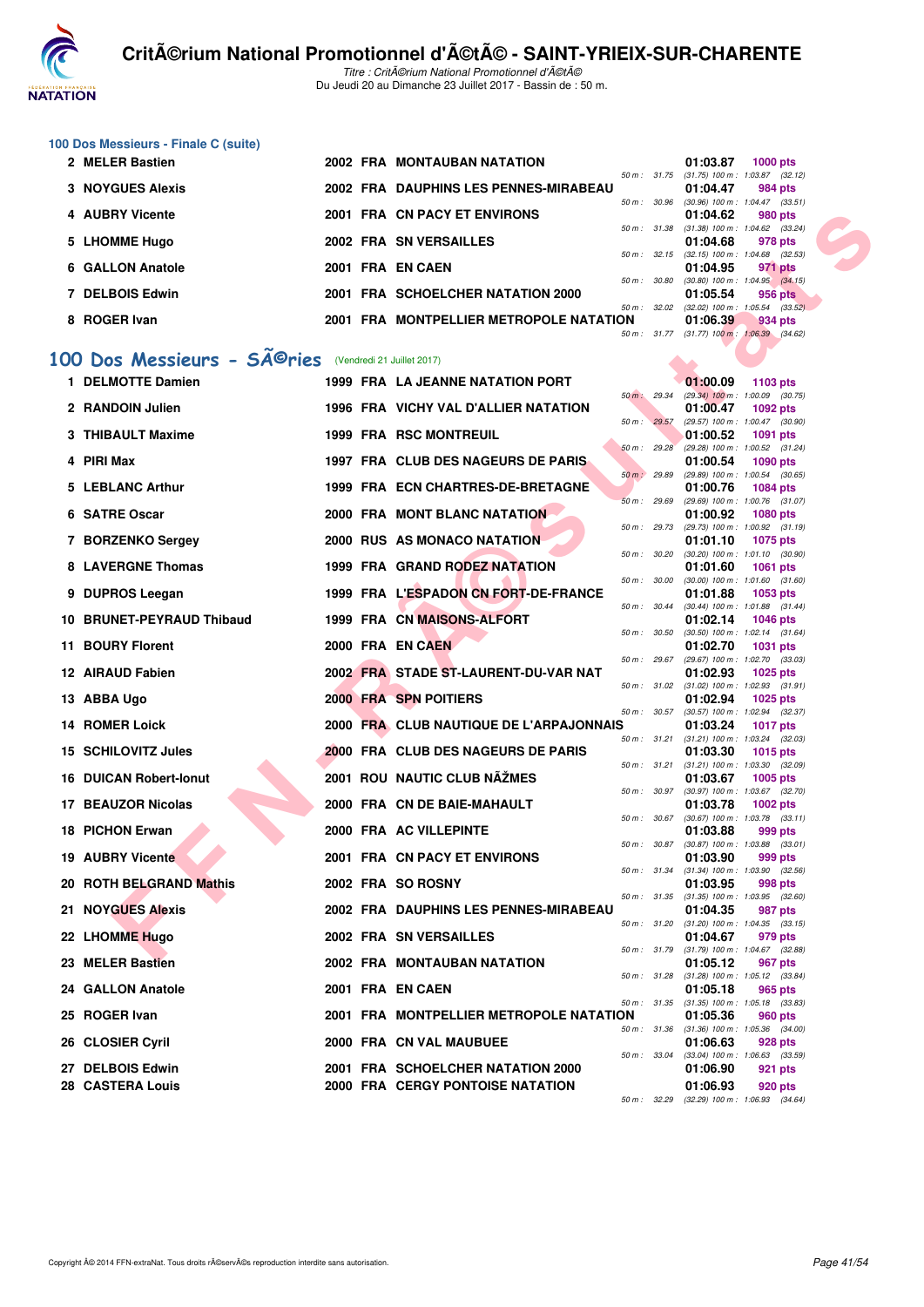

100 Dos Messieurs - Séries (suite)

Titre : CritA©rium National Promotionnel d'A©tA© Du Jeudi 20 au Dimanche 23 Juillet 2017 - Bassin de : 50 m.

**N 01:07.05** 917 pts<br> $50 m$ : 32.68 (32.68) 100 m: 1:07.05 (34.37)

**29 LEMEE Pierre 2001 FRA ST-NAZAIRE ATLANTIQUE NATATION** 

|   | 200 Dos Messieurs - Finale A (Jeudi 20 Juillet 2017) |  |                                                                                                                                         |                                                                    |
|---|------------------------------------------------------|--|-----------------------------------------------------------------------------------------------------------------------------------------|--------------------------------------------------------------------|
|   | 1 BOURY Florent                                      |  | 2000 FRA EN CAEN                                                                                                                        | 02:10.82<br>1084 pts                                               |
|   | 2 SMITH Joshua                                       |  | 50 m: 30.12 (30.12) 100 m: 1:02.91 (32.79) 150 m: 1:37.01 (34.10) 200 m: 2:10.82 (33.81)<br>2000 FRA SPN POITIERS                       | 02:11.29<br><b>1078 pts</b>                                        |
|   | 3 THIBAULT Maxime                                    |  | 50 m: 30.99 (30.99) 100 m: 1:04.16 (33.17) 150 m: 1:38.16 (34.00) 200 m: 2:11.29 (33.13)<br>1999 FRA RSC MONTREUIL                      | 02:11.92<br><b>1069 pts</b>                                        |
|   | 3 LEBLANC Arthur                                     |  | 50 m: 30.43 (30.43) 100 m: 1:03.51 (33.08) 150 m: 1:37.75 (34.24) 200 m: 2:11.92 (34.17)<br>1999 FRA ECN CHARTRES-DE-BRETAGNE           | 02:11.92<br>1069 $pts$                                             |
|   | 5 DELMOTTE Damien                                    |  | 50 m: 31.07 (31.07) 100 m: 1:04.45 (33.38) 150 m: 1:38.74 (34.29) 200 m: 2:11.92 (33.18)<br>1999 FRA LA JEANNE NATATION PORT            | 02:14.04<br><b>1040 pts</b>                                        |
|   | <b>6 ANTONIO Lucas</b>                               |  | $50 m: -$<br>100 m: 1:05.55 (1:05.55)<br>$150 m : -$<br>2000 FRA AQUATIC CLUB BOURGES                                                   | 200 m: 2:14.04 (1:08.49)<br>02:14.44<br><b>1035 pts</b>            |
|   | 7 AIRAUD Fabien                                      |  | 50 m: 31.53 (31.53) 100 m: 1:04.95 (33.42) 150 m: 1:40.13 (35.18) 200 m: 2:14.44 (34.31)                                                |                                                                    |
|   |                                                      |  | 2002 FRA STADE ST-LAURENT-DU-VAR NAT<br>50 m: 31.67 (31.67) 100 m: 1:05.47 (33.80) 150 m: 1:40.66 (35.19) 200 m: 2:15.39 (34.73)        | 02:15.39<br><b>1022 pts</b>                                        |
|   | 8 DUICAN Robert-Ionut                                |  | <b>2001 ROU NAUTIC CLUB NAZMES</b><br>50 m: 33.57 (33.57) 100 m: 1:08.18 (34.61) 150 m: 1:43.59 (35.41) 200 m: 2:18.76 (35.17)          | 02:18.76<br>977 pts                                                |
|   | 200 Dos Messieurs - Finale B (Jeudi 20 Juillet 2017) |  |                                                                                                                                         |                                                                    |
|   | 1 BRUNET-PEYRAUD Thibaud                             |  | 1999 FRA CN MAISONS-ALFORT                                                                                                              | 02:13.67<br>1045 pts                                               |
|   | 2 CAMELIN Corentin                                   |  | $50 m: -$<br>100 m: 1:04.36 (1:04.36)<br>$150 m : -$<br>2000 FRA C.A.B LEDONIEN 39                                                      | 200 m: 2:13.67 (1:09.31)<br>02:14.37<br><b>1036 pts</b>            |
|   | 3 LHOMME Hugo                                        |  | 50 m: 31.46 (31.46) 100 m: 1:05.59 (34.13) 150 m: 1:39.40 (33.81) 200 m: 2:14.37 (34.97)<br>2002 FRA SN VERSAILLES                      | 02:14.77<br><b>1030 pts</b>                                        |
|   | 4 SCHILOVITZ Jules                                   |  | 50 m: 32.29 (32.29) 100 m: 1:06.38 (34.09) 150 m: 1:40.43 (34.05) 200 m: 2:14.77 (34.34)<br>2000 FRA CLUB DES NAGEURS DE PARIS          | 02:15.75<br><b>1017 pts</b>                                        |
|   | <b>BEAUZOR Nicolas</b>                               |  | 50 m: 32.06 (32.06) 100 m: 1:06.31 (34.25) 150 m: 1:41.07 (34.76) 200 m: 2:15.75 (34.68)<br>2000 FRA CN DE BAIE-MAHAULT                 | 02:15.95<br>1014 pts                                               |
|   |                                                      |  | 50 m: 32.16 (32.16) 100 m: 1:06.12 (33.96) 150 m: 1:40.90 (34.78) 200 m: 2:15.95 (35.05)                                                |                                                                    |
|   | <b>6 ROMER Loick</b>                                 |  | 2000 FRA CLUB NAUTIQUE DE L'ARPAJONNAIS<br>50 m : 31.96 (31.96) 100 m : 1:07.03 (35.07) 150 m : 1:42.28 (35.25) 200 m : 2:16.36 (34.08) | 02:16.36<br>$1009$ pts                                             |
|   | <b>7 DESCHAMPS Paul</b>                              |  | 1999 FRA RACING CLUB ARRAS<br>50 m: 31.93 (31.93) 100 m: 1:05.92 (33.99) 150 m: 1:41.70 (35.78) 200 m: 2:17.57 (35.87)                  | 02:17.57<br>993 pts                                                |
|   | 8 CASTERA Louis                                      |  | <b>2000 FRA CERGY PONTOISE NATATION</b><br>50 m : 32.97 (32.97) 100 m : 1:08.31 (35.34) 150 m : 1:45.31 (37.00) 200 m : 2:21.11 (35.80) | 02:21.11<br>947 pts                                                |
|   | 200 Dos Messieurs - SÃ <sup>©</sup> ries             |  | (Jeudi 20 Juillet 2017)                                                                                                                 |                                                                    |
|   | 1 BOURY Florent                                      |  | 2000 FRA EN CAEN                                                                                                                        | 02:11.37 1076 pts                                                  |
| 2 | <b>THIBAULT Maxime</b>                               |  | 50 m: 30.88 (30.88) 100 m: 1:04.17 (33.29) 150 m: 1:37.92 (33.75) 200 m: 2:11.37 (33.45)<br><b>1999 FRA RSC MONTREUIL</b>               | 02:11.92<br><b>1069 pts</b>                                        |
|   |                                                      |  | 50 m: 30.73 (30.73) 100 m: 1:03.26 (32.53) 150 m: 1:37.31 (34.05) 200 m: 2:11.92 (34.61)                                                |                                                                    |
|   | 3 SMITH Joshua                                       |  | 2000 FRA SPN POITIERS<br>50 m: 31.13 (31.13) 100 m: 1:04.57 (33.44) 150 m: 1:38.55                                                      | 02:12.10<br><b>1066 pts</b><br>$(33.98)$ 200 m : 2:12.10 $(33.55)$ |
|   | <b>LEBLANC Arthur</b>                                |  | 1999 FRA ECN CHARTRES-DE-BRETAGNE<br>50 m: 31.02 (31.02) 100 m: 1:04.30 (33.28) 150 m: 1:38.77 (34.47) 200 m: 2:12.60 (33.83)           | 02:12.60<br><b>1060 pts</b>                                        |
|   | <b>DELMOTTE Damien</b>                               |  | <b>1999 FRA LA JEANNE NATATION PORT</b><br>50 m: 31.26 (31.26) 100 m: 1:05.10 (33.84) 150 m: 1:39.73 (34.63) 200 m: 2:13.30 (33.57)     | 02:13.30<br>1050 $pts$                                             |
|   | <b>6 BORZENKO Sergey</b>                             |  | 2000 RUS AS MONACO NATATION<br>50 m: 32.29 (32.29) 100 m: 1:05.71 (33.42) 150 m: 1:39.90 (34.19) 200 m: 2:13.44 (33.54)                 | 02:13.44<br><b>1048 pts</b>                                        |
|   | 7 AIRAUD Fabien                                      |  | 2002 FRA STADE ST-LAURENT-DU-VAR NAT                                                                                                    | 02:15.74<br><b>1017 pts</b>                                        |
|   | 8 DUICAN Robert-Ionut                                |  | 50 m: 32.42 (32.42) 100 m: 1:06.58 (34.16) 150 m: 1:41.95 (35.37) 200 m: 2:15.74 (33.79)<br>2001 ROU NAUTIC CLUB NAZMES                 | 02:15.75 1017 pts                                                  |
|   | 9 ANTONIO Lucas                                      |  | 50 m: 31.67 (31.67) 100 m: 1:05.71 (34.04) 150 m: 1:40.99 (35.28) 200 m: 2:15.75 (34.76)<br>2000 FRA AQUATIC CLUB BOURGES               | 02:15.80<br><b>1016 pts</b>                                        |
|   | 10 LHOMME Hugo                                       |  | 50 m : 32.32 (32.32) 100 m : 1:06.22 (33.90) 150 m : 1:41.31<br>2002 FRA SN VERSAILLES                                                  | $(35.09)$ 200 m : 2:15.80 $(34.49)$<br>02:16.21<br><b>1011 pts</b> |
|   | 10 SCHILOVITZ Jules                                  |  | 50 m: 32.91 (32.91) 100 m: 1:08.48 (35.57) 150 m: 1:42.56 (34.08) 200 m: 2:16.21 (33.65)<br>2000 FRA CLUB DES NAGEURS DE PARIS          | 02:16.21<br>1011 pts                                               |
|   | 12 BEAUZOR Nicolas                                   |  | 50 m: 32.41 (32.41) 100 m: 1:06.54 (34.13) 150 m: 1:41.76 (35.22) 200 m: 2:16.21 (34.45)<br>2000 FRA CN DE BAIE-MAHAULT                 | 02:16.42<br>1008 pts                                               |
|   |                                                      |  | 50 m: 31.94 (31.94) 100 m: 1:06.78 (34.84) 150 m: 1:41.93 (35.15) 200 m: 2:16.42 (34.49)                                                |                                                                    |
|   | <b>13 CAMELIN Corentin</b>                           |  | 2000 FRA C.A.B LEDONIEN 39<br>50 m: 31.62 (31.62) 100 m: 1:05.81 (34.19) 150 m: 1:41.15 (35.34) 200 m: 2:16.83 (35.68)                  | 02:16.83<br>$1003$ pts                                             |
|   | 14 BRUNET-PEYRAUD Thibaud                            |  | 1999 FRA CN MAISONS-ALFORT<br>50 m: 31.24 (31.24) 100 m: 1:05.01 (33.77) 150 m: 1:41.11 (36.10) 200 m: 2:16.89 (35.78)                  | 02:16.89<br>1002 pts                                               |
|   | <b>15 ROMER Loick</b>                                |  | 2000 FRA CLUB NAUTIQUE DE L'ARPAJONNAIS<br>50 m: 32.00 (32.00) 100 m: 1:06.33 (34.33) 150 m: 1:42.05 (35.72) 200 m: 2:17.30 (35.25)     | 02:17.30<br>997 pts                                                |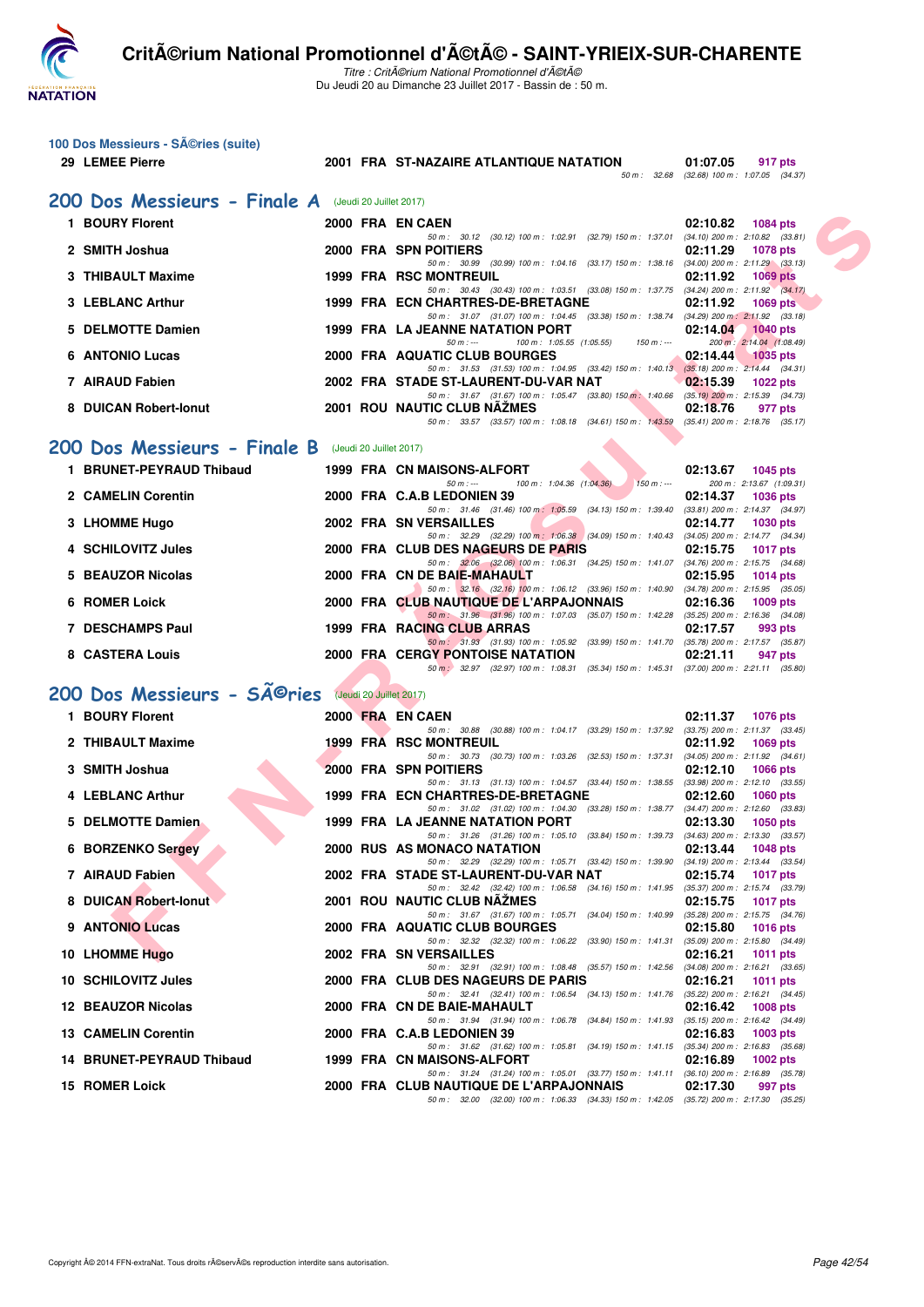

Titre : CritA©rium National Promotionnel d'A©tA© Du Jeudi 20 au Dimanche 23 Juillet 2017 - Bassin de : 50 m.

| 200 Dos Messieurs - SA©ries (suite)                                     |  |  |                                                                                                                                         |                      |                             |  |  |  |  |  |
|-------------------------------------------------------------------------|--|--|-----------------------------------------------------------------------------------------------------------------------------------------|----------------------|-----------------------------|--|--|--|--|--|
| <b>16 DESCHAMPS Paul</b>                                                |  |  | 1999 FRA RACING CLUB ARRAS                                                                                                              | 02:17.46             | 994 pts                     |  |  |  |  |  |
| <b>17 CASTERA Louis</b>                                                 |  |  | 50 m : 32.28 (32.28) 100 m : 1:05.96 (33.68) 150 m : 1:41.19 (35.23) 200 m : 2:17.46 (36.27)<br><b>2000 FRA CERGY PONTOISE NATATION</b> | 02:21.91             | 936 pts                     |  |  |  |  |  |
| <b>18 STENDER Alexandre</b>                                             |  |  | 50 m: 32.86 (32.86) 100 m: 1:08.33 (35.47) 150 m: 1:45.22 (36.89) 200 m: 2:21.91 (36.69)<br>1999 FRA BORDEAUX A%JUDIANTS CLUB           | 02:23.33             | 918 pts                     |  |  |  |  |  |
|                                                                         |  |  | 50 m: 34.50 (34.50) 100 m: 1:11.50 (37.00) 150 m: 1:46.70 (35.20) 200 m: 2:23.33 (36.63)                                                |                      |                             |  |  |  |  |  |
| 50 Brasse Messieurs - Finale A (Samedi 22 Juillet 2017)                 |  |  |                                                                                                                                         |                      |                             |  |  |  |  |  |
| 1 DAUPHINOT Andy                                                        |  |  | 1989 FRA CN RIOM                                                                                                                        | 00:30.31             | <b>1129 pts</b>             |  |  |  |  |  |
| 2 SOUIDI Achref                                                         |  |  | <b>1998 TUN SCUF PARIS</b>                                                                                                              | 00:30.35             | <b>1127 pts</b>             |  |  |  |  |  |
| 3 GOUDENECHE Pierre                                                     |  |  | <b>1998 FRA UNION ST-BRUNO BORDEAUX</b>                                                                                                 | 00:30.67             | <b>1110 pts</b>             |  |  |  |  |  |
| 4 ROUSSON Florian                                                       |  |  | <b>1996 FRA MONTCHANIN NATATION</b>                                                                                                     | 00:30.73             | <b>1107 pts</b>             |  |  |  |  |  |
| 5 HOUDENOT Nicolas                                                      |  |  | 1997 FRA RED STAR CLUB CHAMPIGNY                                                                                                        | 00:30.99             | 1093 pts                    |  |  |  |  |  |
| <b>6 DESSAILLY Eric</b>                                                 |  |  | 1999 FRA CN MAISONS-ALFORT                                                                                                              | 00:31.03             | $-1091$ pts                 |  |  |  |  |  |
| 7 COSTE Damien                                                          |  |  | 2000 FRA ND VILLEFRANCHE-EN-BEAUJOLAIS                                                                                                  | 00:31.13             | 1086 pts                    |  |  |  |  |  |
| 7 PELISSOU Enzo                                                         |  |  | 2000 FRA ASPTT TOULOUSE                                                                                                                 | 00:31.13             | <b>1086 pts</b>             |  |  |  |  |  |
|                                                                         |  |  |                                                                                                                                         |                      |                             |  |  |  |  |  |
| 50 Brasse Messieurs - Finale B (Samedi 22 Juillet 2017)                 |  |  |                                                                                                                                         |                      |                             |  |  |  |  |  |
| 1 VILLENEAU Arthur                                                      |  |  | 2000 FRA LA ROCHE-SUR-YON NATATION                                                                                                      | 00:31.46             | <b>1069 pts</b>             |  |  |  |  |  |
| 2 MARTIN Anthony                                                        |  |  | 2000 FRA CN CANNES                                                                                                                      | 00:31.50             | <b>1067 pts</b>             |  |  |  |  |  |
| 3 ARNAUD Quentin                                                        |  |  | <b>2000 FRA YERRES NATATION</b>                                                                                                         | 00:31.67             | <b>1058 pts</b>             |  |  |  |  |  |
| 4 LE BAIL Titouan                                                       |  |  | <b>2001 FRA LANNION NATATION</b>                                                                                                        | 00:31.73             | <b>1055 pts</b>             |  |  |  |  |  |
| 5 ABDELJELIL Romain                                                     |  |  | 2001 FRA AC TRA^BES                                                                                                                     | 00:31.94             | <b>1045 pts</b>             |  |  |  |  |  |
| 6 BRUNE Adrien                                                          |  |  | 2001 FRA ND VILLEFRANCHE-EN-BEAUJOLAIS                                                                                                  | 00:31.99             | <b>1042 pts</b>             |  |  |  |  |  |
| 7 GARCIA Pablo                                                          |  |  | 2000 FRA ASPTT TOULOUSE                                                                                                                 | 00:32.18             | <b>1032 pts</b>             |  |  |  |  |  |
| <b>TRY Richard</b>                                                      |  |  | 1998 FRA AC VILLEPINTE                                                                                                                  | <b>DNS Nd</b>        |                             |  |  |  |  |  |
|                                                                         |  |  |                                                                                                                                         |                      |                             |  |  |  |  |  |
| 50 Brasse Messieurs - Finale C 16 ans et moins (Samedi 22 Juillet 2017) |  |  |                                                                                                                                         |                      |                             |  |  |  |  |  |
| 1 PRÉVOTEL Lucas                                                        |  |  | 2001 FRA ANGOULEME N CHARENTE                                                                                                           | 00:32.56             | <b>1013 pts</b>             |  |  |  |  |  |
| 2 DENJEAN Constantin                                                    |  |  | 2002 FRA SO ROSNY                                                                                                                       | 00:32.74             | <b>1004 pts</b>             |  |  |  |  |  |
| <b>3 SANCHEZ Louis</b>                                                  |  |  | 2002 FRA SA MA%RIGNAC                                                                                                                   | 00:32.86             | 998 pts                     |  |  |  |  |  |
| 4 GAWRON Axel                                                           |  |  | 2001 FRA CN ST-ASTIER                                                                                                                   | 00:33.01             | 991 pts                     |  |  |  |  |  |
| 5 ROMUALD Lilian                                                        |  |  | 2001 FRA CN AVRANCHES                                                                                                                   | 00:33.06             | 988 pts                     |  |  |  |  |  |
| 6 LEROUX Leandre                                                        |  |  | 2002 FRA CN LE MANS                                                                                                                     | 00:33.10             | 986 pts                     |  |  |  |  |  |
| <b>7 BUMSEL Maxence</b>                                                 |  |  | 2002 FRA TRITON CLUB BELLEVILLE                                                                                                         | 00:33.39             | 972 pts                     |  |  |  |  |  |
| 50 Brasse Messieurs - SA©ries                                           |  |  | (Samedi 22 Juillet 2017)                                                                                                                |                      |                             |  |  |  |  |  |
|                                                                         |  |  |                                                                                                                                         |                      |                             |  |  |  |  |  |
| 1 SOUIDI Achref                                                         |  |  | <b>1998 TUN SCUF PARIS</b>                                                                                                              | 00:30.23             | 1133 pts                    |  |  |  |  |  |
| 2 DAUPHINOT Andy                                                        |  |  | 1989 FRA CN RIOM                                                                                                                        | 00:30.31             | 1129 pts                    |  |  |  |  |  |
| 3 GOUDENECHE Pierre                                                     |  |  | 1998 FRA UNION ST-BRUNO BORDEAUX                                                                                                        | 00:30.63             | 1112 pts                    |  |  |  |  |  |
| 4 ROUSSON Florian<br>5 HOUDENOT Nicolas                                 |  |  | <b>1996 FRA MONTCHANIN NATATION</b><br>1997 FRA RED STAR CLUB CHAMPIGNY                                                                 | 00:30.77<br>00:30.82 | 1105 pts                    |  |  |  |  |  |
| 6 COSTE Damien                                                          |  |  | 2000 FRA ND VILLEFRANCHE-EN-BEAUJOLAIS                                                                                                  | 00:30.89             | <b>1102 pts</b>             |  |  |  |  |  |
| 7 PELISSOU Enzo                                                         |  |  | 2000 FRA ASPTT TOULOUSE                                                                                                                 | 00:31.07             | 1099 pts<br><b>1089 pts</b> |  |  |  |  |  |
| 8 DESSAILLY Eric                                                        |  |  | 1999 FRA CN MAISONS-ALFORT                                                                                                              | 00:31.18             | <b>1084 pts</b>             |  |  |  |  |  |
| 9 LE BAIL Titouan                                                       |  |  | 2001 FRA LANNION NATATION                                                                                                               | 00:31.44             | <b>1070 pts</b>             |  |  |  |  |  |
| <b>10 MARTIN Anthony</b>                                                |  |  | 2000 FRA CN CANNES                                                                                                                      | 00:31.49             | <b>1068 pts</b>             |  |  |  |  |  |
| 11 TRY Richard                                                          |  |  | <b>1998 FRA AC VILLEPINTE</b>                                                                                                           | 00:31.65             | <b>1059 pts</b>             |  |  |  |  |  |
| <b>12 VILLENEAU Arthur</b>                                              |  |  | 2000 FRA LA ROCHE-SUR-YON NATATION                                                                                                      | 00:31.88             | <b>1048 pts</b>             |  |  |  |  |  |
| 13 ARNAUD Quentin                                                       |  |  | <b>2000 FRA YERRES NATATION</b>                                                                                                         | 00:32.07             | 1038 pts                    |  |  |  |  |  |
| <b>14 BRUNE Adrien</b>                                                  |  |  | 2001 FRA ND VILLEFRANCHE-EN-BEAUJOLAIS                                                                                                  | 00:32.12             | 1035 pts                    |  |  |  |  |  |
| 15 ABDELJELIL Romain                                                    |  |  | 2001 FRA AC TRA^BES                                                                                                                     | 00:32.38             | <b>1022 pts</b>             |  |  |  |  |  |
| 16 GARCIA Pablo                                                         |  |  | 2000 FRA ASPTT TOULOUSE                                                                                                                 | 00:32.53             | <b>1015 pts</b>             |  |  |  |  |  |
| <b>17 SANCHEZ Louis</b>                                                 |  |  | 2002 FRA SA MÉRIGNAC                                                                                                                    | 00:32.56             | <b>1013 pts</b>             |  |  |  |  |  |
|                                                                         |  |  |                                                                                                                                         |                      |                             |  |  |  |  |  |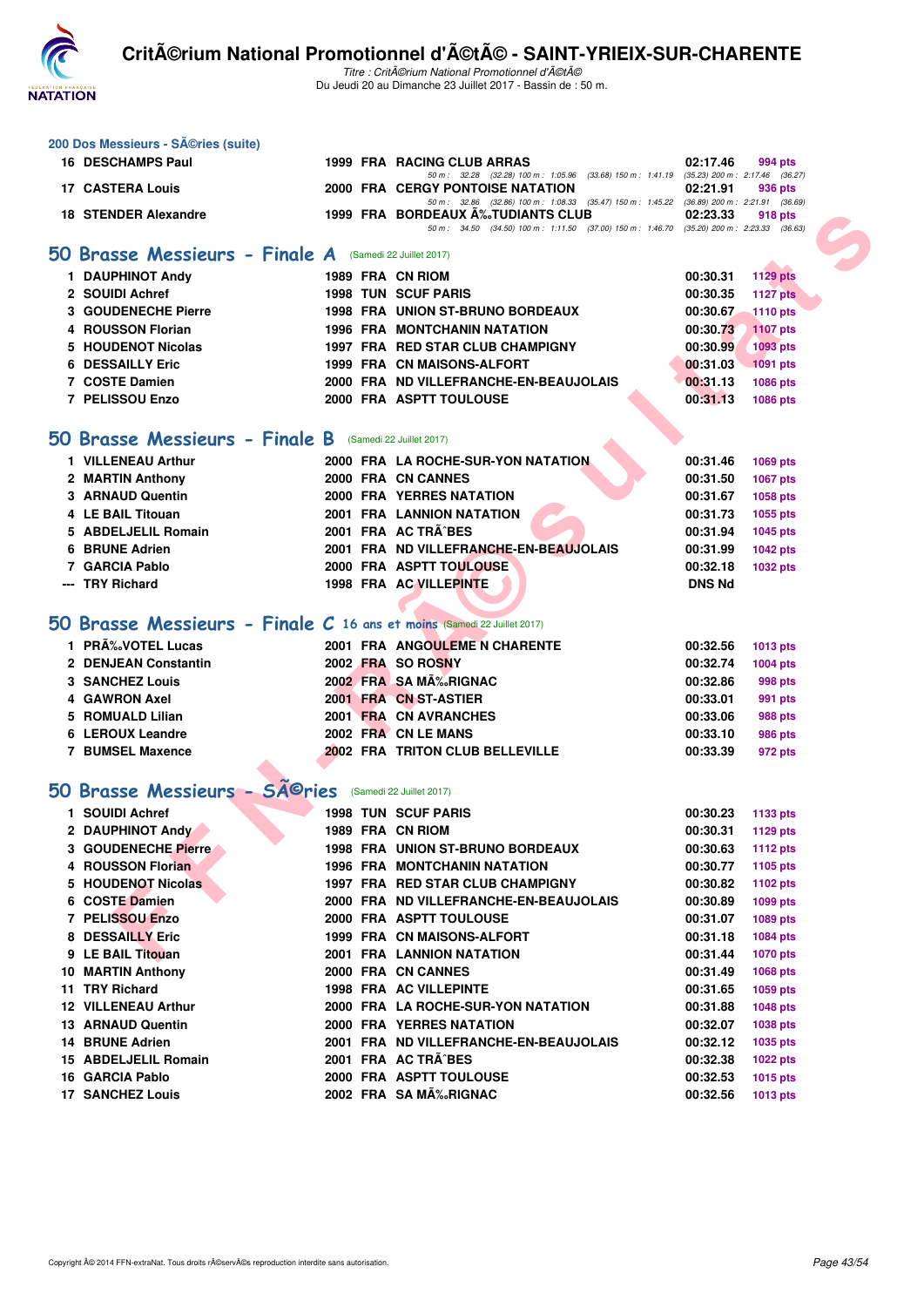

Titre : Critérium National Promotionnel d'été Du Jeudi 20 au Dimanche 23 Juillet 2017 - Bassin de : 50 m.

#### **50 Brasse Messieurs - Séries (suite)**

| 18 DENJEAN Constantin |  | 2002 FRA SO ROSNY               | 00:32.67 | <b>1008 pts</b> |
|-----------------------|--|---------------------------------|----------|-----------------|
| 19 KLEMENT Lucas      |  | 1999 FRA CN LE MANS             | 00:32.84 | 999 pts         |
| 20 LEROUX Leandre     |  | 2002 FRA CN LE MANS             | 00:32.90 | 996 pts         |
| 21 PRÉVOTEL Lucas     |  | 2001 FRA ANGOULEME N CHARENTE   | 00:33.00 | 991 pts         |
| 22 GAWRON Axel        |  | 2001 FRA CN ST-ASTIER           | 00:33.16 | 983 pts         |
| 23 ROMUALD Lilian     |  | 2001 FRA CN AVRANCHES           | 00:33.23 | 980 pts         |
| 24 BUMSEL Maxence     |  | 2002 FRA TRITON CLUB BELLEVILLE | 00:33.24 | 979 pts         |
|                       |  |                                 |          |                 |

#### **[100 Brasse Messieurs - Finale A](http://www.ffnatation.fr/webffn/resultats.php?idact=nat&go=epr&idcpt=47489&idepr=72)** (Dimanche 23 Juillet 2017)

| 21 PRA% VOTEL Lucas                                                       |  | <b>2001 FRA ANGOULEME N CHARENTE</b>     |              | 00:33.00                                                 | 991 pts                             |  |
|---------------------------------------------------------------------------|--|------------------------------------------|--------------|----------------------------------------------------------|-------------------------------------|--|
| 22 GAWRON Axel                                                            |  | 2001 FRA CN ST-ASTIER                    |              | 00:33.16                                                 | 983 pts                             |  |
| 23 ROMUALD Lilian                                                         |  | 2001 FRA CN AVRANCHES                    |              | 00:33.23                                                 | <b>980 pts</b>                      |  |
| <b>24 BUMSEL Maxence</b>                                                  |  | 2002 FRA TRITON CLUB BELLEVILLE          |              | 00:33.24                                                 | 979 pts                             |  |
|                                                                           |  |                                          |              |                                                          |                                     |  |
| 00 Brasse Messieurs - Finale A (Dimanche 23 Juillet 2017)                 |  |                                          |              |                                                          |                                     |  |
|                                                                           |  |                                          |              |                                                          |                                     |  |
| 1 BARRY Alexandre                                                         |  | 1996 FRA ASM CHAMALIERES NATATION        |              |                                                          | 01:06.07 1158 pts                   |  |
| 2 SOUIDI Achref                                                           |  | <b>1998 TUN SCUF PARIS</b>               |              | 50 m: 31.15 (31.15) 100 m: 1:06.07 (34.92)<br>01:06.44   | <b>1149 pts</b>                     |  |
|                                                                           |  |                                          |              | 50 m: 31.59 (31.59) 100 m: 1:06.44 (34.85)               |                                     |  |
| 3 COSTE Damien                                                            |  | 2000 FRA ND VILLEFRANCHE-EN-BEAUJOLAIS   |              | 01:07.76                                                 | 1114 pts                            |  |
|                                                                           |  |                                          | 50 m: 31.81  |                                                          | $(31.81)$ 100 m : 1:07.76 $(35.95)$ |  |
| 4 DAUPHINOT Andy                                                          |  | 1989 FRA CN RIOM                         |              | 01:07.87<br>50 m : 31.24 (31.24) 100 m : 1:07.87 (36.63) | <b>1111 pts</b>                     |  |
| 5 DESSAILLY Eric                                                          |  | 1999 FRA CN MAISONS-ALFORT               |              | 01:08.10                                                 | 1105 pts                            |  |
|                                                                           |  |                                          |              | $50 m$ : $31.75$ (31.75) 100 m : 1:08.10 (36.35)         |                                     |  |
| 6 ARNAUD Quentin                                                          |  | 2000 FRA YERRES NATATION                 |              | 01:08.28                                                 | 1100 pts                            |  |
| 7 MARTIN Anthony                                                          |  | 2000 FRA CN CANNES                       |              | 50 m : 31.76 (31.76) 100 m : 1:08.28 (36.52)<br>01:08.54 | 1093 pts                            |  |
|                                                                           |  |                                          |              | 50 m: 32.24 (32.24) 100 m: 1:08.54 (36.30)               |                                     |  |
| 8 GOYEAUD Th©o                                                            |  | 2000 FRA SN METZ                         |              | 01:09.03                                                 | 1081 pts                            |  |
|                                                                           |  |                                          |              | 50 m: 32.86 (32.86) 100 m: 1:09.03 (36.17)               |                                     |  |
| 00 Brasse Messieurs - Finale B (Dimanche 23 Juillet 2017)                 |  |                                          |              |                                                          |                                     |  |
| 1 BAEZ Nikita                                                             |  | 2000 FRA VILLEURBANNE NATATION           |              | 01:08.82                                                 | 1086 pts                            |  |
|                                                                           |  |                                          |              | 50 m: 31.84 (31.84) 100 m: 1:08.82 (36.98)               |                                     |  |
| 2 VILLENEAU Arthur                                                        |  | 2000 FRA LA ROCHE-SUR-YON NATATION       |              | 01:09.61                                                 | <b>1066 pts</b>                     |  |
| 3 LE BAIL Titouan                                                         |  | 2001 FRA LANNION NATATION                |              | 50 m: 32.64 (32.64) 100 m: 1:09.61 (36.97)<br>01:09.92   | <b>1058 pts</b>                     |  |
|                                                                           |  |                                          | 50 m: 33.28  |                                                          | $(33.28)$ 100 m : 1:09.92 $(36.64)$ |  |
| 4 PELISSOU Enzo                                                           |  | 2000 FRA ASPTT TOULOUSE                  |              | 01:10.08                                                 | 1054 pts                            |  |
| 5 GOUDENECHE Pierre                                                       |  | <b>1998 FRA UNION ST-BRUNO BORDEAUX</b>  |              | 50 m: 32.47 (32.47) 100 m: 1:10.08 (37.61)               |                                     |  |
|                                                                           |  |                                          |              | 01:10.45<br>50 m: 32.83 (32.83) 100 m: 1:10.45 (37.62)   | 1045 pts                            |  |
| <b>6 KLEMENT Lucas</b>                                                    |  | 1999 FRA CN LE MANS                      |              | 01:10.54                                                 | 1042 pts                            |  |
|                                                                           |  |                                          | 50 m: 33.53  |                                                          | $(33.53)$ 100 m : 1:10.54 $(37.01)$ |  |
| 7 BRUNE Adrien                                                            |  | 2001 FRA ND VILLEFRANCHE-EN-BEAUJOLAIS   |              | 01:10.90<br>50 m: 33.87 (33.87) 100 m: 1:10.90 (37.03)   | 1033 pts                            |  |
| <b>8 MANDIN Pierre</b>                                                    |  | 2000 FRA LA ROCHE-SUR-YON NATATION       |              | 01:11.57                                                 | 1016 pts                            |  |
|                                                                           |  |                                          |              | 50 m: 33.78 (33.78) 100 m: 1:11.57 (37.79)               |                                     |  |
| 00 Brasse Messieurs - Finale C 16 ans et moins (Dimanche 23 Juillet 2017) |  |                                          |              |                                                          |                                     |  |
|                                                                           |  |                                          |              |                                                          |                                     |  |
| 1 LEROUX Leandre                                                          |  | 2002 FRA CN LE MANS                      |              | 01:10.72                                                 | 1038 pts                            |  |
| 2 PRÉVOTEL Lucas                                                          |  | 2001 FRA ANGOULEME N CHARENTE            |              | 50 m: 33.62 (33.62) 100 m: 1:10.72 (37.10)<br>01:11.45   | 1019 pts                            |  |
|                                                                           |  |                                          | 50 m : 33.29 |                                                          | $(33.29)$ 100 m : 1:11.45 $(38.16)$ |  |
| 3 ABDELJELIL Romain                                                       |  | 2001 FRA AC TRA^BES                      |              | 01:11.75                                                 | <b>1012 pts</b>                     |  |
| <b>4 DENJEAN Constantin</b>                                               |  | 2002 FRA SO ROSNY                        |              | 50 m: 33.38 (33.38) 100 m: 1:11.75 (38.37)<br>01:12.40   | 996 pts                             |  |
|                                                                           |  |                                          |              | 50 m: 33.80 (33.80) 100 m: 1:12.40 (38.60)               |                                     |  |
|                                                                           |  |                                          |              |                                                          |                                     |  |
| 00 Brasse Messieurs - SÃ <sup>©</sup> ries (Dimanche 23 Juillet 2017)     |  |                                          |              |                                                          |                                     |  |
| <b>4 DADDV Alangedua</b>                                                  |  | <b>1000 FDA ACM OUAMALIFDEC MATATION</b> |              |                                                          | $0.4 - 0.0 - 4.0 - 4.477 - 4.4$     |  |

## **[100 Brasse Messieurs - Finale B](http://www.ffnatation.fr/webffn/resultats.php?idact=nat&go=epr&idcpt=47489&idepr=72)** (Dimanche 23 Juillet 2017)

| 1 BAEZ Nikita          | 2000 FRA VILLEURBANNE NATATION          |                          | 01:08.82                                        | <b>1086 pts</b> |  |
|------------------------|-----------------------------------------|--------------------------|-------------------------------------------------|-----------------|--|
| 2 VILLENEAU Arthur     | 2000 FRA LA ROCHE-SUR-YON NATATION      | 50 m: 31.84              | $(31.84)$ 100 m : 1:08.82 $(36.98)$<br>01:09.61 | 1066 pts        |  |
| 3 LE BAIL Titouan      | <b>2001 FRA LANNION NATATION</b>        | 50 m: 32.64              | $(32.64)$ 100 m : 1:09.61 $(36.97)$<br>01:09.92 | 1058 pts        |  |
| 4 PELISSOU Enzo        | 2000 FRA ASPTT TOULOUSE                 | 50 m: 33.28              | $(33.28)$ 100 m : 1:09.92 $(36.64)$<br>01:10.08 | 1054 pts        |  |
| 5 GOUDENECHE Pierre    | <b>1998 FRA UNION ST-BRUNO BORDEAUX</b> | $50 \text{ m}$ : $32.47$ | $(32.47)$ 100 m : 1:10.08 $(37.61)$<br>01:10.45 |                 |  |
|                        |                                         | 50 m: 32.83              | $(32.83)$ 100 m : 1:10.45 $(37.62)$             | 1045 pts        |  |
| <b>6 KLEMENT Lucas</b> | 1999 FRA CN LE MANS                     | 50 m: 33.53              | 01:10.54<br>$(33.53)$ 100 m : 1:10.54 $(37.01)$ | $1042$ pts      |  |
| <b>BRUNE Adrien</b>    | 2001 FRA ND VILLEFRANCHE-EN-BEAUJOLAIS  | 50 m: 33.87              | 01:10.90<br>$(33.87)$ 100 m : 1:10.90 $(37.03)$ | 1033 pts        |  |
| 8 MANDIN Pierre        | 2000 FRA LA ROCHE-SUR-YON NATATION      | 50 m : 33.78             | 01:11.57<br>$(33.78)$ 100 m : 1:11.57 $(37.79)$ | <b>1016 pts</b> |  |

#### **[100 Brasse Messieurs - Finale C](http://www.ffnatation.fr/webffn/resultats.php?idact=nat&go=epr&idcpt=47489&idepr=72) 16 ans et moins** (Dimanche 23 Juillet 2017)

| 1 LEROUX Leandre     | 2002 FRA CN LE MANS           |                                                        | 01:10.72 1038 pts   |
|----------------------|-------------------------------|--------------------------------------------------------|---------------------|
| 2 PRÉVOTEL Lucas     | 2001 FRA ANGOULEME N CHARENTE | 50 m: 33.62 (33.62) 100 m: 1:10.72 (37.10)             | $01:11.45$ 1019 pts |
| 3 ABDELJELIL Romain  | 2001 FRA AC TRÃ^BES           | 50 m: 33.29 (33.29) 100 m: 1:11.45 (38.16)             | $01:11.75$ 1012 pts |
| 4 DENJEAN Constantin | 2002 FRA SO ROSNY             | 50 m: 33.38 (33.38) 100 m: 1:11.75 (38.37)<br>01:12.40 | 996 pts             |
|                      |                               | 50 m : 33.80 (33.80) 100 m : 1:12.40 (38.60)           |                     |

# 100 Brasse Messieurs - SÃ<sup>@</sup>ries (Dimanche 23 Juillet 2017)

| 1 BARRY Alexandre |                  | <b>1996 FRA ASM CHAMALIERES NATATION</b> |                        | 01:06.13                                                        | 1157 $pts$ |
|-------------------|------------------|------------------------------------------|------------------------|-----------------------------------------------------------------|------------|
| 2 DAUPHINOT Andy  | 1989 FRA CN RIOM |                                          | 50 m: 30.93            | (30.93) 100 m: 1:06.13 (35.20)<br>$01:06.66$ 1143 pts           |            |
| 3 SOUIDI Achref   |                  | <b>1998 TUN SCUF PARIS</b>               | 50 m: 31.33            | $(31.33)$ 100 m : 1:06.66 $(35.33)$<br>01:07.36 1124 pts        |            |
| 4 COSTE Damien    |                  | 2000 FRA ND VILLEFRANCHE-EN-BEAUJOLAIS   |                        | 50 m: 31.76 (31.76) 100 m: 1:07.36 (35.60)<br>01:07.87 1111 pts |            |
| 5 DESSAILLY Eric  |                  | 1999 FRA CN MAISONS-ALFORT               | 50 m: 31.86            | $(31.86)$ 100 m : 1:07.87 $(36.01)$<br>01:08.24                 | 1101 $pts$ |
| 6 ARNAUD Quentin  |                  | 2000 FRA YERRES NATATION                 | $50 \text{ m}$ : 32.64 | $(32.64)$ 100 m : 1.08.24 $(35.60)$<br>01:08.41                 | 1097 pts   |
|                   |                  |                                          | 50 m : 32.26           | $(32.26)$ 100 m : 1.08.41 $(36.15)$                             |            |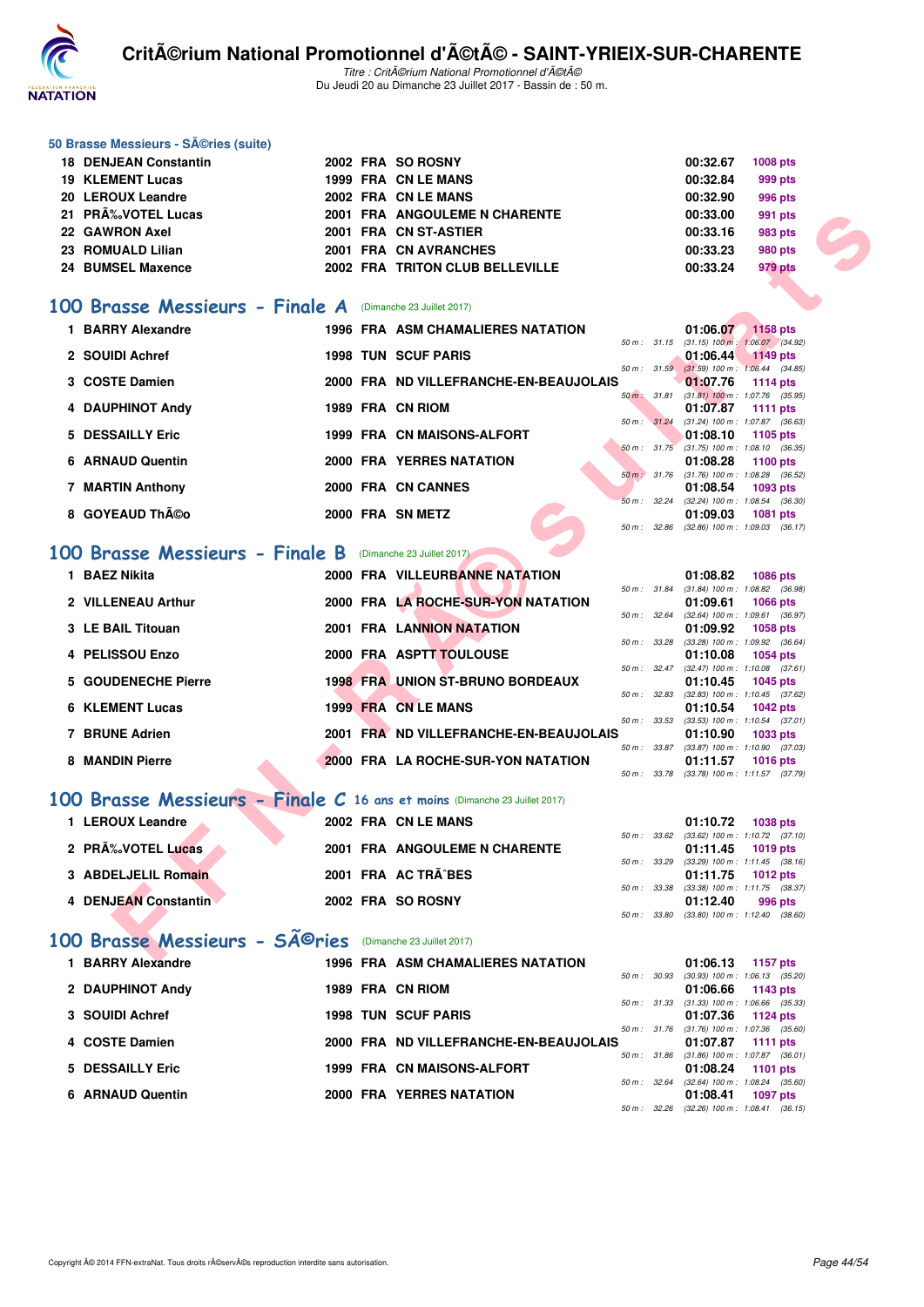

Titre : Critérium National Promotionnel d'été Du Jeudi 20 au Dimanche 23 Juillet 2017 - Bassin de : 50 m.

## **100 Brasse Messieurs - Séries (suite)**<br>**7 MAPTIN Anthony**

| 7 MARTIN Anthony                                                  |  | 2000 FRA CN CANNES                                                                                                           | 01:09.01<br>1081 pts                                                        |
|-------------------------------------------------------------------|--|------------------------------------------------------------------------------------------------------------------------------|-----------------------------------------------------------------------------|
| 8 GOYEAUD Th©o                                                    |  | 2000 FRA SN METZ                                                                                                             | 50 m: 32.41 (32.41) 100 m: 1:09.01 (36.60)<br>01:09.77<br><b>1062 pts</b>   |
| 9 VILLENEAU Arthur                                                |  | 50 m: 33.32<br>2000 FRA LA ROCHE-SUR-YON NATATION                                                                            | (33.32) 100 m: 1:09.77 (36.45)<br>01:10.02<br>1055 pts                      |
|                                                                   |  | 50 m: 32.97                                                                                                                  | $(32.97)$ 100 m : 1:10.02 $(37.05)$                                         |
| 10 BAEZ Nikita                                                    |  | 2000 FRA VILLEURBANNE NATATION<br>50 m: 32.40                                                                                | 01:10.07<br><b>1054 pts</b><br>$(32.40)$ 100 m : 1:10.07 $(37.67)$          |
| 11 GOUDENECHE Pierre                                              |  | <b>1998 FRA UNION ST-BRUNO BORDEAUX</b>                                                                                      | 01:10.18<br><b>1051 pts</b>                                                 |
| 12 LE BAIL Titouan                                                |  | 50 m: 32.64<br>2001 FRA LANNION NATATION                                                                                     | $(32.64)$ 100 m : 1:10.18 $(37.54)$<br>01:10.74<br><b>1037 pts</b>          |
| <b>13 KLEMENT Lucas</b>                                           |  | 50 m : 33.45<br>1999 FRA CN LE MANS                                                                                          | $(33.45)$ 100 m : 1:10.74 $(37.29)$<br>01:10.80<br><b>1036 pts</b>          |
|                                                                   |  | $50 m$ : $33.57$                                                                                                             | $(33.57)$ 100 m : 1:10.80 $(37.23)$                                         |
| 14 PELISSOU Enzo                                                  |  | 2000 FRA ASPTT TOULOUSE                                                                                                      | 01:11.24<br><b>1025 pts</b><br>50 m : 33.00 (33.00) 100 m : 1:11.24 (38.24) |
| 15 BRUNE Adrien                                                   |  | 2001 FRA ND VILLEFRANCHE-EN-BEAUJOLAIS                                                                                       | 01:11.60<br><b>1016 pts</b>                                                 |
| <b>16 MANDIN Pierre</b>                                           |  | 50 m : 33.38<br>2000 FRA LA ROCHE-SUR-YON NATATION                                                                           | (33.38) 100 m : 1:11.60 (38.22)<br>01:11.61<br><b>1015 pts</b>              |
|                                                                   |  |                                                                                                                              | 50 m: 34.20 (34.20) 100 m: 1:11.61 (37.41)                                  |
| 17 LEROUX Leandre                                                 |  | 2002 FRA CN LE MANS                                                                                                          | 01:11.67<br><b>1014 pts</b><br>50 m: 33.95 (33.95) 100 m: 1:11.67 (37.72)   |
| <b>17 ANTONIO Lucas</b>                                           |  | 2000 FRA AQUATIC CLUB BOURGES                                                                                                | 01:11.67<br>1014 $pts$                                                      |
|                                                                   |  | 50 m : 33.21                                                                                                                 | (33.21) 100 m: 1:11.67 (38.46)                                              |
| 19 GARCIA Pablo                                                   |  | 2000 FRA ASPTT TOULOUSE<br>50 m: 33.49                                                                                       | 01:11.78<br>1011 pts<br>(33.49) 100 m: 1:11.78 (38.29)                      |
| 20 PR‰VOTEL Lucas                                                 |  | 2001 FRA ANGOULEME N CHARENTE                                                                                                | 01:12.18<br><b>1001 pts</b>                                                 |
|                                                                   |  | 50 m : 33.65                                                                                                                 | $(33.65)$ 100 m : 1:12.18 $(38.53)$                                         |
| 21 ABDELJELIL Romain                                              |  | 2001 FRA AC TRA^BES<br>50 m : 34.80                                                                                          | 01:12.99<br>981 pts<br>$(34.80)$ 100 m : 1:12.99 $(38.19)$                  |
| 22 BARSANTI Flavio                                                |  | 1999 FRA CN MELUN VAL DE SEINE                                                                                               | 01:13.22<br>976 pts                                                         |
|                                                                   |  | $50 m$ : $34.73$                                                                                                             | (34.73) 100 m: 1:13.22 (38.49)                                              |
| 23 SANCHEZ Louis                                                  |  | 2002 FRA SAMA‰RIGNAC                                                                                                         | 01:13.33<br>973 pts<br>50 m: 33.73 (33.73) 100 m: 1:13.33 (39.60)           |
| 24 DENJEAN Constantin                                             |  | 2002 FRA SO ROSNY                                                                                                            | 01:13.40<br>971 pts                                                         |
| --- ROMUALD Lilian                                                |  | 50 m : 33.99                                                                                                                 | $(33.99)$ 100 m : 1:13.40 $(39.41)$                                         |
|                                                                   |  | 2001 FRA CN AVRANCHES                                                                                                        | <b>DSQ Ni</b>                                                               |
| <b>100 Brasse Messieurs - Finale A</b> (Vendredi 21 Juillet 2017) |  |                                                                                                                              |                                                                             |
|                                                                   |  |                                                                                                                              |                                                                             |
| 1 SOUIDI Achref                                                   |  | <b>1998 TUN SCUF PARIS</b><br>50 m: 32.54 (32.54) 100 m: 1:08.16 (35.62) 150 m: 1:45.02 (36.86) 200 m: 2:21.51 (36.49)       | 02:21.51<br>1153 pts                                                        |
| 2 BARRY Alexandre                                                 |  | <b>1996 FRA ASM CHAMALIERES NATATION</b>                                                                                     | 02:24.22<br><b>1118 pts</b>                                                 |
|                                                                   |  | 50 m: 32.69 (32.69) 100 m: 1:09.10 (36.41) 150 m: 1:46.43 (37.33) 200 m: 2:24.22 (37.79)                                     |                                                                             |
| 3 COSTE Damien                                                    |  | 2000 FRA ND VILLEFRANCHE-EN-BEAUJOLAIS<br>50 m: 32.80 (32.80) 100 m: 1:10.03 (37.23) 150 m: 1:47.70                          | 02:24.62<br><b>1112 pts</b><br>(37.67) 200 m : 2:24.62 (36.92)              |
| 4 DAUPHINOT Andy                                                  |  | 1989 FRA CN RIOM                                                                                                             | 02:26.00<br>1095 pts                                                        |
|                                                                   |  | 50 m: 33.51 (33.51) 100 m: 1:10.87 (37.36) 150 m: 1:48.05                                                                    | (37.18) 200 m : 2:26.00 (37.95)                                             |
| 5 HOUDENOT Nicolas                                                |  | 1997 FRA RED STAR CLUB CHAMPIGNY<br>50 m: 33.32 (33.32) 100 m: 1:10.86 (37.54) 150 m: 1:49.14 (38.28) 200 m: 2:28.49 (39.35) | 02:28.49<br>1063 pts                                                        |
| 6 GOYEAUD Théo                                                    |  | 2000 FRA SN METZ                                                                                                             | 02:28.65<br><b>1061 pts</b>                                                 |
|                                                                   |  | 50 m: 33.75 (33.75) 100 m: 1:11.47 (37.72) 150 m: 1:50.58                                                                    | $(39.11)$ 200 m : 2:28.65 $(38.07)$                                         |
| 7 TRY Richard                                                     |  | 1998 FRA AC VILLEPINTE<br>50 m: 32.68 (32.68) 100 m: 1:10.08 (37.40) 150 m: 1:49.33 (39.25) 200 m: 2:29.01 (39.68)           | 02:29.01<br><b>1056 pts</b>                                                 |
| 8 DESSAILLY Eric                                                  |  | 1999 FRA CN MAISONS-ALFORT                                                                                                   | 02:30.34<br>1039 pts                                                        |
|                                                                   |  | 50 m: 32.73 (32.73) 100 m: 1:09.35 (36.62) 150 m: 1:48.86 (39.51) 200 m: 2:30.34 (41.48)                                     |                                                                             |
| 200 Brasse Messieurs - Finale B (Vendredi 21 Juillet 2017)        |  |                                                                                                                              |                                                                             |
|                                                                   |  |                                                                                                                              |                                                                             |
| 1 MARTIN Anthony                                                  |  | 2000 FRA CN CANNES<br>50 m : 33.09 (33.09) 100 m : 1:10.38 (37.29) 150 m : 1:48.65 (38.27) 200 m : 2:28.21 (39.56)           | 02:28.21<br><b>1066 pts</b>                                                 |

## **[200 Brasse Messieurs - Finale A](http://www.ffnatation.fr/webffn/resultats.php?idact=nat&go=epr&idcpt=47489&idepr=73)** (Vendredi 21 Juillet 2017)

| 1 SOUIDI Achref    | <b>1998 TUN SCUF PARIS</b>                                | 02:21.51<br>1153 $pts$              |
|--------------------|-----------------------------------------------------------|-------------------------------------|
|                    | 50 m: 32.54 (32.54) 100 m: 1:08.16 (35.62) 150 m: 1:45.02 | $(36.86)$ 200 m : 2:21.51 $(36.49)$ |
| 2 BARRY Alexandre  | <b>1996 FRA ASM CHAMALIERES NATATION</b>                  | 02:24.22<br>1118 $pts$              |
|                    | 50 m: 32.69 (32.69) 100 m: 1:09.10 (36.41) 150 m: 1:46.43 | (37.33) 200 m : 2:24.22 (37.79      |
| 3 COSTE Damien     | 2000 FRA ND VILLEFRANCHE-EN-BEAUJOLAIS                    | 02:24.62<br>1112 $pts$              |
|                    | 50 m: 32.80 (32.80) 100 m: 1:10.03 (37.23) 150 m: 1:47.70 | (37.67) 200 m : 2:24.62 (36.92)     |
| 4 DAUPHINOT Andy   | 1989 FRA CN RIOM                                          | 02:26.00<br>1095 pts                |
|                    | 50 m: 33.51 (33.51) 100 m: 1:10.87 (37.36) 150 m: 1:48.05 | $(37.18)$ 200 m : 2:26.00 $(37.95)$ |
| 5 HOUDENOT Nicolas | 1997 FRA RED STAR CLUB CHAMPIGNY                          | 02:28.49<br>$1063$ pts              |
|                    | 50 m: 33.32 (33.32) 100 m: 1:10.86 (37.54) 150 m: 1:49.14 | $(38.28)$ 200 m : 2:28.49 $(39.35)$ |
| 6 GOYEAUD Théo     | 2000 FRA SN METZ                                          | 02:28.65<br>1061 pts                |
|                    | 50 m: 33.75 (33.75) 100 m: 1:11.47 (37.72) 150 m: 1:50.58 | (39.11) 200 m : 2:28.65 (38.07)     |
| 7 TRY Richard      | 1998 FRA AC VILLEPINTE                                    | 02:29.01<br>1056 pts                |
|                    | 50 m: 32.68 (32.68) 100 m: 1:10.08 (37.40) 150 m: 1:49.33 | $(39.25)$ 200 m : 2:29.01 $(39.68)$ |
| 8 DESSAILLY Eric   | 1999 FRA CN MAISONS-ALFORT                                | 02:30.34<br>1039 pts                |
|                    | 50 m: 32.73 (32.73) 100 m: 1:09.35 (36.62) 150 m: 1:48.86 | $(39.51)$ 200 m : 2:30.34 $(41.48)$ |

#### **[200 Brasse Messieurs - Finale B](http://www.ffnatation.fr/webffn/resultats.php?idact=nat&go=epr&idcpt=47489&idepr=73)** (Vendredi 21 Juillet 2017)

| 1 MARTIN Anthony       |  | 2000 FRA CN CANNES             |                                     |                                                           | 02:28.21 | <b>1066 pts</b>                     |
|------------------------|--|--------------------------------|-------------------------------------|-----------------------------------------------------------|----------|-------------------------------------|
|                        |  |                                |                                     | 50 m: 33.09 (33.09) 100 m: 1:10.38 (37.29) 150 m: 1:48.65 |          | $(38.27)$ 200 m : 2:28.21 $(39.56)$ |
| 2 BOUGUILLON Romain    |  |                                | 2000 FRA AS VILLENEUVE-LA^S-AVIGNON |                                                           | 02:30.27 | 1040 pts                            |
|                        |  | 50 m: 33.68                    |                                     | (33.68) 100 m: 1:11.44 (37.76) 150 m: 1:50.78             |          | (39.34) 200 m : 2:30.27 (39.49      |
| <b>3 KLEMENT Lucas</b> |  | 1999 FRA CN LE MANS            |                                     |                                                           | 02:31.16 | 1029 pts                            |
|                        |  | 50 m : 36.24                   | $(36.24)$ 100 m : 1:14.98           | (38.74) 150 m : 1:53.08                                   |          | $(38.10)$ 200 m : 2:31.16 $(38.08)$ |
| 4 DULIN Aubin          |  | 2000 FRA CN AUCH               |                                     |                                                           | 02:31.92 | 1020 pts                            |
|                        |  |                                |                                     | 50 m: 34.40 (34.40) 100 m: 1:13.77 (39.37) 150 m: 1:53.32 |          | $(39.55)$ 200 m : 2:31.92 $(38.60)$ |
| 5 BARSANTI Flavio      |  | 1999 FRA CN MELUN VAL DE SEINE |                                     |                                                           | 02:33.02 | $1006$ pts                          |
|                        |  |                                |                                     | 50 m: 34.38 (34.38) 100 m: 1:12.36 (37.98) 150 m: 1:52.24 |          | $(39.88)$ 200 m : 2:33.02 $(40.78)$ |
| 6 CARAYON Philippe     |  | 2002 FRA CN BALMA              |                                     |                                                           | 02:34.28 | 990 pts                             |
|                        |  | $50 m$ : $34.81$               | $(34.81)$ 100 m : 1:14.46           | (39.65) 150 m : 1:54.54                                   |          | (40.08) 200 m : 2:34.28 (39.74)     |
| 7 LEROUX Leandre       |  | 2002 FRA CN LE MANS            |                                     |                                                           | 02:34.59 | 987 pts                             |
|                        |  | 50 m : 35.08                   |                                     | $(35.08)$ 100 m : 1:14.10 $(39.02)$ 150 m : 1:54.08       |          | (39.98) 200 m : 2:34.59 (40.51      |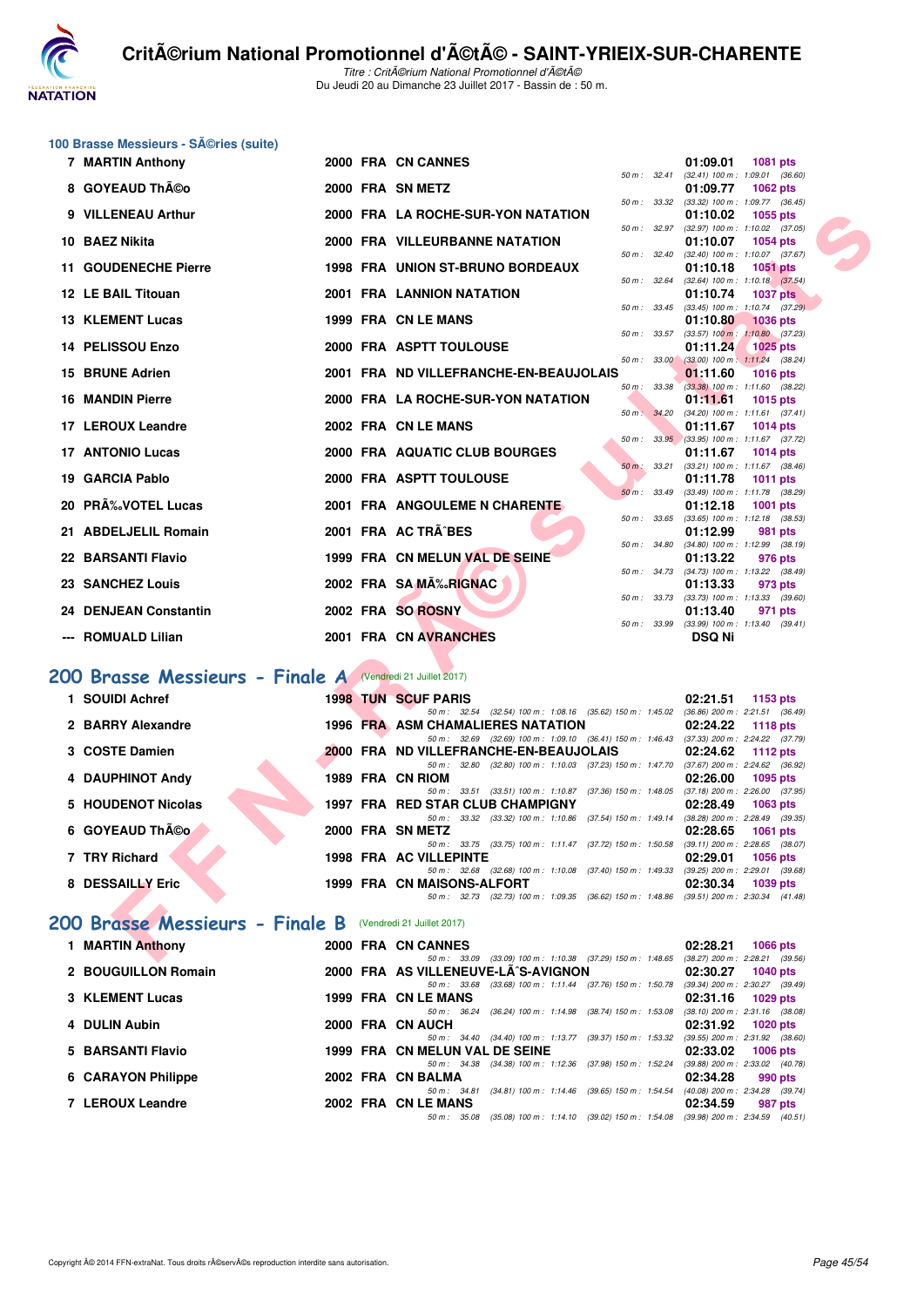

Titre : Critérium National Promotionnel d'été Du Jeudi 20 au Dimanche 23 Juillet 2017 - Bassin de : 50 m.

| 200 Brasse Messieurs - Finale B (suite) |  |  |  |
|-----------------------------------------|--|--|--|
|-----------------------------------------|--|--|--|

#### **8 GARCIA Pablo 2000 FRA ASPTT TOULOUSE 02:34.92 983 pts** 50 m : 34.32 (34.32) 100 m : 1:13.16 (38.84) 150 m : 1:53.07 (39.91) 200 m : 2:34.92 (41.85) **200 Brasse Messieurs - Séries** (Vendredi 21 Juillet 2017)<br>1 BARRY Alexandre 1996 FRA ASM CHAMA **1996 FRA ASM CHAMALIERES NATATION 02:24.88 1109 pts**

| 1 BARRY Alexandre                                                |  | 1996 FRA ASM CHAMALIERES NATATION                                                                                      | 02:24.88 | 1109 pts                                               |  |
|------------------------------------------------------------------|--|------------------------------------------------------------------------------------------------------------------------|----------|--------------------------------------------------------|--|
| 2 SOUIDI Achref                                                  |  | 50 m: 32.76 (32.76) 100 m: 1:08.97 (36.21) 150 m: 1:46.50 (37.53) 200 m: 2:24.88 (38.38)<br><b>1998 TUN SCUF PARIS</b> | 02:25.56 | 1100 pts                                               |  |
|                                                                  |  | 50 m: 33.82 (33.82) 100 m: 1:11.04 (37.22) 150 m: 1:48.69 (37.65) 200 m: 2:25.56 (36.87)                               |          |                                                        |  |
| 3 COSTE Damien                                                   |  | 2000 FRA ND VILLEFRANCHE-EN-BEAUJOLAIS                                                                                 | 02:25.95 | <b>1095 pts</b>                                        |  |
| 4 DAUPHINOT Andy                                                 |  | 50 m: 32.49 (32.49) 100 m: 1:09.90 (37.41) 150 m: 1:48.24<br>1989 FRA CN RIOM                                          | 02:26.70 | $(38.34)$ 200 m : 2:25.95 $(37.71)$<br><b>1086 pts</b> |  |
|                                                                  |  | 50 m: 33.24 (33.24) 100 m: 1:10.83 (37.59) 150 m: 1:48.49                                                              |          | $(37.66)$ 200 m : 2:26.70 $(38.21)$                    |  |
| 5 HOUDENOT Nicolas                                               |  | 1997 FRA RED STAR CLUB CHAMPIGNY                                                                                       | 02:28.25 | 1066 pts                                               |  |
| 6 TRY Richard                                                    |  | 50 m: 33.18 (33.18) 100 m: 1:10.29 (37.11) 150 m: 1:48.90<br>1998 FRA AC VILLEPINTE                                    | 02:28.38 | $(38.61)$ 200 m : 2:28.25 $(39.35)$<br><b>1064 pts</b> |  |
|                                                                  |  | 50 m: 33.20 (33.20) 100 m: 1:10.33 (37.13) 150 m: 1:48.81                                                              |          | $(38.48)$ 200 m : 2:28.38 $(39.57)$                    |  |
| <b>7 DESSAILLY Eric</b>                                          |  | 1999 FRA CN MAISONS-ALFORT                                                                                             | 02:29.25 | 1053 pts                                               |  |
| 8 GOYEAUD Théo                                                   |  | 50 m: 34.07 (34.07) 100 m: 1:11.47 (37.40) 150 m: 1:49.73<br>2000 FRA SN METZ                                          | 02:30.35 | $(38.26)$ 200 m : 2:29.25 $(39.52)$<br>1039 pts        |  |
|                                                                  |  | 50 m: 34.27 (34.27) 100 m: 1:12.28 (38.01) 150 m: 1:51.30                                                              |          | $(39.02)$ 200 m : 2:30.35 $(39.05)$                    |  |
| 9 KLEMENT Lucas                                                  |  | 1999 FRA CN LE MANS                                                                                                    | 02:31.54 | <b>1024 pts</b>                                        |  |
| 10 BOUGUILLON Romain                                             |  | 50 m: 35.77 (35.77) 100 m: 1:14.70 (38.93) 150 m: 1:53.20<br>2000 FRA AS VILLENEUVE-LA^S-AVIGNON                       | 02:32.02 | $(38.50)$ 200 m : 2:31.54 $(38.34)$<br><b>1018 pts</b> |  |
|                                                                  |  | 50 m: 34.65 (34.65) 100 m: 1:12.44 (37.79) 150 m: 1:52.22 (39.78) 200 m: 2:32.02 (39.80)                               |          |                                                        |  |
| 11 MARTIN Anthony                                                |  | 2000 FRA CN CANNES                                                                                                     | 02:32.43 | <b>1013 pts</b>                                        |  |
| <b>12 BARSANTI Flavio</b>                                        |  | 50 m: 33.83 (33.83) 100 m: 1:12.07 (38.24) 150 m: 1:51.71<br>1999 FRA CN MELUN VAL DE SEINE                            | 02:32.74 | (39.64) 200 m : 2:32.43 (40.72)<br><b>1009 pts</b>     |  |
|                                                                  |  | 50 m: 34.59 (34.59) 100 m: 1:13.06 (38.47) 150 m: 1:52.58                                                              |          | (39.52) 200 m : 2:32.74 (40.16)                        |  |
| 13 GARCIA Pablo                                                  |  | 2000 FRA ASPTT TOULOUSE                                                                                                | 02:34.31 | 990 pts                                                |  |
|                                                                  |  | 50 m: 34.95 (34.95) 100 m: 1:13.26 (38.31) 150 m: 1:52.91<br>2002 FRA CN BALMA                                         | 02:34.56 | $(39.65)$ 200 m : 2:34.31 $(41.40)$<br>987 pts         |  |
| 14 CARAYON Philippe                                              |  | 50 m: 35.31<br>(35.31) 100 m: 1:14.67 (39.36) 150 m: 1:54.61                                                           |          | (39.94) 200 m : 2:34.56 (39.95)                        |  |
| 15 DULIN Aubin                                                   |  | 2000 FRA CN AUCH                                                                                                       | 02:34.80 | 984 pts                                                |  |
| 16 LEROUX Leandre                                                |  | 50 m: 34.43 (34.43) 100 m: 1:13.98 (39.55) 150 m: 1:54.53 (40.55) 200 m: 2:34.80 (40.27)                               |          |                                                        |  |
|                                                                  |  | 2002 FRA CN LE MANS<br>50 m : 35.58 (35.58) 100 m : 1:15.15 (39.57) 150 m : 1:54.85 (39.70) 200 m : 2:34.96 (40.11)    | 02:34.96 | 982 pts                                                |  |
| <b>17 MANDIN Pierre</b>                                          |  | 2000 FRA LA ROCHE-SUR-YON NATATION                                                                                     | 02:37.42 | 952 pts                                                |  |
|                                                                  |  | 50 m: 35.14 (35.14) 100 m: 1:14.14 (39.00) 150 m: 1:54.93                                                              |          | (40.79) 200 m : 2:37.42 (42.49)                        |  |
| 18 GIBOT Florian                                                 |  | 2000 FRA JN COMPIA^GNE<br>50 m: 35.17 (35.17) 100 m: 1:14.48 (39.31) 150 m: 1:55.93 (41.45) 200 m: 2:37.55 (41.62)     | 02:37.55 | 951 pts                                                |  |
| <b>19 BUMSEL Maxence</b>                                         |  | 2002 FRA TRITON CLUB BELLEVILLE                                                                                        | 02:44.28 | 872 pts                                                |  |
|                                                                  |  | 50 m: 35.73 (35.73) 100 m: 1:17.45 (41.72) 150 m: 2:00.81 (43.36) 200 m: 2:44.28 (43.47)                               |          |                                                        |  |
| --- BAEZ Nikita                                                  |  | 2000 FRA VILLEURBANNE NATATION                                                                                         | DNS dec  |                                                        |  |
|                                                                  |  |                                                                                                                        |          |                                                        |  |
| <b>iO Papillon Messieurs - Finale A</b> (Samedi 22 Juillet 2017) |  |                                                                                                                        |          |                                                        |  |
| 1 REY Vincent                                                    |  | 2000 FRA STADE OLYMPIQUE CHAMBĉRY                                                                                      | 00:25.69 | 1174 pts                                               |  |
| 2 ROUSSON Florian                                                |  | 1996 FRA MONTCHANIN NATATION                                                                                           | 00:25.77 | 1168 pts                                               |  |
| 3 DINE-MOREIRA Orhan                                             |  | <b>1998 FRA EN TOURS</b>                                                                                               | 00:25.80 | 1166 pts                                               |  |
| 4 BORZENKO Sergey                                                |  | 2000 RUS AS MONACO NATATION                                                                                            | 00:25.95 | 1156 pts                                               |  |
| 5 SETIM Quentin                                                  |  | <b>2000 FRA PROVINS NATATION</b>                                                                                       | 00:26.28 | <b>1134 pts</b>                                        |  |
| 6 REY Martin                                                     |  | <b>1999 FRA RSC MONTREUIL</b>                                                                                          | 00:26.39 | <b>1127 pts</b>                                        |  |
| 7 AZAOU Billel                                                   |  | 2000 FRA U.S CRETEIL NATATION                                                                                          | 00:26.65 | 1109 pts                                               |  |
| 8 ABBA Ugo                                                       |  | 2000 FRA SPN POITIERS                                                                                                  | 00:26.72 | 1105 pts                                               |  |
|                                                                  |  |                                                                                                                        |          |                                                        |  |
| iO Papillon Messieurs - Finale B (Samedi 22 Juillet 2017)        |  |                                                                                                                        |          |                                                        |  |

## **50 Papillon Messieurs - Finale A** (Samedi 22 Juillet 2017)

| 1 REY Vincent        |  |  | 2000 FRA STADE OLYMPIQUE CHAMBÉRY   | 00:25.69 | 1174 pts |
|----------------------|--|--|-------------------------------------|----------|----------|
| 2 ROUSSON Florian    |  |  | <b>1996 FRA MONTCHANIN NATATION</b> | 00:25.77 | 1168 pts |
| 3 DINE-MOREIRA Orhan |  |  | <b>1998 FRA EN TOURS</b>            | 00:25.80 | 1166 pts |
| 4 BORZENKO Sergey    |  |  | 2000 RUS AS MONACO NATATION         | 00:25.95 | 1156 pts |
| 5 SETIM Quentin      |  |  | <b>2000 FRA PROVINS NATATION</b>    | 00:26.28 | 1134 pts |
| 6 REY Martin         |  |  | <b>1999 FRA RSC MONTREUIL</b>       | 00:26.39 | 1127 pts |
| 7 AZAOU Billel       |  |  | 2000 FRA U.S CRETEIL NATATION       | 00:26.65 | 1109 pts |
| 8 ABBA Ugo           |  |  | 2000 FRA SPN POITIERS               | 00:26.72 | 1105 pts |
|                      |  |  |                                     |          |          |

# **[50 Papillon Messieurs - Finale B](http://www.ffnatation.fr/webffn/resultats.php?idact=nat&go=epr&idcpt=47489&idepr=81)** (Samedi 22 Juillet 2017)

| 1 SOUPARAYAPOULE Thomas |  | 1999 FRA E.P SEMEAC TARBES NAT          | 00:26.52 | <b>1118 pts</b> |
|-------------------------|--|-----------------------------------------|----------|-----------------|
| 2 SERBOUH Yanis         |  | <b>1999 FRA DAUPHINS TOULOUSE OEC</b>   | 00:26.72 | 1105 pts        |
| 3 MARINETTE Samuel      |  | <b>1999 FRA LYON NATATION METROPOLE</b> | 00:26.77 | 1101 pts        |
| 4 TONDEUR Maxime        |  | 2001 FRA PONT-AUDEMER NAUTIC CLUB       | 00:26.85 | 1096 pts        |
| 5 LAVERGNE Thomas       |  | <b>1999 FRA GRAND RODEZ NATATION</b>    | 00:27.00 | 1086 pts        |
| 6 LASSEVILS Alban       |  | 2000 FRA SAMÉRIGNAC                     | 00:27.20 | 1073 pts        |
| 7 SATRE Oscar           |  | 2000 FRA MONT BLANC NATATION            | 00:27.31 | 1066 pts        |
| 8 ABBADI Nacim          |  | 2001 FRA LYON NATATION METROPOLE        | 00:27.44 | 1058 pts        |
|                         |  |                                         |          |                 |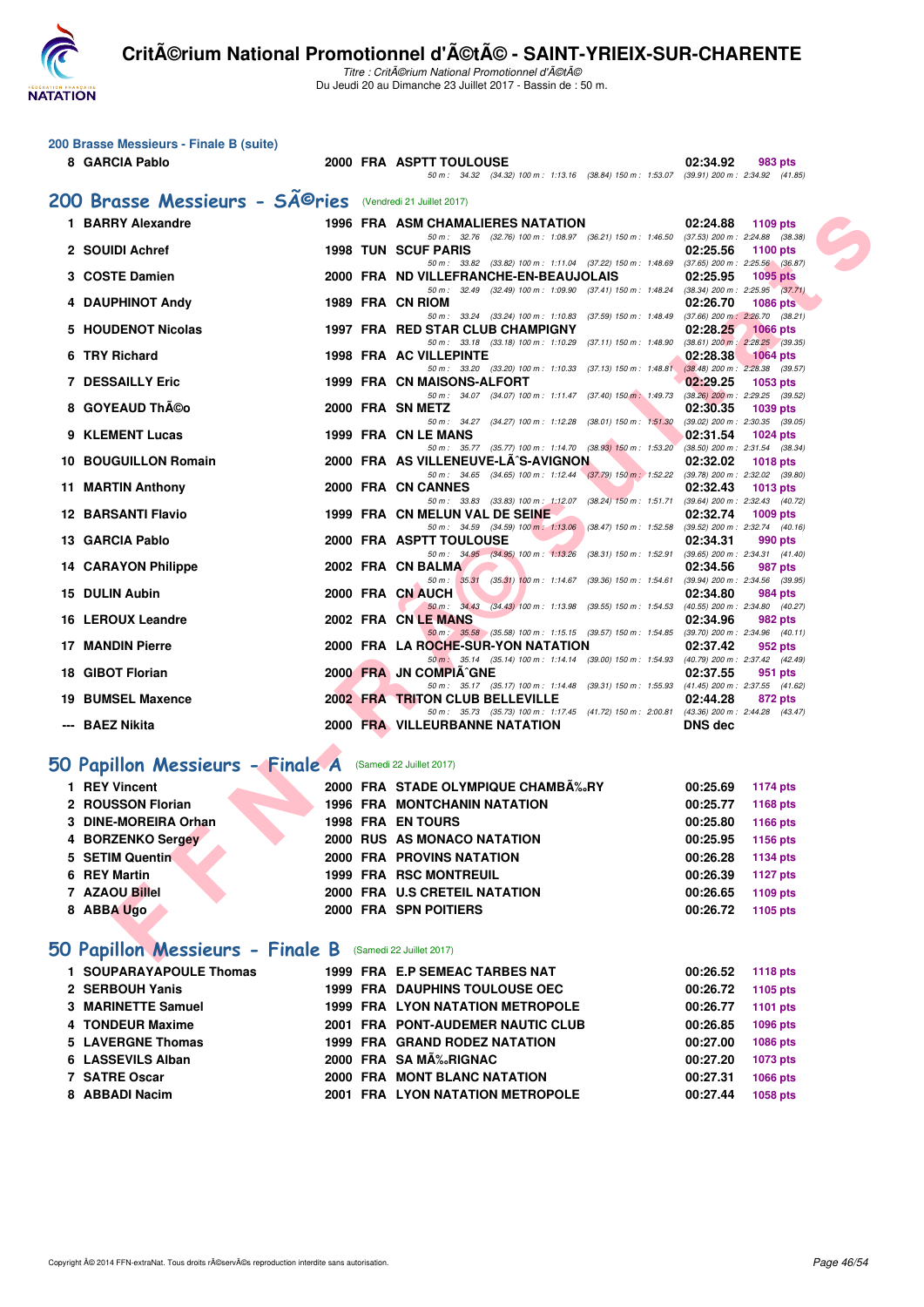

#### **[50 Papillon Messieurs - Finale C](http://www.ffnatation.fr/webffn/resultats.php?idact=nat&go=epr&idcpt=47489&idepr=81) 16 ans et moins** (Samedi 22 Juillet 2017)

| 1 LARCHET Antoine |  | 2001 FRA DAUPHINS OBERNAI          | 00:26.96 | 1089 pts        |
|-------------------|--|------------------------------------|----------|-----------------|
| 2 BEAUCE Sami     |  | 2002 FRA ASPTT TOULON              | 00:27.21 | 1072 pts        |
| 3 ROLAND Bastien  |  | 2001 FRA STADE LAVAL               | 00:27.33 | 1065 pts        |
| 3 BATRIN Lucas    |  | 2002 FRA CN DE BAIE-MAHAULT        | 00:27.33 | 1065 pts        |
| 5 BUISSON Luca    |  | 2002 FRA CLUB DES NAGEURS DE PARIS | 00:27.43 | 1058 pts        |
| 5 RASTOUIL Hugo   |  | 2001 FRA LA ROCHE-SUR-YON NATATION | 00:27.43 | 1058 pts        |
| 7 PAULEAU Kelvin  |  | 2001 FRA CN AUCH                   | 00:27.52 | <b>1052 pts</b> |
| 8 BAILLE Nicolas  |  | 2002 FRA TOULON VAR NATATION       | 00:28.03 | <b>1020 pts</b> |
|                   |  |                                    |          |                 |

## **[50 Papillon Messieurs - Barrage Finales](http://www.ffnatation.fr/webffn/resultats.php?idact=nat&go=epr&idcpt=47489&idepr=81) 16 ans et moins** (Samedi 22 Juillet 2017)

| 1 PAULEAU Kelvin         | 2001 FRA CN AUCH            | 00:27.70          | $\blacksquare$ 1041 pts |
|--------------------------|-----------------------------|-------------------|-------------------------|
| 2 BATRIN Lucas           | 2002 FRA CN DE BAIE-MAHAULT | 00:27.71 1040 pts |                         |
| <b>3 VISSEAU Maxence</b> | 2001 FRA AS CARQUEFOU       | 00:27.94          | 1025 pts                |

# 50 Papillon Messieurs - SÃ<sup>@</sup>ries (Samedi 22 Juillet 2017)

| 3 BATRIN Lucas                                                                   |  | 2002 FRA CN DE BAIE-MAHAULT             | 00:27.33 | 1065 pts        |
|----------------------------------------------------------------------------------|--|-----------------------------------------|----------|-----------------|
| 5 BUISSON Luca                                                                   |  | 2002 FRA CLUB DES NAGEURS DE PARIS      | 00:27.43 | 1058 pts        |
| 5 RASTOUIL Hugo                                                                  |  | 2001 FRA LA ROCHE-SUR-YON NATATION      | 00:27.43 | 1058 pts        |
| 7 PAULEAU Kelvin                                                                 |  | 2001 FRA CN AUCH                        | 00:27.52 | 1052 pts        |
| 8 BAILLE Nicolas                                                                 |  | 2002 FRA TOULON VAR NATATION            | 00:28.03 | <b>1020 pts</b> |
|                                                                                  |  |                                         |          |                 |
| 50 Papillon Messieurs - Barrage Finales 16 ans et moins (Samedi 22 Juillet 2017) |  |                                         |          |                 |
|                                                                                  |  |                                         |          |                 |
| 1 PAULEAU Kelvin                                                                 |  | 2001 FRA CN AUCH                        | 00:27.70 | <b>1041 pts</b> |
| 2 BATRIN Lucas                                                                   |  | 2002 FRA CN DE BAIE-MAHAULT             | 00:27.71 | <b>1040 pts</b> |
| 3 VISSEAU Maxence                                                                |  | 2001 FRA AS CARQUEFOU                   | 00:27.94 | <b>1025 pts</b> |
|                                                                                  |  |                                         |          |                 |
| 50 Papillon Messieurs - Sîries $(\textsf{Same}32 \textsf{Juilllet}2017)$         |  |                                         |          |                 |
| 1 ROUSSON Florian                                                                |  | <b>1996 FRA MONTCHANIN NATATION</b>     | 00:25.88 | 1161 pts        |
| 2 REY Vincent                                                                    |  | 2000 FRA STADE OLYMPIQUE CHAMBA‰RY      | 00:26.12 | 1145 pts        |
| 3 DINE-MOREIRA Orhan                                                             |  | <b>1998 FRA EN TOURS</b>                | 00:26.31 | 1132 pts        |
| 4 BORZENKO Sergey                                                                |  | 2000 RUS AS MONACO NATATION             | 00:26.32 | 1131 pts        |
| 5 AZAOU Billel                                                                   |  | 2000 FRA U.S CRETEIL NATATION           | 00:26.35 | 1129 pts        |
| 6 SETIM Quentin                                                                  |  | <b>2000 FRA PROVINS NATATION</b>        | 00:26.47 | <b>1121 pts</b> |
| 7 REY Martin                                                                     |  | 1999 FRA RSC MONTREUIL                  | 00:26.54 | <b>1117 pts</b> |
| 8 ABBA Ugo                                                                       |  | <b>2000 FRA SPN POITIERS</b>            | 00:26.60 | <b>1113 pts</b> |
| 9 LAPOUS Simon                                                                   |  | 1998 FRA UN ARLES                       | 00:26.61 | <b>1112 pts</b> |
| <b>10 LAVERGNE Thomas</b>                                                        |  | 1999 FRA GRAND RODEZ NATATION           | 00:26.65 | 1109 pts        |
| 11 MARINETTE Samuel                                                              |  | 1999 FRA LYON NATATION METROPOLE        | 00:26.70 | 1106 pts        |
| <b>12 SOUPARAYAPOULE Thomas</b>                                                  |  | 1999 FRA E.P SEMEAC TARBES NAT          | 00:26.79 | <b>1100 pts</b> |
| 13 TONDEUR Maxime                                                                |  | 2001 FRA PONT-AUDEMER NAUTIC CLUB       | 00:26.87 | <b>1095 pts</b> |
| 14 SERBOUH Yanis                                                                 |  | <b>1999 FRA DAUPHINS TOULOUSE OEC</b>   | 00:26.90 | 1093 pts        |
| 15 LASSEVILS Alban                                                               |  | 2000 FRA SA MA‰RIGNAC                   | 00:26.96 | 1089 pts        |
| 16 SATRE Oscar                                                                   |  | <b>2000 FRA MONT BLANC NATATION</b>     | 00:26.98 | <b>1087 pts</b> |
| 17 ABBADI Nacim                                                                  |  | <b>2001 FRA LYON NATATION METROPOLE</b> | 00:27.02 | 1085 pts        |
| 18 PONZETTO Romain                                                               |  | 2000 FRA LYON NATATION METROPOLE        | 00:27.05 | 1083 pts        |
| <b>19 VILLENEAU Arthur</b>                                                       |  | 2000 FRA LA ROCHE-SUR-YON NATATION      | 00:27.11 | 1079 pts        |
| 20 LARCHET Antoine                                                               |  | 2001 FRA DAUPHINS OBERNAI               | 00:27.15 | <b>1076 pts</b> |
| 21 DELBOIS Edwin                                                                 |  | 2001 FRA SCHOELCHER NATATION 2000       | 00:27.37 | <b>1062 pts</b> |
| 22 BEAUCE Sami                                                                   |  | 2002 FRA ASPTT TOULON                   | 00:27.45 | <b>1057 pts</b> |
| 23 PIRON Alexandre                                                               |  | 1999 FRA VICHY VAL D'ALLIER NATATION    | 00:27.50 | <b>1054 pts</b> |
| 23 DELMOTTE Damien                                                               |  | 1999 FRA LA JEANNE NATATION PORT        | 00:27.50 | <b>1054 pts</b> |
| 25 BUISSON Luca                                                                  |  | 2002 FRA CLUB DES NAGEURS DE PARIS      | 00:27.52 | 1052 pts        |
| 26 RASTOUIL Hugo                                                                 |  | 2001 FRA LA ROCHE-SUR-YON NATATION      | 00:27.64 | 1045 pts        |
| 27 ROLAND Bastien                                                                |  | 2001 FRA STADE LAVAL                    | 00:27.67 | <b>1043 pts</b> |
| <b>28 BAILLE Nicolas</b>                                                         |  | 2002 FRA TOULON VAR NATATION            | 00:27.68 | <b>1042 pts</b> |
| 29 VISSEAU Maxence                                                               |  | 2001 FRA AS CARQUEFOU                   | 00:27.70 | <b>1041 pts</b> |
| 29 PAULEAU Kelvin                                                                |  | 2001 FRA CN AUCH                        | 00:27.70 | <b>1041 pts</b> |
| <b>29 BATRIN Lucas</b>                                                           |  | 2002 FRA CN DE BAIE-MAHAULT             | 00:27.70 | 1041 pts        |
| 32 MAHMOUDI Najemeddine                                                          |  | <b>2002 TUN CERGY PONTOISE NATATION</b> | 00:27.75 | 1038 pts        |
| 33 ROUCHOUSE Paul                                                                |  | 2001 FRA ANGOULEME N CHARENTE           | 00:27.89 | 1029 pts        |
| <b>34 LEPELLETIER Lucas</b>                                                      |  | 2002 FRA CNP DE SAINT-LO                | 00:28.14 | <b>1013 pts</b> |
| <b>35 SAFFROY Alexis</b>                                                         |  | 2002 FRA AMSL FRA‰JUS                   | 00:28.30 | 1003 pts        |
| 36 RAUX Mathis                                                                   |  | 2001 FRA CANARDS LA ROCHELLE            | 00:28.34 | 1000 $pts$      |
| 37 EL HASSANI Adam                                                               |  | 2001 FRA NEPTUNE CLUB DE FRANCE         | 00:28.36 | 999 pts         |
| 38 CHABAUD Adrien                                                                |  | 2001 FRA C NAUTIQUE DU GRÉSIVAUDAN      | 00:28.41 | 996 pts         |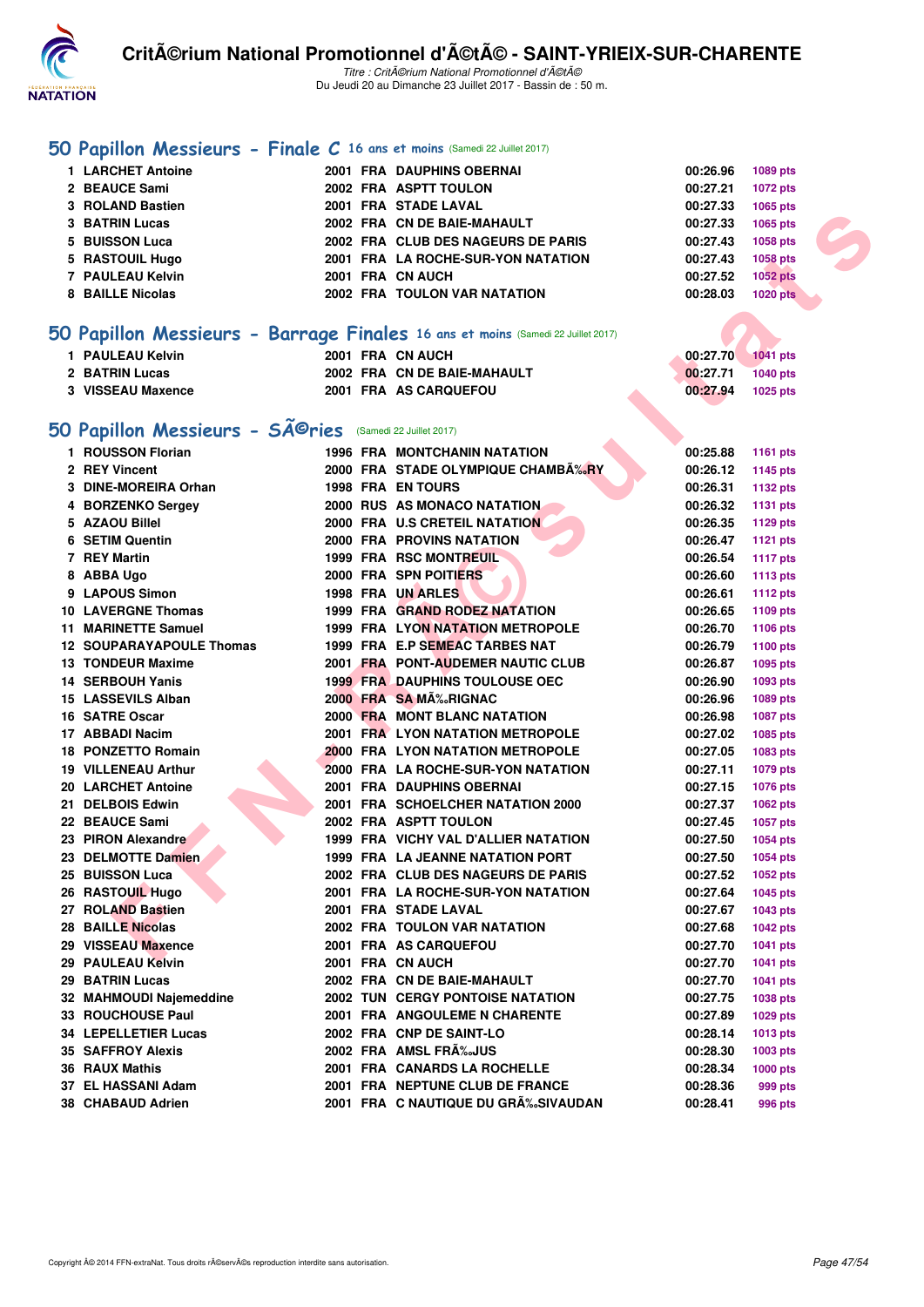

#### **50 Papillon Messieurs - Séries (suite)**

| <b>39 TOUAK Enzo</b> |  | 2002 FRA SU AGEN                | 00:28.52 | 989 pts |
|----------------------|--|---------------------------------|----------|---------|
| 40 AUBIN Samuel      |  | <b>2001 FRA ANGERS NATATION</b> | 00:28.70 | 978 pts |
| 41 CORNILLEAU Eliott |  | <b>2001 FRA CAUDAN NATATION</b> | 00:28.73 | 976 pts |
| 42 MACIEL Dorian     |  | 2002 FRA ASPTT MONTPELLIER      | 00:28.88 | 966 pts |
| 43 BALHAUT Pierre    |  | 2001 BEL CN GIVET               | 00:29.69 | 917 pts |

#### **[100 Papillon Messieurs - Finale A](http://www.ffnatation.fr/webffn/resultats.php?idact=nat&go=epr&idcpt=47489&idepr=82)** (Jeudi 20 Juillet 2017)

| 42 MACIEL Dorian                                                         |  | 2002 FRA ASPTT MONTPELLIER              |                | 00:28.88                                             | <b>966 pts</b>                   |  |
|--------------------------------------------------------------------------|--|-----------------------------------------|----------------|------------------------------------------------------|----------------------------------|--|
| <b>43 BALHAUT Pierre</b>                                                 |  | 2001 BEL CN GIVET                       |                | 00:29.69                                             | 917 pts                          |  |
|                                                                          |  |                                         |                |                                                      |                                  |  |
| <b>00 Papillon Messieurs - Finale A</b> (Jeudi 20 Juillet 2017)          |  |                                         |                |                                                      |                                  |  |
| 1 GALLE Adrien                                                           |  | <b>1996 FRA ASPTT TOULOUSE</b>          | $50 m$ : 26.29 | 00:56.80<br>$(26.29)$ 100 m :                        | <b>1190 pts</b><br>56.80 (30.51) |  |
| 2 DINE-MOREIRA Orhan                                                     |  | <b>1998 FRA EN TOURS</b>                |                | 00:57.26                                             | <b>1176 pts</b>                  |  |
| 3 BORZENKO Sergey                                                        |  | 2000 RUS AS MONACO NATATION             | 50 m: 26.76    | $(26.76)$ 100 m :<br>00:57.52                        | 57.26 (30.50)<br><b>1168 pts</b> |  |
| 4 LASSEVILS Alban                                                        |  | 2000 FRA SAMA‰RIGNAC                    | 50 m : 26.76   | $(26.76)$ 100 m : 57.52 $(30.76)$<br>00:58.19        | 1149 pts                         |  |
|                                                                          |  |                                         | 50 m: 26.92    | (26.92) 100 m: 58.19 (31.27)                         |                                  |  |
| 5 RANDOIN Julien                                                         |  | 1996 FRA VICHY VAL D'ALLIER NATATION    |                | 00:58.20<br>50 m: 27.16 (27.16) 100 m: 58.20 (31.04) | 1148 pts                         |  |
| 6 DUPROS Leegan                                                          |  | 1999 FRA L'ESPADON CN FORT-DE-FRANCE    |                | 00:58.91                                             | <b>1128 pts</b>                  |  |
| 7 PONZETTO Romain                                                        |  | 2000 FRA LYON NATATION METROPOLE        |                | 50 m: 27.56 (27.56) 100 m: 58.91 (31.35)<br>00:58.99 |                                  |  |
|                                                                          |  |                                         |                | 50 m: 27.28 (27.28) 100 m: 58.99 (31.71)             | 1125 pts                         |  |
| 8 SOULAS Alexis                                                          |  | 2000 FRA ST-NAZAIRE ATLANTIQUE NATATION |                | 00:59.13                                             | 1121 pts                         |  |
|                                                                          |  |                                         |                | 50 m: 27.47 (27.47) 100 m: 59.13 (31.66)             |                                  |  |
| <b>00 Papillon Messieurs - Finale B</b> (Jeudi 20 Juillet 2017)          |  |                                         |                |                                                      |                                  |  |
| <b>1 SENERGUES Victor</b>                                                |  | <b>1997 FRA GRENOBLE NATATION</b>       |                | 00:58.43                                             | 1142 pts                         |  |
| 2 REY Vincent                                                            |  | 2000 FRA STADE OLYMPIQUE CHAMBÉRY       |                | 50 m: 27.19 (27.19) 100 m: 58.43 (31.24)             |                                  |  |
|                                                                          |  |                                         | 50 m: 27.17    | 00:58.56<br>$(27.17)$ 100 m : 58.56 $(31.39)$        | 1138 pts                         |  |
| 3 SERBOUH Yanis                                                          |  | 1999 FRA DAUPHINS TOULOUSE OEC          |                | 00:59.01                                             | 1125 pts                         |  |
| 4 PENIN Hippolyte                                                        |  | 1999 FRA NAUTIC CLUB NAZMES             | 50 m : 27.50   | $(27.50)$ 100 m : 59.01 $(31.51)$<br>00:59.15        | <b>1121 pts</b>                  |  |
|                                                                          |  |                                         | 50 m: 27.69    | $(27.69)$ 100 m : 59.15 $(31.46)$                    |                                  |  |
| 5 AZAOU Billel                                                           |  | 2000 FRA U.S CRETEIL NATATION           |                | 00:59.24                                             | <b>1118 pts</b>                  |  |
| 6 CHOLLEY Adrien                                                         |  | 1995 FRA NOGENT NATATION 94             |                | 00:59.39<br>50 m: 28.03 (28.03) 100 m: 59.39 (31.36) | <b>1114 pts</b>                  |  |
| 7 PIRON Alexandre                                                        |  | 1999 FRA VICHY VAL D'ALLIER NATATION    |                | 00:59.78                                             | 1103 pts                         |  |
| 8 ABBA Ugo                                                               |  | 2000 FRA SPN POITIERS                   | 50 m : 27.79   | (27.79) 100 m: 59.78 (31.99)<br>01:00.05             | 1095 pts                         |  |
|                                                                          |  |                                         | 50 m: 27.88    | $(27.88)$ 100 m : 1:00.05 $(32.17)$                  |                                  |  |
| 00 Papillon Messieurs - Finale C 16 ans et moins (Jeudi 20 Juillet 2017) |  |                                         |                |                                                      |                                  |  |
| 1 LARCHET Antoine                                                        |  | 2001 FRA DAUPHINS OBERNAI               |                | 01:00.17                                             | 1092 pts                         |  |
|                                                                          |  |                                         | 50 m: 28.52    | (28.52) 100 m: 1:00.17 (31.65)                       |                                  |  |
| 2 BUISSON Luca                                                           |  | 2002 FRA CLUB DES NAGEURS DE PARIS      | 50 m : 27.91   | 01:00.20<br>(27.91) 100 m : 1:00.20 (32.29)          | 1091 pts                         |  |
| 3 DELBOIS Edwin                                                          |  | 2001 FRA SCHOELCHER NATATION 2000       |                | 01:01.11                                             | 1065 pts                         |  |
| 4 TONDEUR Maxime                                                         |  | 2001 FRA PONT-AUDEMER NAUTIC CLUB       |                | 01:01.15                                             | <b>1064 pts</b>                  |  |
| 5 CARMONA Elian                                                          |  | 2002 FRA CN AUCH                        | 50 m: 28.43    | (28.43) 100 m: 1:01.15 (32.72)<br>01:01.18           | 1063 pts                         |  |
|                                                                          |  |                                         | 50 m: 28.86    | (28.86) 100 m: 1:01.18 (32.32)                       |                                  |  |
| <b>6 GERMAIN-MALAS Etienne</b>                                           |  | 2001 FRA ASPTT TOULOUSE                 | 50 m : 28.60   | 01:01.37<br>(28.60) 100 m: 1:01.37 (32.77)           | <b>1058 pts</b>                  |  |
| 7 GRUART Leo                                                             |  | 2002 FRA STADE OLYMPIQUE CHAMB‰RY       |                | 01:01.75                                             | <b>1047 pts</b>                  |  |
| 8 PAULEAU Kelvin                                                         |  | 2001 FRA CN AUCH                        | 50 m: 29.25    | (29.25) 100 m: 1:01.75 (32.50)<br>01:02.33           | 1031 pts                         |  |
|                                                                          |  |                                         |                |                                                      |                                  |  |

## **[100 Papillon Messieurs - Finale B](http://www.ffnatation.fr/webffn/resultats.php?idact=nat&go=epr&idcpt=47489&idepr=82)** (Jeudi 20 Juillet 2017)

| <b>1 SENERGUES Victor</b> |  | <b>1997 FRA GRENOBLE NATATION</b>           |                        |                | 00:58.43                                 | 1142 pts                      |  |
|---------------------------|--|---------------------------------------------|------------------------|----------------|------------------------------------------|-------------------------------|--|
|                           |  |                                             |                        | 50 m: 27.19    | $(27.19)$ 100 m : 58.43 (31.             |                               |  |
| 2 REY Vincent             |  | 2000 FRA STADE OLYMPIQUE CHAMB‰RY           |                        | $50 m$ : 27.17 | 00:58.56<br>$(27.17)$ 100 m : 58.56 (31. | 1138 pts                      |  |
| 3 SERBOUH Yanis           |  | <b>1999 FRA DAUPHINS TOULOUSE OEC</b>       |                        |                | 00:59.01                                 | 1125 pts                      |  |
|                           |  |                                             |                        | 50 m: 27.50    | $(27.50)$ 100 m :                        | 59.01 (31.                    |  |
| 4 PENIN Hippolyte         |  | 1999 FRA NAUTIC CLUB NAZMES                 |                        |                | 00:59.15                                 | 1121 pts                      |  |
| 5 AZAOU Billel            |  | 2000 FRA U.S CRETEIL NATATION               | $50 \text{ m}$ : 27.69 |                | $(27.69)$ 100 m :<br>00:59.24            | 59.15 (31.<br><b>1118 pts</b> |  |
| 6 CHOLLEY Adrien          |  | 1995 FRA NOGENT NATATION 94                 |                        |                | 00:59.39                                 | 1114 pts                      |  |
|                           |  |                                             |                        | 50 m: 28.03    | $(28.03)$ 100 m : 59.39 (31.             |                               |  |
| 7 PIRON Alexandre         |  | <b>1999 FRA VICHY VAL D'ALLIER NATATION</b> |                        |                | 00:59.78                                 | 1103 pts                      |  |
| 8 ABBA Ugo                |  | 2000 FRA SPN POITIERS                       |                        | 50 m: 27.79    | $(27.79)$ 100 m :<br>01:00.05            | 59.78 (31.<br>1095 pts        |  |
|                           |  |                                             |                        |                |                                          |                               |  |

# **[100 Papillon Messieurs - Finale C](http://www.ffnatation.fr/webffn/resultats.php?idact=nat&go=epr&idcpt=47489&idepr=82) 16 ans et moins** (Jeudi 20 Juillet 2017)

|                                                                                                                                                              |  |                                                                                                                                                                                                                                                   |       | 01:00.17                                   | 1092 pts                                       |                                                                                                                                                                                                          |
|--------------------------------------------------------------------------------------------------------------------------------------------------------------|--|---------------------------------------------------------------------------------------------------------------------------------------------------------------------------------------------------------------------------------------------------|-------|--------------------------------------------|------------------------------------------------|----------------------------------------------------------------------------------------------------------------------------------------------------------------------------------------------------------|
|                                                                                                                                                              |  |                                                                                                                                                                                                                                                   |       | 01:00.20                                   | 1091 pts                                       |                                                                                                                                                                                                          |
|                                                                                                                                                              |  |                                                                                                                                                                                                                                                   |       | 01:01.11                                   | 1065 pts                                       |                                                                                                                                                                                                          |
|                                                                                                                                                              |  |                                                                                                                                                                                                                                                   |       | 01:01.15                                   | 1064 pts                                       |                                                                                                                                                                                                          |
|                                                                                                                                                              |  |                                                                                                                                                                                                                                                   |       | 01:01.18                                   | 1063 pts                                       |                                                                                                                                                                                                          |
|                                                                                                                                                              |  |                                                                                                                                                                                                                                                   | 28.86 | 01:01.37                                   | 1058 pts                                       |                                                                                                                                                                                                          |
|                                                                                                                                                              |  |                                                                                                                                                                                                                                                   | 28.60 | 01:01.75                                   | <b>1047 pts</b>                                |                                                                                                                                                                                                          |
|                                                                                                                                                              |  |                                                                                                                                                                                                                                                   |       | 01:02.33                                   | 1031 pts                                       |                                                                                                                                                                                                          |
| 1 LARCHET Antoine<br>2 BUISSON Luca<br>3 DELBOIS Edwin<br>4 TONDEUR Maxime<br>5 CARMONA Elian<br>6 GERMAIN-MALAS Etienne<br>7 GRUART Leo<br>8 PAULEAU Kelvin |  | 2001 FRA DAUPHINS OBERNAI<br>2002 FRA CLUB DES NAGEURS DE PARIS<br>2001 FRA SCHOELCHER NATATION 2000<br>2001 FRA PONT-AUDEMER NAUTIC CLUB<br>2002 FRA CN AUCH<br>2001 FRA ASPTT TOULOUSE<br>2002 FRA STADE OLYMPIQUE CHAMB‰RY<br>2001 FRA CN AUCH |       | 50 m :<br>50 m :<br>$50 \text{ m}$ : 29.25 | 50 m : 28.52<br>$50 m$ : 27.91<br>50 m : 28.43 | $(28.52)$ 100 m : 1:00.17 (31.<br>(27.91) 100 m : 1:00.20 (32.<br>$(28.43)$ 100 m : 1:01.15 (32.<br>$(28.86)$ 100 m : 1:01.18 $(32.$<br>$(28.60)$ 100 m : 1:01.37 (32.<br>$(29.25)$ 100 m : 1:01.75 (32. |

## 100 Papillon Messieurs - SÃ<sup>©</sup>ries (Jeudi 20 Juillet 2017)

| 1 GALLE Adrien       | <b>1996 FRA ASPTT TOULOUSE</b>       |  | 00:57.90 1157 pts                                          |  |
|----------------------|--------------------------------------|--|------------------------------------------------------------|--|
| 2 BORZENKO Sergey    | 2000 RUS AS MONACO NATATION          |  | 50 m: 27.02 (27.02) 100 m: 57.90 (30.<br>00:57.93 1156 pts |  |
| 3 DINE-MOREIRA Orhan | <b>1998 FRA EN TOURS</b>             |  | 50 m: 27.22 (27.22) 100 m: 57.93 (30.<br>00:58.31 1145 pts |  |
| 4 RANDOIN Julien     | 1996 FRA VICHY VAL D'ALLIER NATATION |  | 50 m: 26.95 (26.95) 100 m: 58.31 (31.<br>00:58.34 1144 pts |  |
|                      |                                      |  |                                                            |  |

|                |              | 00:58.43                     | 1142 $pts$          |
|----------------|--------------|------------------------------|---------------------|
| 50 m: 27.19    |              | $(27.19)$ 100 m :            | 58.43 (31.24)       |
|                |              | 00:58.56                     | 1138 pts            |
| $50 m$ : 27.17 |              | $(27.17)$ 100 m :            | 58.56 (31.39)       |
|                |              | 00:59.01                     | 1125 pts            |
| 50 m: 27.50    |              | $(27.50)$ 100 m :            | 59.01 (31.51)       |
|                |              | 00:59.15                     | $1121$ pts          |
| 50 m: 27.69    |              | $(27.69)$ 100 m :            | 59.15 (31.46)       |
|                |              | 00:59.24                     | 1118 $pts$          |
|                |              | 00:59.39                     | 1114 $pts$          |
|                | 50 m : 28.03 | $(28.03)$ 100 m :            | 59.39 (31.36)       |
|                |              | 00:59.78                     | 1103 pts            |
| 50 m: 27.79    |              | $(27.79)$ 100 m :            | 59.78 (31.99)       |
|                |              | 01:00.05                     | 1095 pts            |
|                |              | 50 m : 27.88 (27.88) 100 m : | $1:00.05$ $(32.17)$ |

|                |       | 01:00.17          | 1092 pts            |  |
|----------------|-------|-------------------|---------------------|--|
| $50 m$ :       | 28.52 | $(28.52)$ 100 m : | $1:00.17$ $(31.65)$ |  |
|                |       | 01:00.20          | 1091 pts            |  |
| $50 m$ :       | 27.91 | $(27.91)$ 100 m : | 1:00.20 (32.29)     |  |
|                |       | 01:01.11          | 1065 pts            |  |
|                |       | 01:01.15          | 1064 pts            |  |
| 50 m:          | 28.43 | $(28.43)$ 100 m : | $1:01.15$ $(32.72)$ |  |
|                |       | 01:01.18          | 1063 pts            |  |
| $50 m$ :       | 28.86 | $(28.86)$ 100 m : | $1:01.18$ $(32.32)$ |  |
|                |       | 01:01.37          | <b>1058 pts</b>     |  |
| $50 m$ :       | 28.60 | $(28.60)$ 100 m : | $1:01.37$ $(32.77)$ |  |
|                |       | 01:01.75          | 1047 pts            |  |
| $50 m$ : 29.25 |       | $(29.25)$ 100 m : | $1:01.75$ $(32.50)$ |  |
|                |       | 01:02.33          | 1031 pts            |  |
| $50 m$ :       | 29.50 | (29.50) 100 m :   | $1:02.33$ $(32.83)$ |  |

|              | 00:57.90                       | 1157 pts      |
|--------------|--------------------------------|---------------|
|              | 50 m: 27.02 (27.02) 100 m:     | 57.90 (30.88) |
|              | 00:57.93                       | 1156 pts      |
|              | 50 m: 27.22 (27.22) 100 m:     | 57.93 (30.71) |
|              | 00:58.31                       | 1145 pts      |
| 50 m : 26.95 | $(26.95)$ 100 m :              | 58.31 (31.36) |
|              | 00:58.34                       | 1144 $pts$    |
|              | $50 m$ : 27.43 (27.43) 100 m : | 58.34 (30.91) |
|              |                                |               |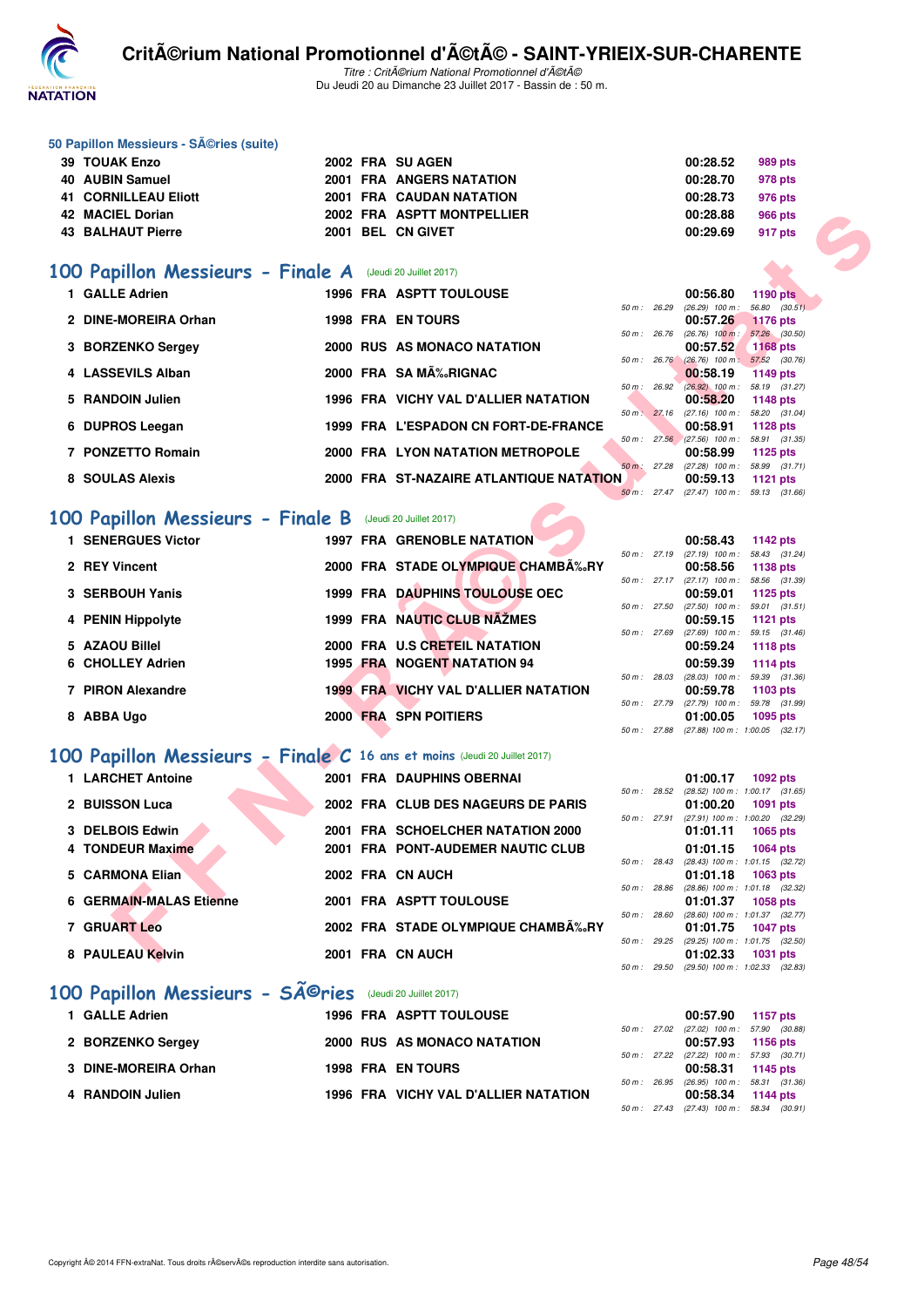

Titre : CritA©rium National Promotionnel d'A©tA© Du Jeudi 20 au Dimanche 23 Juillet 2017 - Bassin de : 50 m.

| 100 Papillon Messieurs - SA©ries (suite) |  |  |  |
|------------------------------------------|--|--|--|
|------------------------------------------|--|--|--|

|     | <b>5 SOULAS Alexis</b>                                       |  | 2000 FRA ST-NAZAIRE ATLANTIQUE NATATION                                |              |                | 00:58.63                                             | <b>1136 pts</b>                  |  |
|-----|--------------------------------------------------------------|--|------------------------------------------------------------------------|--------------|----------------|------------------------------------------------------|----------------------------------|--|
|     | 6 LASSEVILS Alban                                            |  | 2000 FRA SAMA‰RIGNAC                                                   | 50 m: 27.41  |                | $(27.41)$ 100 m : 58.63 $(31.22)$<br>00:58.69        | 1134 pts                         |  |
|     | 7 DUPROS Leegan                                              |  | 1999 FRA L'ESPADON CN FORT-DE-FRANCE                                   | 50 m: 27.63  |                | $(27.63)$ 100 m : 58.69 $(31.06)$<br>00:58.93        | 1127 pts                         |  |
|     |                                                              |  |                                                                        | 50 m : 27.34 |                | (27.34) 100 m: 58.93 (31.59)                         |                                  |  |
|     | 8 PONZETTO Romain                                            |  | 2000 FRA LYON NATATION METROPOLE                                       |              | 50 m : 27.28   | 00:58.97<br>$(27.28)$ 100 m : 58.97 $(31.69)$        | 1126 $pts$                       |  |
|     | 9 SENERGUES Victor                                           |  | <b>1997 FRA GRENOBLE NATATION</b>                                      |              |                | 00:59.14                                             | <b>1121 pts</b>                  |  |
|     | 10 REY Vincent                                               |  | 2000 FRA STADE OLYMPIQUE CHAMB‰RY                                      |              | 50 m : 27.57   | $(27.57)$ 100 m : 59.14 $(31.57)$<br>00:59.28        | 1117 $pts$                       |  |
|     | 11 PENIN Hippolyte                                           |  | 1999 FRA NAUTIC CLUB NAŽMES                                            | 50 m : 27.35 |                | (27.35) 100 m :<br>00:59.31                          | 59.28 (31.93)<br><b>1116 pts</b> |  |
|     |                                                              |  |                                                                        | 50 m: 27.45  |                | $(27.45)$ 100 m :                                    | 59.31 (31.86)                    |  |
|     | 12 ABBA Ugo                                                  |  | 2000 FRA SPN POITIERS                                                  |              | $50 m$ : 27.37 | 00:59.47<br>$(27.37)$ 100 m:                         | 1112 $pts$<br>59.47 (32.10)      |  |
|     | 12 AZAOU Billel                                              |  | 2000 FRA U.S CRETEIL NATATION                                          |              | 50 m : 27.27   | 00:59.47<br>$(27.27)$ 100 m : 59.47 $(32.20)$        | 1112 pts                         |  |
|     | 14 SERBOUH Yanis                                             |  | <b>1999 FRA DAUPHINS TOULOUSE OEC</b>                                  |              |                | 00:59.66                                             | 1106 pts                         |  |
|     | 15 CHOLLEY Adrien                                            |  | <b>1995 FRA NOGENT NATATION 94</b>                                     |              |                | 50 m: 27.92 (27.92) 100 m: 59.66 (31.74)<br>00:59.81 | <b>1102 pts</b>                  |  |
|     |                                                              |  |                                                                        |              |                | 50 m : 27.99 (27.99) 100 m : 59.81 (31.82)           |                                  |  |
| 16. | <b>PIRON Alexandre</b>                                       |  | 1999 FRA VICHY VAL D'ALLIER NATATION                                   | 50 m : 28.44 |                | 00:59.86<br>$(28.44)$ 100 m : 59.86 $(31.42)$        | <b>1101 pts</b>                  |  |
|     | 17 REY Martin                                                |  | <b>1999 FRA RSC MONTREUIL</b>                                          | 50 m: 27.77  |                | 00:59.87                                             | 1100 pts                         |  |
| 18. | <b>MARTINELLE Sacha</b>                                      |  | 2000 FRA TEAM STRASBOURG SNS-ASPTT-PCS                                 |              |                | $(27.77)$ 100 m : 59.87 $(32.10)$<br>00:59.97        | 1097 pts                         |  |
| 19  | <b>VILAIN Matthieu</b>                                       |  | 1999 FRA CA L'HAY-LES-ROSES                                            | 50 m : 28.43 |                | (28.43) 100 m: 59.97 (31.54)<br>01:00.01             | <b>1096 pts</b>                  |  |
|     |                                                              |  |                                                                        | 50 m : 27.69 |                | (27.69) 100 m: 1:00.01 (32.32)                       |                                  |  |
|     | <b>20 BUISSON Luca</b><br>21 LARCHET Antoine                 |  | 2002 FRA CLUB DES NAGEURS DE PARIS<br><b>2001 FRA DAUPHINS OBERNAI</b> |              |                | 01:00.18<br>01:00.63                                 | <b>1091 pts</b><br>1079 pts      |  |
|     |                                                              |  |                                                                        | 50 m : 27.99 |                | $(27.99)$ 100 m : 1:00.63 $(32.64)$                  |                                  |  |
|     | 22 CARMONA Elian                                             |  | 2002 FRA CN AUCH                                                       |              | 50 m : 28.37   | 01:01.24<br>(28.37) 100 m : 1:01.24 (32.87)          | <b>1062 pts</b>                  |  |
|     | 23 TONDEUR Maxime                                            |  | 2001 FRA PONT-AUDEMER NAUTIC CLUB                                      |              |                | 01:01.35                                             | <b>1058 pts</b>                  |  |
|     | 24 DELBOIS Edwin                                             |  | 2001 FRA SCHOELCHER NATATION 2000                                      | 50 m : 28.44 |                | (28.44) 100 m: 1:01.35 (32.91)<br>01:01.40           | <b>1057 pts</b>                  |  |
| 25. | <b>PAULEAU Kelvin</b>                                        |  | 2001 FRA CN AUCH                                                       | 50 m : 29.45 |                | (29.45) 100 m: 1:01.40 (31.95)<br>01:01.62           | 1051 pts                         |  |
|     |                                                              |  |                                                                        | 50 m: 29.13  |                | (29.13) 100 m: 1:01.62 (32.49)                       |                                  |  |
| 26. | <b>GERMAIN-MALAS Etienne</b>                                 |  | <b>2001 FRA ASPTT TOULOUSE</b>                                         | 50 m : 28.94 |                | 01:01.85<br>(28.94) 100 m: 1:01.85 (32.91)           | <b>1044 pts</b>                  |  |
| 27  | <b>GRUART Leo</b>                                            |  | 2002 FRA STADE OLYMPIQUE CHAMB‰RY                                      |              |                | 01:01.86                                             | 1044 pts                         |  |
| 28  | <b>AUBIN Samuel</b>                                          |  | <b>2001 FRA ANGERS NATATION</b>                                        |              | 50 m : 29.22   | (29.22) 100 m: 1:01.86 (32.64)<br>01:02.29           | <b>1032 pts</b>                  |  |
|     | 29 CAMPOS Xavier                                             |  | 2002 FRA CN C‰VENNES ALÃ^S                                             |              | 50 m : 28.97   | (28.97) 100 m : 1:02.29 (33.32)<br>01:02.38          | 1030 pts                         |  |
|     | <b>30 BATRIN Lucas</b>                                       |  | 2002 FRA CN DE BAIE-MAHAULT                                            |              |                | 01:02.40                                             | 1029 pts                         |  |
|     | 31 MORYOUSEF Nathaniel                                       |  | 2001 FRA OLYMPIC NICE NATATION                                         | 50 m : 29.84 |                | $(29.84)$ 100 m : 1:02.40 $(32.56)$<br>01:02.52      | <b>1026 pts</b>                  |  |
|     |                                                              |  |                                                                        |              |                | 50 m: 29.25 (29.25) 100 m: 1:02.52 (33.27)           |                                  |  |
|     | 32 LEPELLETIER Lucas                                         |  | 2002 FRA CNP DE SAINT-LO                                               |              | 50 m : 29.27   | 01:02.66<br>(29.27) 100 m : 1:02.66 (33.39)          | <b>1022 pts</b>                  |  |
|     | 33 QUILLAUX Gwendal                                          |  | 2002 FRA CN VIRY-CHÂ, TILLON                                           |              |                | 01:02.94                                             | 1014 pts                         |  |
| 34  | <b>AZZIOU Sami</b>                                           |  | <b>2001 FRA COLOMBES NATATION</b>                                      |              | 50 m : 29.53   | $(29.53)$ 100 m : 1:02.94 $(33.41)$<br>01:03.80      | 991 pts                          |  |
| 35  | <b>BERG Max</b>                                              |  | 2002 FRA NC BOUC-BEL-AIR                                               |              | 50 m : 29.35   | (29.35) 100 m: 1:03.80 (34.45)<br>01:04.09           | 983 pts                          |  |
|     |                                                              |  |                                                                        | 50 m : 29.64 |                | $(29.64)$ 100 m : 1:04.09 $(34.45)$                  |                                  |  |
| 36  | <b>MAHMOUDI Najemeddine</b>                                  |  | <b>2002 TUN CERGY PONTOISE NATATION</b>                                |              | 50 m : 29.54   | 01:04.22<br>(29.54) 100 m: 1:04.22 (34.68)           | 980 pts                          |  |
|     | <b>37 BAILLE Nicolas</b>                                     |  | 2002 FRA TOULON VAR NATATION                                           |              |                | 01:05.11                                             | 956 pts                          |  |
|     | 200 Papillon Messieurs - Finale A (Vendredi 21 Juillet 2017) |  |                                                                        |              | 50 m : 30.21   | $(30.21)$ 100 m : 1:05.11 $(34.90)$                  |                                  |  |

| 1 SENERGUES Victor |  | <b>1997 FRA GRENOBLE NATATION</b>                                                           | 02:09.45 1120 pts |                   |
|--------------------|--|---------------------------------------------------------------------------------------------|-------------------|-------------------|
|                    |  | 50 m : 28.04 (28.04) 100 m : 1:00.79 (32.75) 150 m : 1:35.26 (34.47) 200 m : 2:09.45 (34.19 |                   |                   |
| 2 JOLY Killian     |  | 2000 FRA DINARD OLYMPIQUE N                                                                 |                   | 02:09.51 1119 pts |
|                    |  | 50 m : 29.22 (29.22) 100 m : 1:02.20 (32.98) 150 m : 1:35.57 (33.37) 200 m : 2:09.51 (33.94 |                   |                   |
| 3 PONZETTO Romain  |  | 2000 FRA LYON NATATION METROPOLE                                                            | 02:11.83 1086 pts |                   |
|                    |  | 50 m : 28.79 (28.79) 100 m : 1:01.55 (32.76) 150 m : 1:36.17 (34.62) 200 m : 2:11.83 (35.66 |                   |                   |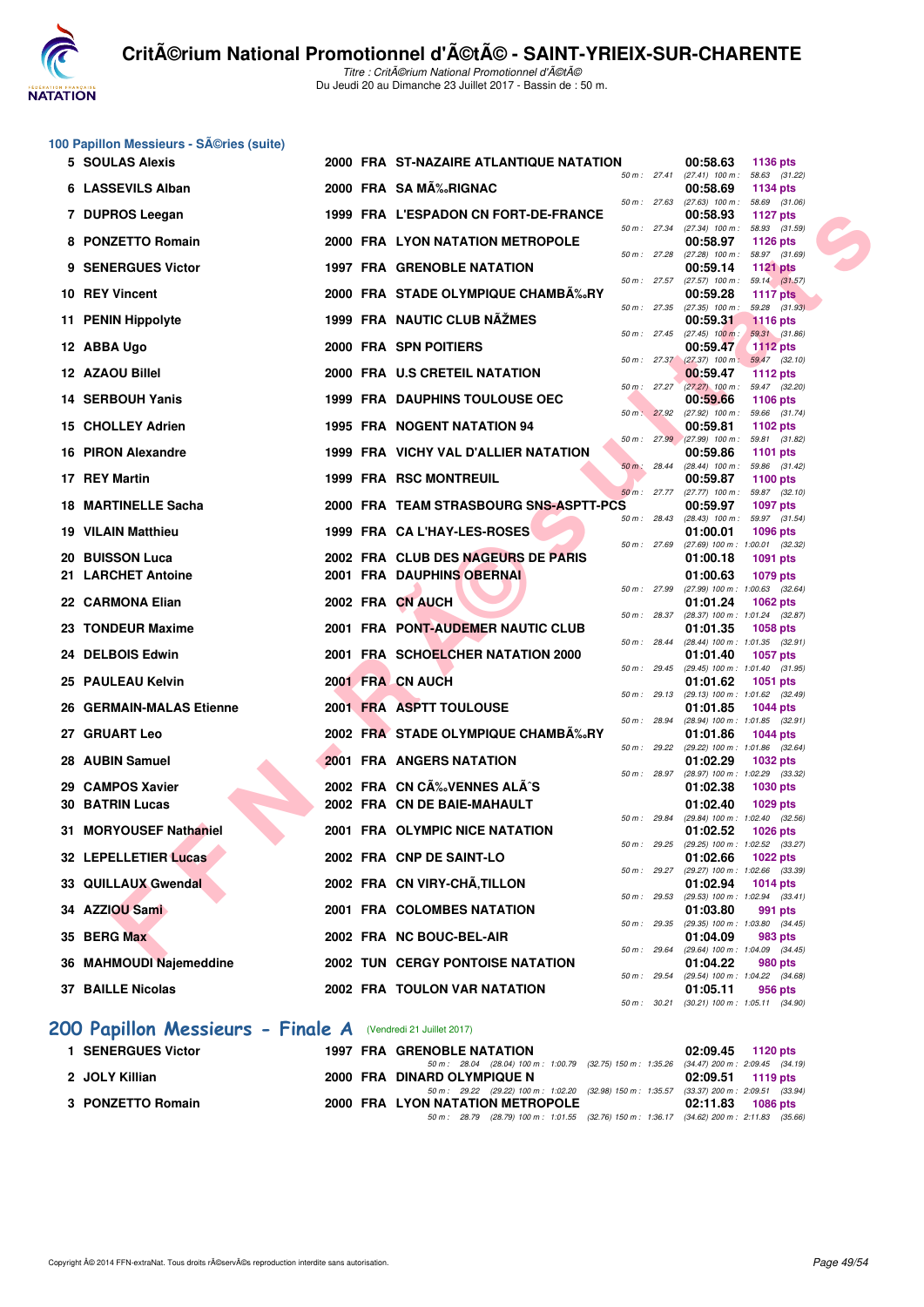

Titre : CritA©rium National Promotionnel d'A©tA© Du Jeudi 20 au Dimanche 23 Juillet 2017 - Bassin de : 50 m.

| 200 Papillon Messieurs - Finale A (suite) |        |                                                                     |                           |                                     |
|-------------------------------------------|--------|---------------------------------------------------------------------|---------------------------|-------------------------------------|
| 4 SOULAS Alexis                           |        | 2000 FRA ST-NAZAIRE ATLANTIQUE NATATION                             | 02:12.15                  | 1081 pts                            |
|                                           |        | 50 m: 29.02 (29.02) 100 m: 1:02.11 (33.09) 150 m: 1:36.50           |                           | $(34.39)$ 200 m : 2:12.15 $(35.65)$ |
| 5 LARCHET Antoine                         |        | 2001 FRA DAUPHINS OBERNAI                                           | 02:13.40                  | 1064 pts                            |
|                                           |        | 50 m: 30.30 (30.30) 100 m: 1:04.24<br>$(33.94)$ 150 m : 1:39.11     |                           | $(34.87)$ 200 m : 2:13.40 $(34.29)$ |
| 6 CHOLLEY Adrien                          |        | 1995 FRA NOGENT NATATION 94                                         | 02:14.01                  | 1055 pts                            |
|                                           |        | 50 m: 29.15 (29.15) 100 m: 1:01.97 (32.82) 150 m: 1:35.73           |                           | $(33.76)$ 200 m : 2:14.01 $(38.28)$ |
| <b>MARTINELLE Sacha</b>                   |        | 2000 FRA TEAM STRASBOURG SNS-ASPTT-PCS                              | 02:14.50                  | <b>1048 pts</b>                     |
|                                           |        | (33.75) 150 m : 1:38.85<br>(30.26) 100 m : 1:04.01<br>50 m : 30.26  |                           | $(34.84)$ 200 m : 2:14.50 $(35.65)$ |
| 8 VILAIN Matthieu                         |        | 1999 FRA CA L'HAY-LES-ROSES                                         | 02:15.74                  | <b>1031 pts</b>                     |
|                                           |        | $(29.01)$ 100 m : 1:02.05<br>(33.04) 150 m : 1:37.30<br>50 m: 29.01 | $(35.25)$ 200 m : 2:15.74 | (38.44)                             |
| <br>$\bullet$<br>                         | $\sim$ |                                                                     |                           |                                     |

#### **[200 Papillon Messieurs - Finale B](http://www.ffnatation.fr/webffn/resultats.php?idact=nat&go=epr&idcpt=47489&idepr=83)** (Vendredi 21 Juillet 2017)

| 6 CHOLLEY Adrien                                                            |  | 1995 FRA NOGENT NATATION 94                                                                                                         | 02:14.01      | 1055 pts          |  |
|-----------------------------------------------------------------------------|--|-------------------------------------------------------------------------------------------------------------------------------------|---------------|-------------------|--|
| 7 MARTINELLE Sacha                                                          |  | 50 m: 29.15 (29.15) 100 m: 1:01.97 (32.82) 150 m: 1:35.73 (33.76) 200 m: 2:14.01 (38.28)<br>2000 FRA TEAM STRASBOURG SNS-ASPTT-PCS  | 02:14.50      | <b>1048 pts</b>   |  |
|                                                                             |  | 50 m: 30.26 (30.26) 100 m: 1:04.01 (33.75) 150 m: 1:38.85 (34.84) 200 m: 2:14.50 (35.65)                                            |               |                   |  |
| 8 VILAIN Matthieu                                                           |  | 1999 FRA CA L'HAY-LES-ROSES                                                                                                         | 02:15.74      | <b>1031 pts</b>   |  |
|                                                                             |  | 50 m: 29.01 (29.01) 100 m: 1.02.05 (33.04) 150 m: 1.37.30 (35.25) 200 m: 2:15.74 (38.44)                                            |               |                   |  |
| OO Papillon Messieurs - Finale B (Vendredi 21 Juillet 2017)                 |  |                                                                                                                                     |               |                   |  |
| 1 PENIN Hippolyte                                                           |  | 1999 FRA NAUTIC CLUB NAZMES                                                                                                         |               | 02:13.64 1060 pts |  |
| 2 ANTONETTI Jean-Baptiste                                                   |  | 50 m: 29.02 (29.02) 100 m: 1:02.31 (33.29) 150 m: 1:38.16 (35.85) 200 m: 2:13.64 (35.48)<br>1997 FRA CN SALON-DE-PROVENCE           | 02:14.44      | <b>1049 pts</b>   |  |
|                                                                             |  | 50 m: 28.55 (28.55) 100 m: 1:01.48 (32.93) 150 m: 1:37.51 (36.03) 200 m: 2:14.44 (36.93)                                            |               |                   |  |
| 3 VARTANIAN Alessandro                                                      |  | 2002 FRA CNS VALLAURIS<br>50 m: 29.23 (29.23) 100 m: 1:03.04 (33.81) 150 m: 1:38.33 (35.29) 200 m: 2:15.52 (37.19)                  | 02:15.52      | 1034 pts          |  |
| 4 FLEJSZAR Clement                                                          |  | 2001 FRA STADE BĉTHUNE PĉLICAN CLUB                                                                                                 | 02:17.35      | $1009$ pts        |  |
|                                                                             |  | 50 m: 29.71 (29.71) 100 m: 1:03.68 (33.97) 150 m: 1:40.10 (36.42) 200 m: 2:17.35 (37.25)                                            |               |                   |  |
| 5 TOUAK Enzo                                                                |  | 2002 FRA SU AGEN                                                                                                                    | 02:17.63      | $1005$ pts        |  |
| 6 OLIVEIRA SANTOS Nicolas                                                   |  | 50 m: 30.02 (30.02) 100 m: 1:04.76 (34.74) 150 m: 1:40.89 (36.13) 200 m: 2:17.63 (36.74)<br>2000 FRA CN AUCH                        | 02:17.64      |                   |  |
|                                                                             |  | 50 m: 29.74 (29.74) 100 m: 1:04.14 (34.40) 150 m: 1:40.12 (35.98) 200 m: 2:17.64 (37.52)                                            |               | <b>1005 pts</b>   |  |
| 7 CHEVE Baptiste                                                            |  | 2002 FRA CNP DE SAINT-LO                                                                                                            | 02:18.02      | 999 pts           |  |
|                                                                             |  | 50 m: 30.16 (30.16) 100 m: 1:05.79 (35.63) 150 m: 1:42.77 (36.98) 200 m: 2:18.02 (35.25)                                            |               |                   |  |
| 8 AZZIOU Sami                                                               |  | <b>2001 FRA COLOMBES NATATION</b>                                                                                                   | 02:18.17      | 997 pts           |  |
|                                                                             |  | 50 m: 30.52 (30.52) 100 m: 1:05.40 (34.88) 150 m: 1:41.95 (36.55) 200 m: 2:18.17 (36.22)                                            |               |                   |  |
| 00 Papillon Messieurs - Finale C 16 ans et moins (Vendredi 21 Juillet 2017) |  |                                                                                                                                     |               |                   |  |
| 1 MAHMOUDI Najemeddine                                                      |  | <b>2002 TUN CERGY PONTOISE NATATION</b>                                                                                             | 02:15.49      | <b>1034 pts</b>   |  |
|                                                                             |  | 50 m: 29.86 (29.86) 100 m: 1:04.18 (34.32) 150 m: 1:40.14 (35.96) 200 m: 2:15.49 (35.35)                                            |               |                   |  |
| 2 AUBIN Samuel                                                              |  | <b>2001 FRA ANGERS NATATION</b>                                                                                                     | 02:16.27      | <b>1024 pts</b>   |  |
|                                                                             |  | 50 m : 30.96 (30.96) 100 m : 1:05.91 (34.95) 150 m : 1:41.76 (35.85) 200 m : 2:16.27 (34.51)                                        |               |                   |  |
| 3 MORYOUSEF Nathaniel                                                       |  | 2001 FRA OLYMPIC NICE NATATION<br>50 m: 29.23 (29.23) 100 m: 1:03.14 (33.91) 150 m: 1:39.27 (36.13) 200 m: 2:16.96 (37.69)          | 02:16.96      | <b>1014 pts</b>   |  |
| 4 CAMPOS Xavier                                                             |  | 2002 FRA CN CA‰VENNES ALA^S                                                                                                         | 02:17.04      | $1013$ pts        |  |
|                                                                             |  | 50 m: 30.22 (30.22) 100 m: 1:05.09 (34.87) 150 m: 1:41.03 (35.94) 200 m: 2:17.04 (36.01)                                            |               |                   |  |
| 5 QUILLAUX Gwendal                                                          |  | 2002 FRA CN VIRY-CHA, TILLON                                                                                                        | 02:18.04      | 999 pts           |  |
|                                                                             |  | 50 m: 31.54 (31.54) 100 m: 1:07.25 (35.71) 150 m: 1:43.19 (35.94) 200 m: 2:18.04 (34.85)                                            |               |                   |  |
| 6 GRUART Leo                                                                |  | 2002 FRA STADE OLYMPIQUE CHAMBA%RY<br>50 m: 30.63 (30.63) 100 m: 1:06.56 (35.93) 150 m: 1:42.81 (36.25) 200 m: 2:19.56 (36.75)      | 02:19.56      | 978 pts           |  |
| <b>7 SAFFROY Alexis</b>                                                     |  | 2002 FRA AMSL FRA‰JUS                                                                                                               | 02:20.93      | 960 pts           |  |
|                                                                             |  | 50 m: 30.56 (30.56) 100 m: 1:06.10 (35.54) 150 m: 1:43.73 (37.63) 200 m: 2:20.93 (37.20)                                            |               |                   |  |
| --- BEDUNEAU Maxime                                                         |  | <b>2002 FRA ANGERS NATATION</b>                                                                                                     | <b>DSQ Vi</b> |                   |  |
|                                                                             |  |                                                                                                                                     |               |                   |  |
| 00 Papillon Messieurs - Séries                                              |  | (Vendredi 21 Juillet 2017)                                                                                                          |               |                   |  |
| 1 JOLY Killian                                                              |  | 2000 FRA DINARD OLYMPIQUE N                                                                                                         | 02:11.85      | <b>1086 pts</b>   |  |
|                                                                             |  | 50 m: 29.66 (29.66) 100 m: 1:03.23 (33.57) 150 m: 1:37.47 (34.24) 200 m: 2:11.85 (34.38)                                            |               |                   |  |
| 2 SOULAS Alexis                                                             |  | 2000 FRA ST-NAZAIRE ATLANTIQUE NATATION<br>50 m: 28.86 (28.86) 100 m: 1:01.56 (32.70) 150 m: 1:36.30 (34.74) 200 m: 2:11.90 (35.60) | 02:11.90      | <b>1085 pts</b>   |  |
| 3 CHOLLEY Adrien                                                            |  | 1995 FRA NOGENT NATATION 94                                                                                                         | 02:13.15      | <b>1067 pts</b>   |  |
|                                                                             |  | 50 m: 29.50 (29.50) 100 m: 1:02.89 (33.39) 150 m: 1:37.02 (34.13) 200 m: 2:13.15 (36.13)                                            |               |                   |  |
| 4 SENERGUES Victor                                                          |  | 1997 FRA GRENOBLE NATATION                                                                                                          | 02:13.27      | <b>1066 pts</b>   |  |
|                                                                             |  | 50 m: 28.98 (28.98) 100 m: 1:02.98 (34.00) 150 m: 1:37.79 (34.81) 200 m: 2:13.27 (35.48)                                            |               |                   |  |
| 5 VILAIN Matthieu                                                           |  | 1999 FRA CA L'HAY-LES-ROSES                                                                                                         | 02:14.18      | 1053 pts          |  |
| 6 MARTINELLE Sacha                                                          |  | 50 m: 30.25 (30.25) 100 m: 1:03.24 (32.99) 150 m: 1:38.33 (35.09) 200 m: 2:14.18 (35.85)<br>2000 FRA TEAM STRASBOURG SNS-ASPTT-PCS  | 02:14.42      | 1049 pts          |  |
|                                                                             |  |                                                                                                                                     |               |                   |  |

## **[200 Papillon Messieurs - Finale C](http://www.ffnatation.fr/webffn/resultats.php?idact=nat&go=epr&idcpt=47489&idepr=83) 16 ans et moins** (Vendredi 21 Juillet 2017)

| 1 MAHMOUDI Najemeddine  |  | <b>2002 TUN CERGY PONTOISE NATATION</b>                      | 02:15.49                            | 1034 pts        |
|-------------------------|--|--------------------------------------------------------------|-------------------------------------|-----------------|
|                         |  | 50 m: 29.86 (29.86) 100 m: 1:04.18 (34.32) 150 m: 1:40.14    | $(35.96)$ 200 m : 2:15.49 $(35.35)$ |                 |
| 2 AUBIN Samuel          |  | 2001 FRA ANGERS NATATION                                     | 02:16.27                            | <b>1024 pts</b> |
|                         |  | 50 m: 30.96 (30.96) 100 m: 1:05.91 (34.95) 150 m: 1:41.76    | $(35.85)$ 200 m : 2:16.27 $(34.51)$ |                 |
| 3 MORYOUSEF Nathaniel   |  | 2001 FRA OLYMPIC NICE NATATION                               | 02:16.96                            | 1014 $pts$      |
|                         |  | 50 m: 29.23 (29.23) 100 m: 1:03.14 (33.91) 150 m: 1:39.27    | $(36.13)$ 200 m : 2:16.96 $(37.69)$ |                 |
| 4 CAMPOS Xavier         |  | 2002 FRA CN CA  VENNES ALA S                                 | 02:17.04                            | 1013 $pts$      |
|                         |  | 50 m : 30.22 (30.22) 100 m : 1:05.09 (34.87) 150 m : 1:41.03 | (35.94) 200 m : 2:17.04 (36.01)     |                 |
| 5 QUILLAUX Gwendal      |  | 2002 FRA CN VIRY-CHA.TILLON                                  | 02:18.04                            | 999 pts         |
|                         |  | 50 m: 31.54 (31.54) 100 m: 1:07.25 (35.71) 150 m: 1:43.19    | (35.94) 200 m : 2:18.04 (34.85      |                 |
| <b>6 GRUART Leo</b>     |  | 2002 FRA STADE OLYMPIQUE CHAMBA‰RY                           | 02:19.56                            | 978 pts         |
|                         |  | 50 m: 30.63 (30.63) 100 m: 1:06.56 (35.93) 150 m: 1:42.81    | $(36.25)$ 200 m : 2:19.56 $(36.75)$ |                 |
| <b>7 SAFFROY Alexis</b> |  | 2002 FRA AMSL FRA%JUS                                        | 02:20.93                            | 960 pts         |
|                         |  | 50 m: 30.56 (30.56) 100 m: 1:06.10 (35.54) 150 m: 1:43.73    | $(37.63)$ 200 m : 2:20.93 $(37.20)$ |                 |
| --- BEDUNEAU Maxime     |  | <b>2002 FRA ANGERS NATATION</b>                              | <b>DSQ Vi</b>                       |                 |

## 200 Papillon Messieurs - SÃ<sup>©</sup>ries (Vendredi 21 Juillet 2017)

| 1 JOLY Killian            |  | 2000 FRA DINARD OLYMPIQUE N                                                                 | 02:11.85                       | <b>1086 pts</b>                     |
|---------------------------|--|---------------------------------------------------------------------------------------------|--------------------------------|-------------------------------------|
|                           |  | 50 m: 29.66 (29.66) 100 m: 1:03.23 (33.57) 150 m: 1:37.47 (34.24) 200 m: 2:11.85 (34.38     |                                |                                     |
| 2 SOULAS Alexis           |  | 2000 FRA ST-NAZAIRE ATLANTIQUE NATATION 02:11.90                                            |                                | 1085 pts                            |
|                           |  | 50 m: 28.86 (28.86) 100 m: 1:01.56 (32.70) 150 m: 1:36.30 (34.74) 200 m: 2:11.90 (35.60     |                                |                                     |
| 3 CHOLLEY Adrien          |  | 1995 FRA NOGENT NATATION 94                                                                 | 02:13.15                       | <b>1067 pts</b>                     |
|                           |  | 50 m: 29.50 (29.50) 100 m: 1:02.89 (33.39) 150 m: 1:37.02                                   |                                | $(34.13)$ 200 m : 2:13.15 $(36.13)$ |
| 4 SENERGUES Victor        |  | <b>1997 FRA GRENOBLE NATATION</b>                                                           | 02:13.27                       | <b>1066 pts</b>                     |
|                           |  | 50 m: 28.98 (28.98) 100 m: 1:02.98 (34.00) 150 m: 1:37.79                                   | (34.81) 200 m : 2:13.27 (35.48 |                                     |
| 5 VILAIN Matthieu         |  | 1999 FRA CA L'HAY-LES-ROSES                                                                 | 02:14.18                       | 1053 pts                            |
|                           |  | 50 m: 30.25 (30.25) 100 m: 1:03.24 (32.99) 150 m: 1:38.33 (35.09) 200 m: 2:14.18 (35.85     |                                |                                     |
| 6 MARTINELLE Sacha        |  | 2000 FRA TEAM STRASBOURG SNS-ASPTT-PCS 02:14.42                                             |                                | 1049 pts                            |
|                           |  | 50 m: 30.90 (30.90) 100 m: 1:04.61 (33.71) 150 m: 1:39.66 (35.05) 200 m: 2:14.42 (34.76     |                                |                                     |
| 7 PONZETTO Romain         |  | 2000 FRA LYON NATATION METROPOLE                                                            | 02:14.51                       | 1048 pts                            |
|                           |  | 50 m: 29.33 (29.33) 100 m: 1:02.90 (33.57) 150 m: 1:38.56 (35.66) 200 m: 2:14.51 (35.95     |                                |                                     |
| 8 LARCHET Antoine         |  | 2001 FRA DAUPHINS OBERNAI                                                                   | 02:15.08                       | 1040 pts                            |
|                           |  | 50 m: 31.04 (31.04) 100 m: 1:05.56 (34.52) 150 m: 1:40.67                                   |                                | $(35.11)$ 200 m : 2:15.08 $(34.41)$ |
| 9 ANTONETTI Jean-Baptiste |  | 1997 FRA CN SALON-DE-PROVENCE                                                               | 02:15.21                       | 1038 pts                            |
|                           |  | 50 m: 29.72 (29.72) 100 m: 1:03.44 (33.72) 150 m: 1:38.76 (35.32) 200 m: 2:15.21 (36.45     |                                |                                     |
| 10 PENIN Hippolyte        |  | <b>1999 FRA NAUTIC CLUB NAZMES</b>                                                          | 02:15.59                       | 1033 pts                            |
|                           |  | 50 m: 29.36 (29.36) 100 m: 1:03.94 (34.58) 150 m: 1:39.68 (35.74) 200 m: 2:15.59 (35.91     |                                |                                     |
| 11 VARTANIAN Alessandro   |  | 2002 FRA CNS VALLAURIS                                                                      | 02:16.39                       | 1022 pts                            |
|                           |  | 50 m : 29.65 (29.65) 100 m : 1:03.84 (34.19) 150 m : 1:39.54 (35.70) 200 m : 2:16.39 (36.85 |                                |                                     |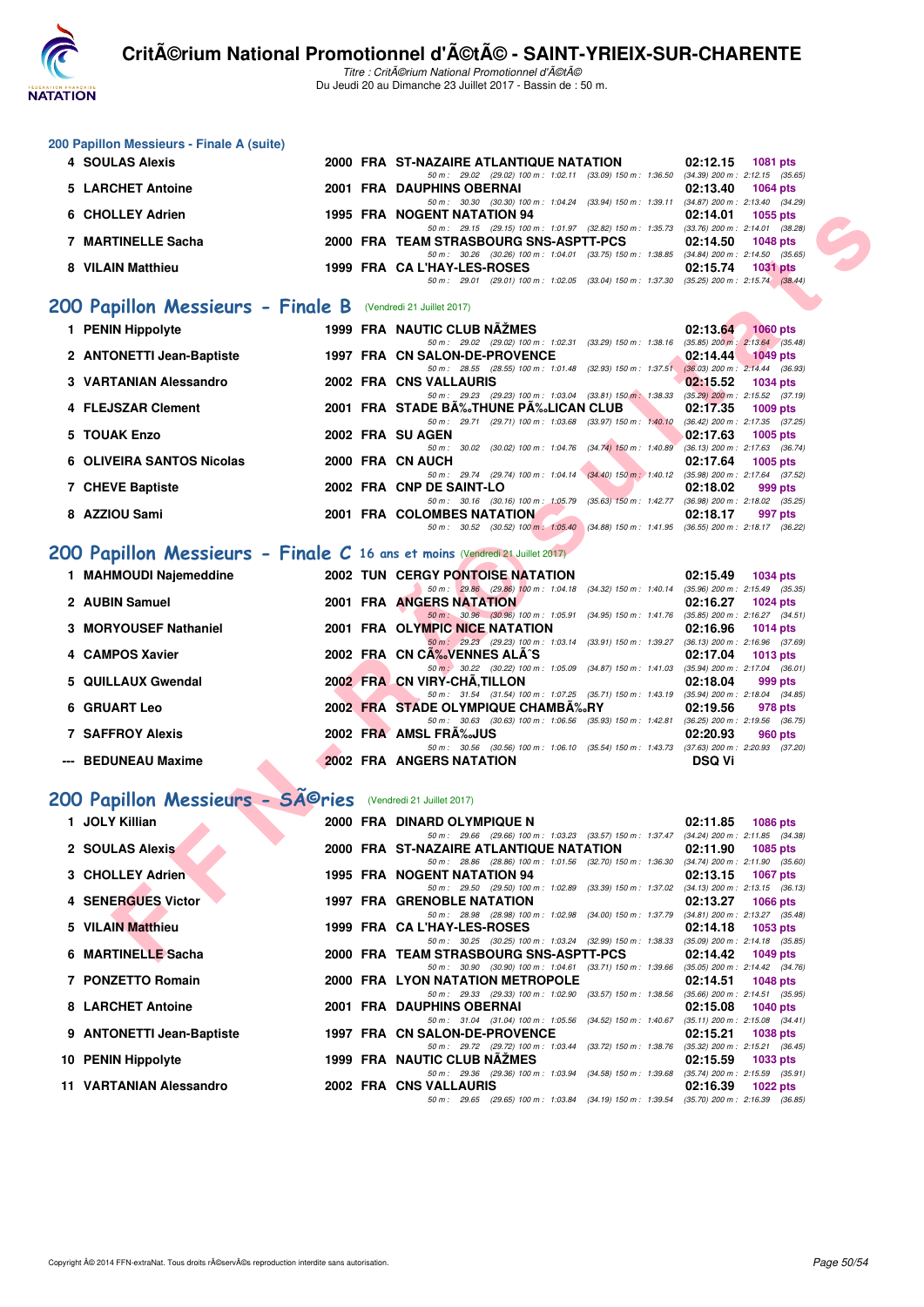

Titre : Critérium National Promotionnel d'été Du Jeudi 20 au Dimanche 23 Juillet 2017 - Bassin de : 50 m.

## **200 Papillon Messieurs - Séries (suite)**

| 12 FLEJSZAR Clement                                                          |  | 2001 FRA STADE B‰THUNE P‰LICAN CLUB                                                                                                 | 02:16.79<br><b>1016 pts</b> |
|------------------------------------------------------------------------------|--|-------------------------------------------------------------------------------------------------------------------------------------|-----------------------------|
| 13 CHEVE Baptiste                                                            |  | 50 m: 30.32 (30.32) 100 m: 1:05.34 (35.02) 150 m: 1:40.71 (35.37) 200 m: 2:16.79 (36.08)<br>2002 FRA CNP DE SAINT-LO                | 02:17.08<br>1012 pts        |
| <b>14 TOUAK Enzo</b>                                                         |  | 50 m: 30.18 (30.18) 100 m: 1:05.22 (35.04) 150 m: 1:42.03 (36.81) 200 m: 2:17.08 (35.05)<br>2002 FRA SU AGEN                        | 02:17.47<br><b>1007 pts</b> |
|                                                                              |  | 50 m: 30.62 (30.62) 100 m: 1:04.91 (34.29) 150 m: 1:41.04 (36.13) 200 m: 2:17.47 (36.43)                                            |                             |
| <b>15 OLIVEIRA SANTOS Nicolas</b>                                            |  | 2000 FRA CN AUCH<br>50 m: 29.90 (29.90) 100 m: 1:04.87 (34.97) 150 m: 1:40.46 (35.59) 200 m: 2:18.25 (37.79)                        | 02:18.25<br>996 pts         |
| 16 AZZIOU Sami                                                               |  | 2001 FRA COLOMBES NATATION                                                                                                          | 02:18.47<br>993 pts         |
| 17 MORYOUSEF Nathaniel                                                       |  | 50 m: 29.91 (29.91) 100 m: 1:04.56 (34.65) 150 m: 1:40.69 (36.13) 200 m: 2:18.47 (37.78)<br>2001 FRA OLYMPIC NICE NATATION          | 02:19.00<br><b>986 pts</b>  |
| 18 AUBIN Samuel                                                              |  | 50 m: 30.37 (30.37) 100 m: 1:05.31 (34.94) 150 m: 1:41.48 (36.17) 200 m: 2:19.00 (37.52)<br>2001 FRA ANGERS NATATION                | 02:19.33<br>982 pts         |
|                                                                              |  | 50 m: 30.16 (30.16) 100 m: 1:05.25 (35.09)<br>$150 m: -$                                                                            | 200 m: 2:19.33 (1:14.08)    |
| 19 MAHMOUDI Najemeddine                                                      |  | <b>2002 TUN CERGY PONTOISE NATATION</b><br>50 m: 29.97 (29.97) 100 m: 1:04.77 (34.80) 150 m: 1:42.56 (37.79) 200 m: 2:19.36 (36.80) | 02:19.36<br><b>981 pts</b>  |
| 20 BEDUNEAU Maxime                                                           |  | 2002 FRA ANGERS NATATION                                                                                                            | 02:19.48<br>980 pts         |
| 21 SAFFROY Alexis                                                            |  | 50 m: 31.54 (31.54) 100 m: 1:06.85 (35.31) 150 m: 1:43.35 (36.50) 200 m: 2:19.48 (36.13)<br>2002 FRA AMSL FRA%JUS                   | 02:20.12<br>971 pts         |
| 22 CAMPOS Xavier                                                             |  | 50 m: 31.24 (31.24) 100 m: 1:07.18 (35.94) 150 m: 1:42.81 (35.63) 200 m: 2:20.12 (37.31)<br>2002 FRA CN CA‰VENNES ALA^S             | 958 pts                     |
|                                                                              |  | 50 m : 30.88 (30.88) 100 m : 1:06.89 (36.01) 150 m : 1:44.48 (37.59) 200 m : 2:21.09 (36.61)                                        | 02:21.09                    |
| 23 GRUART Leo                                                                |  | 2002 FRA STADE OLYMPIQUE CHAMBA‰RY                                                                                                  | 02:22.39<br>941 pts         |
| 24 QUILLAUX Gwendal                                                          |  | 50 m: 30.70 (30.70) 100 m: 1:06.66 (35.96) 150 m: 1:46.40 (39.74) 200 m: 2:22.39 (35.99)<br>2002 FRA CN VIRY-CHA, TILLON            | 02:22.81<br>935 pts         |
|                                                                              |  | 50 m: 30.35 (30.35) 100 m: 1:05.99 (35.64) 150 m: 1:43.19 (37.20) 200 m: 2:22.81 (39.62)                                            |                             |
| 25 CARMONA Elian                                                             |  | 2002 FRA CN AUCH                                                                                                                    | 02:31.77<br>820 pts         |
| --- PAULEAU Kelvin                                                           |  | 50 m: 32.29 (32.29) 100 m: 1:09.69 (37.40) 150 m: 1:49.61 (39.92) 200 m: 2:31.77 (42.16)<br>2001 FRA CN AUCH                        | DNS dec                     |
|                                                                              |  |                                                                                                                                     |                             |
| $100$ 4 Nages Messieurs - Finale A (Jeudi 20 Juillet 2017)<br>1 GOYEAUD Théo |  | 2000 FRA SN METZ                                                                                                                    | 02:12.07<br>1104 pts        |
|                                                                              |  | 50 m: 28.82 (28.82) 100 m: 1:03.00 (34.18) 150 m: 1:40.96 (37.96) 200 m: 2:12.07 (31.11)                                            |                             |
| 2 SMITH Joshua                                                               |  | 2000 FRA SPN POITIERS<br>50 m : 27.90 (27.90) 100 m : 1:02.50 (34.60) 150 m : 1:42.00 (39.50) 200 m : 2:12.33 (30.33)               | 02:12.33<br>1100 pts        |
| 3 COSTE Damien                                                               |  | 2000 FRA ND VILLEFRANCHE-EN-BEAUJOLAIS                                                                                              | 02:12.53<br><b>1097 pts</b> |
| 4 MARTIN Anthony                                                             |  | 50 m 28.16 (28.16) 100 m : 1:03.83 (35.67) 150 m : 1:40.86 (37.03) 200 m : 2:12.53 (31.67)<br>2000 FRA CN CANNES                    | 02:13.17<br><b>1088 pts</b> |
|                                                                              |  | 50 m: 28.85 (28.85) 100 m: 1:05.81 (36.96) 150 m: 1:42.96 (37.15) 200 m: 2:13.17 (30.21)                                            |                             |
| 5 GIBOT Florian                                                              |  | 2000 FRA JN COMPIA^GNE<br>50 m: 28.29 (28.29) 100 m: 1:03.08 (34.79) 150 m: 1:42.00 (38.92) 200 m: 2:13.36 (31.36)                  | 02:13.36<br><b>1085 pts</b> |
| 6 PENIN Hippolyte                                                            |  | 1999 FRA NAUTIC CLUB NAZMES                                                                                                         | 02:13.37<br><b>1085 pts</b> |
|                                                                              |  | 50 m: 27.92 (27.92) 100 m: 1:02.59 (34.67) 150 m: 1:43.67 (41.08) 200 m: 2:13.37 (29.70)                                            |                             |
| 7 GERARD-DAHLEN Wesley                                                       |  | <b>1999 FRA DAUPHINS OBERNAI</b><br>50 m: 28.64 (28.64) 100 m: 1:02.67 (34.03) 150 m: 1:42.34 (39.67) 200 m: 2:14.11 (31.77)        | 02:14.11<br><b>1074 pts</b> |
| 8 LEBLANC Arthur                                                             |  | 1999 FRA ECN CHARTRES-DE-BRETAGNE                                                                                                   | 02:16.88<br><b>1034 pts</b> |
| 100 4 Nages Messieurs - Finale B (Jeudi 20 Juillet 2017)                     |  | 50 m: 28.26 (28.26) 100 m: 1:02.08 (33.82) 150 m: 1:44.04 (41.96) 200 m: 2:16.88 (32.84)                                            |                             |
| 1 DELMOTTE Damien                                                            |  | 1999 FRA LA JEANNE NATATION PORT                                                                                                    | 02:14.84<br><b>1064 pts</b> |
| 2 SEYE Matthieu                                                              |  | 50 m: 29.09 (29.09) 100 m: 1:04.49 (35.40) 150 m: 1:43.22 (38.73) 200 m: 2:14.84 (31.62)<br>2002 FRA CN LE PLESSIS-ROBINSON         | 1035 pts                    |
|                                                                              |  | 50 m: 29.12 (29.12) 100 m: 1:05.15 (36.03) 150 m: 1:46.50 (41.35) 200 m: 2:16.81 (30.31)                                            | 02:16.81                    |
| 3 ANTONIO Lucas                                                              |  | 2000 FRA AQUATIC CLUB BOURGES                                                                                                       | 02:16.90<br><b>1034 pts</b> |
| 4 VARTANIAN Alessandro                                                       |  | 50 m: 28.74 (28.74) 100 m: 1:03.00 (34.26) 150 m: 1:44.20 (41.20) 200 m: 2:16.90 (32.70)<br>2002 FRA CNS VALLAURIS                  | 02:17.07<br><b>1032 pts</b> |
| 5 PRA% VOTEL Lucas                                                           |  | 50 m: 29.00 (29.00) 100 m: 1:06.01 (37.01) 150 m: 1:45.40 (39.39) 200 m: 2:17.07 (31.67)<br>2001 FRA ANGOULEME N CHARENTE           | 02:17.08<br>1032 pts        |

#### **[200 4 Nages Messieurs - Finale A](http://www.ffnatation.fr/webffn/resultats.php?idact=nat&go=epr&idcpt=47489&idepr=91)** (Jeudi 20 Juillet 2017)

| 1 GOYEAUD ThA©o        |  | 2000 FRA SN METZ                 |                                                                                          |                           | 02:12.07 | $1104$ pts                          |
|------------------------|--|----------------------------------|------------------------------------------------------------------------------------------|---------------------------|----------|-------------------------------------|
|                        |  |                                  | 50 m: 28.82 (28.82) 100 m: 1:03.00 (34.18) 150 m: 1:40.96 (37.96) 200 m: 2:12.07 (31.11) |                           |          |                                     |
| 2 SMITH Joshua         |  | 2000 FRA SPN POITIERS            |                                                                                          |                           | 02:12.33 | 1100 pts                            |
|                        |  |                                  | 50 m : 27.90 (27.90) 100 m : 1:02.50 (34.60) 150 m : 1:42.00                             |                           |          | $(39.50)$ 200 m : 2:12.33 $(30.33)$ |
| 3 COSTE Damien         |  |                                  | 2000 FRA ND VILLEFRANCHE-EN-BEAUJOLAIS                                                   |                           | 02:12.53 | 1097 pts                            |
|                        |  |                                  | 50 m : 28.16 (28.16) 100 m : 1:03.83 (35.67) 150 m : 1:40.86                             |                           |          | $(37.03)$ 200 m : 2:12.53 $(31.67)$ |
| 4 MARTIN Anthony       |  | 2000 FRA CN CANNES               |                                                                                          |                           | 02:13.17 | 1088 pts                            |
|                        |  |                                  | 50 m: 28.85 (28.85) 100 m: 1:05.81 (36.96) 150 m: 1:42.96                                |                           |          | $(37.15)$ 200 m : 2:13.17 $(30.21)$ |
| 5 GIBOT Florian        |  | 2000 FRA JN COMPIÄ GNE           |                                                                                          |                           | 02:13.36 | 1085 pts                            |
|                        |  |                                  | 50 m: 28.29 (28.29) 100 m: 1:03.08 (34.79) 150 m: 1:42.00                                |                           |          | $(38.92)$ 200 m : 2:13.36 $(31.36)$ |
| 6 PENIN Hippolyte      |  | 1999 FRA NAUTIC CLUB NAZMES      |                                                                                          |                           | 02:13.37 | 1085 pts                            |
|                        |  |                                  | 50 m: 27.92 (27.92) 100 m: 1:02.59                                                       | $(34.67)$ 150 m : 1:43.67 |          | (41.08) 200 m : 2:13.37 (29.70)     |
| 7 GERARD-DAHLEN Wesley |  | <b>1999 FRA DAUPHINS OBERNAI</b> |                                                                                          |                           | 02:14.11 | 1074 pts                            |
|                        |  |                                  | 50 m : 28.64 (28.64) 100 m : 1:02.67 (34.03) 150 m : 1:42.34                             |                           |          | $(39.67)$ 200 m : 2:14.11 $(31.77)$ |
| 8 LEBLANC Arthur       |  |                                  | 1999 FRA ECN CHARTRES-DE-BRETAGNE                                                        |                           | 02:16.88 | 1034 pts                            |
|                        |  |                                  | 50 m : 28.26 (28.26) 100 m : 1:02.08 (33.82) 150 m : 1:44.04                             |                           |          | $(41.96)$ 200 m : 2:16.88 $(32.84)$ |

## **[200 4 Nages Messieurs - Finale B](http://www.ffnatation.fr/webffn/resultats.php?idact=nat&go=epr&idcpt=47489&idepr=91)** (Jeudi 20 Juillet 2017)

| 1 DELMOTTE Damien      |  | 1999 FRA LA JEANNE NATATION PORT                                                                                            |                           | 02:14.84 | 1064 pts                                                                           |
|------------------------|--|-----------------------------------------------------------------------------------------------------------------------------|---------------------------|----------|------------------------------------------------------------------------------------|
| 2 SEYE Matthieu        |  | 50 m : 29.09 (29.09) 100 m : 1:04.49<br>2002 FRA CN LE PLESSIS-ROBINSON                                                     | (35.40) 150 m : 1:43.22   | 02:16.81 | $(38.73)$ 200 m : 2:14.84 $(31.62)$<br>1035 pts                                    |
| 3 ANTONIO Lucas        |  | 50 m: 29.12 (29.12) 100 m: 1:05.15<br>2000 FRA AQUATIC CLUB BOURGES                                                         | $(36.03)$ 150 m : 1:46.50 | 02:16.90 | $(41.35)$ 200 m : 2:16.81 (30.31)<br>1034 pts                                      |
| 4 VARTANIAN Alessandro |  | 50 m : 28.74 (28.74) 100 m : 1:03.00<br>2002 FRA CNS VALLAURIS<br>50 m: 29.00 (29.00) 100 m: 1:06.01 (37.01) 150 m: 1:45.40 | (34.26) 150 m : 1:44.20   | 02:17.07 | $(41.20)$ 200 m : 2:16.90 $(32.70)$<br>1032 pts<br>(39.39) 200 m : 2:17.07 (31.67) |
| 5 PR‰VOTEL Lucas       |  | 2001 FRA ANGOULEME N CHARENTE<br>50 m : 28.72 (28.72) 100 m : 1:03.87 (35.15) 150 m : 1:44.40                               |                           | 02:17.08 | 1032 pts<br>(40.53) 200 m : 2:17.08 (32.68)                                        |
| 6 THIBAULT Maxime      |  | <b>1999 FRA RSC MONTREUIL</b><br>50 m : 28.61 (28.61) 100 m : 1:04.44                                                       | (35.83) 150 m : 1:46.65   | 02:18.24 | $1015$ pts<br>(42.21) 200 m : 2:18.24 (31.59)                                      |
| 7 VERHOEVEN Tanguy     |  | 2002 FRA MACON NATATION<br>50 m : 30.76 (30.76) 100 m : 1:06.08 (35.32) 150 m : 1:47.23                                     |                           | 02:18.64 | $1009$ pts<br>$(41.15)$ 200 m : 2:18.64 $(31.41)$                                  |
| 8 BERG Max             |  | 2002 FRA NC BOUC-BEL-AIR                                                                                                    |                           | 02:20.42 | 985 pts                                                                            |
|                        |  | 50 m: 29.15 (29.15) 100 m: 1:03.70 (34.55) 150 m: 1:44.70 (41.00) 200 m: 2:20.42 (35.72                                     |                           |          |                                                                                    |

# **200 4 Nages Messieurs - Finale C** 16 ans et moins (Jeudi 20 Juillet 2017)<br>**1 RAUX Mathis 2001 FRA CANARDS LA ROCHELLE**

50 m : 29.48 (29.48) 100 m : 1:05.61 (36.13) 150 m : 1:47.80 (42.19) 200 m : 2:19.02 (31.22)

**1 RAUX Mathis 2001 FRA CANARDS LA ROCHELLE 02:19.02 1004 pts**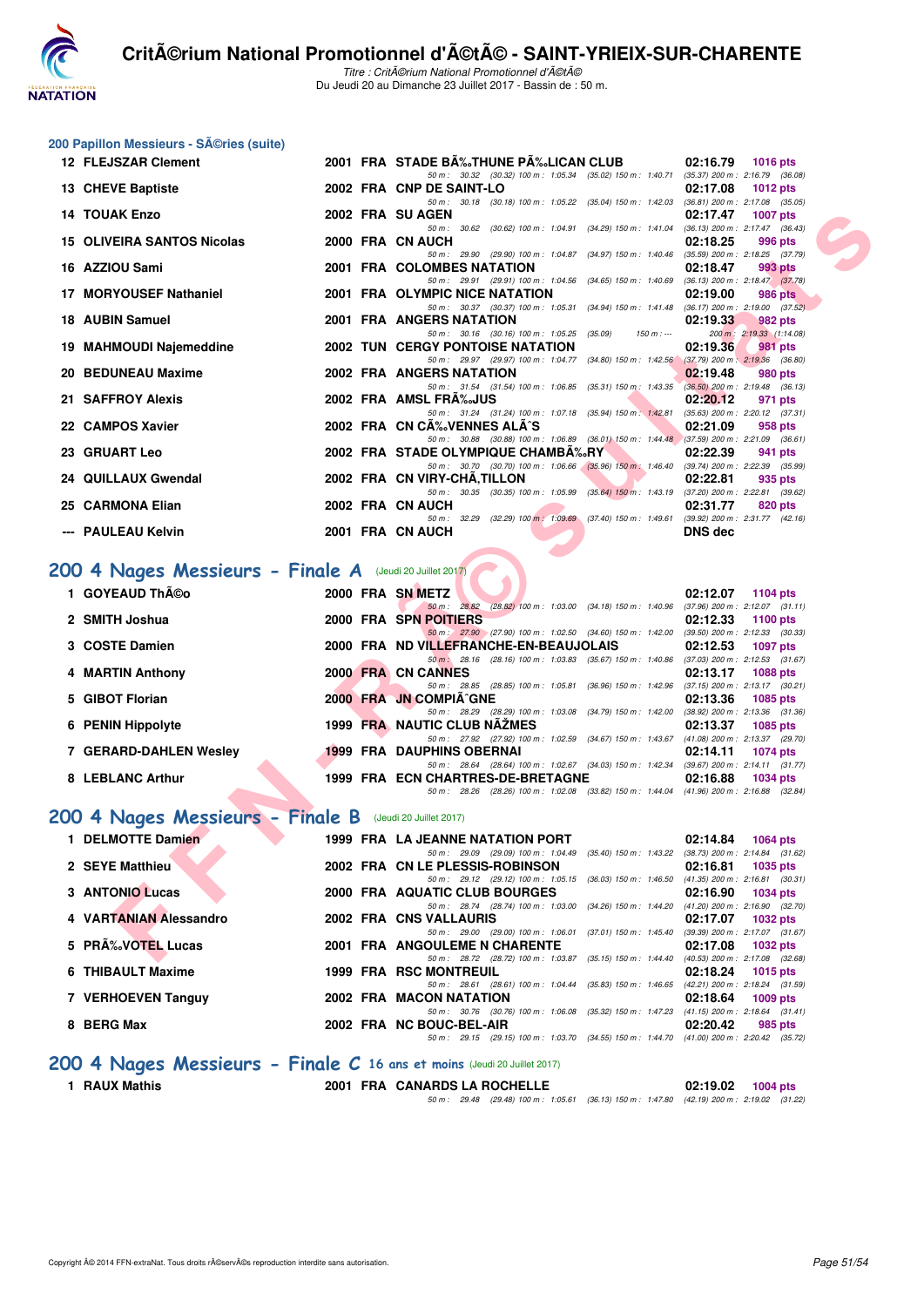

| 200 4 Nages Messieurs - Finale C (suite) |  |  |
|------------------------------------------|--|--|
|------------------------------------------|--|--|

| 2 VOLLE Lucas         |  | 2001 FRA CERCLE DES NAGEURS DE PRIVAS                                                                |                                                     | 02:19.86                                   | 992 pts |
|-----------------------|--|------------------------------------------------------------------------------------------------------|-----------------------------------------------------|--------------------------------------------|---------|
|                       |  | 50 m: 29.99 (29.99) 100 m: 1:06.57 (36.58) 150 m: 1:48.45                                            |                                                     | $(41.88)$ 200 m : 2:19.86 $(31.41)$        |         |
| <b>3 GRUART Leo</b>   |  | 2002 FRA STADE OLYMPIQUE CHAMBA%RY                                                                   |                                                     | 02:20.32                                   | 986 pts |
|                       |  | (30.23) 100 m : 1:07.50 (37.27) 150 m : 1:49.06<br>50 m : 30.23                                      |                                                     | (41.56) 200 m : 2:20.32 (31.26             |         |
| 4 LEROUX Leandre      |  | 2002 FRA CN LE MANS                                                                                  |                                                     | 02:20.58                                   | 982 pts |
|                       |  | 50 m: 29.92 (29.92) 100 m: 1:08.25 (38.33) 150 m: 1:48.63                                            |                                                     | (40.38) 200 m : 2:20.58 (31.95)            |         |
| 5 FERCHICHI Rayane    |  | 2001 FRA AAS SARCELLES NATATION 95                                                                   |                                                     | 02:20.67                                   | 981 pts |
|                       |  | 50 m : 30.46                                                                                         | $(30.46)$ 100 m : 1:06.29 $(35.83)$ 150 m : 1:48.93 | (42.64) 200 m : 2:20.67 (31.74             |         |
| 6 TIPHAIGNE Romain    |  | 2002 FRA EN CAEN                                                                                     |                                                     | 02:20.75                                   | 980 pts |
| <b>7 LEMEE Pierre</b> |  | 50 m: 29.54 (29.54) 100 m: 1:05.97 (36.43) 150 m: 1:48.54<br>2001 FRA ST-NAZAIRE ATLANTIQUE NATATION |                                                     | (42.57) 200 m : 2:20.75 (32.21<br>02:20.92 | 978 pts |
|                       |  | 50 m : 30.34                                                                                         | $(30.34)$ 100 m : 1:07.01 $(36.67)$ 150 m : 1:47.50 | (40.49) 200 m : 2:20.92 (33.42)            |         |
| 8 CARMONA Elian       |  | 2002 FRA CN AUCH                                                                                     |                                                     | 02:20.93                                   | 977 pts |
|                       |  | 50 m : 29.46                                                                                         | (29.46) 100 m : 1:05.90 (36.44) 150 m : 1:48.88     | $(42.98)$ 200 m : $2:20.93$ $(32.05)$      |         |
|                       |  |                                                                                                      |                                                     |                                            |         |

# 200 4 Nages Messieurs - SÃ<sup>@</sup>ries (Jeudi 20 Juillet 2017)

| 4 LEROUX Leandre                                                    |  | 2002 FRA CN LE MANS                                                                                                                     | 02:20.58 | 982 pts                                    |
|---------------------------------------------------------------------|--|-----------------------------------------------------------------------------------------------------------------------------------------|----------|--------------------------------------------|
| 5 FERCHICHI Rayane                                                  |  | 50 m: 29.92 (29.92) 100 m: 1:08.25 (38.33) 150 m: 1:48.63 (40.38) 200 m: 2:20.58 (31.95)<br>2001 FRA AAS SARCELLES NATATION 95          | 02:20.67 | 981 pts                                    |
| 6 TIPHAIGNE Romain                                                  |  | 50 m: 30.46 (30.46) 100 m: 1:06.29 (35.83) 150 m: 1:48.93 (42.64) 200 m: 2:20.67 (31.74)<br>2002 FRA EN CAEN                            | 02:20.75 | <b>980 pts</b>                             |
| <b>7 LEMEE Pierre</b>                                               |  | 50 m : 29.54 (29.54) 100 m : 1:05.97 (36.43) 150 m : 1:48.54 (42.57) 200 m : 2:20.75 (32.21)<br>2001 FRA ST-NAZAIRE ATLANTIQUE NATATION | 02:20.92 | 978 pts                                    |
|                                                                     |  | 50 m: 30.34 (30.34) 100 m: 1:07.01 (36.67) 150 m: 1:47.50 (40.49) 200 m: 2:20.92 (33.42)                                                |          |                                            |
| 8 CARMONA Elian                                                     |  | 2002 FRA CN AUCH<br>50 m: 29.46 (29.46) 100 m: 1:05.90 (36.44) 150 m: 1:48.88 (42.98) 200 m: 2:20.93 (32.05)                            | 02:20.93 | 977 pts                                    |
| 00 4 Nages Messieurs - SÃ <sup>©</sup> ries (Jeudi 20 Juillet 2017) |  |                                                                                                                                         |          |                                            |
| 1 GOYEAUD Théo                                                      |  | 2000 FRA SN METZ                                                                                                                        | 02:13.17 | <b>1088 pts</b>                            |
|                                                                     |  | 50 m: 29.23 (29.23) 100 m: 1:03.64 (34.41) 150 m: 1:41.47 (37.83) 200 m: 2:13.17 (31.70)                                                |          |                                            |
| 2 SMITH Joshua                                                      |  | 2000 FRA SPN POITIERS<br>50 m : 28.90 (28.90) 100 m : 1:02.65 (33.75) 150 m : 1:42.49 (39.84) 200 m : 2:13.49 (31.00)                   | 02:13.49 | 1083 pts                                   |
| 3 COSTE Damien                                                      |  | 2000 FRA ND VILLEFRANCHE-EN-BEAUJOLAIS<br>50 m : 29.04 (29.04) 100 m : 1:04.41 (35.37) 150 m : 1:41.10 (36.69) 200 m : 2:13.89 (32.79)  | 02:13.89 | <b>1077 pts</b>                            |
| 4 MARTIN Anthony                                                    |  | 2000 FRA CN CANNES<br>50 m: 28.74 (28.74) 100 m: 1:05.41 (36.67) 150 m: 1:43.63 (38.22) 200 m: 2:14.31 (30.68)                          | 02:14.31 | 1071 pts                                   |
| 5 LEBLANC Arthur                                                    |  | 1999 FRA ECN CHARTRES-DE-BRETAGNE                                                                                                       | 02:14.87 | 1063 pts                                   |
| 6 PENIN Hippolyte                                                   |  | 50 m: 28.21 (28.21) 100 m: 1:01.63 (33.42) 150 m: 1:42.57 (40.94) 200 m: 2:14.87 (32.30)<br>1999 FRA NAUTIC CLUB NAZMES                 | 02:14.91 | 1063 pts                                   |
| 7 GIBOT Florian                                                     |  | 50 m: 27.67 (27.67) 100 m: 1:02.48 (34.81) 150 m: 1:43.88 (41.40) 200 m: 2:14.91 (31.03)<br>2000 FRA JN COMPIA^GNE                      | 02:14.99 | <b>1061 pts</b>                            |
|                                                                     |  | 50 m: 28.67 (28.67) 100 m: 1:04.40 (35.73) 150 m: 1:43.17 (38.77) 200 m: 2:14.99 (31.82)                                                |          |                                            |
| 8 GERARD-DAHLEN Wesley                                              |  | <b>1999 FRA DAUPHINS OBERNAL</b>                                                                                                        | 02:15.74 | 1051 pts                                   |
| 9 THIBAULT Maxime                                                   |  | 50 m: 28.82 (28.82) 100 m: 1:03.13 (34.31) 150 m: 1:43.25 (40.12) 200 m: 2:15.74 (32.49)<br>1999 FRA RSC MONTREUIL                      | 02:16.27 | 1043 pts                                   |
| 10 ANTONIO Lucas                                                    |  | 50 m: 28.03 (28.03) 100 m: 1:01.68 (33.65) 150 m: 1:43.26 (41.58) 200 m: 2:16.27 (33.01)<br>2000 FRA AQUATIC CLUB BOURGES               | 02:17.00 | 1033 pts                                   |
| 11 BERG Max                                                         |  | 50 m : 29.12 (29.12) 100 m : 1:04.34 (35.22) 150 m : 1:44.23 (39.89) 200 m : 2:17.00 (32.77)<br>2002 FRA NC BOUC-BEL-AIR                | 02:17.37 | <b>1027 pts</b>                            |
| 12 VARTANIAN Alessandro                                             |  | 50 m · 29.80 (29.80) 100 m · 1:04.04 (34.24) 150 m · 1:43.52 (39.48) 200 m · 2:17.37 (33.85)<br>2002 FRA CNS VALLAURIS                  |          |                                            |
|                                                                     |  | 50 m: 28.77 (28.77) 100 m: 1:05.88 (37.11) 150 m: 1:45.75 (39.87) 200 m: 2:17.41 (31.66)                                                | 02:17.41 | 1027 $p$ ts                                |
| 13 DELMOTTE Damien                                                  |  | <b>1999 FRA LA JEANNE NATATION PORT</b><br>50 m: 29.06 (29.06) 100 m: 1:04.47 (35.41) 150 m: 1:44.75 (40.28) 200 m: 2:17.71 (32.96)     | 02:17.71 | 1023 pts                                   |
| <b>14 SEYE Matthieu</b>                                             |  | 2002 FRA CN LE PLESSIS-ROBINSON<br>50 m : 29.44 (29.44) 100 m : 1:06.17 (36.73) 150 m : 1:46.99 (40.82) 200 m : 2:17.81 (30.82)         | 02:17.81 | 1021 pts                                   |
| 15 PR‰VOTEL Lucas                                                   |  | 2001 FRA ANGOULEME N CHARENTE                                                                                                           | 02:18.44 | 1012 $pts$                                 |
| 16 BAEZ Nikita                                                      |  | 50 m : 28.96 (28.96) 100 m : 1:05.52 (36.56) 150 m : 1:45.46 (39.94) 200 m : 2:18.44 (32.98)<br>2000 FRA VILLEURBANNE NATATION          | 02:18.65 | 1009 pts                                   |
| 17 VERHOEVEN Tanguy                                                 |  | 50 m : 28.25 (28.25) 100 m : 1:03.77 (35.52) 150 m : 1:43.09 (39.32) 200 m : 2:18.65 (35.56)<br>2002 FRA MACON NATATION                 | 02:18.78 | <b>1007 pts</b>                            |
|                                                                     |  | 50 m: 30.46 (30.46) 100 m: 1:05.85 (35.39) 150 m: 1:47.01 (41.16) 200 m: 2:18.78 (31.77)                                                |          |                                            |
| 18 BEAUZOR Nicolas                                                  |  | 2000 FRA CN DE BAIE-MAHAULT<br>50 m : 30.71 (30.71) 100 m : 1:05.71 (35.00) 150 m : 1:46.92 (41.21) 200 m : 2:19.39 (32.47)             | 02:19.39 | 999 pts                                    |
| <b>19 LEMEE Pierre</b>                                              |  | 2001 FRA ST-NAZAIRE ATLANTIQUE NATATION<br>50 m : 30.15 (30.15) 100 m : 1:06.39 (36.24) 150 m : 1:46.53 (40.14) 200 m : 2:19.72 (33.19) | 02:19.72 | 994 pts                                    |
| 20 RAUX Mathis                                                      |  | 2001 FRA CANARDS LA ROCHELLE                                                                                                            | 02:19.83 | 993 pts                                    |
| 21 TIPHAIGNE Romain                                                 |  | 50 m: 29.46 (29.46) 100 m: 1:06.06 (36.60) 150 m: 1:48.75 (42.69) 200 m: 2:19.83 (31.08)<br>2002 FRA ENCAEN                             | 02:19.90 | 992 pts                                    |
| 22 FERCHICHI Rayane                                                 |  | 50 m : 29.65 (29.65) 100 m : 1:05.76 (36.11) 150 m : 1:48.09<br>2001 FRA AAS SARCELLES NATATION 95                                      | 02:20.31 | (42.33) 200 m : 2:19.90 (31.81)<br>986 pts |
| 23 GERMAIN-MALAS Etienne                                            |  | 50 m : 30.19 (30.19) 100 m : 1:06.54 (36.35) 150 m : 1:48.47 (41.93) 200 m : 2:20.31 (31.84)<br>2001 FRA ASPTT TOULOUSE                 | 02:21.32 | 972 pts                                    |
| 24 CARMONA Elian                                                    |  | 50 m : 29.62 (29.62) 100 m : 1:06.23 (36.61) 150 m : 1:48.90<br>2002 FRA CN AUCH                                                        | 02:21.49 | (42.67) 200 m : 2:21.32 (32.42)<br>970 pts |
|                                                                     |  | 50 m : 29.44 (29.44) 100 m : 1:05.70 (36.26) 150 m : 1:49.06 (43.36) 200 m : 2:21.49 (32.43)                                            |          |                                            |
| <b>25 GRUART Leo</b>                                                |  | 2002 FRA STADE OLYMPIQUE CHAMBA‰RY<br>50 m: 29.98 (29.98) 100 m: 1:07.86 (37.88) 150 m: 1:50.20                                         | 02:21.62 | 968 pts<br>(42.34) 200 m : 2:21.62 (31.42) |
| 26 VOLLE Lucas                                                      |  | 2001 FRA CERCLE DES NAGEURS DE PRIVAS<br>50 m : 30.24 (30.24) 100 m : 1:07.13 (36.89) 150 m : 1:49.95                                   | 02:21.70 | 967 pts<br>(42.82) 200 m : 2:21.70 (31.75) |
| 27 LEROUX Leandre                                                   |  | 2002 FRA CN LE MANS                                                                                                                     | 02:21.71 | 967 pts                                    |
| 28 ROUDIER Hippolyte                                                |  | 50 m : 29.65 (29.65) 100 m : 1:07.50 (37.85) 150 m : 1:48.06 (40.56) 200 m : 2:21.71 (33.65)<br>2001 FRA DAUPHINS ROMANAIS PA‰AGEOIS    | 02:21.81 | 965 pts                                    |
|                                                                     |  | 50 m: 29.82 (29.82) 100 m: 1:05.86 (36.04) 150 m: 1:48.15 (42.29) 200 m: 2:21.81 (33.66)                                                |          |                                            |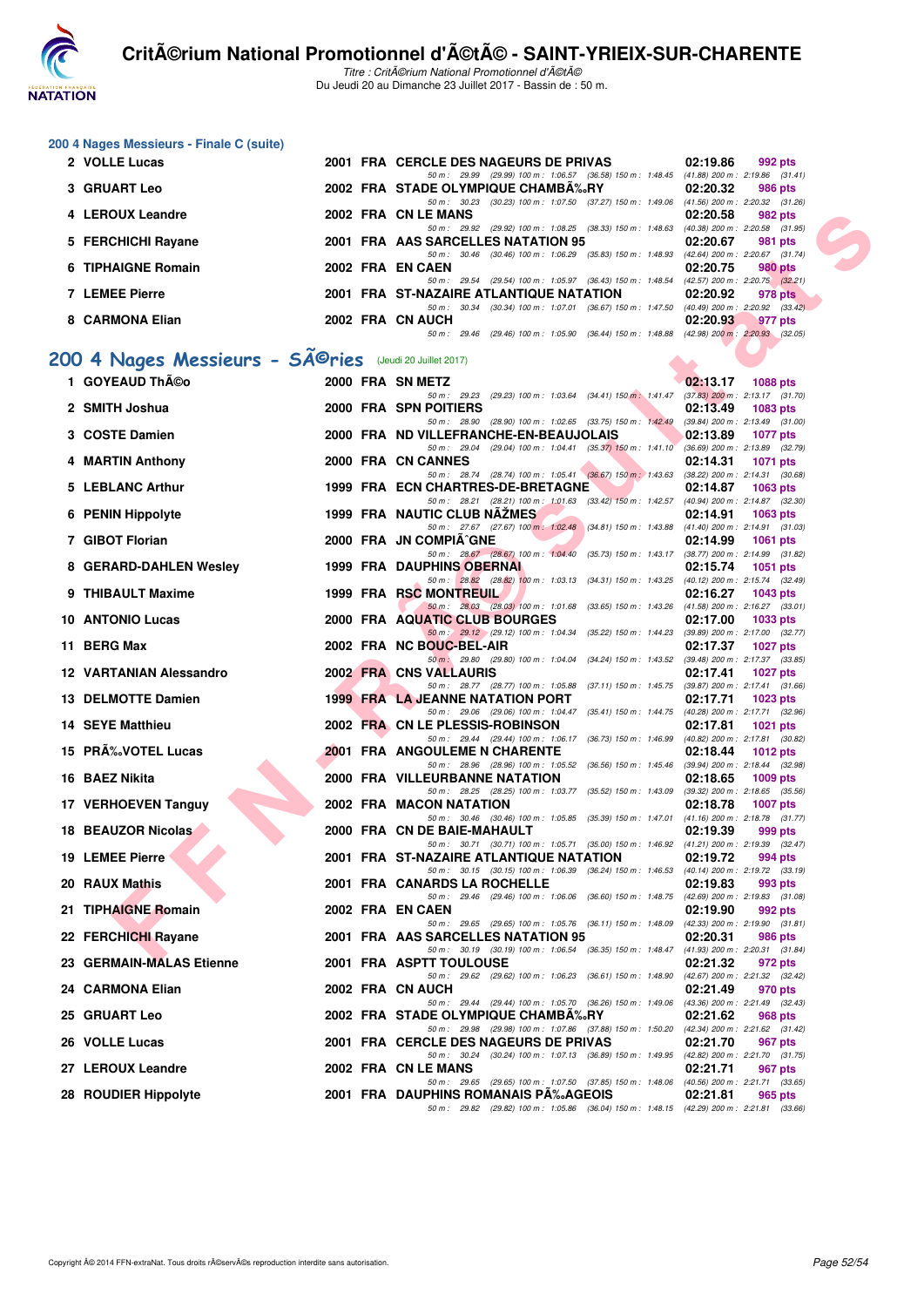

|  | 200 4 Nages Messieurs - SA©ries (suite) |  |
|--|-----------------------------------------|--|
|--|-----------------------------------------|--|

## **29 BREMARD Ludovic 2002 FRA DAUPHINS LES PENNES-MIRABEAU 02:22.93 950 pts** 50 m : 29.22 (29.22) 100 m : 1:06.27 (37.05) 150 m : 1:49.72 (43.45) 200 m : 2:22.93 (33.21)

#### **[400 4 Nages Messieurs - Finale A](http://www.ffnatation.fr/webffn/resultats.php?idact=nat&go=epr&idcpt=47489&idepr=92)** (Samedi 22 Juillet 2017)

| 1 JOLY Killian                                                                                               |                  | 2000 FRA DINARD OLYMPIQUE N                                                                                                                                                                                                        | 04:39.18<br>1105 pts        |         |
|--------------------------------------------------------------------------------------------------------------|------------------|------------------------------------------------------------------------------------------------------------------------------------------------------------------------------------------------------------------------------------|-----------------------------|---------|
|                                                                                                              |                  | 50 m : 28.78 (28.78) 100 m : 1:01.90 (33.12) 150 m : 1:39.73 (37.83) 200 m : 2:16.49 (36.76) 250 m : 2:57.27 (40.78) 300 m : 3:39.34 (42.07) 350 m : 4:09.62 (30.28) 400 m : 4:39.18                                               |                             | (29.56) |
| 2 GOYEAUD ThA©o                                                                                              | 2000 FRA SN METZ |                                                                                                                                                                                                                                    | 04:41.20<br>1090 pts        |         |
| 3 SMITH Joshua                                                                                               |                  | 50 m: 29.66 (29.66) 100 m: 1:03.95 (34.29) 150 m: 1:41.12 (37.17) 200 m: 2:17.94 (36.82) 250 m: 2:57.51 (39.57) 300 m: 3:37.04 (39.53) 350 m: 4:09.64 (32.60) 400 m: 4:41.20<br>2000 FRA SPN POITIERS                              | 04:42.54<br><b>1080 pts</b> | (31.56) |
|                                                                                                              |                  | 50 m: 29.52 (29.52) 100 m: 1:03.56 (34.04) 150 m: 1:39.84 (36.28) 200 m: 2:15.17 (35.33) 250 m: 2:56.44 (41.27) 300 m: 3:38.04 (41.60) 350 m: 4:12.07 (34.03) 400 m: 4:42.54                                                       |                             | (30.47) |
| 4 DURIEU Clement                                                                                             |                  | 1996 FRA VILLEURBANNE NATATION                                                                                                                                                                                                     | 04:43.48<br><b>1073 pts</b> |         |
|                                                                                                              |                  | 50 m: 29.06 (29.06) 100 m: 1:03.58 (34.52) 150 m: 1:41.94 (38.36) 200 m: 2:18.87 (36.93) 250 m: 3:00.08 (41.21) 300 m: 3:41.75 (41.67) 350 m: 4:13.37 (31.62) 400 m: 4:43.48 (30.11)                                               |                             |         |
| 5 PENIN Hippolyte                                                                                            |                  | 1999 FRA NAUTIC CLUB NAZMES                                                                                                                                                                                                        | 04:46.15 1054 pts           |         |
|                                                                                                              |                  | 50 m: 28.93 (28.93) 100 m: 1:02.42 (33.49) 150 m: 1:38.95 (36.53) 200 m: 2:16.31 (37.36) 250 m: 2:59.51 (43.20) 300 m: 3:42.32 (42.81) 350 m: 4:14.51 (32.19) 400 m: 4:46.15 (31.64)                                               |                             |         |
| <b>6 GERARD-DAHLEN Wesley</b>                                                                                |                  | 1999 FRA DAUPHINS OBERNAI<br>50 m: 29.41 (29.41) 100 m: 1:04.12 (34.71) 150 m: 1:40.76 (36.64) 200 m: 2:16.63 (35.87) 250 m: 2:57.77 (41.14) 300 m: 3:38.80 (41.03) 350 m: 4:13.20 (34.40) 400 m: 4:46.48 (33.28)                  | 04:46.48<br>1052 pts        |         |
| 7 ANTONETTI Jean-Baptiste                                                                                    |                  | 1997 FRA CN SALON-DE-PROVENCE                                                                                                                                                                                                      | 04:47.01<br><b>1048 pts</b> |         |
|                                                                                                              |                  | 50 m: 28.19 (28.19) 100 m: 1:01.14 (32.95) 150 m: 1:39.49 (38.35) 200 m: 2:17.24 (37.75) 250 m: 2:59.98 (42.74) 300 m: 3:43.34 (43.36) 350 m: 4:15.91 (32.57) 400 m: 4:47.01 (31.10)                                               |                             |         |
| 8 MARTIN Anthony                                                                                             |                  | 2000 FRA CN CANNES                                                                                                                                                                                                                 | 04:47.28<br>1046 pts        |         |
|                                                                                                              |                  | 50 m: 29.35 (29.35) 100 m: 1:04.85 (35.50) 150 m: 1:44.34 (39.49) 200 m: 2:21.61 (37.27) 250 m: 3:01.40 (39.79) 300 m: 3:42.73 (41.33) 350 m: 4:15.70 (32.97) 400 m: 4:47.28 (31.58)                                               |                             |         |
| 00 4 Nages Messieurs - Finale B (Samedi 22 Juillet 2017)                                                     |                  |                                                                                                                                                                                                                                    |                             |         |
|                                                                                                              |                  |                                                                                                                                                                                                                                    |                             |         |
| 1 BEAUZOR Nicolas                                                                                            |                  | 2000 FRA CN DE BAIE-MAHAULT                                                                                                                                                                                                        | 04:50.22<br>1025 pts        |         |
|                                                                                                              |                  | 50 m : 31.13 (31.13) 100 m : 1:06.28 (35.15) 150 m : 1:43.95 (37.67) 200 m : 2:20.27 (36.32) 250 m : 3:02.00 (41.73) 300 m : 3:44.41 (42.41) 350 m : 4:18.07 (33.66) 400 m : 4:50.22 (32.15)<br>1999 FRA NOGENT NATATION 94        | 04:52.78                    |         |
| 2 GICQUEL Kylian                                                                                             |                  | 50 m : 29.92 (29.92) 100 m : 1:06.28 (36.36) 150 m : 1:43.48 (37.20) 200 m : 2:19.77 (36.29) 250 m : 3:01.09 (41.32) 300 m : 3:43.78 (42.69) 350 m : 4:17.34 (33.56) 400 m : 4:52.78 (35.44)                                       | <b>1007 pts</b>             |         |
| 3 FLEJSZAR Clement                                                                                           |                  | 2001 FRA STADE BA‰THUNE PA‰LICAN CLUB                                                                                                                                                                                              | 04:53.42<br><b>1003 pts</b> |         |
|                                                                                                              |                  | 50 m: 29.30 (29.30) 100 m: 1:04.42 (35.12) 150 m: 1:43.13 (38.71) 200 m: 2:21.33 (38.20) 250 m: 3:03.91 (42.58) 300 m: 3:47.89 (43.98) 350 m: 4:21.65 (33.76) 400 m: 4:53.42 (31.77)                                               |                             |         |
| 4 OLIVEIRA SANTOS Nicolas                                                                                    | 2000 FRA CN AUCH |                                                                                                                                                                                                                                    | 04:53.87<br><b>1000 pts</b> |         |
|                                                                                                              |                  | 50 m: 30.33 (30.33) 100 m: 1:05.52 (35.19) 150 m: 1:43.54 (38.02) 200 m: 2:21.43 (37.89) 250 m: 3:04.26 (42.83) 300 m: 3:47.88 (43.62) 350 m: 4:22.01 (34.13) 400 m: 4:53.87 (31.86)                                               |                             |         |
| 5 TIPHAIGNE Romain                                                                                           | 2002 FRA EN CAEN |                                                                                                                                                                                                                                    | 04:56.04<br>984 pts         |         |
| 6 FERCHICHI Rayane                                                                                           |                  | 50 m: 30.24 (30.24) 100 m: 1:05.39 (35.15) 150 m: 1:44.09 (38.70) 200 m: 2:22.01 (37.92) 250 m: 3:05.59 (43.58) 300 m: 3:49.02 (43.43) 350 m: 4:23.20 (34.18) 400 m: 4:56.04 (32.84)<br>2001 FRA AAS SARCELLES NATATION 95         | 04:56.55<br>981 pts         |         |
|                                                                                                              |                  | 50 m: 31.04 (31.04) 100 m: 1:06.62 (35.58) 150 m: 1:45.48 (38.86) 200 m: 2:22.42 (36.94) 250 m: 3:05.27 (42.85) 300 m: 3:48.81 (43.54) 350 m: 4:23.54 (34.73) 400 m: 4:56.55 (33.01)                                               |                             |         |
| 7 TOUAK Enzo                                                                                                 | 2002 FRA SU AGEN |                                                                                                                                                                                                                                    | 04:59.31<br><b>962 pts</b>  |         |
|                                                                                                              |                  | 50 m: 30.48 (30.48) 100 m: 1:05.60 (35.12) 150 m: 1:44.75 (39.15) 200 m: 2:22.18 (37.43) 250 m: 3:06.76 (44.58) 300 m: 3:51.26 (44.50) 350 m: 4:25.55 (34.29) 400 m: 4:59.31 (33.76)                                               |                             |         |
| --- VERHOEVEN Tanguy                                                                                         |                  | 2002 FRA MACON NATATION                                                                                                                                                                                                            | <b>DSQ Vi</b>               |         |
|                                                                                                              |                  |                                                                                                                                                                                                                                    |                             |         |
|                                                                                                              |                  | 00 4 Nages Messieurs - Finale C 16 ans et moins (Samedi 22 Juillet 2017)                                                                                                                                                           |                             |         |
| 1 VISBECQ Edouard                                                                                            |                  | <b>2002 FRA NANTES NATATION</b>                                                                                                                                                                                                    | 04:54.12<br>998 pts         |         |
|                                                                                                              |                  | 50 m: 31.87 (31.87) 100 m: 1:08.15 (36.28) 150 m: 1:47.52 (39.37) 200 m: 2:24.34 (36.82) 250 m: 3:06.09 (41.75) 300 m: 3:48.48 (42.39) 350 m: 4:22.11 (33.63) 400 m: 4:54.12 (32.01)                                               |                             |         |
| 2 AUBIN Samuel                                                                                               |                  | <b>2001 FRA ANGERS NATATION</b>                                                                                                                                                                                                    | 04:54.63<br>994 pts         |         |
|                                                                                                              |                  | 50 m : 28.99 (28.99) 100 m : 1:03.63 (34.64) 150 m : 1:43.04 (39.41) 200 m : 2:21.79 (38.75) 250 m : 3:05.44 (43.65) 300 m : 3:49.42 (43.98) 350 m : 4:24.15 (34.73) 400 m : 4:54.63 (30.48)                                       |                             |         |
| 3 GERMAIN-MALAS Etienne                                                                                      |                  | 2001 FRA ASPTT TOULOUSE                                                                                                                                                                                                            | 04:56.26<br>983 pts         |         |
|                                                                                                              |                  | 50 m : 30.40 (30.40) 100 m : 1:06.77 (36.37) 150 m : 1:45.95 (39.18) 200 m : 2:24.53 (38.58) 250 m : 3:07.62 (43.09) 300 m : 3:50.69 (43.07) 350 m : 4:24.09 (33.40) 400 m : 4:56.26 (32.17)                                       |                             |         |
| <b>4 GRUART Leo</b>                                                                                          |                  | 2002 FRA STADE OLYMPIQUE CHAMBA‰RY<br>50 m : 30.79 (30.79) 100 m : 1:06.58 (35.79) 150 m : 1:46.32 (39.74) 200 m : 2:24.58 (38.26) 250 m : 3:07.37 (42.79) 300 m : 3:51.97 (44.60) 350 m : 4:25.76 (33.79) 400 m : 4:57.14 (31.38) | 04:57.14<br>977 pts         |         |
| 5 MELLADO Romain                                                                                             |                  | <b>2001 FRA MARTIGUES NATATION</b>                                                                                                                                                                                                 | 04:57.94<br>971 pts         |         |
|                                                                                                              |                  | 50 m: 31.14 (31.14) 100 m: 1:05.48 (34.34) 150 m: 1:44.09 (38.61) 200 m: 2:21.64 (37.55) 250 m: 3:06.65 (45.01) 300 m: 3:52.51 (45.86) 350 m: 4:25.78 (33.27) 400 m: 4:57.94 (32.16)                                               |                             |         |
| <b>6 ROUDIER Hippolyte</b>                                                                                   |                  | 2001 FRA DAUPHINS ROMANAIS PA‰AGEOIS                                                                                                                                                                                               | 04:58.53<br><b>967 pts</b>  |         |
|                                                                                                              |                  | 50 m: 30.24 (30.24) 100 m: 1:05.82 (35.58) 150 m: 1:45.24 (39.42) 200 m: 2:23.63 (38.39) 250 m: 3:07.33 (43.70) 300 m: 3:51.54 (44.21) 350 m: 4:26.15 (34.61) 400 m: 4:58.53 (32.38)                                               |                             |         |
| 7 BEDUNEAU Maxime                                                                                            |                  | 2002 FRA ANGERS NATATION                                                                                                                                                                                                           | 05:01.69<br>946 pts         |         |
| 8 CARMONA Elian                                                                                              | 2002 FRA CN AUCH | 50 m: 31.59 (31.59) 100 m: 1:07.57 (35.98) 150 m: 1:48.28 (40.71) 200 m: 2:27.91 (39.63) 250 m: 3:10.59 (42.68) 300 m: 3:54.17 (43.58) 350 m: 4:28.42 (34.25) 400 m: 5:01.69 (33.27)                                               | 05:03.54<br>933 pts         |         |
|                                                                                                              |                  | 50 m: 31.79 (31.79) 100 m: 1:09.49 (37.70) 150 m: 1:48.40 (38.91) 200 m: 2:27.06 (38.66) 250 m: 3:10.53 (43.47) 300 m: 3:55.23 (44.70) 350 m: 4:29.77 (34.54) 400 m: 5:03.54 (33.77)                                               |                             |         |
|                                                                                                              |                  |                                                                                                                                                                                                                                    |                             |         |
| 00 4 Nages Messieurs - SÃ <sup>©</sup> ries (Samedi 22 Juillet 2017)                                         |                  |                                                                                                                                                                                                                                    |                             |         |
| $\mathbf{A} = \mathbf{A} \mathbf{A} + \mathbf{A} \mathbf{A} + \mathbf{A} \mathbf{A} + \mathbf{A} \mathbf{A}$ |                  | 0000 FBA BILLARD OLIVIADIQUE N                                                                                                                                                                                                     | $0.4.4404$ $0.005$ $0.14$   |         |

#### **[400 4 Nages Messieurs - Finale B](http://www.ffnatation.fr/webffn/resultats.php?idact=nat&go=epr&idcpt=47489&idepr=92)** (Samedi 22 Juillet 2017)

|                                     |                 |                                              | 1 BEAUZOR Nicolas 2000 FRA CN DE BAIE-MAHAULT 04:50.22 1025 pts                                                                                                                              |
|-------------------------------------|-----------------|----------------------------------------------|----------------------------------------------------------------------------------------------------------------------------------------------------------------------------------------------|
|                                     |                 |                                              | 50 m: 31.13 (31.13) 100 m: 1:06.28 (35.15) 150 m: 1:43.95 (37.67) 200 m: 2:20.27 (36.32) 250 m: 3:02.00 (41.73) 300 m: 3:44.41 (42.41) 350 m: 4:18.07 (33.66) 400 m: 4:50.22 (32.15)         |
|                                     |                 |                                              | 2 GICQUEL Kylian 1999 FRA NOGENT NATATION 94 04:52.78 1007 pts                                                                                                                               |
|                                     |                 |                                              | 50 m : 29.92 (29.92) 100 m : 1:06.28 (36.36) 150 m : 1:43.48 (37.20) 200 m : 2:19.77 (36.29) 250 m : 3:01.09 (41.32) 300 m : 3:43.78 (42.69) 350 m : 4:17.34 (33.56) 400 m : 4:52.78 (35.44) |
|                                     |                 |                                              | 3 FLEJSZAR Clement 2001 FRA STADE BĉTHUNE PĉLICAN CLUB 04:53.42 1003 pts                                                                                                                     |
|                                     |                 |                                              | 50 m: 29.30 (29.30) 100 m: 1:04.42 (35.12) 150 m: 1:43.13 (38.71) 200 m: 2:21.33 (38.20) 250 m: 3:03.91 (42.58) 300 m: 3:47.89 (43.98) 350 m: 4:21.65 (33.76) 400 m: 4:53.42 (31.77)         |
|                                     |                 | 4 OLIVEIRA SANTOS Nicolas 2000 FRA CN AUCH   | 04:53.87 1000 pts                                                                                                                                                                            |
|                                     |                 |                                              | 50 m : 30.33 (30.33) 100 m : 1:05.52 (35.19) 150 m : 1:43.54 (38.02) 200 m : 2:21.43 (37.89) 250 m : 3:04.26 (42.83) 300 m : 3:47.88 (43.62) 350 m : 4:22.01 (34.13) 400 m : 4:53.87 (31.86) |
| 5 TIPHAIGNE Romain 2002 FRA EN CAEN |                 | $\blacksquare$                               | 04:56.04 984 pts                                                                                                                                                                             |
|                                     |                 |                                              | 50 m : 30.24 (30.24) 100 m : 1:05.39 (35.15) 150 m : 1:44.09 (38.70) 200 m : 2:22.01 (37.92) 250 m : 3:05.59 (43.58) 300 m : 3:49.02 (43.43) 350 m : 4:23.20 (34.18) 400 m : 4:56.04 (32.84) |
|                                     |                 |                                              | 6 FERCHICHI Rayane 2001 FRA AAS SARCELLES NATATION 95 04:56.55<br>981 pts                                                                                                                    |
|                                     |                 |                                              | 50 m: 31.04 (31.04) 100 m: 1:06.62 (35.58) 150 m: 1:45.48 (38.86) 200 m: 2:22.42 (36.94) 250 m: 3:05.27 (42.85) 300 m: 3:48.81 (43.54) 350 m: 4:23.54 (34.73) 400 m: 4:56.55 (33.01)         |
| 7 TOUAK Enzo                        | 2002 FRA SUAGEN | the company of the company of the company of | 04:59.31 962 pts                                                                                                                                                                             |
|                                     |                 |                                              | 50 m : 30.48 (30.48) 100 m : 1:05.60 (35.12) 150 m : 1:44.75 (39.15) 200 m : 2:22.18 (37.43) 250 m : 3:06.76 (44.58) 300 m : 3:51.26 (44.50) 350 m : 4:25.55 (34.29) 400 m : 4:59.31 (33.76) |
|                                     |                 |                                              | <b>DSQ Vi</b>                                                                                                                                                                                |

## **[400 4 Nages Messieurs - Finale C](http://www.ffnatation.fr/webffn/resultats.php?idact=nat&go=epr&idcpt=47489&idepr=92) 16 ans et moins** (Samedi 22 Juillet 2017)

|                   |                                                                                                                                                                                              | 04:54.12 998 pts    |
|-------------------|----------------------------------------------------------------------------------------------------------------------------------------------------------------------------------------------|---------------------|
|                   | 50 m: 31.87 (31.87) 100 m: 1:08.15 (36.28) 150 m: 1:47.52 (39.37) 200 m: 2:24.34 (36.82) 250 m: 3:06.09 (41.75) 300 m: 3:48.48 (42.39) 350 m: 4:22.11 (33.63) 400 m: 4:54.12 (32.01)         |                     |
|                   |                                                                                                                                                                                              | 04:54.63 994 pts    |
|                   | 50 m : 28.99 (28.99) 100 m : 1:03.63 (34.64) 150 m : 1:43.04 (39.41) 200 m : 2:21.79 (38.75) 250 m : 3:05.44 (43.65) 300 m : 3:49.42 (43.98) 350 m : 4:24.15 (34.73) 400 m : 4:54.63 (30.48) |                     |
|                   | 3 GERMAIN-MALAS Etienne <b>1996 1997 2001 FRA ASPTT TOULOUSE</b>                                                                                                                             | 04:56.26 983 pts    |
|                   | 50 m: 30.40 (30.40) 100 m: 1:06.77 (36.37) 150 m: 1:45.95 (39.18) 200 m: 2:24.53 (38.58) 250 m: 3:07.62 (43.09) 300 m: 3:50.69 (43.07) 350 m: 4:24.09 (33.40) 400 m: 4:56.26 (32.17)         |                     |
| 4 GRUART Leo      | <b>2002 FRA STADE OLYMPIQUE CHAMBA‰RY</b>                                                                                                                                                    | 04:57.14<br>977 pts |
|                   | 50 m: 30.79 (30.79) 100 m: 1:06.58 (35.79) 150 m: 1:46.32 (39.74) 200 m: 2:24.58 (38.26) 250 m: 3:07.37 (42.79) 300 m: 3:51.97 (44.60) 350 m: 4:25.76 (33.79) 400 m: 4:57.14 (31.38)         |                     |
| 5 MELLADO Romain  | <b>EXAMPLE 2001 FRA MARTIGUES NATATION</b>                                                                                                                                                   | 04:57.94 971 pts    |
|                   | 50 m: 31.14 (31.14) 100 m: 1:05.48 (34.34) 150 m: 1:44.09 (38.61) 200 m: 2:21.64 (37.55) 250 m: 3:06.65 (45.01) 300 m: 3:52.51 (45.86) 350 m: 4:25.78 (33.27) 400 m: 4:57.94 (32.16)         |                     |
|                   | 6 ROUDIER Hippolyte 2001 FRA DAUPHINS ROMANAIS PA‰AGEOIS                                                                                                                                     | 04:58.53<br>967 pts |
|                   | 50 m: 30.24 (30.24) 100 m; 1:05.82 (35.58) 150 m: 1:45.24 (39.42) 200 m: 2:23.63 (38.39) 250 m: 3:07.33 (43.70) 300 m: 3:51.54 (44.21) 350 m: 4:26.15 (34.61) 400 m: 4:58.53 (32.38)         |                     |
| 7 BEDUNEAU Maxime | 2002 FRA ANGERS NATATION                                                                                                                                                                     | 05:01.69<br>946 pts |
|                   | 50 m: 31.59 (31.59) 100 m: 1:07.57 (35.98) 150 m: 1:48.28 (40.71) 200 m: 2:27.91 (39.63) 250 m: 3:10.59 (42.68) 300 m: 3:54.17 (43.58) 350 m: 4:28.42 (34.25) 400 m: 5:01.69 (33.27)         |                     |
| 8 CARMONA Elian   | 2002 FRA CN AUCH                                                                                                                                                                             | 05:03.54<br>933 pts |
|                   |                                                                                                                                                                                              |                     |

## 400 4 Nages Messieurs - SÃ<sup>@</sup>ries (Samedi 22 Juillet 2017)

| 1 JOLY Killian   | 2000 FRA DINARD OLYMPIQUE N                                                                                                                                                                  | 04:44.64 1065 pts |  |
|------------------|----------------------------------------------------------------------------------------------------------------------------------------------------------------------------------------------|-------------------|--|
|                  | 50 m: 29.25 (29.25) 100 m: 1:03.17 (33.92) 150 m: 1:41.02 (37.85) 200 m: 2:17.76 (36.74) 250 m: 2:59.77 (42.01) 300 m: 3:42.67 (42.90) 350 m: 4:14.17 (31.50) 400 m: 4:44.64 (30.47)         |                   |  |
| 2 DURIEU Clement | 1996 FRA VILLEURBANNE NATATION                                                                                                                                                               | 04:46.04 1055 pts |  |
|                  | 50 m: 29.54 (29.54) 100 m: 1:04.37 (34.83) 150 m: 1:42.08 (37.71) 200 m: 2:19.20 (37.12) 250 m: 3:00.38 (41.18) 300 m: 3:42.10 (41.72) 350 m: 4:14.14 (32.04) 400 m: 4:46.04 (31.90)         |                   |  |
|                  |                                                                                                                                                                                              | 04:46.60 1051 pts |  |
|                  | 50 m : 30.52 (30.52) 100 m : 1:05.22 (34.70) 150 m : 1:43.28 (38.06) 200 m : 2:19.99 (36.71) 250 m : 2:59.91 (39.92) 300 m : 3:40.28 (40.37) 350 m : 4:14.22 (33.94) 400 m : 4:46.60 (32.38) |                   |  |
|                  |                                                                                                                                                                                              | 04:46.89 1049 pts |  |
|                  | 50 m: 29.67 (29.67) 100 m: 1:04.97 (35.30) 150 m: 1:43.99 (39.02) 200 m: 2:21.11 (37.12) 250 m: 3:01.61 (40.50) 300 m: 3:43.35 (41.74) 350 m: 4:15.86 (32.51) 400 m: 4:46.89 (31.03)         |                   |  |
|                  |                                                                                                                                                                                              | 04:47.79 1042 pts |  |
|                  | 50 m : 30.45 (30.45) 100 m : 1:05.72 (35.27) 150 m : 1:42.86 (37.14) 200 m : 2:18.91 (36.05) 250 m : 3:00.13 (41.22) 300 m : 3:41.51 (41.38) 350 m : 4:15.28 (33.77) 400 m : 4:47.79 (32.51) |                   |  |
|                  | 6 ANTONETTI Jean-Baptiste 1997 FRA CN SALON-DE-PROVENCE                                                                                                                                      | 04:48.49 1037 pts |  |
|                  | 50 m: 28.52 (28.52) 100 m: 1:02.09 (33.57) 150 m: 1:40.88 (38.79) 200 m: 2:18.25 (37.37) 250 m: 3:01.26 (43.01) 300 m: 3:44.64 (43.38) 350 m: 4:16.68 (32.04) 400 m: 4:48.49 (31.81)         |                   |  |